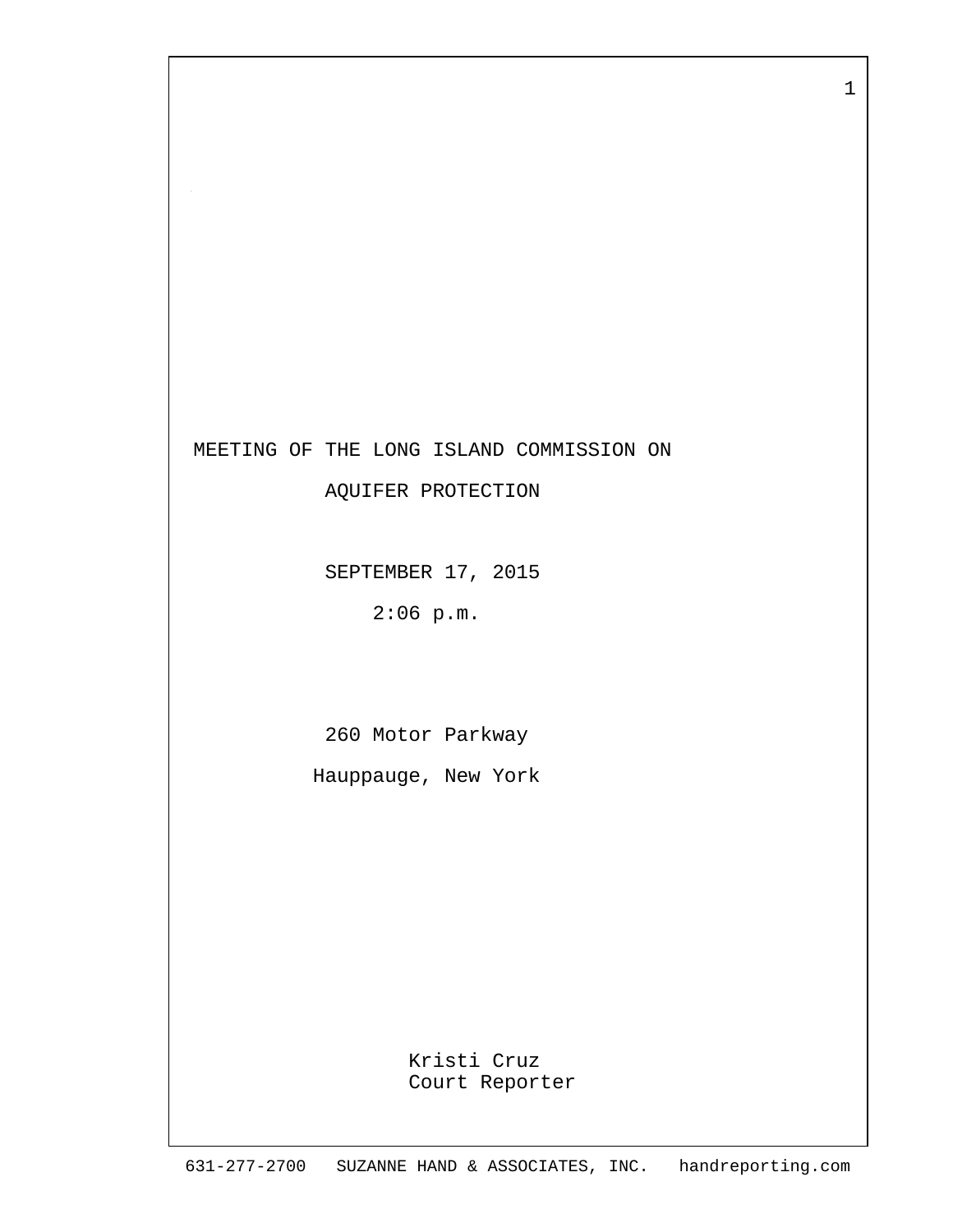1 2 A P P E A R A N C E S: 3 4 Stan Carey, Nassau-Suffolk Water Commissioners Assoc. 5 Frank Koch 6 Vice-Chair, Long Island Water Conference 7 Mike Levy Long Island Water Conference 8 Walter Dawydiak 9 Suffolk County Commissioner of Health 10 Don Irwin Suffolk County Commissioner of Health 11 Chris Ostuni 12 Nassau County Legislature Presiding Officer 13 Michael White Nassau County Legislature Presiding Officer 14 Sarah Meyland 15 Nassau County Legislature Minority Leader 16 Jared Hershkowitz Suffolk County Presiding Officer 17 Brian Schneider 18 Nassau County Commissioner of Public Works 19 Steve Colabufo Suffolk County Water Authority 20 Walter Dawydiak 21 Suffolk County Commissioner of Health 22 Don Irwin Nassau County Commissioner of Health 23 Paul TeNyenhuis 24 Suffolk County SWCD 25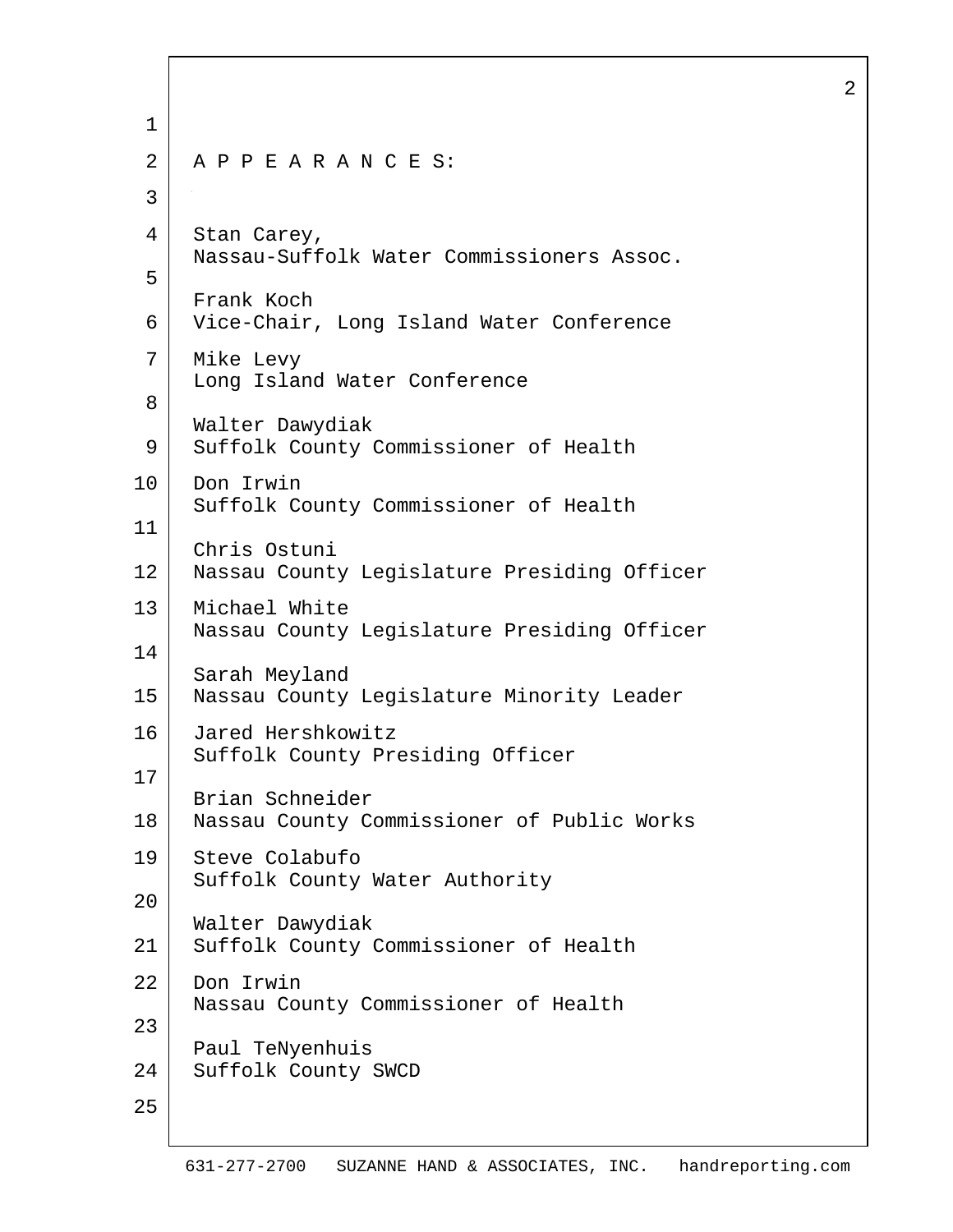| $\mathbf 1$    |                             |  |
|----------------|-----------------------------|--|
| $\mathbf{2}$   |                             |  |
| $\mathfrak{Z}$ | APPEARANCES: (Cont'd)       |  |
| 4              |                             |  |
| 5              | John Masterson<br>USGS      |  |
| 6              | Sandra Eberts               |  |
| 7              | USGS                        |  |
| $8\,$          | Don Walter<br>$_{\rm USGS}$ |  |
| $\mathsf 9$    | Chris Schubert<br>USGS      |  |
| $10$           |                             |  |
| 11             |                             |  |
| $12$           |                             |  |
| 13             |                             |  |
| 14             |                             |  |
| 15             |                             |  |
| 16             |                             |  |
| $17$           |                             |  |
| $18\,$         |                             |  |
| 19             |                             |  |
| 20             |                             |  |
| 21             |                             |  |
| $2\sqrt{2}$    |                             |  |
| 23             |                             |  |
| 24             |                             |  |
| 25             |                             |  |
|                |                             |  |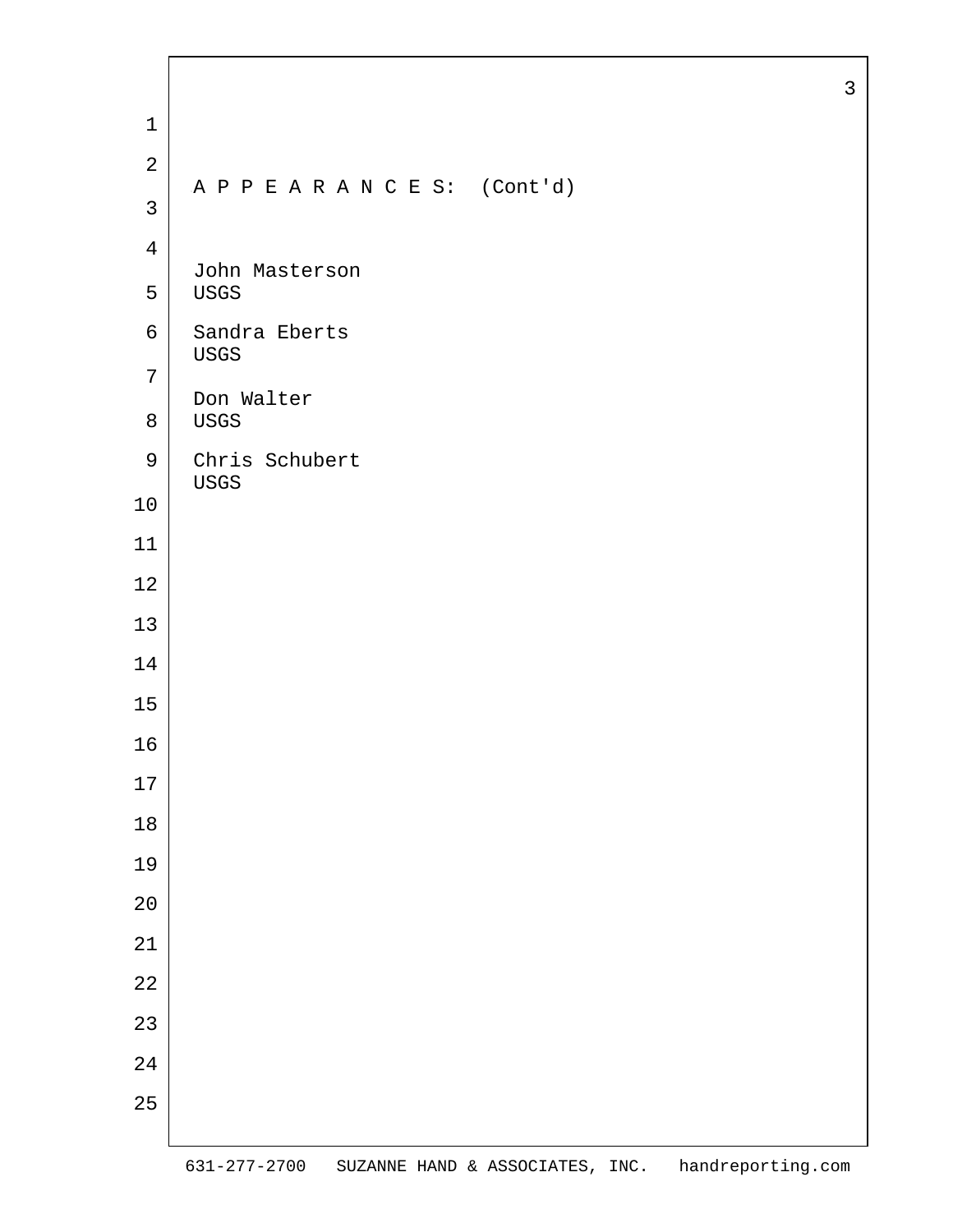| 1  | PROCEEDINGS                        |
|----|------------------------------------|
| 2  | MR. CAREY: I'd like to             |
| 3  | call the meeting to order.         |
| 4  | My name is Stan Carey, I'm         |
| 5  | the Nassau-Suffolk Water           |
| 6  | Commissioners Association          |
| 7  | representative. I will be filling  |
| 8  | in for Jeff Szabo today. Chairman  |
| 9  | Szabo had an emergency last minute |
| 10 | and is unable to attend.           |
| 11 | Unfortunately I'm only here for    |
| 12 | about 45 minutes because I have    |
| 13 | another obligation this afternoon, |
| 14 | so I plan on getting through most  |
| 15 | of our business. We were waiting   |
| 16 | until we had a quorum, and we have |
| 17 | one now, so we'll get through most |
| 18 | of the business. I asked John if   |
| 19 | he would mind doing his            |
| 20 | presentation at the end, and he    |
| 21 | said it would be fine.             |
| 22 | With that, we will start           |
| 23 | with the introductions.            |
| 24 | Again, Stan Carey,                 |
| 25 | Nassau/Suffolk Water Commissioners |
|    |                                    |

 $\overline{\phantom{a}}$ 

4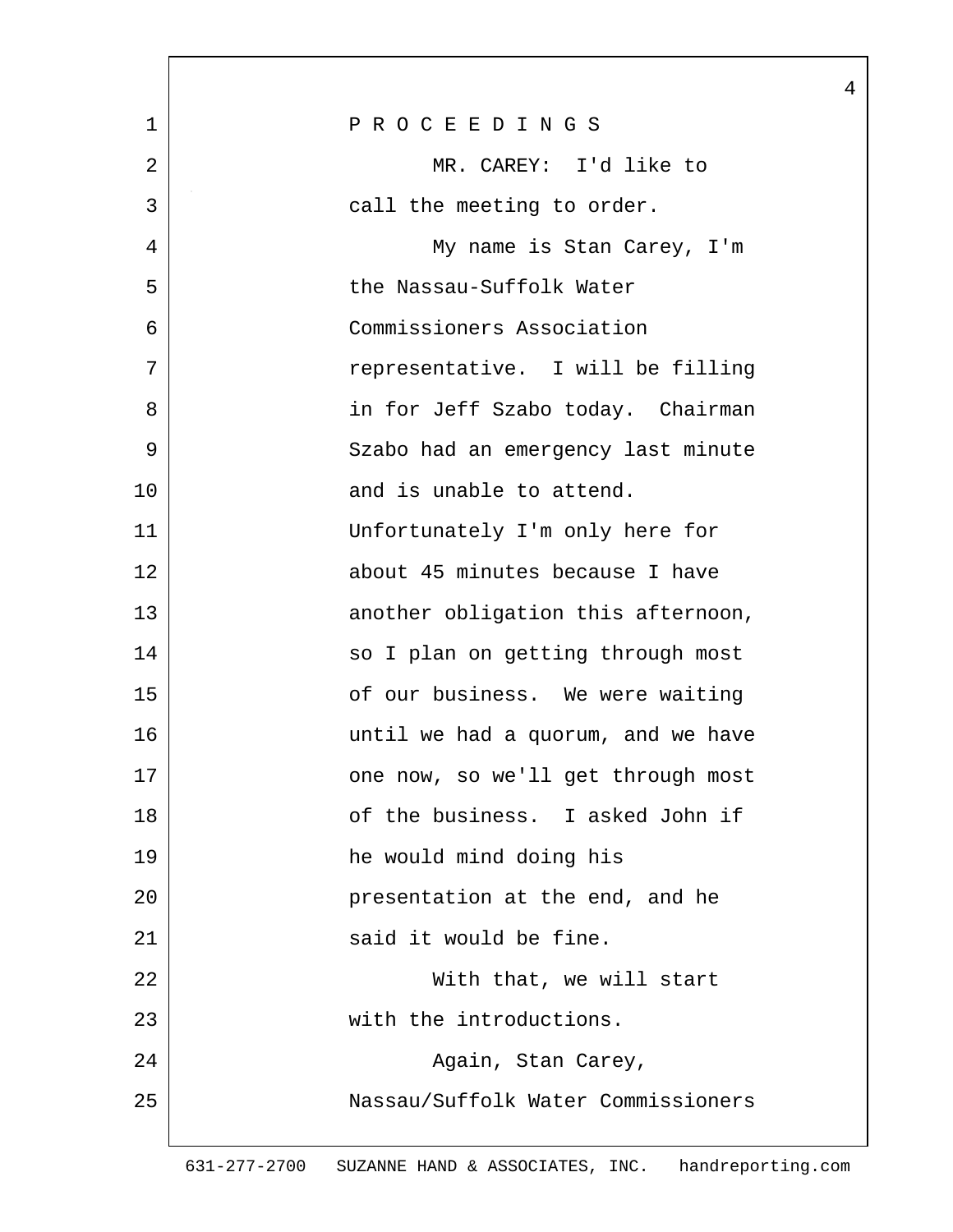|                | 5                                  |
|----------------|------------------------------------|
| $\mathbf 1$    | PROCEEDINGS                        |
| $\overline{2}$ | Association.                       |
| 3              | If you could before you            |
| 4              | speak, anyone, the lady asked me   |
| 5              | if you could just say your name    |
| 6              | before you speak so she could      |
| 7              | record the minutes properly.       |
| 8              | MR. SCHNEIDER: Brian               |
| 9              | Schneider, Nassau County           |
| 10             | Executive's Office.                |
| 11             | MR. DAWYDIAK: Walter               |
| 12             | Dawydiak, Suffolk County Health    |
| 13             | Department.                        |
| 14             | MR. DALE: Dorian Dale,             |
| 15             | Suffolk County Exec's Office.      |
| 16             | MR. TENYENHUIS: Paul               |
| 17             | TeNyenhuis, Suffolk County Soil &  |
| 18             | Water Conservation District.       |
| 19             | MR. IRWIN: Donald Irwin,           |
| 20             | Nassau County Department of        |
| 21             | Health.                            |
| 22             | MR. TERRACINO: Stephen             |
| 23             | Terracino, U.S. Geological Survey. |
| 24             | MR. WHITE: Michael White,          |
| 25             | representing the Suffolk County    |
|                |                                    |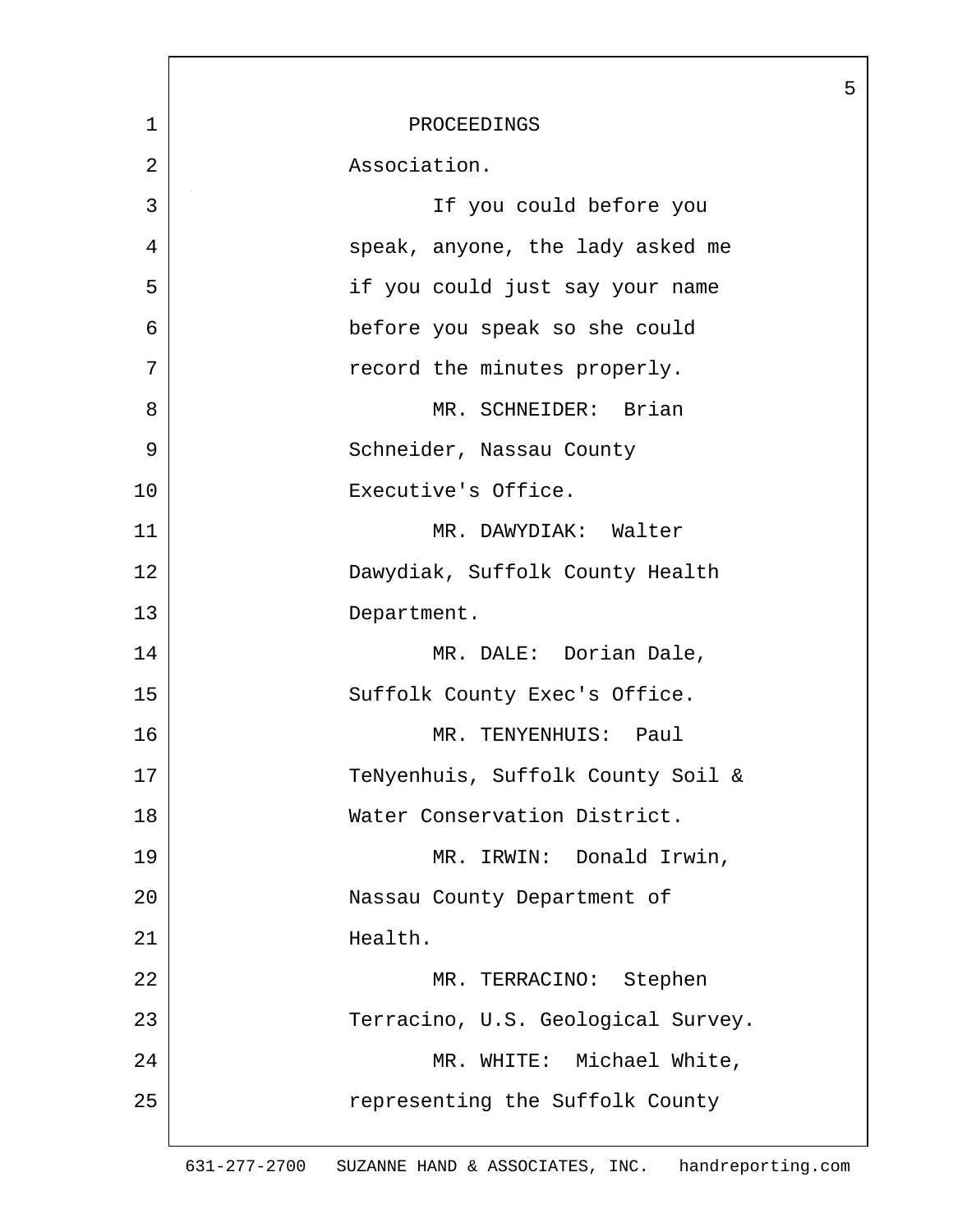|                |                                   | 6 |
|----------------|-----------------------------------|---|
| $\mathbf 1$    | PROCEEDINGS                       |   |
| $\overline{2}$ | Legislation Presiding Officer.    |   |
| 3              | MS. MEYLAND: Sarah                |   |
| 4              | Meyland, representing the Nassau  |   |
| 5              | County Minority Post.             |   |
| 6              | MR. HERSHKOWITZ: Jared            |   |
| 7              | Hershkowitz, Suffolk County --    |   |
| 8              | MR. KOCH: Frank Koch,             |   |
| 9              | Long Island Water Company.        |   |
| 10             | MR. OSTUNI: Chris Ostuni,         |   |
| 11             | Nassau County Legislature.        |   |
| 12             | MR. CAREY: Thank you,             |   |
| 13             | everybody.                        |   |
| 14             | Is there anyone from the          |   |
| 15             | public that wishes to address the |   |
| 16             | Board or comment on LICAP at this |   |
| 17             | time? No one? Okay.               |   |
| 18             | The third item on the             |   |
| 19             | agenda is to appoint a vice-chair |   |
| 20             | of LICAP. We had a change from    |   |
| 21             | the Long Island Water Conference. |   |
| 22             | However, I do not believe it's    |   |
| 23             | necessary that we do that.<br>The |   |
| 24             | bylaws state that it's            |   |
| 25             | automatically, the first two      |   |
|                |                                   |   |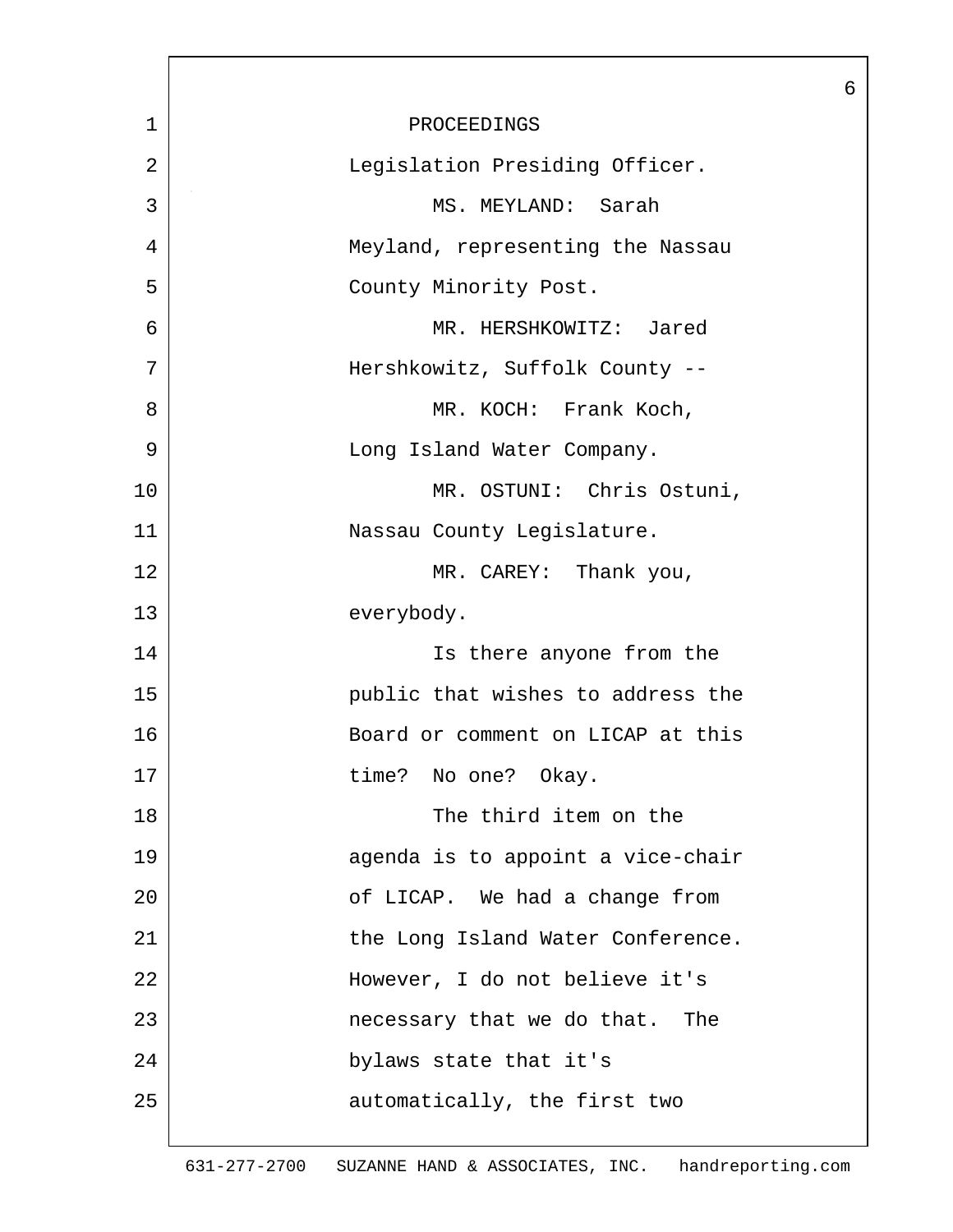|             |                                      | 7 |
|-------------|--------------------------------------|---|
| $\mathbf 1$ | PROCEEDINGS                          |   |
| 2           | years, the representative from the   |   |
| 3           | Long Island Water Conference.<br>The |   |
| 4           | conference did send a letter.<br>If  |   |
| 5           | we need to get another copy for      |   |
| 6           | the Commission, we'll do that.       |   |
| 7           | But Frank Koch is actually the       |   |
| 8           | official vice-chair.                 |   |
| 9           | Welcome, Frank.                      |   |
| 10          | MR. KOCH: Thank you.                 |   |
| 11          | MR. CAREY: Being this was            |   |
| 12          | his first meeting, I didn't want     |   |
| 13          | to just tell him you're running      |   |
| 14          | the meeting when he walked in the    |   |
| 15          | door for the first time. I want      |   |
| 16          | to get through and stay as long as   |   |
| 17          | I can, and Frank will probably --    |   |
| 18          | MR. KOCH: I'll try and               |   |
| 19          | bring it home.                       |   |
| 20          | MR. CAREY: Minutes from              |   |
| 21          | the July meeting, 2015. Do we        |   |
| 22          | have a motion from someone so we     |   |
| 23          | can approve them?                    |   |
| 24          | MR. SCHNEIDER: I make a              |   |
| 25          | motion.                              |   |
|             |                                      |   |

 $\lceil$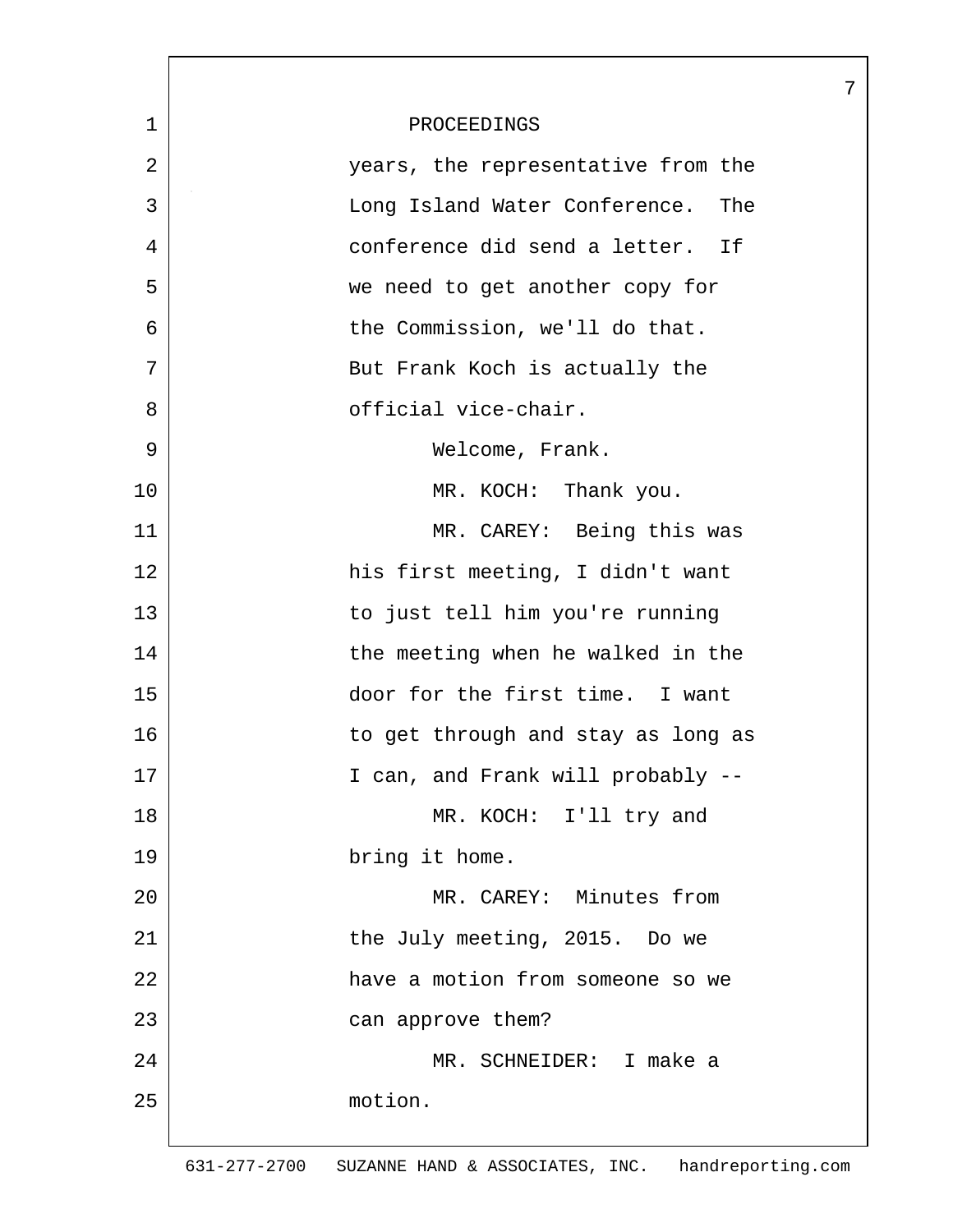|                |                                    | 8 |
|----------------|------------------------------------|---|
| $\mathbf{1}$   | PROCEEDINGS                        |   |
| $\overline{2}$ | MR. WHITE: Second.                 |   |
| 3              | MR. CAREY: Brian                   |   |
| 4              | Schneider made the motion and      |   |
| 5              | Michael White seconded it. All in  |   |
| 6              | favor?                             |   |
| 7              | Approved.                          |   |
| 8              | That brings us down to             |   |
| 9              | number five. We're going to wait   |   |
| 10             | for the presentation until the     |   |
| 11             | end.                               |   |
| 12             | Number six, discussion on          |   |
| 13             | the Long Island Water Conference   |   |
| 14             | Water Quality Symposium on         |   |
| 15             | October 22nd. The Water            |   |
| 16             | Conference had requested a speaker |   |
| 17             | to give a brief report on LICAP,   |   |
| 18             | where we are in some of our        |   |
| 19             | deadlines and how we were formed.  |   |
| 20             | So I just wanted to bring it back  |   |
| 21             | to the Board to see if anybody     |   |
| 22             | wanted to volunteer to give that   |   |
| 23             | presentation on October 22nd at    |   |
| 24             | Bethpage State Park. If not,       |   |
| 25             | either Frank or I will handle that |   |
|                |                                    |   |

L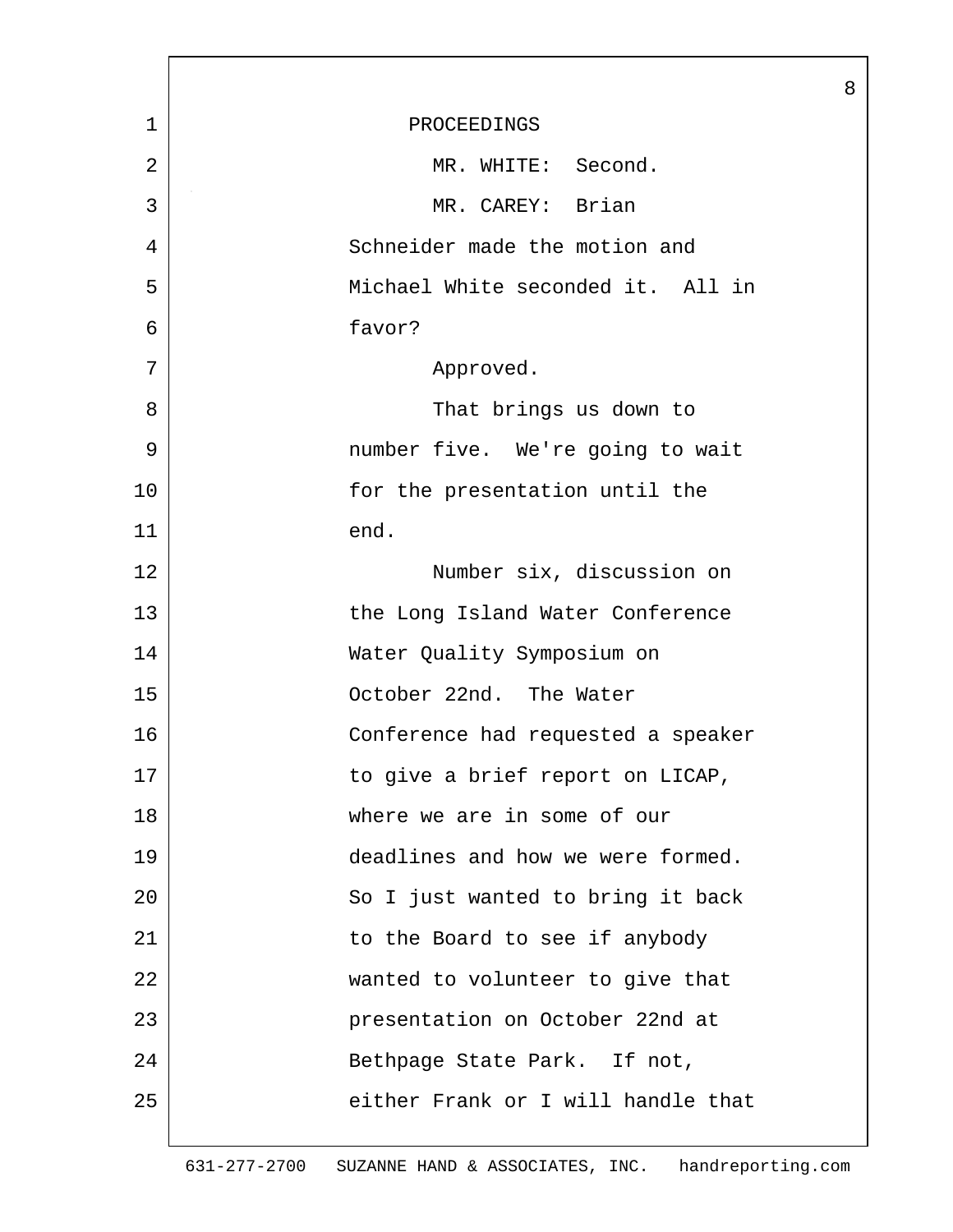|             |                                    | 9 |
|-------------|------------------------------------|---|
| $\mathbf 1$ | PROCEEDINGS                        |   |
| 2           | in October. Just wanted to bring   |   |
| 3           | it back and just not speak on      |   |
| 4           | behalf of LICAP.                   |   |
| 5           | That brings us to number           |   |
| 6           | seven, the subcommittee updates.   |   |
| 7           | Steve Colabufo, Water Resource     |   |
| 8           | Infrastructure Subcommittee.       |   |
| 9           | MR. COLABUFO: Yes, hi.             |   |
| 10          | We have a new chairman of          |   |
| 11          | the subcommittee, and we wanted to |   |
| 12          | take this opportunity to the       |   |
| 13          | August 12th meeting to follow up   |   |
| 14          | with the progress. At that time    |   |
| 15          | the joint subcommittee meetings    |   |
| 16          | were held on August 12th,          |   |
| 17          | September 9th. On August 12th      |   |
| 18          | August 12th we had a presentation  |   |
| 19          | by Water Authority intern Ron      |   |
| 20          | Theofeld on the history of water   |   |
| 21          | management plans on Long Island    |   |
| 22          | from the late '60s until now.      |   |
| 23          | It's kind of interesting to see    |   |
| 24          | the similarities and how it's      |   |
| 25          | evolved over the years.            |   |
|             |                                    |   |

 $\overline{\phantom{a}}$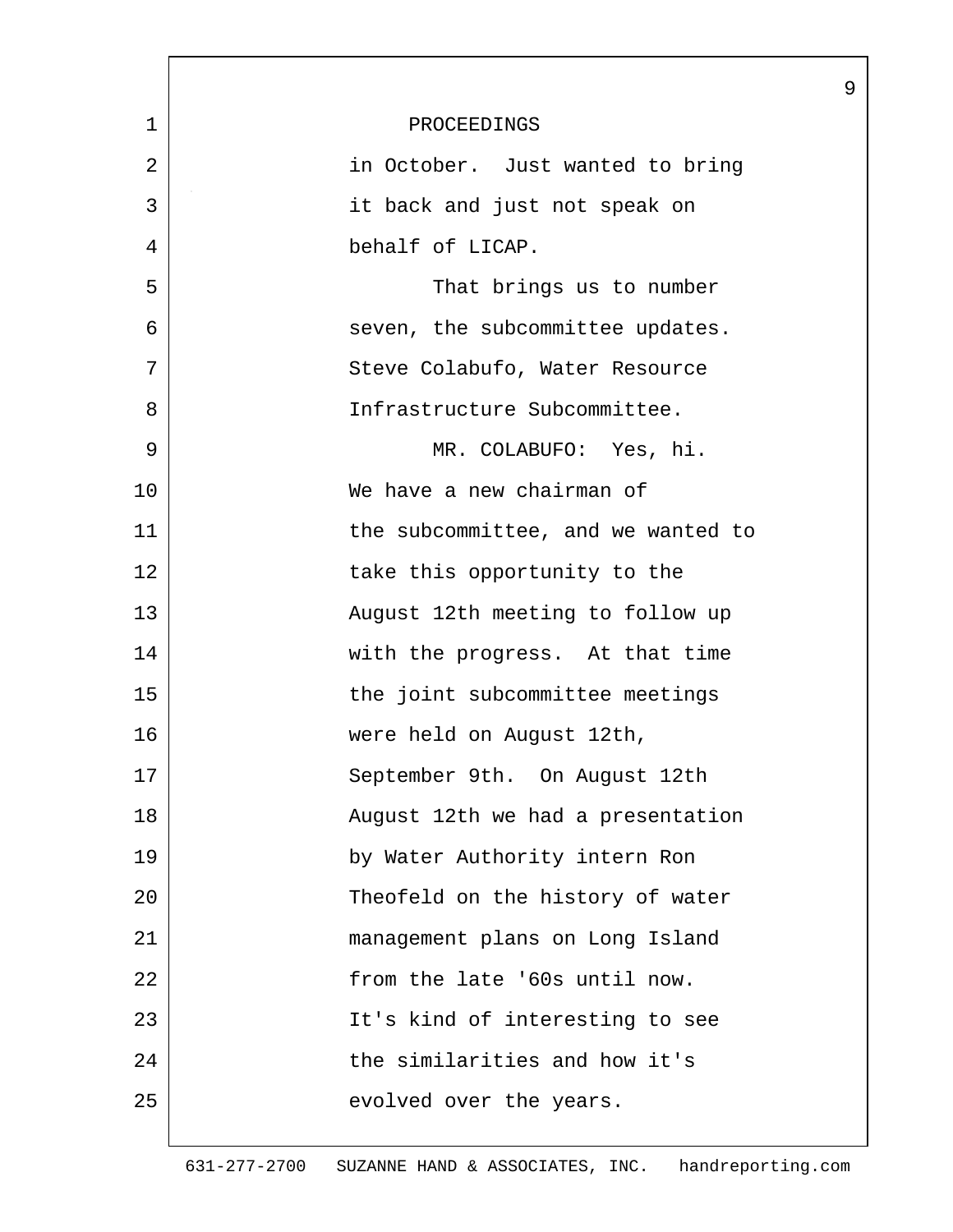|             |                                     | 10 |
|-------------|-------------------------------------|----|
| $\mathbf 1$ | PROCEEDINGS                         |    |
| 2           | As the subcommittees, we            |    |
| 3           | have final outlines for the water   |    |
| 4           | management plan, or final overall   |    |
| 5           | outline, and we have authors for    |    |
| 6           | all but one of the 16 subtopics     |    |
| 7           | that were as part of that plan.     |    |
| 8           | Bill and I are looking at getting   |    |
| 9           | authors for the remaining subtopic, |    |
| 10          | and I believe tomorrow there's a    |    |
| 11          | person who may be able to           |    |
| 12          | contribute.                         |    |
| 13          | The September 9th meeting           |    |
| 14          | was held recently. We had           |    |
| 15          | requested all the prospective       |    |
| 16          | authors of the subtopic submit the  |    |
| 17          | outlines by that meeting. Most      |    |
| 18          | did; some didn't. We did discuss    |    |
| 19          | the outline at the meeting          |    |
| 20          | regarding the reports. Hopefully    |    |
| 21          | each month several offers will      |    |
| 22          | come forward and talk a little bit  |    |
| 23          | more intimately, shall we say,      |    |
| 24          | about their specific reports.<br>We |    |
| 25          | expect to have the remaining        |    |
|             |                                     |    |

ı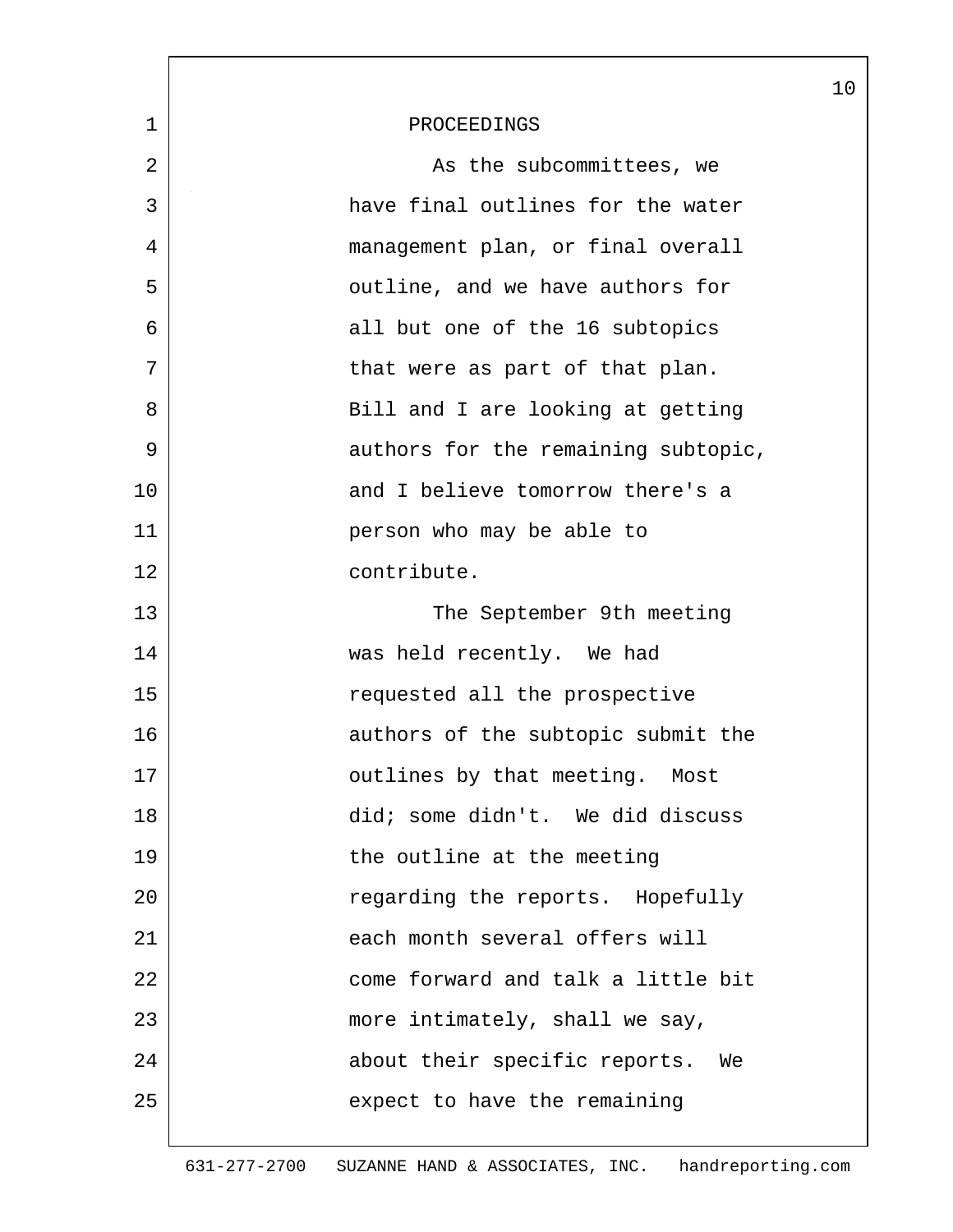|              |                                    | 11 |
|--------------|------------------------------------|----|
| $\mathbf{1}$ | PROCEEDINGS                        |    |
| 2            | outlines by next meet in October,  |    |
| 3            | and we hope to have a work draft   |    |
| 4            | of all the reports by the end of   |    |
| 5            | the year. That may be a little     |    |
| 6            | bit ambitious, but we'll try to do |    |
| 7            | that.                              |    |
| 8            | The tentative plan is to           |    |
| 9            | have all reports finished by the   |    |
| 10           | end of 2016 and in the process of  |    |
| 11           | finalizing the ultimate plan,      |    |
| 12           | which is due I believe in the      |    |
| 13           | spring of 2017. So the             |    |
| 14           | subcommittee chairs are in the     |    |
| 15           | process of getting all the         |    |
| 16           | information, handing out offers    |    |
| 17           | where necessary, and we will be in |    |
| 18           | the process of over the next six   |    |
| 19           | months or so.                      |    |
| 20           | MR. CAREY: When is the             |    |
| 21           | next subcommittee meeting, Steve?  |    |
| 22           | MR. COLABUFO: It is the            |    |
| 23           | 14th of October.                   |    |
| 24           | MR. CAREY: Thank you.              |    |
| 25           | MR. HERSHKOWITZ: Could I           |    |
|              |                                    |    |

 $\lceil$ 

631-277-2700 SUZANNE HAND & ASSOCIATES, INC. handreporting.com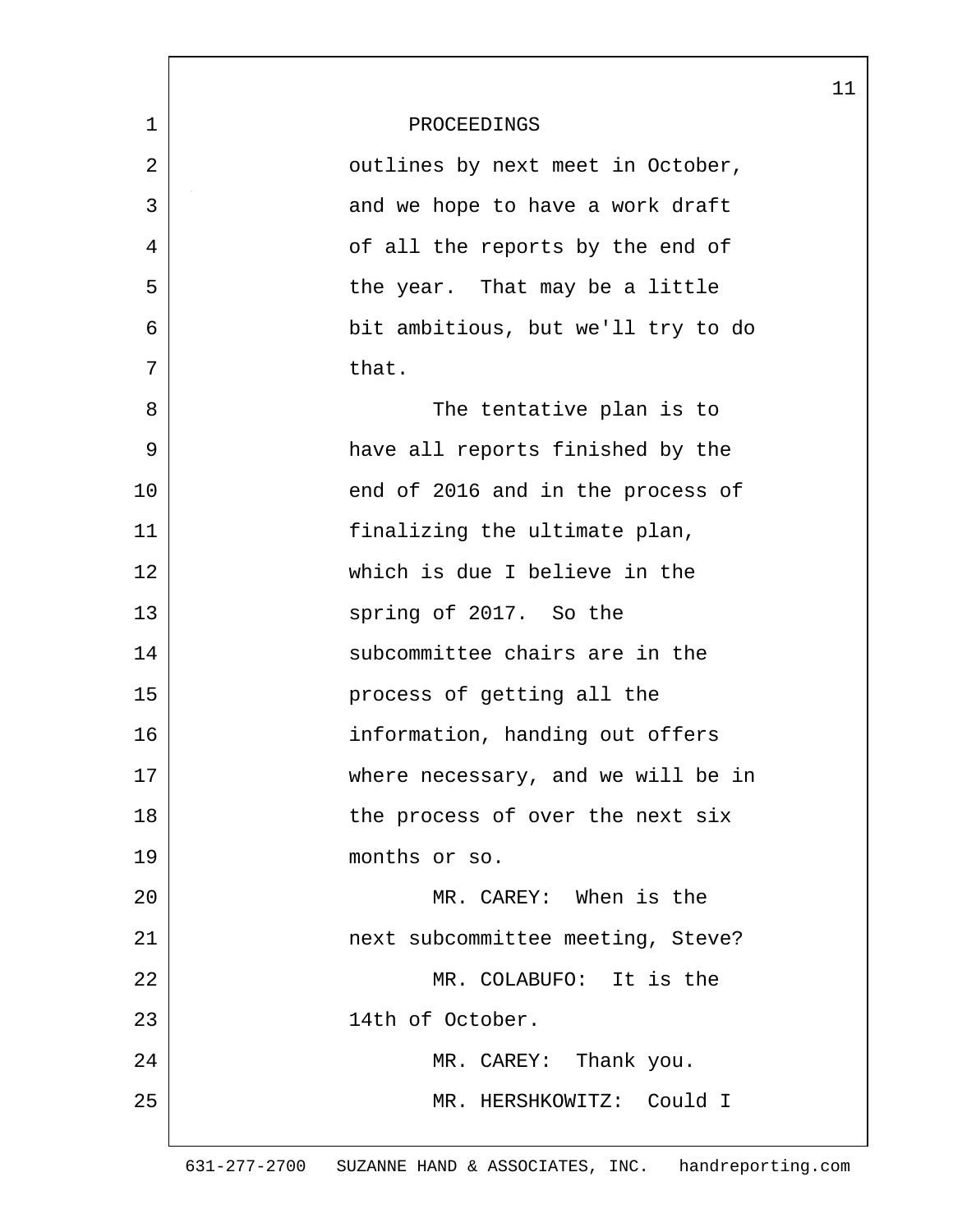|             |                                    | 12 |
|-------------|------------------------------------|----|
| $\mathbf 1$ | PROCEEDINGS                        |    |
| 2           | just ask for a clarification?      |    |
| 3           | We've gone over this a few times   |    |
| 4           | and I'm not real clear on it.      |    |
| 5           | When I read the resolution         |    |
| 6           | from legislatures, there are clear |    |
| 7           | directives, and we seem to have    |    |
| 8           | moved into this construct of       |    |
| 9           | reports from the subcommittees,    |    |
| 10          | okay? Now, I guess they could be   |    |
| 11          | certainly part of the package that |    |
| 12          | we submit to both legislatures,    |    |
| 13          | but it seems inherent or implicit  |    |
| 14          | from the resolutions that we       |    |
| 15          | propose actionable items relative  |    |
| 16          | to the issues facing both Nassau   |    |
| 17          | and Suffolk County. Even though    |    |
| 18          | in these reports some of them are, |    |
| 19          | most of them aren't actionable     |    |
| 20          | items. In speaking with            |    |
| 21          | legislatures, this is what I hear  |    |
| 22          | they want, or at least that's what |    |
| 23          | they say they want and that's what |    |
| 24          | they meant.                        |    |
| 25          | Whether the actual                 |    |
|             |                                    |    |

 $\mathsf{l}$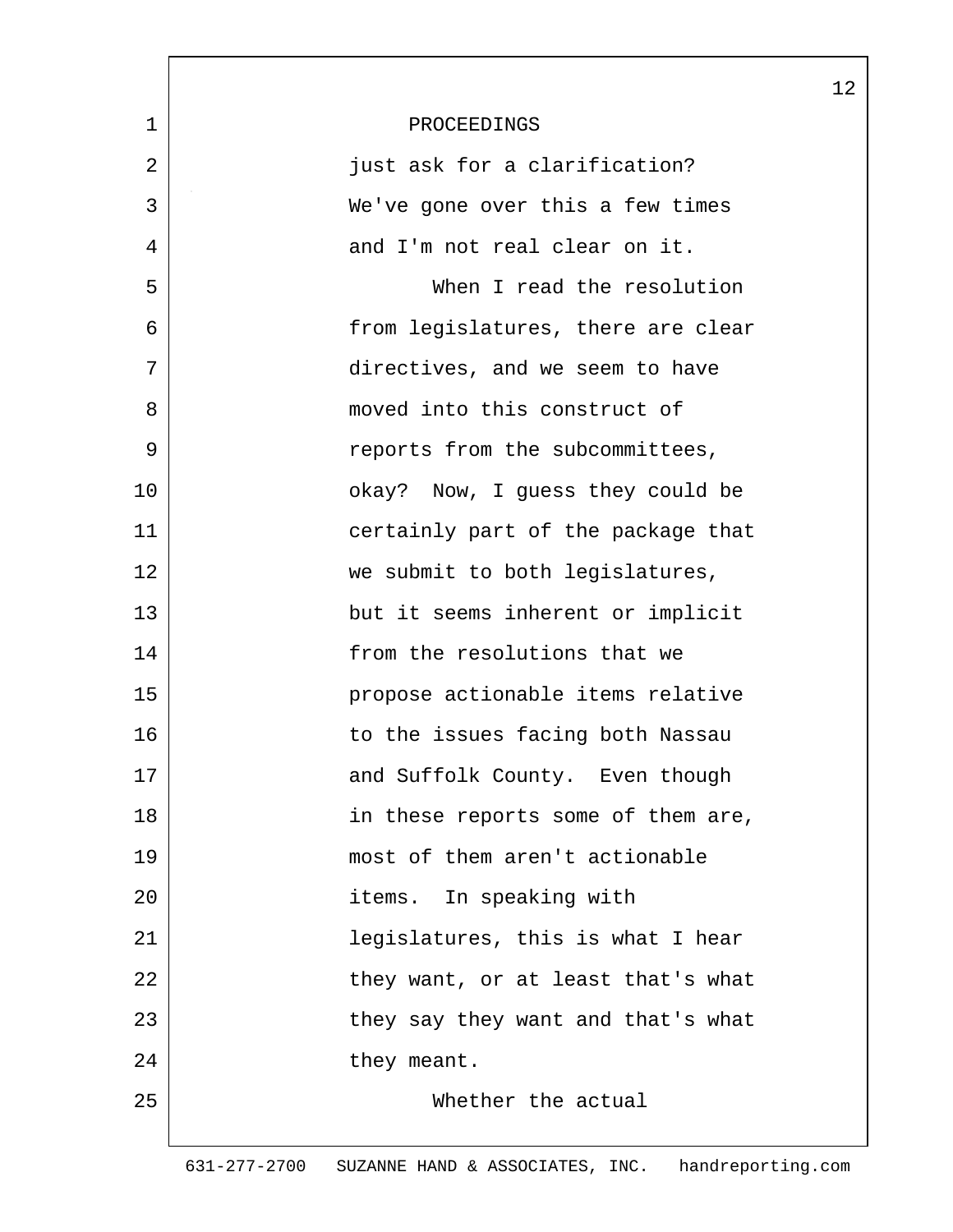|              |                                    | 13 |
|--------------|------------------------------------|----|
| $\mathbf{1}$ | PROCEEDINGS                        |    |
| 2            | resolution and what they meant are |    |
| 3            | the same or not, it just makes     |    |
| 4            | sense to me that these reports     |    |
| 5            | that we're preparing should all,   |    |
| 6            | every single report should result  |    |
| 7            | in a recommendation on an          |    |
| 8            | actionable item. I know we have    |    |
| 9            | recommendations sections in the    |    |
| 10           | report that we're going to be      |    |
| 11           | submitting, but I think that those |    |
| 12           | recommendations should relate back |    |
| 13           | to the reports and that the        |    |
| 14           | reports should be evidence for an  |    |
| 15           | actionable item.                   |    |
| 16           | MR. CAREY: Okay. So, I             |    |
| 17           | mean, myself, I would agree, you   |    |
| 18           | know, it's good to sum up the      |    |
| 19           | reports with goals and objectives  |    |
| 20           | and actionable items, but I'm not  |    |
| 21           | sure that we should tell the       |    |
| 22           | legislatures how to implement      |    |
| 23           | them. So if we get to that level   |    |
| 24           | and a decision needs to be made, I |    |
| 25           | believe it would be amongst the    |    |
|              |                                    |    |

L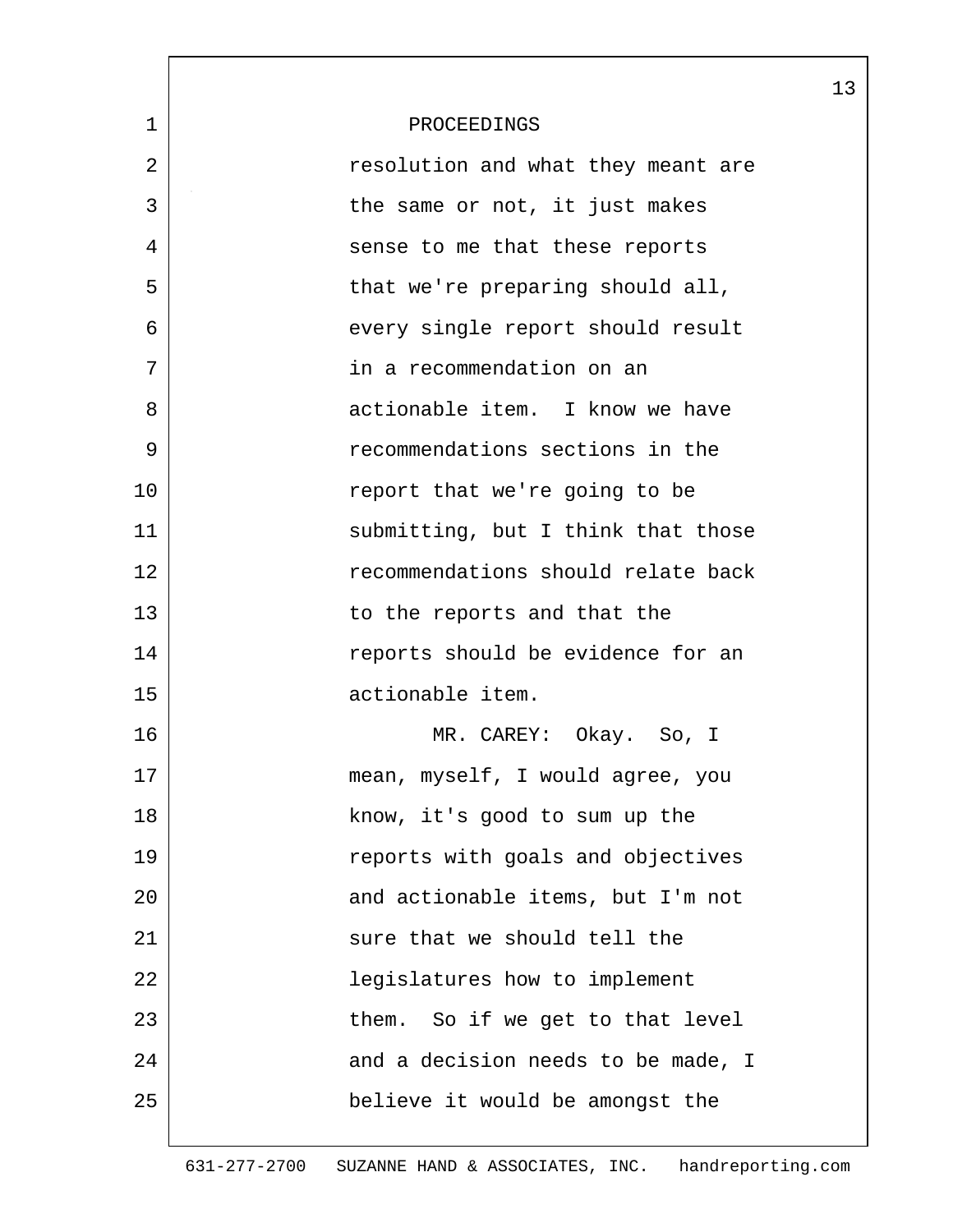|             |                                    | 14 |
|-------------|------------------------------------|----|
| $\mathbf 1$ | PROCEEDINGS                        |    |
| 2           | voting members of LICAP to make    |    |
| 3           | that decision on how they want to  |    |
| 4           | finalize their reports.            |    |
| 5           | Is there any other                 |    |
| 6           | business that the Board would like |    |
| 7           | to discuss today before we get     |    |
| 8           | into the presentation?             |    |
| 9           | Okay. I'll introduce John          |    |
| 10          | Masterson from the USGS.           |    |
| 11          | MR. MASTERSON: Thank you.          |    |
| 12          | Thanks for giving us the           |    |
| 13          | opportunity to talk about a large  |    |
| 14          | study that we did for the North    |    |
| 15          | Atlantic Coastal Plain, and I'll   |    |
| 16          | talk about how Long Island fits    |    |
| 17          | into this.                         |    |
| 18          | Again, thanks for inviting         |    |
| 19          | us here, and I'm going to talk     |    |
| 20          | about this regional study we had   |    |
| 21          | done and give you some ideas of    |    |
| 22          | how Long Island fit into this      |    |
| 23          | bigger picture.                    |    |
| 24          | I'm first going to talk            |    |
| 25          | about the program that funded it,  |    |
|             |                                    |    |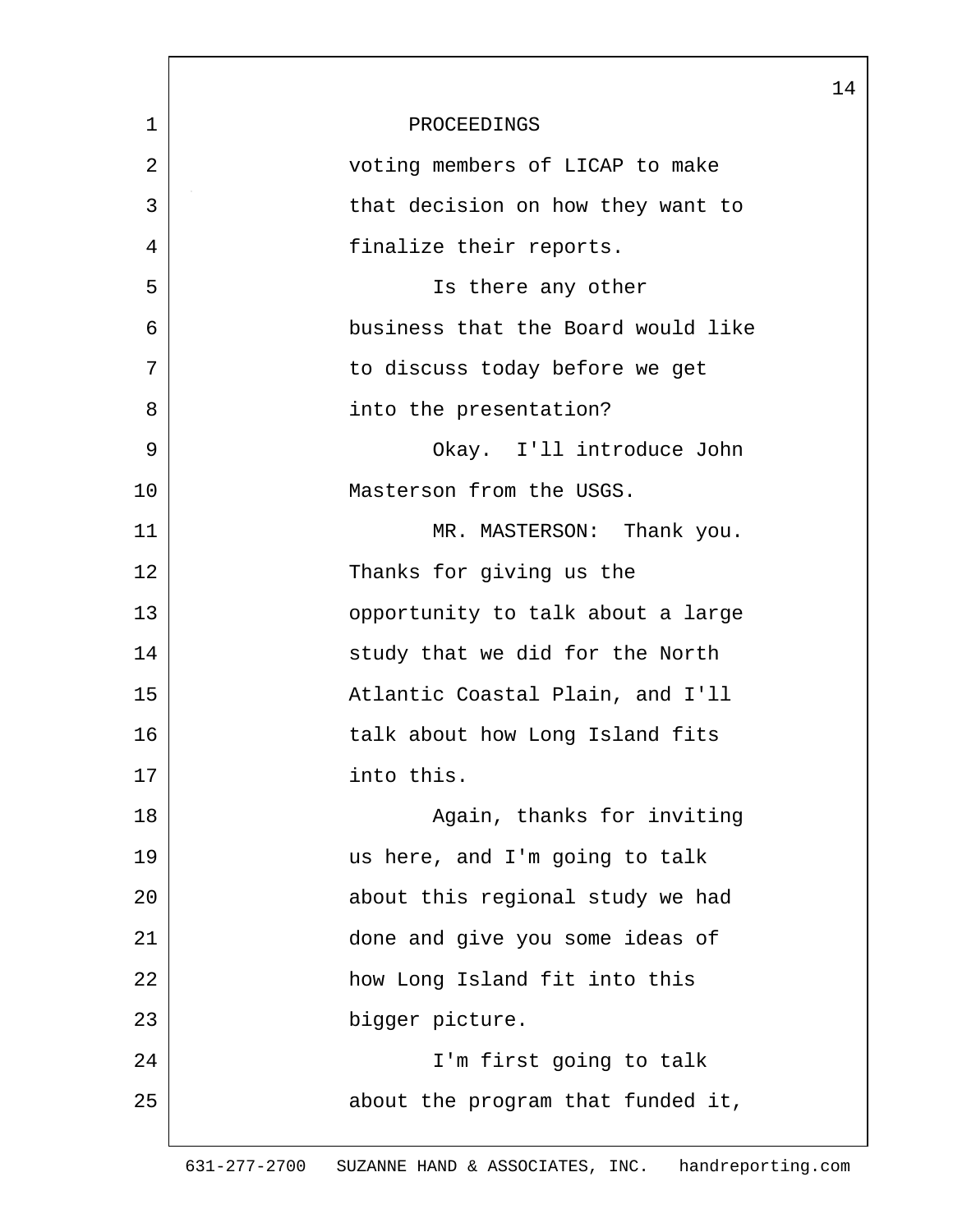|             |                                    | 15 |
|-------------|------------------------------------|----|
| $\mathbf 1$ | PROCEEDINGS                        |    |
| 2           | it's called USGS Groundwater       |    |
| 3           | Resources Program; I'll talk about |    |
| 4           | the National Goals Program; I'll   |    |
| 5           | give you an overview of this NACP  |    |
| 6           | study; then I'm going to compare   |    |
| 7           | and contrast Virginia and Long     |    |
| 8           | Island and talk about              |    |
| 9           | sustainability, and I'm going to   |    |
| 10          | point out how Long Island looks    |    |
| 11          | pretty good compared to Virginia.  |    |
| 12          | Then I was asked to talk           |    |
| 13          | about sea level rise, and I'm      |    |
| 14          | going to talk about some studies   |    |
| 15          | we've done in the past on sea      |    |
| 16          | level rise in similar systems, and |    |
| 17          | then I'm going to introduce Sandy  |    |
| 18          | Eberts, who runs our mapping and   |    |
| 19          | modeling group for another         |    |
| 20          | national program, the NAWQA        |    |
| 21          | Program, National Water-Quality    |    |
| 22          | Assessment Program, and Sandy's    |    |
| 23          | going to talk about some new work  |    |
| 24          | that's starting here that's        |    |
| 25          | specific to Long Island.           |    |
|             |                                    |    |

ı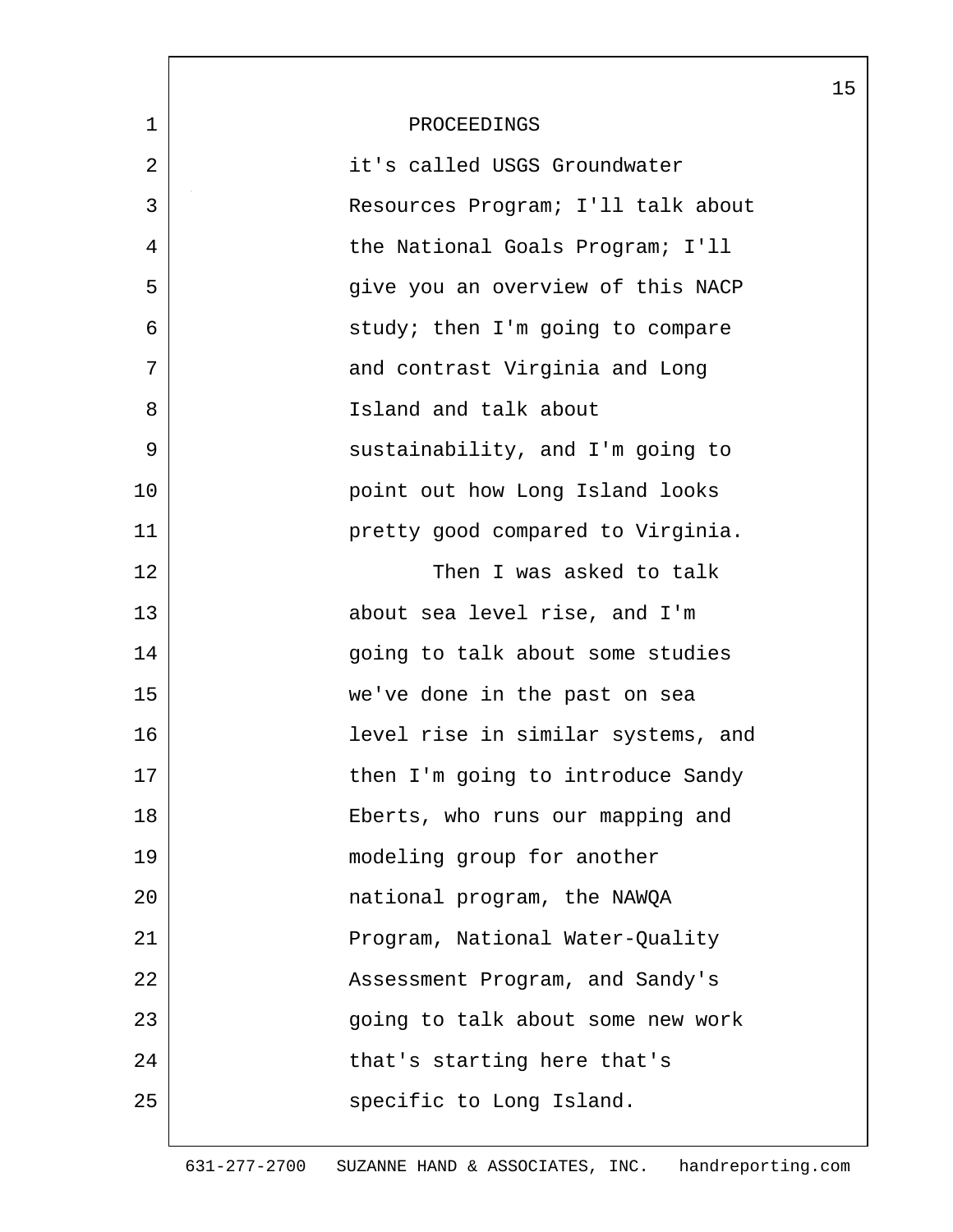|             |                                    | 16 |
|-------------|------------------------------------|----|
| $\mathbf 1$ | PROCEEDINGS                        |    |
| 2           | So if we start with the            |    |
| 3           | Groundwater Resources Program, the |    |
| 4           | 66 principal aquifer systems in    |    |
| 5           | the country, and we want to        |    |
| 6           | quantify the resource, see how     |    |
| 7           | resources changed, and develop     |    |
| 8           | tools to figure out how it's going |    |
| 9           | to change in the future.           |    |
| 10          | What we're talking about           |    |
| 11          | is only quantity -- or             |    |
| 12          | sustainability from a quantity     |    |
| 13          | standpoint. And that's important.  |    |
| 14          | We're not talking about water      |    |
| 15          | quality in this effort.            |    |
| 16          | So what we do with this            |    |
| 17          | national work is compare and       |    |
| 18          | contrast -- I'm going to use my    |    |
| 19          | broken easel pointer here, so I    |    |
| 20          | hope I don't smash your screen.    |    |
| 21          | We want to compare and contrast    |    |
| 22          | systems like the North Atlantic    |    |
| 23          | Coastal Plain with Central Valley, |    |
| 24          | Florida, High Plains, and see how  |    |
| 25          | the resource differs across the    |    |
|             |                                    |    |

 $\overline{\phantom{a}}$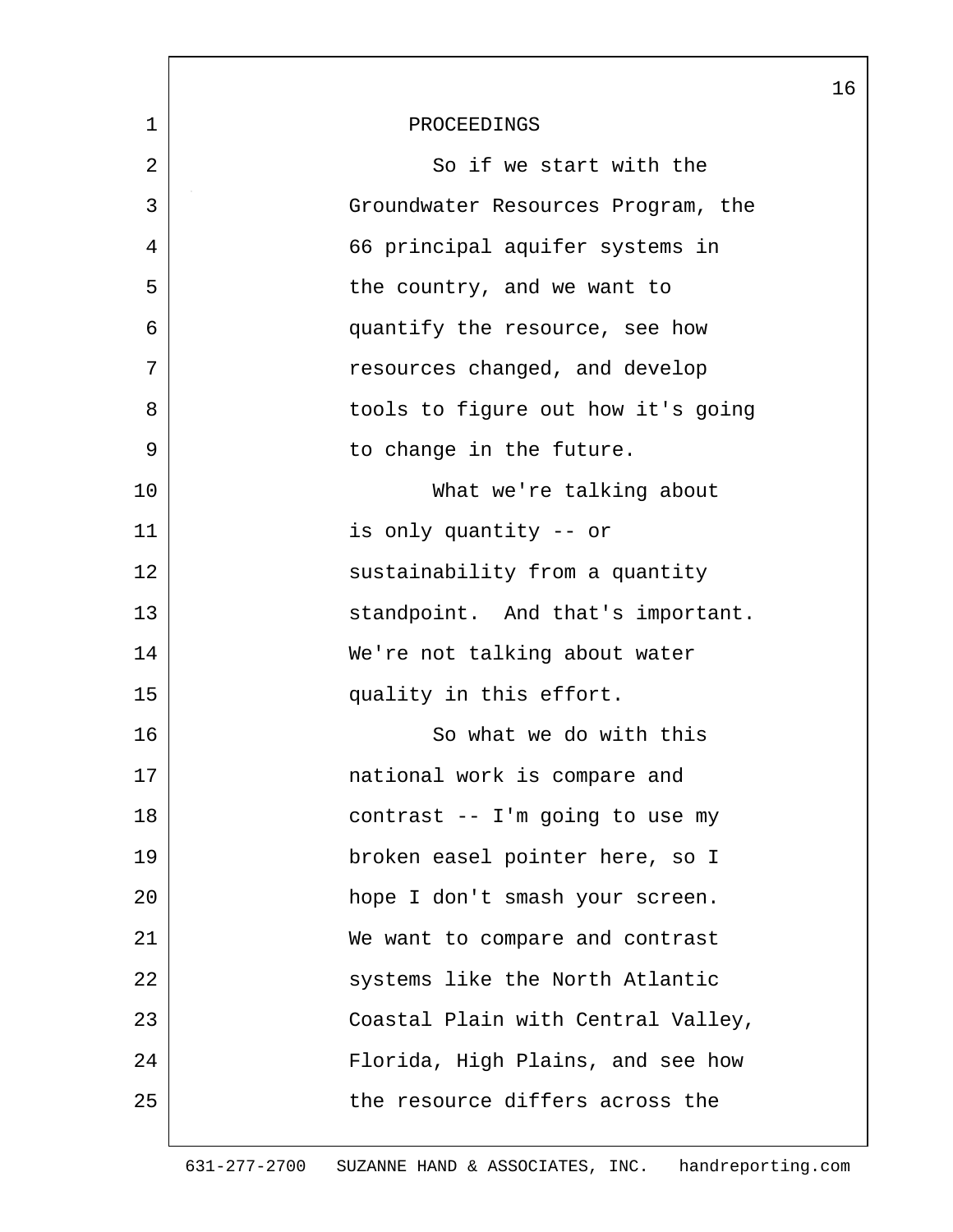|    |                                    | 17 |
|----|------------------------------------|----|
| 1  | PROCEEDINGS                        |    |
| 2  | country.                           |    |
| 3  | This is part of the                |    |
| 4  | national effort. It doesn't mean   |    |
| 5  | a lot when you're sitting here at  |    |
| 6  | the LICAP meeting, but this is     |    |
| 7  | what we're doing for the big       |    |
| 8  | picture, and I want to talk about  |    |
| 9  | how it relates to Long Island.     |    |
| 10 | We start with this NACP            |    |
| 11 | study, and this is a $-$ the study |    |
| 12 | area goes from Long Island down to |    |
| 13 | North Carolina, and it's bound     |    |
| 14 | from the west, what's called the   |    |
| 15 | fall zone, which is the contact    |    |
| 16 | between the piedmont and the       |    |
| 17 | coastal plains. Now, you don't     |    |
| 18 | have that here on Long Island, but |    |
| 19 | that's more like a cross-section   |    |
| 20 | from New Jersey. But you've got    |    |
| 21 | this layered system of confined    |    |
| 22 | aquifers and confining units, and  |    |
| 23 | then you've got your Upper Glacial |    |
| 24 | on the top. The whole system is    |    |
| 25 | bound to the east by the boundary  |    |
|    |                                    |    |

L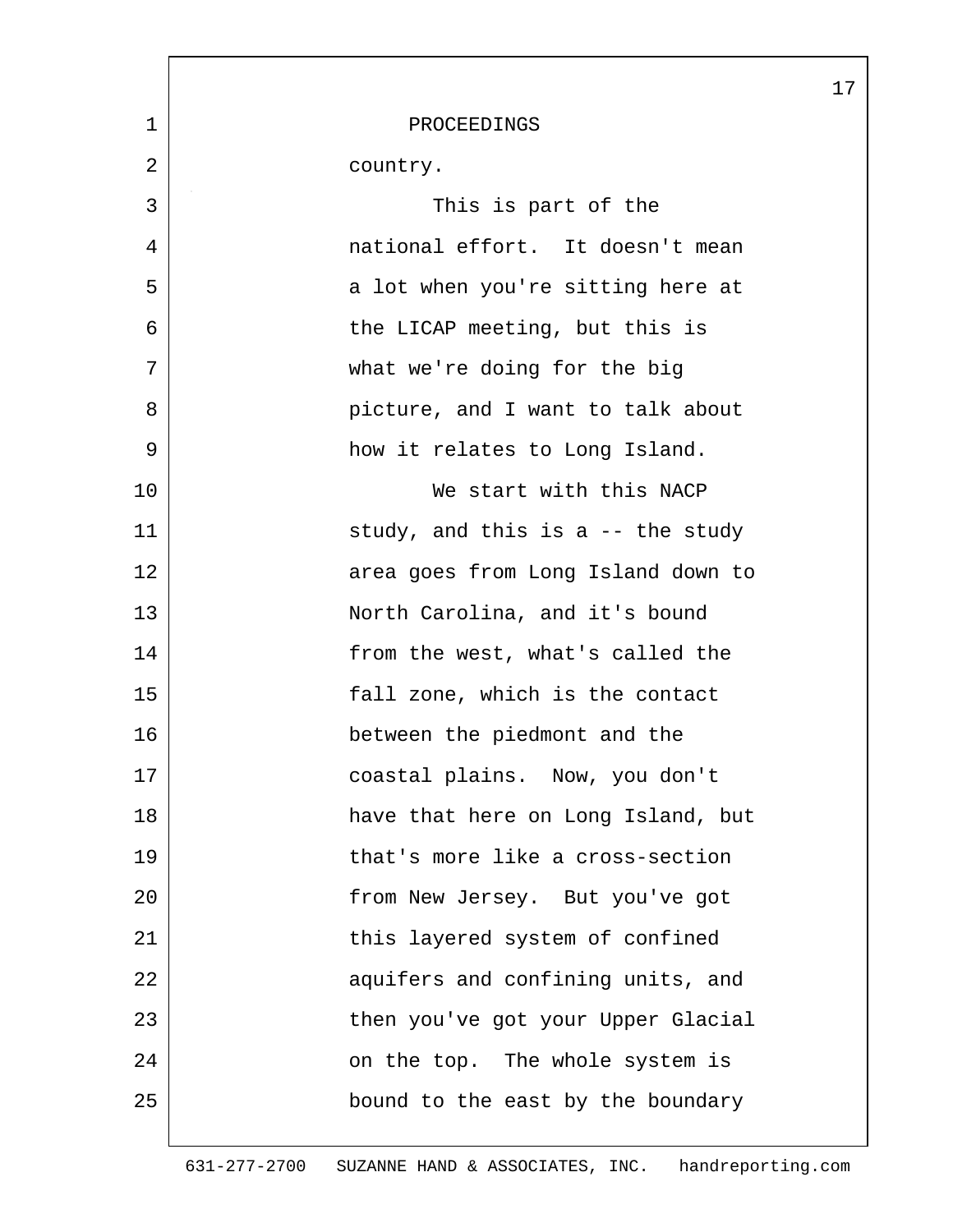|    |                                    | 18 |
|----|------------------------------------|----|
| 1  | PROCEEDINGS                        |    |
| 2  | between fresh and salt water. So   |    |
| 3  | that's the general model for the   |    |
| 4  | system.                            |    |
| 5  | (Discussion held off the           |    |
| 6  | record.)                           |    |
| 7  | MR. MASTERSON: What I was          |    |
| 8  | saying, the approach that we're    |    |
| 9  | taking is to develop a conceptual  |    |
| 10 | model for the system, to           |    |
| 11 | understand the geology, understand |    |
| 12 | how water enters and moves through |    |
| 13 | the aquifer. And then we take      |    |
| 14 | that information and we use that   |    |
| 15 | to inform a numerical model, and   |    |
| 16 | we use the model for our water     |    |
| 17 | quality assessment.                |    |
| 18 | So this is an annotation           |    |
| 19 | of that conceptual model. We know  |    |
| 20 | the water comes in through         |    |
| 21 | recharge, with wastewater return   |    |
| 22 | flow, moves through the aquifer,   |    |
| 23 | releases in the stream flow or     |    |
| 24 | discharge to the coast. If it's    |    |
| 25 | captured by pumping, we also get   |    |
|    |                                    |    |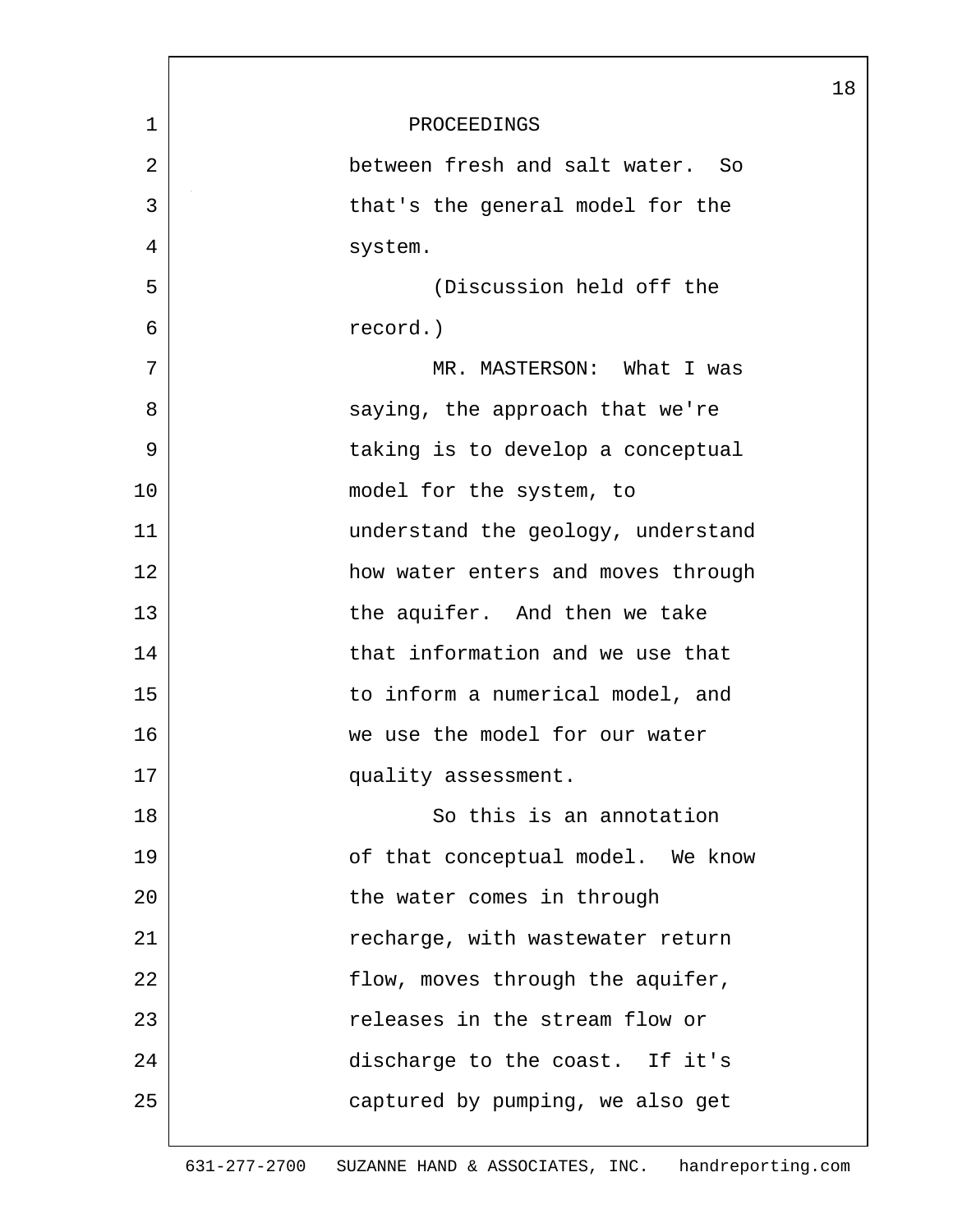|             |                                   | 19 |
|-------------|-----------------------------------|----|
| $\mathbf 1$ | PROCEEDINGS                       |    |
| 2           | an additional source of water,    |    |
| 3           | which is the release of storage,  |    |
| 4           | and I'm going to be calling that  |    |
| 5           | groundwater depletion. I'm going  |    |
| 6           | to really try and focus on that   |    |
| 7           | today.                            |    |
| 8           | Again, this works much            |    |
| 9           | better when you go down the coast |    |
| 10          | of the other states. But for Long |    |
| 11          | Island, pretend this is Long      |    |
| 12          | Island Sound over here            |    |
| 13          | (indicating). But that's our      |    |
| 14          | conceptual model.                 |    |
| 15          | So what we do is we build         |    |
| 16          | a conceptual model. The last time |    |
| 17          | a groundwater model was built for |    |
| 18          | this system was in the late '80s. |    |
| 19          | It's a huge model. You can see    |    |
| 20          | where Long Island is in relation  |    |
| 21          | to the rest of the model. Their   |    |
| 22          | model was seven miles by seven    |    |
| 23          | miles. The computing capabilities |    |
| 24          | now allow us to do a one mile by  |    |
| 25          | one mile, but it's still on a     |    |
|             |                                   |    |

L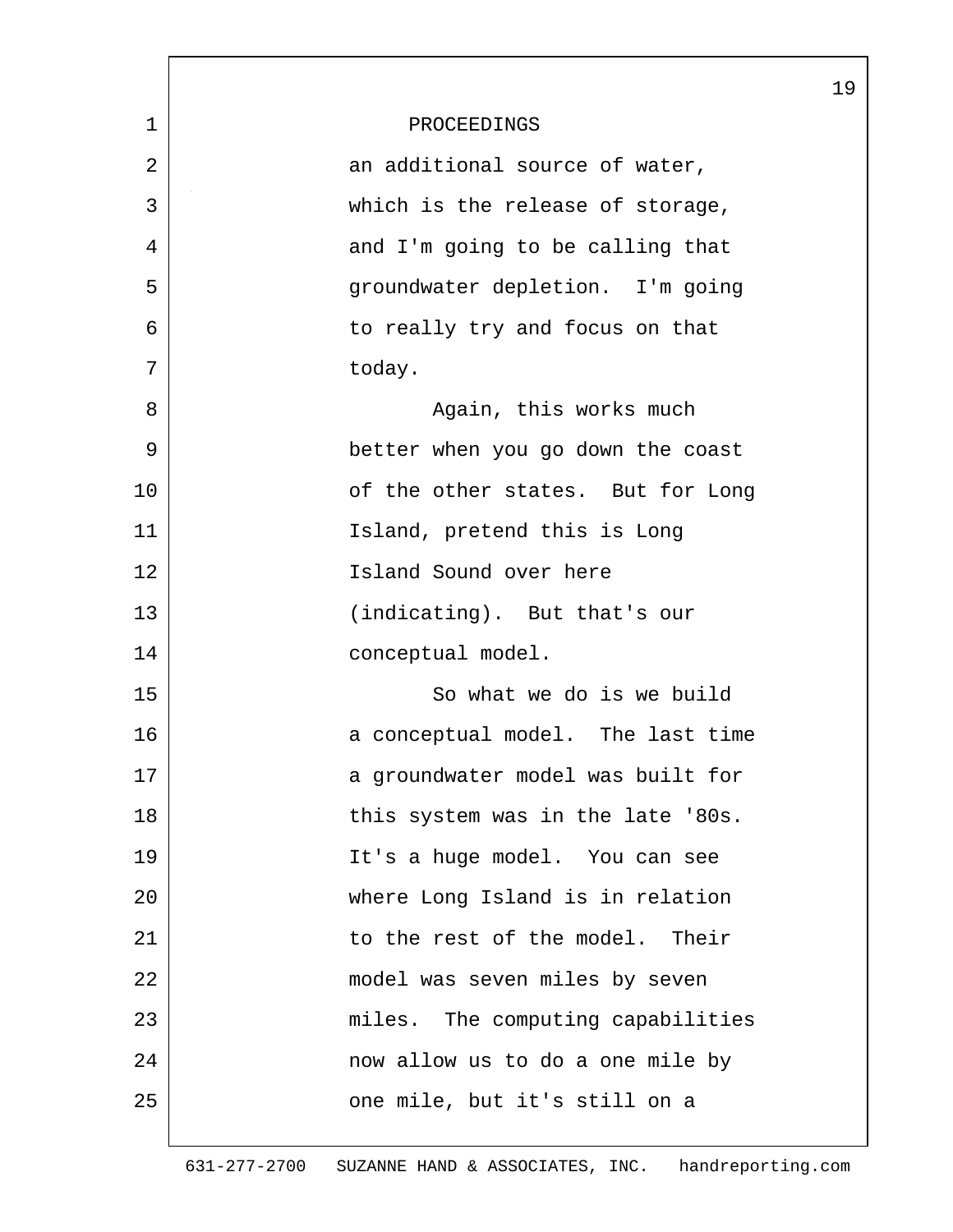|             |                                    | 20 |
|-------------|------------------------------------|----|
| $\mathbf 1$ | PROCEEDINGS                        |    |
| 2           | scale that we're not going to be   |    |
| 3           | able to tell you the effects of    |    |
| 4           | local pumping on Long Island in a  |    |
| 5           | particular well field. But I am    |    |
| 6           | going to show you some island-wide |    |
| 7           | analyses that we're able to do     |    |
| 8           | with a tool like this.             |    |
| 9           | So we start with the               |    |
| 10          | population. This is the most       |    |
| 11          | densely populated system in the    |    |
| 12          | country. We pump about             |    |
| 13          | 1.5 billion gallons a day of water |    |
| 14          | from the system. Long Island, you  |    |
| 15          | can see, is pretty well            |    |
| 16          | represented. Long Island accounts  |    |
| 17          | for -- just Nassau and Suffolk     |    |
| 18          | pumps about 30 percent of the      |    |
| 19          | entire water use for the NACP      |    |
| 20          | aquifer system.                    |    |
| 21          | So what we want to do is           |    |
| 22          | develop the model, pump these      |    |
| 23          | wells, and look to see what is the |    |
| 24          | storage release, and also to see   |    |
| 25          | how the other components adjust to |    |
|             |                                    |    |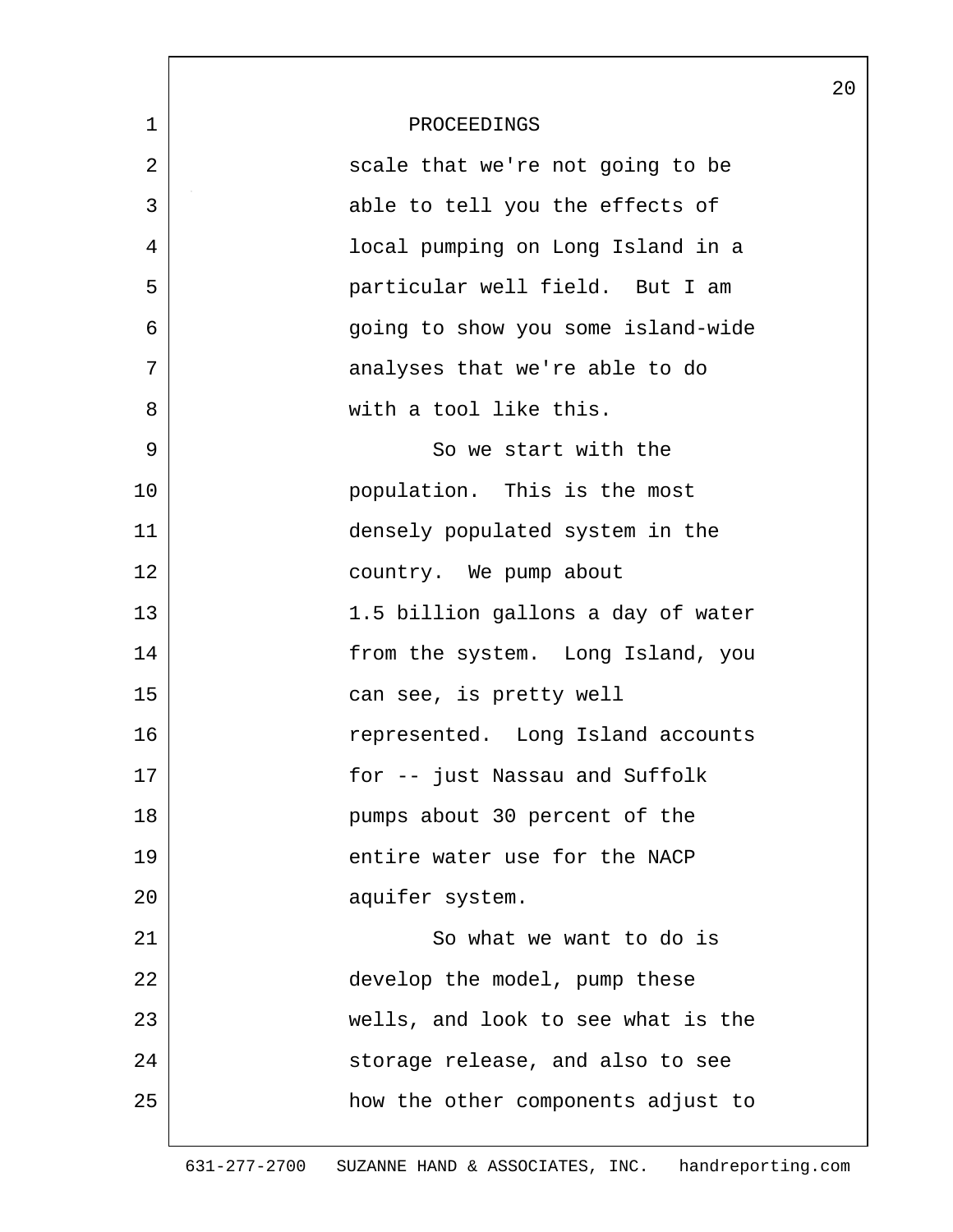|             |                                    | 21 |
|-------------|------------------------------------|----|
| $\mathbf 1$ | PROCEEDINGS                        |    |
| 2           | this pumping, and that's the focus |    |
| 3           | of this. How do the budget terms   |    |
| 4           | adjust when you pump the system.   |    |
| 5           | So we talked about                 |    |
| 6           | sustainability, has the aquifer    |    |
| 7           | reached equilibrium with respect   |    |
| 8           | to pumping and recharge, in other  |    |
| 9           | words, the groundwater depletion   |    |
| 10          | negligible. You reach some point   |    |
| 11          | where you're no longer depleting   |    |
| 12          | the groundwater system, and if you |    |
| 13          | are, can you live with what you    |    |
| 14          | have, can you live with that       |    |
| 15          | condition.                         |    |
| 16          | So what we see here, this          |    |
| 17          | is the pumping -- each bar         |    |
| 18          | representing pumping. For this     |    |
| 19          | pumping period, the historical     |    |
| 20          | period goes from 1900 to 1985.     |    |
| 21          | Our period of emphasis goes from   |    |
| 22          | 1986 to 2013. If we go from 2013   |    |
| 23          | to 2058, that's our future         |    |
| 24          | condition.                         |    |
| 25          | So we pump the system, and         |    |
|             |                                    |    |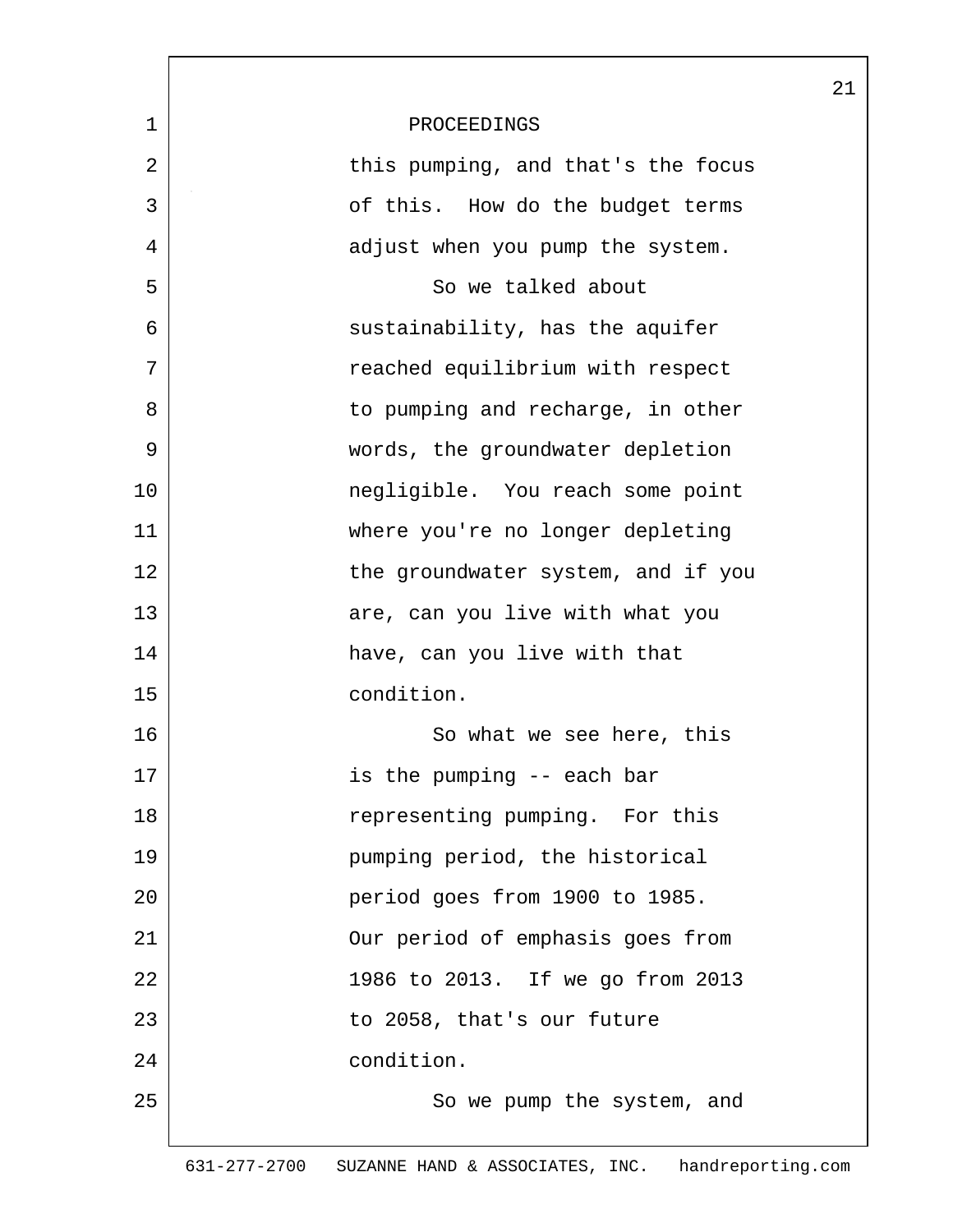|             |                                    | 22 |
|-------------|------------------------------------|----|
| $\mathbf 1$ | PROCEEDINGS                        |    |
| 2           | if you pump it, there's going to   |    |
| 3           | be a corresponding response to the |    |
| 4           | aquifer system, and that's what we |    |
| 5           | see down here. You've got orange,  |    |
| 6           | blue, green, and purple. The       |    |
| 7           | orange is coastal discharge. So    |    |
| 8           | you get a reduction in coastal     |    |
| 9           | discharge, you get a reduction in  |    |
| 10          | stream flow. You can't see it,     |    |
| 11          | but there's a reduction in         |    |
| 12          | storage, and you're putting water  |    |
| 13          | back as wastewater, so that's      |    |
| 14          | adding it back to the system.      |    |
| 15          | If we sum all this up,             |    |
| 16          | what we get here is for the        |    |
| 17          | historical period, we pumped       |    |
| 18          | 14 trillion gallons a day of       |    |
| 19          | water, and we want to see how the  |    |
| 20          | system adjusts, and what we get is |    |
| 21          | about 9 trillion gallons less      |    |
| 22          | going through the coast, we get    |    |
| 23          | about 1.5 trillion less going to   |    |
| 24          | streams. But the point I want to   |    |
| 25          | make is the storage.               |    |
|             |                                    |    |

 $\mathbf l$ 

ı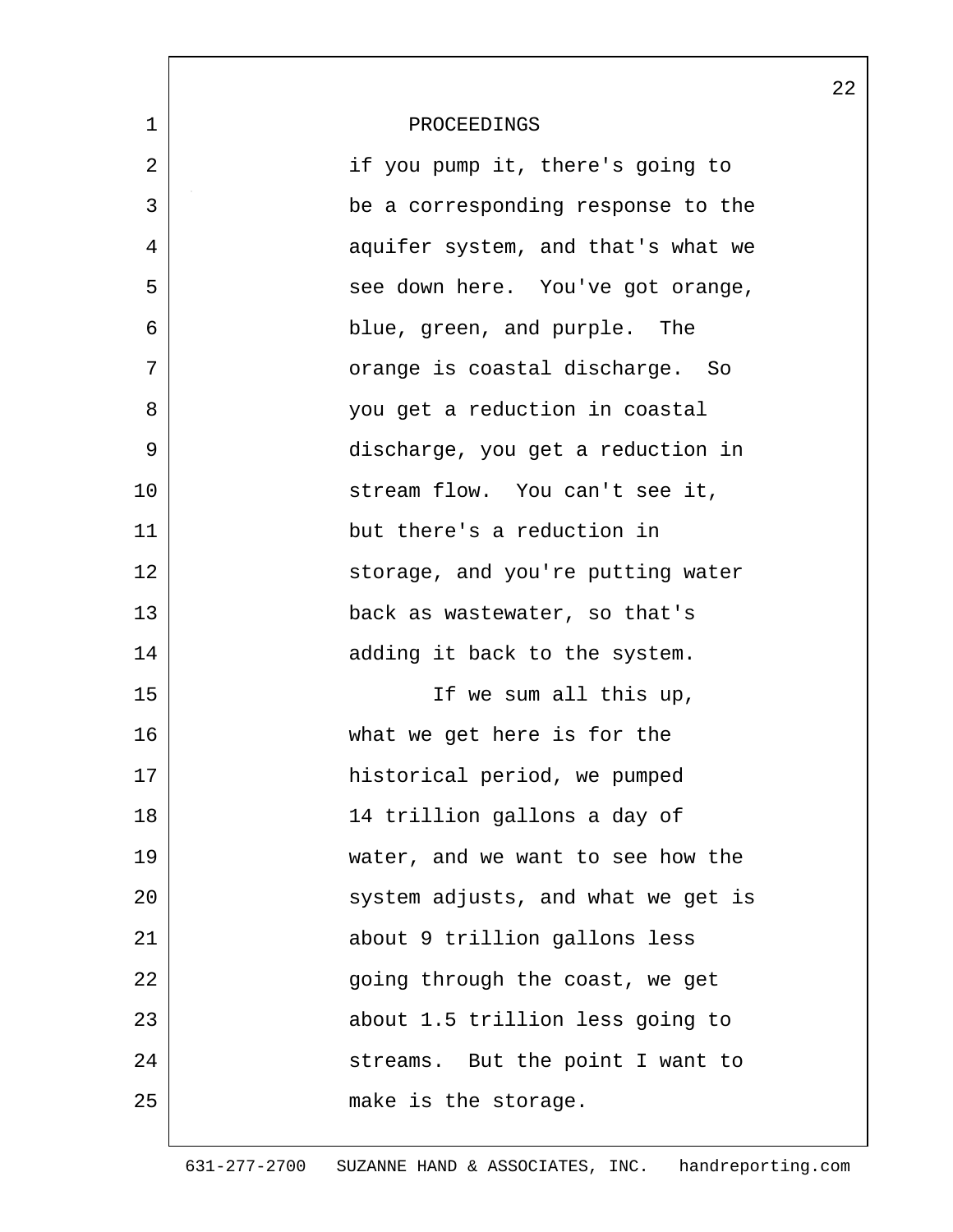| 1  | PROCEEDINGS                         |
|----|-------------------------------------|
| 2  | Can you see any of these            |
| 3  | numbers back there, by the way?     |
| 4  | AUDIENCE MEMBERS:<br>No.            |
| 5  | MR. MASTERSON: The green            |
| 6  | is the storage. We've got about     |
| 7  | 1.3 trillion gallons of storage     |
| 8  | lost when you pump 14 trillion      |
| 9  | gallons. That's historically. If    |
| 10 | you look at the period of           |
| 11 | emphasis, you add another 13.4      |
| 12 | pumping, and you can see how the    |
| 13 | system adjusts here. We start to    |
| 14 | get -- the green pie is starting    |
| 15 | to get small. That's your           |
| 16 | groundwater depletion. Then when    |
| 17 | you get to the future, the pie      |
| 18 | gets a lot smaller even then, and   |
| 19 | that's 17 trillion.                 |
| 20 | So thankfully -- you can            |
| 21 | see this now. Okay. Here we have    |
| 22 | the same numbers boiled down to a   |
| 23 | table. 14 trillion pumped in this   |
| 24 | historical period, 1.3 trillion in  |
| 25 | storage depletion, that's 9 percent |

 $\mathsf{l}$ 

23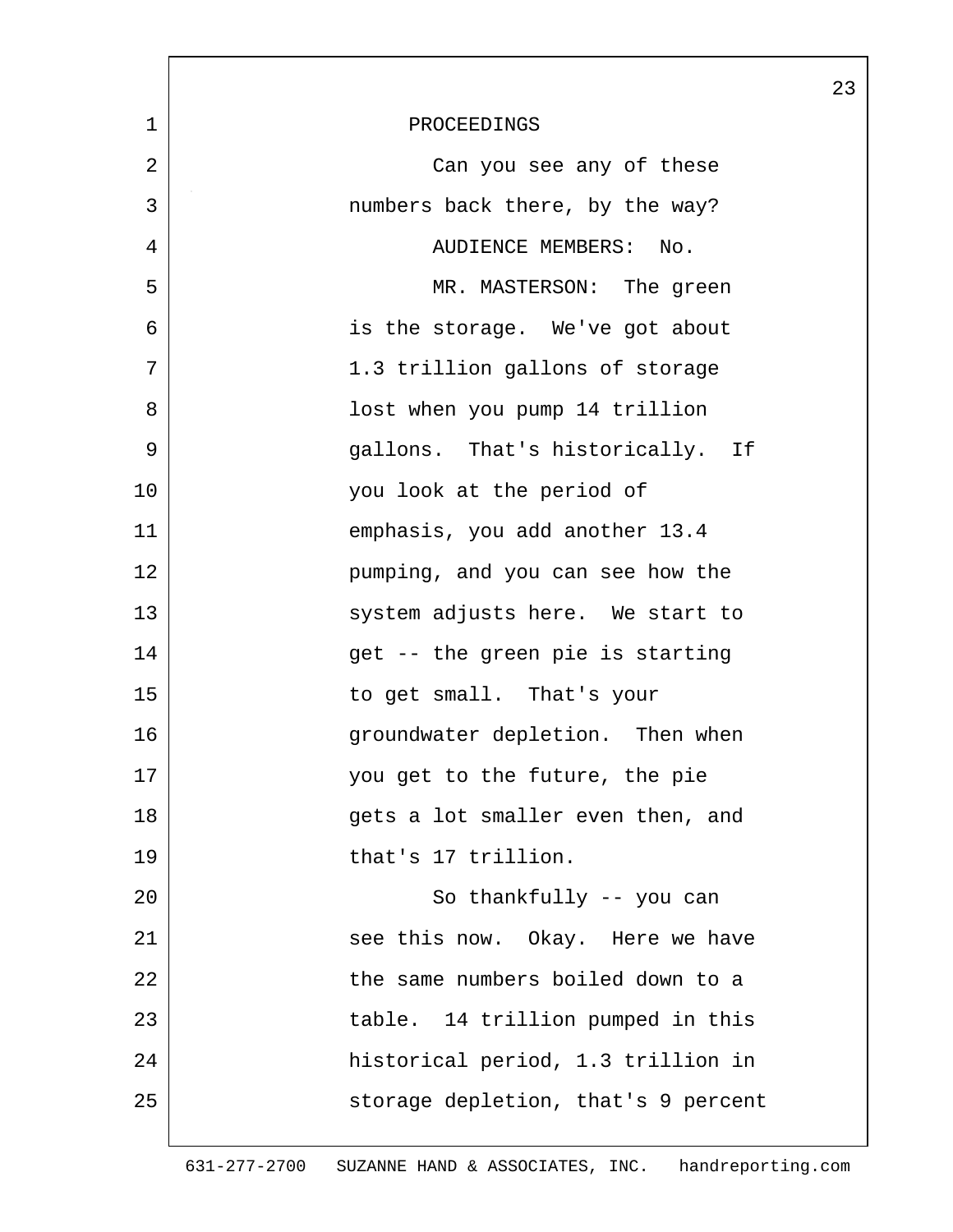|              |                                    | 24 |
|--------------|------------------------------------|----|
| $\mathbf{1}$ | PROCEEDINGS                        |    |
| 2            | of the total. 1900 to 2013, 27     |    |
| 3            | pumped, 2 trillion depletion, for  |    |
| 4            | a total of 8 percent, and on down. |    |
| 5            | The story here is it's             |    |
| 6            | getting better over time. You're   |    |
| 7            | getting less and less storage      |    |
| 8            | depletion, but it's coming at the  |    |
| 9            | expense of coastal discharge and   |    |
| 10           | stream flow.                       |    |
| 11           | When you look at it by             |    |
| 12           | those periods, I think it's a      |    |
| 13           | better way to look at it. It's     |    |
| 14           | not a lineal response. So you can  |    |
| 15           | see as a difference from the       |    |
| 16           | historical, to the current, to the |    |
| 17           | future, the depletion's getting    |    |
| 18           | better. And this is the coastal    |    |
| 19           | plan. You're sitting here saying,  |    |
| 20           | you know, we want to hear about    |    |
| 21           | Long Island, and that's what we    |    |
| 22           | did here. We wanted to look at     |    |
| 23           | these different systems from Long  |    |
| 24           | Island to New Jersey, to Delmarva  |    |
| 25           | (phonetic), to Virginia, to North  |    |
|              |                                    |    |

L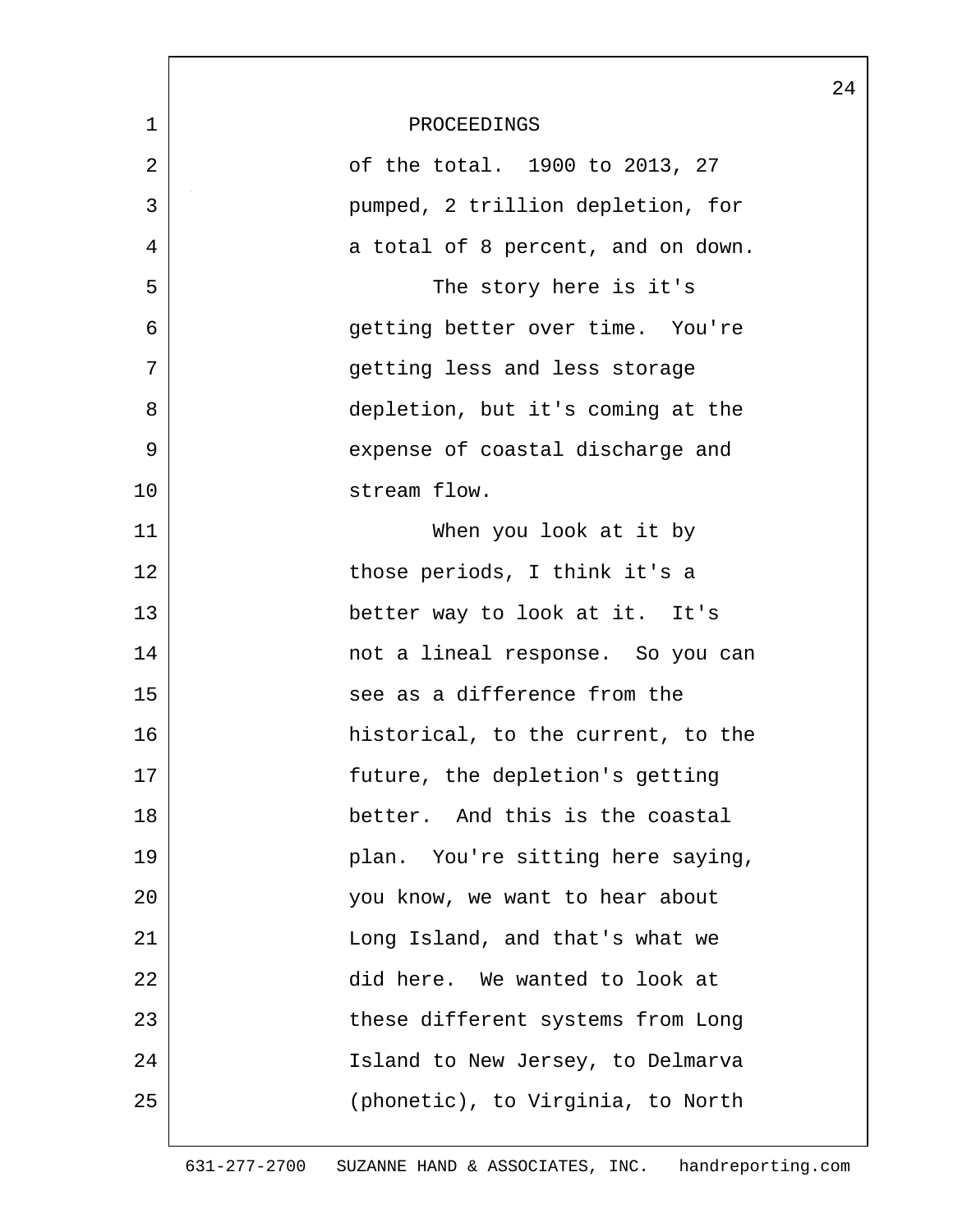|             |                                    | 25 |
|-------------|------------------------------------|----|
| $\mathbf 1$ | PROCEEDINGS                        |    |
| 2           | Carolina, and compare and contrast |    |
| 3           | these system to see how it fits    |    |
| 4           | into the bigger story.             |    |
| 5           | Long Island I said pumps           |    |
| 6           | about 30 percent of the total      |    |
| 7           | pumping in the system. Most of it  |    |
| 8           | is public supply. Virginia only    |    |
| 9           | pumps a third of what Long Island  |    |
| 10          | pumps, and most of that is for     |    |
| 11          | industrial pumping, which is there |    |
| 12          | the big pulp and paper mill        |    |
| 13          | industry, and that's where they    |    |
| 14          | use all their water.               |    |
| 15          | The Long Island system,            |    |
| 16          | you've got the Upper Glacial       |    |
| 17          | sitting on top of the Magothy and  |    |
| 18          | then Raritan underlying the Lloyd. |    |
| 19          | Virginia, all of this, this little |    |
| 20          | bit here is from the Upper Glacial |    |
| 21          | down to the Raritan. The Potomac   |    |
| 22          | is the same as the Lloyd.          |    |
| 23          | The Potomac is about six           |    |
| 24          | times bigger than the Lloyd. This  |    |
| 25          | is where Virginia gets all its     |    |
|             |                                    |    |

 $\lceil$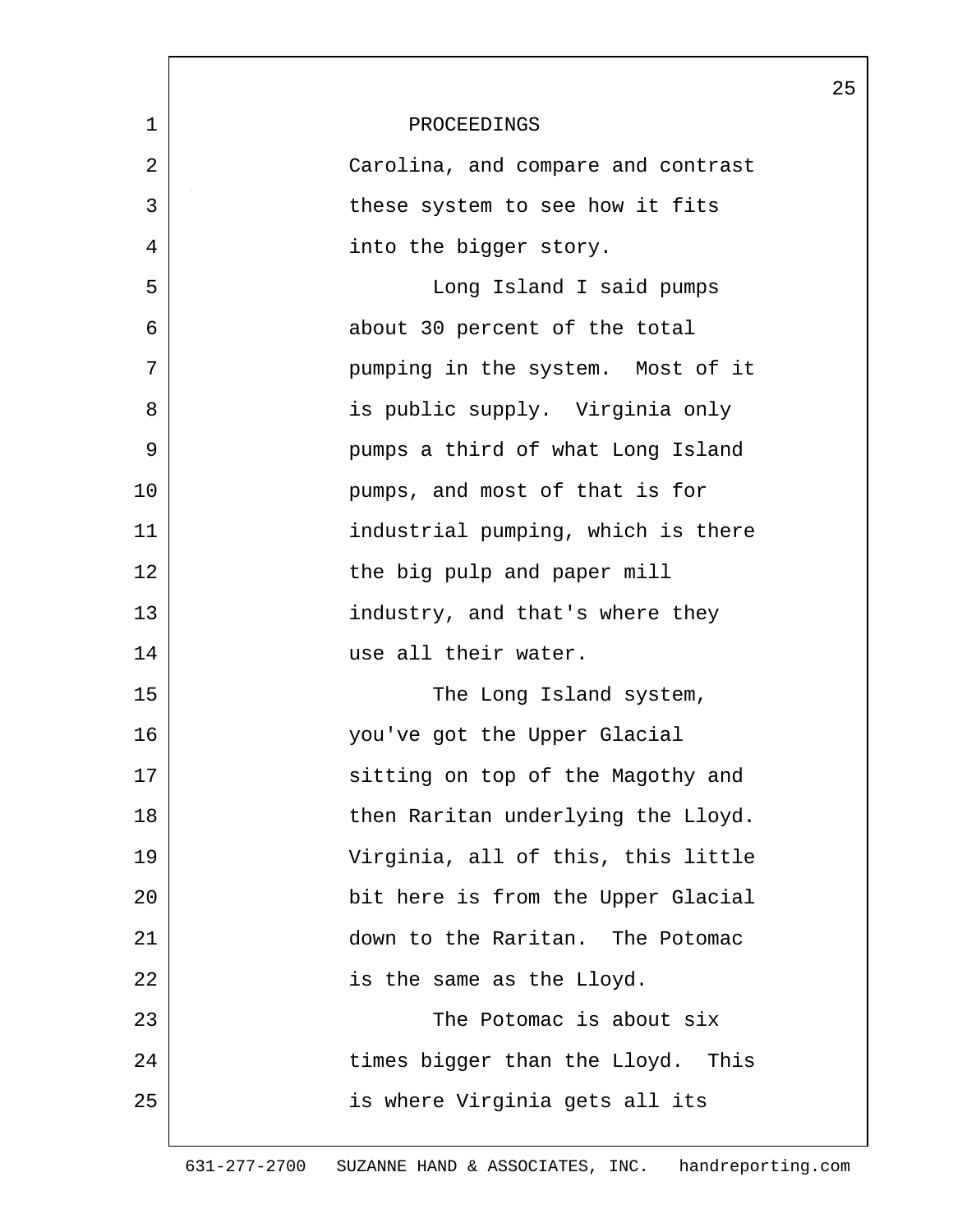|             |                                    | 26 |
|-------------|------------------------------------|----|
| $\mathbf 1$ | PROCEEDINGS                        |    |
| 2           | water, and I'm going to show you   |    |
| 3           | how Virginia, the system's going   |    |
| 4           | to affect it from pumping there,   |    |
| 5           | and think about the Lloyd when I   |    |
| 6           | show that.                         |    |
| 7           | So for Long Island, most           |    |
| 8           | of the pumping is the Magothy, and |    |
| 9           | that's shown here in pink. You     |    |
| 10          | have some pumping in the Upper     |    |
| 11          | Glacial shown in blue.             |    |
| 12          | This is the pie chart that         |    |
| 13          | we're showing for the total        |    |
| 14          | coastal plain. It pumped about     |    |
| 15          | 17 trillion gallons of water from  |    |
| 16          | 1900 to 1985, another 4 trillion   |    |
| 17          | from '86 to 2013. Then I ran 2013  |    |
| 18          | out for another 40 years, and      |    |
| 19          | that's how I came up with the 5.3  |    |
| 20          | trillion. So it's a future         |    |
| 21          | condition, but it's based on       |    |
| 22          | keeping the current pumping.       |    |
| 23          | What you see is most of it         |    |
| 24          | is discharged to the coast. It's   |    |
| 25          | capturing water that otherwise     |    |
|             |                                    |    |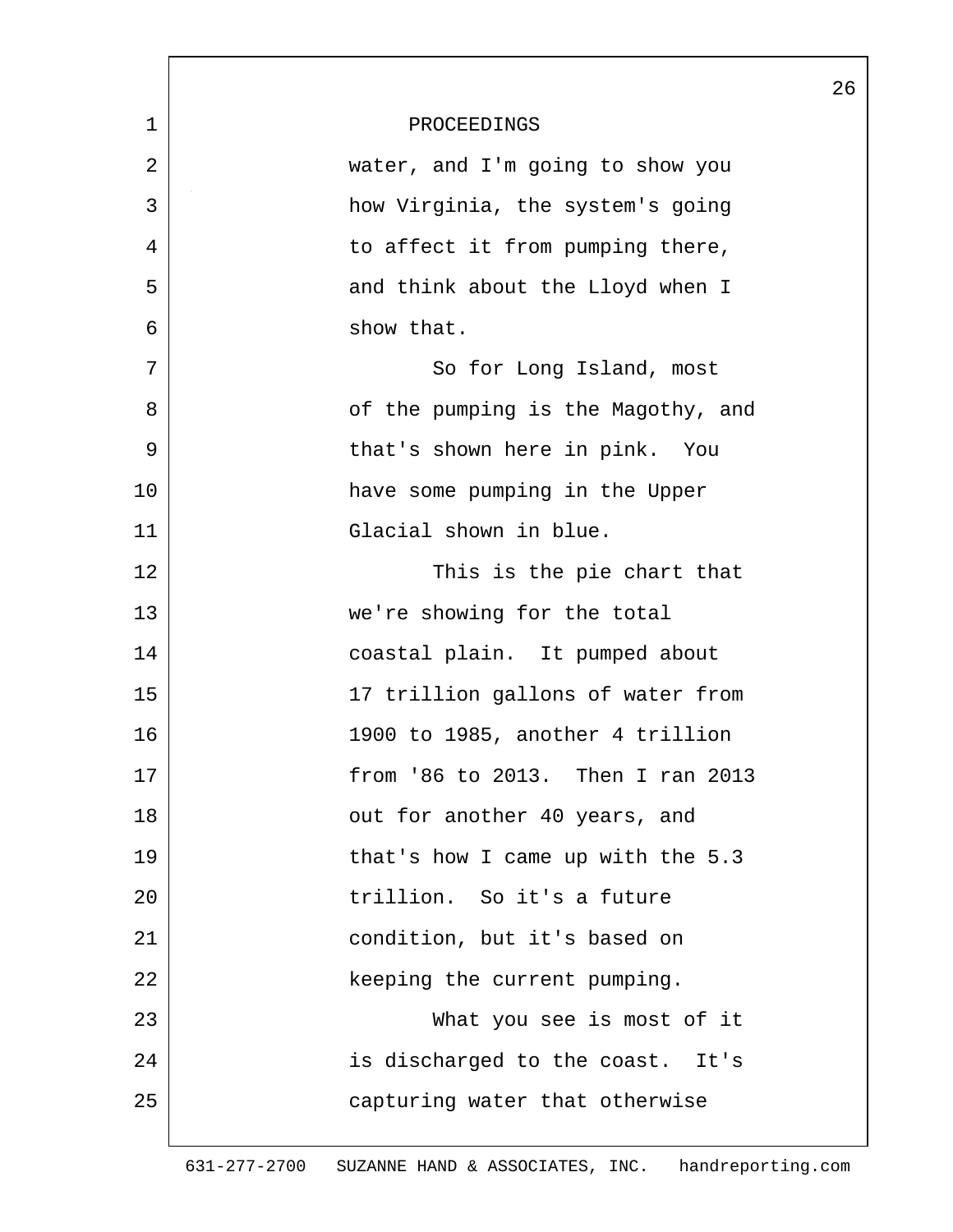|             |                                    | 27 |
|-------------|------------------------------------|----|
| $\mathbf 1$ | PROCEEDINGS                        |    |
| 2           | would have discharged to the       |    |
| 3           | coast, that's about 80 percent of  |    |
| 4           | the total. A little bit on the     |    |
| 5           | stream side. You're putting water  |    |
| 6           | back, that's the purple, and       |    |
| 7           | there's storage depletion.         |    |
| 8           | Groundwater depletion that         |    |
| 9           | you lost and you're not getting    |    |
| 10          | back is about 400 billion gallons  |    |
| 11          | of water from 1900 to 1985. From   |    |
| 12          | '86 to 2013 it shrinks to 63       |    |
| 13          | billion, and in the future there's |    |
| 14          | no more storage loss, you've kind  |    |
| 15          | of reached an equilibrium.         |    |
| 16          | So here it is in a table           |    |
| 17          | form. 420 billion lost, 6 percent  |    |
| 18          | of the total. You pump 11          |    |
| 19          | trillion from 1900 to 2013, it's   |    |
| 20          | about 480 billion, and it's about  |    |
| 21          | 4 percent. If you run that out     |    |
| 22          | into the future, you pumped a      |    |
| 23          | total 16 -- again, this is based   |    |
| 24          | on assuming the same pumping rate  |    |
| 25          | as 2013, about 17 trillion         |    |
|             |                                    |    |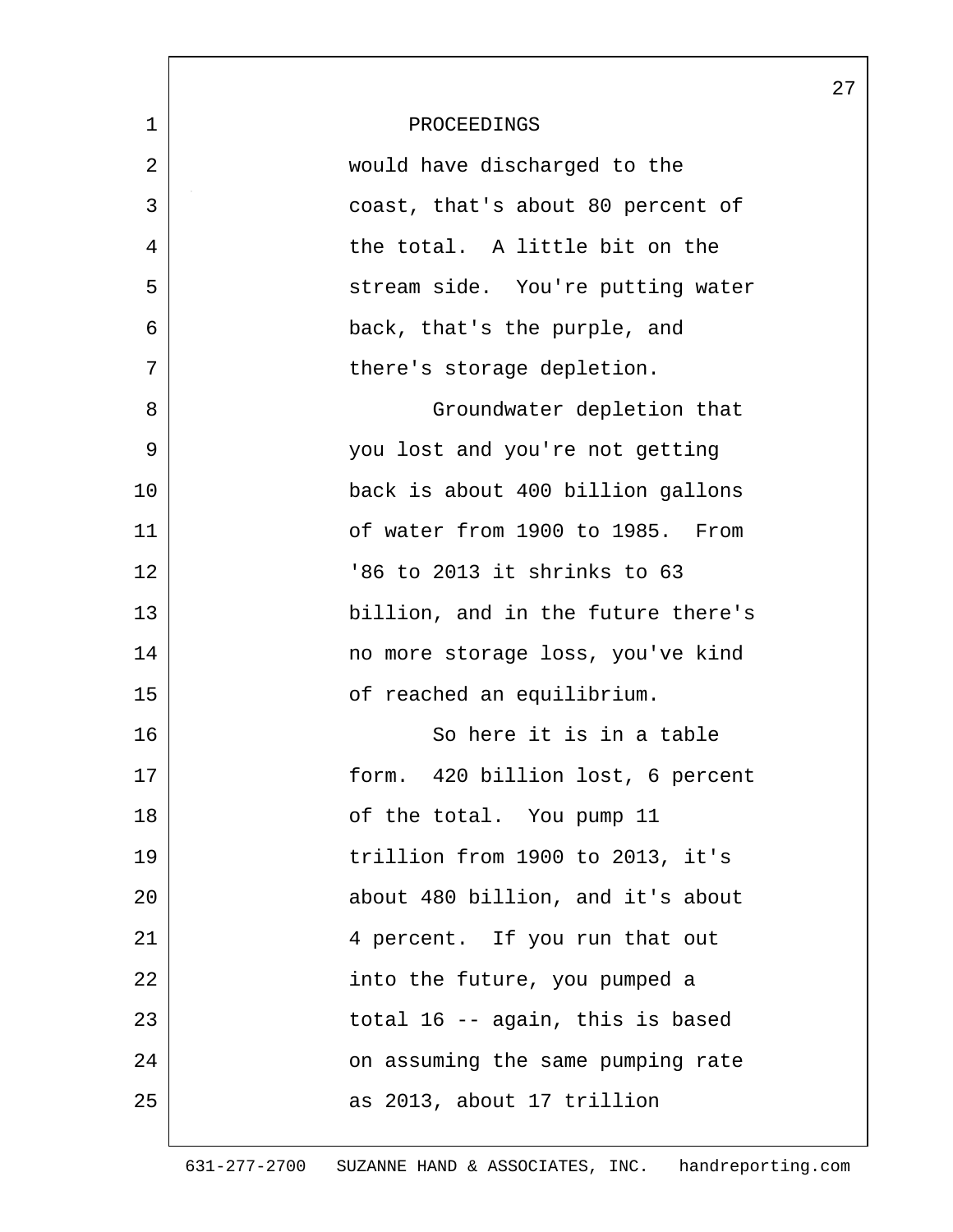|                |                                   | 28 |
|----------------|-----------------------------------|----|
| $\mathbf 1$    | PROCEEDINGS                       |    |
| $\overline{2}$ | gallons. You're still only        |    |
| 3              | losing -- the loss is the 480     |    |
| 4              | billion.                          |    |
| 5              | So your groundwater               |    |
| 6              | depletion is only 3 percent from  |    |
| 7              | 1900, but if you look at it in    |    |
| 8              | terms of the periods I'm showing  |    |
| 9              | historical, the current, and the  |    |
| 10             | future, the storage loss from '86 |    |
| 11             | to 2013 is only about a percent,  |    |
| 12             | and going forward, you basically  |    |
| 13             | reached an equilibrium. If you    |    |
| 14             | keep the pumping the same and the |    |
| 15             | recharge the same, what you've    |    |
| 16             | lost to the coast, what you've    |    |
| 17             | lost to the streams, that system  |    |
| 18             | is an equilibrium.                |    |
| 19             | Virginia's a different            |    |
| 20             | story. Most of the pumping is     |    |
| 21             | from the Potomac, which is like   |    |
| 22             | the Lloyd. They have a light      |    |
| 23             | green pie that you didn't see for |    |
| 24             | Long Island. This is water that   |    |
| 25             | they're borrowing from North      |    |
|                |                                   |    |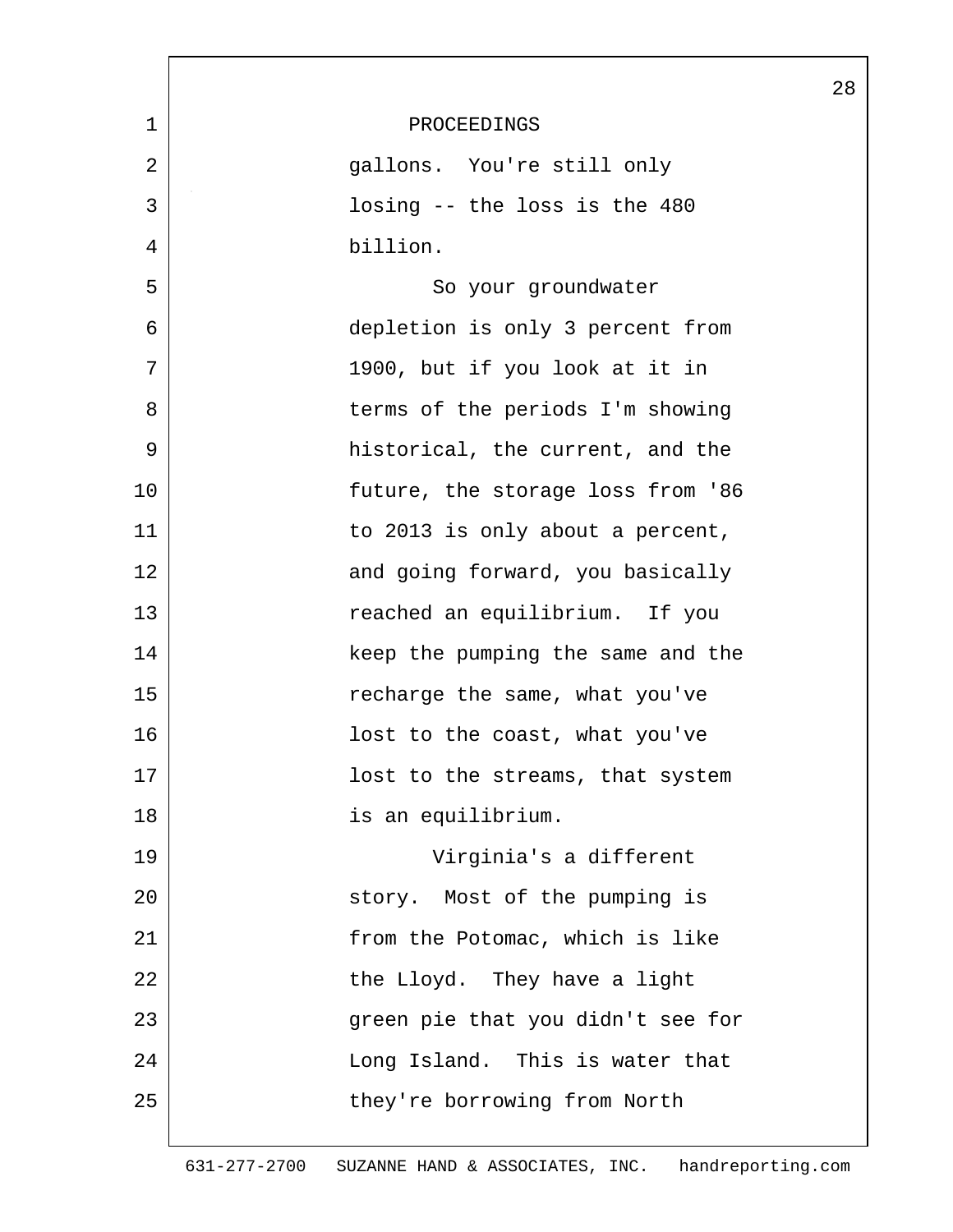|             |                                    | 29 |
|-------------|------------------------------------|----|
| $\mathbf 1$ | PROCEEDINGS                        |    |
| 2           | Carolina, I guess is the way to    |    |
| 3           | put it. Water's flowing from       |    |
| 4           | North Carolina into Virginia, and  |    |
| 5           | this is their pie, their storage   |    |
| 6           | loss, it's about 22 percent, the   |    |
| 7           | big green pie. It increases to     |    |
| 8           | 25 percent in the current, and     |    |
| 9           | even increases more in the future. |    |
| 10          | So Virginia, they're not at        |    |
| 11          | equilibrium, they're continuing to |    |
| 12          | lose water.                        |    |
| 13          | This is the table for              |    |
| 14          | Virginia. You'll notice the        |    |
| 15          | pumping is much less. Long Island  |    |
| 16          | is about 7 trillion, if I remember |    |
| 17          | my numbers, 4 trillion, and then   |    |
| 18          | another 5 trillion. Much less      |    |
| 19          | being pumped from Virginia.<br>But |    |
| 20          | the depletion continues to go up   |    |
| 21          | and up in the Virginia system      |    |
| 22          | because the storage loss from the  |    |
| 23          | system hasn't equilibrated.        |    |
| 24          | If you look at the                 |    |
| 25          | separate periods, remember I said  |    |
|             |                                    |    |

631-277-2700 SUZANNE HAND & ASSOCIATES, INC. handreporting.com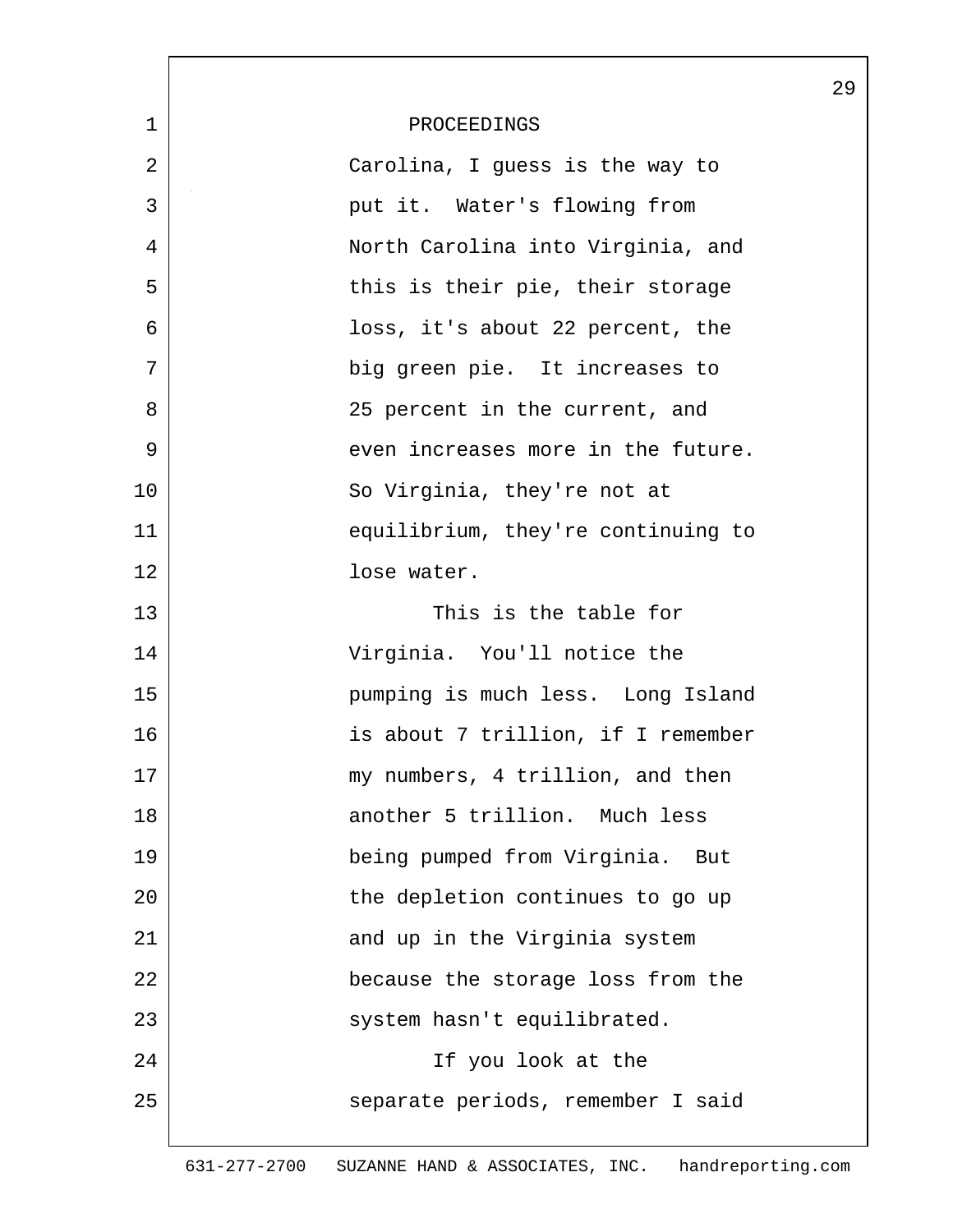|              |                                    | 30 |
|--------------|------------------------------------|----|
| $\mathbf{1}$ | PROCEEDINGS                        |    |
| 2            | Long Island is doing much better   |    |
| 3            | for the last period with zero.     |    |
| 4            | Virginia keeps on losing water     |    |
| 5            | because of where they're pumping   |    |
| 6            | their water from.                  |    |
| 7            | So if you compare and              |    |
| 8            | contrast the two of them, you see  |    |
| 9            | a lot of orange for Long Island    |    |
| 10           | and a lot of greens in Virginia.   |    |
| 11           | So the water you're capturing that |    |
| 12           | would have gone to the coast, in   |    |
| 13           | Virginia they're just depleting    |    |
| 14           | water from storage and borrowing   |    |
| 15           | water from their neighbors.        |    |
| 16           | Now where that storage             |    |
| 17           | loss is occurring, this part is a  |    |
| 18           | cumulative plot. So it means if    |    |
| 19           | you're looking right here at the   |    |
| 20           | end of the historical period, that |    |
| 21           | bar is the summation of everything |    |
| 22           | that happened before it. 2003,     |    |
| 23           | that's the summation of everything |    |
| 24           | that happened from 1900. What you  |    |
| 25           | see here on Long Island, it        |    |
|              |                                    |    |

 $\mathsf{l}$ 

 $\overline{\phantom{a}}$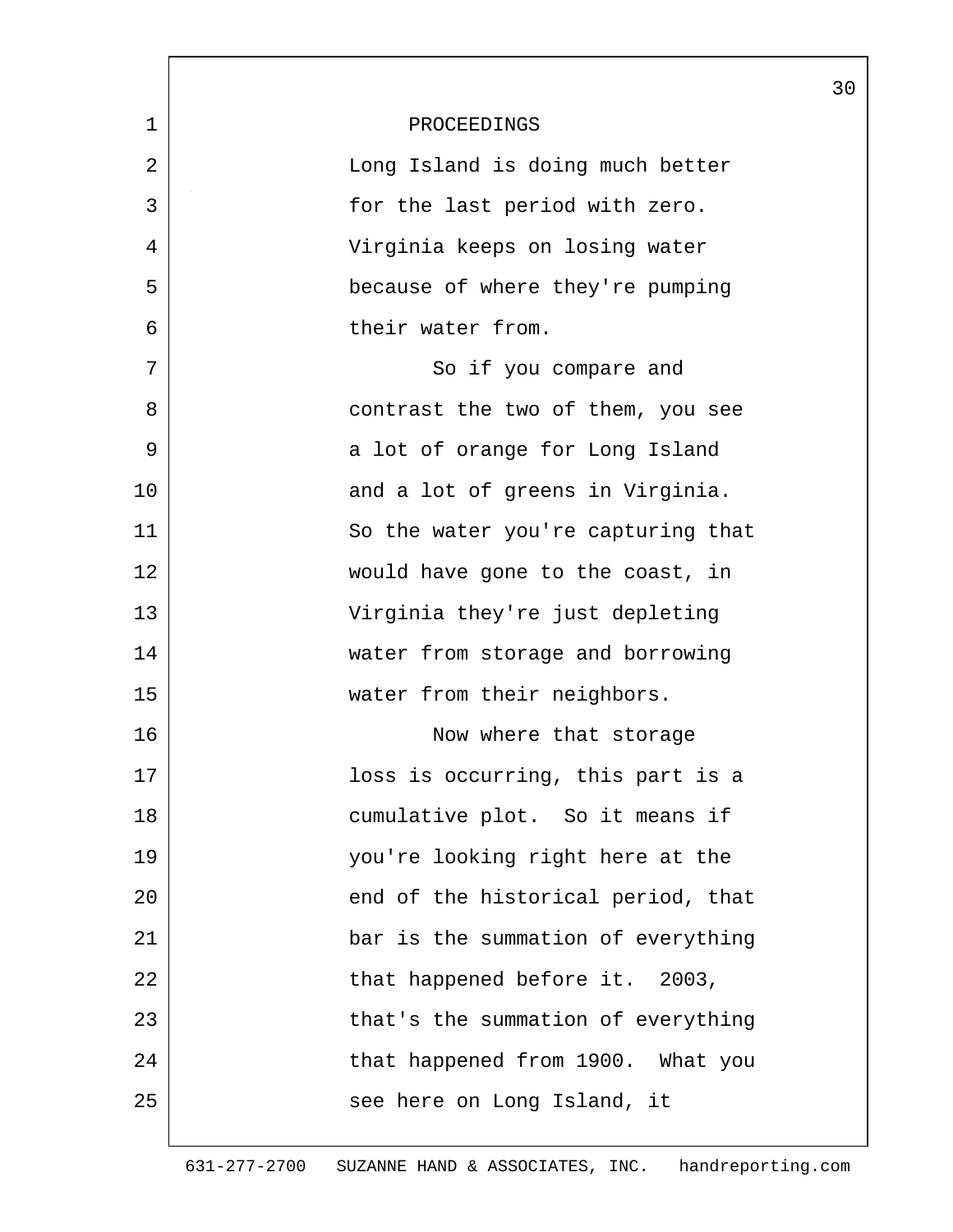|              |                                   | 31 |
|--------------|-----------------------------------|----|
| $\mathbf{1}$ | PROCEEDINGS                       |    |
| 2            | started to go down. You're        |    |
| 3            | putting water back into storage   |    |
| 4            | here. You've cut your pumping     |    |
| 5            | back, and water levels are        |    |
| 6            | starting to come back. This blue  |    |
| 7            | is the storage loss in the Upper  |    |
| 8            | Glacial. The yellow is the        |    |
| 9            | storage loss in the south shore   |    |
| 10           | confining unit, and maybe to a    |    |
| 11           | lesser extent the Raritan. The    |    |
| 12           | dark color is we lump the storage |    |
| 13           | loss from the Magothy down to the |    |
| 14           | Lloyd. So you see it's very       |    |
| 15           | little compared to the Upper      |    |
| 16           | Glacial.                          |    |
| 17           | Virginia, it's a totally          |    |
| 18           | different plot. You can't even    |    |
| 19           | see the blue, the light blue in   |    |
| 20           | Virginia. The dark blue is mostly |    |
| 21           | from the Potomac. The yellow is   |    |
| 22           | the storage loss from the         |    |
| 23           | confining units.                  |    |
| 24           | So they're dewatering             |    |
| 25           | those confining units, and what   |    |
|              |                                   |    |

 $\lceil$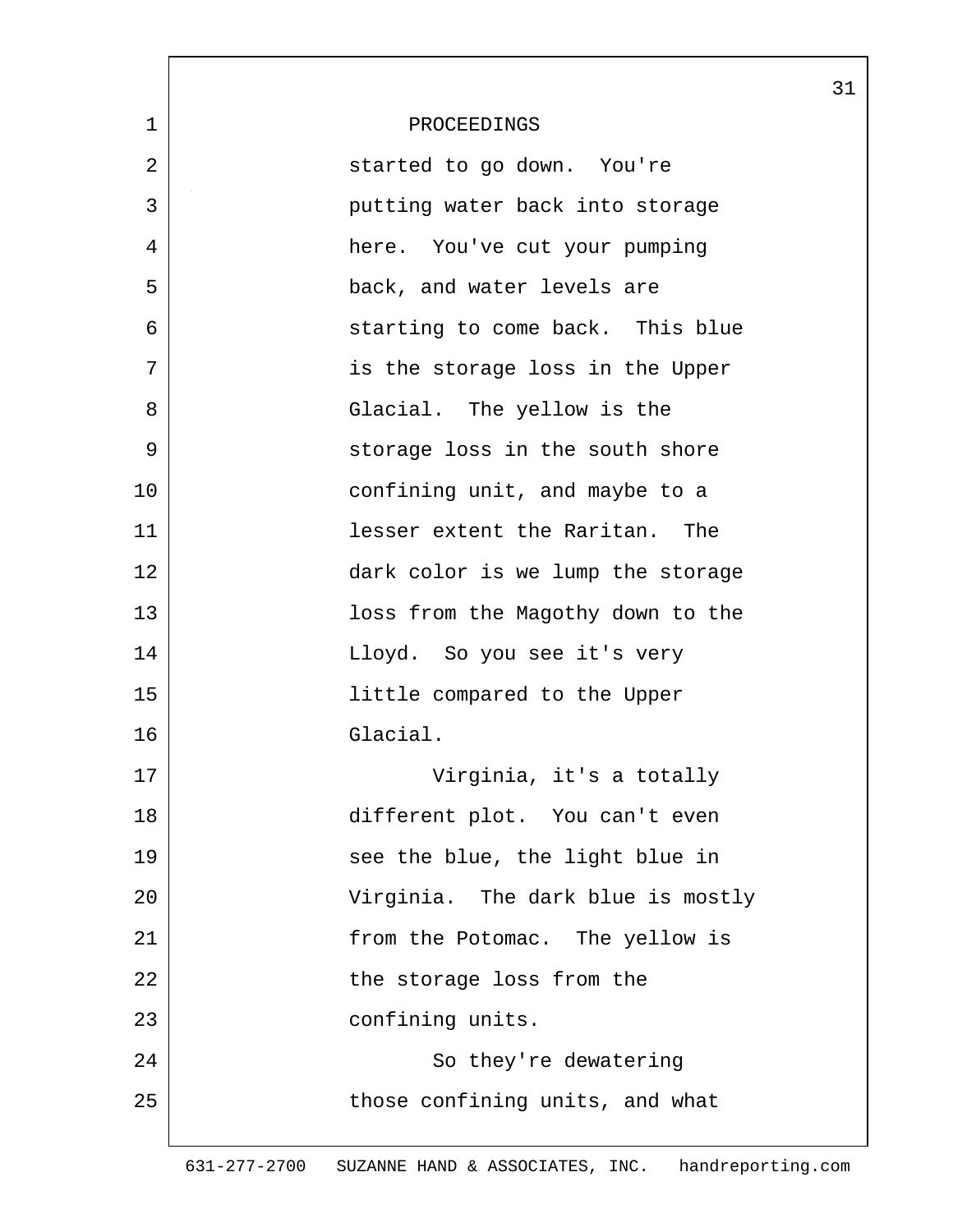|             |                                    | 32 |
|-------------|------------------------------------|----|
| $\mathbf 1$ | PROCEEDINGS                        |    |
| 2           | happens is the confining units are |    |
| 3           | clay. Like a house of cards, the   |    |
| 4           | structure. When you change the     |    |
| 5           | pressure in the confining unit,    |    |
| 6           | the house of cards collapses.      |    |
| 7           | When it collapses, you get land    |    |
| 8           | subsidence. The most extreme case  |    |
| 9           | is Central Valley, where they have |    |
| 10          | tens of feet of land subsidence    |    |
| 11          | from collapsing those minerals.    |    |
| 12          | Here in Virginia, I don't          |    |
| 13          | know how closely you follow the    |    |
| 14          | sea level rise story, but lower    |    |
| 15          | Chesapeake has the highest rate of |    |
| 16          | see level rise on the east coast,  |    |
| 17          | and part of that is attributed to  |    |
| 18          | the over-pumping of the Potomac    |    |
| 19          | and the confining of its           |    |
| 20          | collapsing. You're not going to    |    |
| 21          | have that problem here with the    |    |
| 22          | current pumping on Long Island.    |    |
| 23          | You can see that the storage loss  |    |
| 24          | and confining units are really     |    |
| 25          | small.                             |    |
|             |                                    |    |

 $\overline{\phantom{a}}$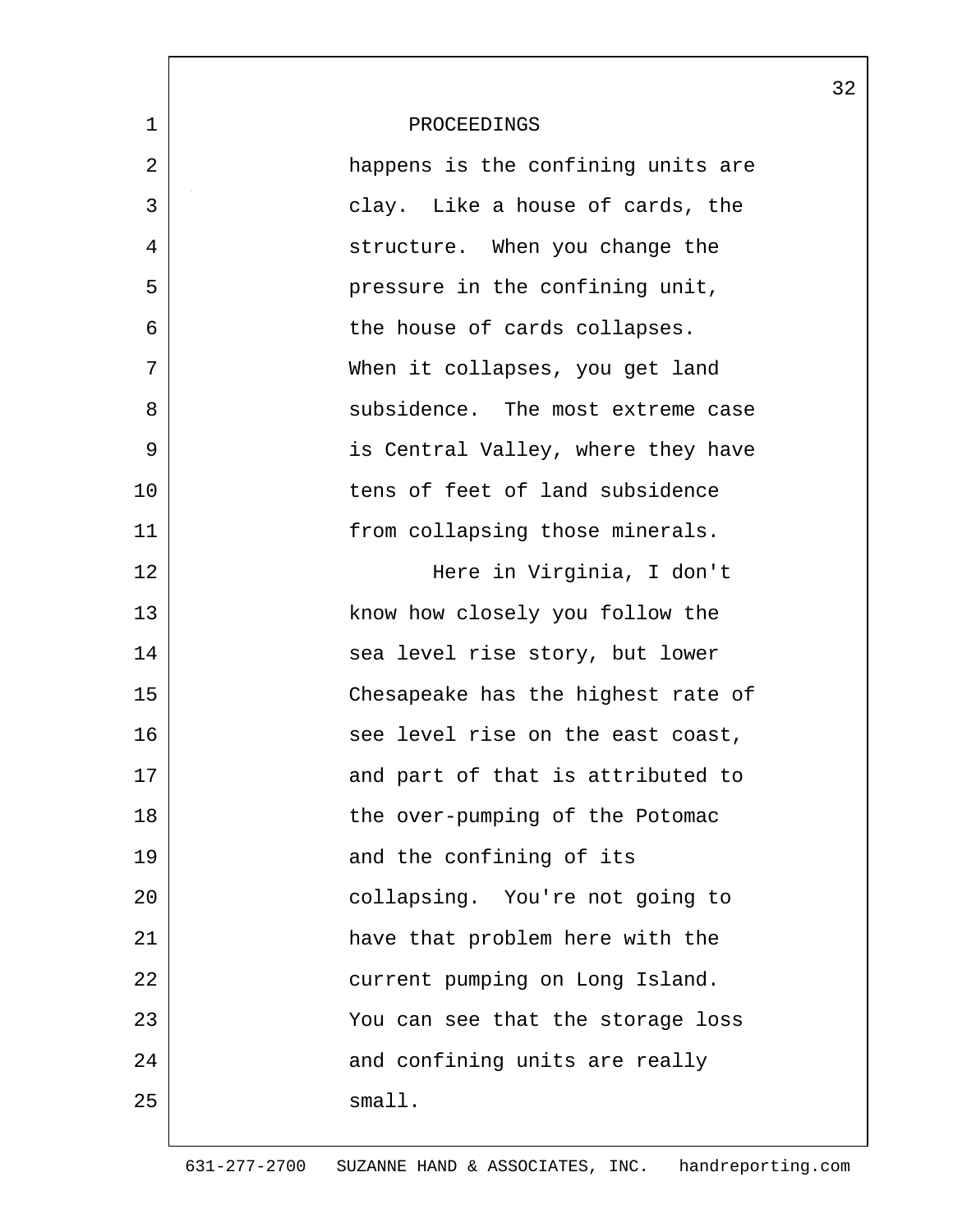|             |                                    | 33 |
|-------------|------------------------------------|----|
| $\mathbf 1$ | PROCEEDINGS                        |    |
| 2           | So because we're here on           |    |
| 3           | Long Island, I decided to do a     |    |
| 4           | little back-of-the-envelope        |    |
| 5           | calculation. I take the 11         |    |
| 6           | trillion gallons of water pumped,  |    |
| 7           | it's about 500 billion gallons of  |    |
| 8           | storage loss, 4 percent of the     |    |
| 9           | total. So if you take the total    |    |
| 10          | area of Long Island, it's 1,400    |    |
| 11          | square miles. The specific yield   |    |
| 12          | is, think of it as the effective   |    |
| 13          | porosity, the effective drainage   |    |
| 14          | of the porosity. .2 is a pretty    |    |
| 15          | standard term. You do the simple   |    |
| 16          | math, you come up with about a     |    |
| 17          | 9-foot decline in water level.     |    |
| 18          | it's as if you took 9 feet off     |    |
| 19          | total water table across Long      |    |
| 20          | Island. The thickness of the       |    |
| 21          | Upper Glacial and the Magothy      |    |
| 22          | combined is about 700 feet, so     |    |
| 23          | it's about a one percent. You      |    |
| 24          | took one percent off the top for   |    |
| 25          | all the pumping from 1900 to 2013. |    |
|             |                                    |    |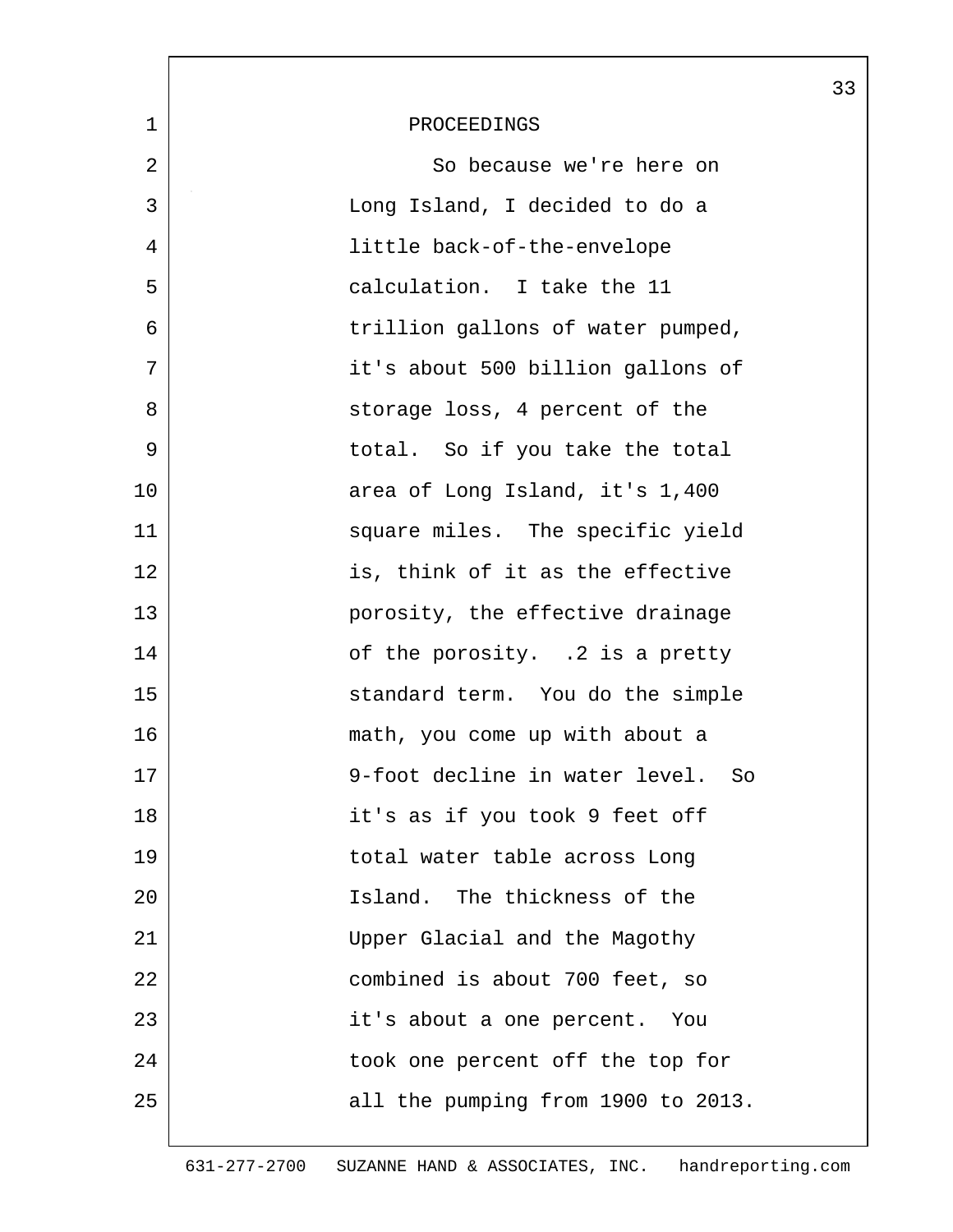|             |                                    | 34 |
|-------------|------------------------------------|----|
| $\mathbf 1$ | PROCEEDINGS                        |    |
| 2           | Now, I don't know if you           |    |
| 3           | can see the yellow line in the     |    |
| 4           | back, but this is a hydrograph,    |    |
| 5           | two wells of Nassau/Suffolk line.  |    |
| 6           | The yellow well is the Nassau      |    |
| 7           | well, and then you have the        |    |
| 8           | Suffolk well that kicks in.<br>It  |    |
| 9           | goes back to 1940, and you see     |    |
| 10          | possibly three to five feet of     |    |
| 11          | water level change just from       |    |
| 12          | recharge. Remember, the total      |    |
| 13          | loss from pumping was 9 feet. So   |    |
| 14          | here you've got 2 to 5 feet just   |    |
| 15          | from changes in recharge.          |    |
| 16          | This is the 1960s drought.         |    |
| 17          | You come out of the '60s drought,  |    |
| 18          | now you've got changes in water    |    |
| 19          | levels that are on the order of 8  |    |
| 20          | to 10 feet. So you're almost       |    |
| 21          | gaining and losing water from      |    |
| 22          | precipitation in the system as     |    |
| 23          | much as you lost from pumping      |    |
| 24          | across the entire 113-year period. |    |
| 25          | The news isn't so good in          |    |
|             |                                    |    |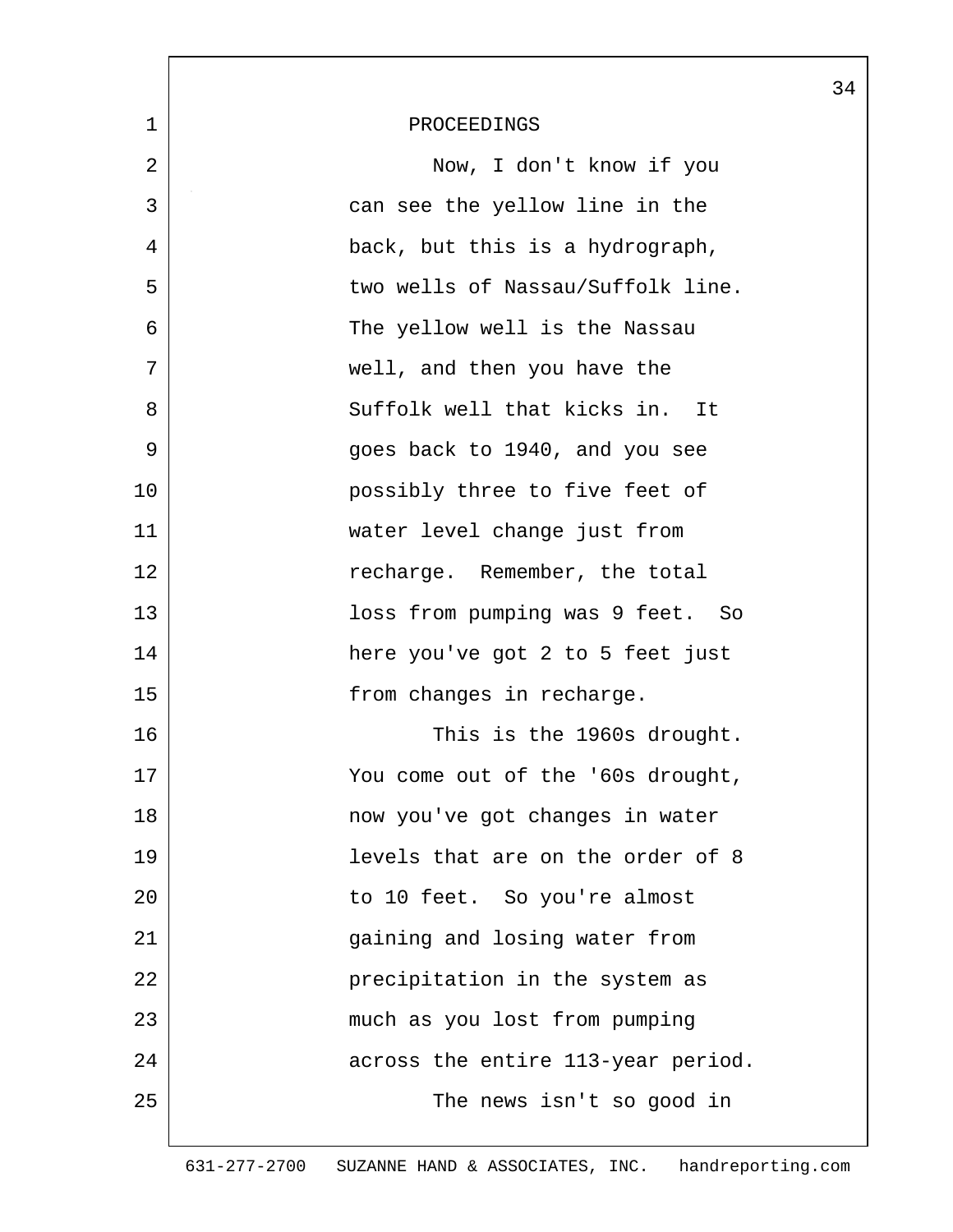|                | 35                                |
|----------------|-----------------------------------|
| $\mathbf{1}$   | PROCEEDINGS                       |
| $\overline{2}$ | Virginia. This is the Potomac     |
| 3              | aquifer. And actually the Lloyd,  |
| 4              | I mentioned in the beginning, is  |
| 5              | part of that. You can see all the |
| 6              | drawdown is really occurring in   |
| 7              | the southern part of the study    |
| 8              | area.                             |
| 9              | This is a hydrograph.             |
| 10             | That's one of the big paper mill  |
| 11             | industry complexes behind it.     |
| 12             | Water levels have gone from about |
| 13             | 110 to 180 feet. They dropped --  |
| 14             | I should say that's a depth of    |
| 15             | water. Water wells are not        |
| 16             | responding to recharge there.     |
| 17             | They're continuing to drop;       |
| 18             | they're not renewing that         |
| 19             | resource.                         |
| 20             | If we look at this, this          |
| 21             | is from the model, we've got the  |
| 22             | two head maps from period of      |
| 23             | emphasis and our future period,   |
| 24             | and you can see Virginia is still |
| 25             | getting red. They're still        |
|                |                                   |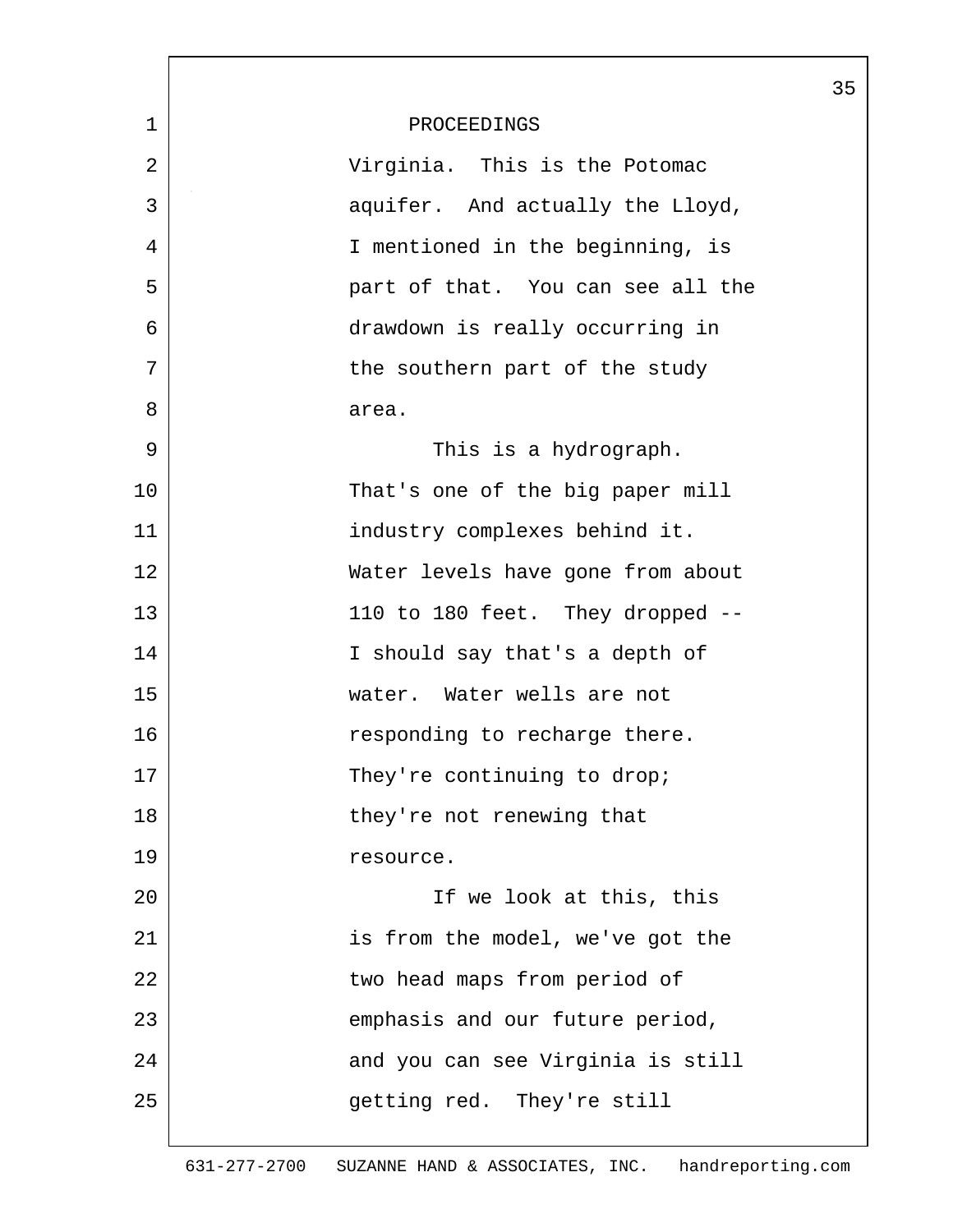|             |                                    | 36 |
|-------------|------------------------------------|----|
| $\mathbf 1$ | PROCEEDINGS                        |    |
| 2           | depleting storage, water levels    |    |
| 3           | are continuing to come down. The   |    |
| 4           | Lloyd, this is a binning effect.   |    |
| 5           | That really shows about one to     |    |
| 6           | two feet change in the Lloyd.      |    |
| 7           | There's no change in the Lloyd     |    |
| 8           | compared to what they're seeing in |    |
| 9           | Virginia. Even though it's one     |    |
| 10          | continuous aquifer system, you can |    |
| 11          | see how much Virginia is being     |    |
| 12          | affected by overusing the Potomac. |    |
| 13          | So if we compare and               |    |
| 14          | contrast them, this is what we     |    |
| 15          | needed for the national program,   |    |
| 16          | we needed to know this storage     |    |
| 17          | number. We looked within the       |    |
| 18          | study area, the geographic         |    |
| 19          | regions, you can see Long Island   |    |
| 20          | 6, 4, 3 percent, and you see       |    |
| 21          | Virginia, 23, 24. Virginia is      |    |
| 22          | continuing to deplete their        |    |
| 23          | storage. It's probably the worst   |    |
| 24          | case scenario in the NACP.         |    |
| 25          | When you look at it by             |    |
|             |                                    |    |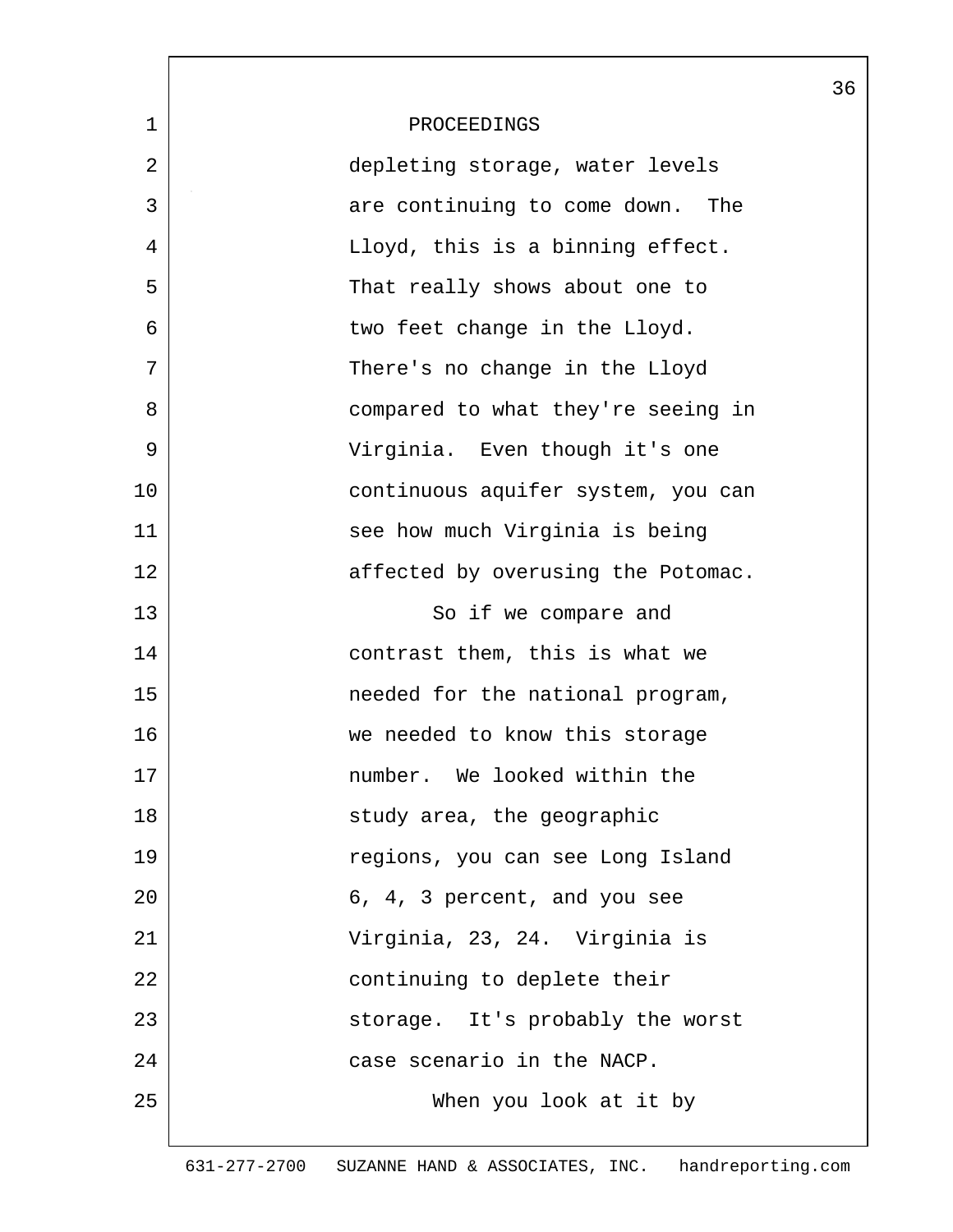| $\mathbf 1$ | PROCEEDINGS                          |
|-------------|--------------------------------------|
| 2           | period, you can see that Long        |
| 3           | Island, like I said in the           |
| 4           | beginning, we're down to about a     |
| 5           | zero depletion going forward,        |
| 6           | whereas Virginia, that's not the     |
| 7           | case.                                |
| 8           | MR. DAWYDIAK: I have a               |
| 9           | question. Does that mean that our    |
| 10          | aquifer is now 91 percent as full    |
| 11          | as it would be without any           |
| 12          | pumpage?                             |
| 13          | MR. MASTERSON: Yes, and              |
| 14          | that's because of the -- well, the   |
| 15          | aquifer is, but the response is      |
| 16          | different. I'll get to that maybe    |
| 17          | on the next --                       |
| 18          | MR. DAWYDIAK: I meant                |
| 19          | 193.                                 |
| 20          | MR. MASTERSON: What you              |
| 21          | have is, you've got a system where   |
| 22          | you've reached an equilibrium,       |
| 23          | that you've got less water           |
| 24          | discharging to the coast and less    |
| 25          | water discharging to streams.<br>But |
|             |                                      |

37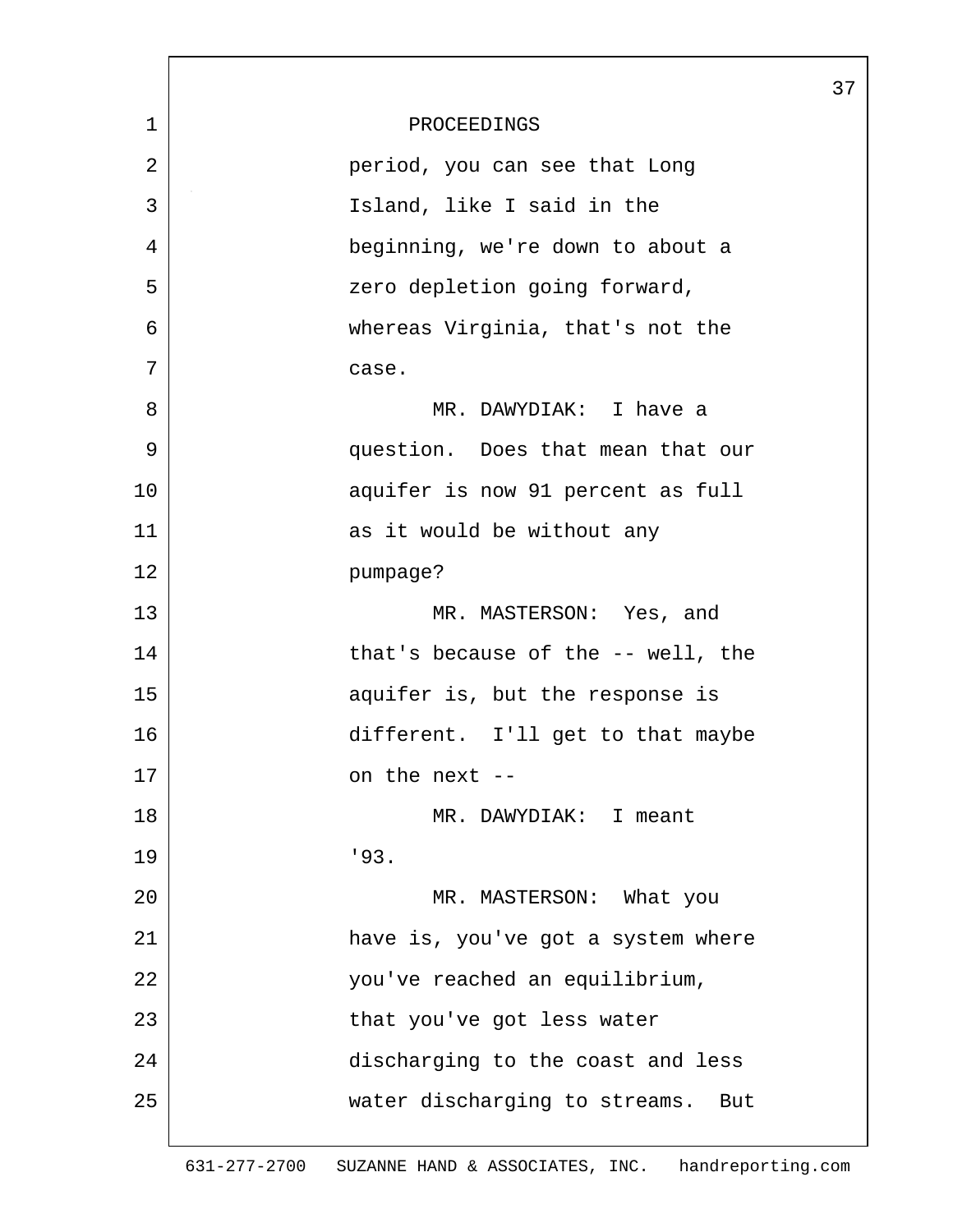|    |                                    | 38 |
|----|------------------------------------|----|
| 1  | PROCEEDINGS                        |    |
| 2  | that's why you've got a water      |    |
| 3  | table that's not much lower, but   |    |
| 4  | you've reduced the discharge       |    |
| 5  | significantly to the abeyance and  |    |
| 6  | the streams. That gets to the      |    |
| 7  | second point here: Is that         |    |
| 8  | condition acceptable? I know for   |    |
| 9  | shellfish, it requires a certain   |    |
| 10 | amount of salinity. You change     |    |
| 11 | that by taking that water out.     |    |
| 12 | We know that, you know,            |    |
| 13 | this gets to the other point.      |    |
| 14 | Quantity is only part of the       |    |
| 15 | consideration. You need to         |    |
| 16 | consider other issues. We didn't   |    |
| 17 | address quality in this study, but |    |
| 18 | I want to point it out and lead    |    |
| 19 | into the next topic, the next talk |    |
| 20 | you'll here hear.                  |    |
| 21 | We know that if you're             |    |
| 22 | pumping near the coast, if you     |    |
| 23 | over-pump it, especially down in   |    |
| 24 | Long Beach area we've got some     |    |
| 25 | work going on, Fred Stumm in our   |    |
|    |                                    |    |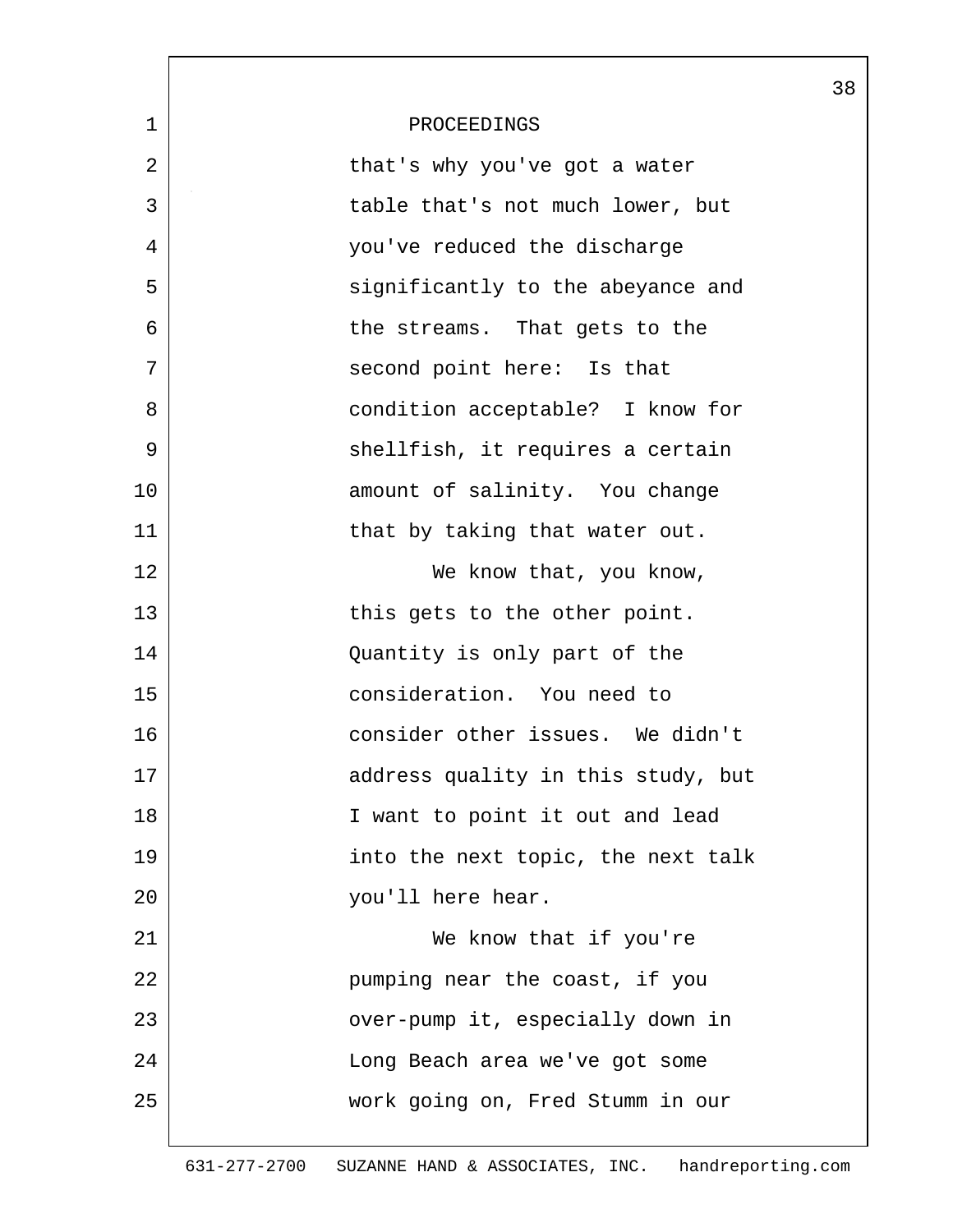|             |                                    | 39 |
|-------------|------------------------------------|----|
| $\mathbf 1$ | PROCEEDINGS                        |    |
| 2           | office, you run the risk of        |    |
| 3           | saltwater intrusion. Amphogenic    |    |
| 4           | contamination, it can either be    |    |
| 5           | wastewater, non-point source,      |    |
| 6           | or you have contaminant plumes.    |    |
| 7           | When I worked down here in the     |    |
| 8           | late '80s, I worked on the Grumman |    |
| 9           | site, and those are non-point      |    |
| 10          | source plumes, you need to be      |    |
| 11          | aware of those.                    |    |
| 12          | And then we have these             |    |
| 13          | ecological constraints. This is a  |    |
| 14          | term we throw around in New        |    |
| 15          | England. You've got these valley   |    |
| 16          | fill systems with a river in the   |    |
| 17          | middle, and the pumping is limited |    |
| 18          | by how much you can reduce stream  |    |
| 19          | flow because it affects the fish   |    |
| 20          | life, fish population. There may   |    |
| 21          | be some tie in here with the       |    |
| 22          | shellfish and the stream in terms  |    |
| 23          | of ecological constraints and how  |    |
| 24          | much you can actually withdraw.    |    |
| 25          | So this is the saltwater           |    |
|             |                                    |    |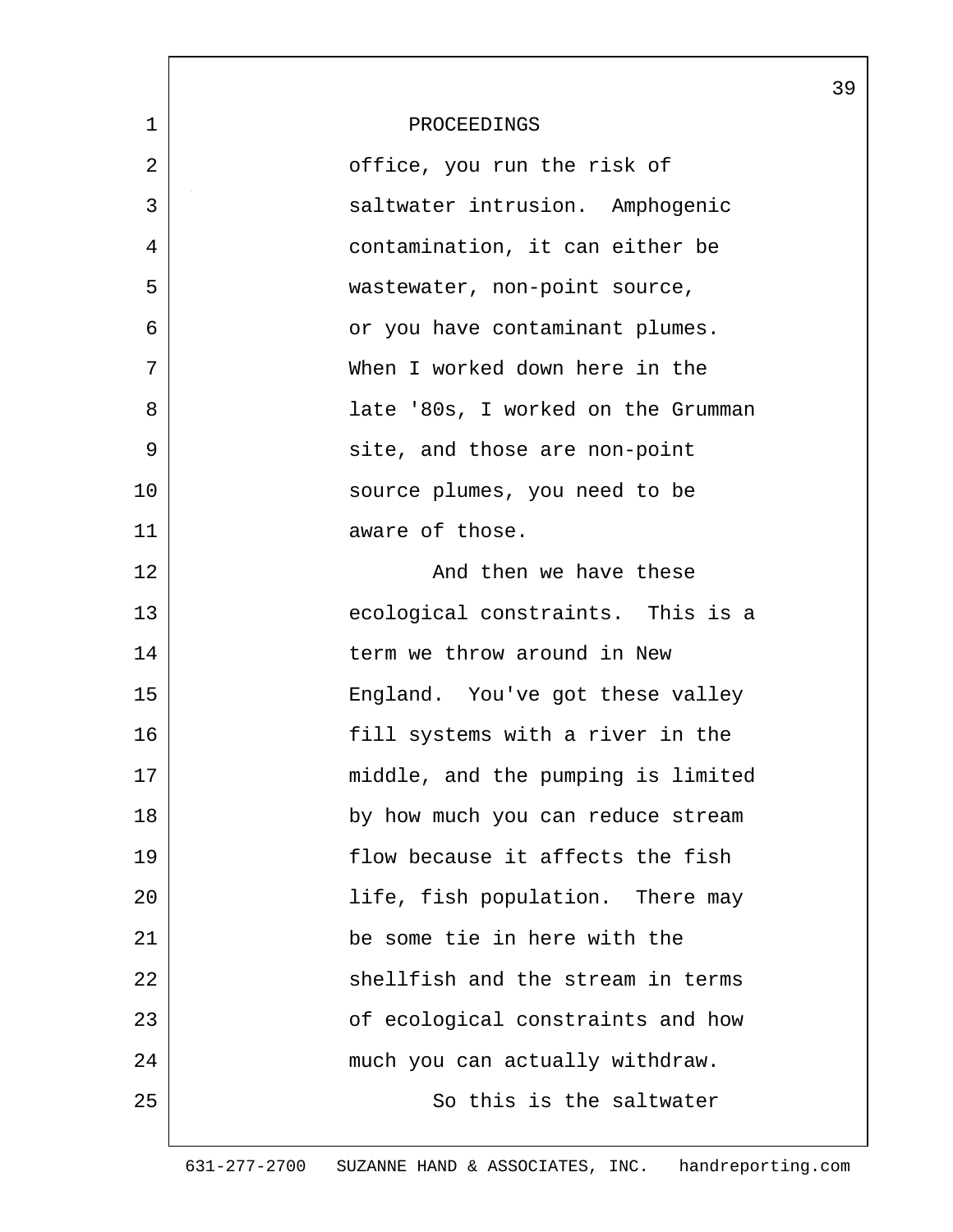|             |                                    | 40 |
|-------------|------------------------------------|----|
| $\mathbf 1$ | PROCEEDINGS                        |    |
| 2           | story. Fred Stumm in the Coram     |    |
| 3           | office helped us with this. We     |    |
| 4           | know the interface is close to     |    |
| 5           | offshore Long Island, particularly |    |
| 6           | on the south shore. You know if    |    |
| 7           | you pump close to the interface    |    |
| 8           | position, you're going to draw in  |    |
| 9           | saltwater. It's not a              |    |
| 10          | sustainability issue across the    |    |
| 11          | entire island, but it is locally.  |    |
| 12          | This study that we're doing here   |    |
| 13          | is a regional study, so we're      |    |
| 14          | dealing with the pig picture. So   |    |
| 15          | I wouldn't consider this is a real |    |
| 16          | constraint on the sustainability   |    |
| 17          | regionally, but locally, of course |    |
| 18          | it's a consideration.              |    |
| 19          | The other thing is water           |    |
| 20          | quality. This cross-section shows  |    |
| 21          | when you pump a well, no matter    |    |
| 22          | where you put the well, the source |    |
| 23          | of that water came from the water  |    |
| 24          | table and ultimately came from     |    |
| 25          | land surface. What we do with our  |    |
|             |                                    |    |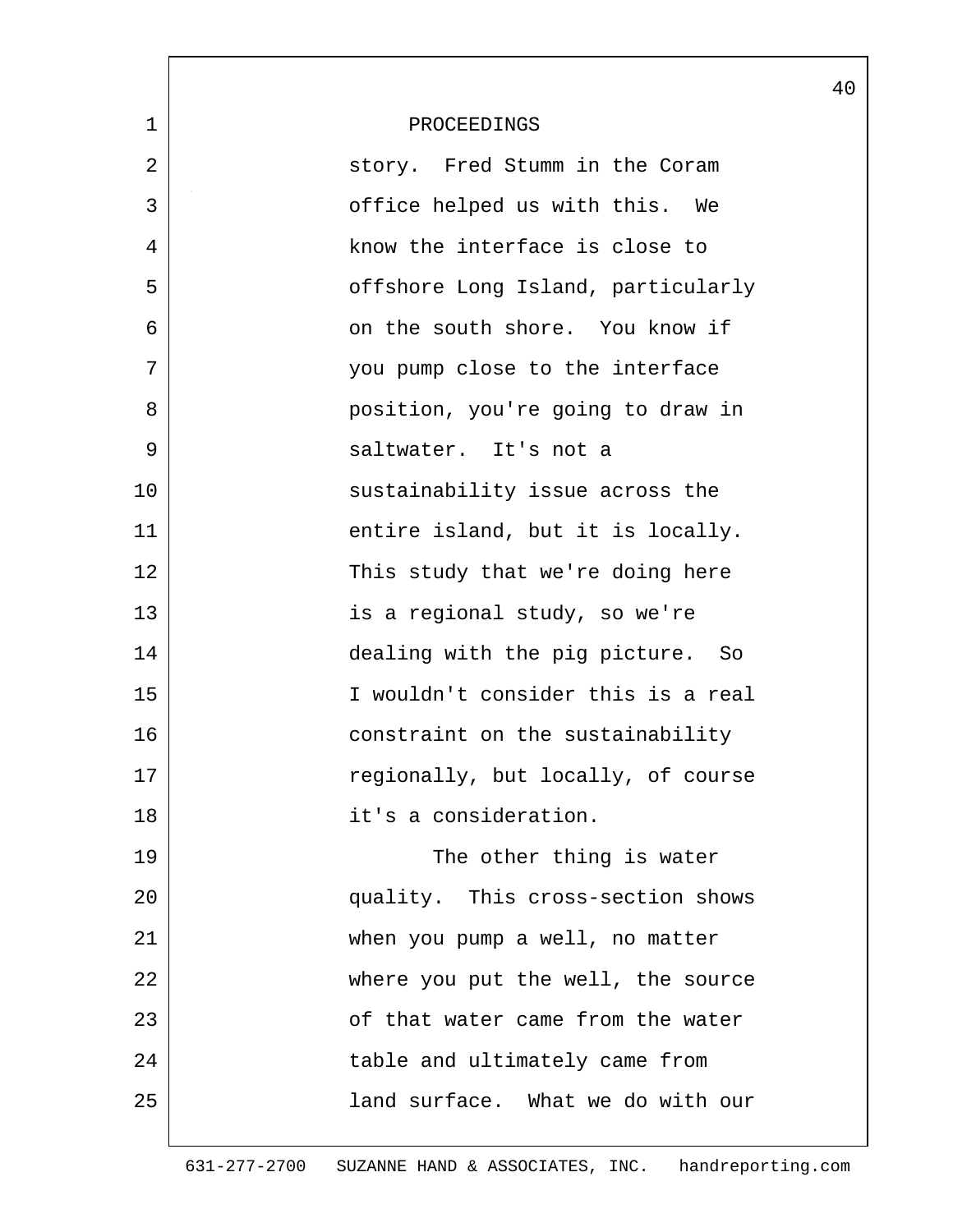|             |                                    | 41 |
|-------------|------------------------------------|----|
| $\mathbf 1$ | PROCEEDINGS                        |    |
| 2           | models, we can map, at land        |    |
| 3           | surface, the contributing area to  |    |
| 4           | that well. We cover a whole        |    |
| 5           | mosaic. You have a bunch of wells  |    |
| 6           | you're pumping, we can put the     |    |
| 7           | puzzle piece together and tell you |    |
| 8           | where at land surface your water's |    |
| 9           | coming from. If you know the       |    |
| 10          | level of your water quality, you   |    |
| 11          | can marry that to a water quality  |    |
| 12          | map and you can figure out if      |    |
| 13          | you've got contamination concerns  |    |
| 14          | in your system. This is part of    |    |
| 15          | the -- the USGS did a state of the |    |
| 16          | aquifer map, and this is one of    |    |
| 17          | the figures from that website.     |    |
| 18          | We know wastewater is a            |    |
| 19          | big issue here. We looked at       |    |
| 20          | wastewater changes cross the       |    |
| 21          | entire NACP, but by far Long       |    |
| 22          | Island was the most interesting    |    |
| 23          | story. You see the blowup, you     |    |
| 24          | see there's a lot of septic in     |    |
| 25          | western Suffolk. You look at       |    |
|             |                                    |    |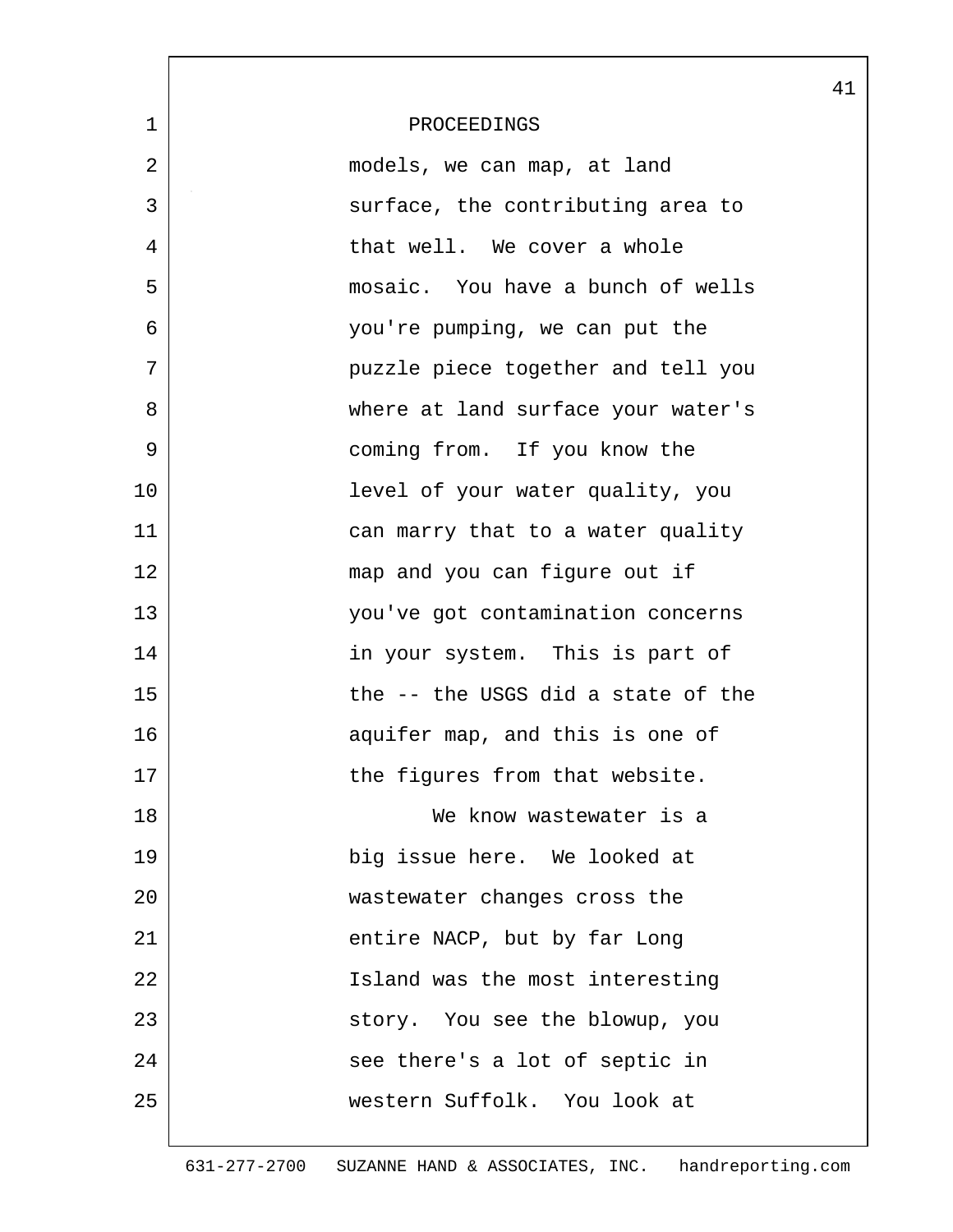|              |                                    | 42 |
|--------------|------------------------------------|----|
| $\mathbf{1}$ | PROCEEDINGS                        |    |
| 2            | Nassau, and it's blank. That's     |    |
| 3            | because of the sewers in south     |    |
| 4            | Nassau back in the '70s and '80s,  |    |
| 5            | and you have no more               |    |
| 6            | wastewater return flow occurring   |    |
| 7            | in the south Nassau area. So       |    |
| 8            | you've improved the water quality, |    |
| 9            | but you've also affected the       |    |
| 10           | sustainability to a lesser extent. |    |
| 11           | There was a talk this              |    |
| 12           | morning by Don Walter that works   |    |
| 13           | in Massachusetts, the issue was    |    |
| 14           | the nutrient loading to the        |    |
| 15           | embayment. This is part of why     |    |
| 16           | you're turning off the wastewater, |    |
| 17           | because you want to eliminate      |    |
| 18           | this. We can do the mosaic, the    |    |
| 19           | contributing areas to each         |    |
| 20           | these abatements and figure out    |    |
| 21           | the total maximum daily loads to   |    |
| 22           | determine whether or not you need  |    |
| 23           | the sewer. That was part of the    |    |
| 24           | morning discussion. So that        |    |
| 25           | speaks to why you want to deal     |    |
|              |                                    |    |

L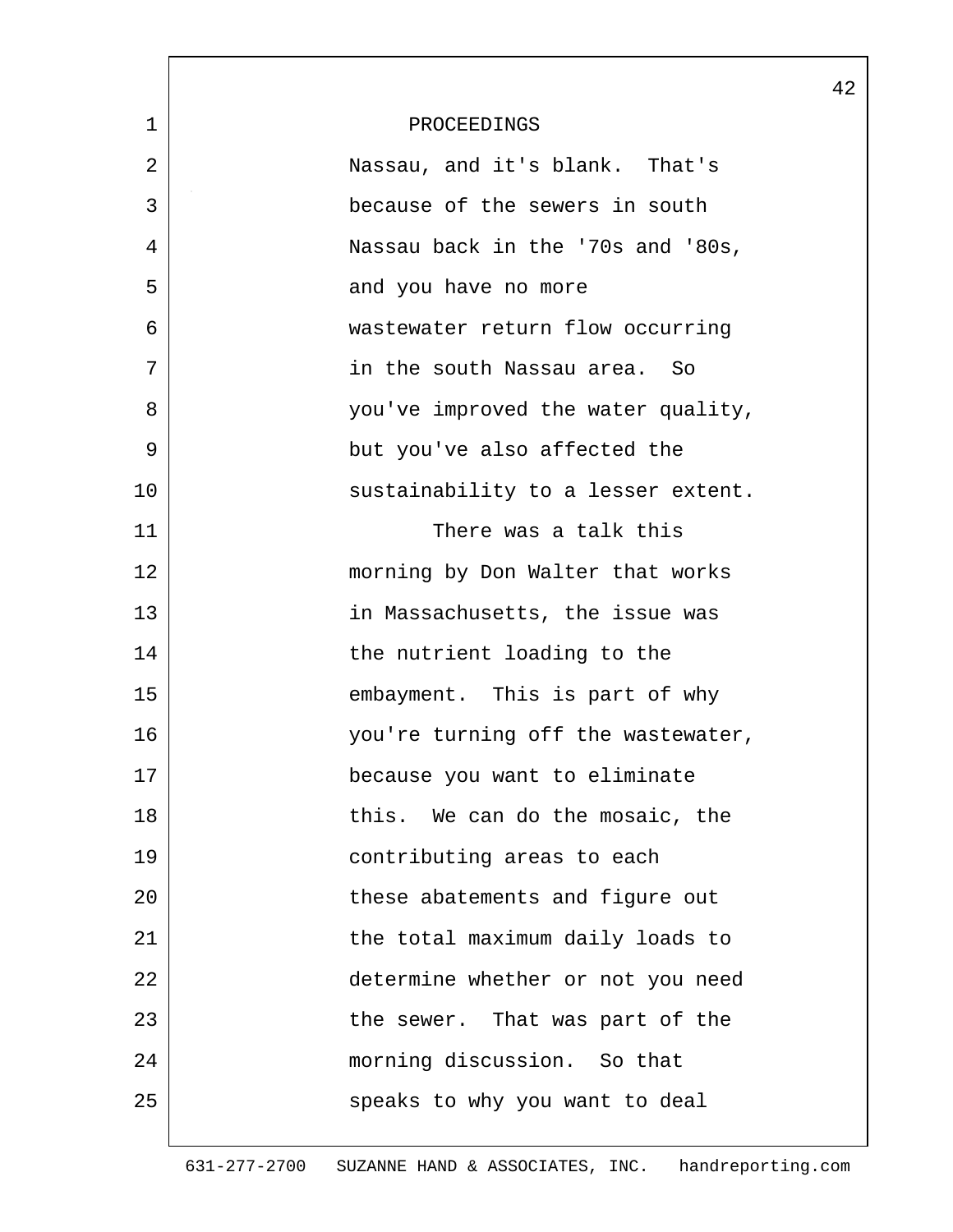|    |                                    | 43 |
|----|------------------------------------|----|
| 1  | PROCEEDINGS                        |    |
| 2  | with the wastewater.               |    |
| 3  | And then this is the story         |    |
| 4  | in south Nassau. When you stop     |    |
| 5  | putting water back into the        |    |
| 6  | system, you see the water levels   |    |
| 7  | decline by about 10 feet, and      |    |
| 8  | that's what this hydrograph shows  |    |
| 9  | here. Any streams that rely on     |    |
| 10 | groundwater are going to be        |    |
| 11 | impacted, and the Meadowbrook was  |    |
| 12 | severely impacted once the         |    |
| 13 | sewering occurred in Nassau and    |    |
| 14 | those water levels dropped.        |    |
| 15 | So one model, we wanted to         |    |
| 16 | look at what would happen on Long  |    |
| 17 | Island going forward if you        |    |
| 18 | sewered all of Suffolk County.     |    |
| 19 | And if you did, this red is 8 to   |    |
| 20 | 10 feet of drawdown. We're         |    |
| 21 | somewhere located in here          |    |
| 22 | (indicating). We've got the        |    |
| 23 | Nissequogue and the Connetquot,    |    |
| 24 | you can see it's right between the |    |
| 25 | two drawdown cones.                |    |
|    |                                    |    |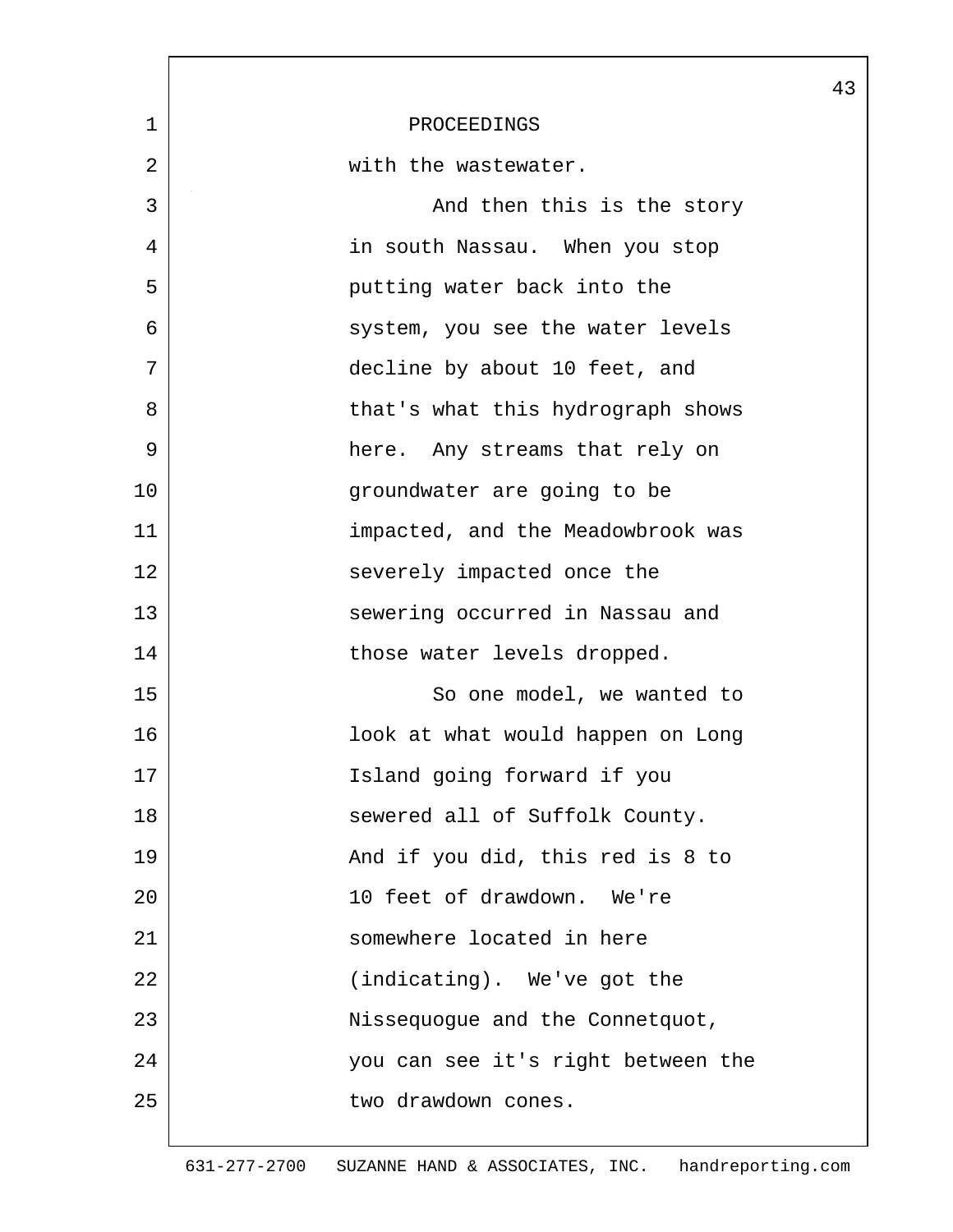|             | 44                                 |
|-------------|------------------------------------|
| $\mathbf 1$ | PROCEEDINGS                        |
| 2           | If you sewer this area,            |
| 3           | you lower the water levels by 8 to |
| 4           | 10, 3 to 5, 1 to 2, feet shown     |
| 5           | with these color bands, you're     |
| 6           | going to affect the water quantity |
| 7           | in the Nissequogue and Connetquot, |
| 8           | while you improve the water        |
| 9           | consult.                           |
| 10          | As part of the groundwater         |
| 11          | resources study, we looked at the  |
| 12          | quantity side of it; we didn't     |
| 13          | address the quality. You can't     |
| 14          | have sustainability without        |
| 15          | quantity and quality, and you'll   |
| 16          | hear, when Sandy gives her         |
| 17          | presentation, how we came up with  |
| 18          | some metrics to help assess        |
| 19          | vulnerability from a quality       |
| 20          | standpoint using groundwater ages. |
| 21          | So the bottom line, the            |
| 22          | Magothy, from a quantity           |
| 23          | perspective, is much better than   |
| 24          | the Potomac down in Virginia. But  |
| 25          | because of that, you also have to  |
|             |                                    |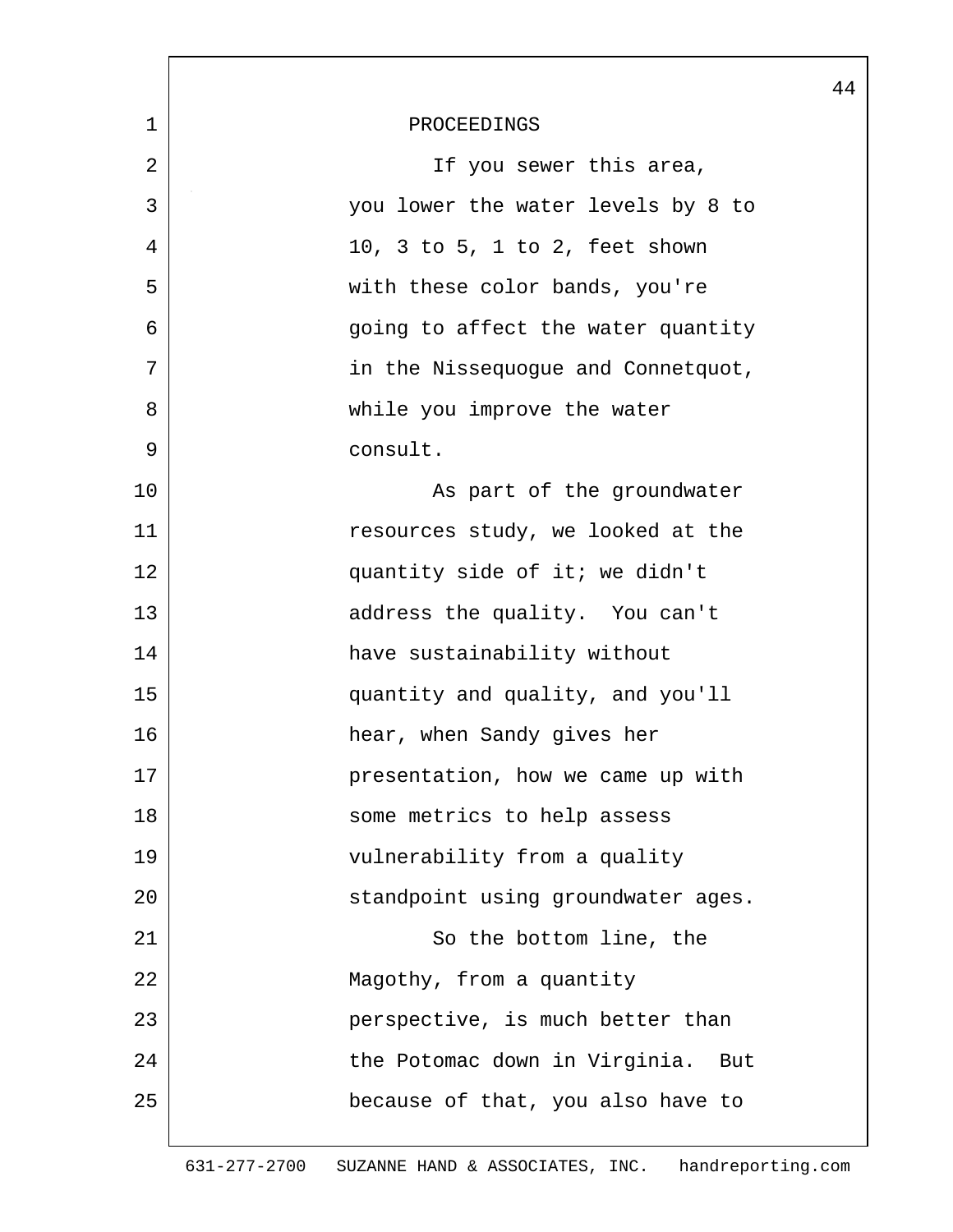|              |                                    | 45 |
|--------------|------------------------------------|----|
| $\mathbf{1}$ | PROCEEDINGS                        |    |
| 2            | live with -- well, and that's      |    |
| 3            | really because of the connection   |    |
| 4            | between the Magothy and the Upper  |    |
| 5            | Glacial without intervening        |    |
| 6            | confining going. But because       |    |
| 7            | that's missing, you then have      |    |
| 8            | concerns about contamination,      |    |
| 9            | you've got concerns about          |    |
| 10           | hydrologic response, where you're  |    |
| 11           | pumping and lowering water levels, |    |
| 12           | and therefore affecting stream     |    |
| 13           | flows.                             |    |
| 14           | If you then decide, well,          |    |
| 15           | the quality is such that we can't  |    |
| 16           | use it, if you go to the Lloyd,    |    |
| 17           | you've got to realize the Lloyd's  |    |
| 18           | going to respond more like the     |    |
| 19           | Potomac did in Virginia than the   |    |
| 20           | Magothy does, so the yield is      |    |
| 21           | going to be much different than    |    |
| 22           | what you're accustomed to.         |    |
| 23           | We could take a few                |    |
| 24           | questions or pivot into the sea    |    |
| 25           | level rise discussion. I've got    |    |
|              |                                    |    |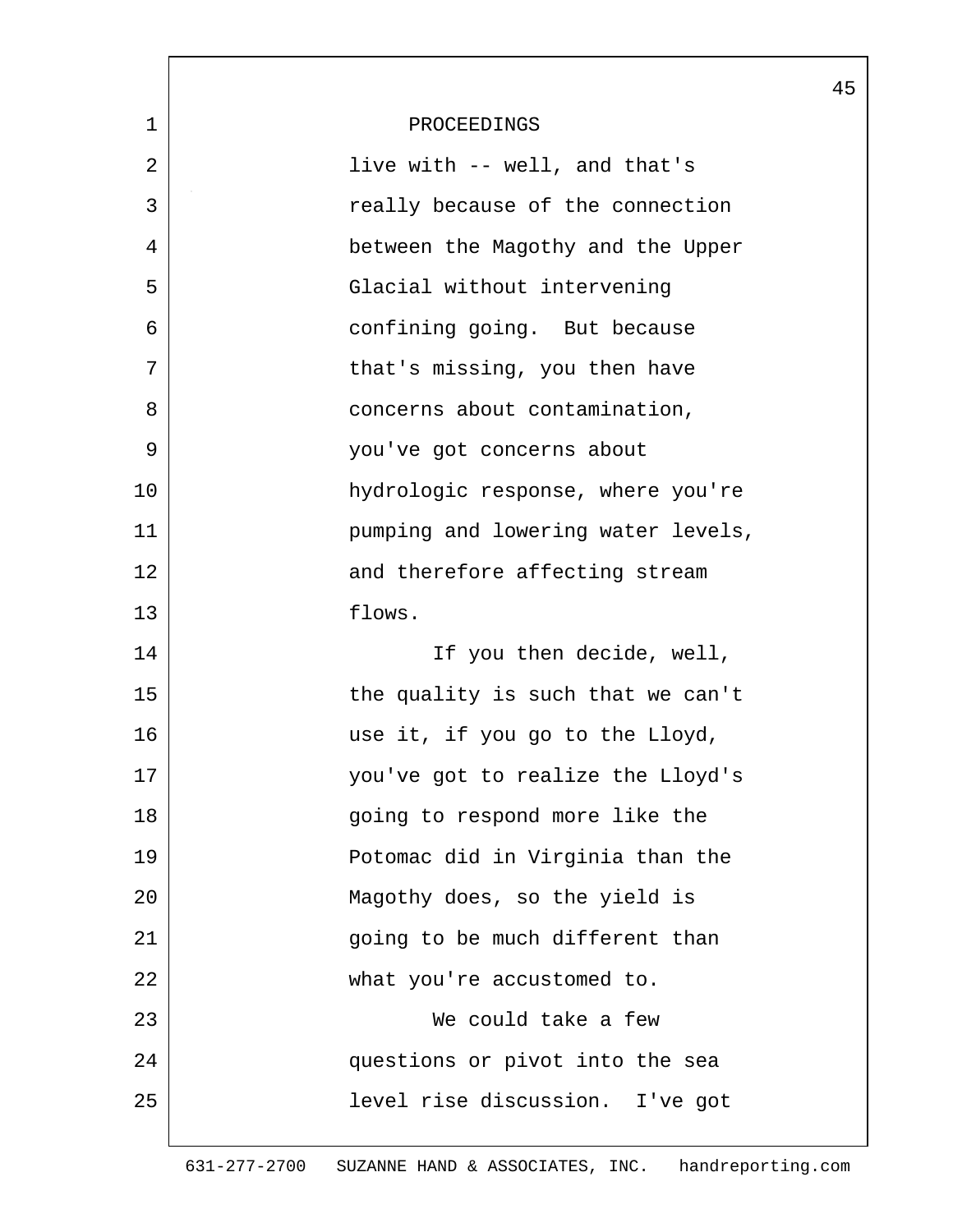|                |                                    | 46 |
|----------------|------------------------------------|----|
| $\mathbf 1$    | PROCEEDINGS                        |    |
| $\overline{2}$ | some slides. Brian?                |    |
| 3              | MR. SCHNEIDER: This is             |    |
| 4              | Brian Schneider.                   |    |
| 5              | John, did you run any type         |    |
| 6              | of runs considering reduced        |    |
| 7              | pumpage, like through just nominal |    |
| 8              | water conservation issues, like    |    |
| 9              | what would happen if you ran your  |    |
| 10             | model out just using the same      |    |
| 11             | pumpage through 2043, but what if  |    |
| 12             | there was a reduced amount of      |    |
| 13             | pumpage through water              |    |
| 14             | conservation?                      |    |
| 15             | MR. MASTERSON: You know,           |    |
| 16             | we struggled with how to do that   |    |
| 17             | future condition, and because of   |    |
| 18             | the size of the study area from    |    |
| 19             | Long Island to North Carolina, we  |    |
| 20             | couldn't get that information from |    |
| 21             | everybody, how they'd like to see  |    |
| 22             | the system changed. So we use it   |    |
| 23             | as a starting point, as a          |    |
| 24             | demonstration, with the hopes that |    |
| 25             | a group like this would say let's  |    |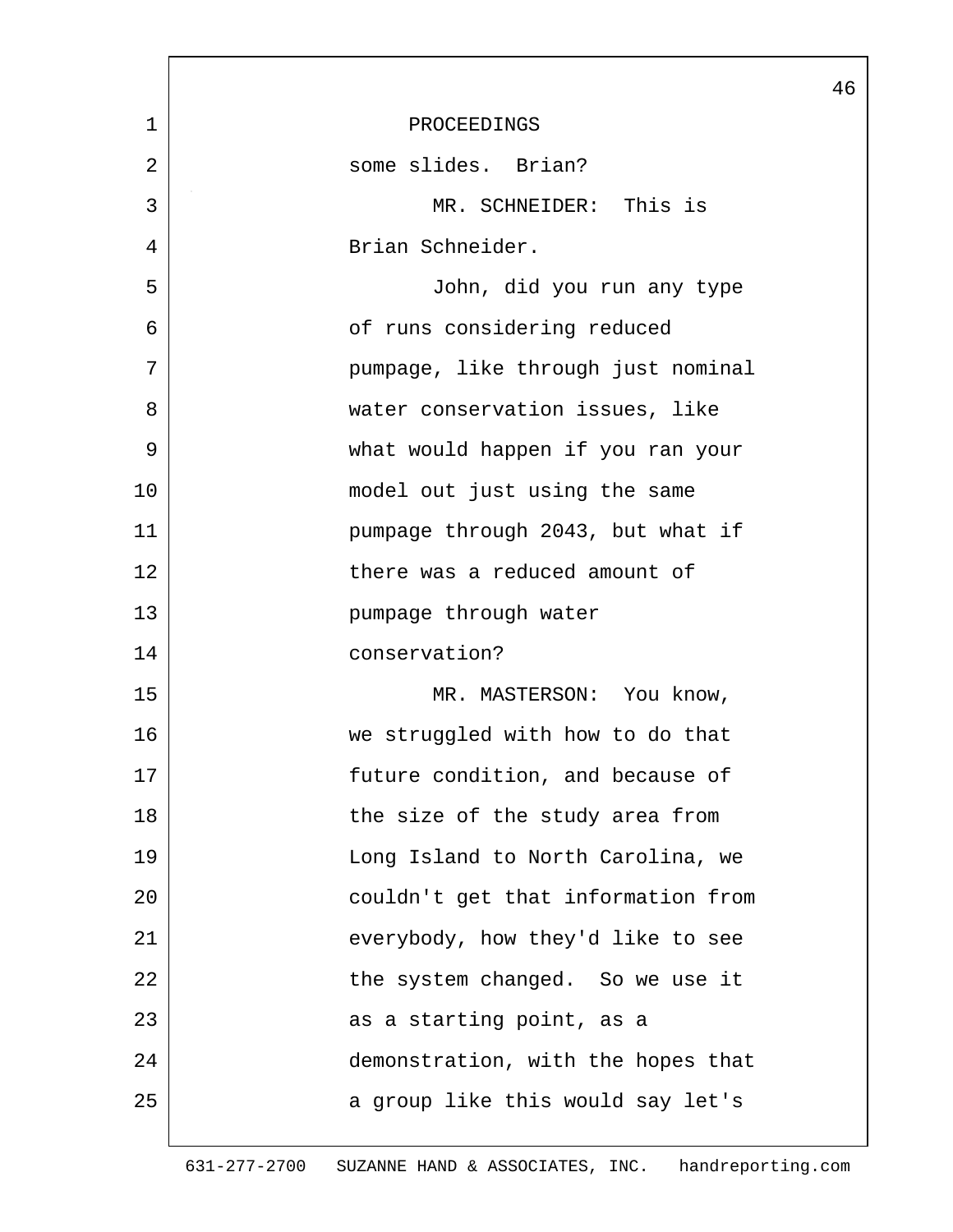| 1  | PROCEEDINGS                        |
|----|------------------------------------|
| 2  | turn the pumping off in this area  |
| 3  | in Long Island and see what that   |
| 4  | looks like.                        |
| 5  | So we haven't done it, but         |
| 6  | we have the tool available to do   |
| 7  | it.                                |
| 8  | MR. DAWYDIAK: The                  |
| 9  | question is what is this           |
| 10 | agricultural pumpage factory in    |
| 11 | any way --                         |
| 12 | MR. MASTERSON: It was,             |
| 13 | yeah. We represented the draws     |
| 14 | from agriculture in the model.     |
| 15 | MR. DAWYDIAK: The lowers           |
| 16 | have historically been pretty hard |
| 17 | to get at, so --                   |
| 18 | MR. MASTERSON: We have a           |
| 19 | way to estimate it based on crop   |
| 20 | demand.                            |
| 21 | MR. DAWYDIAK: Are you              |
| 22 | going to be talking about sea      |
| 23 | level rise in so far as it relates |
| 24 | to sustainability and aquifer use? |
| 25 | MR. MASTERSON: Yes.                |
|    |                                    |

47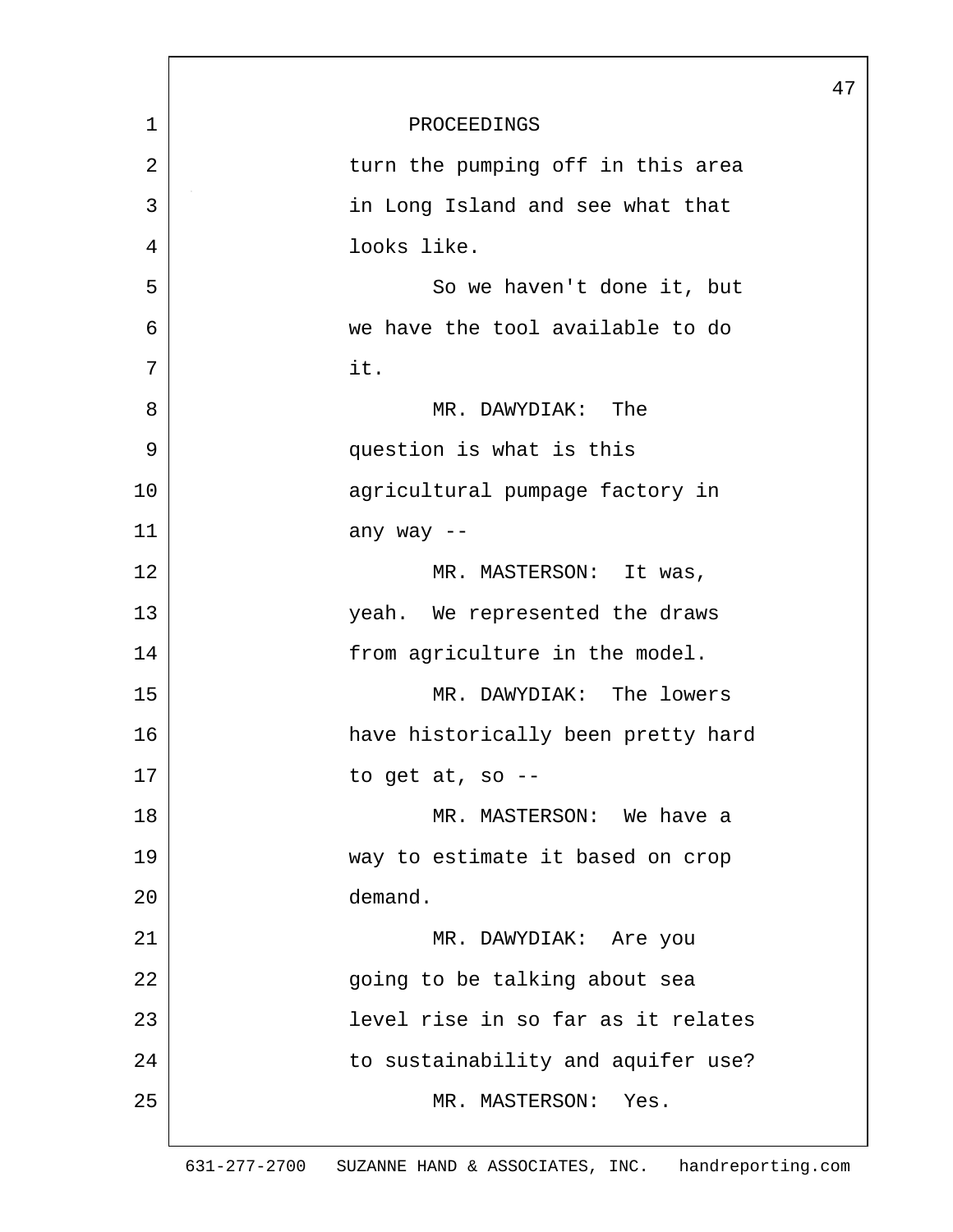|             | 48                                 |
|-------------|------------------------------------|
| $\mathbf 1$ | PROCEEDINGS                        |
| 2           | MR. DAWYDIAK: Okay.                |
| 3           | Precipitation changes, also?       |
| 4           | MR. MASTERSON: No, not             |
| 5           | for the sea level rises            |
| 6           | discussion. We didn't look at      |
| 7           | changes in what you'd expect for   |
| 8           | recharge all the time for this     |
| 9           | analysis.                          |
| 10          | MR. DAWYDIAK: Did you              |
| 11          | also put a paper out that the      |
| 12          | nature of precipitation is         |
| 13          | changing and we tend to get more   |
| 14          | intense storms, more out of the    |
| 15          | evapotranspiration regions with    |
| 16          | higher rates of recharge? Is that  |
| 17          | an accurate --                     |
| 18          | MR. MASTERSON: There are           |
| 19          | some areas where they're seeing    |
| 20          | that and others where they're not. |
| 21          | It's so -- there's such a wide     |
| 22          | uncertainty band, and we didn't    |
| 23          | attempt to look at that in this    |
| 24          | analysis. But it's easy enough to  |
| 25          | do that sort of work; we just      |
|             |                                    |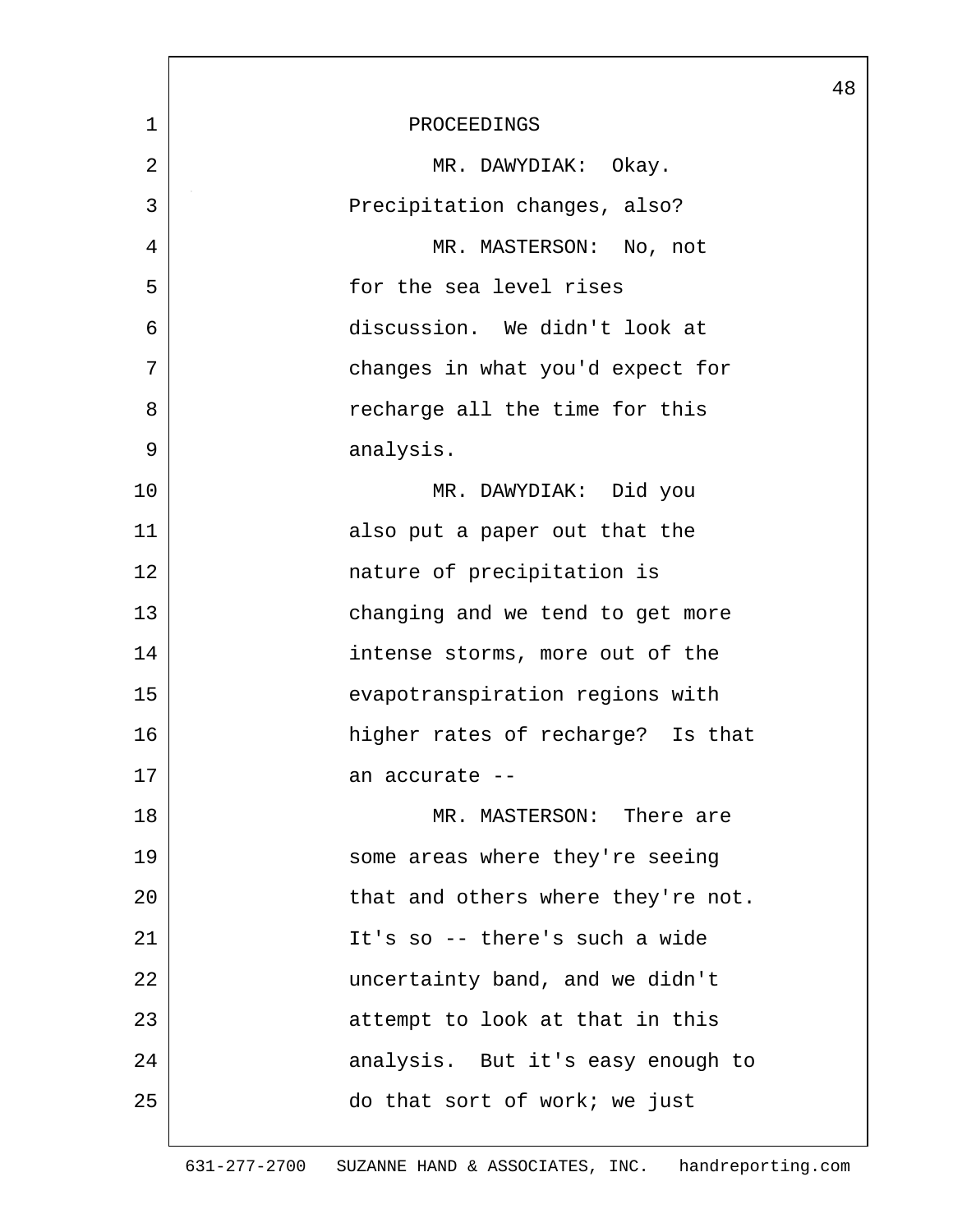|             |                                    | 49 |
|-------------|------------------------------------|----|
| $\mathbf 1$ | PROCEEDINGS                        |    |
| 2           | haven't done it here.              |    |
| 3           | MR. DAWYDIAK: Thank you.           |    |
| 4           | MR. MASTERSON: Sure.               |    |
| 5           | MS. MEYLAND: Given that            |    |
| 6           | disparity in size and actual       |    |
| 7           | quantity of resources between      |    |
| 8           | Nassau and Suffolk, how, or can    |    |
| 9           | you work to try to separate the    |    |
| 10          | two conditions, or is it that the  |    |
| 11          | Suffolk side of the equation       |    |
| 12          | overshadows what's going on in     |    |
| 13          | Nassau?                            |    |
| 14          | MR. MASTERSON: Well, we            |    |
| 15          | can -- we could turn the pumping   |    |
| 16          | off in Nassau and leave it on in   |    |
| 17          | just Suffolk and look at the two   |    |
| 18          | as sort of a change model to       |    |
| 19          | assess what effect Suffolk has in  |    |
| 20          | Nassau. It would be similar for    |    |
| 21          | what we did for Virginia and North |    |
| 22          | Carolina and figure out what's     |    |
| 23          | moving across the county line.     |    |
| 24          | MS. MEYLAND: I'm thinking          |    |
| 25          | in terms of sustainability.        |    |
|             |                                    |    |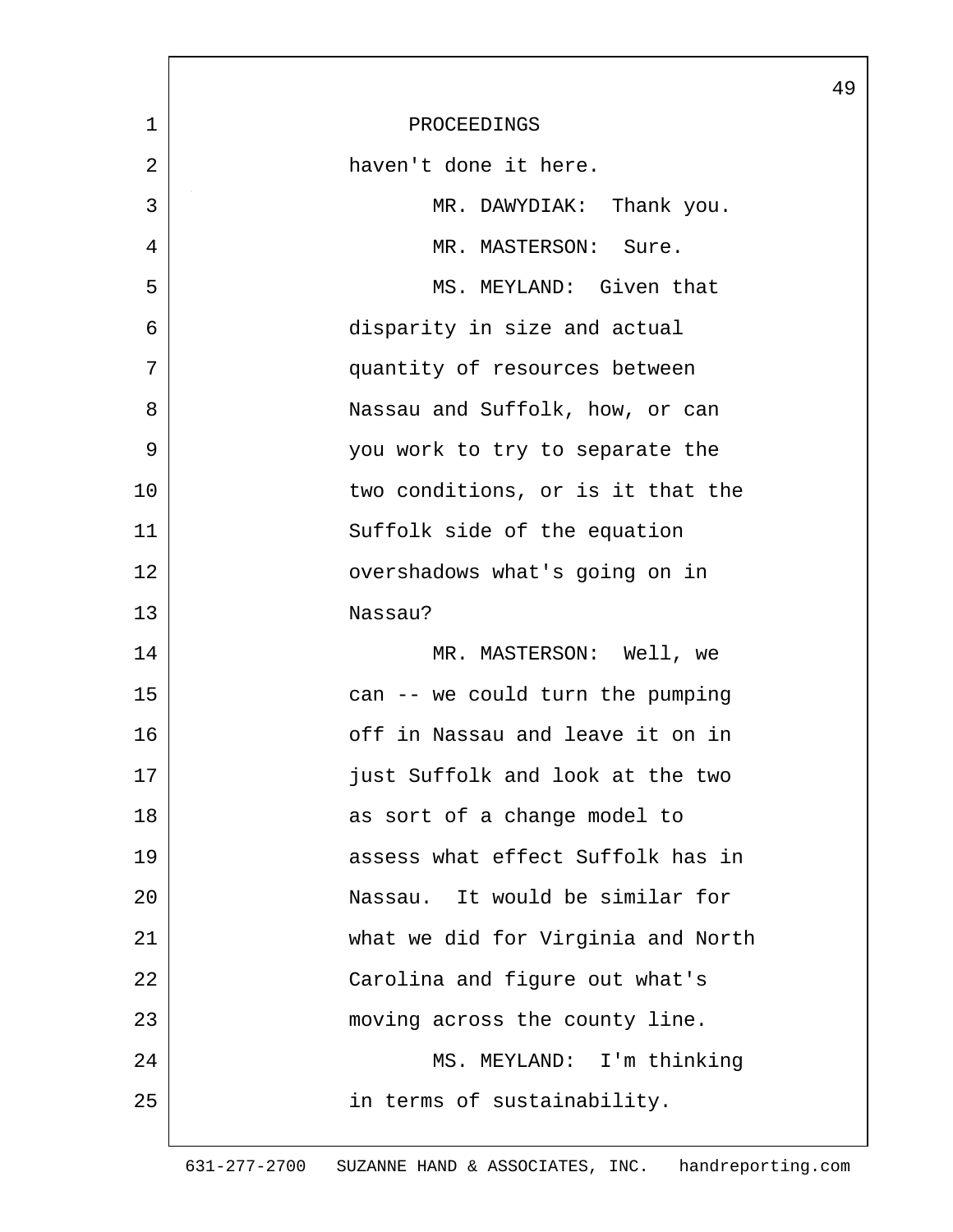|                |                                    | 50 |
|----------------|------------------------------------|----|
| $\mathbf 1$    | PROCEEDINGS                        |    |
| $\overline{2}$ | MR. MASTERSON: I'm not             |    |
| 3              | sure how -- this probably wouldn't |    |
| 4              | be the tool to do it. I'm just     |    |
| 5              | trying to think of how to do it    |    |
| 6              | with a subregional model.          |    |
| 7              | MS. MEYLAND: Because it's          |    |
| 8              | too small an area to really --     |    |
| 9              | MR. MASTERSON: With this           |    |
| 10             | tool, yeah.                        |    |
| 11             | MS. MEYLAND: Okay.                 |    |
| 12             | MR. HERSHKOWITZ: Did you           |    |
| 13             | look at when you lower the water   |    |
| 14             | level in the aquifers, is there an |    |
| 15             | increase in contaminants being     |    |
| 16             | brought up from the bottom or      |    |
| 17             | changing the hydraulic spring that |    |
| 18             | more contaminants have settled?    |    |
| 19             | MR. MASTERSON: We only             |    |
| 20             | looked at the quantity in this     |    |
| 21             | assessment. We're going to look    |    |
| 22             | at ages as a metric for            |    |
| 23             | contamination vulnerability in the |    |
| 24             | next session that we'll hear       |    |
| 25             | about. But no, we weren't able to  |    |
|                |                                    |    |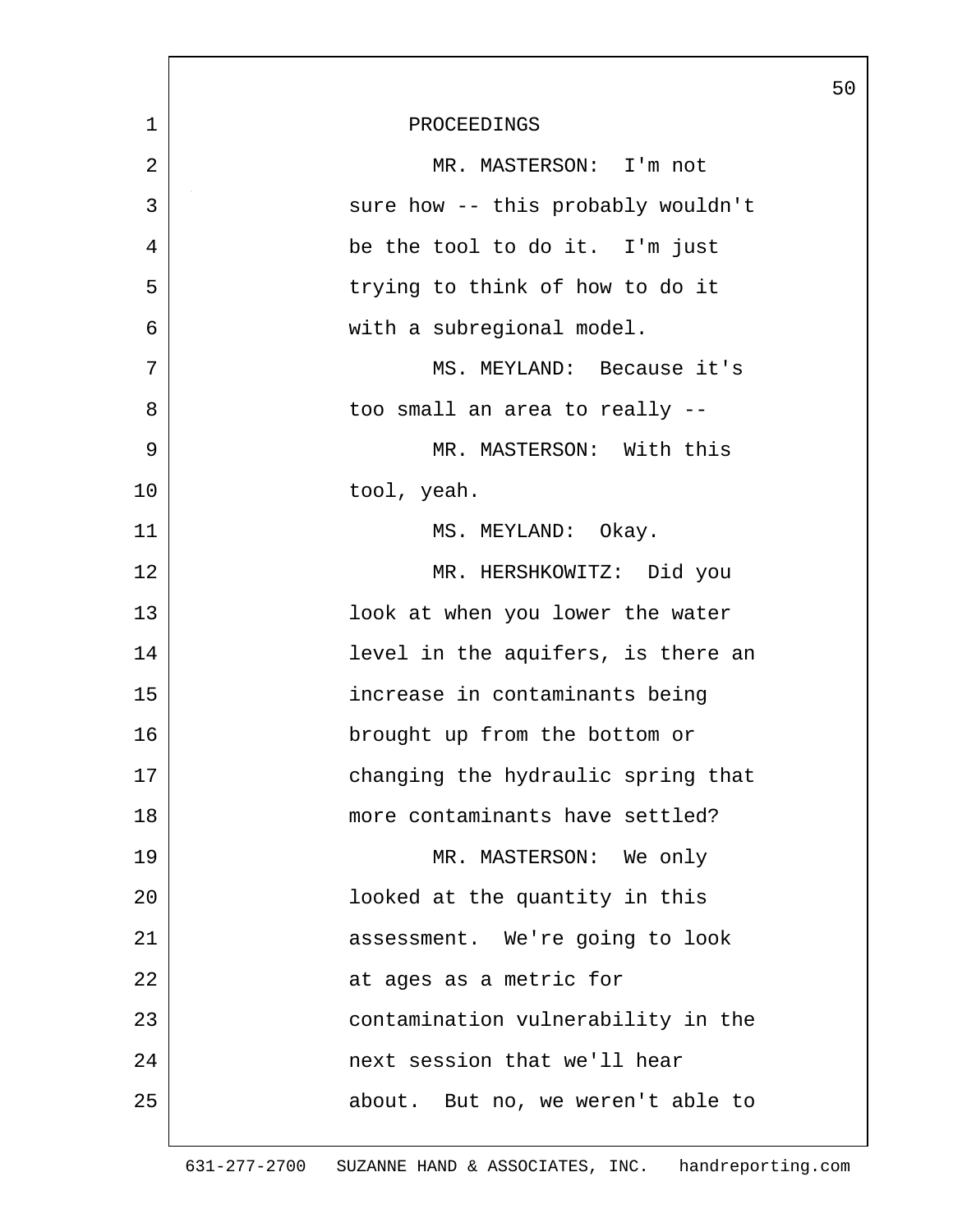|             |                                    | 51 |
|-------------|------------------------------------|----|
| $\mathbf 1$ | PROCEEDINGS                        |    |
| 2           | do it here.                        |    |
| 3           | Ready for sea level rise?          |    |
| 4           | I've been looking at the           |    |
| 5           | effects of sea level rise on a     |    |
| 6           | coastal system for about ten years |    |
| 7           | now. This cartoon is actually of   |    |
| 8           | getting a little dated, but this   |    |
| 9           | is sort of the range of what       |    |
| 10          | people expect to see in terms of   |    |
| 11          | sea level rise on the east coast.  |    |
| 12          | I'm not even sure it's east coast  |    |
| 13          | or if this is global. Six feet to  |    |
| 14          | about a foot and a half -- a half  |    |
| 15          | a foot to six feet, I should say,  |    |
| 16          | is the range. And we're looking    |    |
| 17          | really at about a meter, two to    |    |
| 18          | three feet is what we're using for |    |
| 19          | our analyses to be done in systems |    |
| 20          | similar to Long Island. What we    |    |
| 21          | expect is if you raise sea level,  |    |
| 22          | the water table will go up, and it |    |
| 23          | should go up in unison with the    |    |
| 24          | rate of rise of sea level. Where   |    |
| 25          | that's a concern is where you have |    |
|             |                                    |    |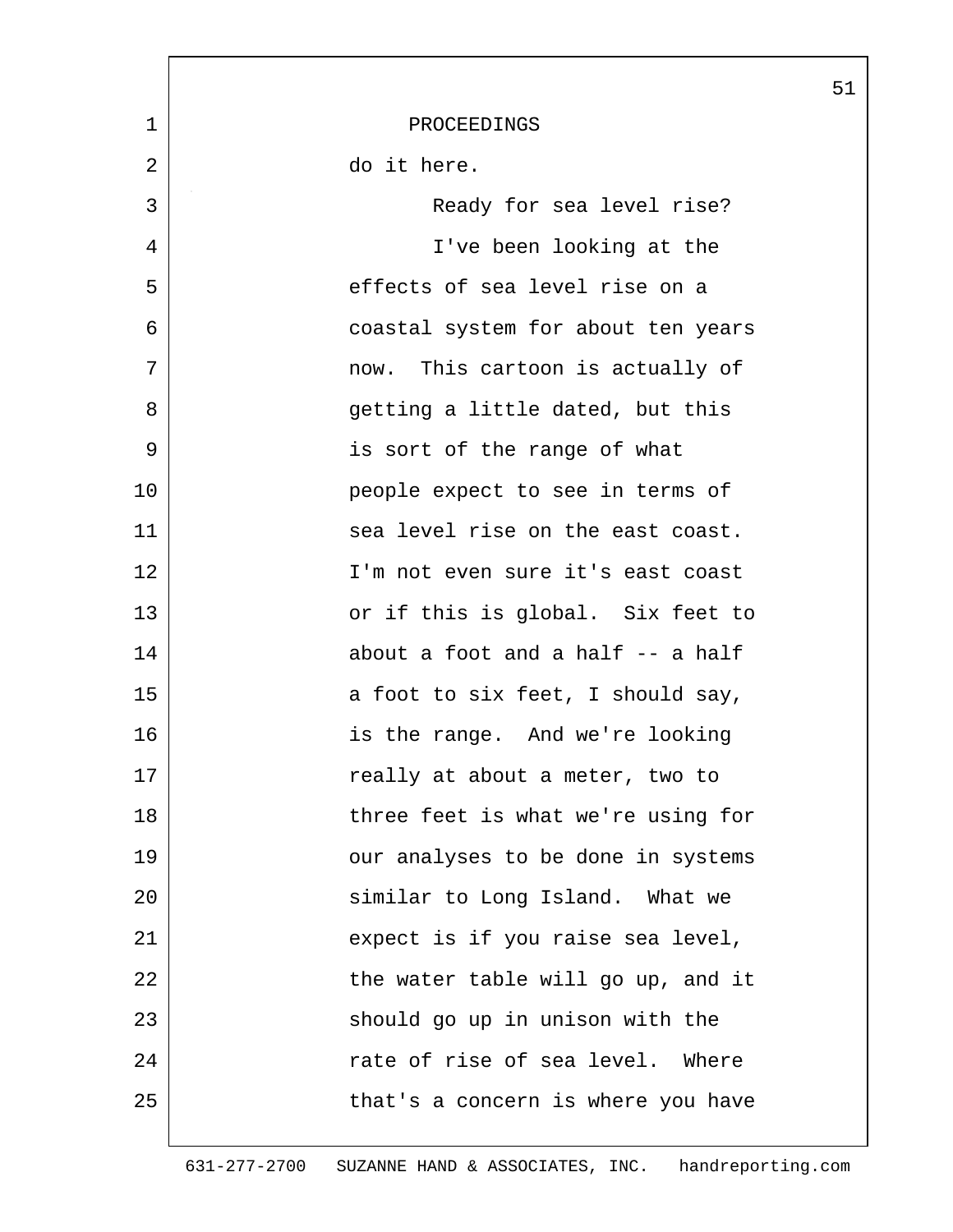|             |                                    | 52 |
|-------------|------------------------------------|----|
| $\mathbf 1$ | PROCEEDINGS                        |    |
| 2           | cesspools or basements that could  |    |
| 3           | be vulnerability to a rise in the  |    |
| 4           | water table.                       |    |
| 5           | That will happen away from         |    |
| 6           | surface water features. If you've  |    |
| 7           | got a surface water feature,       |    |
| 8           | you're going to get -- like a      |    |
| 9           | stream, you'll get more stream     |    |
| 10          | flow, but the water table won't    |    |
| 11          | rise. But what you could get is    |    |
| 12          | some upcoming saltwater beneath it |    |
| 13          | in you've got a lens, a freshwater |    |
| 14          | lens system like on the forks.     |    |
| 15          | You can also get some lateral      |    |
| 16          | encroachment if you've got a real  |    |
| 17          | low wind area along the coast and  |    |
| 18          | sea level encroaches inland, you   |    |
| 19          | can get some saltwater intrusion   |    |
| 20          | that way.                          |    |
| 21          | So here in Long Island,            |    |
| 22          | this is part of that state of the  |    |
| 23          | aquifer map. You can see the       |    |
| 24          | depth of water here in red is      |    |
| 25          | everywhere the depth of water is   |    |
|             |                                    |    |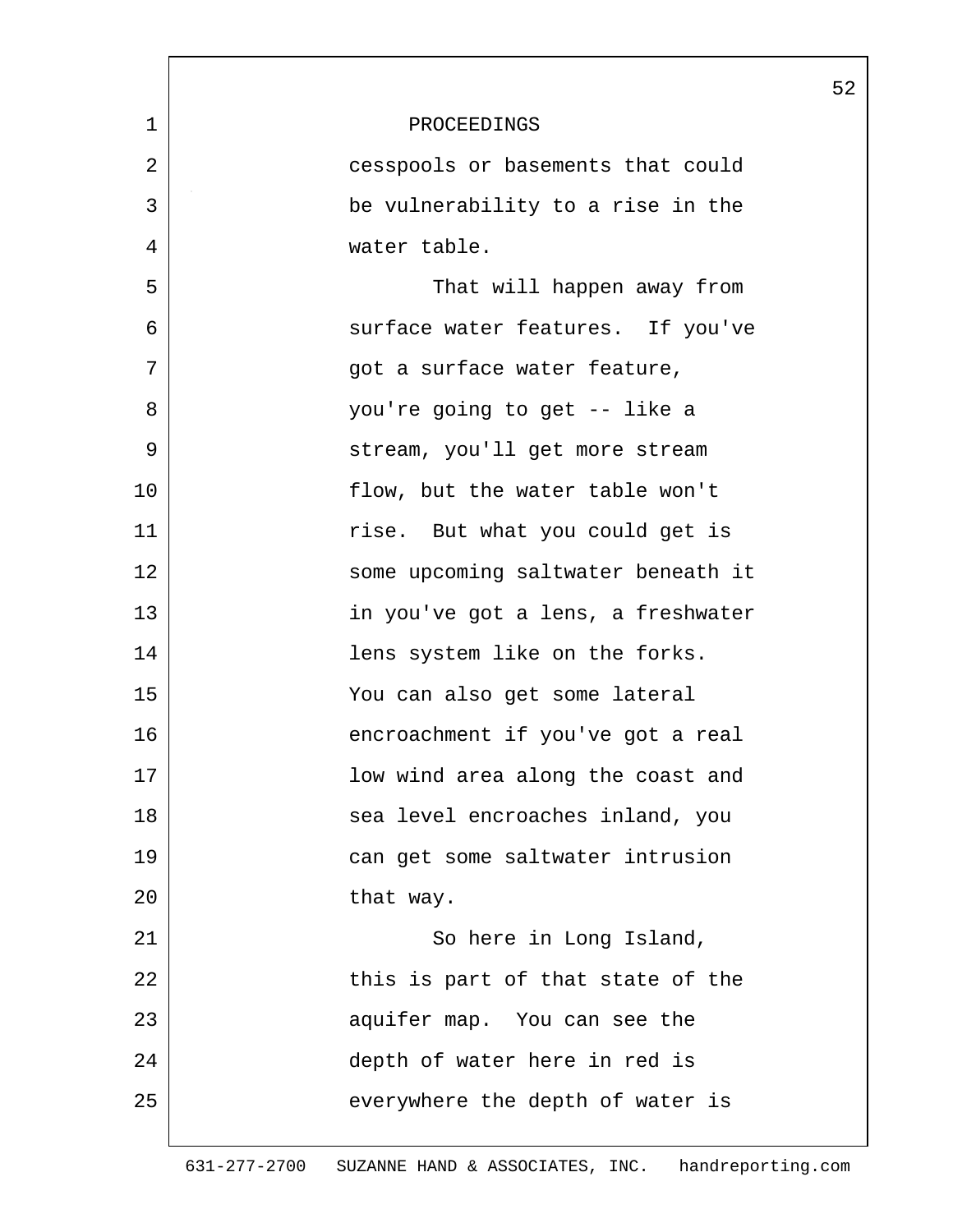|             |                                    | 53 |
|-------------|------------------------------------|----|
| $\mathbf 1$ | PROCEEDINGS                        |    |
| 2           | less than 10 feet. So if you       |    |
| 3           | raise sea level by 3 feet, the     |    |
| 4           | simplest way to do it would be     |    |
| 5           | subtract 3 feet off the depth of   |    |
| 6           | water, and that would be where you |    |
| 7           | would expect to see the new water  |    |
| 8           | table. But the streams complicate  |    |
| 9           | it, like I showed in the cartoon.  |    |
| 10          | You really need a flow model to    |    |
| 11          | get at what that response would    |    |
| 12          | look like.                         |    |
| 13          | We did this work at --             |    |
| 14          | again, the model I built goes from |    |
| 15          | North Carolina and Long Island.    |    |
| 16          | We looked at that change in sea    |    |
| 17          | level position, we used about a    |    |
| 18          | meter, and the reds here is the    |    |
| 19          | increase in the water table. So    |    |
| 20          | the dark red means the water table |    |
| 21          | went up by the same amount as the  |    |
| 22          | sea level rise, and then the       |    |
| 23          | oranges and the yellows are less.  |    |
| 24          | If you look all the way through in |    |
| 25          | Long Island, you can see the       |    |
|             |                                    |    |

 $\overline{\phantom{a}}$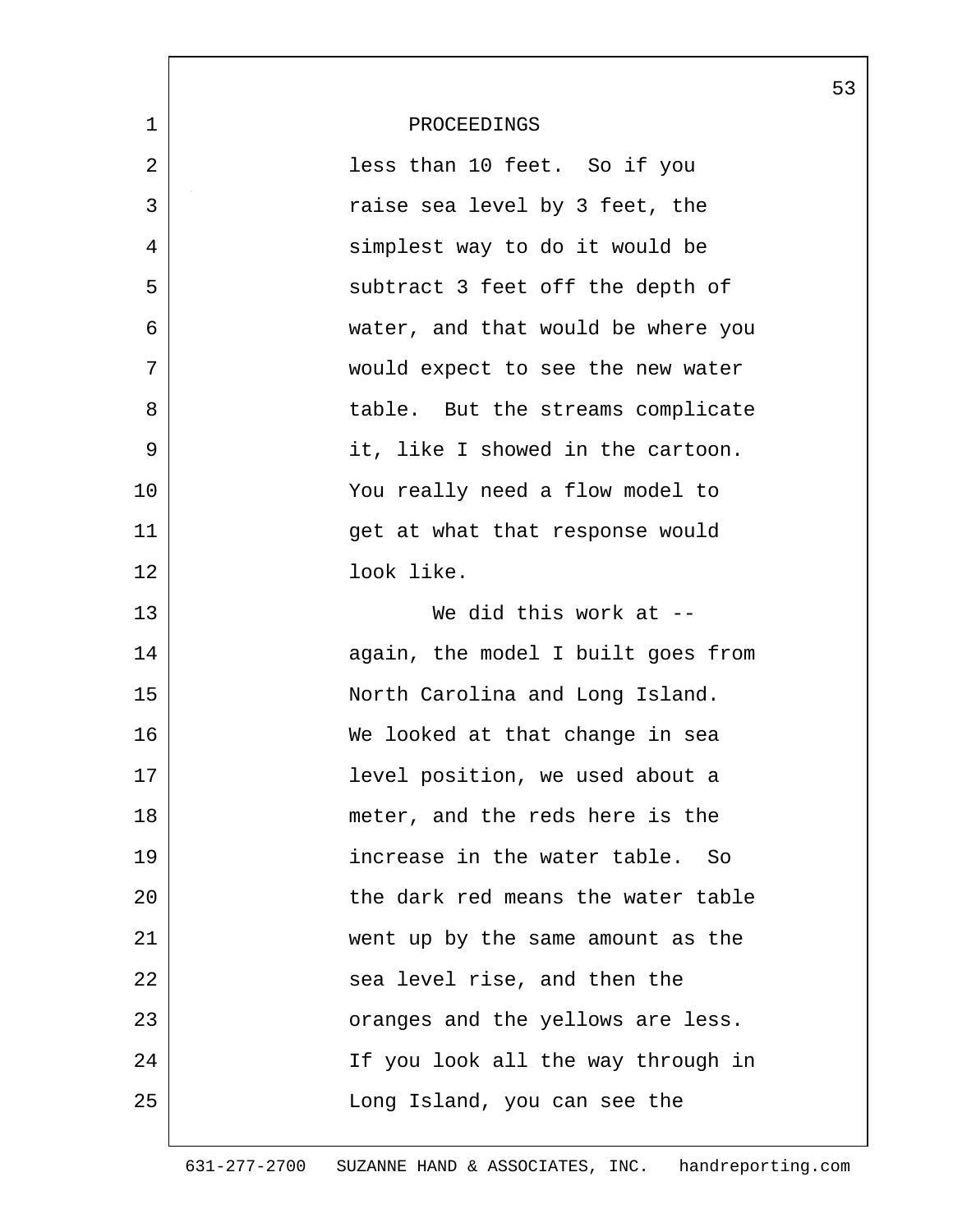|             |                                    | 54 |
|-------------|------------------------------------|----|
| $\mathbf 1$ | PROCEEDINGS                        |    |
| 2           | center of the Island is less.      |    |
| 3           | It's about a two-foot change to a  |    |
| 4           | three-foot rise in sea level, and  |    |
| 5           | that really is because of the      |    |
| 6           | Nissequogue, Connetquot and        |    |
| 7           | Potomac. We didn't represent all   |    |
| 8           | the other streams in the system.   |    |
| 9           | We couldn't at the scale we were   |    |
| 10          | working at. So I wouldn't use      |    |
| 11          | this as a this is what's going to  |    |
| 12          | happen on Long Island, but it      |    |
| 13          | gives you some sense of how the    |    |
| 14          | streams affect the system.         |    |
| 15          | Now, we've done some work          |    |
| 16          | in other parts, like on the Cape,  |    |
| 17          | Assateague, New Haven, that I      |    |
| 18          | think would give you some idea of  |    |
| 19          | what you would expect to see here  |    |
| 20          | on Long Island. The outer Cape is  |    |
| 21          | more like the forks. The mid Cape  |    |
| 22          | is like the main part of the       |    |
| 23          | Island. There's some work in New   |    |
| 24          | Haven, which is a reality setting, |    |
| 25          | which is good for the city. And    |    |
|             |                                    |    |

 $\overline{\phantom{a}}$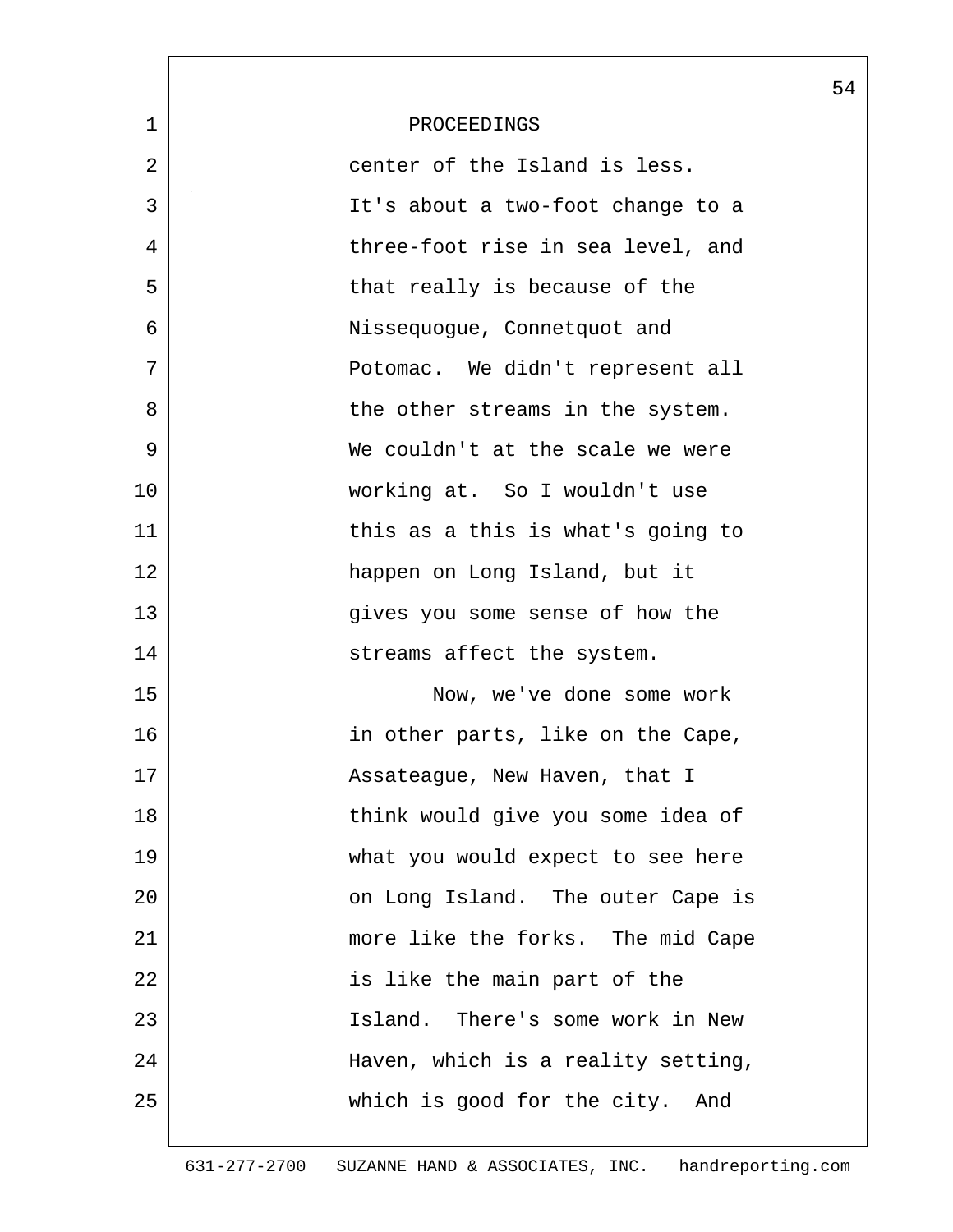|              |                                    | 55 |
|--------------|------------------------------------|----|
| $\mathbf{1}$ | PROCEEDINGS                        |    |
| 2            | Assateague Island is a barrier     |    |
| 3            | island, similar to Fire Island.    |    |
| 4            | So this is the work on the outer   |    |
| 5            | Cape. This is like if you were     |    |
| 6            | standing in Riverhead looking out  |    |
| 7            | to Orient. But in the Cape, it's   |    |
| 8            | you're in Eastham looking out to   |    |
| 9            | Provincetown.                      |    |
| 10           | We've got a bubble of              |    |
| 11           | freshwater sitting atop saltwater. |    |
| 12           | This is the hydrograph from the    |    |
| 13           | well near the coast, and the water |    |
| 14           | levels are going up about the same |    |
| 15           | rate of rise that we saw at the    |    |
| 16           | Boston Harbor gauge. So we knew    |    |
| 17           | that the water table was sort of   |    |
| 18           | mimicking what we saw with the     |    |
| 19           | increase in sea level rise at the  |    |
| 20           | title gauge.                       |    |
| 21           | When we looked at that,            |    |
| 22           | the model we developed, this is    |    |
| 23           | where we came up with this concept |    |
| 24           | that everything would go up in     |    |
| 25           | unison, except for around these    |    |
|              |                                    |    |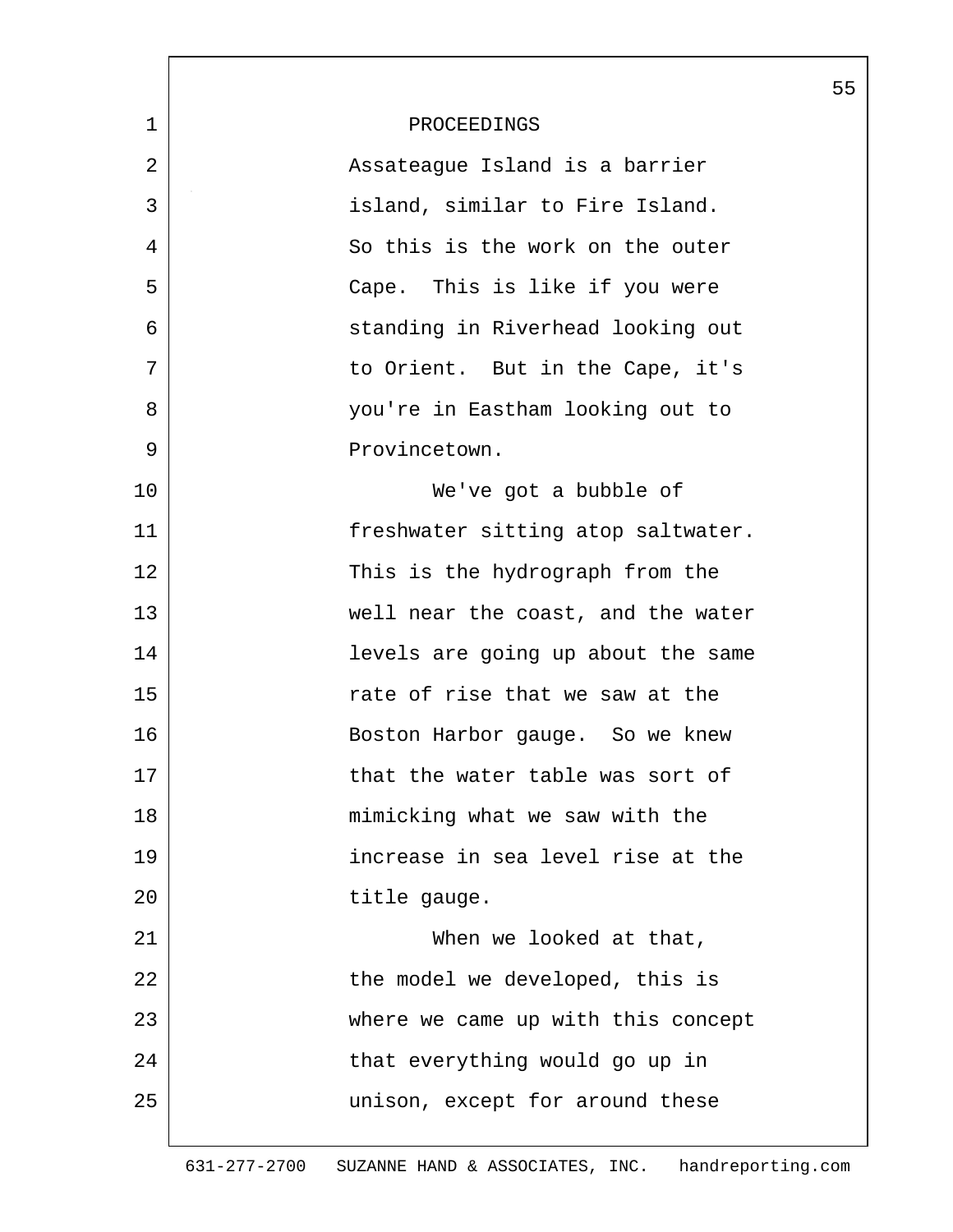|             |                                    | 56 |
|-------------|------------------------------------|----|
| $\mathbf 1$ | PROCEEDINGS                        |    |
| 2           | surface water features; it could   |    |
| 3           | be a wetland, it could be a pond,  |    |
| 4           | it could be a stream, or an area   |    |
| 5           | where the water table is awfully   |    |
| 6           | close to land surface to start,    |    |
| 7           | and we started seeing up-coning of |    |
| 8           | the interface position. So we      |    |
| 9           | documented that in a server        |    |
| 10          | report, and then we wrote on the   |    |
| 11          | mechanics of this response in a    |    |
| 12          | groundwater article.               |    |
| 13          | We then applied this to            |    |
| 14          | the Cape. Don Walter, who spoke    |    |
| 15          | this morning, just finished the    |    |
| 16          | sea level rise study for Cape Cod. |    |
| 17          | What this shows is what I couldn't |    |
| 18          | do for Long Island at the detailed |    |
| 19          | scale. Don represented every       |    |
| 20          | little stream and wetland that he  |    |
| 21          | could in the model of Cape Cod,    |    |
| 22          | and in doing so, he could look to  |    |
| 23          | see how the system responded       |    |
| 24          | differently depending on where you |    |
| 25          | had surface water features and     |    |
|             |                                    |    |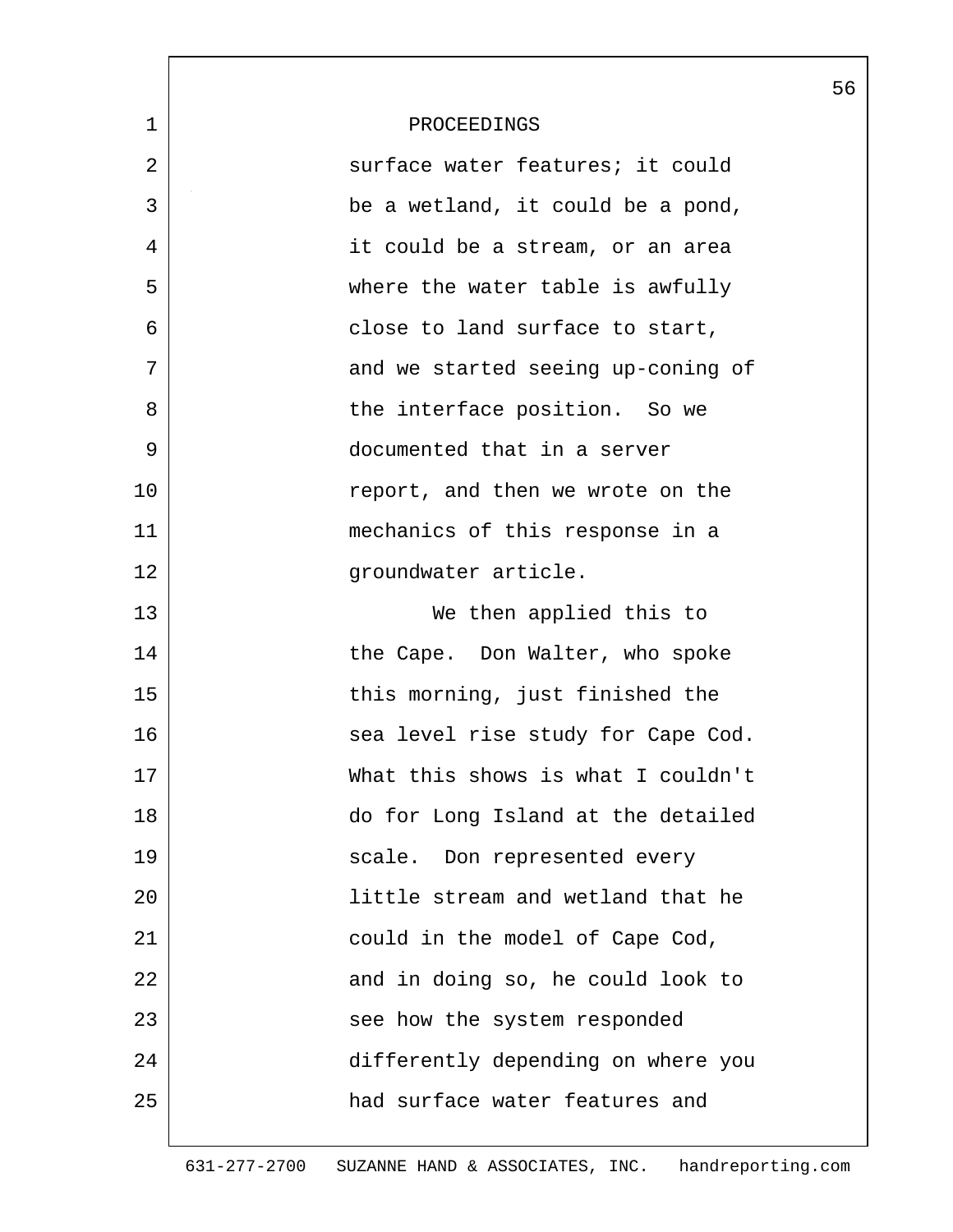|             |                                    | 57 |
|-------------|------------------------------------|----|
| $\mathbf 1$ | PROCEEDINGS                        |    |
| 2           | where you didn't. Where you        |    |
| 3           | didn't, the water table went up in |    |
| 4           | unison. Where you did, there was   |    |
| 5           | an effect. That's really the       |    |
| 6           | point of this slide, just to say   |    |
| 7           | that that's something we've done   |    |
| 8           | on the Cape and something that     |    |
| 9           | easily could be done here.         |    |
| 10          | The reason he did that             |    |
| 11          | work is because the Association of |    |
| 12          | Preservation of Cape Cod, they     |    |
| 13          | were looking at sewer. They want   |    |
| 14          | to know long-term planning what do |    |
| 15          | we need to sewer Cape Cod. So      |    |
| 16          | what this series of histograms     |    |
| 17          | shows is the area where the depth  |    |
| 18          | of water is less than five feet.   |    |
| 19          | So on Cape Cod now, it's about     |    |
| 20          | 7 percent of the total area has a  |    |
| 21          | depth of water of less than five   |    |
| 22          | feet. You raise sea level two      |    |
| 23          | feet, that goes up to 9 percent.   |    |
| 24          | If you raise it by four feet, it   |    |
| 25          | goes up to 11 percent. And if you  |    |
|             |                                    |    |

L

631-277-2700 SUZANNE HAND & ASSOCIATES, INC. handreporting.com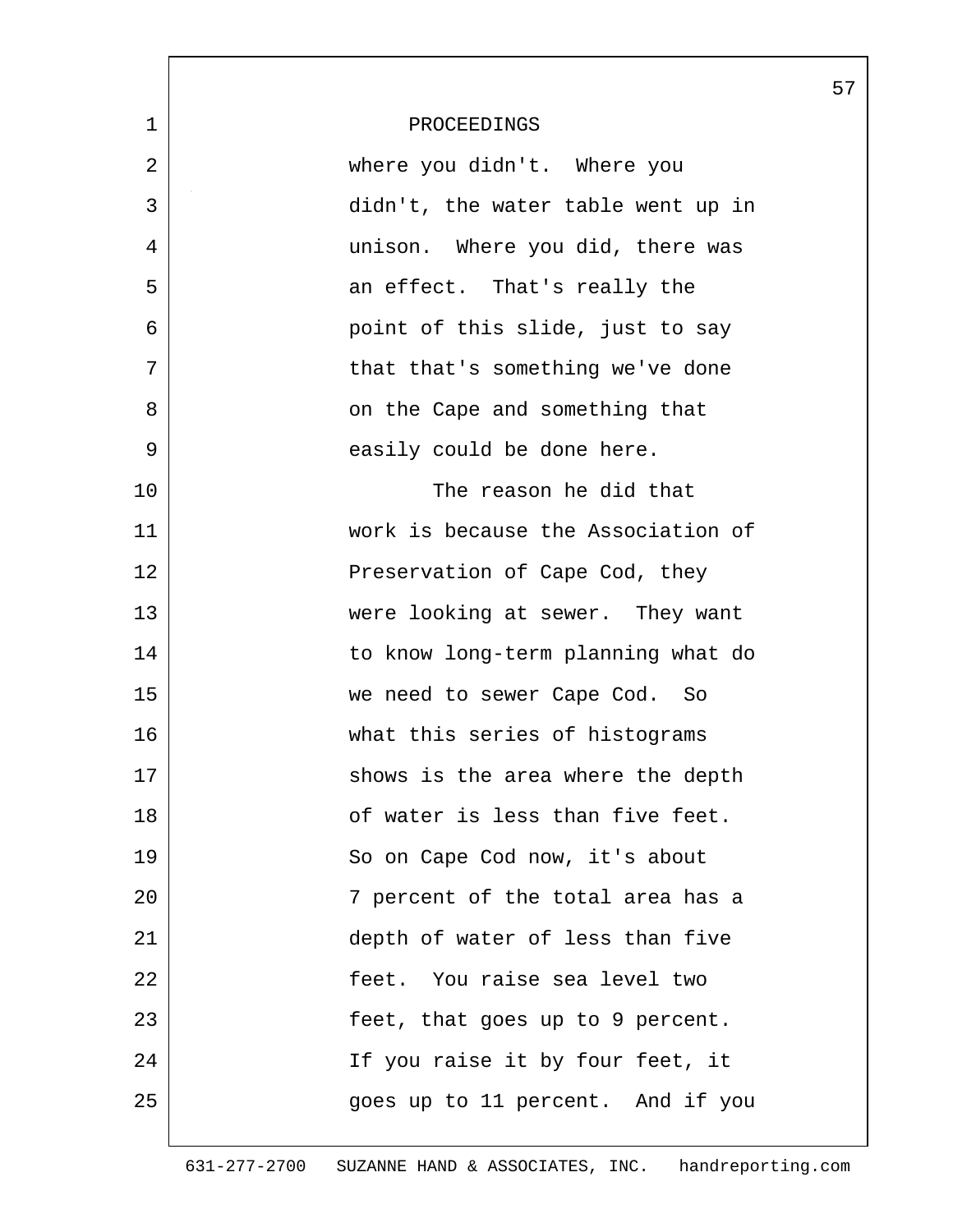|                |                                    | 58 |
|----------------|------------------------------------|----|
| $\mathbf 1$    | PROCEEDINGS                        |    |
| $\overline{2}$ | you raise it by six feet, it goes  |    |
| 3              | up to 13 percent. Now, six feet    |    |
| 4              | of sea level rise would obviously  |    |
| 5              | create other concerns, but someone |    |
| 6              | would still be living there, and   |    |
| 7              | they wanted to know what the       |    |
| 8              | system's going to look at for      |    |
| 9              | their, like I said, their          |    |
| 10             | long-term plan.                    |    |
| 11             | I did a study on                   |    |
| 12             | Assateague Island, which is off    |    |
| 13             | the coast of Maryland, it's a      |    |
| 14             | barrier island system controlled   |    |
| 15             | by the parks service. So their     |    |
| 16             | real concern out there was the     |    |
| 17             | groundwater dependent species.     |    |
| 18             | There's no public supply out       |    |
| 19             | there. They're really worried      |    |
| 20             | about the vegetation and how it    |    |
| 21             | could be affected by a change in   |    |
| 22             | the water table.                   |    |
| 23             | This panel here on the             |    |
| 24             | right is really the site one.      |    |
| 25             | There's browns, and the browns go  |    |
|                |                                    |    |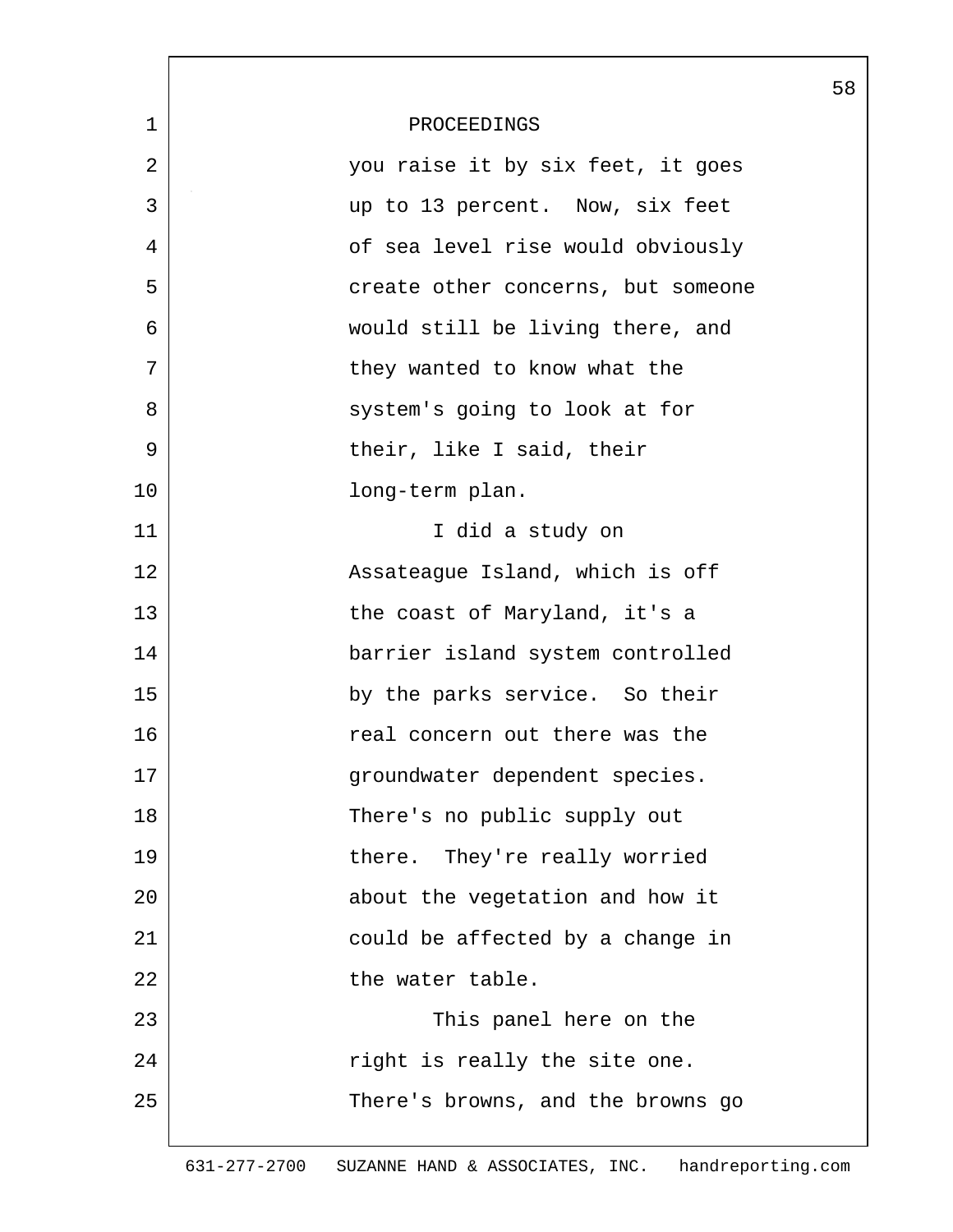|    |                                   | 59 |
|----|-----------------------------------|----|
| 1  | PROCEEDINGS                       |    |
| 2  | to blues as we go from a current  |    |
| 3  | sea level position to .2 levels,  |    |
| 4  | .4 meters, and .6 meters. So      |    |
| 5  | we're only talking about a        |    |
| 6  | two-foot change in sea level      |    |
| 7  | position. The vato zone, the      |    |
| 8  | unsaturation zone is still thin   |    |
| 9  | out there, that the water table   |    |
| 10 | gets pushed up into land surface. |    |
| 11 | It can't rise anymore, and what   |    |
| 12 | happens is this is cross-section  |    |
| 13 | across here that shows the        |    |
| 14 | freshwater lens in blue, and      |    |
| 15 | that's saltwater. The freshwater  |    |
| 16 | lens basically goes away as you   |    |
| 17 | push the water table up into land |    |
| 18 | surface. That has some real       |    |
| 19 | implications for some, like I     |    |
| 20 | said, on these                    |    |
| 21 | groundwater-dependent ecosystems. |    |
| 22 | This is the current               |    |
| 23 | system. You'd be amazed at how    |    |
| 24 | much time and money was spent on  |    |
| 25 | this cartoon, with thousands of   |    |
|    |                                   |    |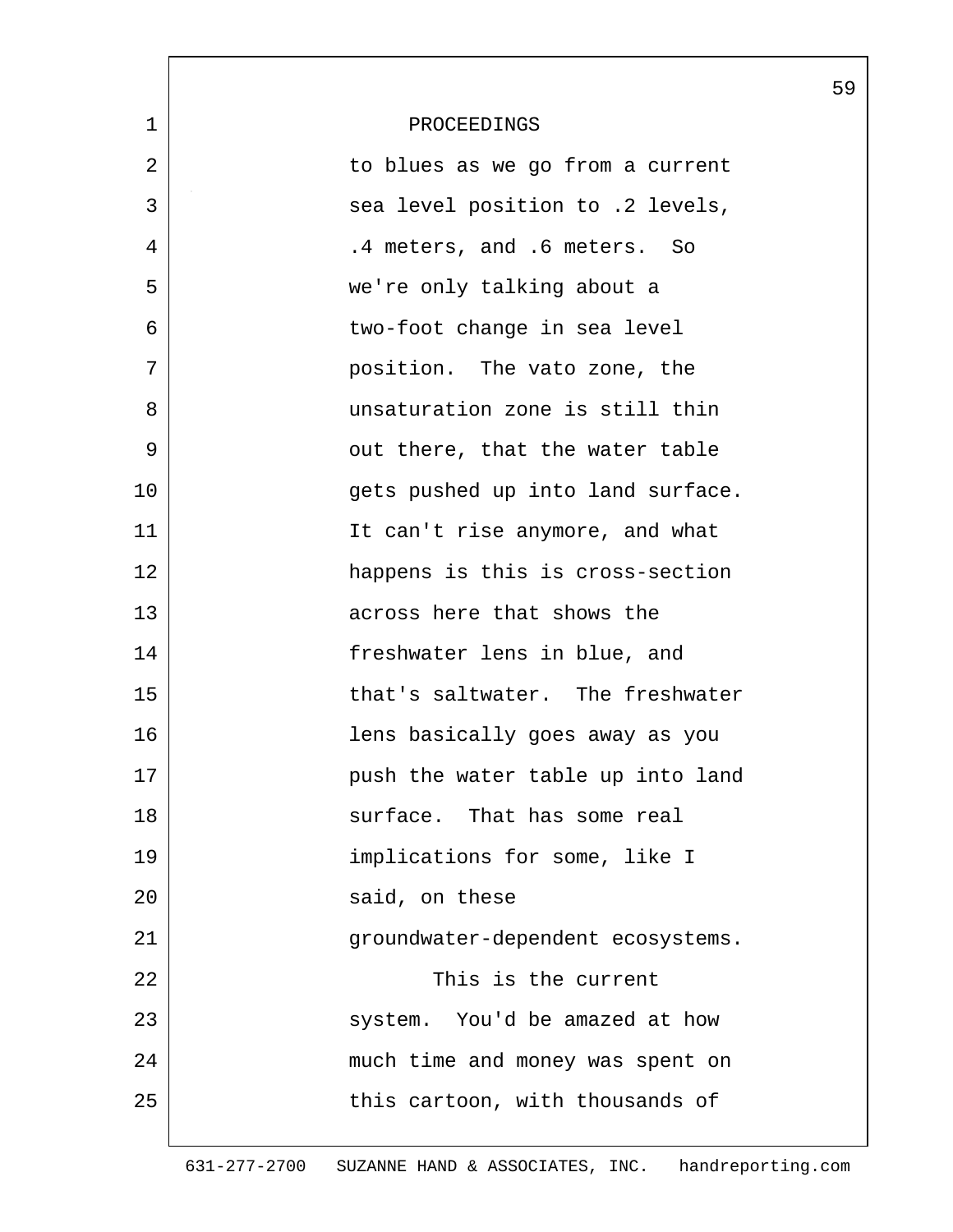|                |                                    | 60 |
|----------------|------------------------------------|----|
| $\mathbf 1$    | PROCEEDINGS                        |    |
| $\overline{2}$ | artists worrying about every       |    |
| 3              | little tree and bush, but          |    |
| 4              | apparently it's right.             |    |
| 5              | So this is the current             |    |
| 6              | condition. You see the salt        |    |
| 7              | marshes get inundated, and bad     |    |
| 8              | things happen to pine trees that   |    |
| 9              | require a certain unsaturated zone |    |
| 10             | and shrubs go to grasses and so on |    |
| 11             | and so forth. So that was a        |    |
| 12             | pretty interesting study from an   |    |
| 13             | ecosystem response.                |    |
| 14             | That led to $-$ we got a           |    |
| 15             | paper out on that, and it led to a |    |
| 16             | study that the park service wanted |    |
| 17             | to see done not only for           |    |
| 18             | Assateague, but for Sandy Hook and |    |
| 19             | Fire Island. This work in Fire     |    |
| 20             | Island is being done by            |    |
| 21             | Chris Hubert and Paul Masute       |    |
| 22             | (phonetic) as part of a parks      |    |
| 23             | service funded effort. Chris had   |    |
| 24             | developed a model for Fire Island  |    |
| 25             | some years back, and right now     |    |
|                |                                    |    |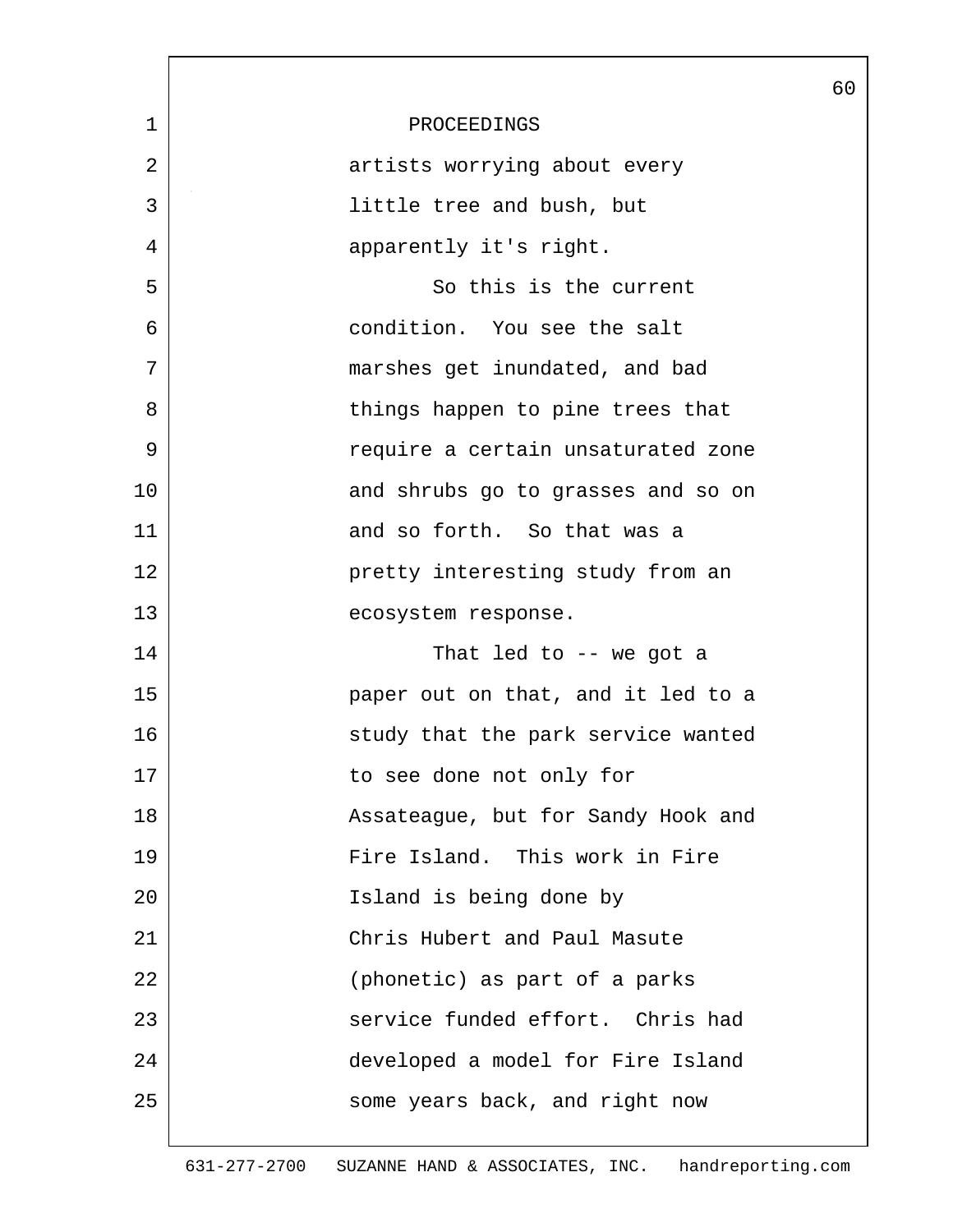|             |                                      | 61 |
|-------------|--------------------------------------|----|
| $\mathbf 1$ | PROCEEDINGS                          |    |
| 2           | they're updating that model and      |    |
| 3           | they're doing a similar analysis     |    |
| 4           | to what we've done for Assateaque    |    |
| 5           | with the same goal, to look at how   |    |
| 6           | the ecosystem responds -- how the    |    |
| 7           | ecosystem will respond to a sea      |    |
| 8           | level rise, and also if there is     |    |
| 9           | any pumping that may be affected     |    |
| 10          | there, as well, because there are    |    |
| 11          | some communities out there. But      |    |
| 12          | anyway, that was the ecosystem       |    |
| 13          | response.                            |    |
| 14          | The next one was done by             |    |
| 15          | some more colleagues in the          |    |
| 16          | Connecticut office. Yale             |    |
| 17          | University funded them to look to    |    |
| 18          | see how the water table is going     |    |
| 19          | to change beneath their buildings.   |    |
| 20          | They've got three-story below        |    |
| 21          | grade basements that they're         |    |
| 22          | worried about the water table.<br>So |    |
| 23          | we did this study here in New        |    |
| 24          | Haven, and I think it's really       |    |
| 25          | applicable to the Brooklyn and       |    |
|             |                                      |    |

 $\overline{\phantom{a}}$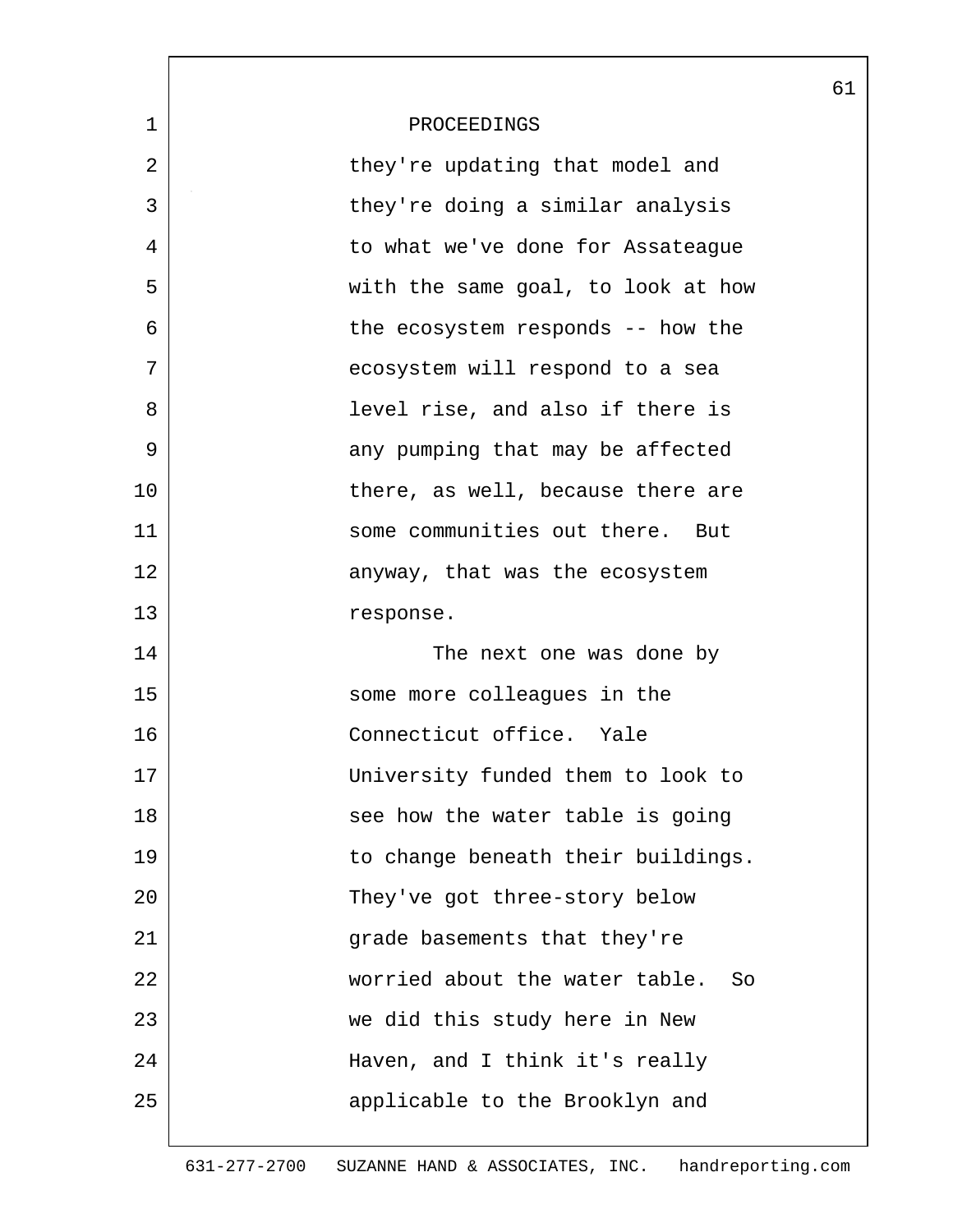|             |                                    | 62 |
|-------------|------------------------------------|----|
| $\mathbf 1$ | PROCEEDINGS                        |    |
| 2           | Queens story.                      |    |
| 3           | I mean, Brooklyn and               |    |
| 4           | Queens is actually more            |    |
| 5           | interesting because you know that  |    |
| 6           | the system -- that was the primary |    |
| 7           | source of water up until the early |    |
| 8           | '40s for this area. The water      |    |
| 9           | table was depressed by, in some    |    |
| 10          | cases, as much as 50 feet. Think   |    |
| 11          | about the infrastructure that went |    |
| 12          | in; the subways, the buildings.    |    |
| 13          | Then they stopped pumping, they    |    |
| 14          | shifted to the upstate reservoir   |    |
| 15          | system, the water table came up,   |    |
| 16          | now they're pumping two ways just  |    |
| 17          | to keep buildings dry and subway   |    |
| 18          | systems dry. If you add another    |    |
| 19          | three feet of sea level rise to    |    |
| 20          | that, you can think about how much |    |
| 21          | more water they're going to have   |    |
| 22          | to contend with.                   |    |
| 23          | This is something that             |    |
| 24          | could easily be done with a flow   |    |
| 25          | model, and you do this with a      |    |
|             |                                    |    |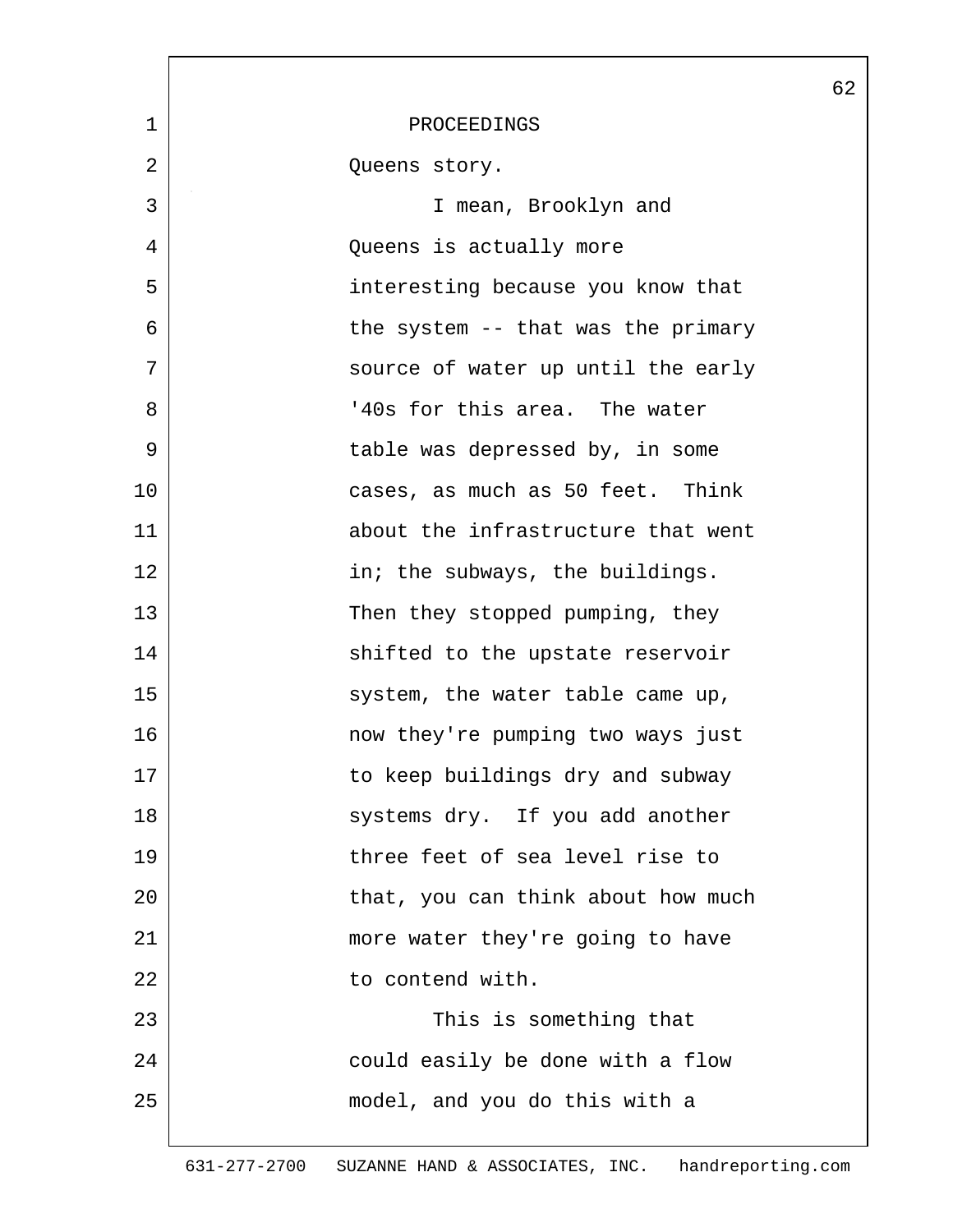|                |                                    | 63 |
|----------------|------------------------------------|----|
| $\mathbf 1$    | PROCEEDINGS                        |    |
| $\overline{2}$ | model and you get some engineers   |    |
| 3              | involved in this, and they can     |    |
| 4              | start to calculate just how much   |    |
| 5              | water they're going to have to     |    |
| 6              | pump and what the cost would be.   |    |
| 7              | So this would be a logical         |    |
| 8              | extension of a -- we're going to   |    |
| 9              | be developing a detailed model for |    |
| 10             | the island, and this is something  |    |
| 11             | that's considered low hanging      |    |
| 12             | fruit for a project, the affect of |    |
| 13             | sea level rise on Long Island.     |    |
| 14             | I guess I should have been         |    |
| 15             | saying that while I had this slide |    |
| 16             | up here, but that's the question,  |    |
| 17             | how is the system going to respond |    |
| 18             | to sea level rise? With this tool  |    |
| 19             | that will be developed, there's a  |    |
| 20             | lot of application to the sea      |    |
| 21             | level rise story once we get that  |    |
| 22             | up and running.                    |    |
| 23             | So if I had to, without a          |    |
| 24             | model, say what I thought was      |    |
| 25             | going to happen, I wouldn't think  |    |
|                |                                    |    |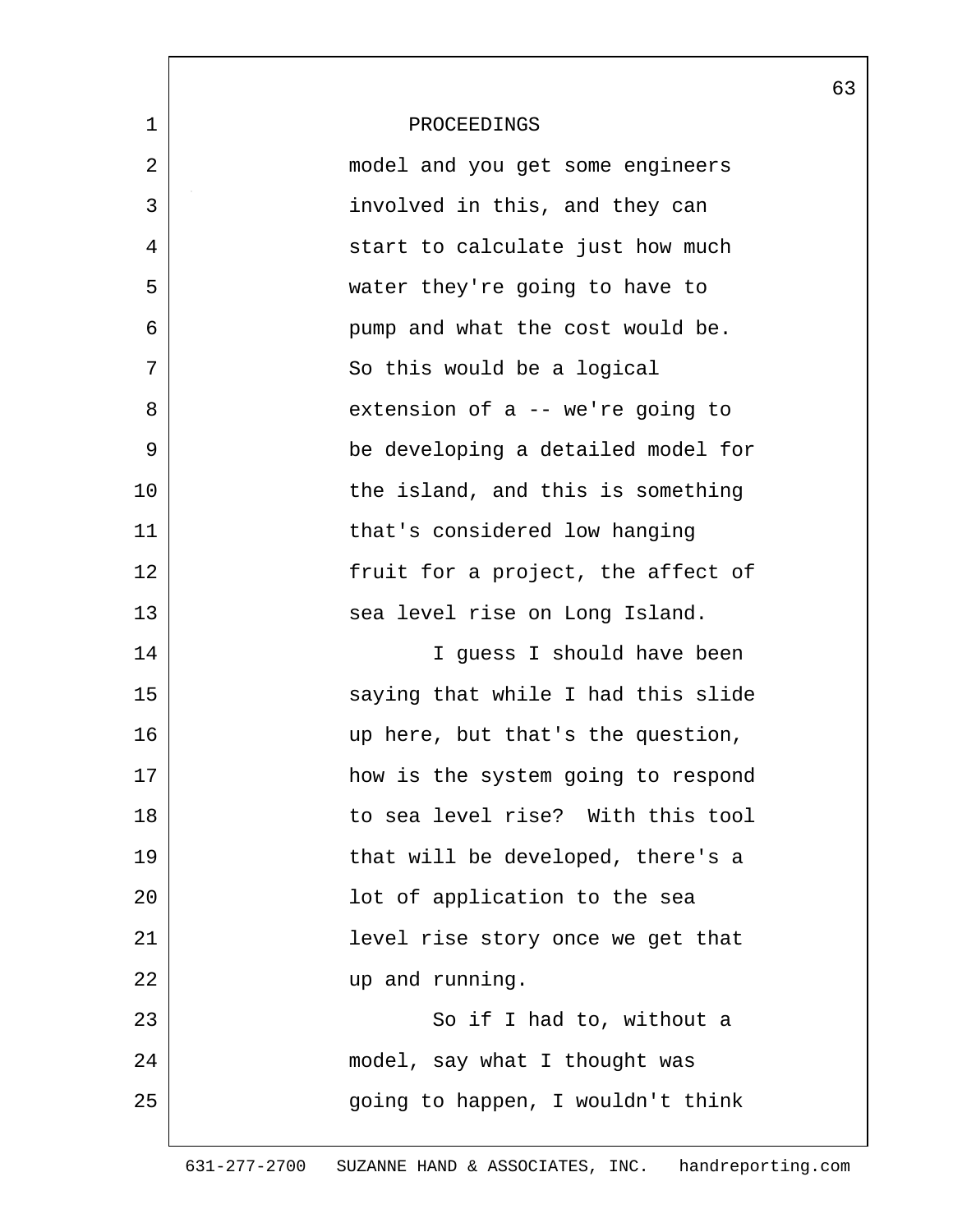|             |                                    | 64 |
|-------------|------------------------------------|----|
| $\mathbf 1$ | PROCEEDINGS                        |    |
| 2           | of it in terms of a water supply   |    |
| 3           | sustainability problem, sea level  |    |
| 4           | rise on Long Island. I think the   |    |
| 5           | biggest concerns are going to be   |    |
| 6           | infrastructure.                    |    |
| 7           | I think the                        |    |
| 8           | Brooklyn/Queens story is           |    |
| 9           | basements, subway flooding.        |    |
| 10          | Nassau, if you're already sewered, |    |
| 11          | you're not worried about septic    |    |
| 12          | systems or cesspools, you're more  |    |
| 13          | concerned with basements.          |    |
| 14          | Suffolk, septic systems,           |    |
| 15          | basements. You get out in the      |    |
| 16          | Forks, that may be the one place,  |    |
| 17          | because it's similar to Cape Cod,  |    |
| 18          | the outer part of the Cape Cod     |    |
| 19          | where you've got the freshwater    |    |
| 20          | lens, you may have some saltwater  |    |
| 21          | concerns there with sea level      |    |
| 22          | rise. And again, Fire Island,      |    |
| 23          | that's the groundwater dependent   |    |
| 24          | ecosystems where I'd see that      |    |
| 25          | being the biggest concern.         |    |
|             |                                    |    |

ı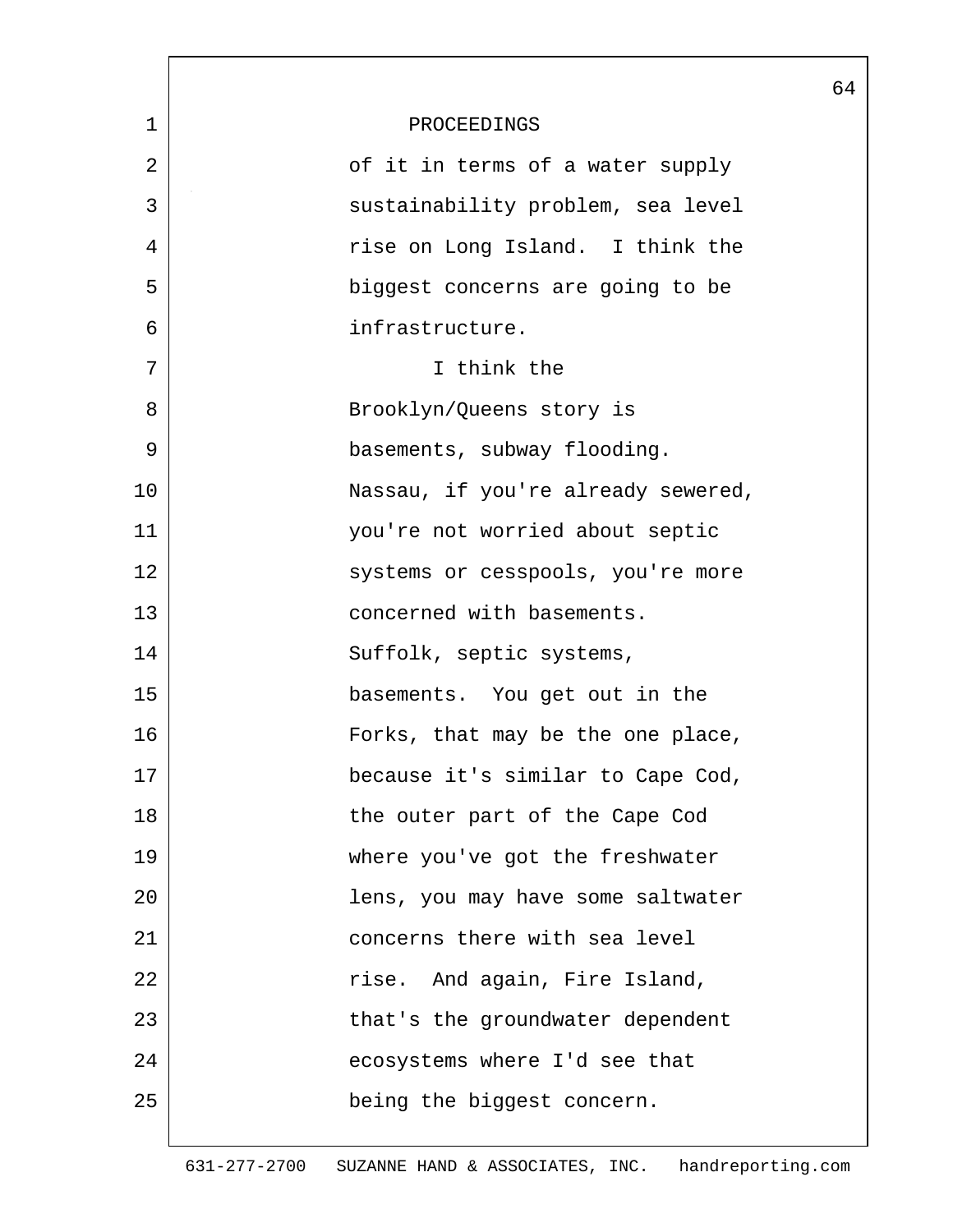|                |                                    | 65 |
|----------------|------------------------------------|----|
| $\mathbf 1$    | PROCEEDINGS                        |    |
| $\overline{2}$ | Sea level rise questions?          |    |
| 3              | (Applause.)                        |    |
| 4              | MR. KOCH: Any questions?           |    |
| 5              | MR. TERRACINO: This is             |    |
| 6              | Stephen Terracino.                 |    |
| 7              | Differences in the geology         |    |
| 8              | along the North Shore of Long      |    |
| 9              | Island is different from the Cape, |    |
| 10             | and the response would also be     |    |
| 11             | different. Lower permeability      |    |
| 12             | settlements, higher water tables,  |    |
| 13             | and different response to what we  |    |
| 14             | saw in the Cape. Would that not    |    |
| 15             | be true?                           |    |
| 16             | MR. MASTERSON: You're              |    |
| 17             | talking about the sea level        |    |
| 18             | response?                          |    |
| 19             | MR. TERRACINO: Yeah.               |    |
| 20             | MR. MASTERSON: I'm not             |    |
| 21             | sure if -- you're talking about    |    |
| 22             | from a water quantity standpoint,  |    |
| 23             | or what response are you talking   |    |
| 24             | about?                             |    |
| 25             | MR. TERRACINO:<br>Water            |    |
|                |                                    |    |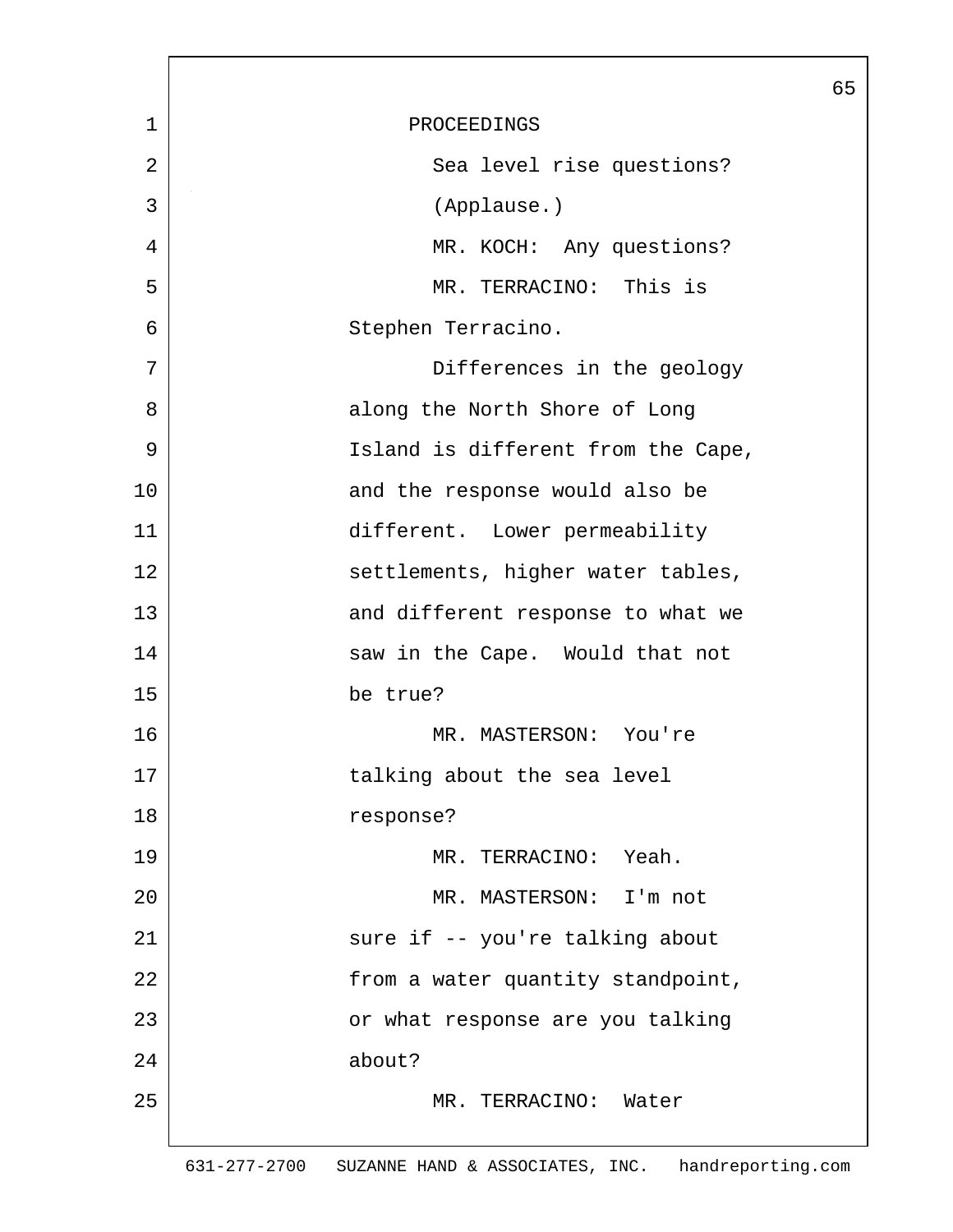|             |                                    | 66 |
|-------------|------------------------------------|----|
| $\mathbf 1$ | PROCEEDINGS                        |    |
| 2           | table response.                    |    |
| 3           | MR. MASTERSON: I'm not             |    |
| 4           | sure. I'd have to see that in a    |    |
| 5           | model. I'm not sure if you'd       |    |
| 6           | expect -- because all you're       |    |
| 7           | changing in the model would be the |    |
| 8           | sea level position. So I don't     |    |
| 9           | know if the response would be all  |    |
| 10          | that different. But --             |    |
| 11          | MR. TERRACINO: Okay.               |    |
| 12          | MR. MASTERSON: But it's            |    |
| 13          | something to consider. What I      |    |
| 14          | would say for the north shore, if  |    |
| 15          | it's a problem for you there, you  |    |
| 16          | would be less likely to have       |    |
| 17          | concerns about depth of water,     |    |
| 18          | more so than you would on the      |    |
| 19          | south shore.                       |    |
| 20          | MR. KOCH: Thanks, John.            |    |
| 21          | MR. MASTERSON: I'd like            |    |
| 22          | to introduce Sandy Eberts. Sandy   |    |
| 23          | runs the national modeling team,   |    |
| 24          | the national program. We're going  |    |
| 25          | to talk about more about the water |    |
|             |                                    |    |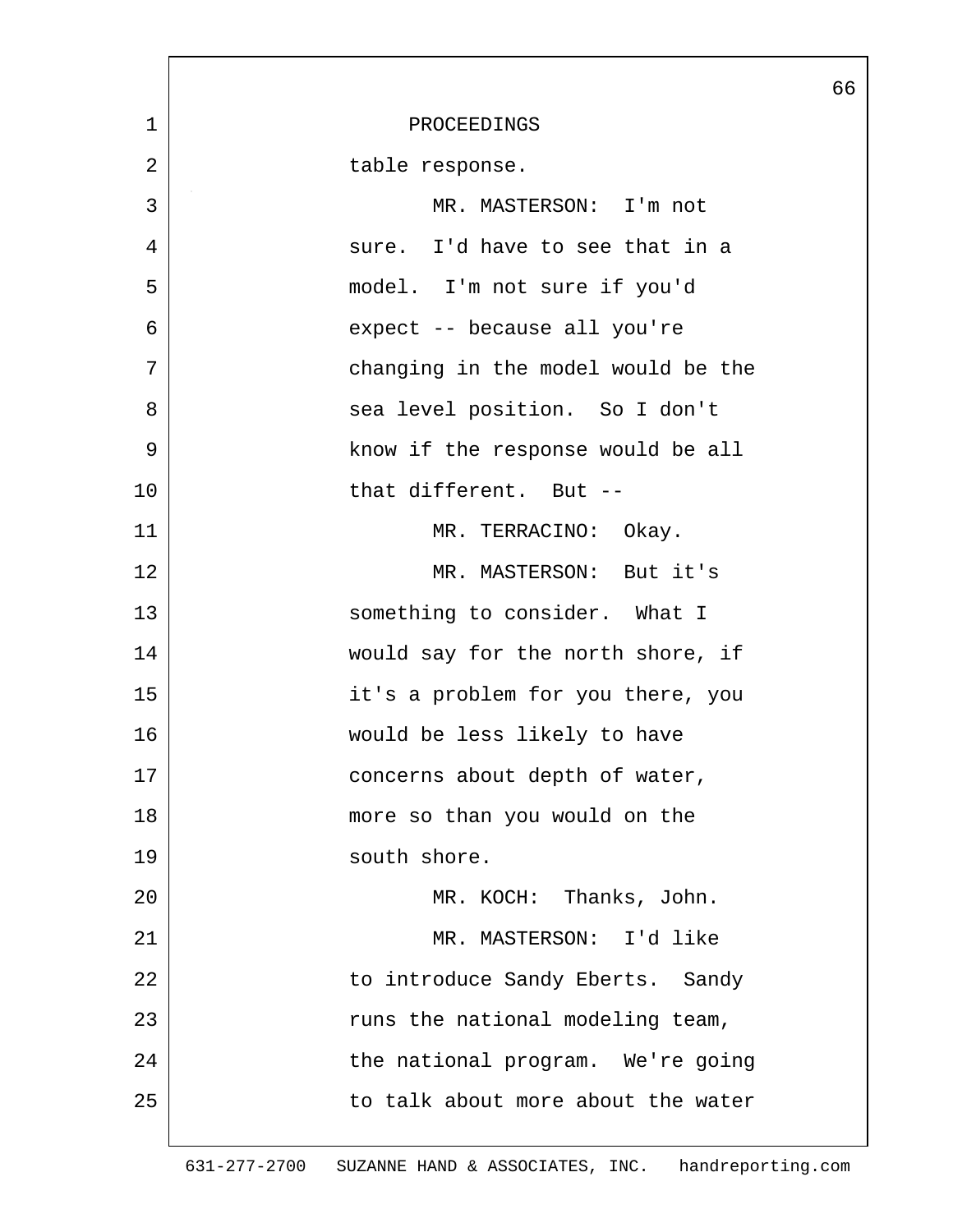|             |                                   | 67 |
|-------------|-----------------------------------|----|
| $\mathbf 1$ | PROCEEDINGS                       |    |
| 2           | quality story, and Sandy will     |    |
| 3           | introduce the program and then    |    |
| 4           | she's going to talk specifically  |    |
| 5           | about the work that we just got   |    |
| 6           | underway here on Long Island.     |    |
| 7           | MS. EBERTS: Thank you,            |    |
| 8           | John.                             |    |
| 9           | I'm Sandy Eberts. I'm             |    |
| 10          | also with the U.S. Geological     |    |
| 11          | Survey, and I'm with our National |    |
| 12          | Water Quality Program. I've been  |    |
| 13          | with the program for about        |    |
| 14          | 13 years, with the USGS for about |    |
| 15          | 30 years.                         |    |
| 16          | For the past three years          |    |
| 17          | I've been leading our National    |    |
| 18          | Team of Groundwater Modelers, who |    |
| 19          | are involved in water quality     |    |
| 20          | work, and we have a program that  |    |
| 21          | we're marching across the country |    |
| 22          | and we're just coming to the Long |    |
| 23          | Island area. So I thought what I  |    |
| 24          | would do is I would provide you   |    |
| 25          | with some background on the       |    |
|             |                                   |    |

L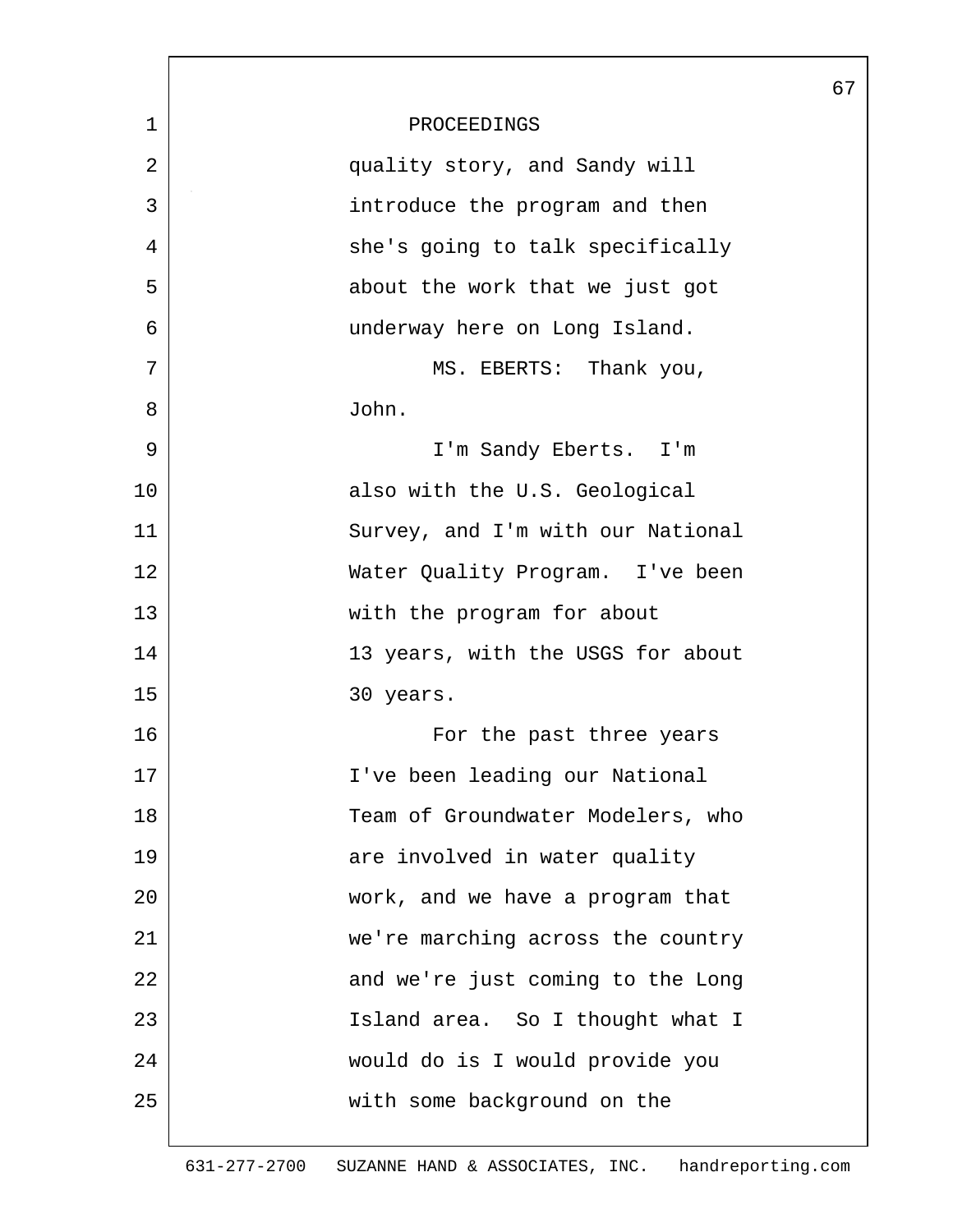|             |                                    | 68 |
|-------------|------------------------------------|----|
| $\mathbf 1$ | PROCEEDINGS                        |    |
| 2           | national program, which is the     |    |
| 3           | genesis of the work that we're     |    |
| 4           | going to be doing here. We         |    |
| 5           | actually started here about a year |    |
| 6           | and a half ago, started ramping    |    |
| 7           | up. It's about a six-year program  |    |
| 8           | and we're investing several        |    |
| 9           | hundred thousand dollars a year.   |    |
| 10          | So we're going to be developing    |    |
| 11          | some tools that will be at your    |    |
| 12          | disposal when we're finished with  |    |
| 13          | that. I only have about 20         |    |
| 14          | slides, but I did want to come out |    |
| 15          | and let you know where we're       |    |
| 16          | headed with this.                  |    |
| 17          | With our National Water            |    |
| 18          | Quality Program we have the        |    |
| 19          | Surface Water Program, and we look |    |
| 20          | at ecology and we look at          |    |
| 21          | groundwater. Within our            |    |
| 22          | groundwater program, we have what  |    |
| 23          | we've referred to as status and    |    |
| 24          | trends. We're sampling across the  |    |
| 25          | country and looking at the status  |    |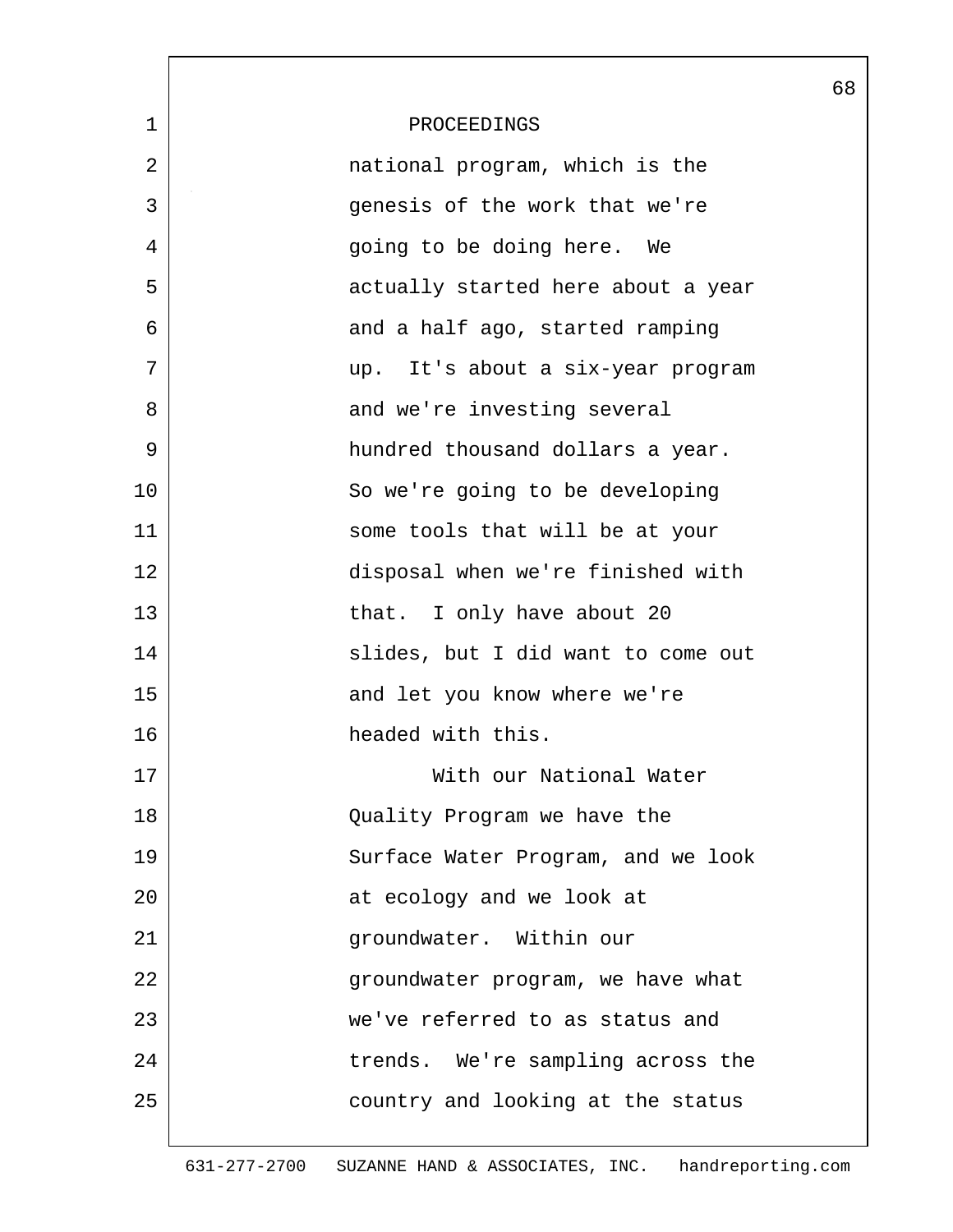|             |                                    | 69 |
|-------------|------------------------------------|----|
| $\mathbf 1$ | PROCEEDINGS                        |    |
| 2           | of water quality. And then we      |    |
| 3           | have a modelling and mapping team, |    |
| 4           | which Don and John are a part of,  |    |
| 5           | where we're mapping water quality  |    |
| 6           | as we go.                          |    |
| 7           | So the focus of our                |    |
| 8           | National Water Quality Program     |    |
| 9           | currently is we're trying to       |    |
| 10          | assess the water quality, this is  |    |
| 11          | the groundwater piece, the water   |    |
| 12          | quality at the depth zones that    |    |
| 13          | are used for public and domestic   |    |
| 14          | supply across the country. We're   |    |
| 15          | evaluating eroding of contaminants |    |
| 16          | by groundwater to streams in       |    |
| 17          | selected areas, and then in even   |    |
| 18          | fewer locations we're assessing    |    |
| 19          | and forecasting changes in         |    |
| 20          | groundwater quality.               |    |
| 21          | The forecasting of water           |    |
| 22          | quality is a new component for our |    |
| 23          | National Water Quality Program,    |    |
| 24          | and it's best done at a more local |    |
| 25          | scale, such as Long Island, than   |    |
|             |                                    |    |

 $\mathsf{l}$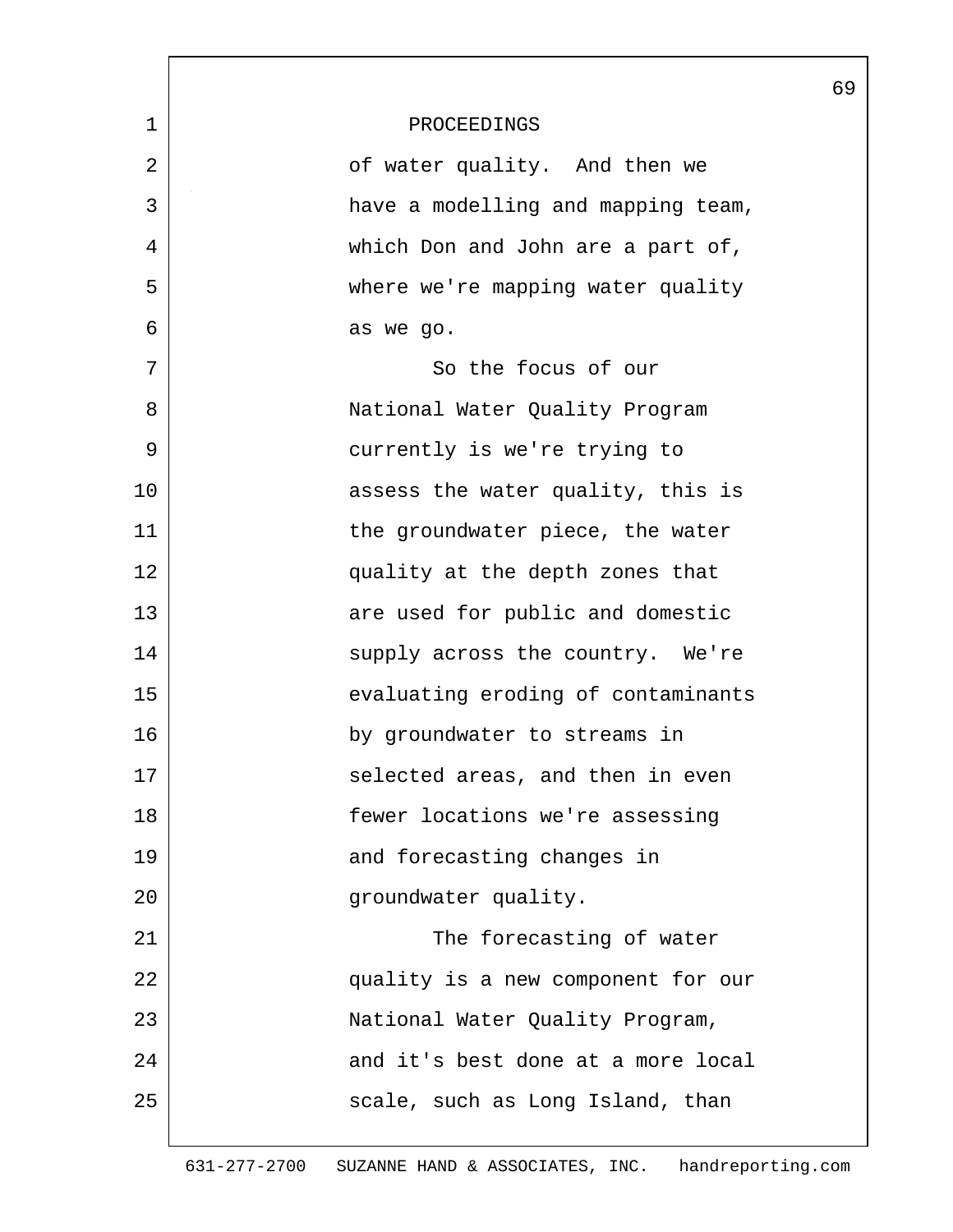|             | 70                                 |
|-------------|------------------------------------|
| $\mathbf 1$ | PROCEEDINGS                        |
| 2           | at the national scale. So we'll    |
| 3           | be testing, you know, some of      |
| 4           | these ideas and tools here in Long |
| 5           | Island.                            |
| 6           | For our National Water             |
| 7           | Quality Program, we've organized   |
| 8           | everything by principal aquifer.   |
| 9           | We are assessing water quality,    |
| 10          | groundwater quality, again at the  |
| 11          | depth zones used for               |
| 12          | domestic wells and for public      |
| 13          | supply in 20 principal aquifers    |
| 14          | across the country, and those      |
| 15          | aquifers account for about         |
| 16          | 90 percent of the pumping for      |
| 17          | public supply and about 85 percent |
| 18          | of the pumping for domestic supply |
| 19          | in the country.                    |
| 20          | Here's what we're sampling         |
| 21          | for. We're sampling for water      |
| 22          | quality constituents that are both |
| 23          | regulated and unregulated, those   |
| 24          | that have geologic sources, such   |
| 25          | as trace elements, arsenic,        |
|             |                                    |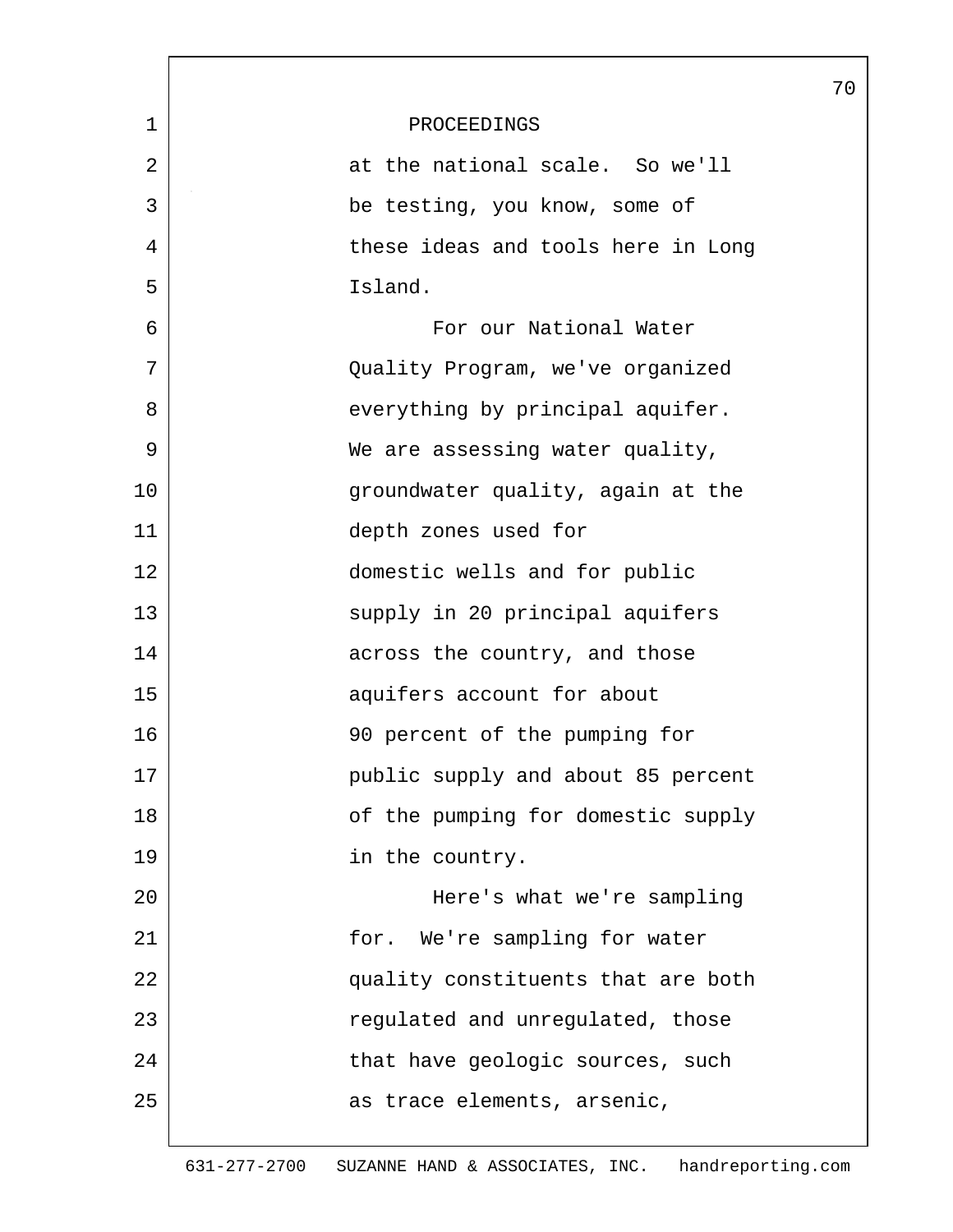|              |                                    | 71 |
|--------------|------------------------------------|----|
| $\mathbf{1}$ | PROCEEDINGS                        |    |
| 2            | uranium, radium, we're also        |    |
| 3            | looking at radium nuclei, we're    |    |
| 4            | looking at constituents with human |    |
| 5            | sources such as the nutrients,     |    |
| 6            | organics, some microbiological     |    |
| 7            | indicators, and new constituents   |    |
| 8            | such as iron, manganese, dissolved |    |
| 9            | solids and the like. We also are   |    |
| 10           | looking at pharmaceutical,         |    |
| 11           | polonium, enterococci, and some    |    |
| 12           | other constituents.                |    |
| 13           | The sampling that we're            |    |
| 14           | doing is very comprehensive. It's  |    |
| 15           | being done in a nationally         |    |
| 16           | consistent fashion so that we can  |    |
| 17           | look across the country and have a |    |
| 18           | national perspective. Where we     |    |
| 19           | find constituents that are         |    |
| 20           | important regionally, we also are  |    |
| 21           | modelling and mapping those, but   |    |
| 22           | at the national scale this is what |    |
| 23           | we're looking at.                  |    |
| 24           | So here's a picture of our         |    |
| 25           | sampling network. At the top we    |    |
|              |                                    |    |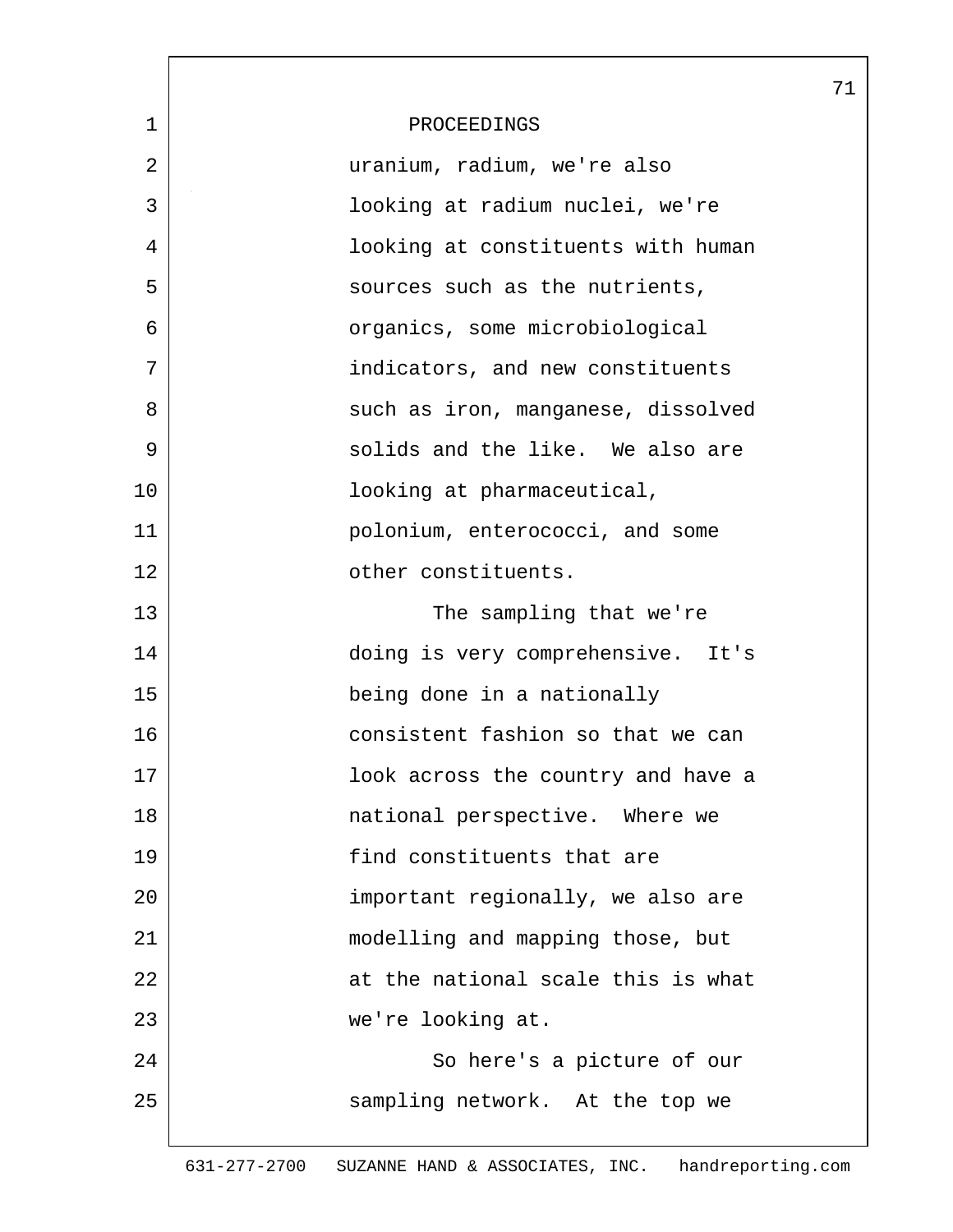|    |                                    | 7 |
|----|------------------------------------|---|
| 1  | PROCEEDINGS                        |   |
| 2  | have our land use networks. We     |   |
| 3  | put these networks in place over   |   |
| 4  | two decades ago. They are          |   |
| 5  | primarily monitoring wells. About  |   |
| 6  | 20 to 50 feet deep we have 47      |   |
| 7  | networks, about 1,300 wells. The   |   |
| 8  | green and the red just represent   |   |
| 9  | agricultural and urban land use    |   |
| 10 | areas. And the idea for these      |   |
| 11 | networks, these land use networks, |   |
| 12 | is to look at the quality of the   |   |
| 13 | water near the water table, what   |   |
| 14 | kind of water quality do we have   |   |
| 15 | under these different types of     |   |
| 16 | recharge areas.                    |   |
| 17 | We also have networks we           |   |
| 18 | call our major aquifer networks.   |   |
| 19 | These are networks of wells made   |   |
| 20 | up of predominantly domestic       |   |
| 21 | wells, and they're about 50 to     |   |
| 22 | 100 feet deep. We have 32          |   |
| 23 | networks just shy of a thousand    |   |
| 24 | wells, and these have been sampled |   |
| 25 | now several times over.            |   |
|    |                                    |   |

L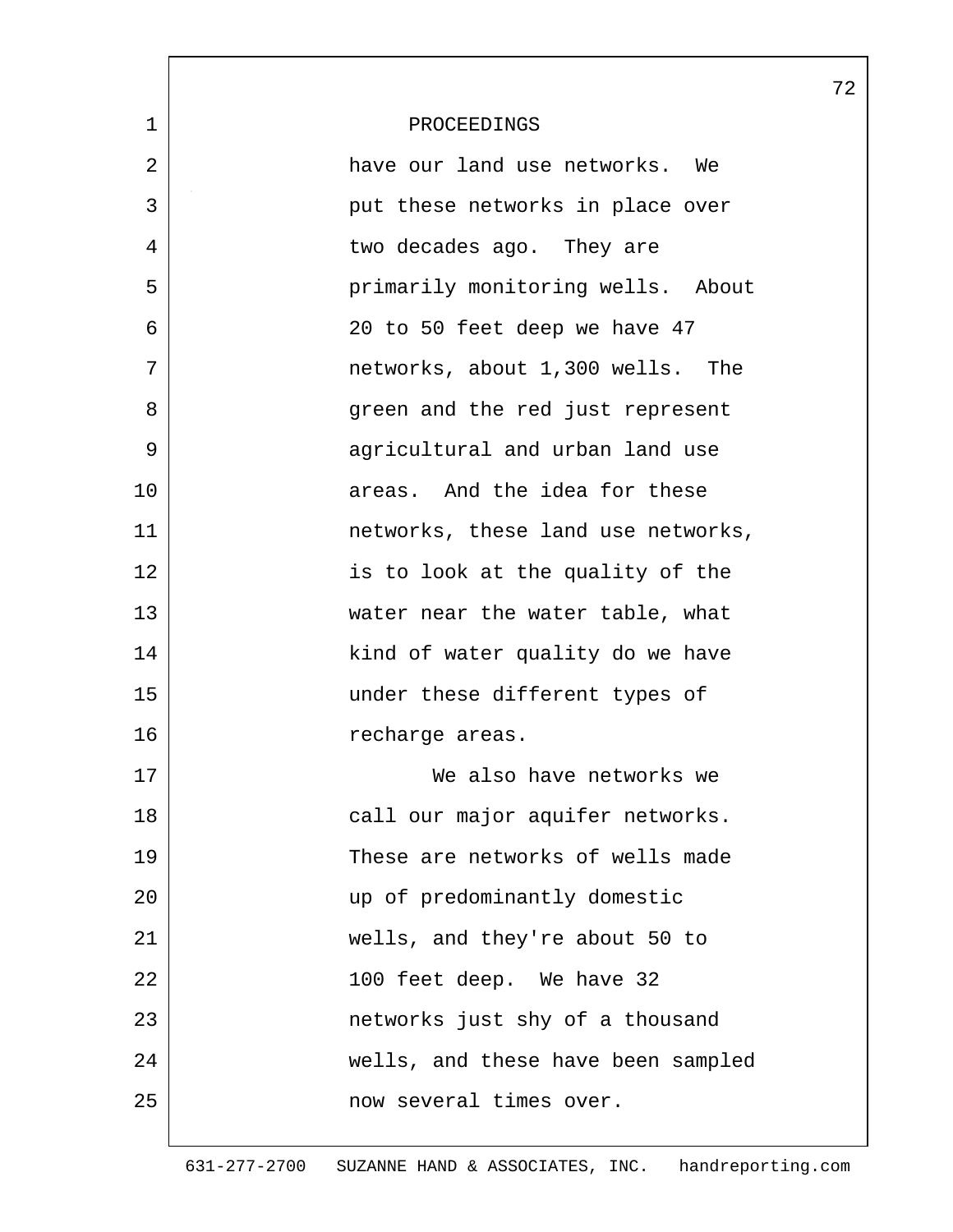|             |                                    | 73 |
|-------------|------------------------------------|----|
| $\mathbf 1$ | PROCEEDINGS                        |    |
| 2           | In this third decade of            |    |
| 3           | our National Water Quality         |    |
| 4           | Program, we've added a new         |    |
| 5           | network, and it's called our       |    |
| 6           | principal aquifer network. These   |    |
| 7           | are public supply wells that we're |    |
| 8           | sampling across the country,       |    |
| 9           | around 1,500 wells nationwide.     |    |
| 10          | They're typically deeper wells.    |    |
| 11          | This is the first time that our    |    |
| 12          | national quality program has       |    |
| 13          | looked deeper into the aquifer     |    |
| 14          | systems and trying now to get a    |    |
| 15          | full three-dimensional picture of  |    |
| 16          | water quality, again, historically |    |
| 17          | looking at shallow groundwater and |    |
| 18          | the affects of land use on water   |    |
| 19          | quality near the water table and   |    |
| 20          | then at the depths of domestic     |    |
| 21          | wells, and now we're going deeper. |    |
| 22          | These new networks have            |    |
| 23          | been designed to be not so         |    |
| 24          | clustered as we have in the        |    |
| 25          | original networks, but rather      |    |
|             |                                    |    |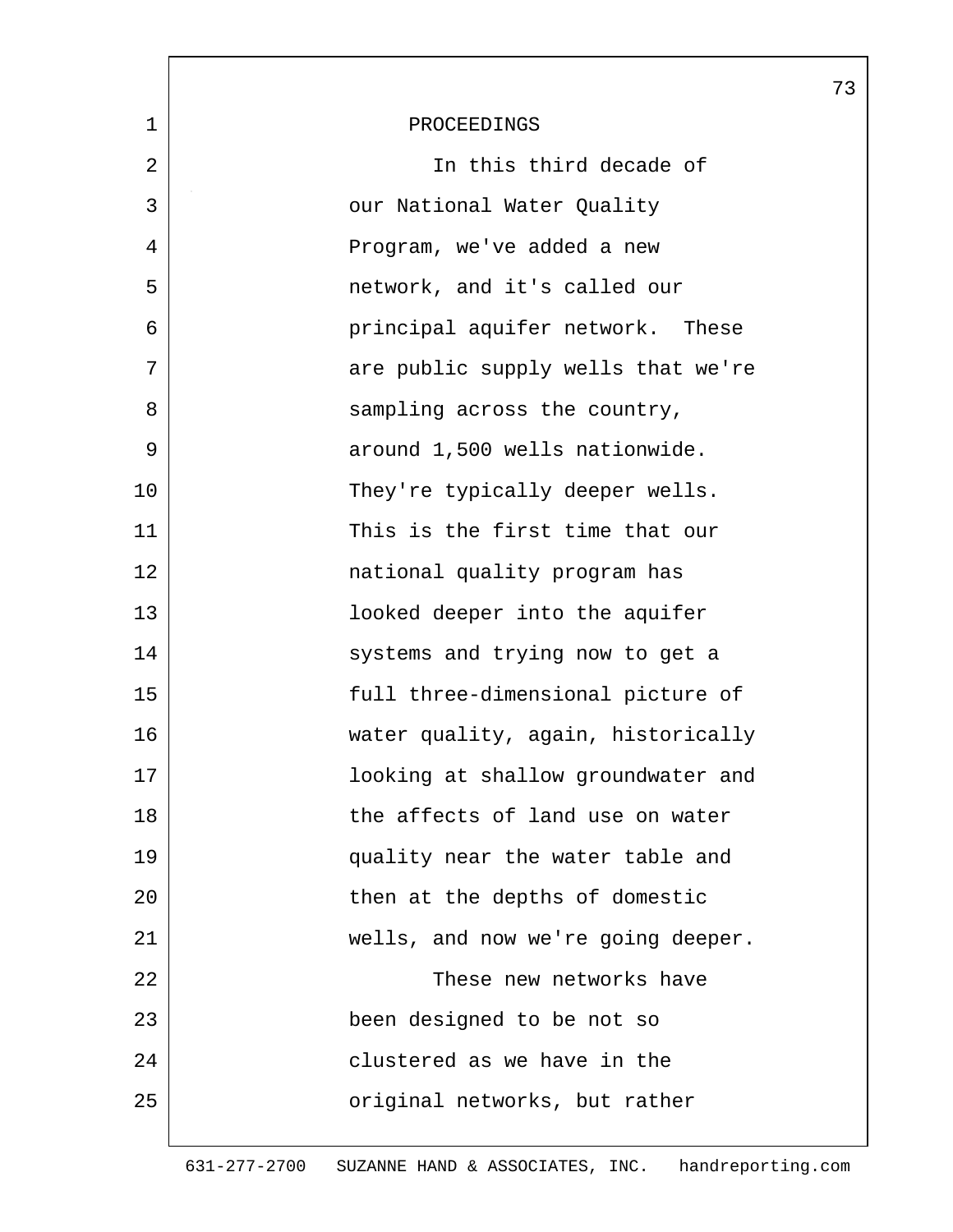|    |                                    | 74 |
|----|------------------------------------|----|
| 1  | PROCEEDINGS                        |    |
| 2  | distributed so we can look at the  |    |
| 3  | proportion of our aquifers at the  |    |
| 4  | depths of public supply wells that |    |
| 5  | are affected by different          |    |
| 6  | constituents.                      |    |
| 7  | We also, in addition to            |    |
| 8  | marching across the country and    |    |
| 9  | sampling wells in each of these    |    |
| 10 | networks for these various         |    |
| 11 | constituents, we are also trying   |    |
| 12 | to evaluate time scales for change |    |
| 13 | and to better be able to put our   |    |
| 14 | water quality data into a flow     |    |
| 15 | system process. So again, if we    |    |
| 16 | sample our networks every decade,  |    |
| 17 | if we see a change, is that a      |    |
| 18 | decadal change or is that just a   |    |
| 19 | change based on a hydrologic       |    |
| 20 | condition that might not be        |    |
| 21 | persistent; you know, does the     |    |
| 22 | water quality vary and we're just  |    |
| 23 | sampling at different ends of the  |    |
| 24 | spectrum.                          |    |
| 25 | So again, we're resampling         |    |
|    |                                    |    |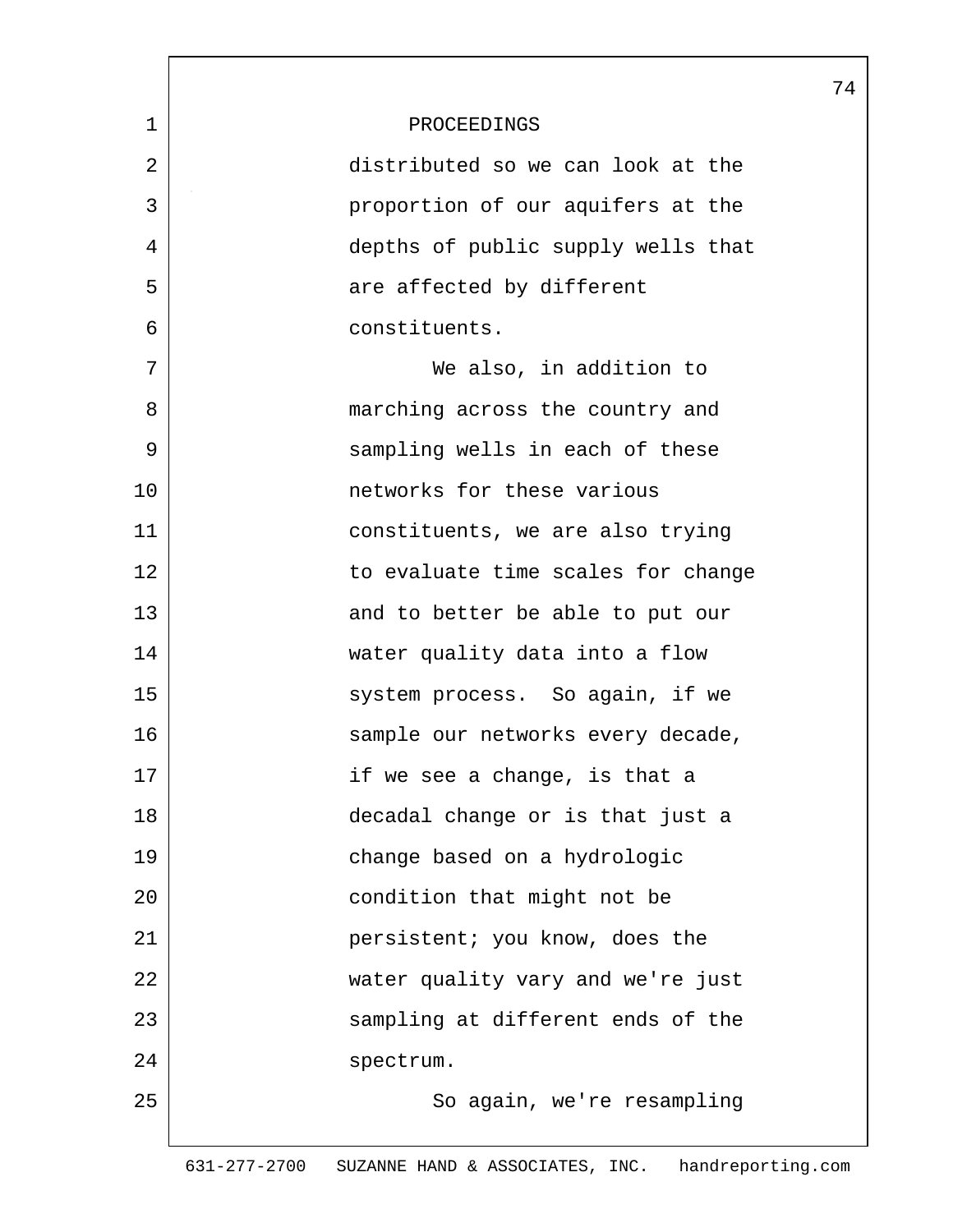|    |                                    | 75 |
|----|------------------------------------|----|
| 1  | PROCEEDINGS                        |    |
| 2  | all of our wells to decadally, but |    |
| 3  | to understand that decadal data,   |    |
| 4  | we are now collecting continuous   |    |
| 5  | water quality data at selected     |    |
| 6  | locations so that we can           |    |
| 7  | understand the seasonal and yearly |    |
| 8  | fluctuation in water quality so    |    |
| 9  | that we can better understand our  |    |
| 10 | national data set.                 |    |
| 11 | We are also analyzing              |    |
| 12 | water from our wells for various   |    |
| 13 | traces of groundwater age. So      |    |
| 14 | this is something that we've       |    |
| 15 | added. We used to look at          |    |
| 16 | groundwater ages sporadically, but |    |
| 17 | now we are systematically looking  |    |
| 18 | at the age of the groundwater      |    |
| 19 | produced by these different wells, |    |
| 20 | and specifically those deeper      |    |
| 21 | public supply wells so that we can |    |
| 22 | look across the country and see    |    |
| 23 | where we produce our public        |    |
| 24 | drinking water from, you know,     |    |
| 25 | aquifers with that amount of       |    |
|    |                                    |    |

 $\overline{\phantom{a}}$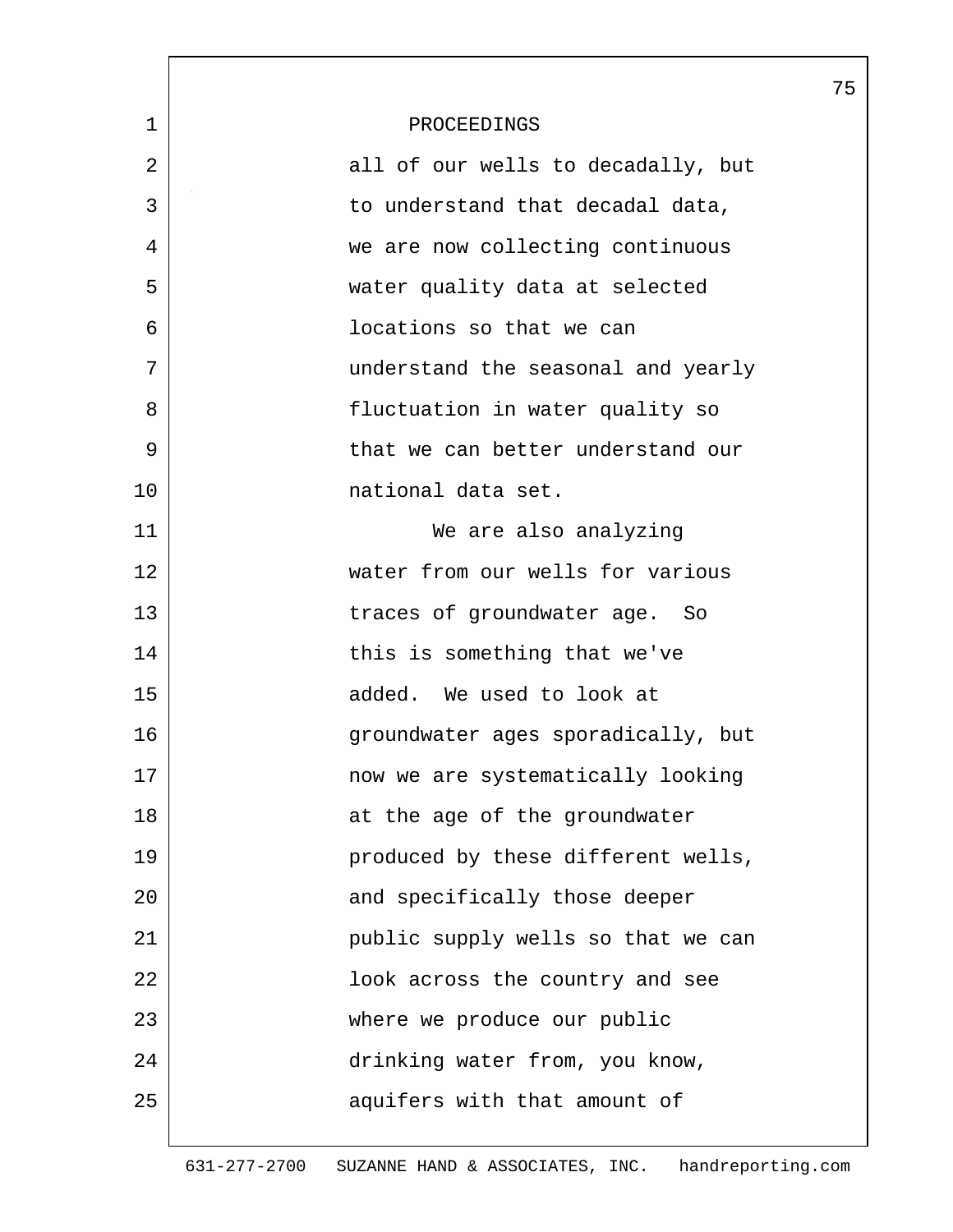|             |                                    | 76 |
|-------------|------------------------------------|----|
| $\mathbf 1$ | PROCEEDINGS                        |    |
| 2           | recharge within the last few       |    |
| 3           | decades, and where is the water    |    |
| 4           | coming from where this recharge    |    |
| 5           | maybe hundreds of years ago.       |    |
| 6           | We've had EPA ask us               |    |
| 7           | questions such as, we've put into  |    |
| 8           | place these various best           |    |
| 9           | management practices, but we still |    |
| 10          | see concentrations of, say,        |    |
| 11          | nitrate going up in these areas,   |    |
| 12          | but over here, we seem to have had |    |
| 13          | more success, why is that? It's    |    |
| 14          | very frequently tied to the mix of |    |
| 15          | age of water being produced by     |    |
| 16          | those wells. So again, we're       |    |
| 17          | trying to systematically lay out   |    |
| 18          | the age of the groundwater in      |    |
| 19          | various aquifer systems.           |    |
| 20          | In addition to sampling            |    |
| 21          | for tracers and interpreting that  |    |
| 22          | age information at the wells       |    |
| 23          | within our network, we're also     |    |
| 24          | building groundwater flow models   |    |
| 25          | and extrapolating beyond our       |    |
|             |                                    |    |

 $\mathsf{l}$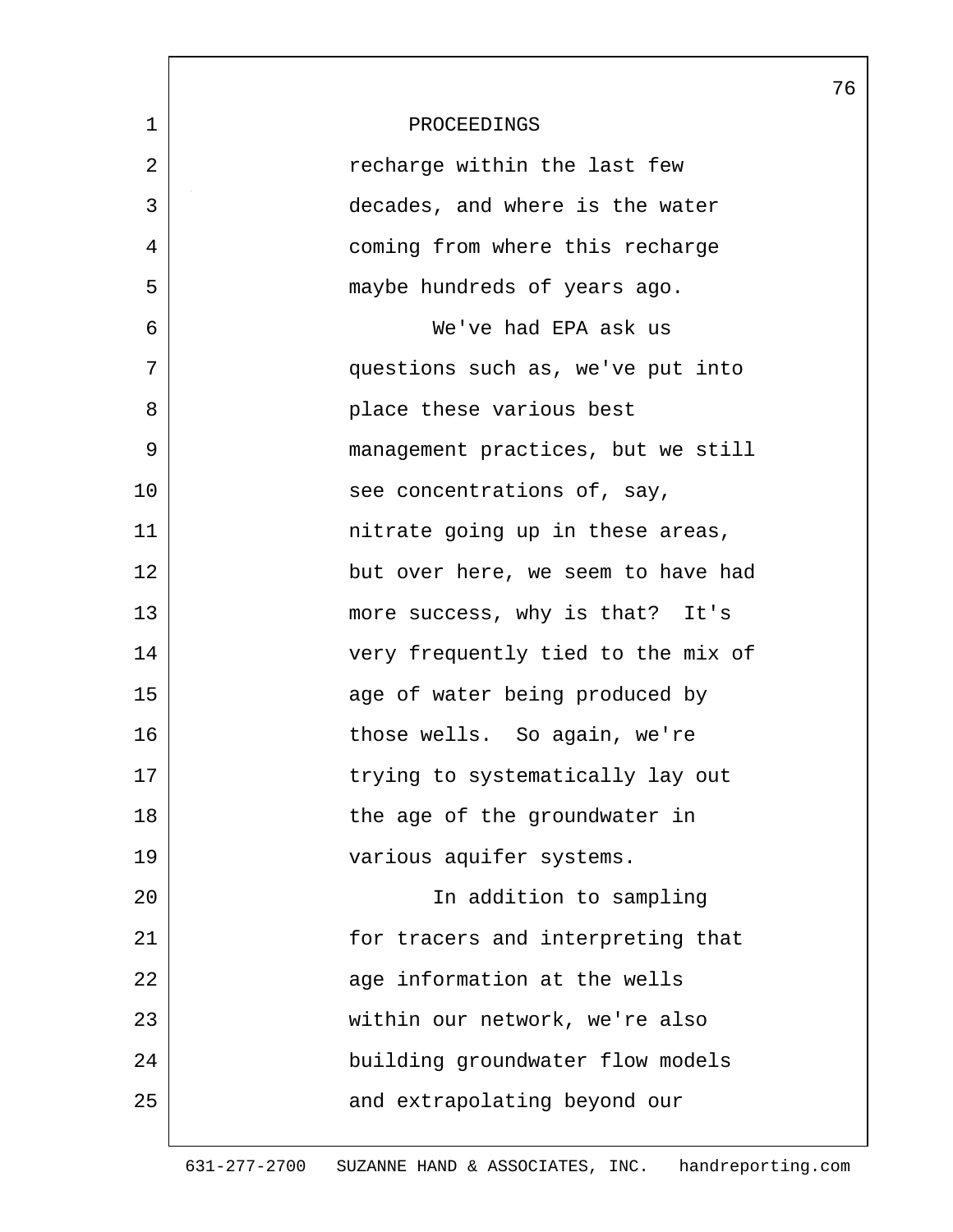|             |                                    | 77 |
|-------------|------------------------------------|----|
| $\mathbf 1$ | PROCEEDINGS                        |    |
| 2           | sample data points, and that's     |    |
| 3           | where some of the work that John   |    |
| 4           | just talked about will come in.    |    |
| 5           | Again, there are benefits from     |    |
| 6           | having --                          |    |
| 7           | Yes?                               |    |
| 8           | MR. WHITE: Just a                  |    |
| 9           | question because it was difficult  |    |
| 10          | to see. Where does Long Island     |    |
| 11          | stand within your application of   |    |
| 12          | this work and stuff?               |    |
| 13          | MS. EBERTS: Those are my           |    |
| 14          | last few slides, so I'm giving you |    |
| 15          | kind of the genesis of where all   |    |
| 16          | of this is coming from and where   |    |
| 17          | we end up here. Thank you, that's  |    |
| 18          | a good point to make right now     |    |
| 19          | because people --                  |    |
| 20          | MR. WHITE: I mean, we're           |    |
| 21          | interested in the rest of the      |    |
| 22          | world, but $--$                    |    |
| 23          | MS. EBERTS: Yup.                   |    |
| 24          | So the benefit of the              |    |
| 25          | strategy of having these nested    |    |
|             |                                    |    |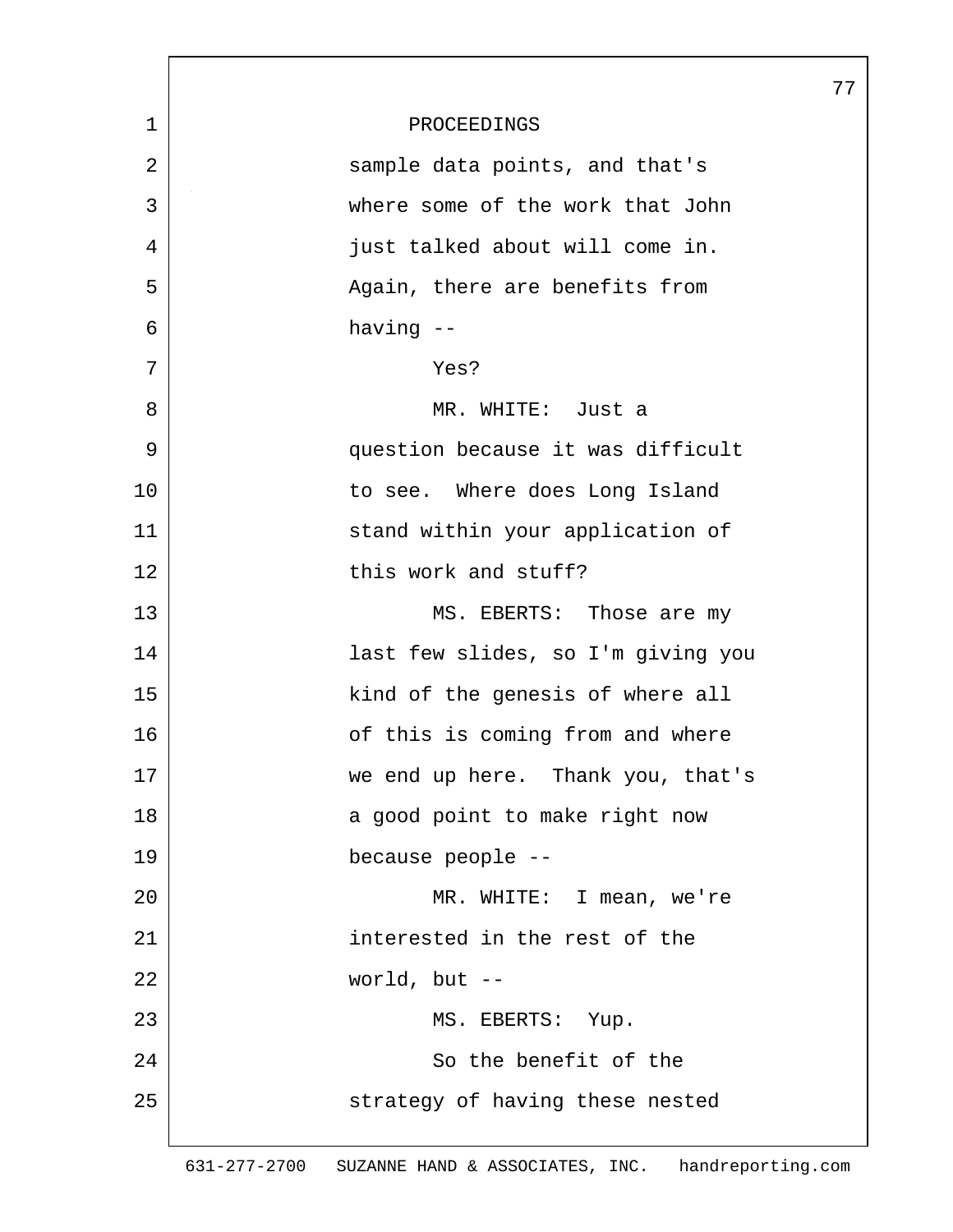|             |                                    | 78 |
|-------------|------------------------------------|----|
| $\mathbf 1$ | PROCEEDINGS                        |    |
| 2           | well networks is that we are able  |    |
| 3           | to look at the groundwater in the  |    |
| 4           | shallower parts of the system and  |    |
| 5           | then look at what's happening in   |    |
| 6           | the deeper parts of the system.    |    |
| 7           | This is just an example from the   |    |
| 8           | Central Valley where we can look   |    |
| 9           | at nitrate in the San Joaquin      |    |
| 10          | Valley and see that the percent of |    |
| 11          | water being produced in the        |    |
| 12          | shallower part of the aquifer      |    |
| 13          | where concentrations are greater   |    |
| 14          | than 10 milligrams per liter is    |    |
| 15          | notably more than in the deeper    |    |
| 16          | parts of the system, so you can    |    |
| 17          | start to anticipate that that's    |    |
| 18          | going to move down at some point.  |    |
| 19          | So connecting the dots,            |    |
| 20          | this is where the modeling and     |    |
| 21          | mapping is coming in. Our          |    |
| 22          | National Water Quality Program     |    |
| 23          | didn't really apply groundwater    |    |
| 24          | models or statistical models of    |    |
| 25          | water quality systematically up    |    |
|             |                                    |    |

 $\mathsf{l}$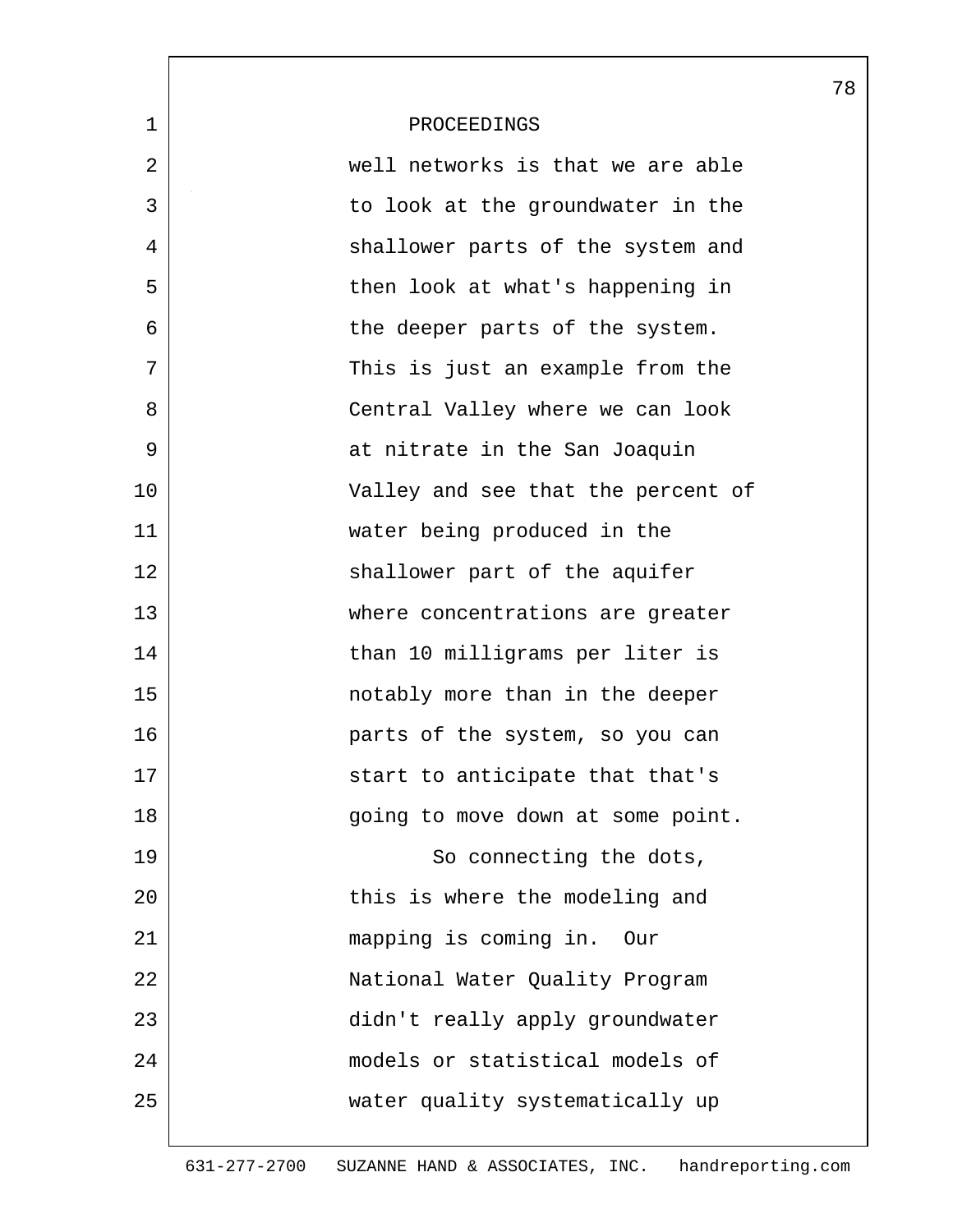|             |                                    | 79 |
|-------------|------------------------------------|----|
| $\mathbf 1$ | PROCEEDINGS                        |    |
| 2           | until this point because we didn't |    |
| 3           | have sufficient data, nor did we   |    |
| 4           | have sufficient tools to be able   |    |
| 5           | to do that. But we are in a        |    |
| 6           | position now that we can do that.  |    |
| 7           | So again, our networks             |    |
| 8           | that we've been sampling, we can   |    |
| 9           | now connect the dots using some    |    |
| 10          | statistical models. We did some    |    |
| 11          | proof of concept of this some      |    |
| 12          | years back published by Tom Nolan  |    |
| 13          | and others where this is nitrate   |    |
| 14          | and this is the shallow            |    |
| 15          | groundwater at the top here across |    |
| 16          | the country, with the red being    |    |
| 17          | concentrations of nitrate above    |    |
| 18          | 10 milligrams per liter, which is  |    |
| 19          | our MPL, and then in the domestic  |    |
| 20          | well depth. And we can see, even   |    |
| 21          | on a national picture, that        |    |
| 22          | shallow groundwater has more areas |    |
| 23          | of high concentrations than the    |    |
| 24          | domestic well depths, and the same |    |
| 25          | would be true systematically as we |    |
|             |                                    |    |

 $\mathbf l$ 

ı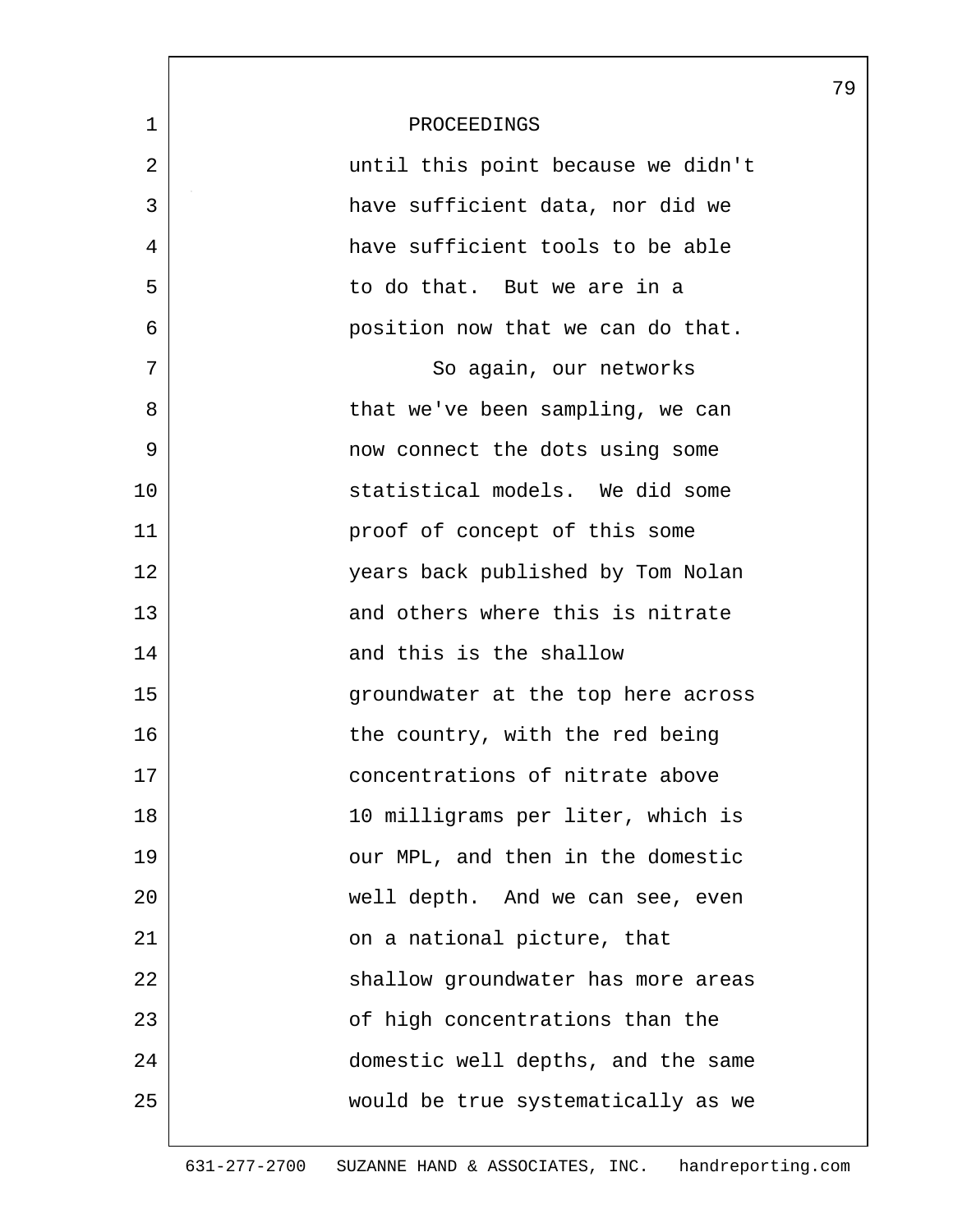|              |                                    | 80 |
|--------------|------------------------------------|----|
| $\mathbf{1}$ | PROCEEDINGS                        |    |
| 2            | look deeper, but we haven't        |    |
| 3            | finished that work yet.            |    |
| 4            | So again, we get a better          |    |
| 5            | picture of the water quality and   |    |
| 6            | aquifer systems and when we're     |    |
| 7            | able to use statistical models to  |    |
| 8            | connect the dots, and that allows  |    |
| 9            | us to provide information to       |    |
| 10           | people beyond those locations that |    |
| 11           | have been sampled.                 |    |
| 12           | So, for instance, speaking         |    |
| 13           | to some of our state quarters in   |    |
| 14           | North Carolina at a meeting        |    |
| 15           | recently, we were talking about    |    |
| 16           | some of the mapping that we can    |    |
| 17           | do, and they said, boy, that would |    |
| 18           | have been useful -- for instance,  |    |
| 19           | we have an arsenic problem in an   |    |
| 20           | area and we had been telling the   |    |
| 21           | developers to keep infrastructure  |    |
| 22           | costs low, have everybody on well  |    |
| 23           | septic. Well, they happened to     |    |
| 24           | suggest this and required          |    |
| 25           | developers to do that, and the     |    |
|              |                                    |    |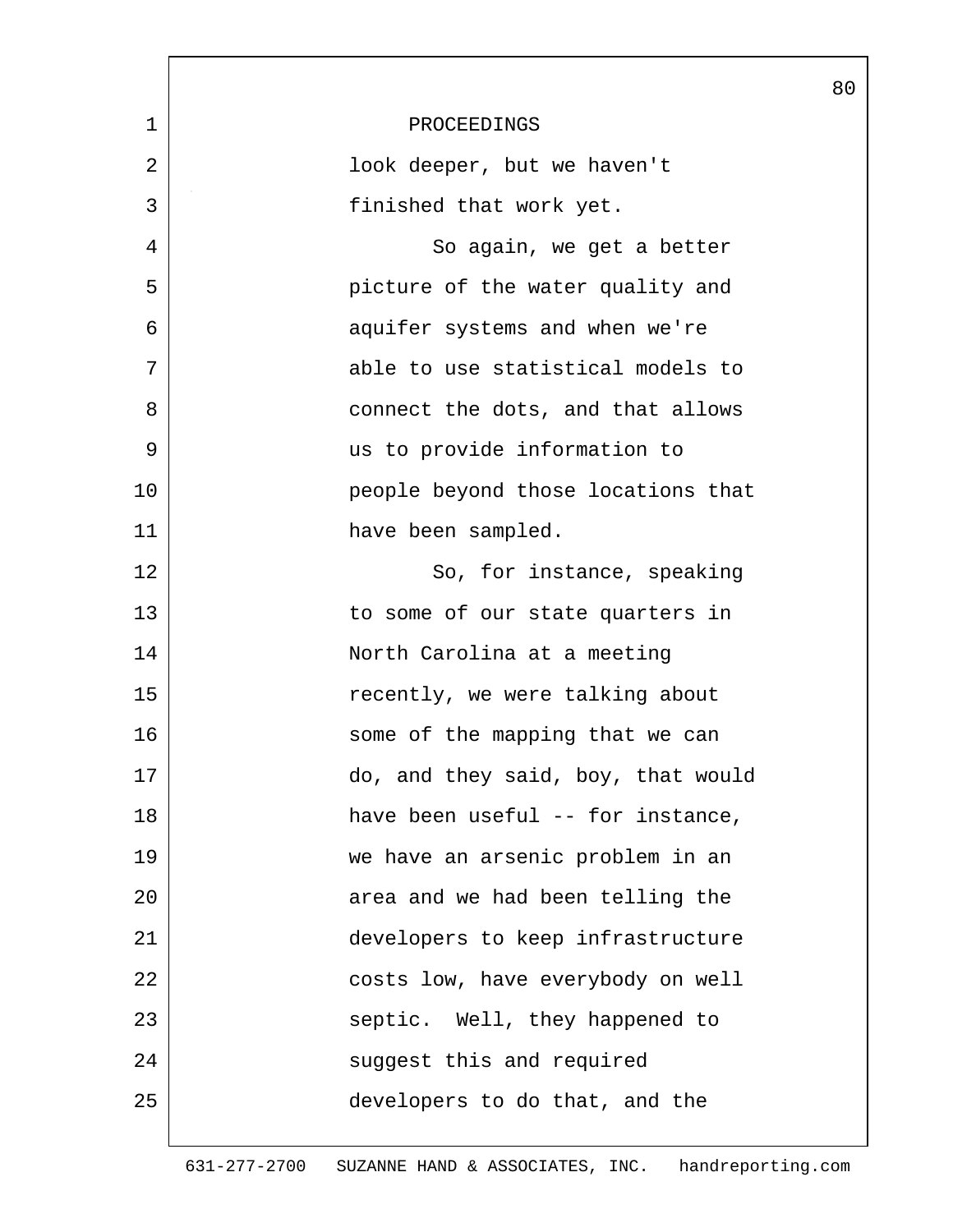|    |                                    | 81 |
|----|------------------------------------|----|
| 1  | PROCEEDINGS                        |    |
| 2  | people in the community have been  |    |
| 3  | drinking high arsenic water. They  |    |
| 4  | didn't know that was an area of    |    |
| 5  | high arsenic groundwater. So       |    |
| 6  | again having a continuous picture  |    |
| 7  | of the water quality, even when it |    |
| 8  | comes to just, you know, iron and  |    |
| 9  | manganese and sulfate, as well as  |    |
| 10 | some of the contaminants, it helps |    |
| 11 | you know how to plan and use your  |    |
| 12 | water resources.                   |    |
| 13 | So at the national scale,          |    |
| 14 | what we're mapping using these     |    |
| 15 | statistical modelling tools are    |    |
| 16 | the trace elements, arsenic,       |    |
| 17 | uranium and boron; nutrients,      |    |
| 18 | nitrate and phosphorus; and        |    |
| 19 | nuisance constituents. We then     |    |
| 20 | are going more detailed work in    |    |
| 21 | four of the principal aquifers,    |    |
| 22 | the North Atlantic Coastal Plain   |    |
| 23 | is one of those, and then          |    |
| 24 | additional work up in Long Island, |    |
| 25 | so that's getting to what this     |    |
|    |                                    |    |

ı

631-277-2700 SUZANNE HAND & ASSOCIATES, INC. handreporting.com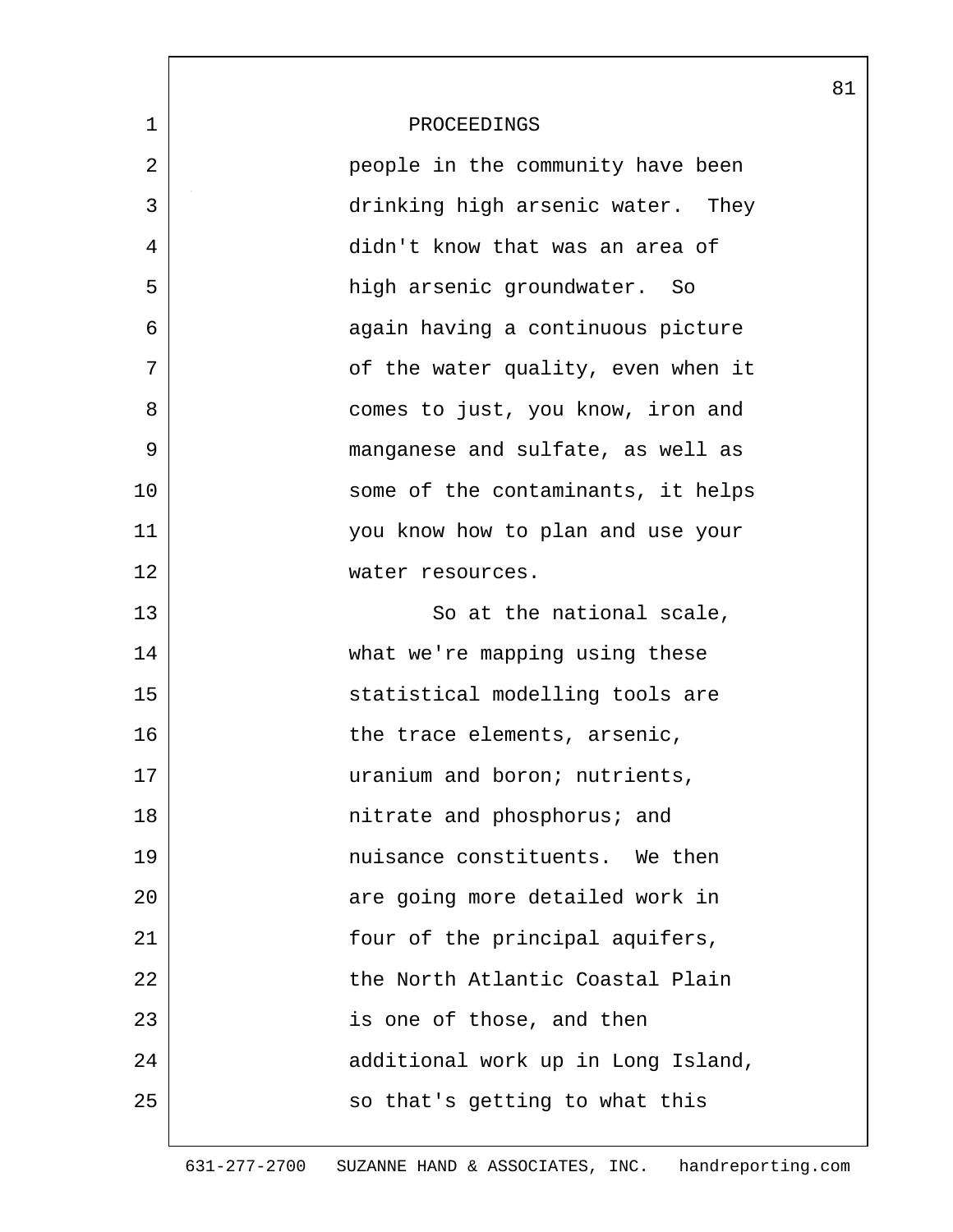|    |                                    | 82 |
|----|------------------------------------|----|
| 1  | PROCEEDINGS                        |    |
| 2  | gentleman was asking about.        |    |
| 3  | We're marching across the          |    |
| 4  | country with more refined          |    |
| 5  | modelling and more refined         |    |
| 6  | sampling in the Central Valley,    |    |
| 7  | the Glacial Aquifer System across  |    |
| 8  | the northern part of the country,  |    |
| 9  | the North Atlantic Coastal Plain,  |    |
| 10 | and then the Mississippi           |    |
| 11 | Embayment. Each effort is a five-  |    |
| 12 | to six-year effort.                |    |
| 13 | We'll be developing maps           |    |
| 14 | of water quality at depths, both   |    |
| 15 | at domestic and public supply well |    |
| 16 | depths, in these areas that will   |    |
| 17 | be more refined with less          |    |
| 18 | uncertainty than what we can       |    |
| 19 | provide at a national scale.       |    |
| 20 | Why are we in these four           |    |
| 21 | aquifer systems? It's because the  |    |
| 22 | Groundwater Resource Program that  |    |
| 23 | John was just talking about has    |    |
| 24 | just finished or is finishing up   |    |
| 25 | developing groundwater flow models |    |
|    |                                    |    |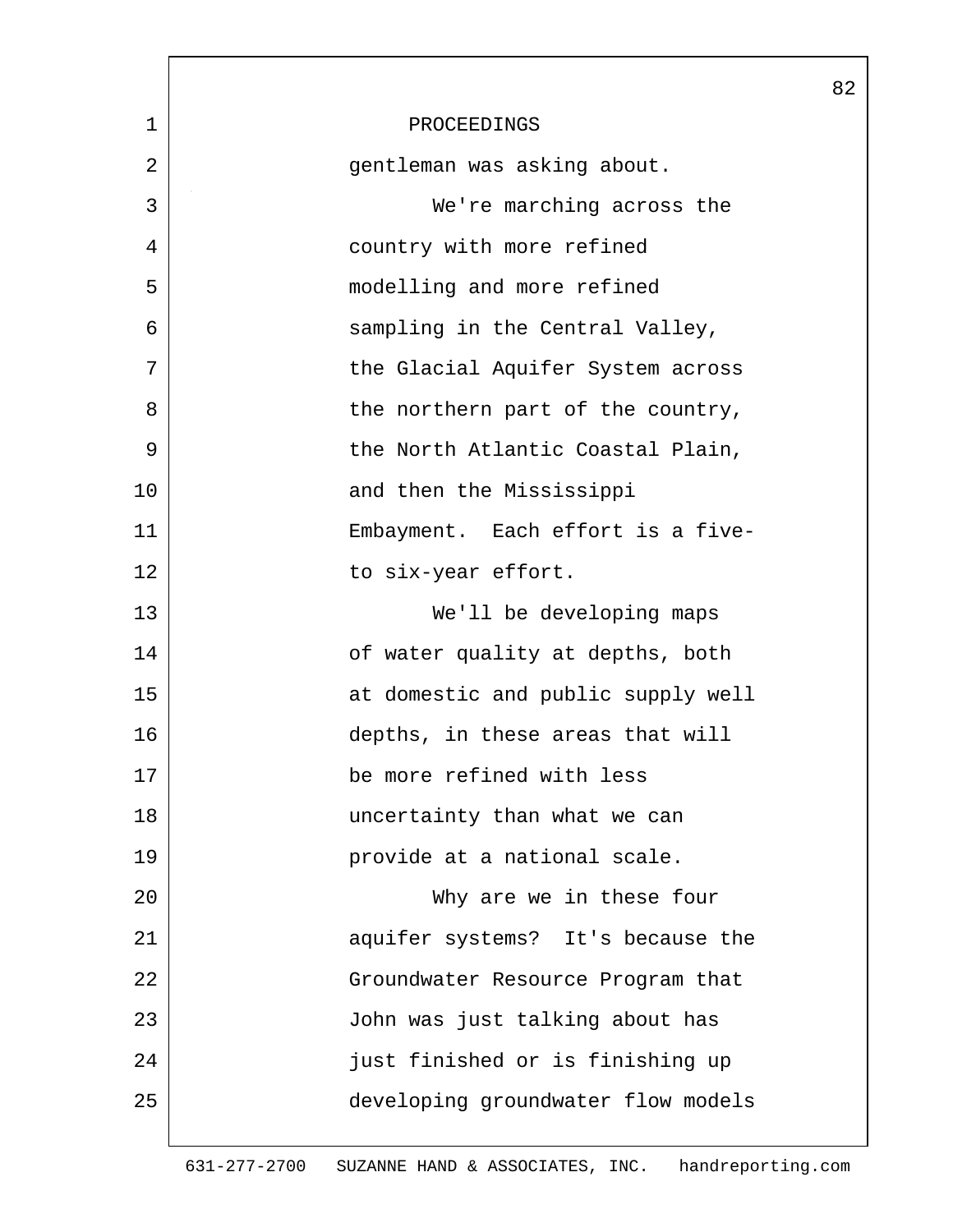|             |                                    | 83 |
|-------------|------------------------------------|----|
| $\mathbf 1$ | PROCEEDINGS                        |    |
| 2           | for these areas. They've been      |    |
| 3           | looking at water quantity issues,  |    |
| 4           | and we are following them, our     |    |
| 5           | Water Quality Program is following |    |
| 6           | our Water Availability Program and |    |
| 7           | making use of that knowledge and   |    |
| 8           | tools, the modelling tools they    |    |
| 9           | develop so that we can complete    |    |
| 10          | the story in terms of availability |    |
| 11          | by adding that water quality       |    |
| 12          | understanding. We actually are     |    |
| 13          | taking information from the output |    |
| 14          | of these flow models and putting   |    |
| 15          | them into models of water quality  |    |
| 16          | so that we can quantify the        |    |
| 17          | effects of groundwater age and     |    |
| 18          | such on water quality and do some  |    |
| 19          | forecasting.                       |    |
| 20          | So before I spend a moment         |    |
| 21          | or two to share how we come up     |    |
| 22          | with our water quality maps, I     |    |
| 23          | just wanted to point out some of   |    |
| 24          | the utility of these maps. One is  |    |
| 25          | to anticipate water quality in     |    |
|             |                                    |    |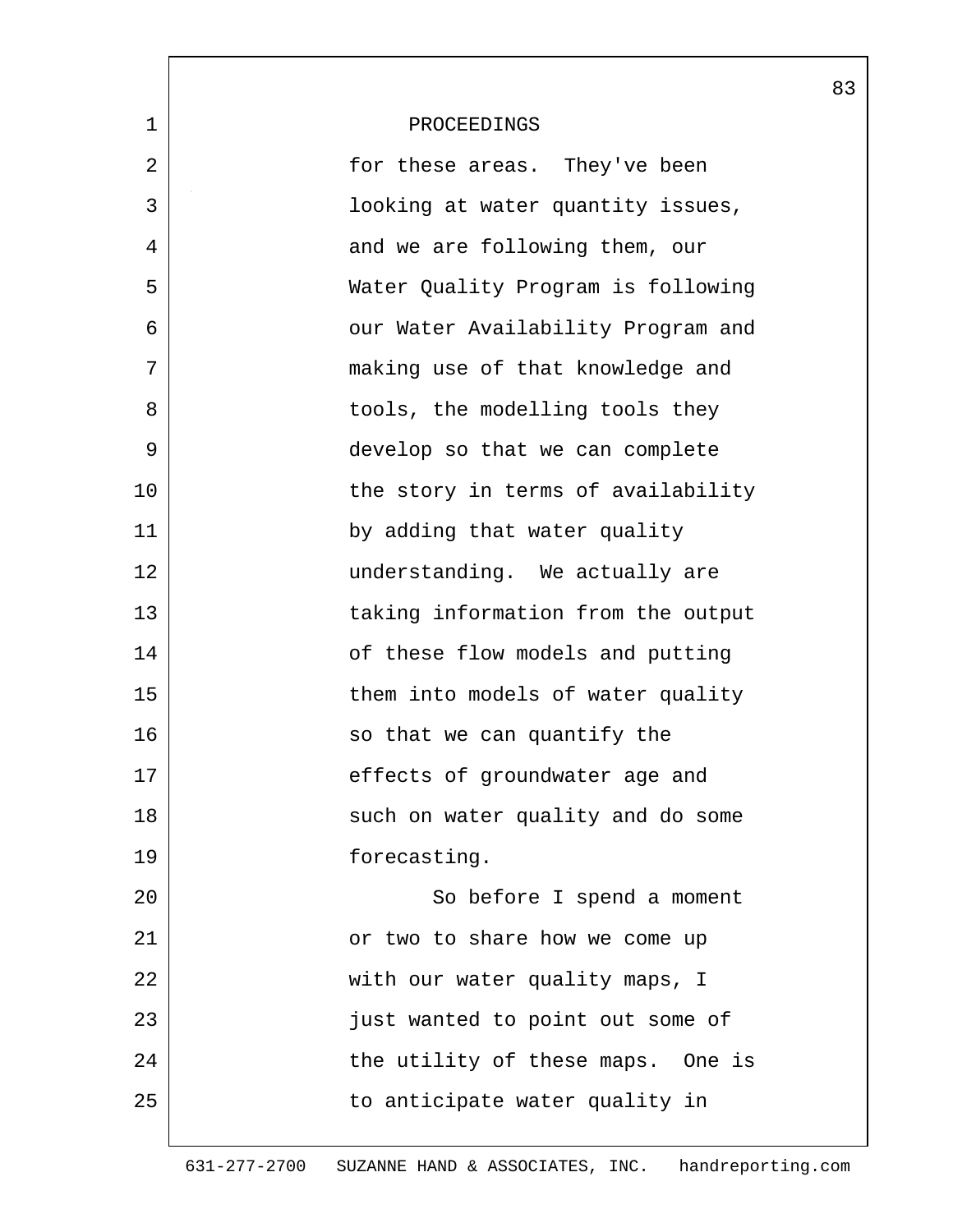|             |                                    | 84 |
|-------------|------------------------------------|----|
| $\mathbf 1$ | PROCEEDINGS                        |    |
| 2           | unsampled areas or unsampled depth |    |
| 3           | zones, as I mentioned in North     |    |
| 4           | Carolina. We don't have a          |    |
| 5           | prospective on the water quality   |    |
| 6           | across the country, across our     |    |
| 7           | principal aquifers, and even in    |    |
| 8           | areas that are much more local     |    |
| 9           | than that. With that information,  |    |
| 10          | one can design monitoring programs |    |
| 11          | and form protection practices,     |    |
| 12          | plan for treatment, locate new     |    |
| 13          | wells, and evaluated your          |    |
| 14          | sustainability in terms of water   |    |
| 15          | quality. This information is also  |    |
| 16          | useful for public health           |    |
| 17          | professionals because there is,    |    |
| 18          | you know, regional and local       |    |
| 19          | differences in the quality of      |    |
| 20          | water used by people who are on    |    |
| 21          | domestic wells, and no one else is |    |
| 22          | really looking at them.            |    |
| 23          | So these water quality             |    |
| 24          | maps are based on a great deal of  |    |
| 25          | understanding. As I mentioned,     |    |
|             |                                    |    |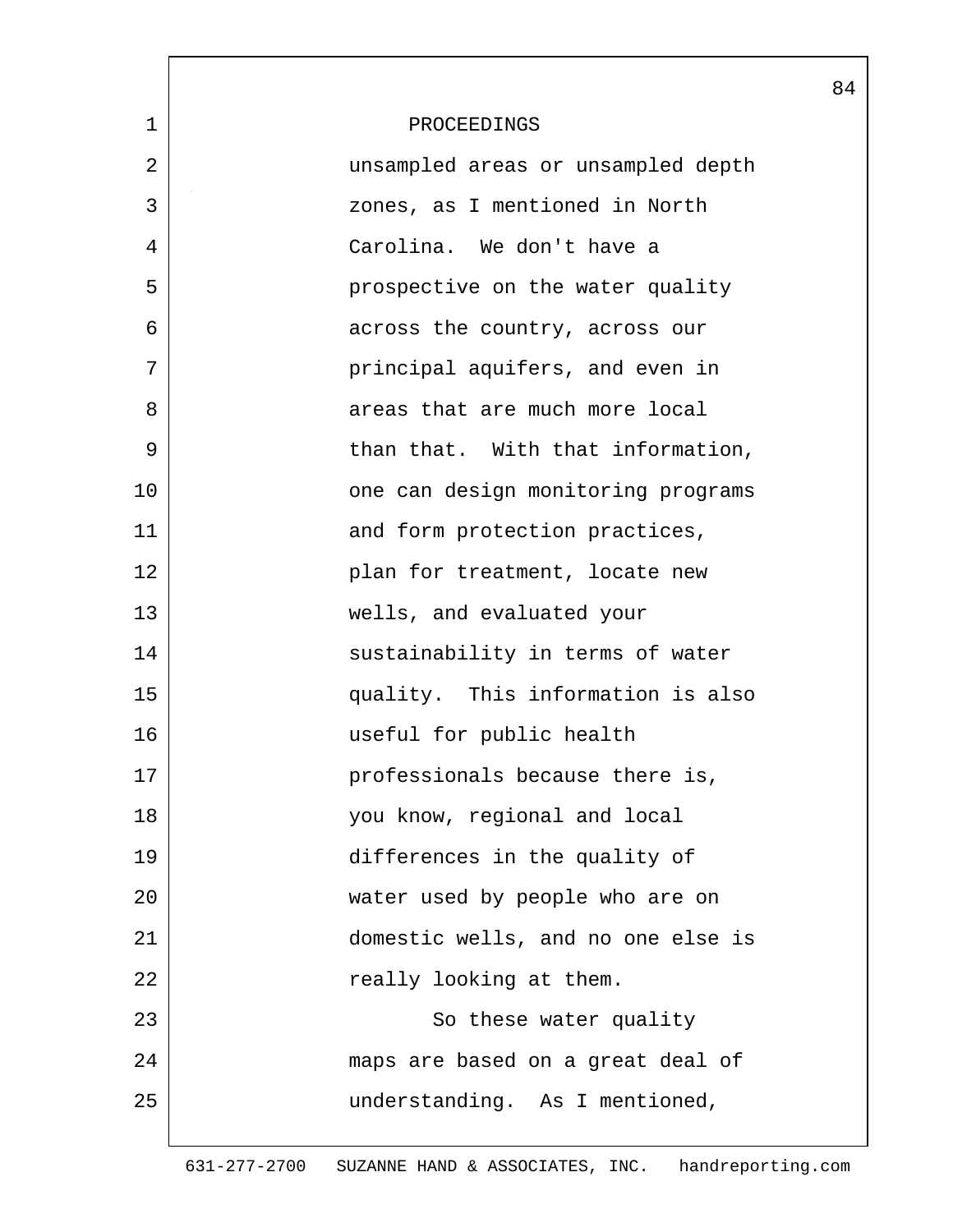|             |                                   | 85 |
|-------------|-----------------------------------|----|
| $\mathbf 1$ | PROCEEDINGS                       |    |
| 2           | we're just at the cusp of being   |    |
| 3           | able to do this type of work. We  |    |
| 4           | spent several decades collecting  |    |
| 5           | data that we can build our models |    |
| 6           | from, and as statistical tools    |    |
| 7           | have evolved, we're able to do    |    |
| 8           | that. But we've also developed a  |    |
| 9           | great deal of understanding about |    |
| 10          | the water quality and the         |    |
| 11          | framework of our principal        |    |
| 12          | aquifers over the last decade or  |    |
| 13          | SO.                               |    |
| 14          | We have a fairly recent           |    |
| 15          | circular called Factors Affecting |    |
| 16          | Public Supply Well Vulnerability  |    |
| 17          | to Contamination. I brought       |    |
| 18          | copies, but left it in my hotel   |    |
| 19          | room, but you'll be able to       |    |
| 20          | contact one of the local USGS     |    |
| 21          | people and get copies of that if  |    |
| 22          | you'd like. But this circular and |    |
| 23          | this study, which involved about  |    |
| 24          | 30 of our scientists and          |    |
| 25          | hydrogeologists for about 10      |    |
|             |                                   |    |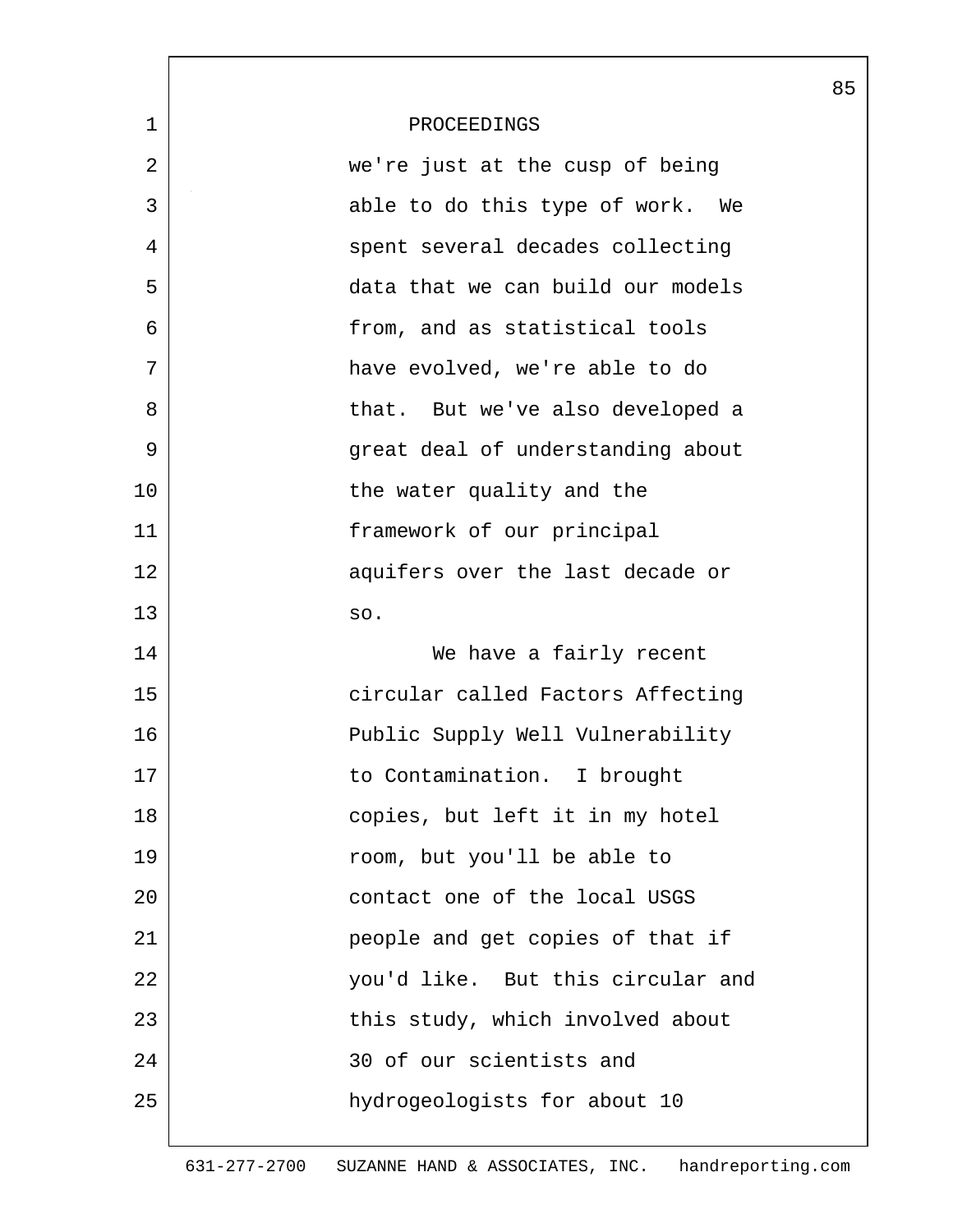|             |                                    | 86 |
|-------------|------------------------------------|----|
| $\mathbf 1$ | PROCEEDINGS                        |    |
| 2           | years, we looked at how            |    |
| 3           | contaminants get into public       |    |
| 4           | supply wells and what types of     |    |
| 5           | information you need to be         |    |
| 6           | collecting to understand the water |    |
| 7           | quality in a well and not just to  |    |
| 8           | explain your observe water         |    |
| 9           | quality, but to forecast future    |    |
| 10          | water quality in the scale of a    |    |
| 11          | well. We have a lot of tools       |    |
| 12          | associated with that.              |    |
| 13          | We really found that if            |    |
| 14          | one doesn't take the time to       |    |
| 15          | understand what a well's sample    |    |
| 16          | really represents, you really      |    |
| 17          | can't decide what your next steps  |    |
| 18          | are going to be. We found low      |    |
| 19          | concentrations of the same         |    |
| 20          | constituents in public supply      |    |
| 21          | wells in different aquifer systems |    |
| 22          | across the country. But the        |    |
| 23          | reasons why we made those          |    |
| 24          | observations and why those         |    |
| 25          | contaminants showed up in          |    |
|             |                                    |    |

 $\mathbf{L}$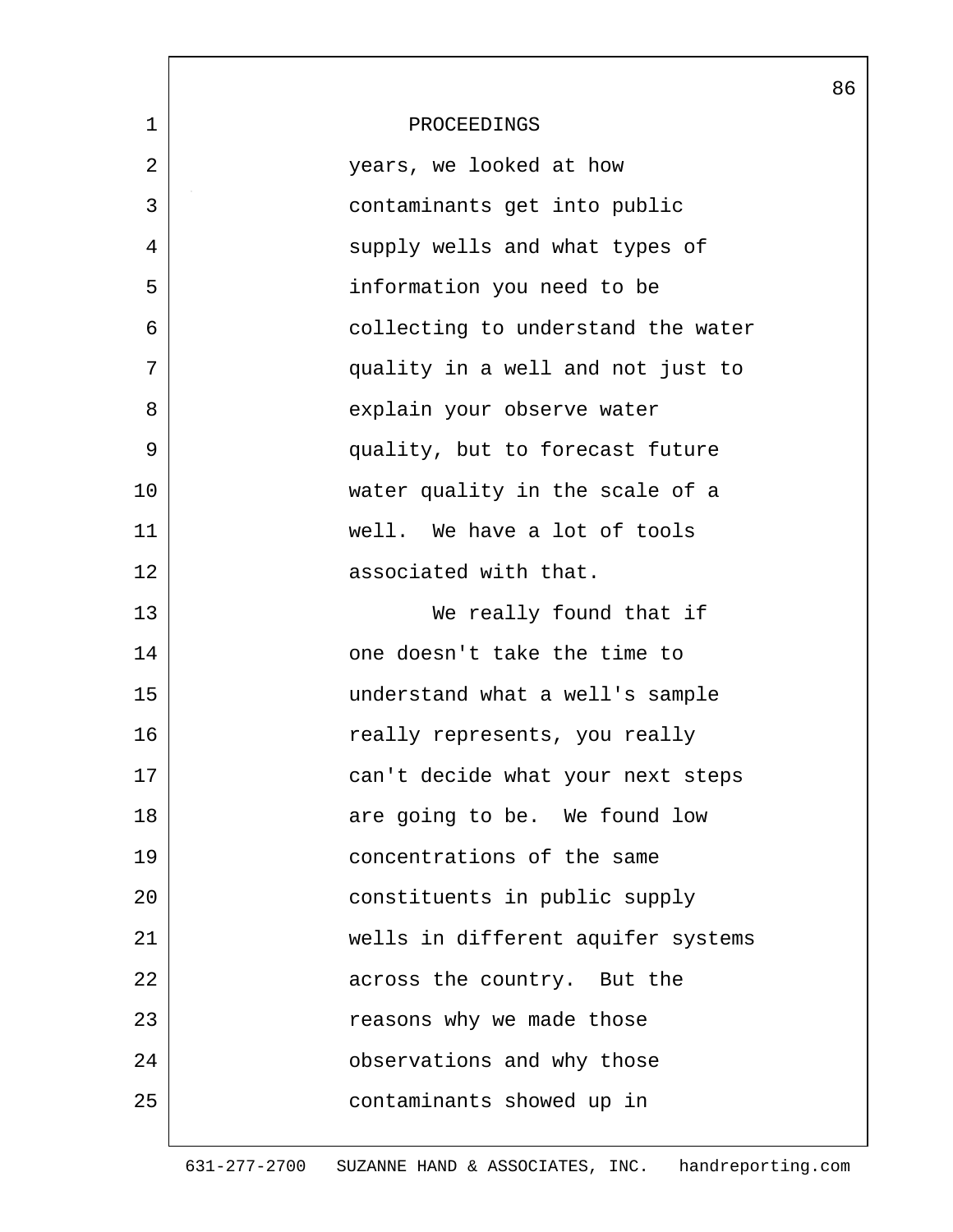|              |                                    | 87 |
|--------------|------------------------------------|----|
| $\mathbf{1}$ | PROCEEDINGS                        |    |
| 2            | different systems were for         |    |
| 3            | different reasons, and not knowing |    |
| 4            | the differences, you know, will    |    |
| 5            | prevent you from making your next  |    |
| 6            | steps appropriately. So we have    |    |
| 7            | some comparisons of different      |    |
| 8            | situations in the circular that    |    |
| 9            | are going to help you think        |    |
| 10           | through that.                      |    |
| 11           | We also just published a           |    |
| 12           | series of nine circulars, each     |    |
| 13           | describing the water quality as we |    |
| 14           | know it based on our sampling, not |    |
| 15           | our modeling, in different systems |    |
| 16           | across the country and came up     |    |
| 17           | with conceptual understanding of   |    |
| 18           | why we see what we see, and we're  |    |
| 19           | using this information then to     |    |
| 20           | develop these more refined models. |    |
| 21           | But really kind of a               |    |
| 22           | summary of that understanding that |    |
| 23           | was developed, we learned that     |    |
| 24           | these five things really are what  |    |
| 25           | contribute to the quality of water |    |
|              |                                    |    |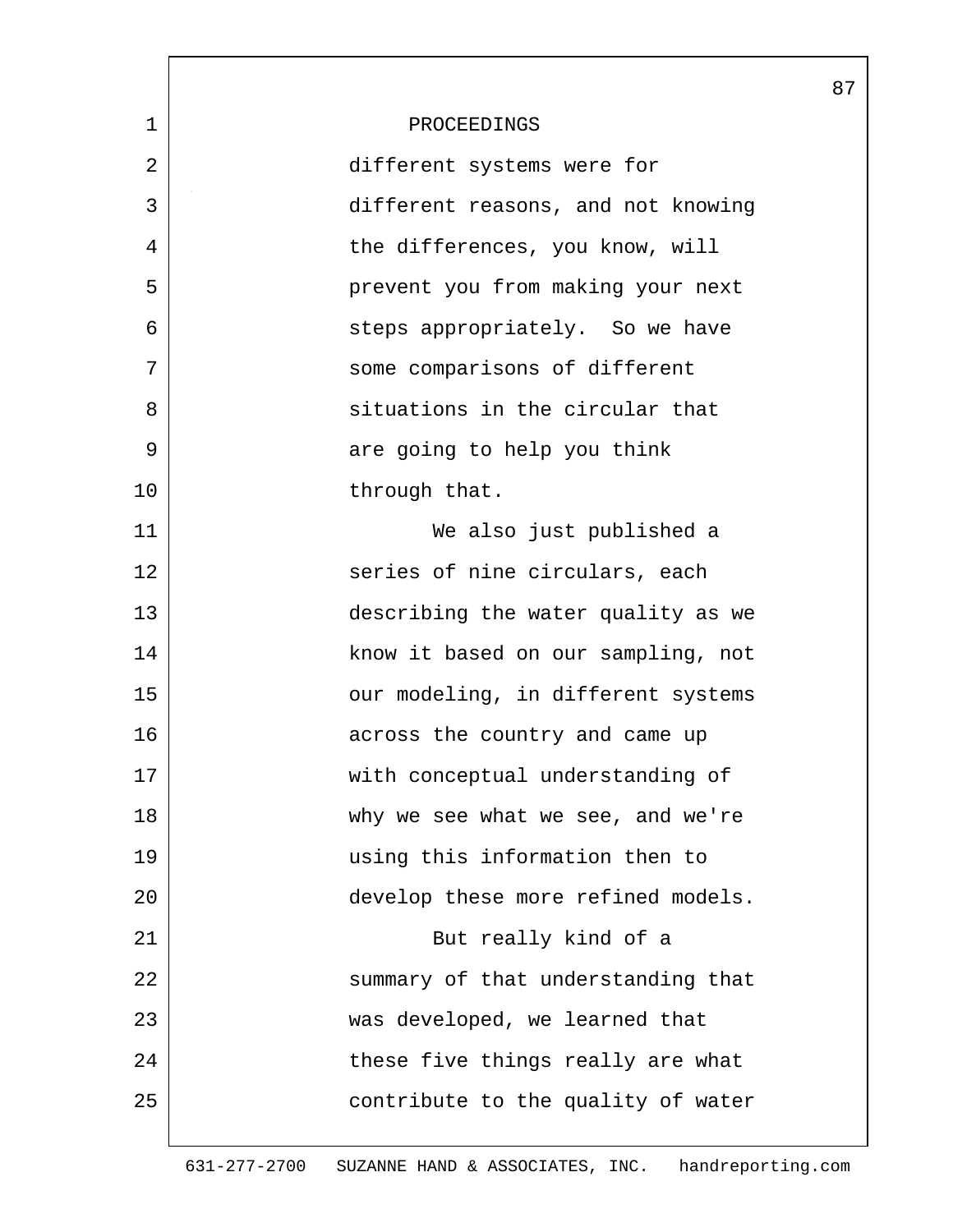|    |                                    | 88 |
|----|------------------------------------|----|
| 1  | PROCEEDINGS                        |    |
| 2  | that you observe both in an        |    |
| 3  | aquifer and in a well. The         |    |
| 4  | contaminant source, the geology,   |    |
| 5  | the geochemistry, hydrogeology and |    |
| 6  | climate.                           |    |
| 7  | When I talk about factors          |    |
| 8  | that affect water quality, I       |    |
| 9  | really kind of collapse them into  |    |
| 10 | these three categories. You have   |    |
| 11 | your sources that contribute or    |    |
| 12 | your input of contaminants either  |    |
| 13 | from geologic or human sources.    |    |
| 14 | You have your conditions in the    |    |
| 15 | subsurface that affect whether a   |    |
| 16 | contaminant remains mobile and     |    |
| 17 | persistent with the groundwater,   |    |
| 18 | flows with the groundwater towards |    |
| 19 | a well or towards a surface water  |    |
| 20 | feature or whether it degrades or  |    |
| 21 | precipitates out. And then we      |    |
| 22 | have our information on            |    |
| 23 | hydrogeology and climate that      |    |
| 24 | together really affect             |    |
| 25 | susceptibility. The way we define  |    |
|    |                                    |    |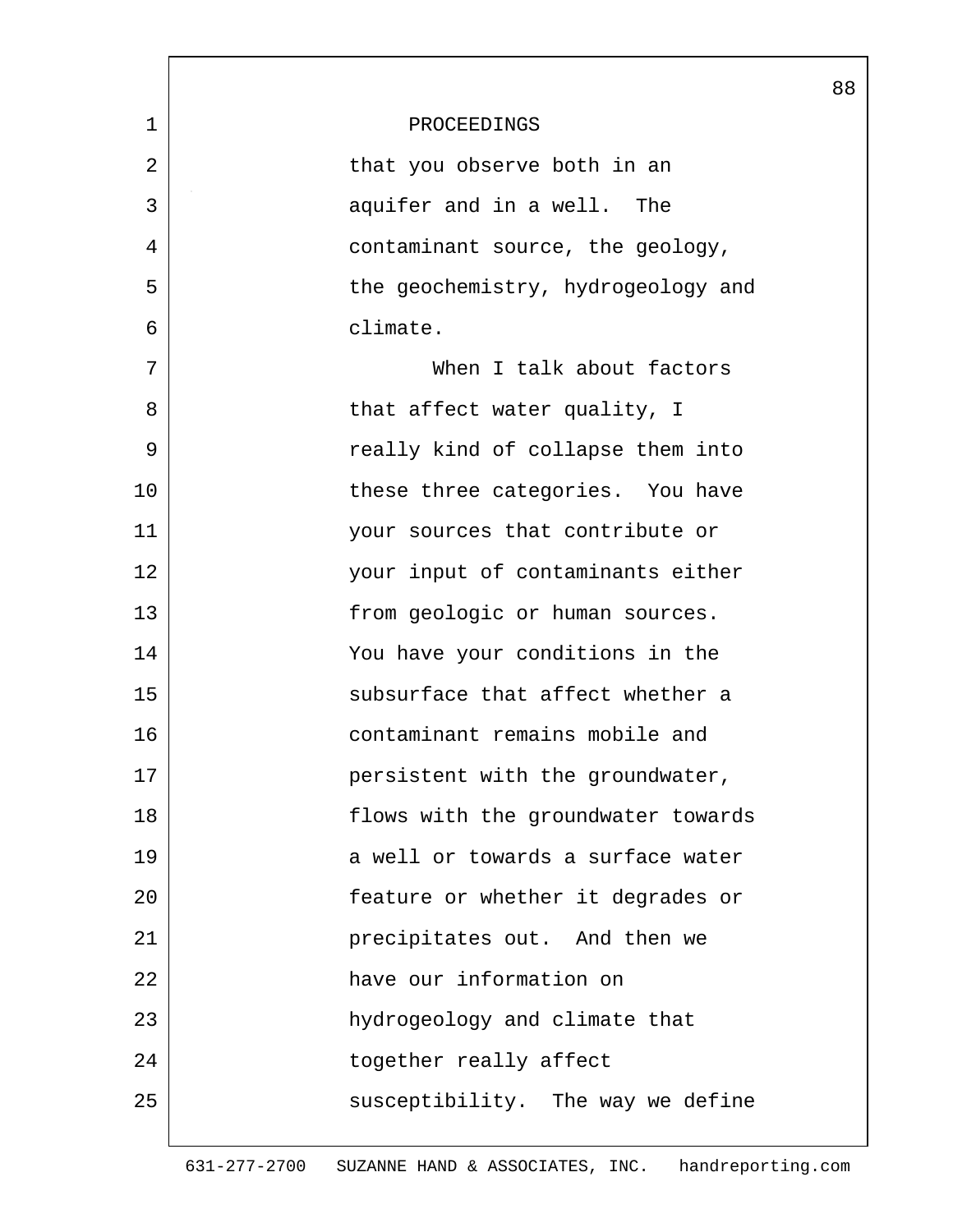| 1  | PROCEEDINGS                        |  |
|----|------------------------------------|--|
| 2  | susceptibility is simply the ease  |  |
| 3  | of movement of water and           |  |
| 4  | contaminant within the subsurface. |  |
| 5  | So again, your source is whether   |  |
| 6  | the conditions that affect whether |  |
| 7  | or not something can persist and   |  |
| 8  | how susceptible, and that's        |  |
| 9  | really, again, ease of movement in |  |
| 10 | the subsurface.                    |  |
| 11 | To understand water                |  |
| 12 | quality, not just for the purpose  |  |
| 13 | of mapping, but for forecasting,   |  |
| 14 | for knowing something about how    |  |
| 15 | the water quality in the aquifer   |  |
| 16 | might affect our estuaries or      |  |
| 17 | surface water features or whatnot, |  |
| 18 | you need to have some knowledge of |  |
| 19 | each of these groups of factors.   |  |
| 20 | So what we do is we use            |  |
| 21 | statistical models as the tool to  |  |
| 22 | explain the observe water quality  |  |
| 23 | and the results of those models to |  |
| 24 | map.                               |  |
| 25 | We have a myriad of                |  |
|    |                                    |  |

89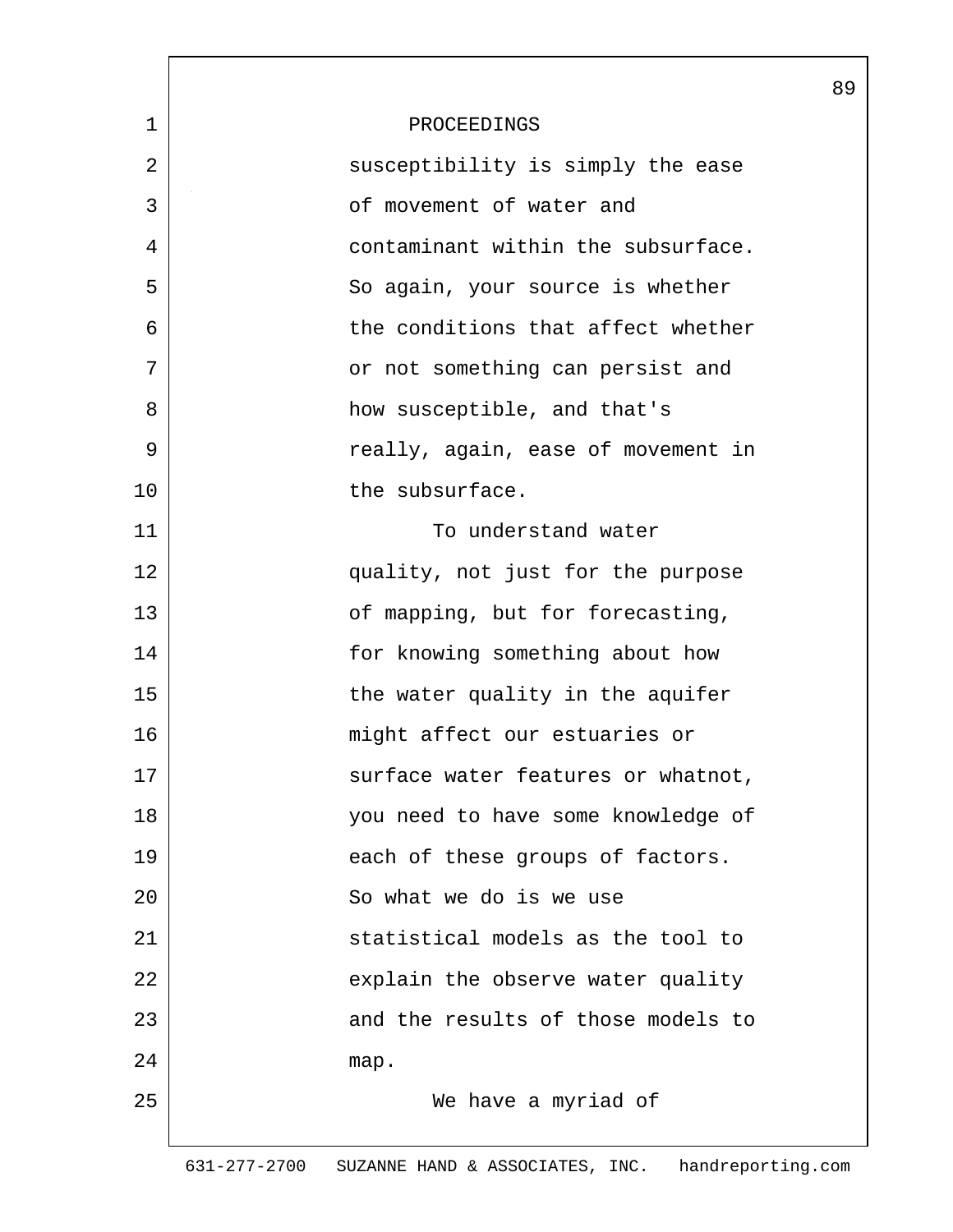|             |                                    | 90 |
|-------------|------------------------------------|----|
| $\mathbf 1$ | PROCEEDINGS                        |    |
| 2           | variables that can represent each  |    |
| 3           | of these different categories.     |    |
| 4           | So, for instance, for              |    |
| 5           | susceptibility, for ease of        |    |
| 6           | movement, if we're working on a    |    |
| 7           | national scale, we might use soil  |    |
| 8           | information to represent           |    |
| 9           | susceptibility because you need a  |    |
| 10          | national data set, and you can     |    |
| 11          | look at course and fine grain      |    |
| 12          | soils and identify maybe where     |    |
| 13          | recharge would be more pervasive   |    |
| 14          | and where it would not be. But if  |    |
| 15          | you start looking locally at Long  |    |
| 16          | Island, you might want information |    |
| 17          | on groundwater age at the          |    |
| 18          | subsurface to characterize         |    |
| 19          | susceptibility.                    |    |
| 20          | So again we have all types         |    |
| 21          | of variables that we can use. Out  |    |
| 22          | west, a lot of the recharge occurs |    |
| 23          | near the mountain fronts, so we    |    |
| 24          | can look at elevation as a         |    |
| 25          | surrogate or proxy for some of     |    |
|             |                                    |    |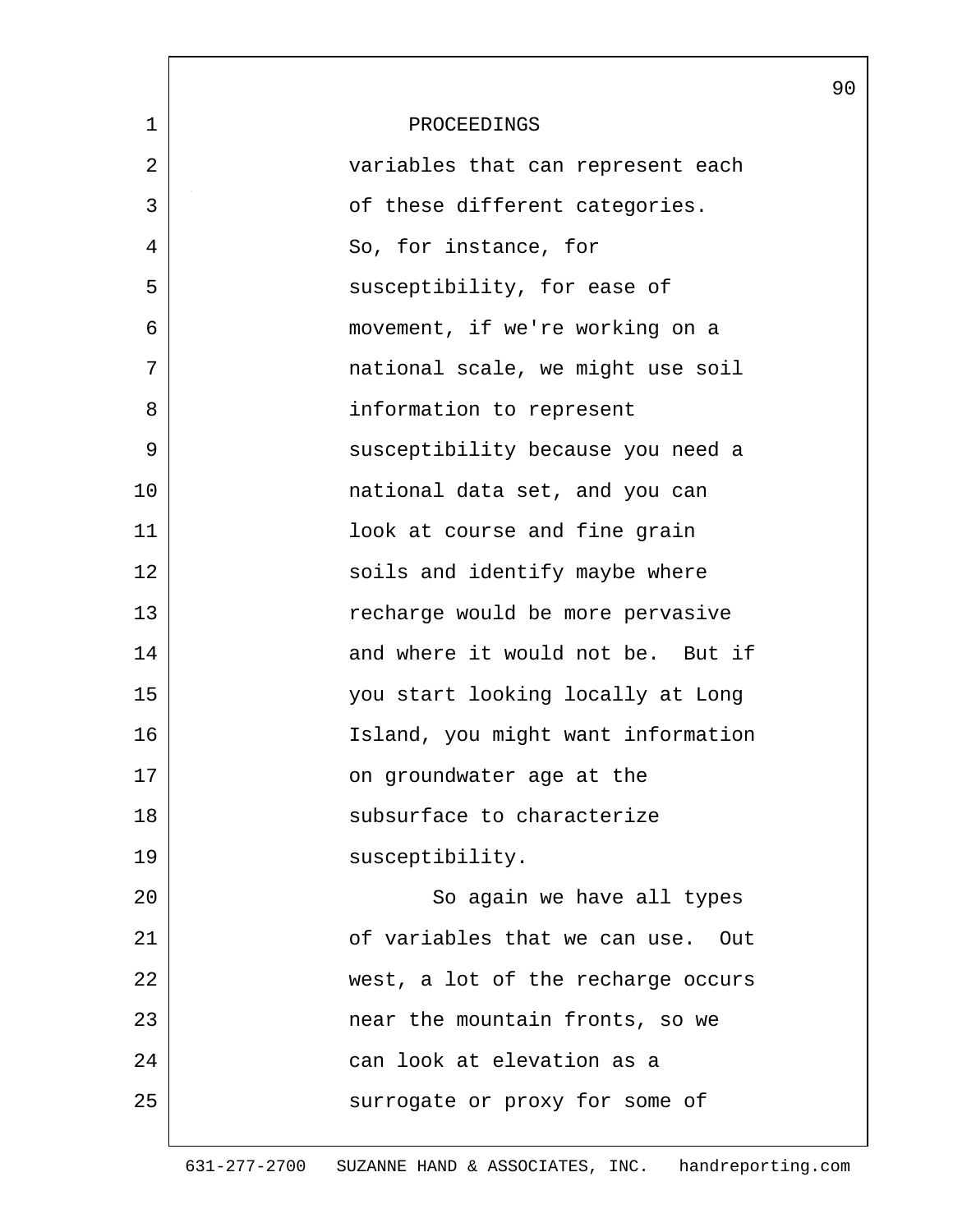|              |                                    | 91 |
|--------------|------------------------------------|----|
| $\mathbf{1}$ | PROCEEDINGS                        |    |
| 2            | these variables.                   |    |
| 3            | So there are all types of          |    |
| 4            | data sets that we can pull         |    |
| 5            | together to represent each of      |    |
| 6            | these factors. Our statistical     |    |
| 7            | models, then, will help us sort    |    |
| 8            | through which of the variabilities |    |
| 9            | and data sets we have that best    |    |
| 10           | explain that observe water         |    |
| 11           | quality, and then we use those     |    |
| 12           | handful of data sets and combine   |    |
| 13           | them according to those statistics |    |
| 14           | to come up with maps. This is      |    |
| 15           | just an example of arsenic in --   |    |
| 16           | groundwater arsenic concentrations |    |
| 17           | in the southwest principal         |    |
| 18           | aquifers, but this is how we're    |    |
| 19           | going about modelling and mapping. |    |
| 20           | So I mentioned                     |    |
| 21           | susceptibility. Groundwater age    |    |
| 22           | is the ultimate measure of         |    |
| 23           | susceptibility. It really          |    |
| 24           | integrates the effect of the       |    |
| 25           | recharge rate, the subsurface      |    |
|              |                                    |    |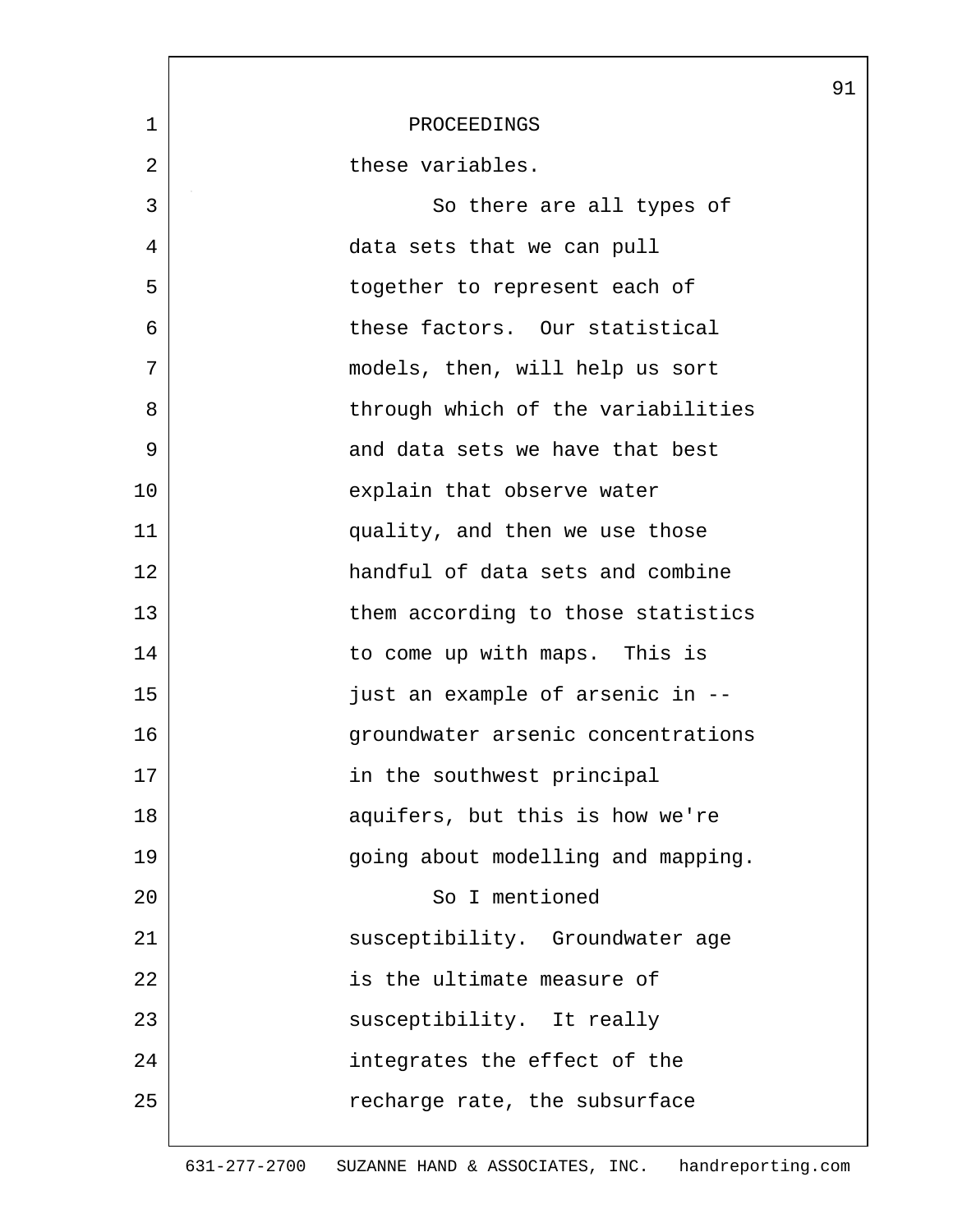|              |                                    | 92 |
|--------------|------------------------------------|----|
| $\mathbf{1}$ | PROCEEDINGS                        |    |
| 2            | pumping, the geologic materials,   |    |
| 3            | everything that really affects     |    |
| 4            | ease of water movement is          |    |
| 5            | characterized in the age of the    |    |
| 6            | water at a point in the aquifer    |    |
| 7            | system, you know, at your surface  |    |
| 8            | water features or at the wells     |    |
| 9            | themselves.                        |    |
| 10           | And so because we have             |    |
| 11           | flow models now and we're building |    |
| 12           | off of those flow models, we can   |    |
| 13           | come up with wall to wall          |    |
| 14           | groundwater age information that   |    |
| 15           | we can feed directly into those    |    |
| 16           | statistical models to help improve |    |
| 17           | our understanding of water         |    |
| 18           | quality. It's a very big part of   |    |
| 19           | what we're doing. It's the first   |    |
| 20           | time we've really brought to bear  |    |
| 21           | all of our understanding of flow   |    |
| 22           | systems into our water quality     |    |
| 23           | effort, and we are generating      |    |
| 24           | information on groundwater age for |    |
| 25           | all these aquifer systems, and     |    |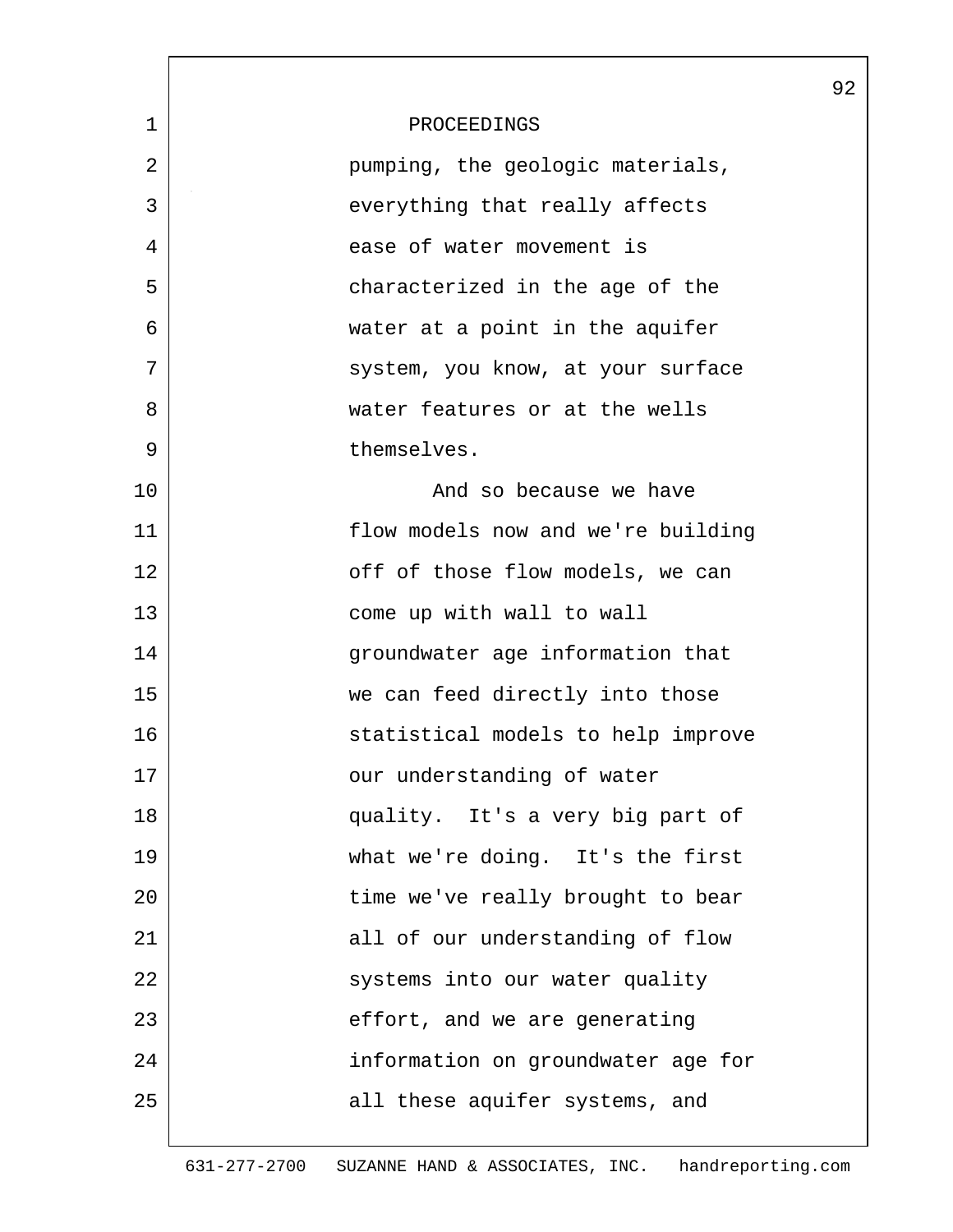|             |                                    | 93 |
|-------------|------------------------------------|----|
| $\mathbf 1$ | PROCEEDINGS                        |    |
| 2           | we're actually going to be         |    |
| 3           | publishing groundwater age maps    |    |
| 4           | and information and rep tools.     |    |
| 5           | Just specifically looking at       |    |
| 6           | groundwater age gives us an        |    |
| 7           | important stepping stone           |    |
| 8           | everywhere we go in terms of       |    |
| 9           | understanding water quality.       |    |
| 10          | The other thing that we're         |    |
| 11          | doing with the susceptibility      |    |
| 12          | product, in addition to just       |    |
| 13          | mapping horizontally where you     |    |
| 14          | might have young or old waters in  |    |
| 15          | a watershed, is we're also         |    |
| 16          | simulating the depth of what we    |    |
| 17          | call the antivergenic water. So    |    |
| 18          | the depth of the water that's been |    |
| 19          | chemically affected by human       |    |
| 20          | activity, and that's going to be   |    |
| 21          | different in different systems.    |    |
| 22          | That's really useful to know       |    |
| 23          | whether your supply wells are well |    |
| 24          | below that depth of human          |    |
| 25          | influence or if they're up within  |    |
|             |                                    |    |

 $\mathbf l$ 

 $\mathbf{L}$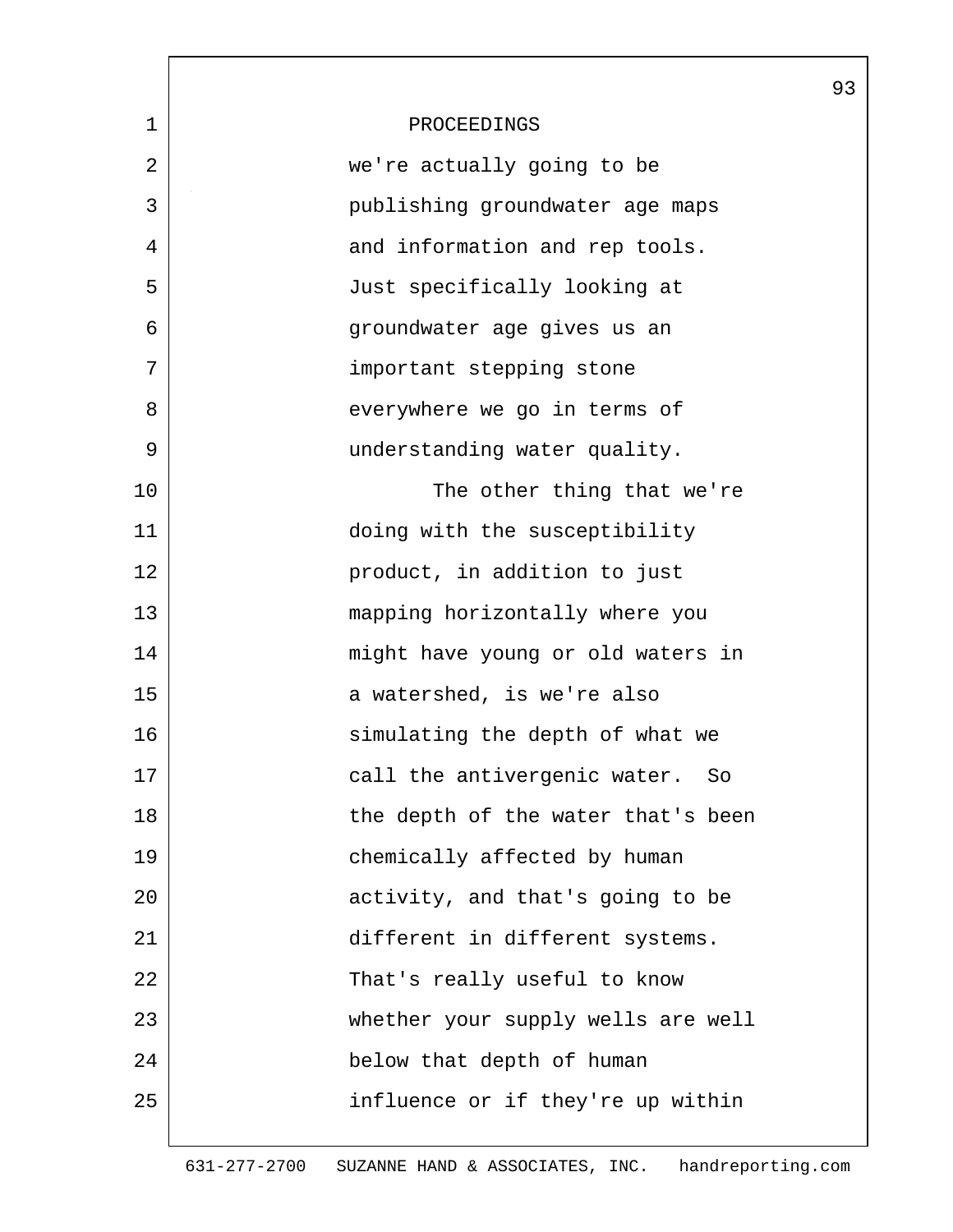|             |                                   | 94 |
|-------------|-----------------------------------|----|
| $\mathbf 1$ | PROCEEDINGS                       |    |
| 2           | that area of human influence, and |    |
| 3           | particularly for the domestic     |    |
| 4           | wells, again, because no one's    |    |
| 5           | really monitoring or watching out |    |
| 6           | for that.                         |    |
| 7           | So how does it fit into           |    |
| 8           | Long Island? Well, John showed    |    |
| 9           | you the outline of the north      |    |
| 10          | Atlantic Coastal Plain model that |    |
| 11          | they built for water availability |    |
| 12          | assessment, and we are coming to  |    |
| 13          | Long Island and we're building a  |    |
| 14          | nested model, more local scale    |    |
| 15          | model within that larger model so |    |
| 16          | that we can further look at water |    |
| 17          | quality issues at Long -- well,   |    |
| 18          | let me back up.                   |    |
| 19          | We're building our water          |    |
| 20          | quality understanding at the      |    |
| 21          | aquifer scale, but because it's a |    |
| 22          | fairly large area and because the |    |
| 23          | models, albeit very nice, are     |    |
| 24          | still very, you know, somewhat    |    |
| 25          | course, we want to know how well  |    |
|             |                                   |    |

 $\lceil$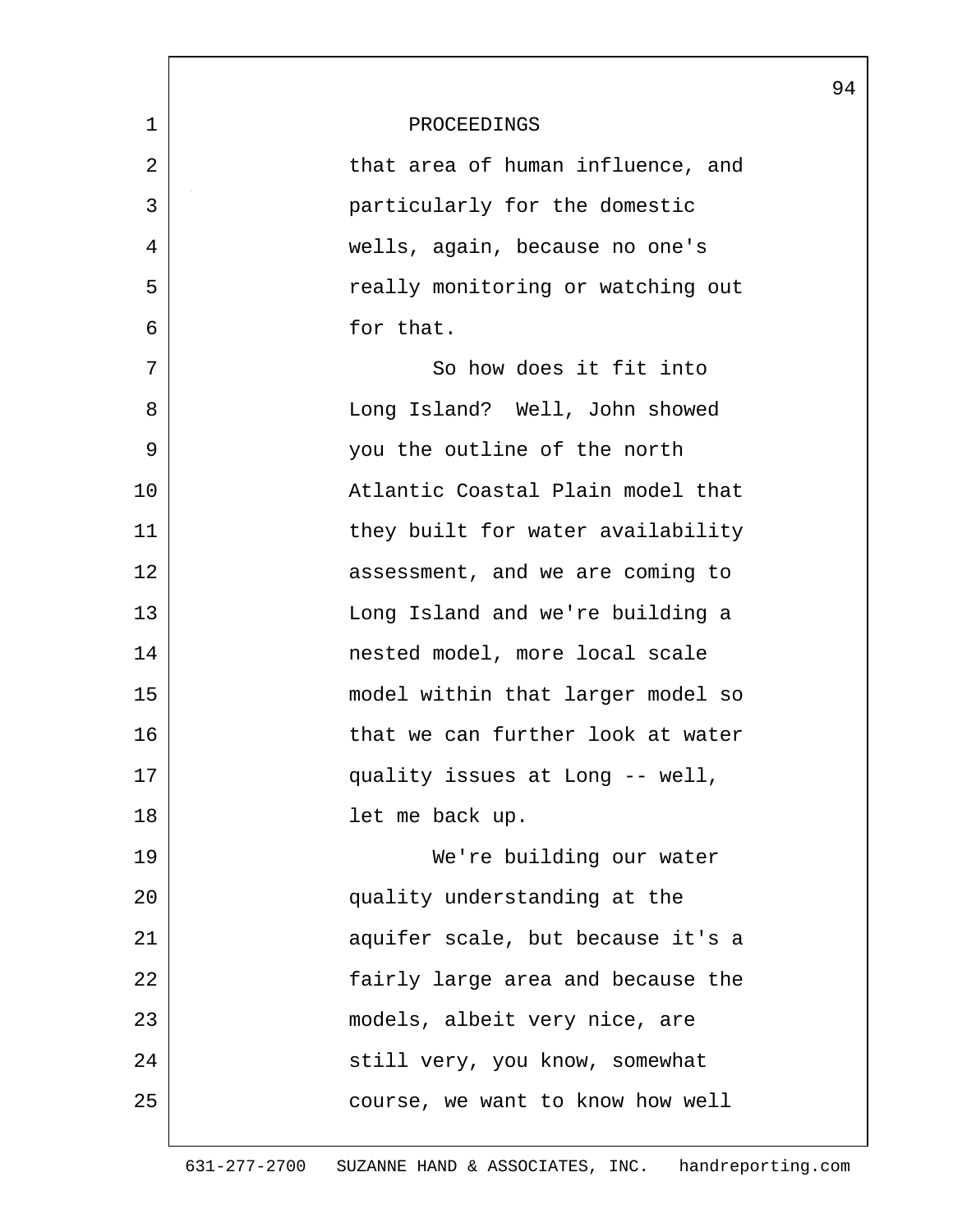|             |                                    | 95 |
|-------------|------------------------------------|----|
| $\mathbf 1$ | PROCEEDINGS                        |    |
| 2           | do we really understand water      |    |
| 3           | quality, groundwater ages, and the |    |
| 4           | like at that scale.                |    |
| 5           | So what we're doing in             |    |
| 6           | each one of our aquifers is we're  |    |
| 7           | looking at some smaller regional   |    |
| 8           | area, we're building similar       |    |
| 9           | models, and we're comparing the    |    |
| 10          | outfit from the more local models  |    |
| 11          | to the regional models. How well   |    |
| 12          | are we characterizing groundwater  |    |
| 13          | age and travel times with these    |    |
| 14          | large scale models compared to     |    |
| 15          | what we can do if we refine        |    |
| 16          | things? Are we capturing the       |    |
| 17          | essence of what's important? Can   |    |
| 18          | we add some information on         |    |
| 19          | uncertainty of what we can say at  |    |
| 20          | the regional scale by really       |    |
| 21          | exploring local scale. And the     |    |
| 22          | team, the USGS team from Long      |    |
| 23          | Island and up in Massachusetts     |    |
| 24          | were saying, you know, this is an  |    |
| 25          | area where there's local interest, |    |
|             |                                    |    |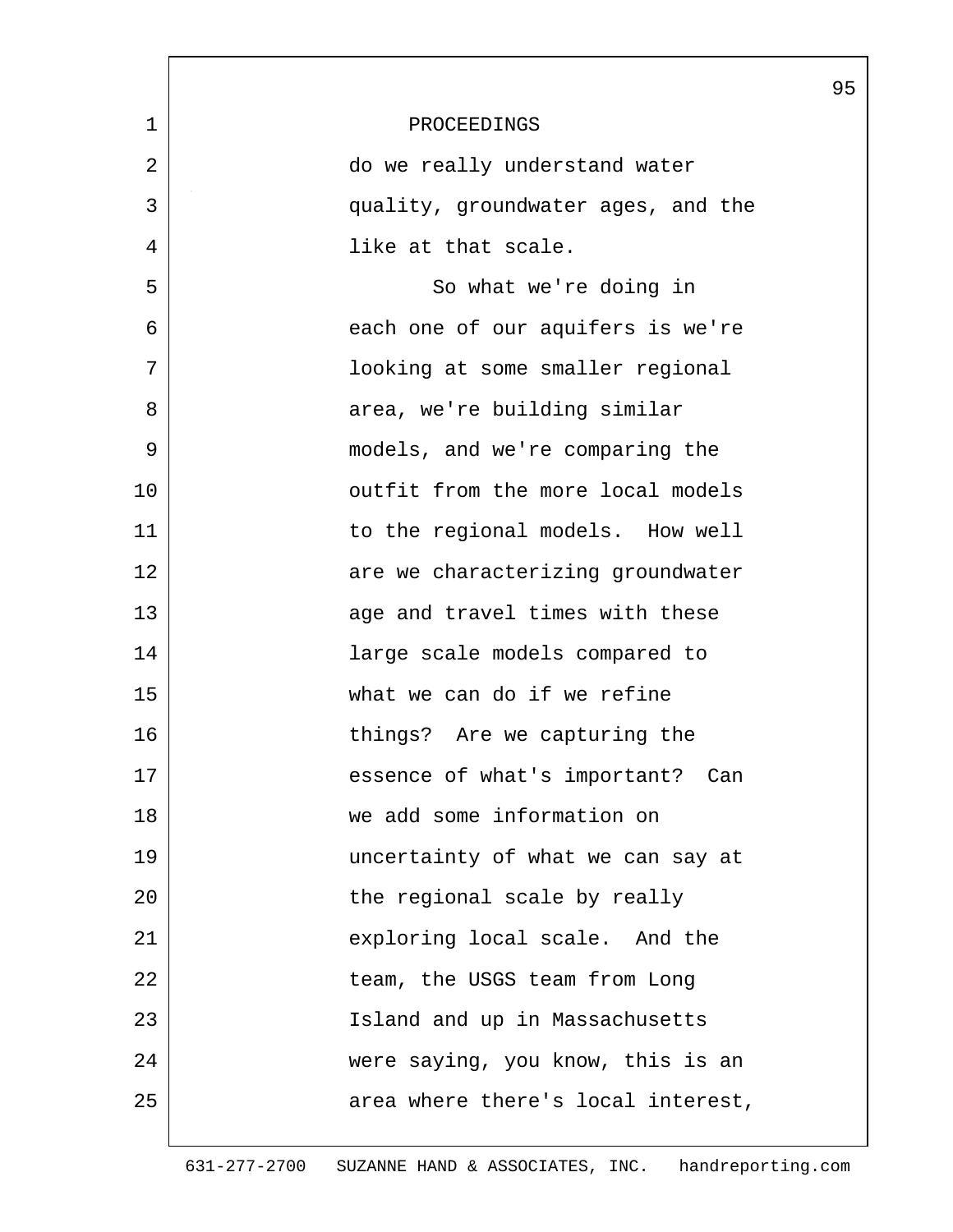|    |                                    | 96 |
|----|------------------------------------|----|
| 1  | PROCEEDINGS                        |    |
| 2  | and if you're going to spend the   |    |
| 3  | resources to really drill down and |    |
| 4  | understand water quality by using  |    |
| 5  | modelling tools, this is an area   |    |
| 6  | to do it, and so that's why we're  |    |
| 7  | here.                              |    |
| 8  | So again, we're building           |    |
| 9  | these local models, one of them    |    |
| 10 | here on Long Island. If you look   |    |
| 11 | at the top, you can see that       |    |
| 12 | there's going to be a lot of       |    |
| 13 | refinement in terms of the         |    |
| 14 | layering, the grid spacings, 500   |    |
| 15 | by 500 feet as opposed to one mile |    |
| 16 | by one mile. So we're getting a    |    |
| 17 | lot more detail. What that gives   |    |
| 18 | us is a much better understanding  |    |
| 19 | of flow in the shallow part of the |    |
| 20 | system and the relationship        |    |
| 21 | between groundwater and surface    |    |
| 22 | water. So that, as John            |    |
| 23 | mentioned, there are some things   |    |
| 24 | that we can do with the regional   |    |
| 25 | model and other things we can't    |    |
|    |                                    |    |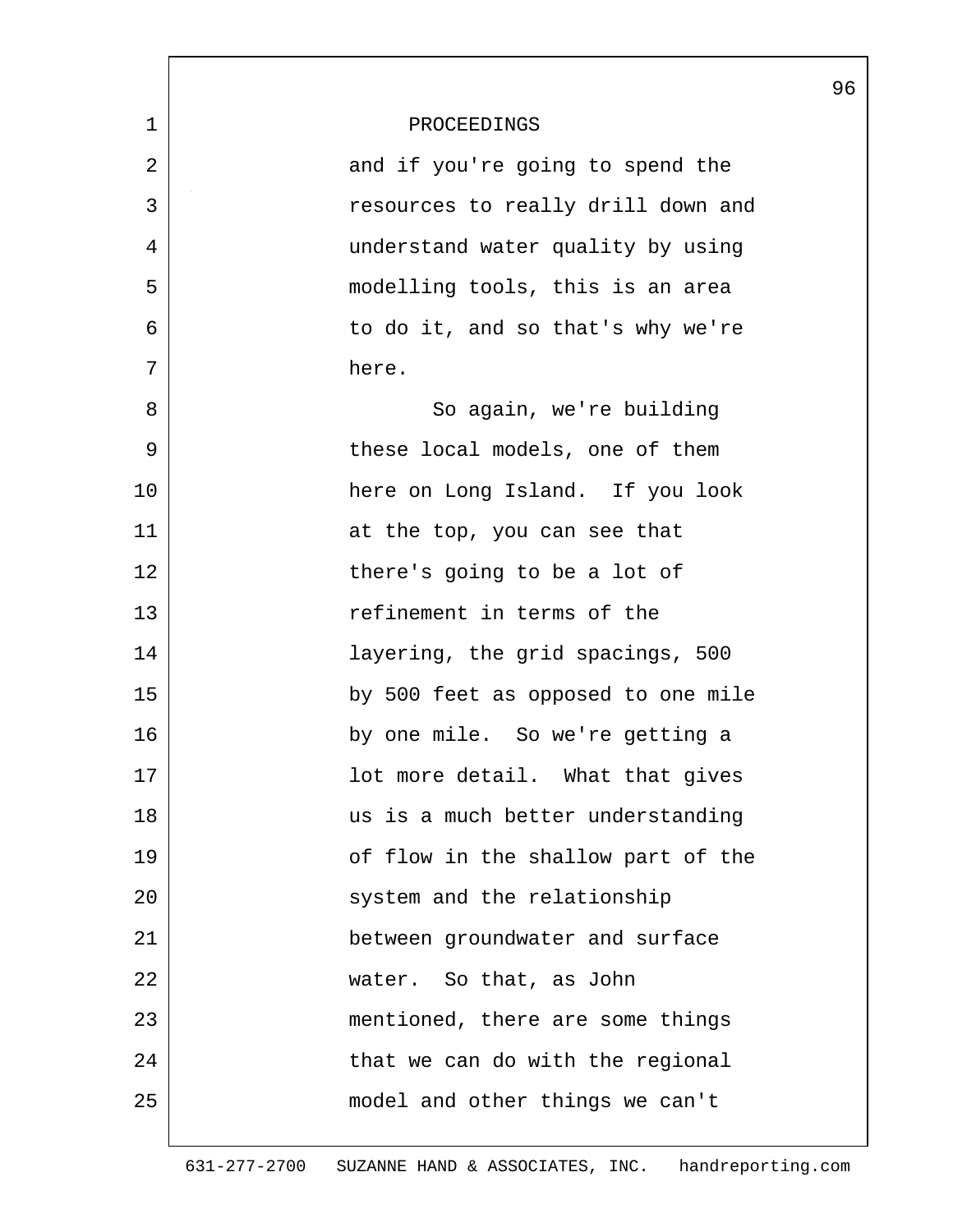|             |                                    | 97 |
|-------------|------------------------------------|----|
| $\mathbf 1$ | PROCEEDINGS                        |    |
| 2           | do, as well. But with the local    |    |
| 3           | model that we're building, we      |    |
| 4           | ought to be able to address a lot  |    |
| 5           | of local issues.                   |    |
| 6           | So what are we adding?             |    |
| 7           | What kind of information are we    |    |
| 8           | adding so that we can improve the  |    |
| 9           | model and build something that's   |    |
| 10          | more locally relevant? We are      |    |
| 11          | characterizing the sediment        |    |
| 12          | texture in three dimensions. We    |    |
| 13          | have a team that's really pulling  |    |
| 14          | together all of the information    |    |
| 15          | from journals, logs, and really    |    |
| 16          | refining our understanding of the  |    |
| 17          | heterogeneity of the sediments and |    |
| 18          | the texture so that we can refine  |    |
| 19          | the flow model and get better flow |    |
| 20          | path, better information on travel |    |
| 21          | times, therefore we can forecast   |    |
| 22          | water quality much better. We've   |    |
| 23          | been updating our recharge         |    |
| 24          | estimates with a soil water        |    |
| 25          | balance modelling approach, and    |    |
|             |                                    |    |

 $\mathbf l$ 

ı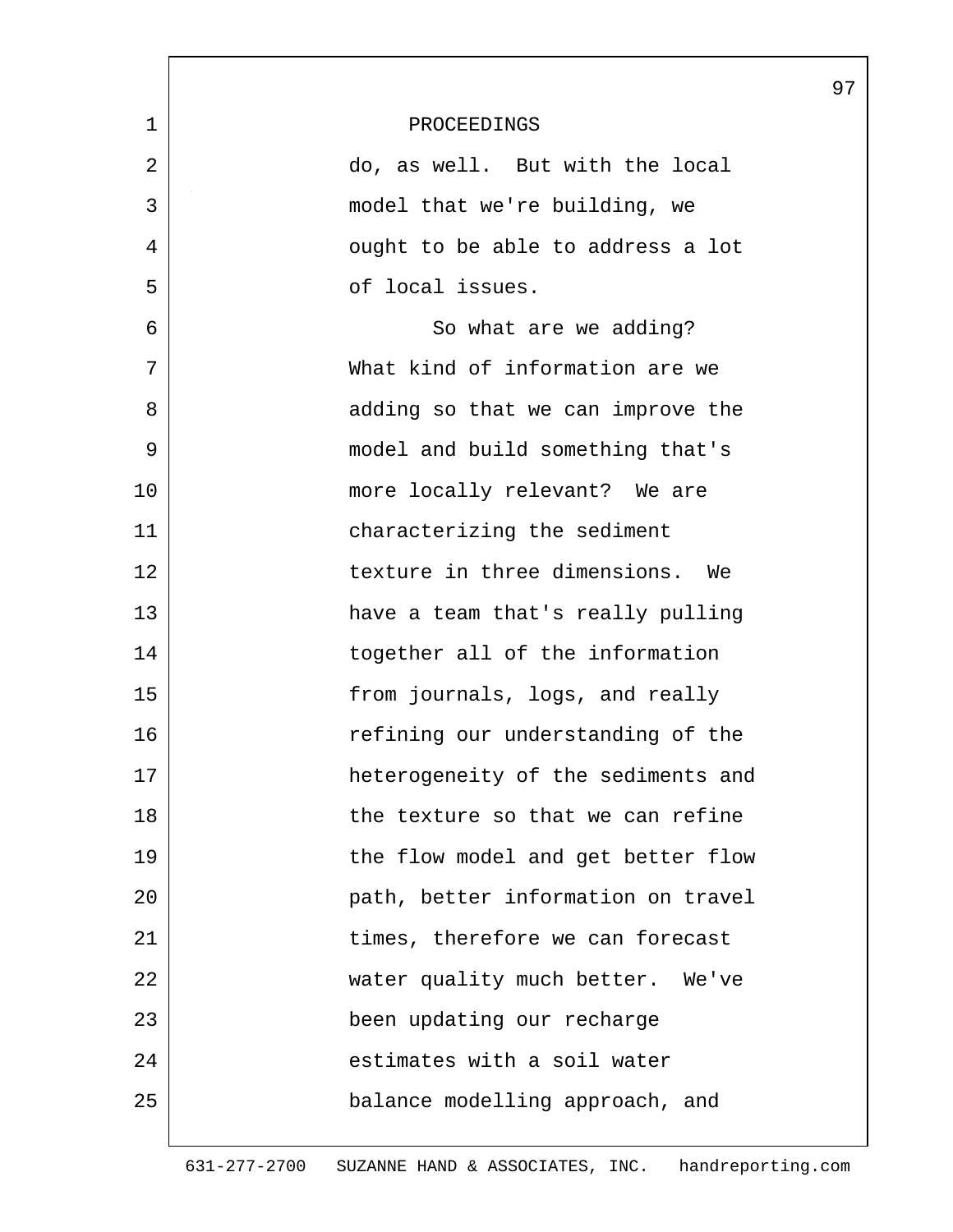|    |                                    | 98 |
|----|------------------------------------|----|
| 1  | PROCEEDINGS                        |    |
| 2  | we're procuring some current       |    |
| 3  | pumping information to improve our |    |
| 4  | models.                            |    |
| 5  | We are also collecting             |    |
| 6  | data here on Long Island starting  |    |
| 7  | next summer in support of the      |    |
| 8  | construction of this flow model    |    |
| 9  | that will, again, help inform our  |    |
| 10 | regional understanding of water    |    |
| 11 | quality and at the same time be    |    |
| 12 | relevant for local application.    |    |
| 13 | We've gridded out the island, and  |    |
| 14 | in each one of these models, or    |    |
| 15 | these sampling grids, we are       |    |
| 16 | sampling a deep well and looking   |    |
| 17 | at age tracers, as well as shallow |    |
| 18 | wells, so that we have an          |    |
| 19 | understanding based on chemical    |    |
| 20 | data of the ages around the        |    |
| 21 | Island, and then we're calibrating |    |
| 22 | or matching those groundwater ages |    |
| 23 | with our new developed flow model  |    |
| 24 | so that we're pretty confident in  |    |
| 25 | the ages and the particle tracking |    |
|    |                                    |    |

 $\mathbf{L}$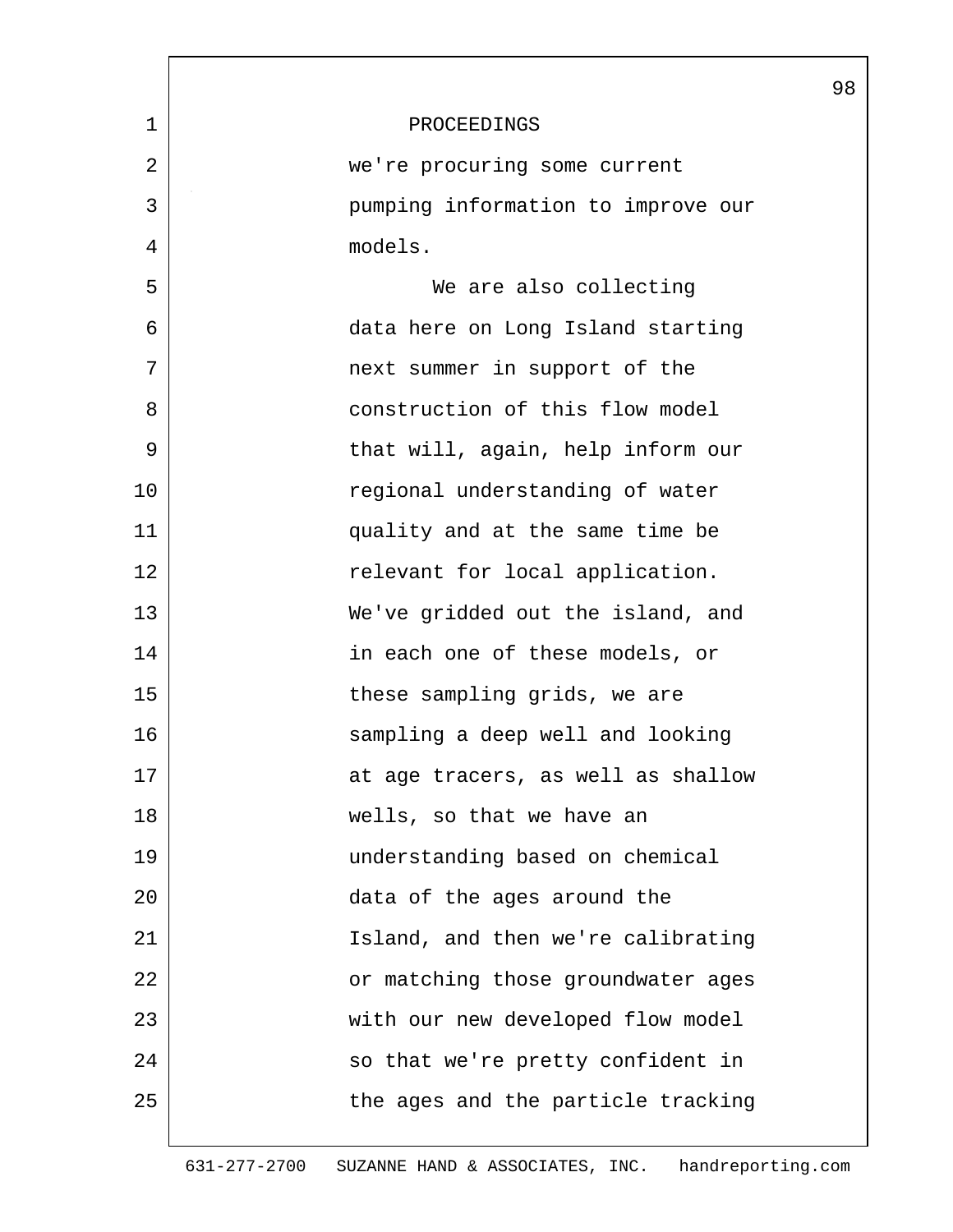|    |                                    | 99 |
|----|------------------------------------|----|
| 1  | PROCEEDINGS                        |    |
| 2  | results that we're getting from    |    |
| 3  | this new model.                    |    |
| 4  | As we march across the             |    |
| 5  | Island, we collect data, again,    |    |
| 6  | predominantly in support of the    |    |
| 7  | development of the flow model.     |    |
| 8  | We're also sampling for other      |    |
| 9  | water quality constituents. We're  |    |
| 10 | looking at nutrients, we're        |    |
| 11 | looking at trace elements and      |    |
| 12 | several other constituents.        |    |
| 13 | This is an opportunity, if         |    |
| 14 | a group like this is interested in |    |
| 15 | additional water quality           |    |
| 16 | constituents that we are not       |    |
| 17 | interested in, you know, you can   |    |
| 18 | piggyback on our field effort and  |    |
| 19 | other constituents can be sampled  |    |
| 20 | for if that's something you wanted |    |
| 21 | to pursue, wastewater constituents |    |
| 22 | or other contaminants. But we are  |    |
| 23 | predominantly sampling for support |    |
| 24 | of development of this model.      |    |
| 25 | MR. WHITE: What was the            |    |
|    |                                    |    |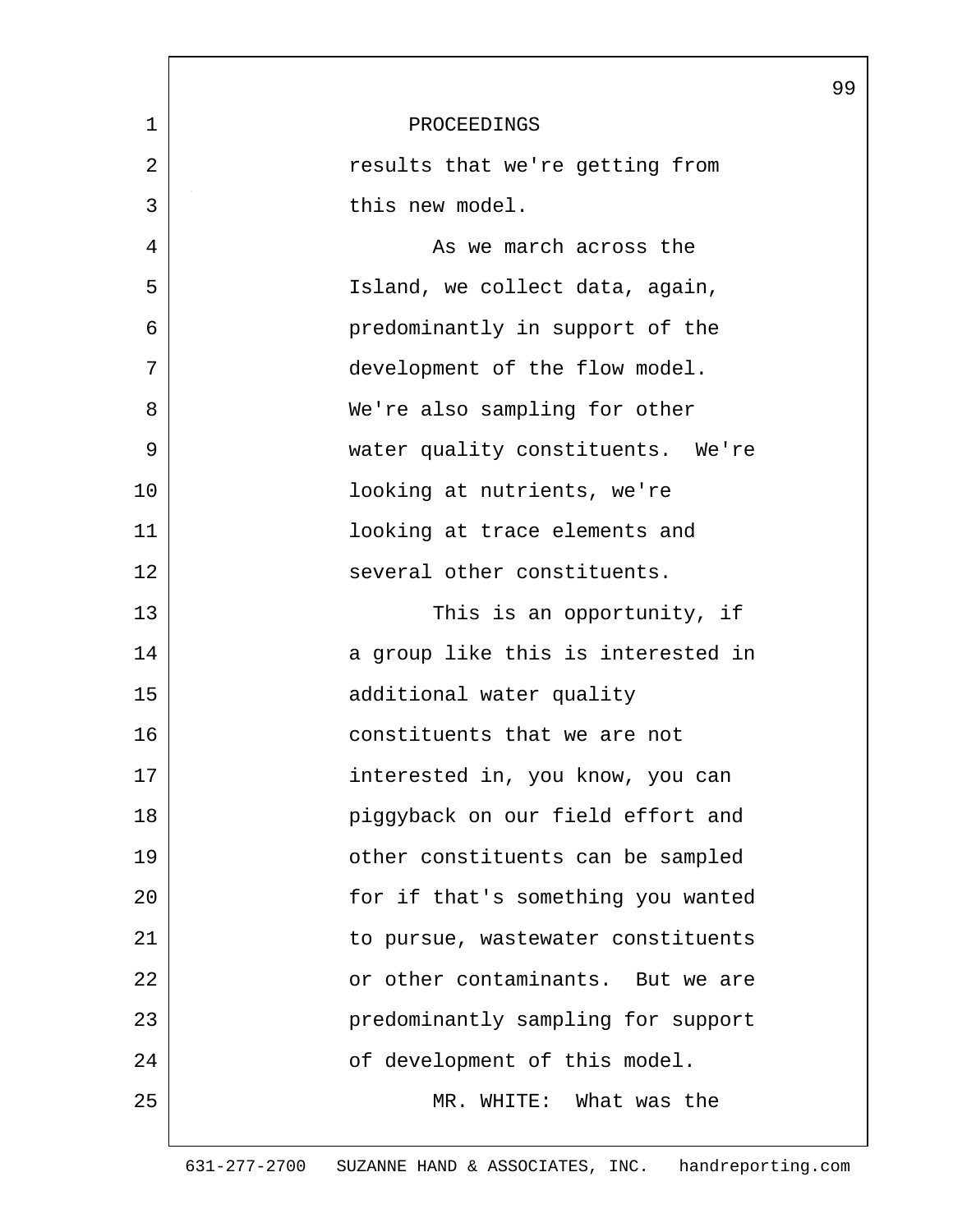|    |                                    | 100 |
|----|------------------------------------|-----|
| 1  | PROCEEDINGS                        |     |
| 2  | criteria for size and manner of    |     |
| 3  | grid?                              |     |
| 4  | MS. EBERTS: They're equal          |     |
| 5  | area grids, and the size has to do |     |
| 6  | with how much money we have to     |     |
| 7  | spend on sampling. So we're going  |     |
| 8  | to be collecting samples, 25       |     |
| 9  | samples. Some of the wells that    |     |
| 10 | we sampled back in 2012, we'll use |     |
| 11 | that data, and we're filling in,   |     |
| 12 | and we'll probably have enough     |     |
| 13 | wells left that we can actually do |     |
| 14 | some flow path sampling, as well.  |     |
| 15 | So this is currently               |     |
| 16 | being -- the design is being       |     |
| 17 | refined, I would say, John. I      |     |
| 18 | don't think we have exact wells    |     |
| 19 | picked yet. So again, there's      |     |
| 20 | opportunity to have some input.    |     |
| 21 | Yes?                               |     |
| 22 | AUDIENCE MEMBER: Are               |     |
| 23 | these all from USGS wells, or do   |     |
| 24 | you coordinate it with the Health  |     |
| 25 | Department, and do you save some   |     |
|    |                                    |     |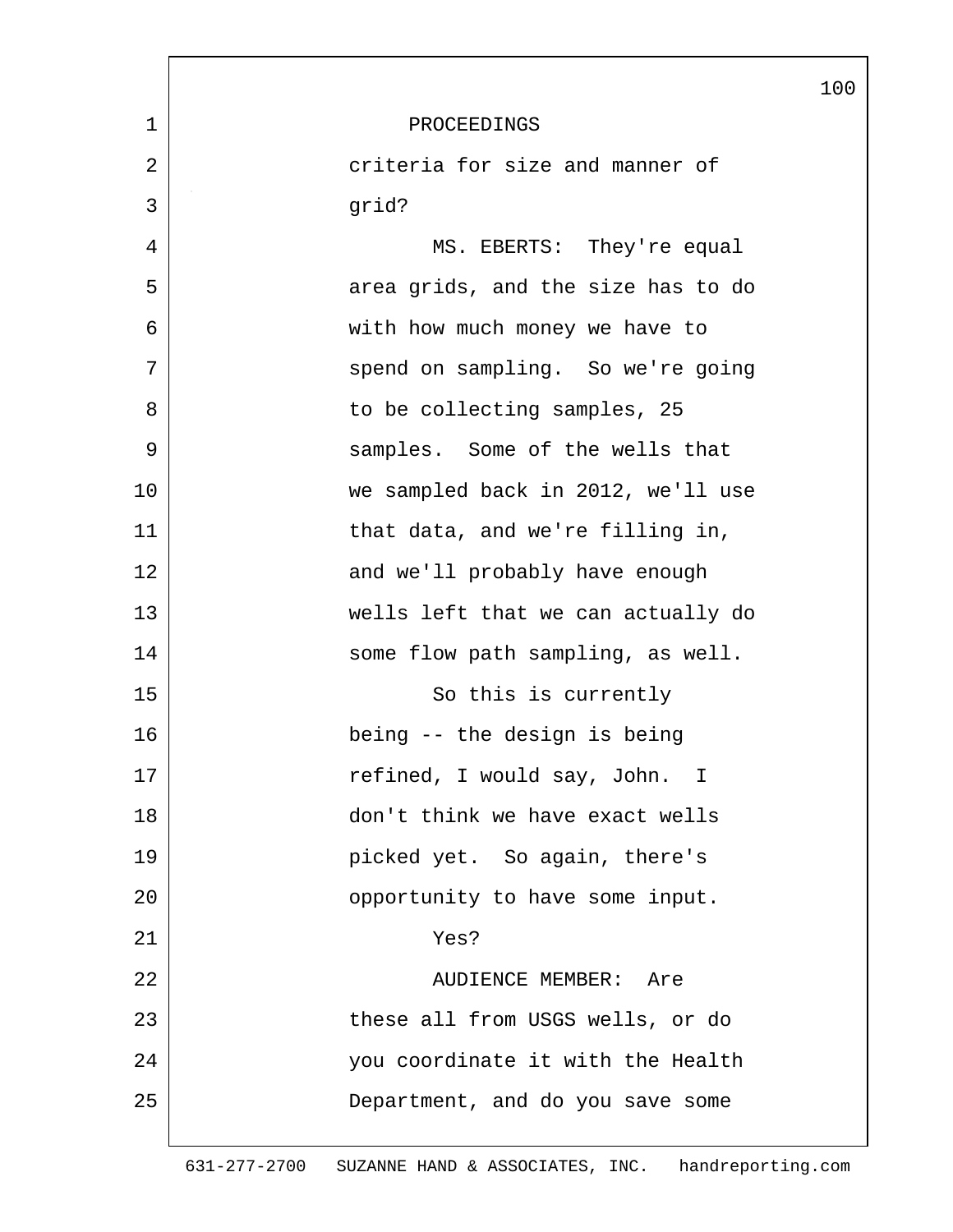|                |                                   | 101 |
|----------------|-----------------------------------|-----|
| $\mathbf 1$    | PROCEEDINGS                       |     |
| $\overline{2}$ | of your sampling?                 |     |
| 3              | MR. TERRACINO: In some of         |     |
| 4              | the cooperative programs that we  |     |
| 5              | have with the Health Department,  |     |
| 6              | Water Authority, we are building  |     |
| 7              | on the NAWQA sampling and adding  |     |
| 8              | additional constituents and also  |     |
| 9              | supplementing some of the plant   |     |
| 10             | sampling with additional wells.   |     |
| 11             | MS. EBERTS: But the wells         |     |
| 12             | aren't necessarily owned by USGS  |     |
| 13             | because the deeper wells are all  |     |
| 14             | public supply wells.              |     |
| 15             | MR. TERRACINO: As I'm             |     |
| 16             | sure she'll show, the principal   |     |
| 17             | aquifer assessment, Long Island,  |     |
| 18             | including additional samples from |     |
| 19             | the Water Authority, did          |     |
| 20             | participate in the principal      |     |
| 21             | aquifer study.                    |     |
| 22             | MS. EBERTS: Right.                |     |
| 23             | MR. WHITE: I guess my             |     |
| 24             | other point was in terms of the   |     |
| 25             | shape of those grids, if you have |     |
|                |                                   |     |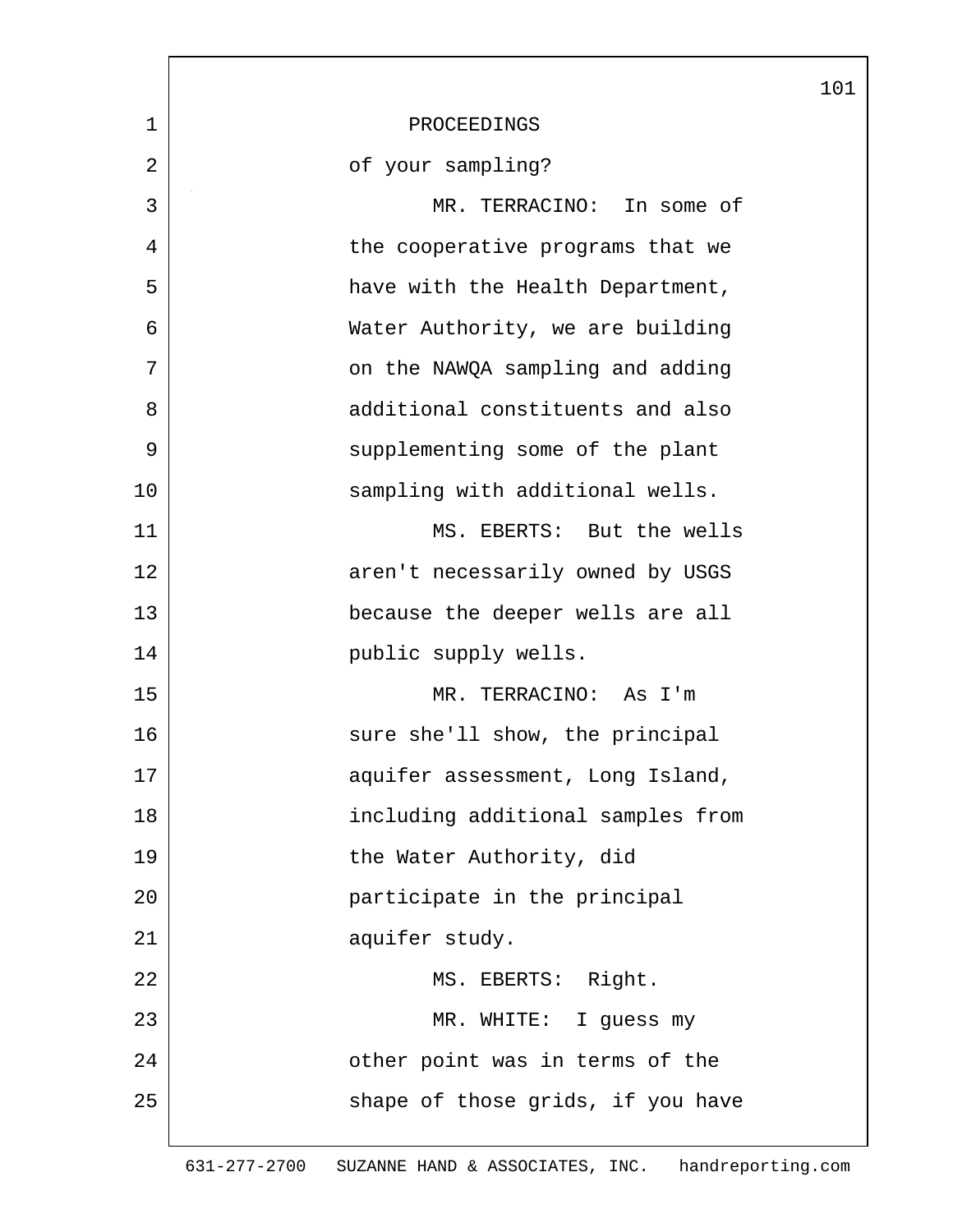|                |                                    | 102 |
|----------------|------------------------------------|-----|
| $\mathbf 1$    | PROCEEDINGS                        |     |
| $\overline{2}$ | a deep well and a surface well,    |     |
| 3              | it's going to be a big difference  |     |
| 4              | if I look at even that center grid |     |
| 5              | there in the bordering of western  |     |
| 6              | Suffolk County whether I'm on      |     |
| 7              | Great South Bay or whether I'm in  |     |
| 8              | Melville.                          |     |
| 9              | MS. EBERTS: Right. So              |     |
| 10             | we're using the data to help       |     |
| 11             | constrain our flow model to make   |     |
| 12             | sure that our porosities, our      |     |
| 13             | recharge rates, our heterogeneity, |     |
| 14             | we have them characterized well    |     |
| 15             | enough to match observed           |     |
| 16             | conditions. But we aren't saying   |     |
| 17             | that the wells we're sampling      |     |
| 18             | describe the whole system. What    |     |
| 19             | they're doing is pinning down the  |     |
| 20             | model that will describe the whole |     |
| 21             | system. Does that help?            |     |
| 22             | MR. WHITE: It does.                |     |
| 23             | MS. EBERTS: So the model           |     |
| 24             | is what we're using to really      |     |
| 25             | characterize groundwater age wall  |     |
|                |                                    |     |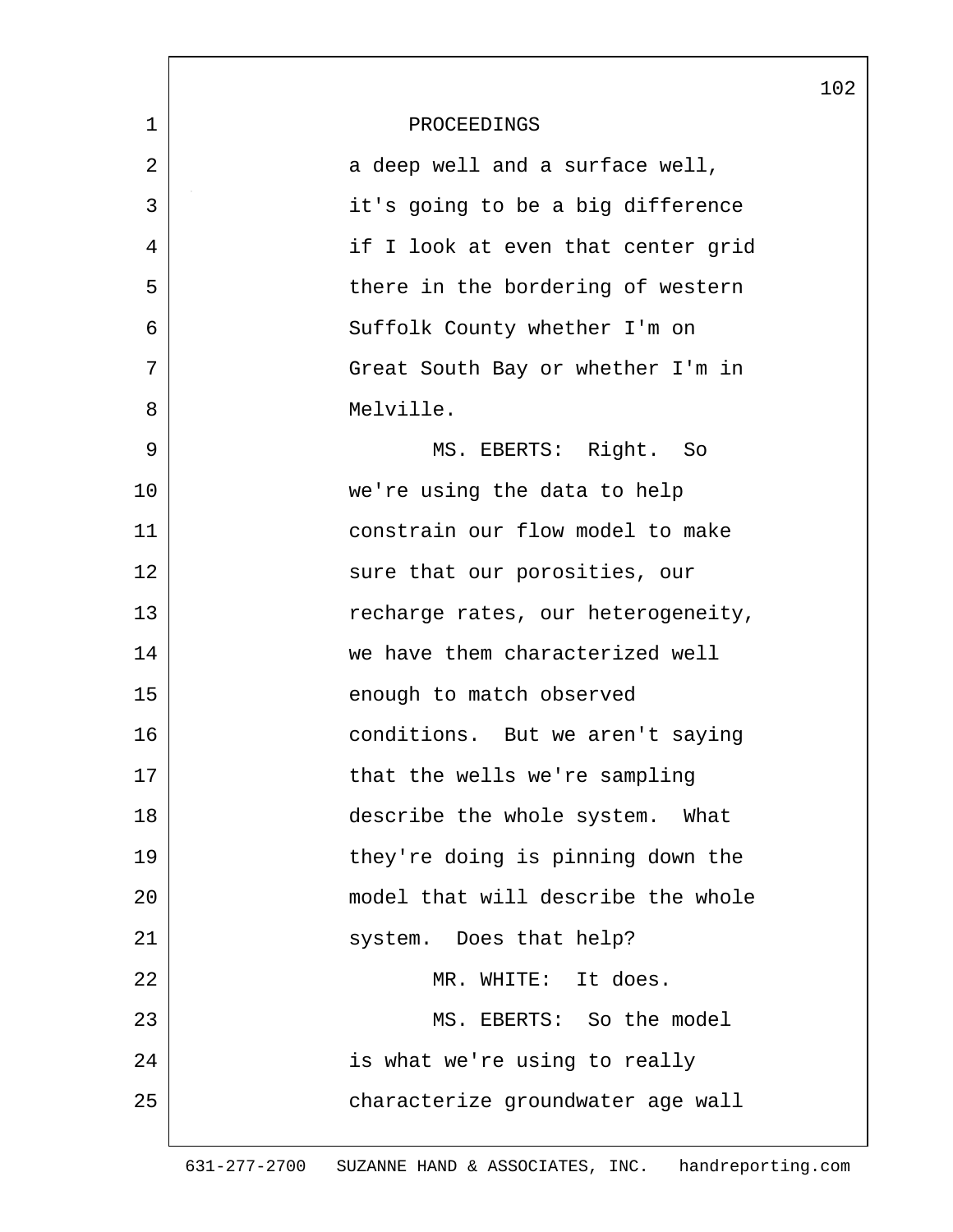|             |                                    | 103 |
|-------------|------------------------------------|-----|
| $\mathbf 1$ | PROCEEDINGS                        |     |
| 2           | to wall, but we're pinning it down |     |
| 3           | with some very unique data sets.   |     |
| 4           | MR. LEVY: You said some            |     |
| 5           | of your deeper wells are public    |     |
| 6           | supply wells?                      |     |
| 7           | MS. EBERTS: Yes.                   |     |
| 8           | MR. LEVY: Aren't those             |     |
| 9           | blending a lot of different ages   |     |
| 10          | of water inherently by the way     |     |
| 11          | they operate?                      |     |
| 12          | MS. EBERTS: Yes. Here we           |     |
| 13          | go; a good segue.                  |     |
| 14          | It's interesting, I led            |     |
| 15          | this investigation on public       |     |
| 16          | supply well vulnerability for ten  |     |
| 17          | years. You know, at the outset we  |     |
| 18          | felt that the monitoring wells     |     |
| 19          | were going to give us the best     |     |
| 20          | information sampling from discrete |     |
| 21          | zones and that would help inform   |     |
| 22          | what we were seeing at the supply  |     |
| 23          | wells. You know, ten years later   |     |
| 24          | I think most everyone on our team  |     |
| 25          | felt that the public supply wells  |     |
|             |                                    |     |

 $\overline{\phantom{a}}$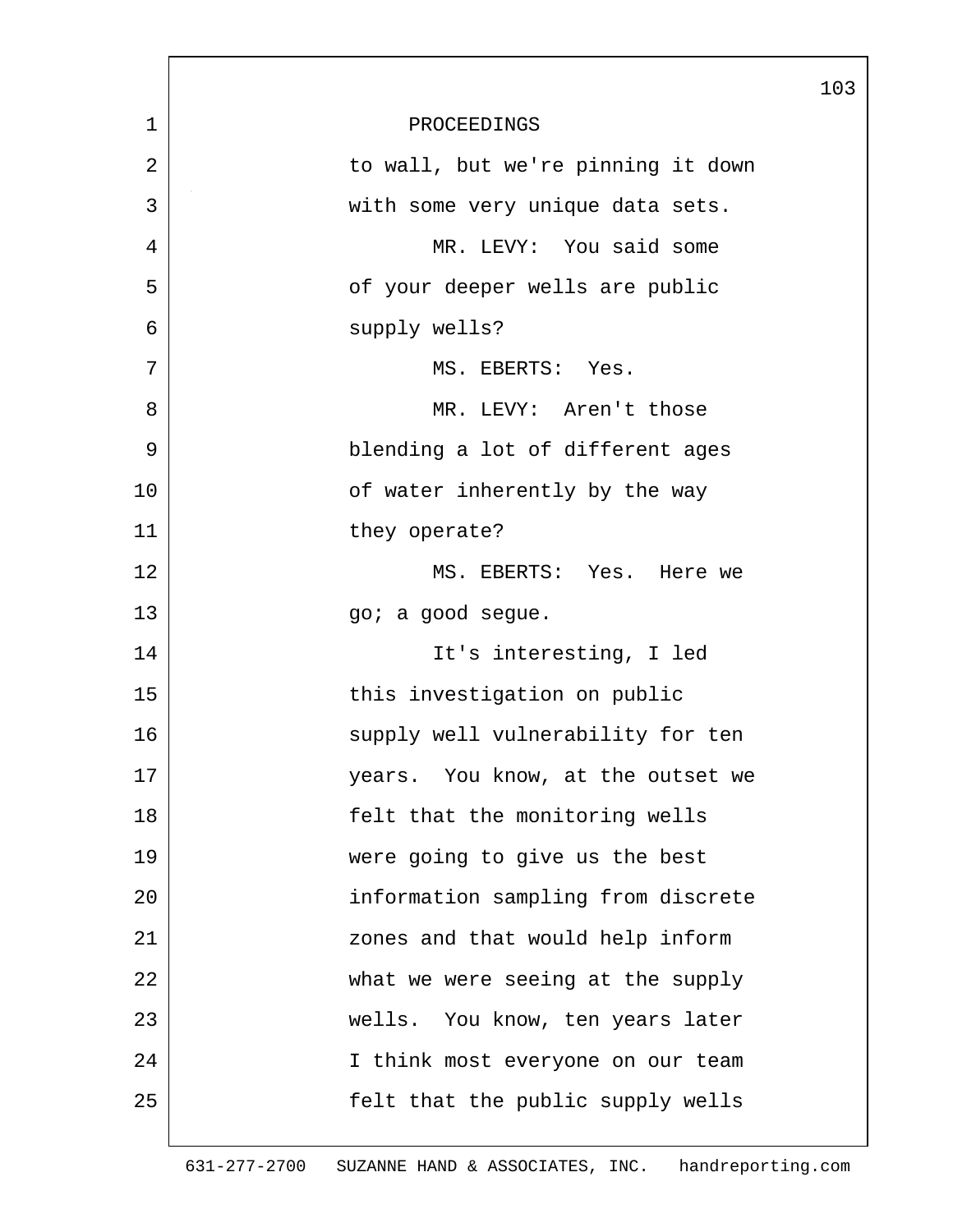|                |                                     | 104 |
|----------------|-------------------------------------|-----|
| $\mathbf 1$    | PROCEEDINGS                         |     |
| $\overline{2}$ | actually provide you the most       |     |
| 3              | information. For that very          |     |
| 4              | reason, they integrate quite a bit  |     |
| 5              | of what's going on in an aquifer    |     |
| 6              | system, and if you systematically   |     |
| 7              | march through what it is that that  |     |
| 8              | data is telling you, you really     |     |
| 9              | have a lot more knowledge than      |     |
| 10             | just a discrete point in the        |     |
| 11             | system.                             |     |
| 12             | But let me go through this          |     |
| 13             | schematic. This really is           |     |
| 14             | speaking to how information on      |     |
| 15             | groundwater ages can be used to     |     |
| 16             | forecast water quality and why      |     |
| 17             | it's important to actually know     |     |
| 18             | the age of the water from the       |     |
| 19             | wells that you're looking at or     |     |
| 20             | from the surface water wells, the   |     |
| 21             | age of the groundwater discharging. |     |
| 22             | So if we back up a few              |     |
| 23             | slides, I showed that               |     |
| 24             | black-and-white slide where we      |     |
| 25             | were looking at groundwater ages    |     |
|                |                                     |     |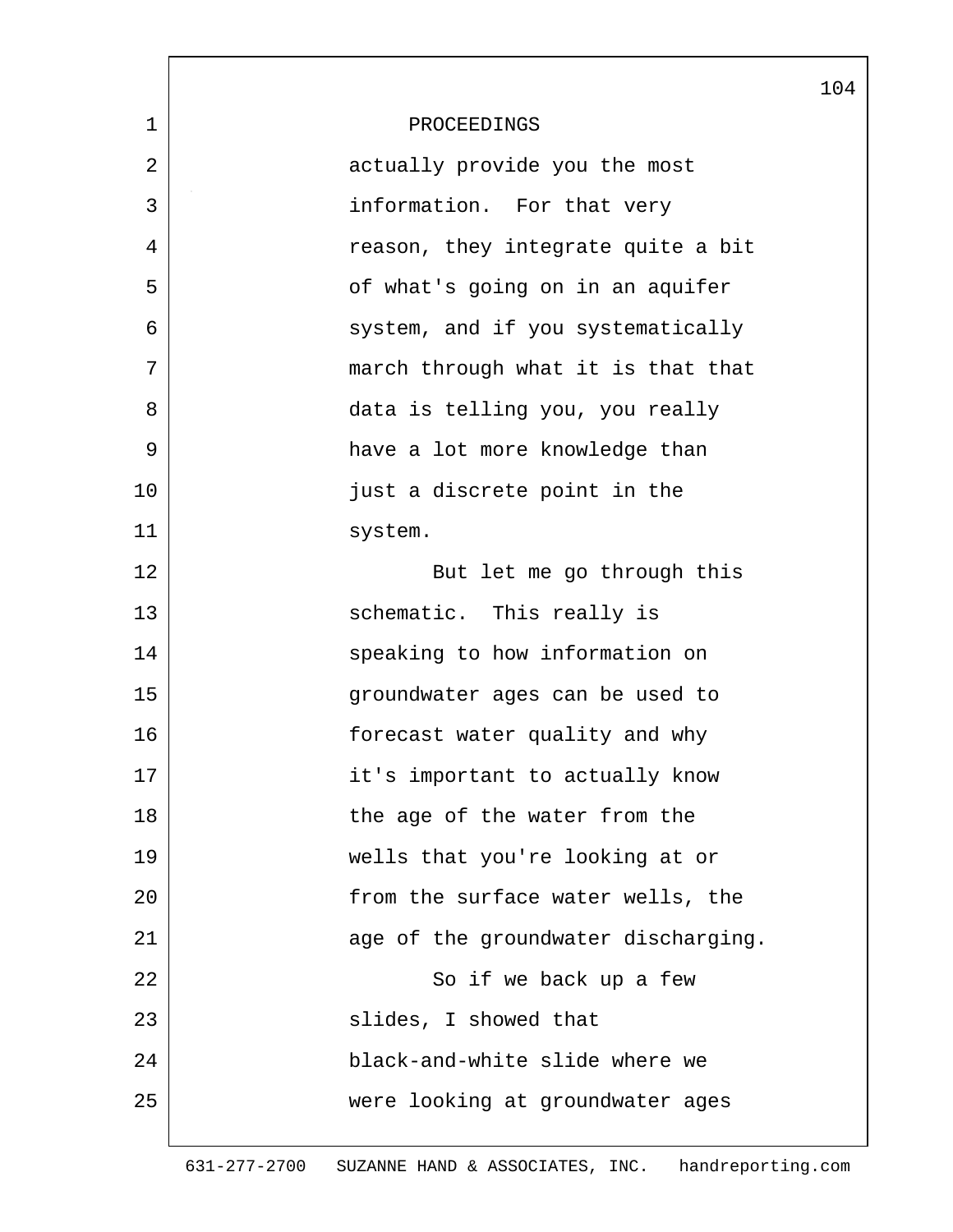|    |                                    | 105 |
|----|------------------------------------|-----|
| 1  | PROCEEDINGS                        |     |
| 2  | wall to wall, and that was just    |     |
| 3  | average age, you know, beneath     |     |
| 4  | each pixel on the map or beneath   |     |
| 5  | each point on the landscape, and   |     |
| 6  | we can see that we have varying    |     |
| 7  | groundwater ages across an aquifer |     |
| 8  | or across a watershed.             |     |
| 9  | But we are really                  |     |
| 10 | interested if the quality of water |     |
| 11 | at different depths, as well, not  |     |
| 12 | just horizontally, and so when we  |     |
| 13 | look at a domestic well and we     |     |
| 14 | look at a public supply well,      |     |
| 15 | those two types of wells sample an |     |
| 16 | aquifer very, very differently.    |     |
| 17 | And so if we have high             |     |
| 18 | concentrations, say, of nitrate in |     |
| 19 | a domestic well or in domestic     |     |
| 20 | wells throughout an area, we need  |     |
| 21 | to know is that going to become a  |     |
| 22 | problem for the public supply and  |     |
| 23 | when will that occur.              |     |
| 24 | So we really have to know          |     |
| 25 | how our wells sample our aquifer.  |     |
|    |                                    |     |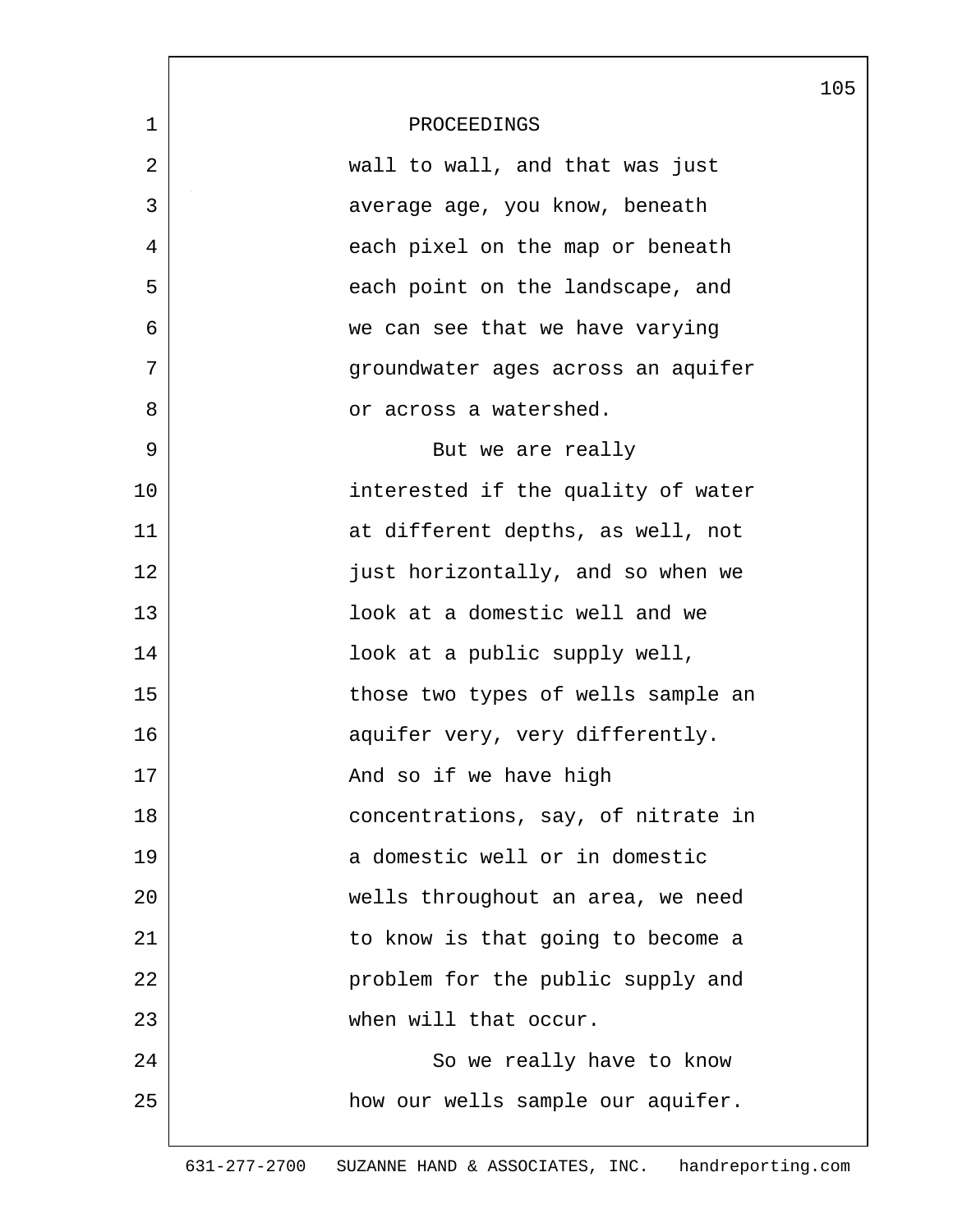|             |                                    | 106 |
|-------------|------------------------------------|-----|
| $\mathbf 1$ | PROCEEDINGS                        |     |
| 2           | If we look here, we've got a       |     |
| 3           | domestic well, we've got some flow |     |
| 4           | paths going to that, we may be     |     |
| 5           | drawing in some water from maybe a |     |
| 6           | single land use or, you know, a    |     |
| 7           | small grading of land use, and the |     |
| 8           | water entering that well might be  |     |
| 9           | recharged years to decades ago.    |     |
| 10          | And in monitoring that well you    |     |
| 11          | might be sampling along flow path  |     |
| 12          | and it's showing you a discrete    |     |
| 13          | picture of what's happening in one |     |
| 14          | localized point in your aquifer    |     |
| 15          | system.                            |     |
| 16          | But the public supply              |     |
| 17          | wells, with their high pumping     |     |
| 18          | rates and their long screened      |     |
| 19          | intervals, they draw water from a  |     |
| 20          | very large volume of aquifer and   |     |
| 21          | typically are mixing waters from   |     |
| 22          | very different points in time,     |     |
| 23          | very different recharge history;   |     |
| 24          | in fact, sometimes a very long     |     |
| 25          | recharge history. You can have     |     |
|             |                                    |     |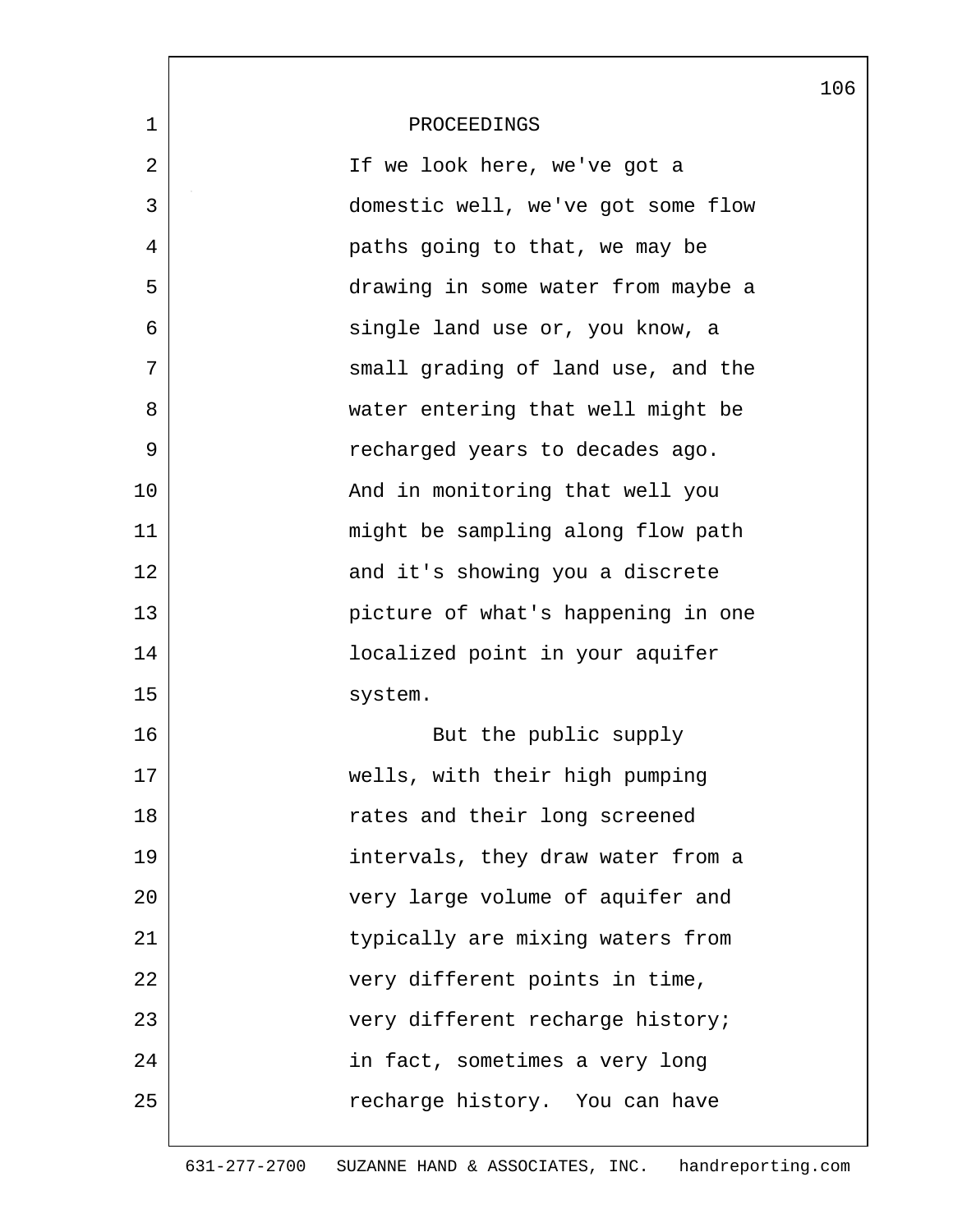|             |                                    | 107 |
|-------------|------------------------------------|-----|
| $\mathbf 1$ | PROCEEDINGS                        |     |
| 2           | water that was recharged years ago |     |
| 3           | simultaneously entering a well as  |     |
| 4           | water that was recharged centuries |     |
| 5           | ago and might be predevelopment.   |     |
| 6           | In fact, in some other western     |     |
| 7           | basin aquifers some of the waters  |     |
| 8           | entering the wells recharged       |     |
| 9           | thousands of years ago. This       |     |
| 10          | proportion of young and old water  |     |
| 11          | that is mixing in a well dominates |     |
| 12          | your contaminant trend, and let me |     |
| 13          | tell you why.                      |     |
| 14          | So it's the youngest water         |     |
| 15          | that enters a well that affects    |     |
| 16          | contaminant arrival, first         |     |
| 17          | arrival. It's the oldest water     |     |
| 18          | that will affect how long it takes |     |
| 19          | to flush a contaminant through,    |     |
| 20          | unless it degrades in the          |     |
| 21          | subsurface. It is the age span,    |     |
| 22          | the range of age from youngest to  |     |
| 23          | oldest that affects your maximum   |     |
| 24          | concentration, and here's why.     |     |
| 25          | You might have some                |     |
|             |                                    |     |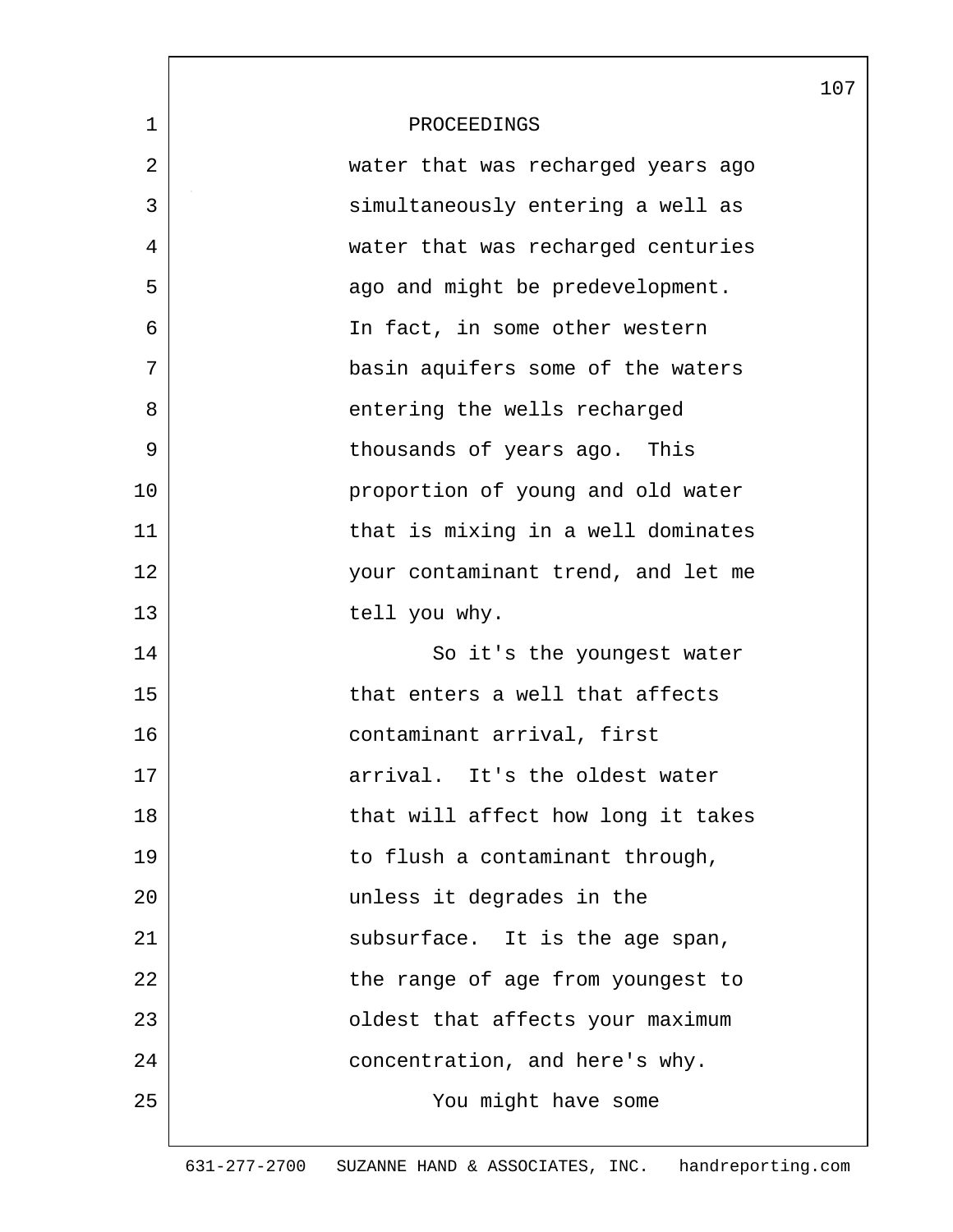|             |                                    | 108 |
|-------------|------------------------------------|-----|
| $\mathbf 1$ | PROCEEDINGS                        |     |
| 2           | non-point source contaminants      |     |
| 3           | coming from from the water table.  |     |
| 4           | But if you have a large volume of  |     |
| 5           | water coming into your well that's |     |
| 6           | predevelopment, those              |     |
| 7           | concentrations will remain diluted |     |
| 8           | for a very, very long time, and,   |     |
| 9           | in fact, your concentrations in a  |     |
| 10          | well that produces this kind of    |     |
| 11          | range of water ages will never be  |     |
| 12          | as high a concentration as a well  |     |
| 13          | that produces a narrower range of  |     |
| 14          | younger water. So it's the age of  |     |
| 15          | the water and it's the range of    |     |
| 16          | ages of the water that affect      |     |
| 17          | arrival and concentration.         |     |
| 18          | This is why we see, as we          |     |
| 19          | go across the country, so many     |     |
| 20          | public supply wells that have      |     |
| 21          | detections of a variety of         |     |
| 22          | contaminants, but not usually at   |     |
| 23          | very high concentrations. It's     |     |
| 24          | the mix of waters that result in   |     |
| 25          | what you're observing. You're      |     |
|             |                                    |     |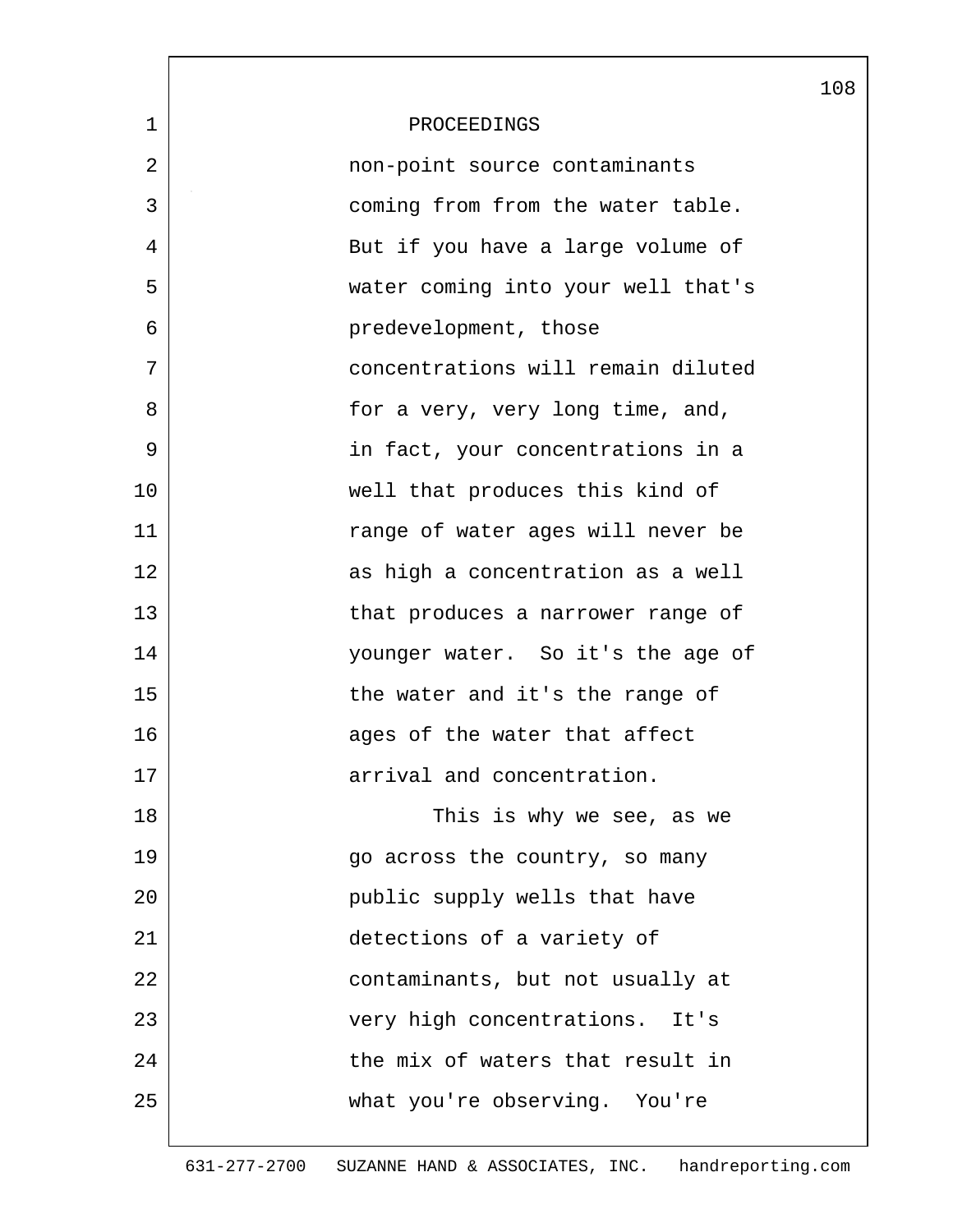|              |                                    | 109 |
|--------------|------------------------------------|-----|
| $\mathbf{1}$ | PROCEEDINGS                        |     |
| 2            | pulling young water in, so you do  |     |
| 3            | see some detections, but you're    |     |
| 4            | also simultaneously producing a    |     |
| 5            | lot of older predevelopment water, |     |
| 6            | so your concentrations are         |     |
| 7            | typically very low and they may    |     |
| 8            | never reach the concentrations     |     |
| 9            | that you see at the water table.   |     |
| 10           | MR. DALE: Question.                |     |
| 11           | MS. EBERTS: Yes.                   |     |
| 12           | MR. DALE: What is the              |     |
| 13           | methodology, is there some type of |     |
| 14           | test that ascertains how old the   |     |
| 15           | water is, whether it's 1,200 years |     |
| 16           | old or 12 years olds?              |     |
| 17           | MS. EBERTS: Yes. So when           |     |
| 18           | we sample for age tracers, we are  |     |
| 19           | not looking for a single apparent  |     |
| 20           | age of water. We sample for age    |     |
| 21           | tracers that represent different   |     |
| 22           | recharge histories. So tritium     |     |
| 23           | and helium and carbon 14 and CFCs  |     |
| 24           | and sulfur hexafluoride, we sample |     |
| 25           | for all of those and analyze for   |     |
|              |                                    |     |

 $\overline{\phantom{a}}$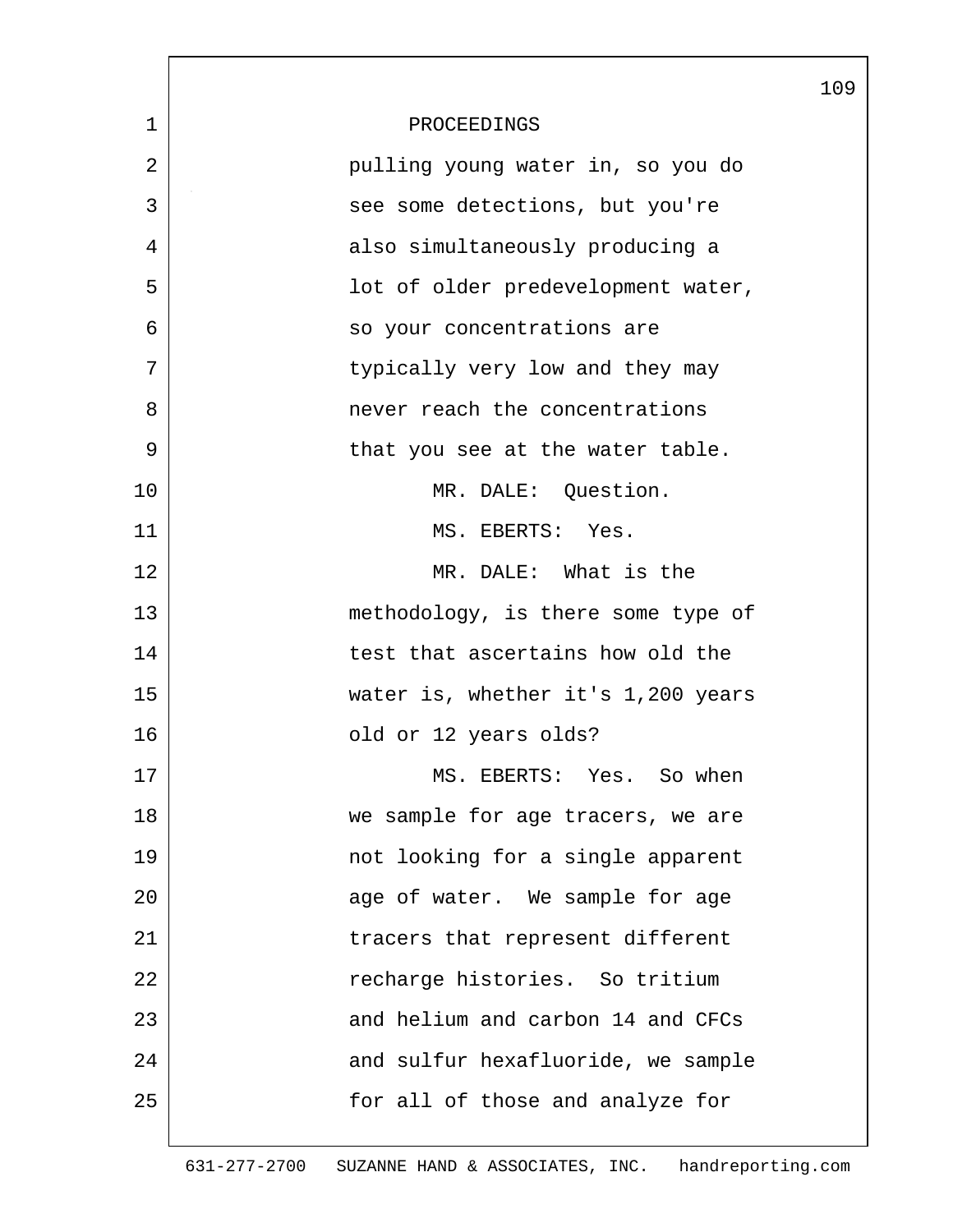|              |                                    | 110 |
|--------------|------------------------------------|-----|
| $\mathbf{1}$ | PROCEEDINGS                        |     |
| 2            | all of those in a single water     |     |
| 3            | sample, and then we use mixing     |     |
| 4            | models to tease out what possible  |     |
| 5            | mixture water of different age can |     |
| 6            | come up with that combination of   |     |
| 7            | tracer concentrations. And so      |     |
| 8            | that's what we're using, then, to  |     |
| 9            | calibrate our flow models so that  |     |
| 10           | we can tease out what that age     |     |
| 11           | mixture of water is.               |     |
| 12           | MR. DALE: So as an                 |     |
| 13           | example, then, what would the      |     |
| 14           | constituent component of           |     |
| 15           | 1,200-year-old water be compared   |     |
| 16           | to 12-year-old water so I can get  |     |
| 17           | a better picture of what that --   |     |
| 18           | MS. EBERTS: So carbon 14           |     |
| 19           | would give you kind of a read on   |     |
| 20           | some of the older water. The       |     |
| 21           | tritium would give you a read on   |     |
| 22           | some of the younger water. Then    |     |
| 23           | we also use the flow models to     |     |
| 24           | kind of come up with what's in     |     |
| 25           | between.                           |     |
|              |                                    |     |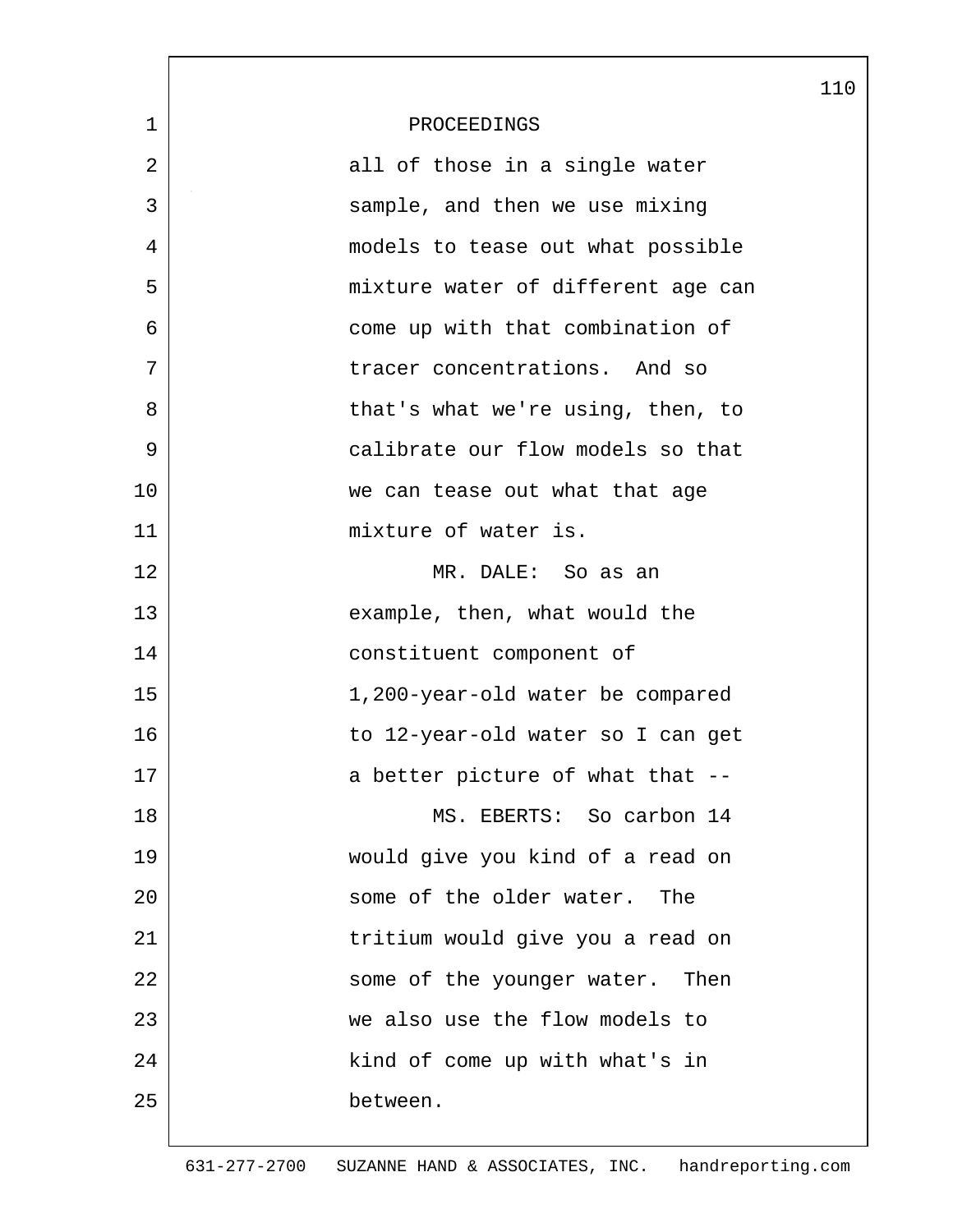|             |                                    | 111 |
|-------------|------------------------------------|-----|
| $\mathbf 1$ | PROCEEDINGS                        |     |
| 2           | So we run our flow models          |     |
| 3           | and we come up with the age        |     |
| 4           | mixture of water at the wells, and |     |
| 5           | we back out what the               |     |
| 6           | concentrations of each of those    |     |
| 7           | tracers would be to those input    |     |
| 8           | histories would be and we compare  |     |
| 9           | those to major concentrations.     |     |
| 10          | We typically don't                 |     |
| 11          | calibrate our models to ages, we   |     |
| 12          | calibrate to age tracers, and the  |     |
| 13          | reason is every groundwater age,   |     |
| 14          | even if it's, you know, based just |     |
| 15          | on the CFC, it's still an          |     |
| 16          | interpreted age. We don't want to  |     |
| 17          | compare, you know, a modelled age  |     |
| 18          | to a modelled age. We are          |     |
| 19          | actually comparing concentrations  |     |
| 20          | and we just use a range of         |     |
| 21          | tracers. You know, there are gaps  |     |
| 22          | in time that aren't all            |     |
| 23          | represented by tracers, but we     |     |
| 24          | work with what we have.            |     |
| 25          | My point is this: We are           |     |
|             |                                    |     |

 $\mathsf{l}$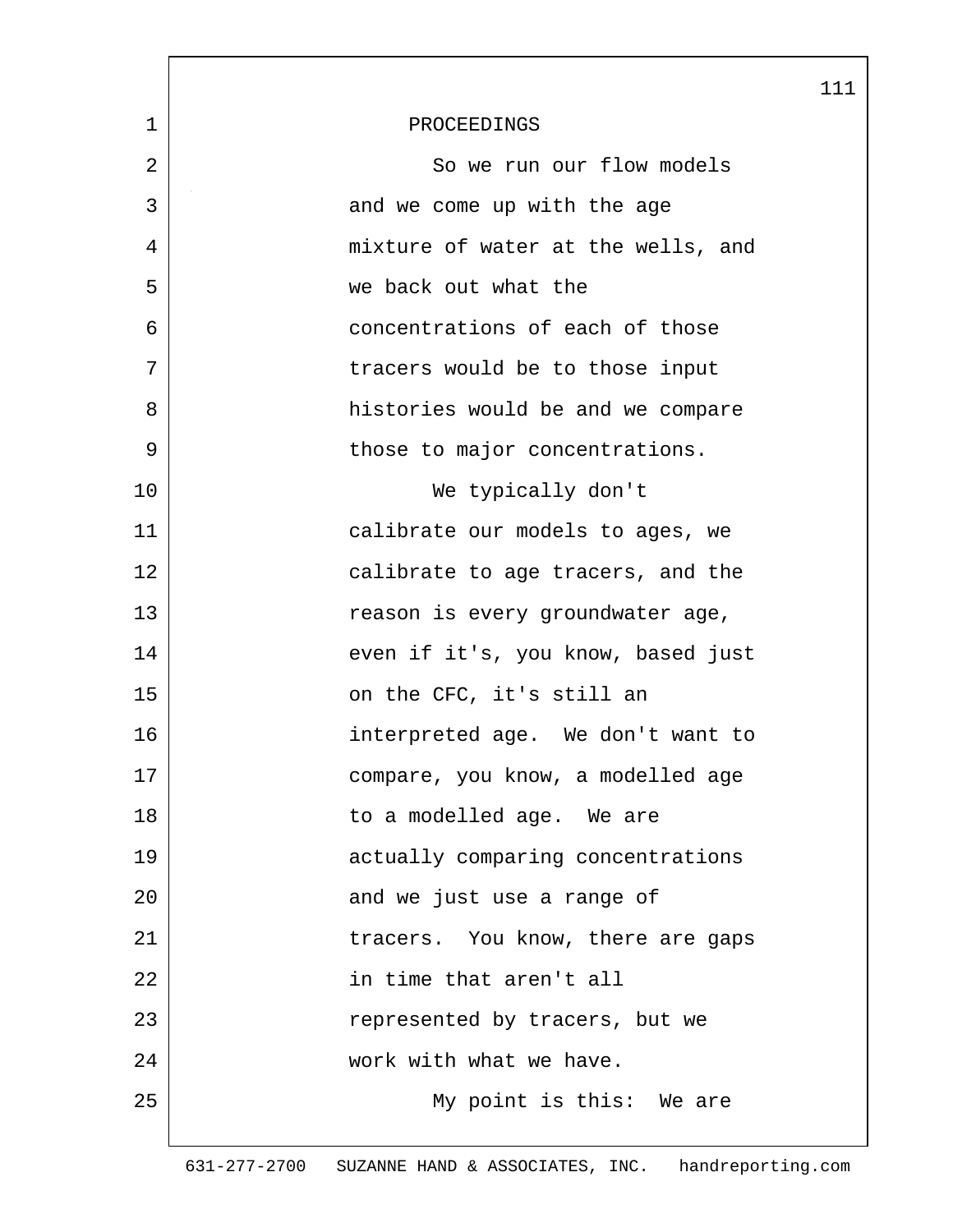|                |                                      | 112 |
|----------------|--------------------------------------|-----|
| $\mathbf 1$    | PROCEEDINGS                          |     |
| $\overline{2}$ | using information, wall-to-wall      |     |
| 3              | information on groundwater age,      |     |
| 4              | and we're mapping that and that      |     |
| 5              | helps us map water quality. But      |     |
| 6              | when it comes to forecasting water   |     |
| 7              | quality, we need a better picture,   |     |
| 8              | if we're forecasting locally, of     |     |
| 9              | what exactly wells in different      |     |
| 10             | parts of the system actually are     |     |
| 11             | sampling and what that water         |     |
| 12             | represents, because you need that    |     |
| 13             | range of groundwater ages to         |     |
| 14             | forecast out what your contaminant   |     |
| 15             | trends are going to be.              |     |
| 16             | I had some complicated               |     |
| 17             | graphs in here that I dropped out    |     |
| 18             | thinking maybe it was beyond what    |     |
| 19             | people wold be interested in.<br>But |     |
| 20             | I will share that I have developed   |     |
| 21             | what we call an educational tool,    |     |
| 22             | web tool, and I can give you the     |     |
| 23             | URL for that. It's a tool built      |     |
| 24             | for people like yourselves where     |     |
| 25             | you can go in and you can move a     |     |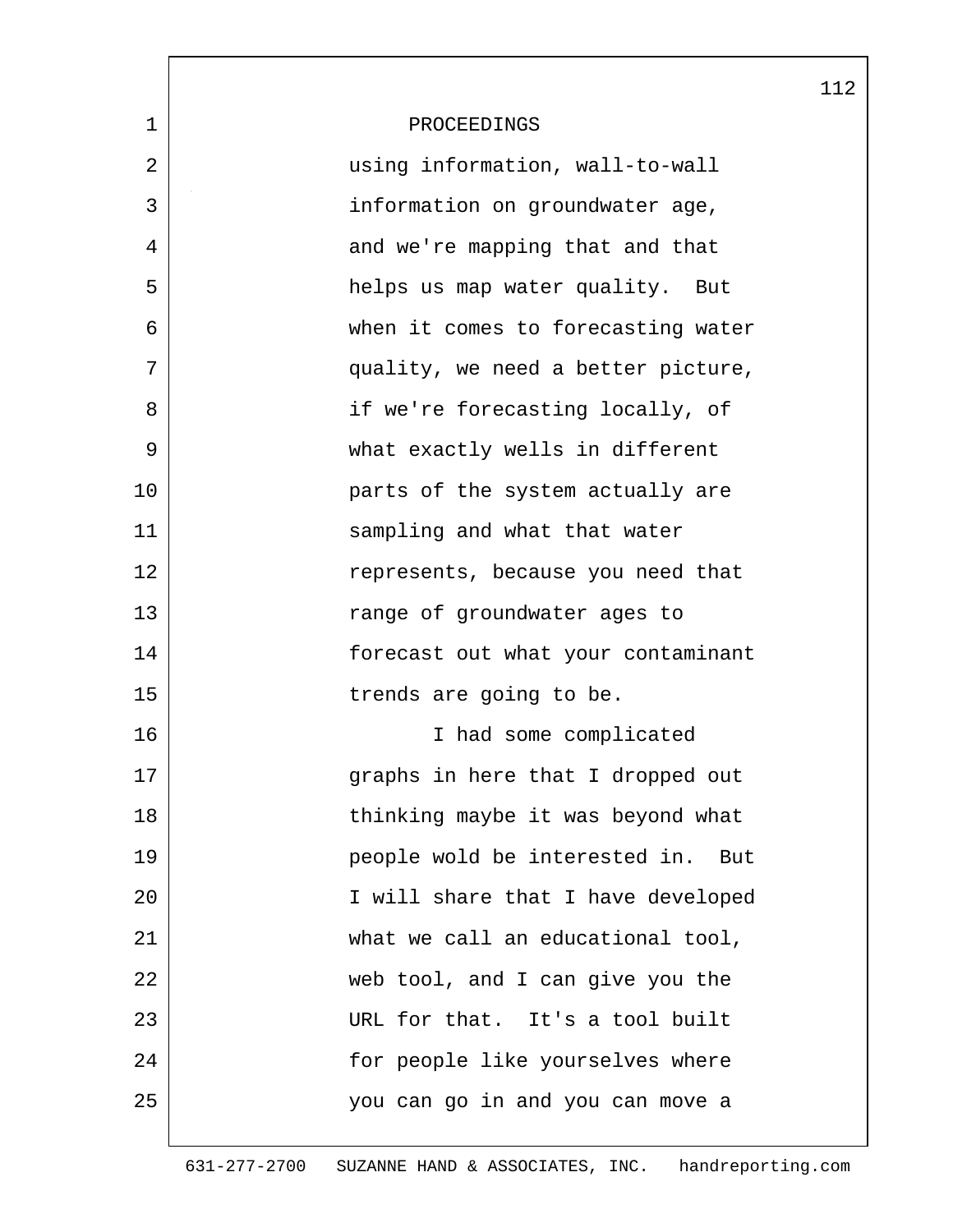|             |                                    | 113 |
|-------------|------------------------------------|-----|
| $\mathbf 1$ | PROCEEDINGS                        |     |
| 2           | well screen around in an aquifer   |     |
| 3           | system, you know, a hypothetical   |     |
| 4           | aquifer system, and explore how    |     |
| 5           | the position of the well screen    |     |
| 6           | affects the age of the water       |     |
| 7           | produced and how that, in turn,    |     |
| 8           | affects concentration profiles.    |     |
| 9           | Again, we found, even with         |     |
| 10          | within our National Water Quality  |     |
| 11          | Program, we have very              |     |
| 12          | sophisticated scientists and       |     |
| 13          | engineers, and yet people still    |     |
| 14          | weren't grasping how important age |     |
| 15          | mixtures were in terms of          |     |
| 16          | contaminant trends. We would say   |     |
| 17          | the average age of the water in    |     |
| 18          | the shallow part of the aquifers   |     |
| 19          | is this and the average age of     |     |
| 20          | depth is this, so we might have an |     |
| 21          | offset of 10 or 15 years. But in   |     |
| 22          | reality, it's not like the same    |     |
| 23          | trend is going to be seen ten      |     |
| 24          | years later in a supply well.      |     |
| 25          | That trend might be actually drawn |     |
|             |                                    |     |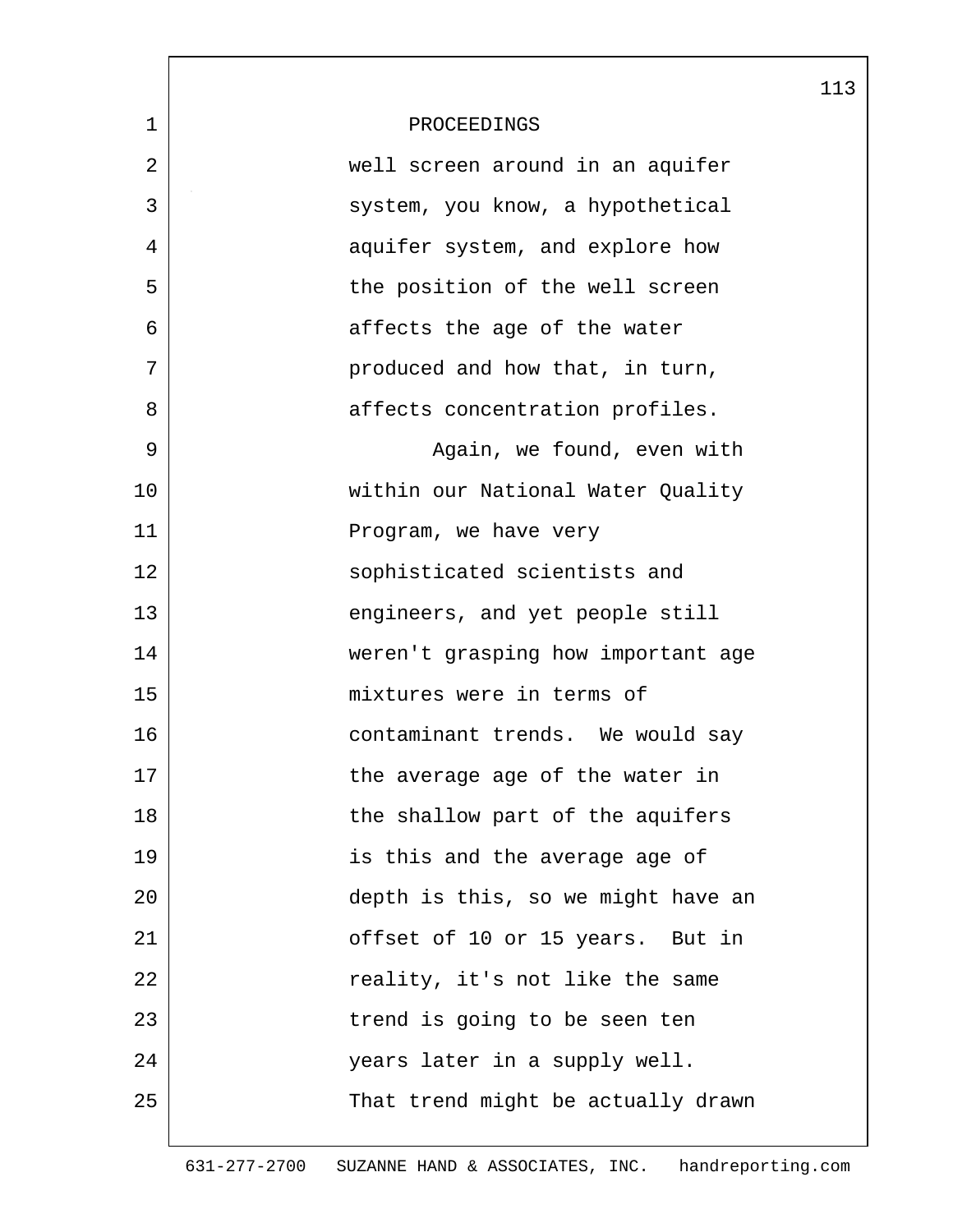|    |                                    | 114 |
|----|------------------------------------|-----|
| 1  | PROCEEDINGS                        |     |
| 2  | out over a longer period of time   |     |
| 3  | because you're mixing more water.  |     |
| 4  | So our circular on public supply   |     |
| 5  | wells focuses in on just that, and |     |
| 6  | some of these tools are from that  |     |
| 7  | effort, but this web tool really   |     |
| 8  | upon his you explore this.         |     |
| 9  | You'll see that by having          |     |
| 10 | a Long Island flow model that has  |     |
| 11 | a lot of refinement in it that     |     |
| 12 | these guys are building, we'll be  |     |
| 13 | able to provide you with that      |     |
| 14 | information on age mixtures for    |     |
| 15 | depth zones use for public supply, |     |
| 16 | for depth zones used for domestic  |     |
| 17 | supply, and your relationship      |     |
| 18 | between groundwater and your       |     |
| 19 | surface water features. So you'll  |     |
| 20 | be able to use that tool, then, to |     |
| 21 | do forecasting for each of those   |     |
| 22 | types of receptors.                |     |
| 23 | And that really is all I           |     |
| 24 | had to share. We don't have the    |     |
| 25 | model built yet and so we don't    |     |
|    |                                    |     |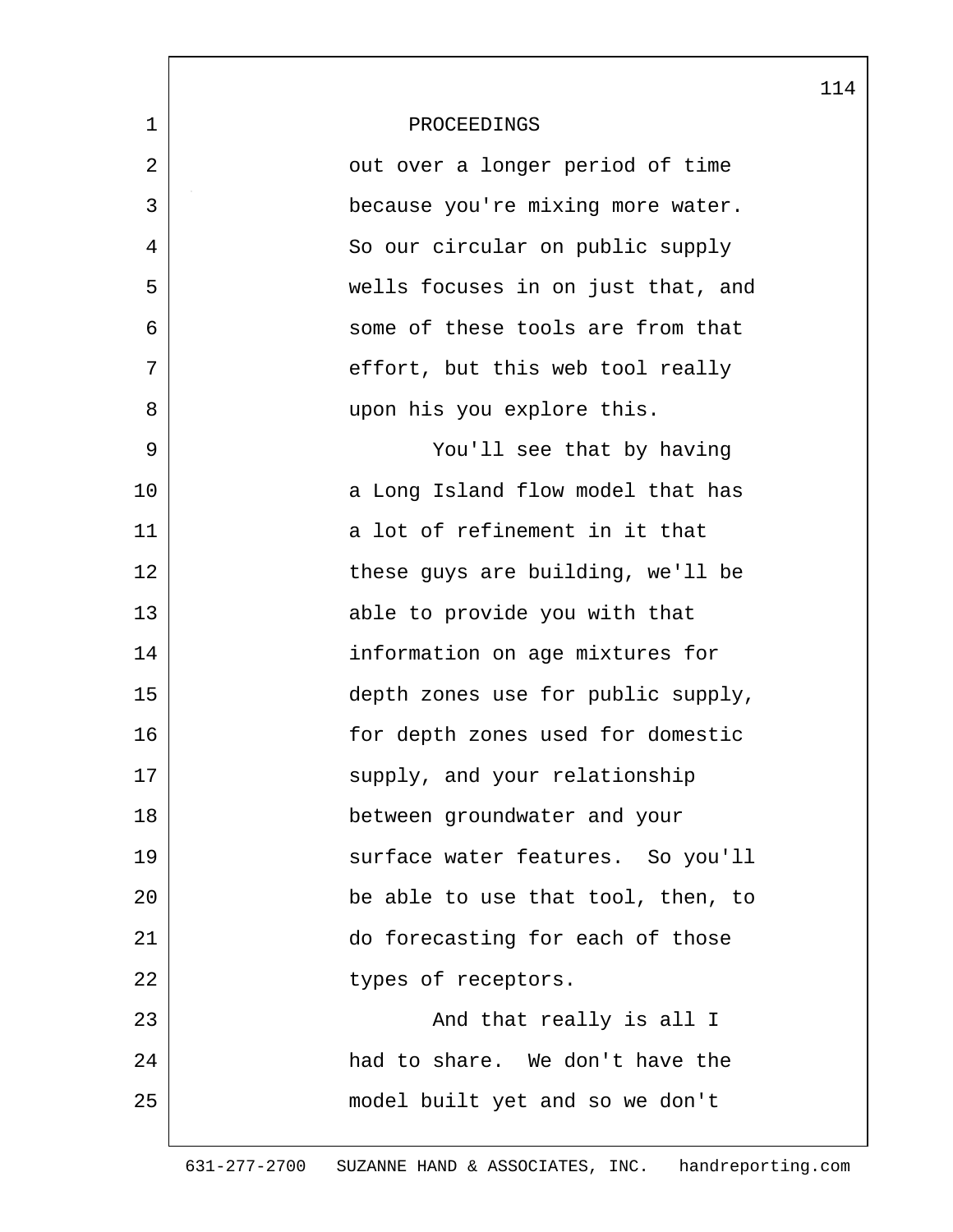|             |                                    | 115 |
|-------------|------------------------------------|-----|
| $\mathbf 1$ | PROCEEDINGS                        |     |
| 2           | have results to share, but that's  |     |
| 3           | kind of the genesis of why we're   |     |
| 4           | here. We're looking nationally,    |     |
| 5           | we're incorporating flow system    |     |
| 6           | understanding into our water       |     |
| 7           | quality program, we're quantifying |     |
| 8           | groundwater age because it's       |     |
| 9           | critical for understanding the     |     |
| 10          | susceptibility component that      |     |
| 11          | affects water quality. We haven't  |     |
| 12          | been able to do that before.       |     |
| 13          | Again, typically we've             |     |
| 14          | looked at things like soils to     |     |
| 15          | represent susceptibility. But now  |     |
| 16          | that our program is not just       |     |
| 17          | looking at water table water       |     |
| 18          | quality or even shallow depths,    |     |
| 19          | we're looking deep in our aquifer  |     |
| 20          | systems. It's not really a good    |     |
| 21          | representation of susceptibility   |     |
| 22          | if you're looking at what's        |     |
| 23          | happening just at the soils when   |     |
| 24          | you want to know what's happening, |     |
| 25          | you know, several hundred feet     |     |
|             |                                    |     |

 $\overline{\phantom{a}}$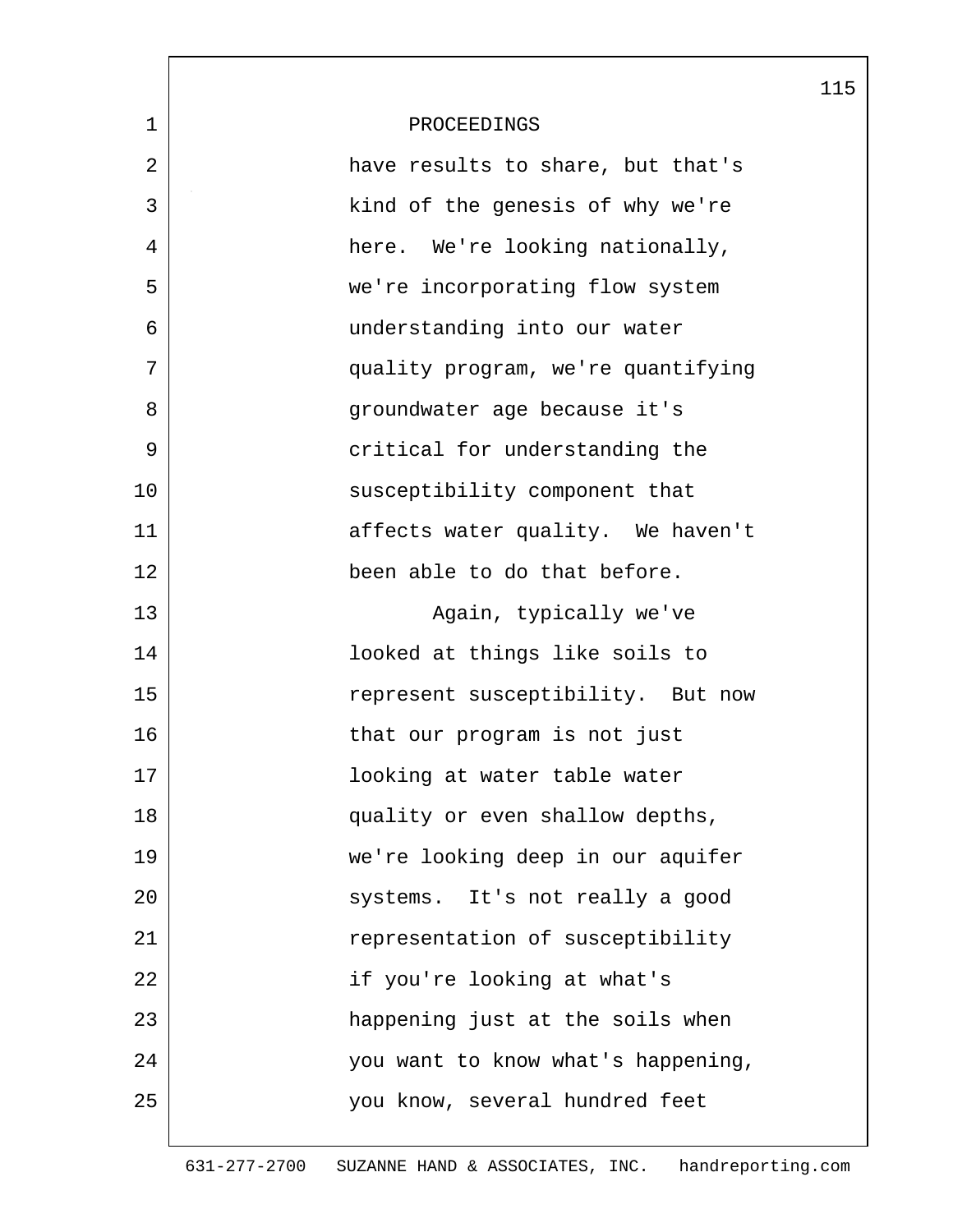|                |                                    | 116 |
|----------------|------------------------------------|-----|
| $\mathbf 1$    | PROCEEDINGS                        |     |
| $\overline{2}$ | below land surface. So we're       |     |
| 3              | sample for ages and modelling that |     |
| 4              | so we can incorporate that         |     |
| 5              | directly into our water quality    |     |
| 6              | understanding.                     |     |
| 7              | Yes?                               |     |
| 8              | AUDIENCE MEMBER: Since             |     |
| 9              | you've been doing this for a       |     |
| 10             | decade or so, can you give us an   |     |
| 11             | example or two of how in real life |     |
| 12             | you help people maybe solve        |     |
| 13             | problems locally by giving them a  |     |
| 14             | direction?                         |     |
| 15             | MS. EBERTS: Yes. So                |     |
| 16             | we've just started the mapping of  |     |
| 17             | water quality, so we don't have a  |     |
| 18             | lot of, you know, those examples,  |     |
| 19             | although, as I shared, in North    |     |
| 20             | Carolina as we were developing our |     |
| 21             | program we've had people say,      |     |
| 22             | well, if we would have known this, |     |
| 23             | we would have developed our        |     |
| 24             | aquifers differently, or public    |     |
| 25             | health people have said, you know, |     |
|                |                                    |     |

 $\overline{\phantom{a}}$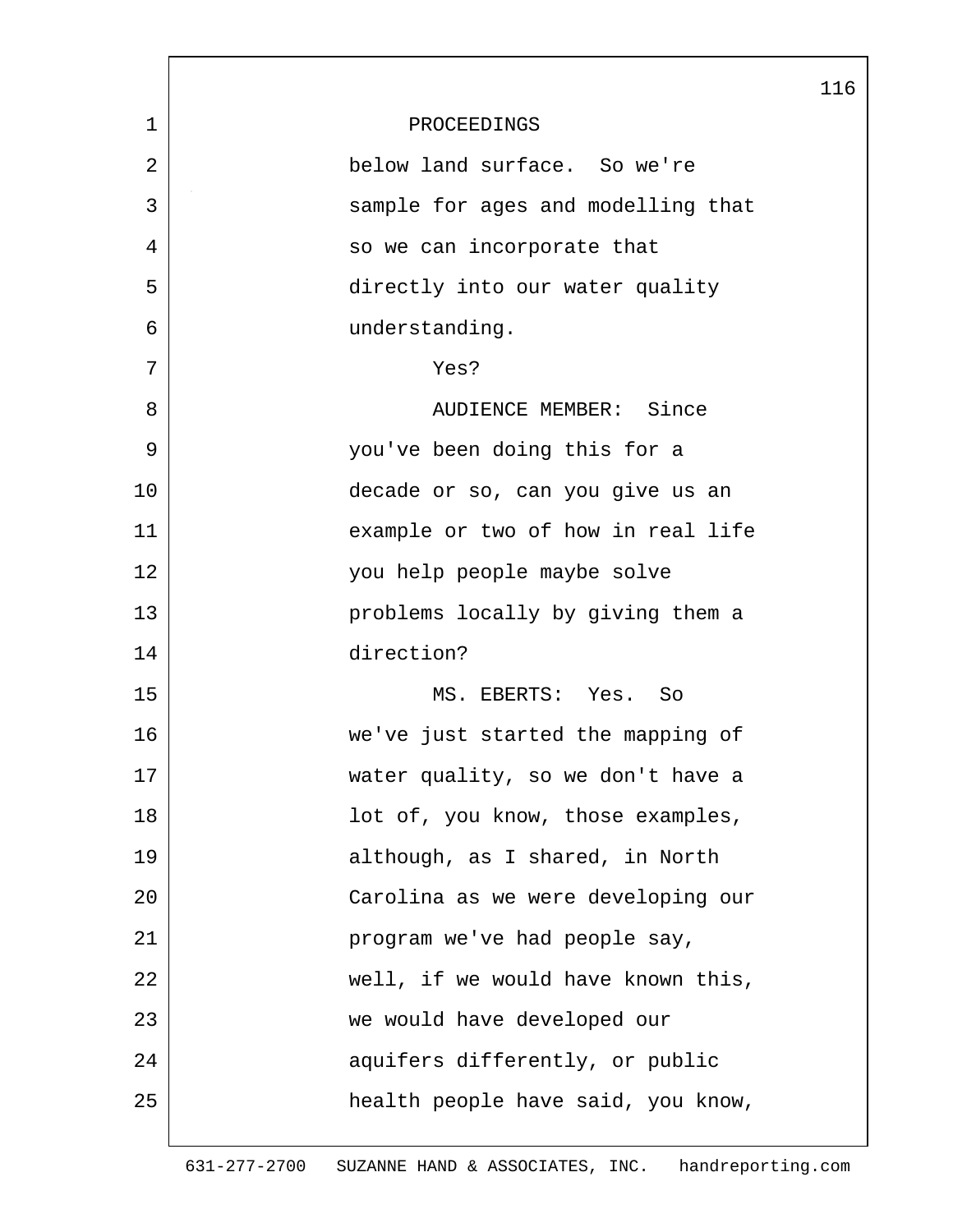|                |                                    | 117 |
|----------------|------------------------------------|-----|
| 1              | PROCEEDINGS                        |     |
| $\overline{2}$ | if we would have known that that   |     |
| 3              | area had high concentrations of    |     |
| 4              | this, we might have been looking   |     |
| 5              | for this.                          |     |
| 6              | But at the scale of the            |     |
| 7              | individual wells, our public       |     |
| 8              | supply well effort which is kind   |     |
| 9              | of foundational for the            |     |
| 10             | understanding we're bringing to    |     |
| 11             | bear now, an example, out in       |     |
| 12             | Modesto, California, they were     |     |
| 13             | taking wells offline because they  |     |
| 14             | were having an increasing number   |     |
| 15             | of wells that exceeded the uranium |     |
| 16             | MCL. So that was becoming a        |     |
| 17             | problem for them, and so they've   |     |
| 18             | been taking wells offline.         |     |
| 19             | We had chosen Modesto              |     |
| 20             | because we like to take our        |     |
| 21             | national program and explore       |     |
| 22             | concepts where there are local     |     |
| 23             | issues that we can solve at the    |     |
| 24             | same time, kind of what we're      |     |
| 25             | trying to do here, as well.        |     |
|                |                                    |     |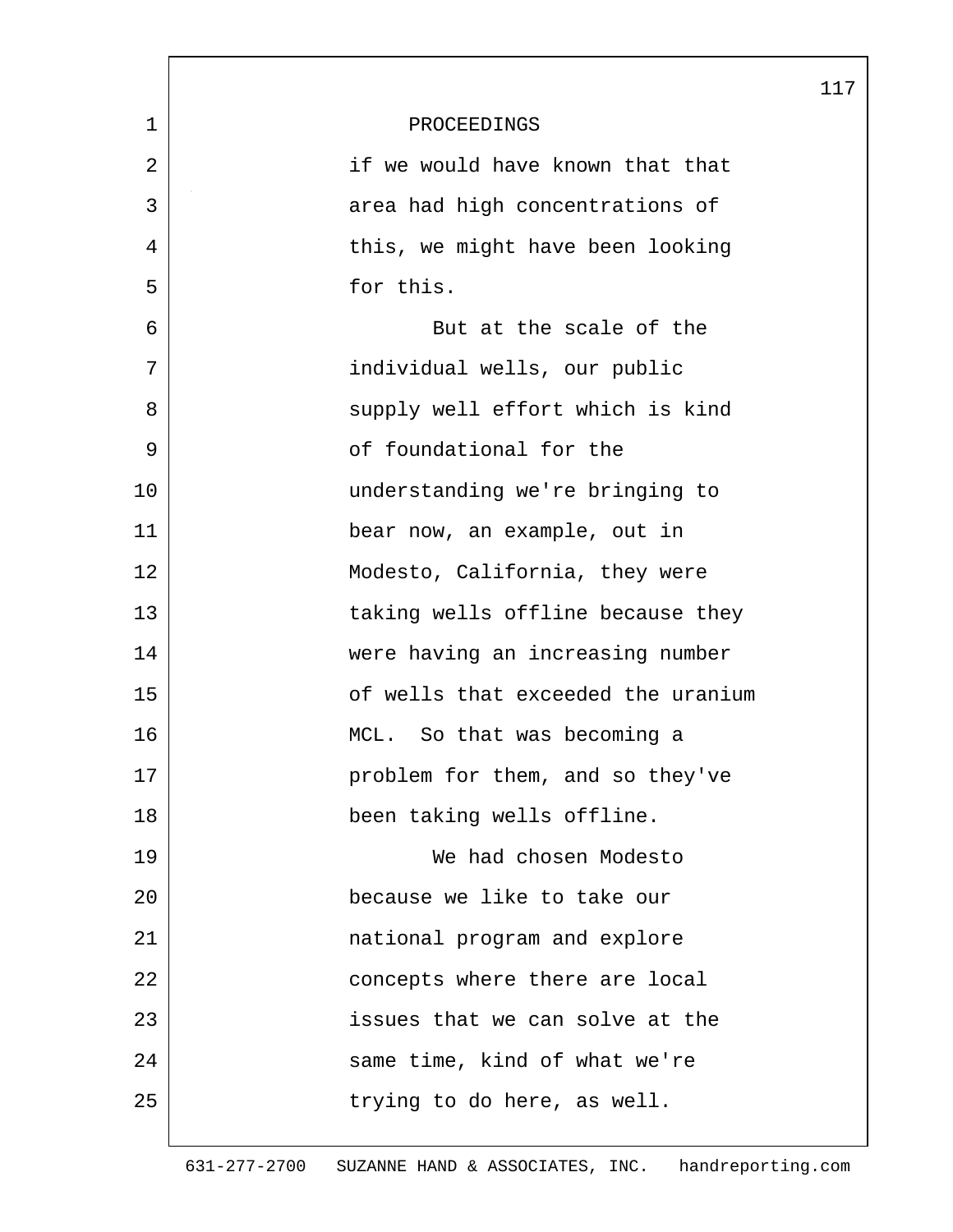|             |                                    | 118 |
|-------------|------------------------------------|-----|
| $\mathbf 1$ | PROCEEDINGS                        |     |
| 2           | So we started to explore           |     |
| 3           | what was going on. As I            |     |
| 4           | mentioned, you've got your age     |     |
| 5           | mixture, your geochemical          |     |
| 6           | conditions and your inputs, start  |     |
| 7           | to explore what the water quality  |     |
| 8           | from these wells with high         |     |
| 9           | uranium, as well as low uranium    |     |
| 10          | wells in the area, truly           |     |
| 11          | represented.                       |     |
| 12          | What we learned was when           |     |
| 13          | the wells were cycled off, there   |     |
| 14          | was enough of a gradient within    |     |
| 15          | the aquifer system that there was  |     |
| 16          | a lot of cascading of water and    |     |
| 17          | movement of water along those      |     |
| 18          | public supply well wellbores.      |     |
| 19          | There's high uranium concentration |     |
| 20          | water in the shallow aquifer out   |     |
| 21          | there because of agriculture.      |     |
| 22          | So, you know, with                 |     |
| 23          | irrigated agriculture we've        |     |
| 24          | changed the CO2 concentrations in  |     |
| 25          | the water, we've changed           |     |
|             |                                    |     |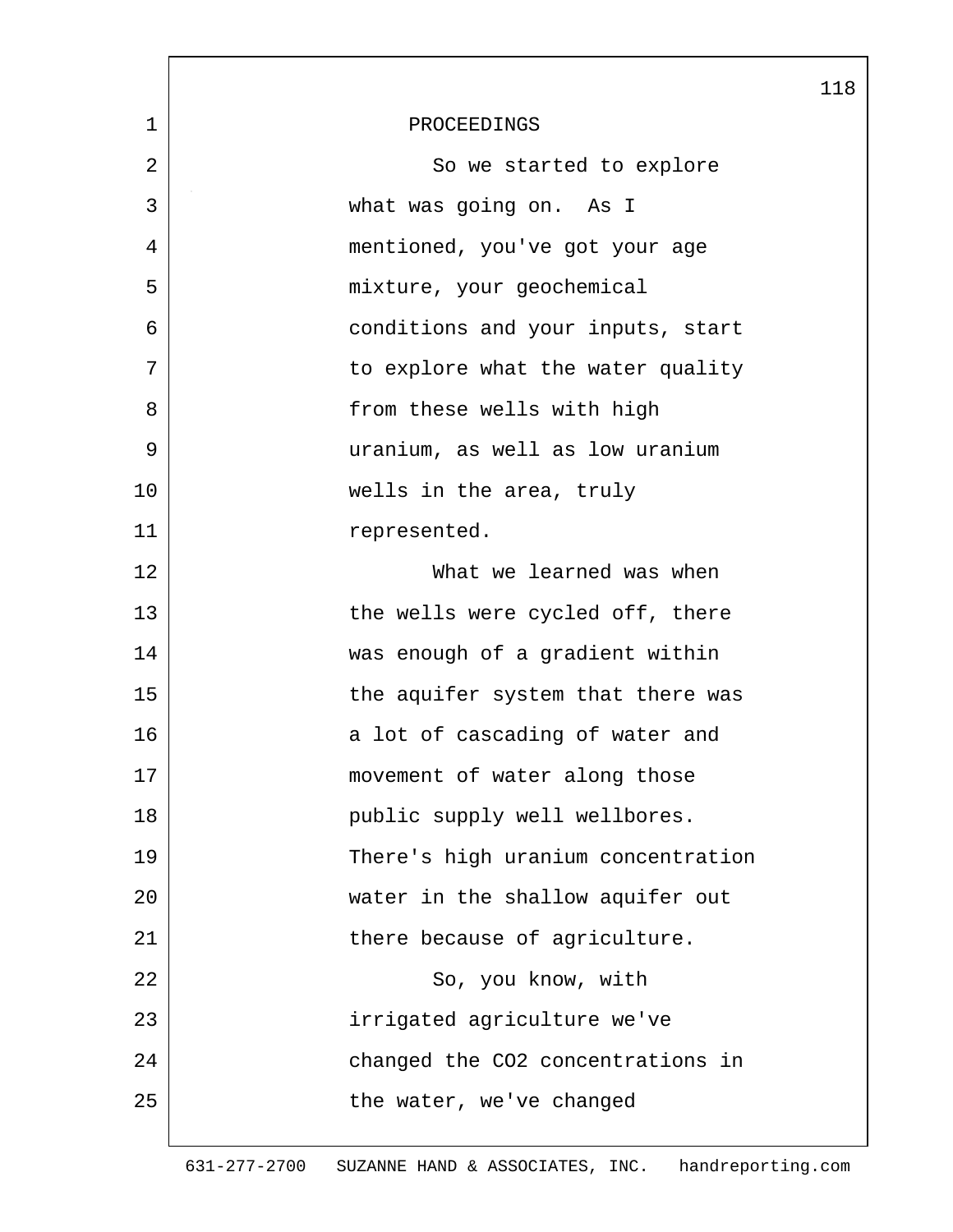|             |                                    | 119 |
|-------------|------------------------------------|-----|
| $\mathbf 1$ | PROCEEDINGS                        |     |
| 2           | alkalinity, and that's been        |     |
| 3           | mobilizing uranium off the         |     |
| 4           | sediment in the shallow aquifer.   |     |
| 5           | They knew they had a shallow       |     |
| 6           | uranium problem, but all of a      |     |
| 7           | sudden we see this in the public   |     |
| 8           | supply and we think, well, this    |     |
| 9           | uranium starts moving down, now    |     |
| 10          | we've got to take these wells      |     |
| 11          | offline. All it was is the         |     |
| 12          | shallow high uranium water moving  |     |
| 13          | down the wellbore when the wells   |     |
| 14          | were turned off, moving out into   |     |
| 15          | the aquifer surrounding the        |     |
| 16          | wellbore, and when the wells were  |     |
| 17          | kicked back on you have these      |     |
| 18          | spikes of high uranium because now |     |
| 19          | you're drawing in high uranium     |     |
| 20          | water from a longer section of     |     |
| 21          | wellbore.                          |     |
| 22          | Once we understood what            |     |
| 23          | their well -- how it was sampling  |     |
| 24          | the aquifer, we were able to       |     |
| 25          | provide them with information that |     |
|             |                                    |     |

631-277-2700 SUZANNE HAND & ASSOCIATES, INC. handreporting.com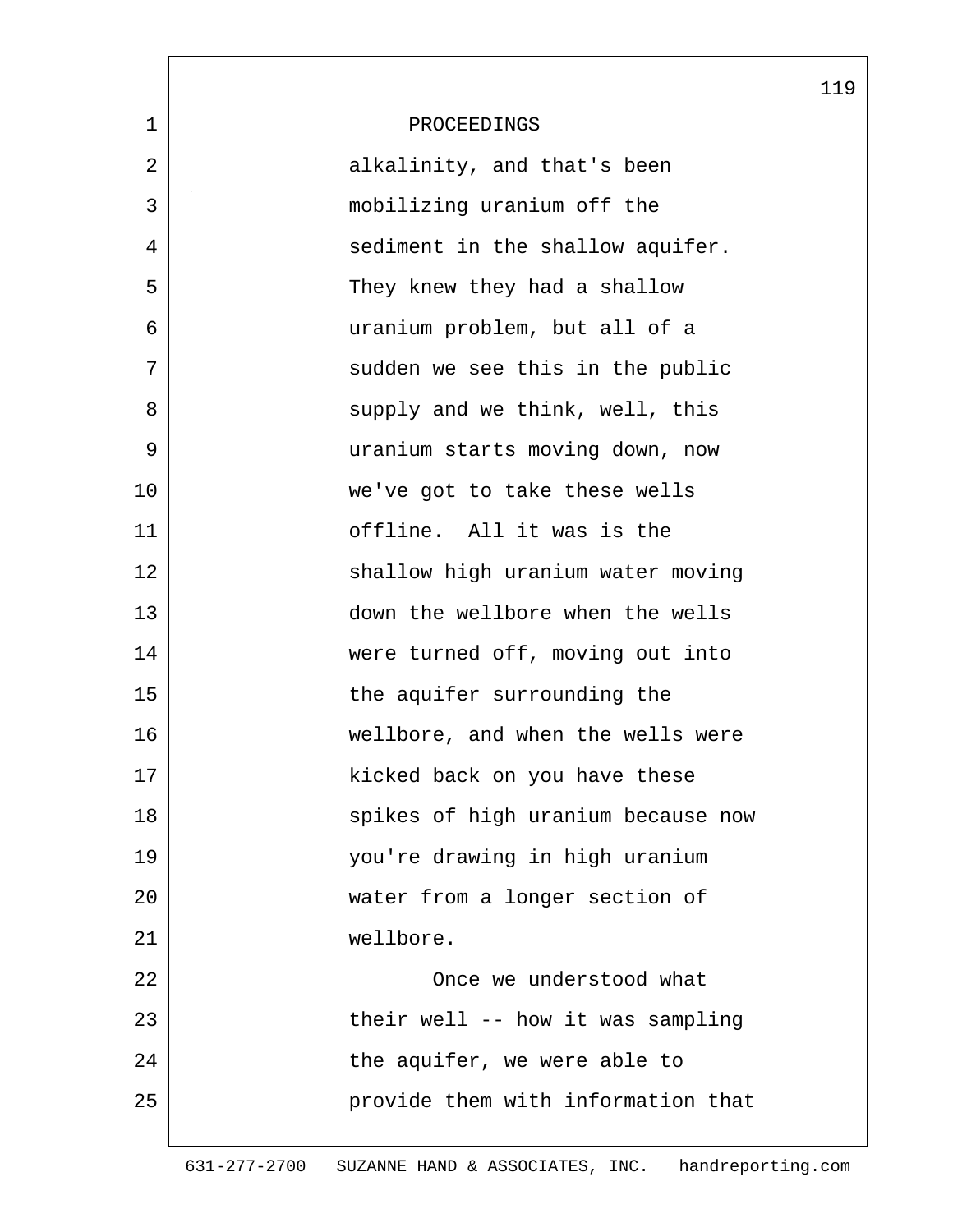|             |                                    | 120 |
|-------------|------------------------------------|-----|
| $\mathbf 1$ | PROCEEDINGS                        |     |
| 2           | they could change their pumping    |     |
| 3           | schedules. Now they pump more      |     |
| 4           | frequently and they're putting all |     |
| 5           | their wells back online.           |     |
| 6           | So just understanding              |     |
| 7           | where the water from a well is     |     |
| 8           | coming from and what that sample   |     |
| 9           | actually represents rather than    |     |
| 10          | simply looking at a concentration  |     |
| 11          | ask reacting. So we had that       |     |
| 12          | situation.                         |     |
| 13          | Same thing in Albuquerque.         |     |
| 14          | They have high arsenic             |     |
| 15          | concentrations in some of their    |     |
| 16          | public supply wells. Again, we     |     |
| 17          | observed spatially where those     |     |
| 18          | high arsenic concentrations were,  |     |
| 19          | and they were in an area of upward |     |
| 20          | natural gradient. You have         |     |
| 21          | naturally high arsenic water at    |     |
| 22          | depth, it was moving up wellbores  |     |
| 23          | and out into the surrounding       |     |
| 24          | aquifer. Again they were able to   |     |
| 25          | change pumping schedule and        |     |
|             |                                    |     |

 $\overline{\phantom{a}}$ 

631-277-2700 SUZANNE HAND & ASSOCIATES, INC. handreporting.com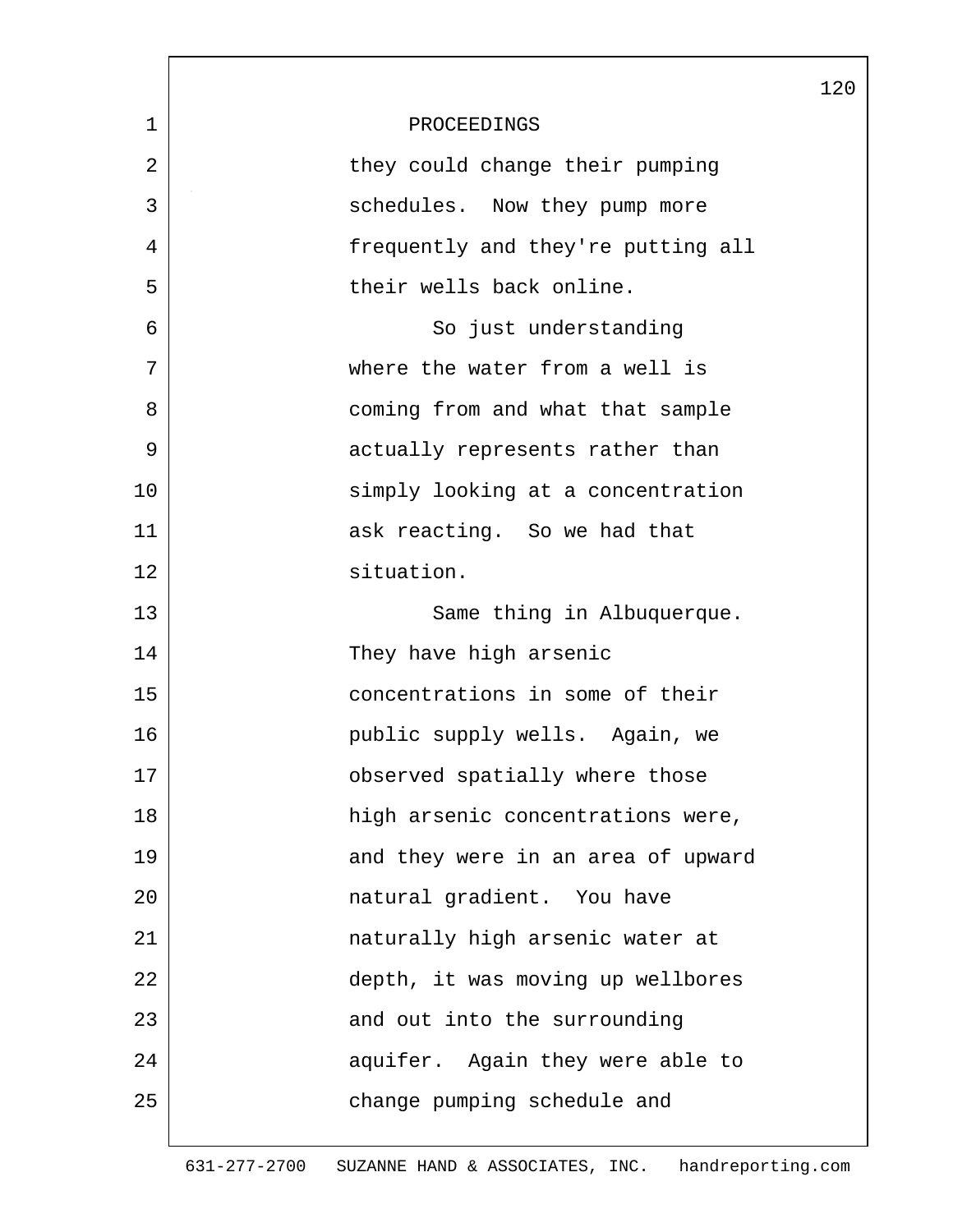|                |                                    | 121 |
|----------------|------------------------------------|-----|
| $\mathbf{1}$   | PROCEEDINGS                        |     |
| $\overline{2}$ | improve water quality with really  |     |
| 3              | very little effort. So we have     |     |
| 4              | these kinds of examples.           |     |
| 5              | MR. HERSHKOWITZ: So just           |     |
| 6              | looking toward the future, you     |     |
| 7              | think that you will be able to     |     |
| 8              | more accurately predict            |     |
| 9              | contaminant plume movements on     |     |
| 10             | Long Island?                       |     |
| 11             | MS. EBERTS: So we'll be            |     |
| 12             | able to provide information on age |     |
| 13             | mixtures of water at depths        |     |
| 14             | typically used for supply wells,   |     |
| 15             | at shallow depths, at surface      |     |
| 16             | water features. When it comes to   |     |
| 17             | individual contaminant plumes, I   |     |
| 18             | don't know how much plume chasing  |     |
| 19             | that we'll do, but we'll be        |     |
| 20             | providing a tool that other people |     |
| 21             | can continue to make use of in     |     |
| 22             | terms of the modelling.<br>Our     |     |
| 23             | purpose with our national program  |     |
| 24             | isn't really to speak to           |     |
| 25             | individual plumes.                 |     |
|                |                                    |     |

L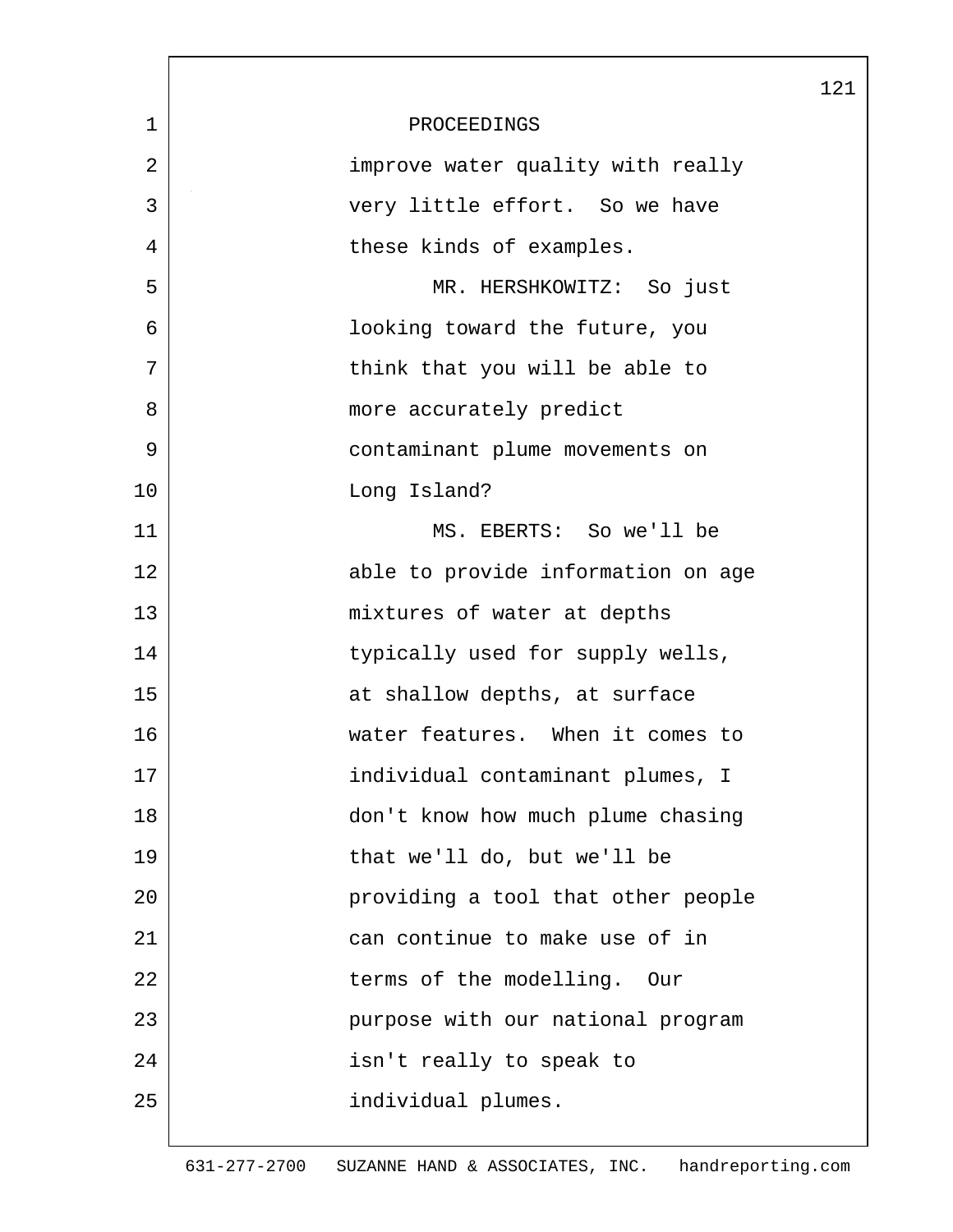|    |                                    | 122 |
|----|------------------------------------|-----|
| 1  | PROCEEDINGS                        |     |
| 2  | What would you say to              |     |
| 3  | that, you USGS folks?              |     |
| 4  | MR. SCHUBERT: I would              |     |
| 5  | agree with you. This is an         |     |
| 6  | excellent opportunity for          |     |
| 7  | technology transfer and building a |     |
| 8  | tool in an area where there's      |     |
| 9  | great local interest, and you hand |     |
| 10 | it off to us and then we can       |     |
| 11 | address the more site-specific     |     |
| 12 | concerns.                          |     |
| 13 | MS. EBERTS: Right, I               |     |
| 14 | would say that's right. The local  |     |
| 15 | office would develop local program |     |
| 16 | based on what the national program |     |
| 17 | can bring to your community and    |     |
| 18 | you would develop local project    |     |
| 19 | with it. Because that's not        |     |
| 20 | something we're doing initially,   |     |
| 21 | but we're providing the tools and  |     |
| 22 | the data and information and       |     |
| 23 | understanding that will allow for  |     |
| 24 | that to happen.                    |     |
| 25 | Yes?                               |     |
|    |                                    |     |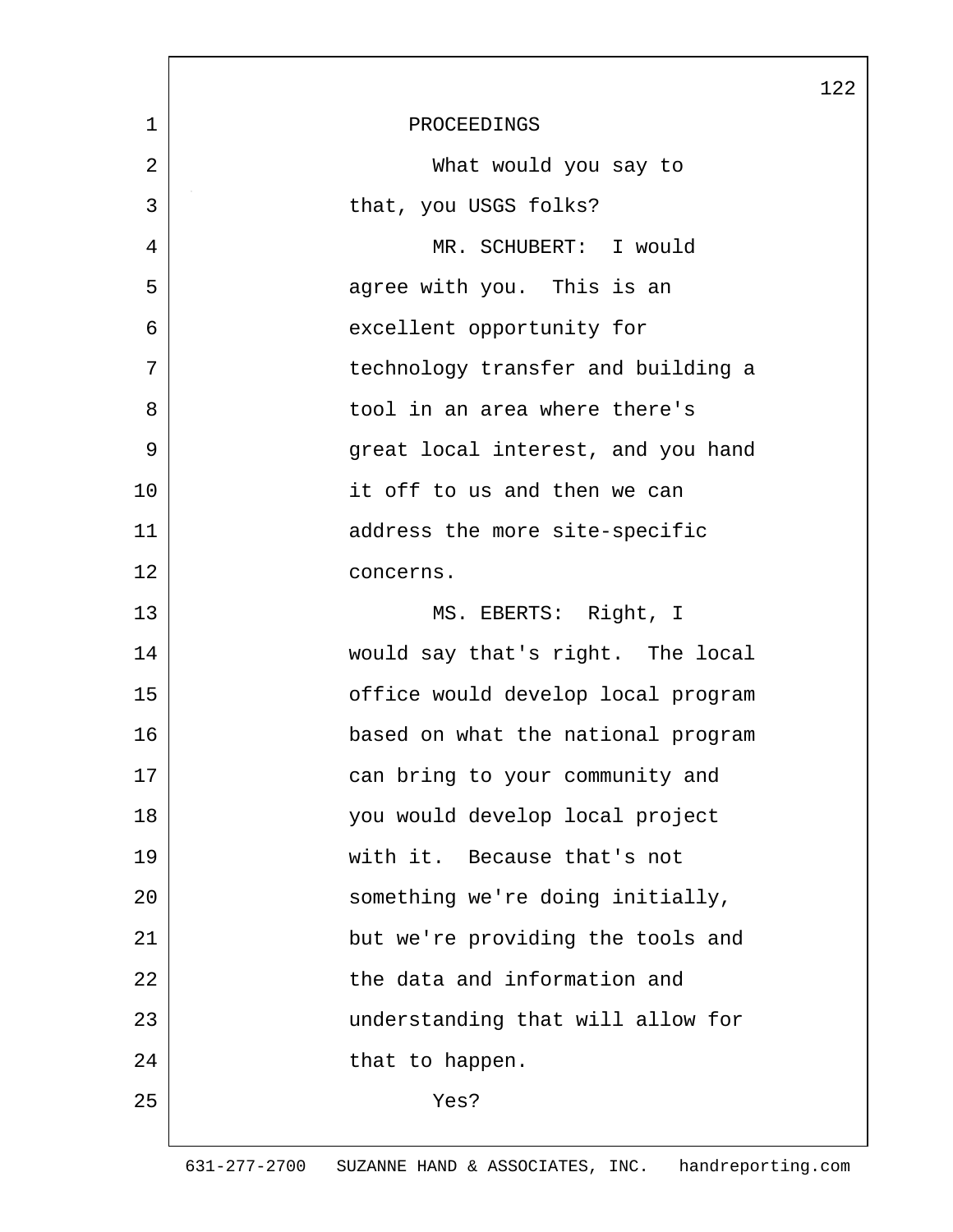|             |                                    | 123 |
|-------------|------------------------------------|-----|
| $\mathbf 1$ | PROCEEDINGS                        |     |
| 2           | AUDIENCE MEMBER: How can           |     |
| 3           | you determine the outcome of your  |     |
| 4           | formulas when you're including     |     |
| 5           | coastal erosion? I have a coastal  |     |
| 6           | erosion task force in Suffolk      |     |
| 7           | County, and what we're trying to   |     |
| 8           | do is encourage the New York DEC   |     |
| 9           | to complete the Coastal Erosion    |     |
| 10          | Hazard Area Mapping Project. But   |     |
| 11          | just in my district in Miller      |     |
| 12          | Place, we lost 30 feet of land in  |     |
| 13          | one storm.                         |     |
| 14          | So how does that relate to         |     |
| 15          | how you can determine saltwater    |     |
| 16          | intrusion in some of these well    |     |
| 17          | areas?                             |     |
| 18          | MS. EBERTS: Do you want            |     |
| 19          | to take that, John?                |     |
| 20          | MR. MASTERSON: Well, we            |     |
| 21          | use a static landform, so we don't |     |
| 22          | take into account how it's         |     |
| 23          | changing with time. I'm going to   |     |
| 24          | pass it over to Dom because we     |     |
| 25          | just did that in Cape Cod with the |     |
|             |                                    |     |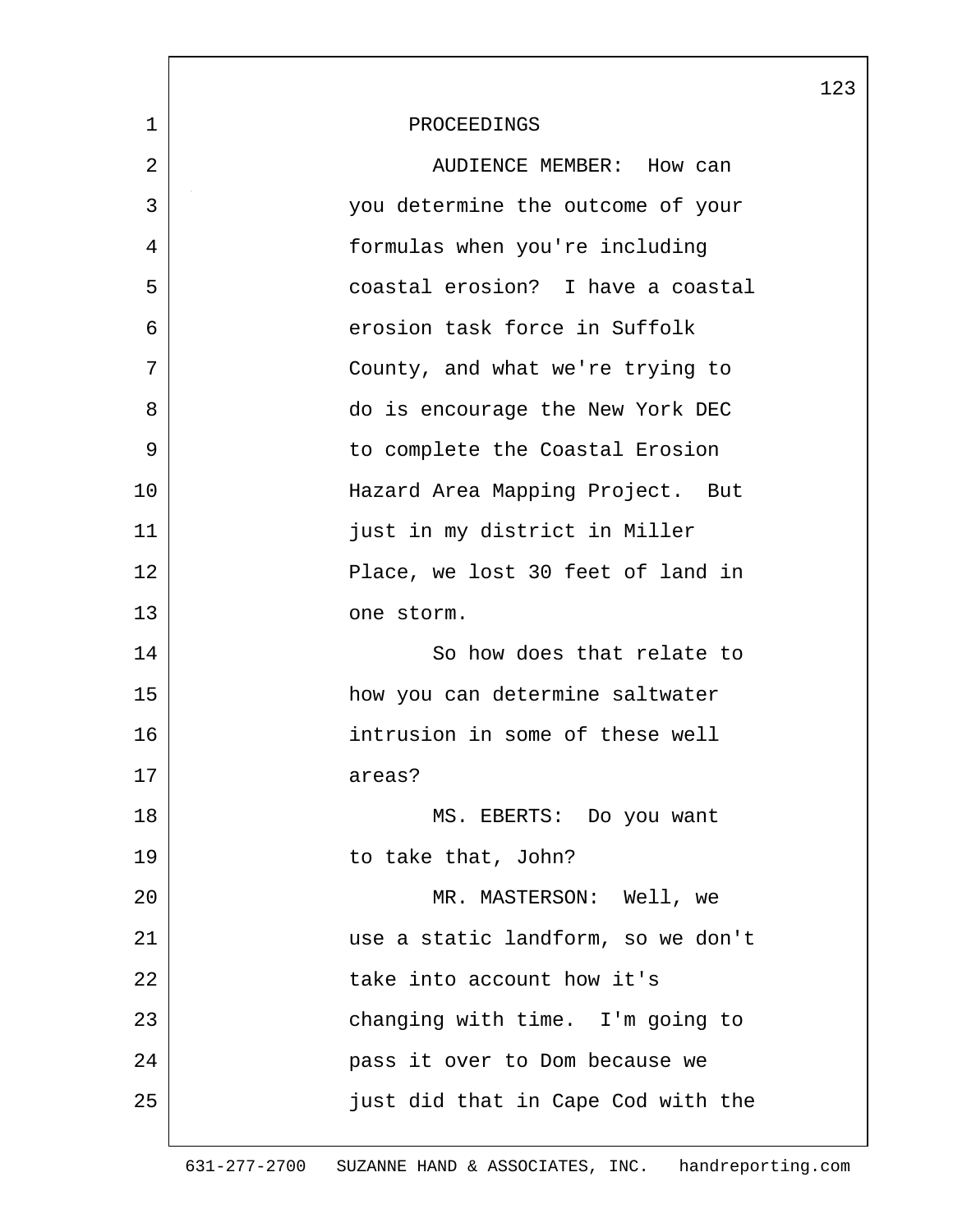|              |                                    | 124 |
|--------------|------------------------------------|-----|
| $\mathbf{1}$ | PROCEEDINGS                        |     |
| 2            | Chatham story with the breach.     |     |
| 3            | MR. WALTER: So we                  |     |
| 4            | recently completed, we showed a    |     |
| 5            | map there, sea level rise in Cape  |     |
| 6            | cod, and that was one of the       |     |
| 7            | issues we had to deal with, the    |     |
| 8            | raised sea level, inundated        |     |
| 9            | boundaries in the models. We       |     |
| 10           | essentially have a caveat saying   |     |
| 11           | you can't really use the           |     |
| 12           | groundwater model in those areas,  |     |
| 13           | and so we don't even attempt to    |     |
| 14           | because, let's face it, it's       |     |
| 15           | probably going to be submerged     |     |
| 16           | anyway or very much altered.       |     |
| 17           | While we're looking at groundwater |     |
| 18           | invasion, rising of the water      |     |
| 19           | table, that's going to be the      |     |
| 20           | farthest thing from their concerns |     |
| 21           | in those areas, a six-foot sea     |     |
| 22           | level rise. So that's something    |     |
| 23           | that we $-$                        |     |
| 24           | We did do a few things             |     |
| 25           | where we said what if you've       |     |
|              |                                    |     |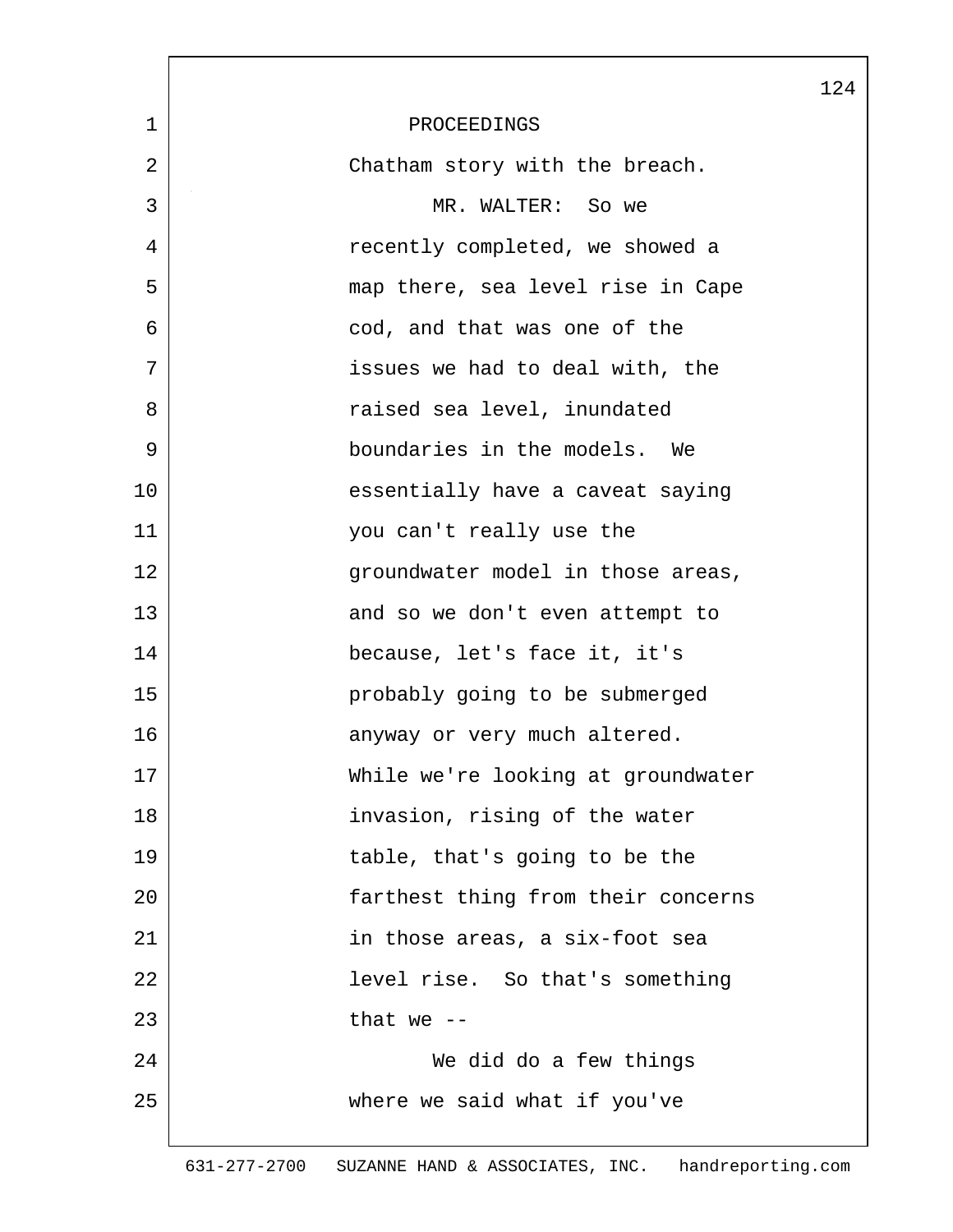|    |                                    | 125 |
|----|------------------------------------|-----|
| 1  | PROCEEDINGS                        |     |
| 2  | reached, say, a barrier bar across |     |
| 3  | a freshwater feature and it became |     |
| 4  | from freshwater to saltwater. But  |     |
| 5  | again anything near the coast,     |     |
| 6  | that is a limitation by the coast, |     |
| 7  | because you can't possibly         |     |
| 8  | simulate those kind of changes to  |     |
| 9  | the degree you would need to run a |     |
| 10 | regional flow model.               |     |
| 11 | AUDIENCE MEMBER: So how            |     |
| 12 | does Suffolk County stand right    |     |
| 13 | now with the wells that we have in |     |
| 14 | general?                           |     |
| 15 | MR. WALTER: Are you                |     |
| 16 | talking about saltwater in --      |     |
| 17 | AUDIENCE MEMBER: Yes.              |     |
| 18 | MR. WALTER: I don't know.          |     |
| 19 | You know, essentially, this is on  |     |
| 20 | Cape Cod, our supply wells aren't  |     |
| 21 | near the coast; they're well       |     |
| 22 | inland. So the interface           |     |
| 23 | position, no matter what you do to |     |
| 24 | the coast and how you change       |     |
| 25 | boundaries locally, they're not    |     |
|    |                                    |     |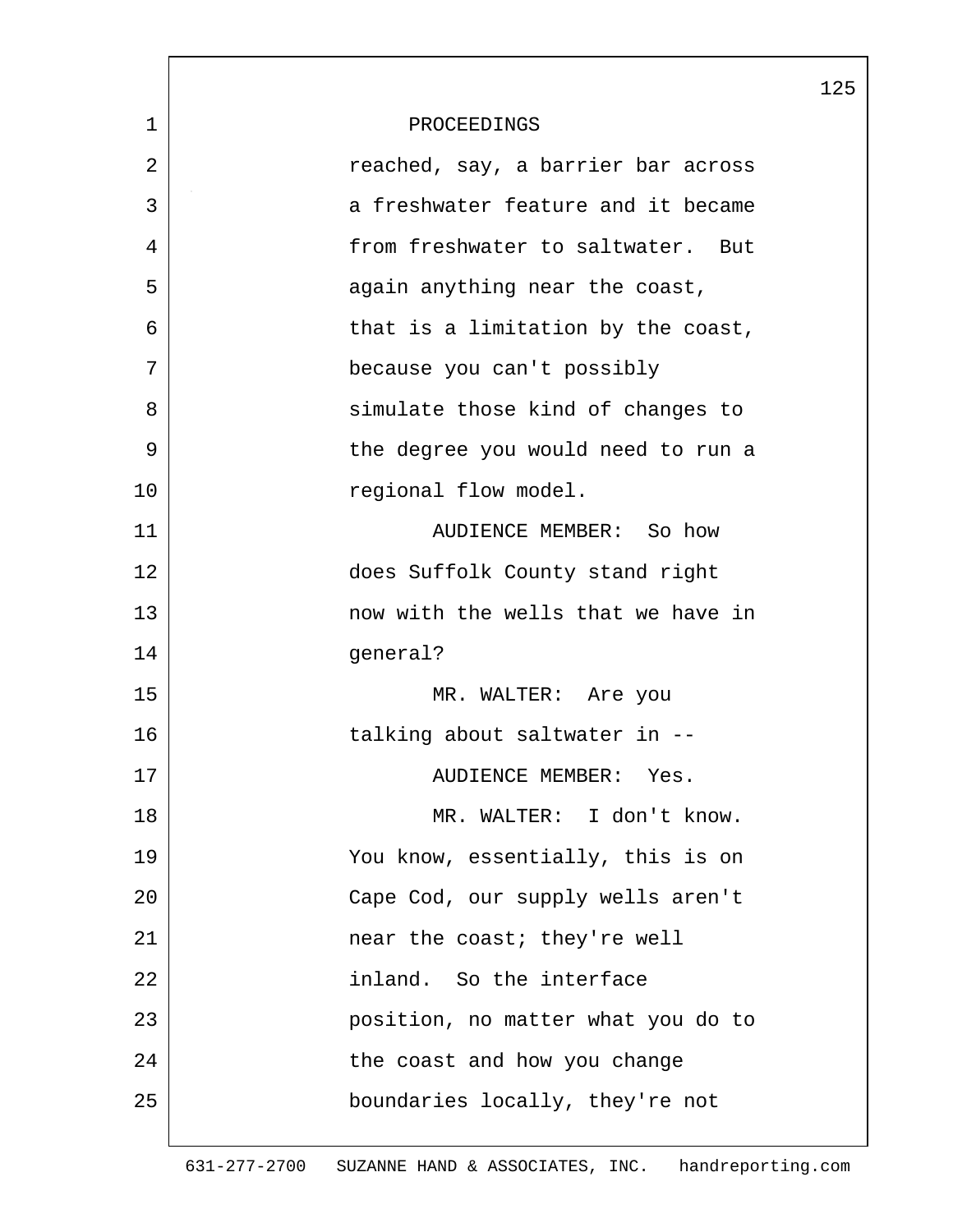|    |                                    | 126 |
|----|------------------------------------|-----|
| 1  | PROCEEDINGS                        |     |
| 2  | going to affect supply wells. I    |     |
| 3  | don't think Suffolk County has     |     |
| 4  | supply wells located right near    |     |
| 5  | the shore.                         |     |
| 6  | MR. SCHUBERT: On the               |     |
| 7  | barrier lines we do. We did see    |     |
| 8  | during Irene and to another extent |     |
| 9  | during Sandy that some supply      |     |
| 10 | wells, particularly -- not supply  |     |
| 11 | wells, but monitoring wells, at    |     |
| 12 | lease, did get water flowing down  |     |
| 13 | into the wellbore and eventually   |     |
| 14 | into the aquifer because they      |     |
| 15 | weren't sufficiently elevated to   |     |
| 16 | account for increasingly high --   |     |
| 17 | <b>AUDIENCE MEMBER:</b><br>Our     |     |
| 18 | sewers, too, because they weren't  |     |
| 19 | high enough we had that issue with |     |
| 20 | sewers. Any suggestions how we     |     |
| 21 | can --                             |     |
| 22 | MR. WALTER: No. I mean,            |     |
| 23 | I don't know.                      |     |
| 24 | AUDIENCE MEMBER: Again, I          |     |
| 25 | just wanted to also mention to     |     |
|    |                                    |     |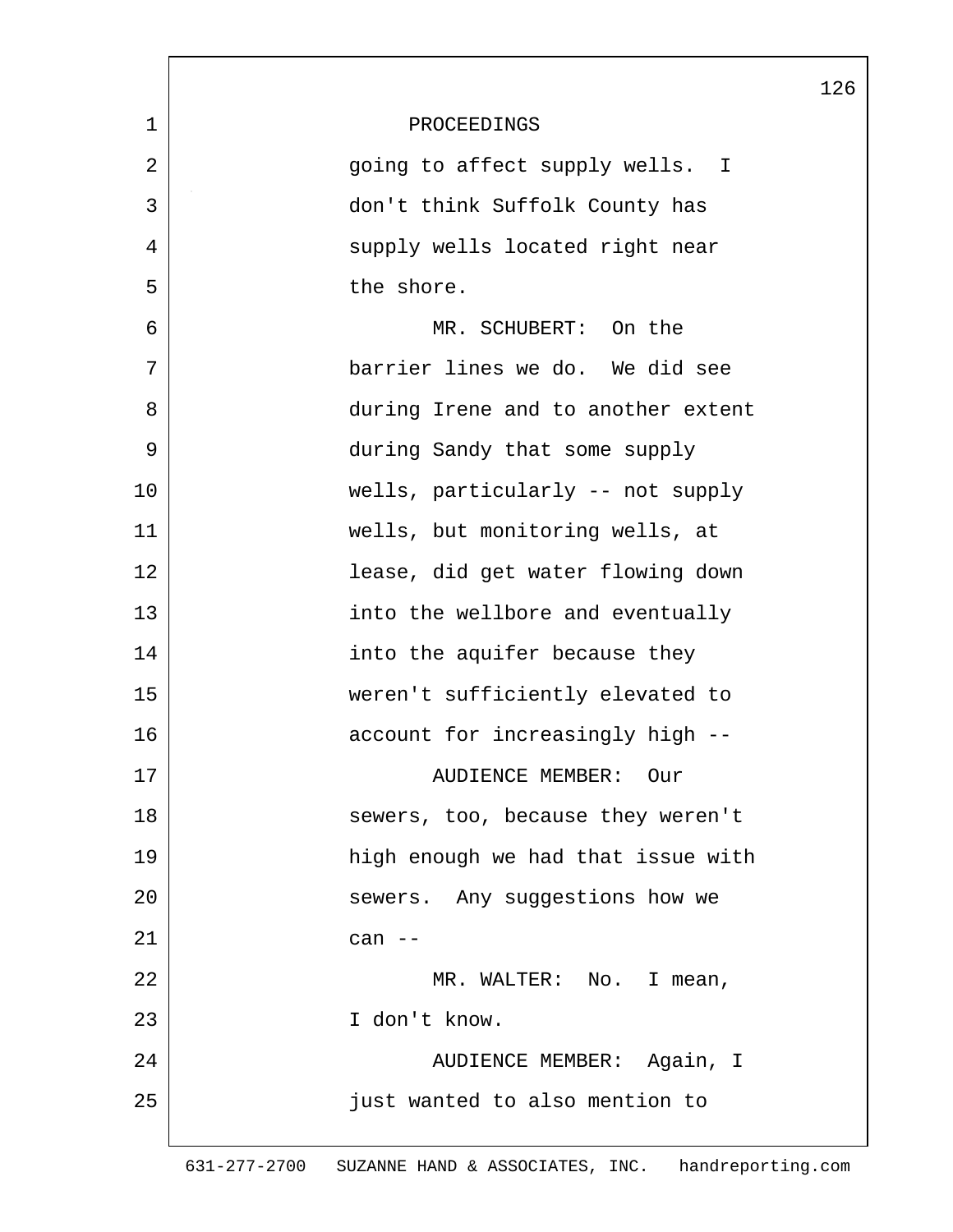|                |                                    | 127 |
|----------------|------------------------------------|-----|
| $\mathbf 1$    | PROCEEDINGS                        |     |
| $\overline{2}$ | LICAP, is there any way you can    |     |
| 3              | write a letter to encourage the    |     |
| 4              | DEC to expedite the hazard         |     |
| 5              | mapping? Because we're waiting on  |     |
| 6              | that to determine our priority     |     |
| 7              | areas. At least my district on     |     |
| 8              | the North Shore, we have severe    |     |
| 9              | erosion and we're losing homes.    |     |
| 10             | Every storm we're losing homes,    |     |
| 11             | you know.                          |     |
| 12             | MR. WALTER: The work               |     |
| 13             | we've done looks at something      |     |
| 14             | that's far less dramatic or far    |     |
| 15             | less acute. It's essentially       |     |
| 16             | groundwater inundation, rising     |     |
| 17             | water tables, erosion of the       |     |
| 18             | coast, and we're not able to do    |     |
| 19             | anything to those, sort of, acute  |     |
| 20             | issues because, let's face it, a   |     |
| 21             | six-foot rise --                   |     |
| 22             | AUDIENCE MEMBER:<br>So             |     |
| 23             | Sara's talking about bluffs on the |     |
| 24             | North Shore and sea level rise.    |     |
| 25             | The beaches are disappearing, the  |     |
|                |                                    |     |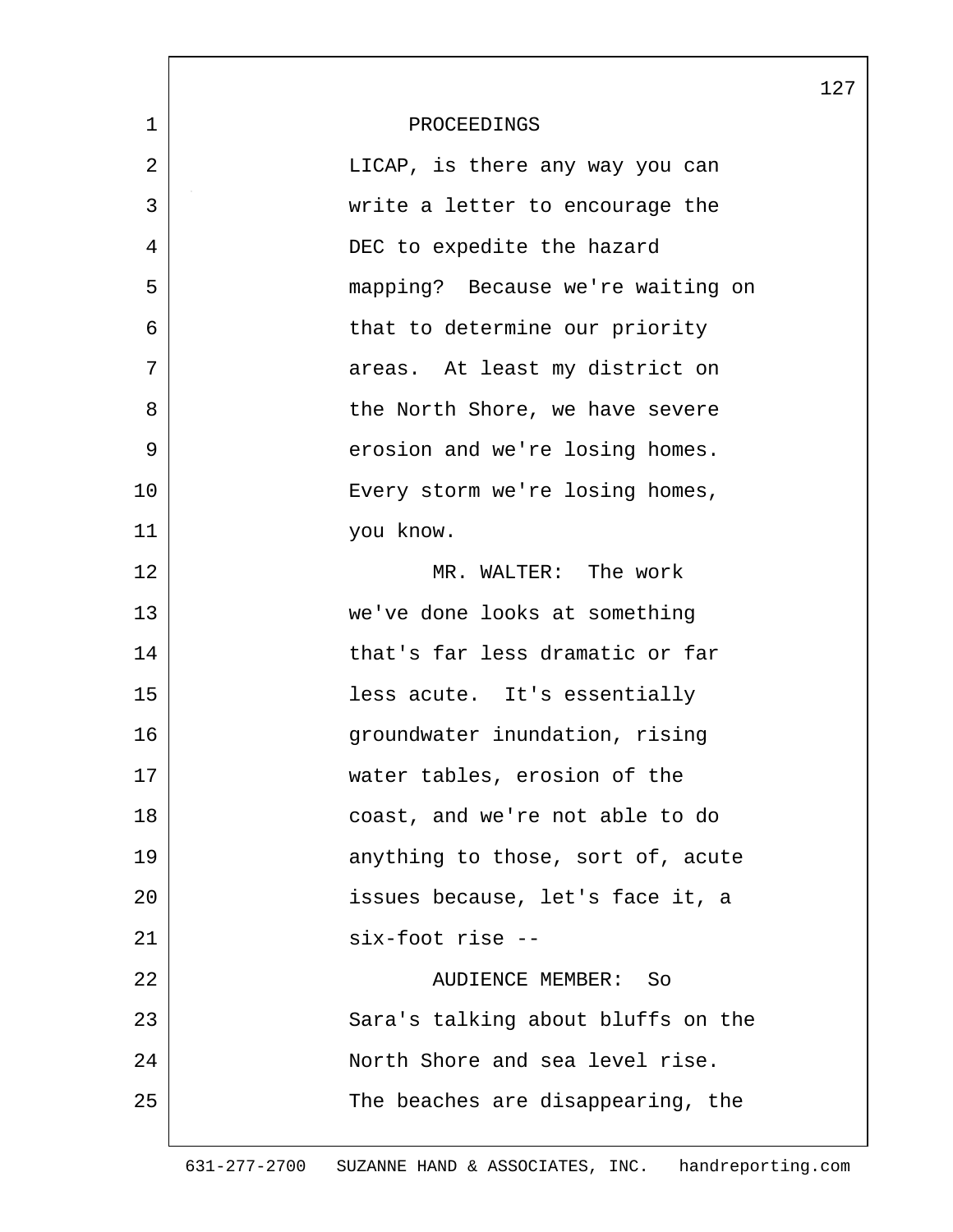|                |                                    | 128 |
|----------------|------------------------------------|-----|
| $\mathbf 1$    | PROCEEDINGS                        |     |
| $\overline{2}$ | bluffs are being undercut, and     |     |
| 3              | homes that were built close are    |     |
| 4              | now even closer, and some are in   |     |
| 5              | really bad shape.                  |     |
| 6              | AUDIENCE MEMBER: Some              |     |
| 7              | have come down. We've got a        |     |
| 8              | handful that have --               |     |
| 9              | MR. WALTER: Well, there            |     |
| 10             | are coastal erosion experts in the |     |
| 11             | USGS. That's far from me, the      |     |
| 12             | geology side of things. I wish I   |     |
| 13             | had a better answer for you.       |     |
| 14             | MS. EBERTS: Likewise, I            |     |
| 15             | would say I'm not a coastal        |     |
| 16             | erosion expert. We're groundwater  |     |
| 17             | flow and quality people.           |     |
| 18             | MR. KOCH: I think LICAP's          |     |
| 19             | mission also isn't coastal         |     |
| 20             | erosion. While it does affect it,  |     |
| 21             | I don't think it's a main          |     |
| 22             | component.                         |     |
| 23             | AUDIENCE MEMBER: It's              |     |
| 24             | just that when you lose so much    |     |
| 25             | land, you think that change is     |     |
|                |                                    |     |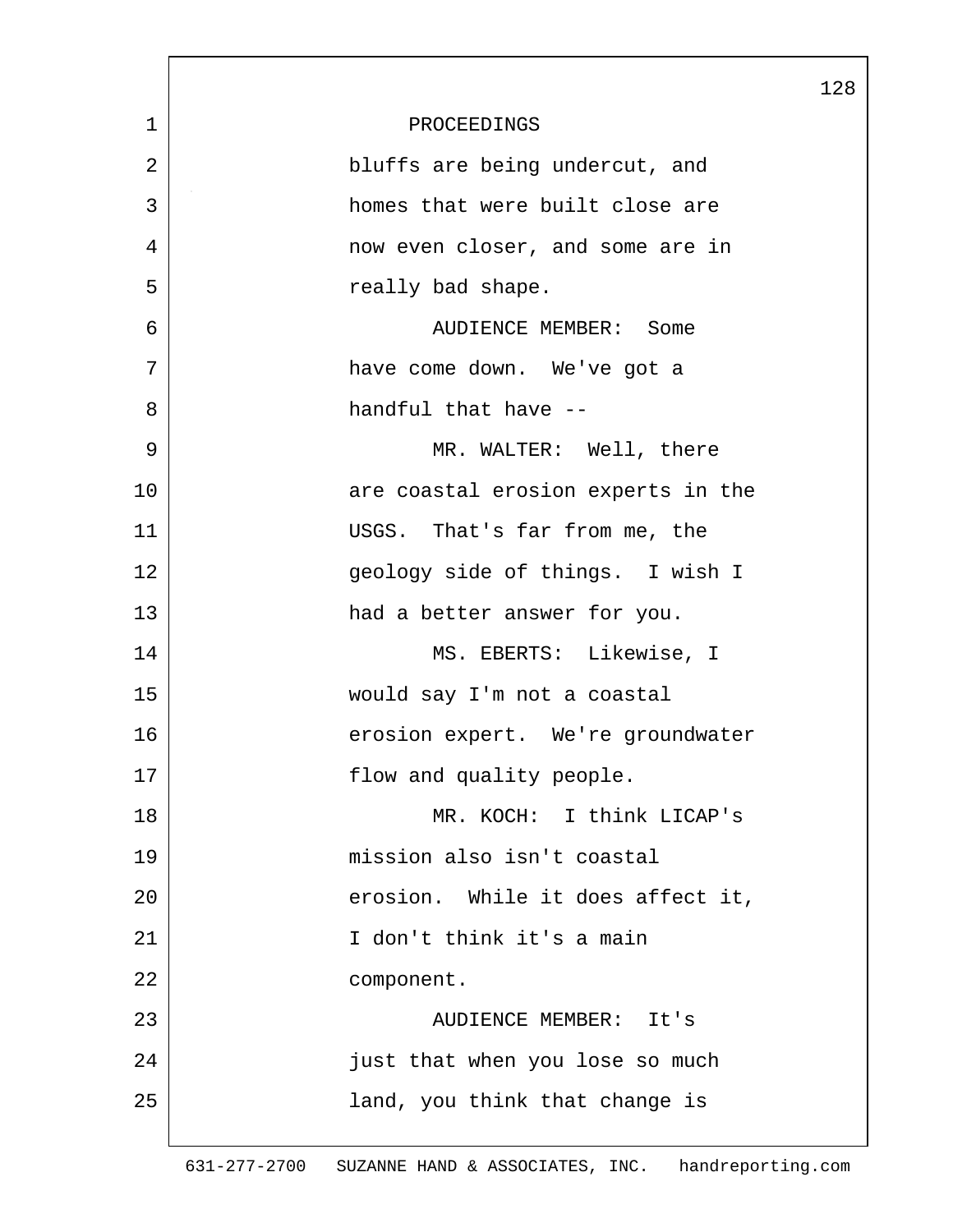|                |                                    | 129 |
|----------------|------------------------------------|-----|
| $\mathbf 1$    | PROCEEDINGS                        |     |
| $\overline{2}$ | basically the line as far as -- my |     |
| 3              | concern would be saltwater         |     |
| 4              | intrusion, and it's going to get   |     |
| 5              | in the groundwater, and how does   |     |
| 6              | that affect things.                |     |
| 7              | MS. EBERTS: I just wanted          |     |
| 8              | to kind of wrap up by saying the   |     |
| 9              | local work we're doing here from a |     |
| 10             | national perspective feeds up into |     |
| 11             | our national understanding. But    |     |
| 12             | because we work, you know,         |     |
| 13             | locally, there are tools and data  |     |
| 14             | and information and knowledge that |     |
| 15             | are available, then, to you as a   |     |
| 16             | community. If you could have, you  |     |
| 17             | know, maybe ongoing dialogue with  |     |
| 18             | some of our local people, you can  |     |
| 19             | probably imagine the utility of    |     |
| 20             | this modelling tool that we're     |     |
| 21             | developing.                        |     |
| 22             | You know, there are                |     |
| 23             | different local issues that could  |     |
| 24             | be addressed using the model.      |     |
| 25             | It's not for us to imagine what    |     |
|                |                                    |     |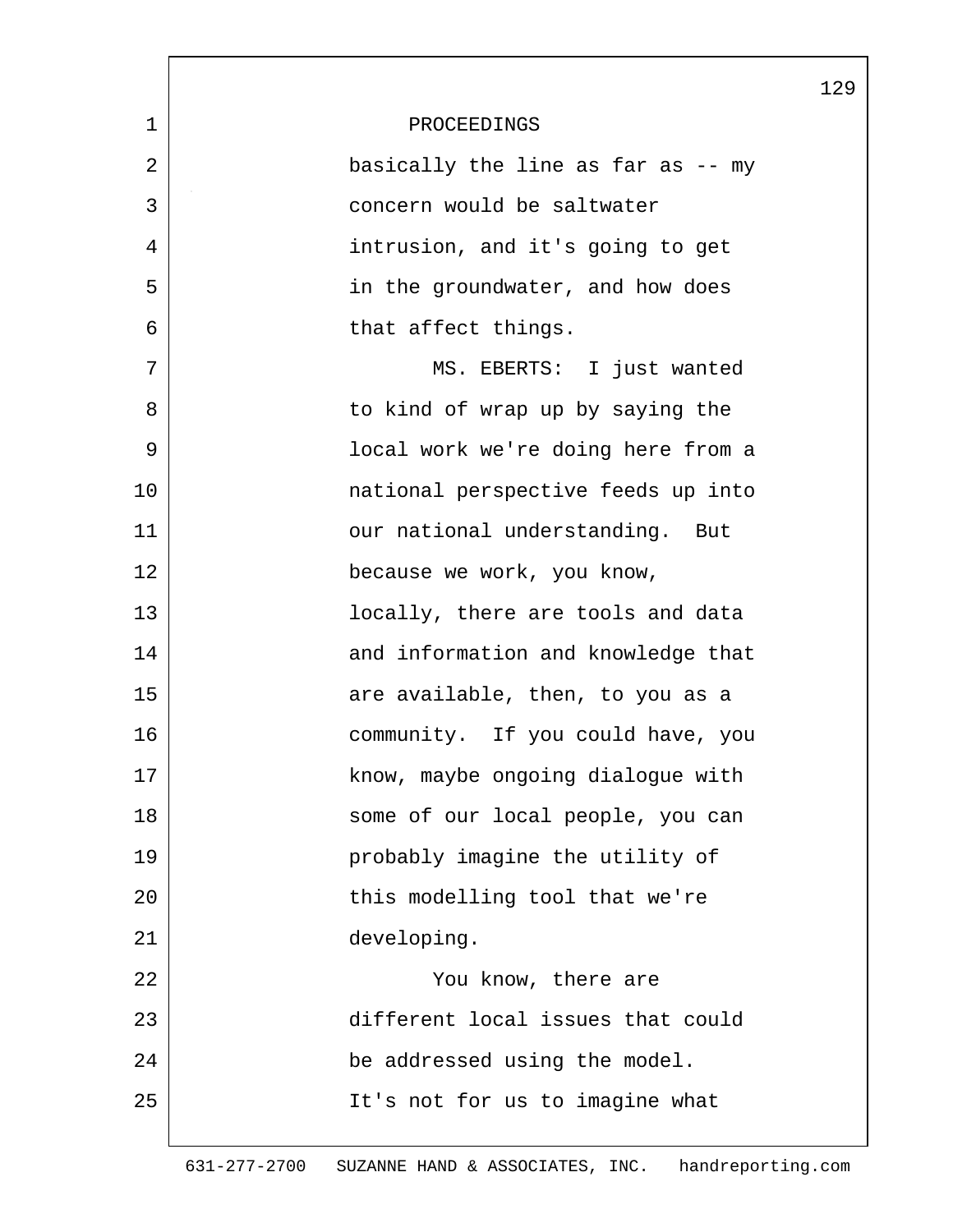|             |                                    | 130 |
|-------------|------------------------------------|-----|
| $\mathbf 1$ | PROCEEDINGS                        |     |
| 2           | those would be, but if you can see |     |
| 3           | where, perhaps -- John was showing |     |
| 4           | the effects of sewering or not     |     |
| 5           | sewering, we can really look more  |     |
| 6           | closely at those thing with a more |     |
| 7           | refined model. There are a lot of  |     |
| 8           | things that we can do with a more  |     |
| 9           | refined model that's not part of   |     |
| 10          | our National Water Quality         |     |
| 11          | Program, but the legacy of the     |     |
| 12          | program will be that you'll have   |     |
| 13          | this tool and these data sets and  |     |
| 14          | this understanding of the age and  |     |
| 15          | water turnover times in your       |     |
| 16          | aquifer that then you can run      |     |
| 17          | with.                              |     |
| 18          | The model is being built           |     |
| 19          | in fiscal year '16, probably       |     |
| 20          | finalized and published in early   |     |
| 21          | '17, so it's really not far away.  |     |
| 22          | It's been a couple of decades      |     |
| 23          | since you've had this kind of a    |     |
| 24          | tool.                              |     |
| 25          | As I mentioned, it's               |     |
|             |                                    |     |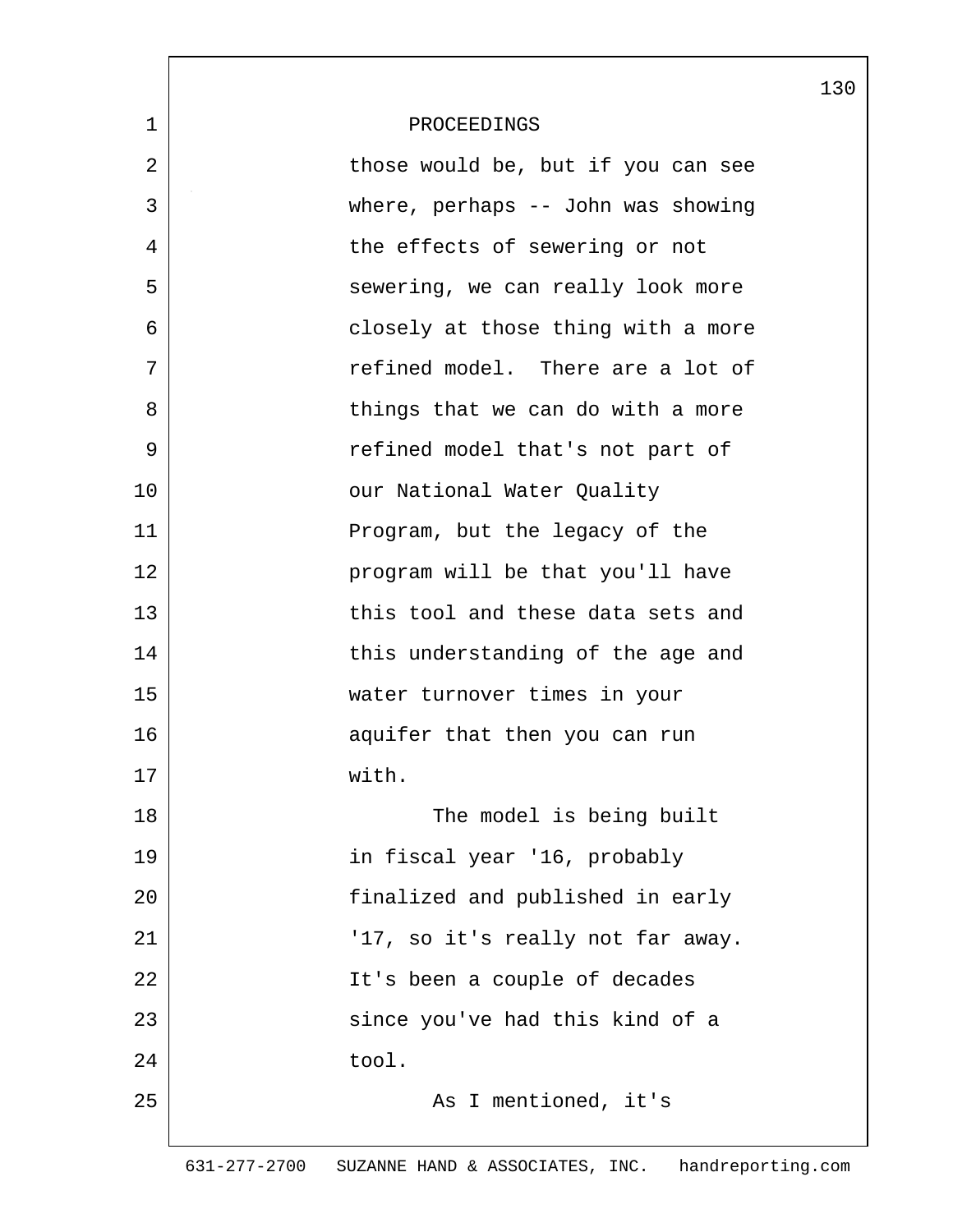|                |                                    | 131 |
|----------------|------------------------------------|-----|
| $\mathbf 1$    | PROCEEDINGS                        |     |
| $\overline{2}$ | costing us, the national program,  |     |
| 3              | several hundred thousand dollars a |     |
| 4              | year to put this tool together, so |     |
| 5              | it's really, you know, a really    |     |
| 6              | nice opportunity for you locally   |     |
| 7              | to be able, then, to build your    |     |
| 8              | understanding and your forecasting |     |
| 9              | and your management of your system |     |
| 10             | with the tool.                     |     |
| 11             | MR. SCHNEIDER: This is             |     |
| 12             | completely funded by USGS?         |     |
| 13             | MS. EBERTS: It's                   |     |
| 14             | completely funded by USGS. But     |     |
| 15             | there's a lot that you could       |     |
| 16             | continue with down the road should |     |
| 17             | you choose, so make some plans.    |     |
| 18             | Any other questions?               |     |
| 19             | MR. MASTERSON:<br>Also             |     |
| 20             | permissions for sampling public    |     |
| 21             | supplies?                          |     |
| 22             | MS. EBERTS: Yes, yes,              |     |
| 23             | that was a point I did intend to   |     |
| 24             | make.                              |     |
| 25             | One of the challenges that         |     |
|                |                                    |     |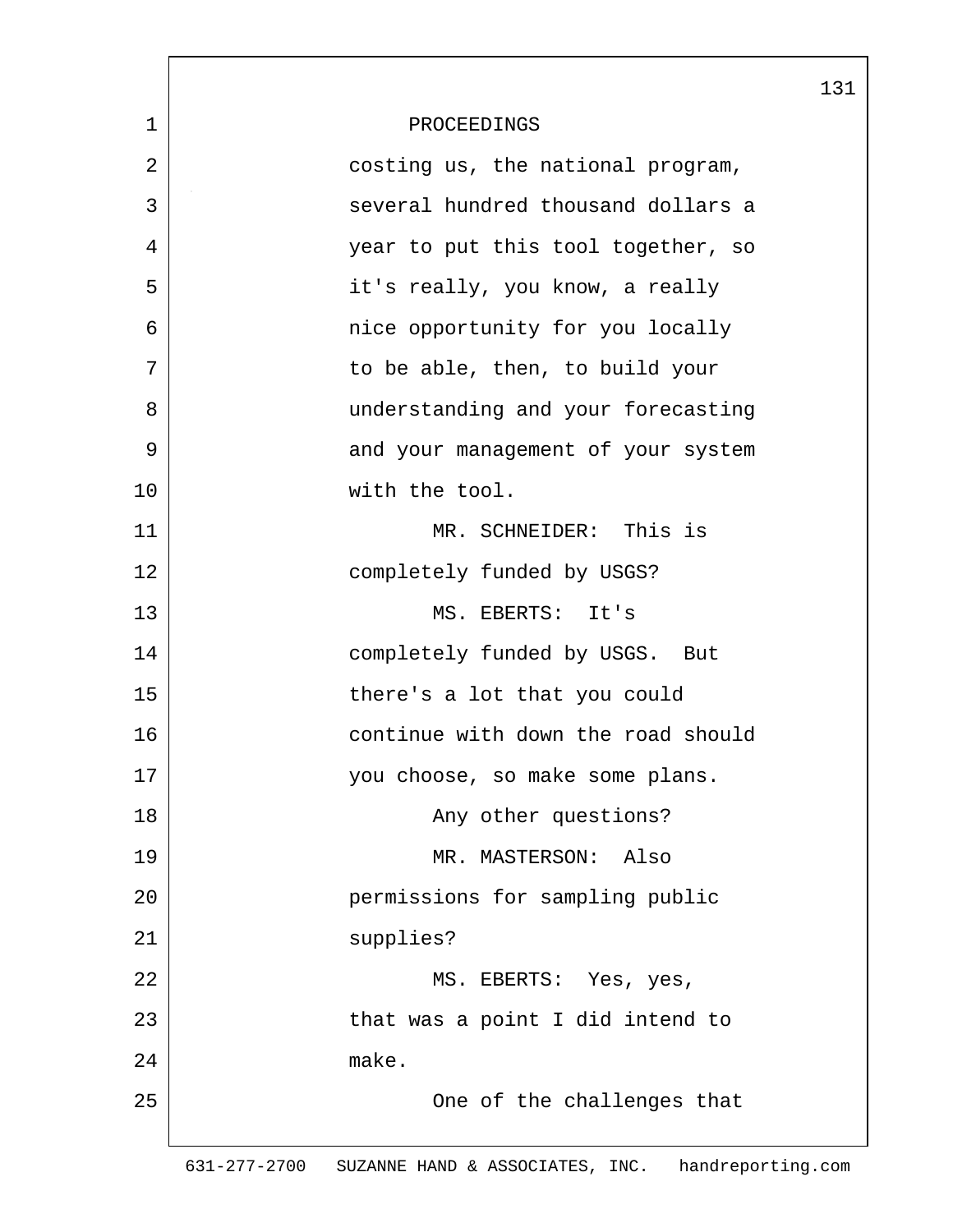|             |                                    | 132 |
|-------------|------------------------------------|-----|
| $\mathbf 1$ | PROCEEDINGS                        |     |
| 2           | we've had, since we are sampling   |     |
| 3           | public supplies and incorporating  |     |
| 4           | that knowledge, someone said, you  |     |
| 5           | know, are those really samples     |     |
| 6           | that are as useful as monitoring   |     |
| 7           | samples? As I mentioned, we're     |     |
| 8           | finding they're more useful. They  |     |
| 9           | give us a longer history in terms  |     |
| 10          | of what's happening in the         |     |
| 11          | aquifer. They also speak more      |     |
| 12          | directly to the water that we      |     |
| 13          | produce that will then be          |     |
| 14          | ultimately treated and served to   |     |
| 15          | the public. So it's an important   |     |
| 16          | piece of the picture.              |     |
| 17          | It's very difficult at             |     |
| 18          | times to sample those wells        |     |
| 19          | because we have challenges getting |     |
| 20          | permissions. So if there's         |     |
| 21          | anything that this group can do to |     |
| 22          | nudge that along, that would be    |     |
| 23          | very, very useful to our program,  |     |
| 24          | as well as to what you'll get out  |     |
| 25          | of it.                             |     |
|             |                                    |     |

L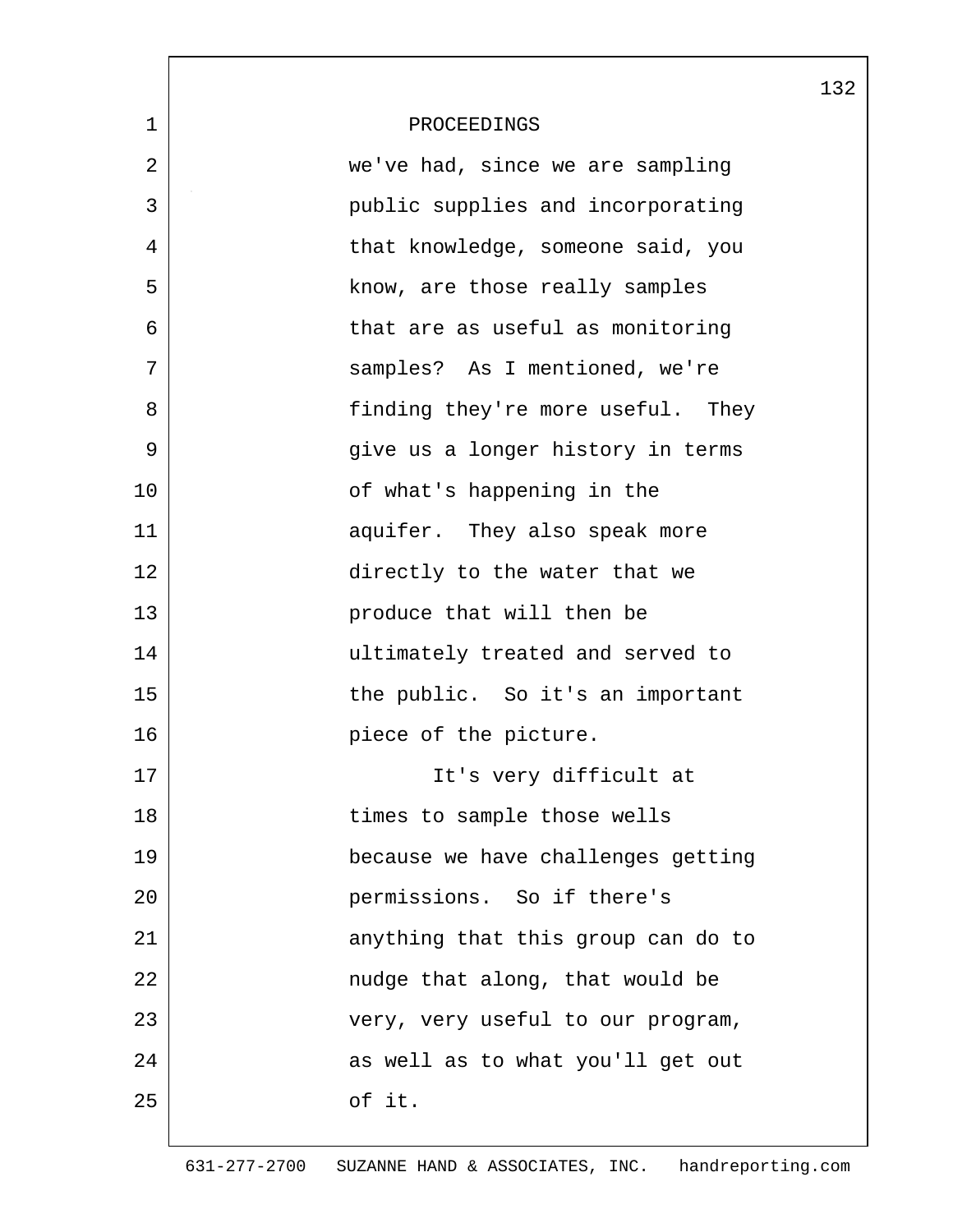|                |                                    | 133 |
|----------------|------------------------------------|-----|
| $\mathbf{1}$   | PROCEEDINGS                        |     |
| $\overline{2}$ | Was there anything else,           |     |
| 3              | guys, that you wanted to bring up? |     |
| 4              | Okay. Thank you for                |     |
| 5              | having me.                         |     |
| 6              | (Applause.)                        |     |
| 7              | MR. WHITE: I just want to          |     |
| 8              | say a great thank you to the USGS  |     |
| 9              | for making the presentation and    |     |
| 10             | for us on Long Island who          |     |
| 11             | sometimes complain about what      |     |
| 12             | we're not getting or what we're    |     |
| 13             | getting. This is a great           |     |
| 14             | appreciation for work that's being |     |
| 15             | done, and as was questioned,       |     |
| 16             | sponsored by the federal           |     |
| 17             | government, and we appreciate that |     |
| 18             | work and the funding. I think the  |     |
| 19             | next step for us, in working with  |     |
| 20             | your group, is to understand and   |     |
| 21             | appreciate the linkages that it's  |     |
| 22             | going to mean between the work     |     |
| 23             | that you're doing and all the work |     |
| 24             | that people around this table and  |     |
| 25             | the counties and state are         |     |
|                |                                    |     |

 $\overline{\phantom{a}}$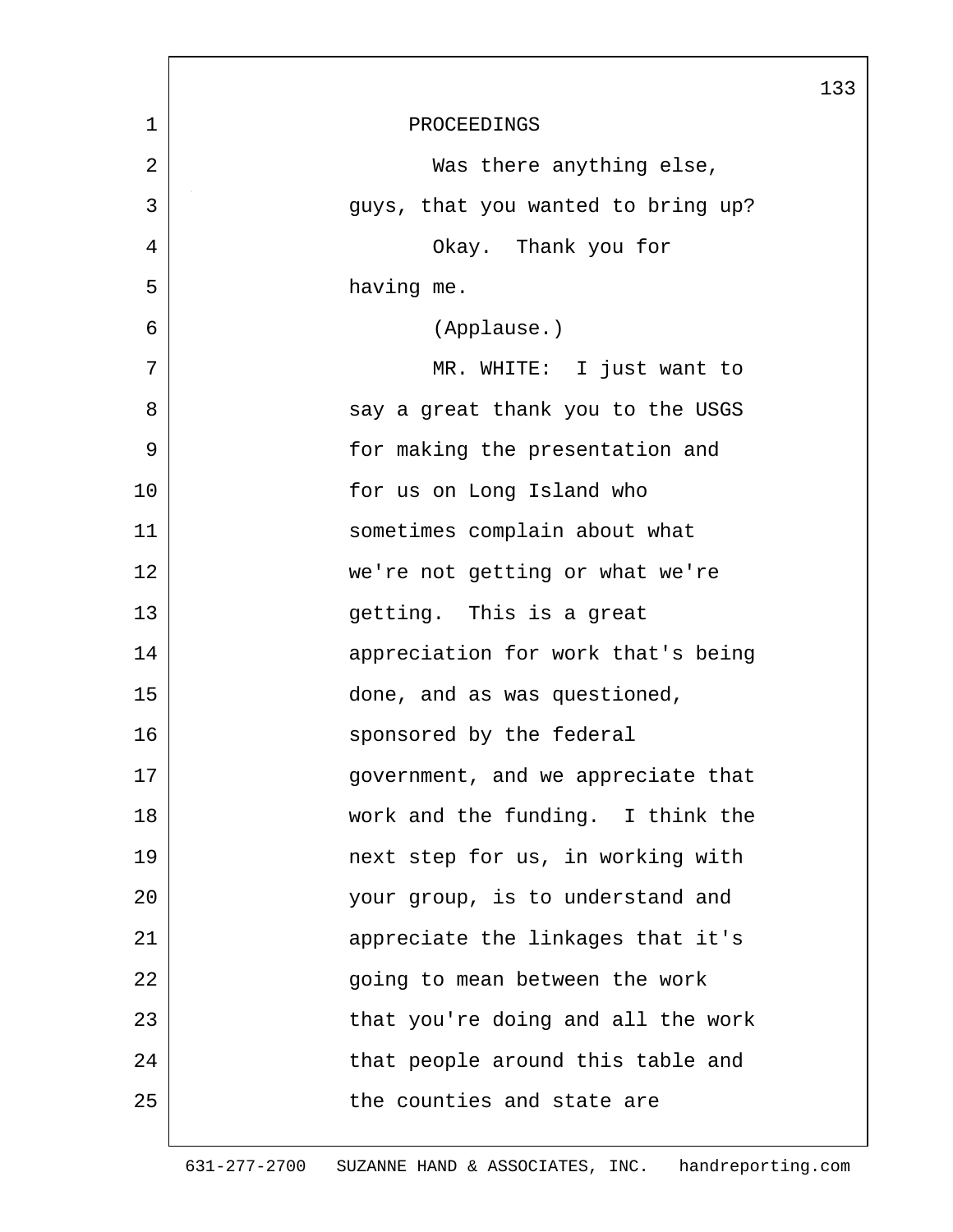|              |                                    | 134 |
|--------------|------------------------------------|-----|
| $\mathbf{1}$ | PROCEEDINGS                        |     |
| 2            | familiar with. So that's what I    |     |
| 3            | think we're really hoping for.     |     |
| 4            | MS. EBERTS: Those                  |     |
| 5            | conversations, you know, will take |     |
| 6            | place right here in the local      |     |
| 7            | office, so that would be great.    |     |
| 8            | And again, you know, when we look  |     |
| 9            | at a principal aquifer and we      |     |
| 10           | decide we want to look more        |     |
| 11           | closely in several areas within    |     |
| 12           | those aquifers to make sure we     |     |
| 13           | better understand what it is that  |     |
| 14           | we're saying nationally and        |     |
| 15           | regionally, we choose to come to   |     |
| 16           | locations where there are either   |     |
| 17           | water quality issues that we think |     |
| 18           | are worth understanding or engaged |     |
| 19           | communicates that's interested.    |     |
| 20           | So those were factors that brought |     |
| 21           | us to Long Island, so we do hope   |     |
| 22           | that you stay engaged. It's what   |     |
| 23           | attracted us to Long Island.       |     |
| 24           | MR. WHITE: Thank you.              |     |
| 25           | MR. HERSHKOWITZ: How do            |     |
|              |                                    |     |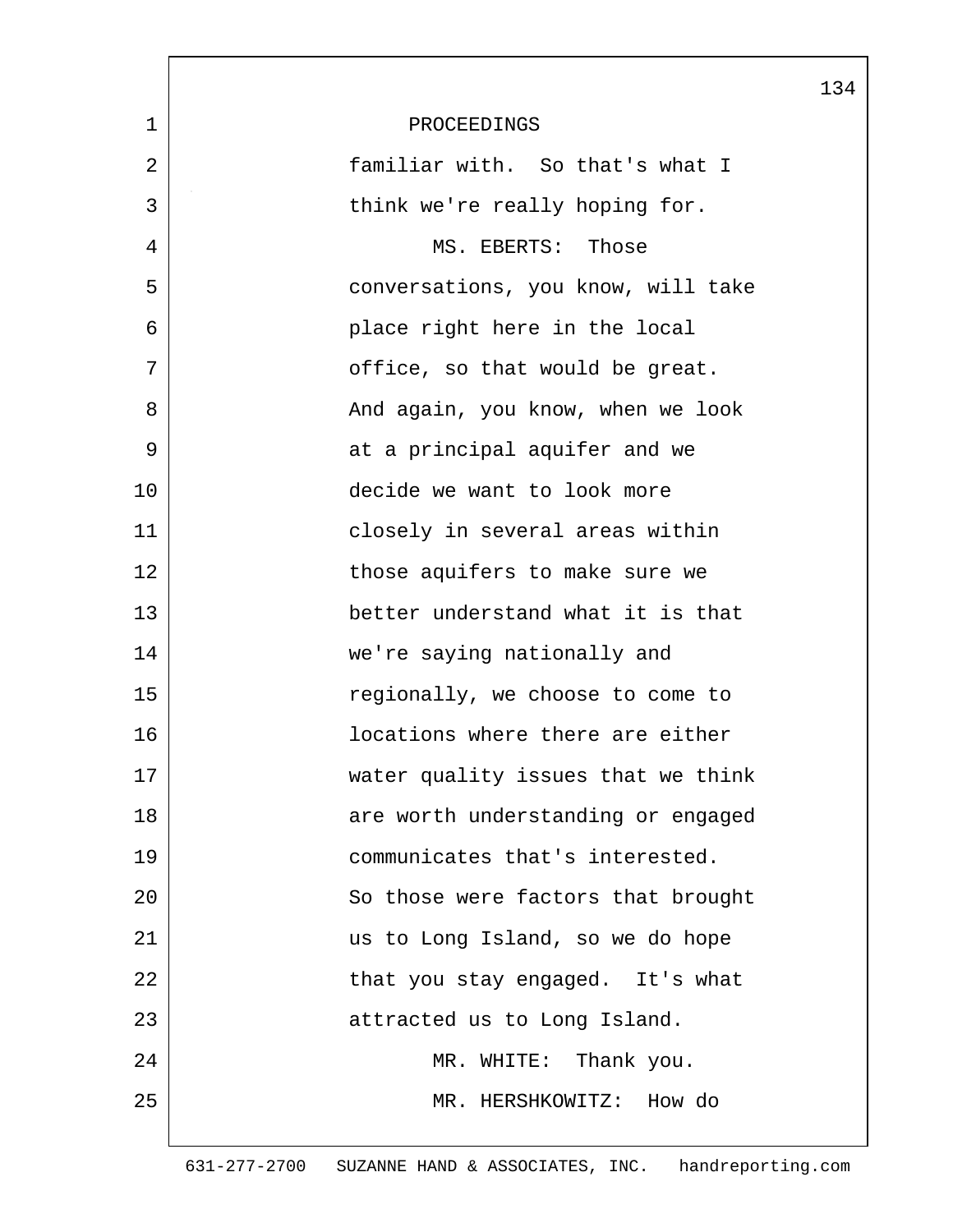|                |                                    | 135 |
|----------------|------------------------------------|-----|
| 1              | PROCEEDINGS                        |     |
| $\overline{2}$ | we access this thing?              |     |
| 3              | MS. EBERTS: How do you             |     |
| 4              | access this --                     |     |
| 5              | MR. HERSHKOWITZ: The               |     |
| 6              | presentation materials that you    |     |
| 7              | gave today.                        |     |
| 8              | MS. EBERTS: They're left           |     |
| 9              | on the computer, so I suppose      |     |
| 10             | somebody can --                    |     |
| 11             | MR. MASTERSON: We can              |     |
| 12             | send them some PDFs.               |     |
| 13             | MR. SCHUBERT: I'll work            |     |
| 14             | with both LICAP and the DEP, so I  |     |
| 15             | hope we can share these things as  |     |
| 16             | soon as possible.                  |     |
| 17             | MS. EBERTS: And then I'll          |     |
| 18             | send you a link to the web tool I  |     |
| 19             | mentioned so the people can        |     |
| 20             | explore what mixtures of ages      |     |
| 21             | actually means for forecasting     |     |
| 22             | water quality. There's a           |     |
| 23             | couple-of-page the documentation   |     |
| 24             | that goes with it. The reality is  |     |
| 25             | you can actually just start moving |     |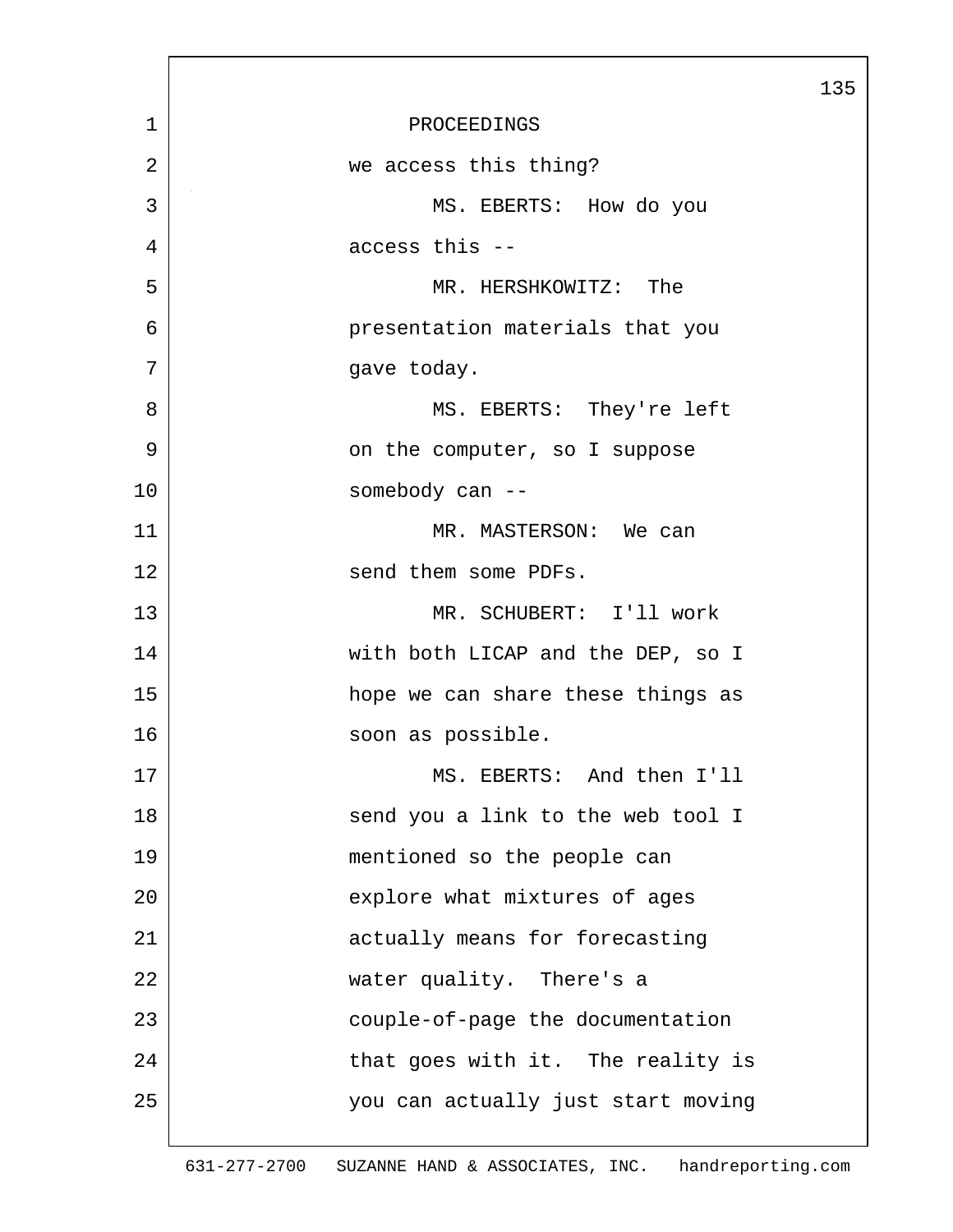|                |                                    | 136 |
|----------------|------------------------------------|-----|
| $\mathbf 1$    | PROCEEDINGS                        |     |
| $\overline{2}$ | things around on the screen and    |     |
| 3              | there's really no learning curve   |     |
| 4              | at all. It's fun to use and it     |     |
| 5              | really drives home how important   |     |
| 6              | it is to understand that age of    |     |
| 7              | water and the mixture of ages of   |     |
| 8              | water at your receptors so that    |     |
| 9              | you really can make sense of the   |     |
| 10             | water quality.                     |     |
| 11             | AUDIENCE MEMBER: So                |     |
| 12             | you're going to give us that URL?  |     |
| 13             | MS. EBERTS: I think Chris          |     |
| 14             | will send that out. And again, it  |     |
| 15             | was developed not necessarily for  |     |
| 16             | application by our scientists, but |     |
| 17             | it's really an educational tool    |     |
| 18             | for folks like yourselves. I hope  |     |
| 19             | that you find it useful.           |     |
| 20             | MR. KOCH: Thanks, Sandy,           |     |
| 21             | thanks again, and thanks, John.    |     |
| 22             | The next meeting is going          |     |
| 23             | to be held December 9th. That's a  |     |
| 24             | full meeting.                      |     |
| 25             | Steve, the next                    |     |
|                |                                    |     |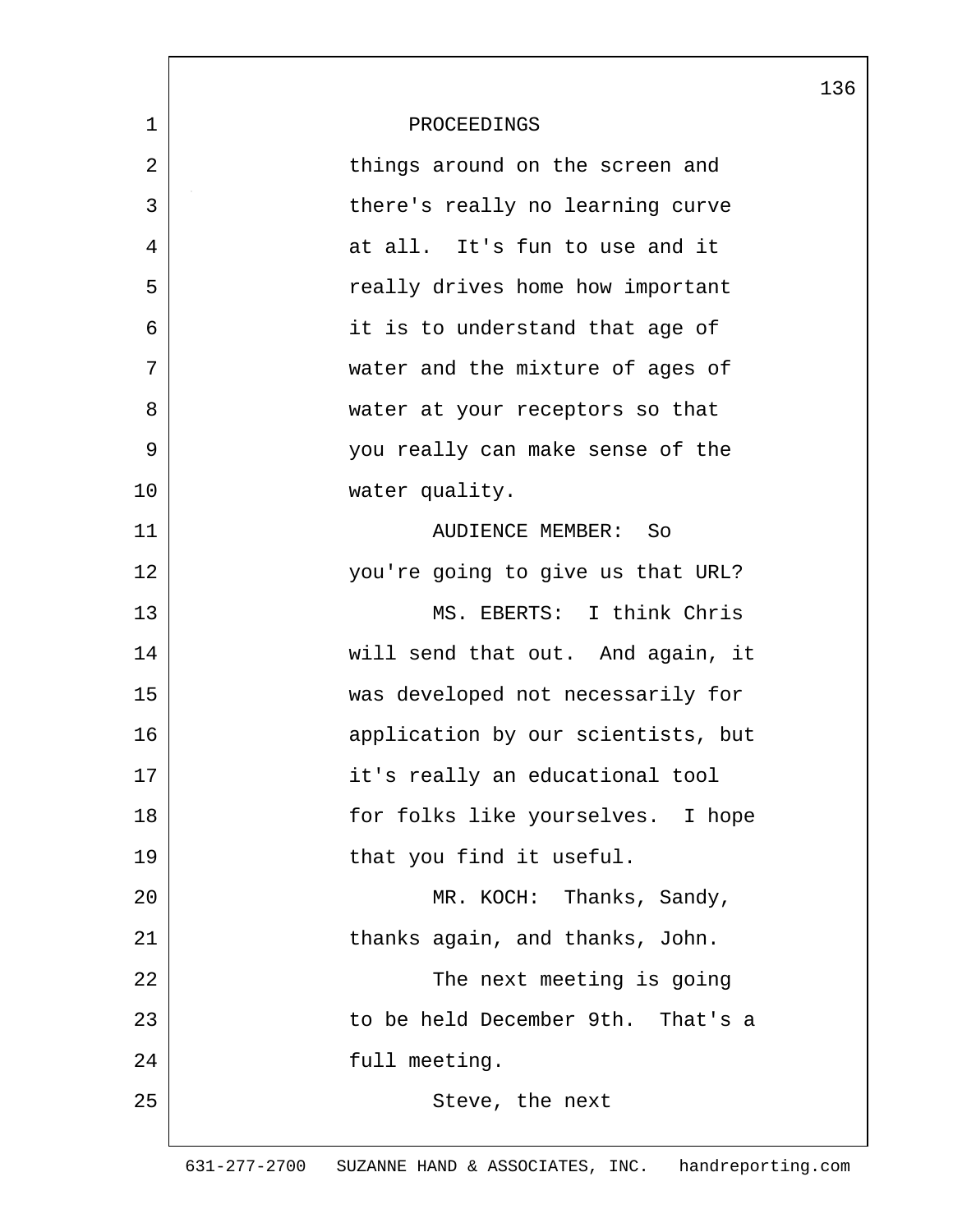|                |                                   | 137 |
|----------------|-----------------------------------|-----|
| 1              | PROCEEDINGS                       |     |
| $\overline{2}$ | subcommittee is October 14th, and |     |
| 3              | that's $--$                       |     |
| $\overline{4}$ | MR. COLABUFO: 9:30 it             |     |
| 5              | starts. Starts with the Water     |     |
| 6              | Quality Working Group, and 10:30  |     |
| 7              | is the joint subcommittee meeting |     |
| 8              | of the water and sewer systems.   |     |
| $\mathsf 9$    | MR. KOCH: Any other               |     |
| $10$           | business?                         |     |
| 11             | With that, I think the            |     |
| 12             | meeting is adjourned.             |     |
| 13             | (Time noted: $3:51 p.m.$ )        |     |
| 14             |                                   |     |
| 15             |                                   |     |
| 16             |                                   |     |
| 17             |                                   |     |
| $18\,$         |                                   |     |
| 19             |                                   |     |
| 20             |                                   |     |
| 21             |                                   |     |
| 22             |                                   |     |
| 23             |                                   |     |
| 24             |                                   |     |
| 25             |                                   |     |
|                |                                   |     |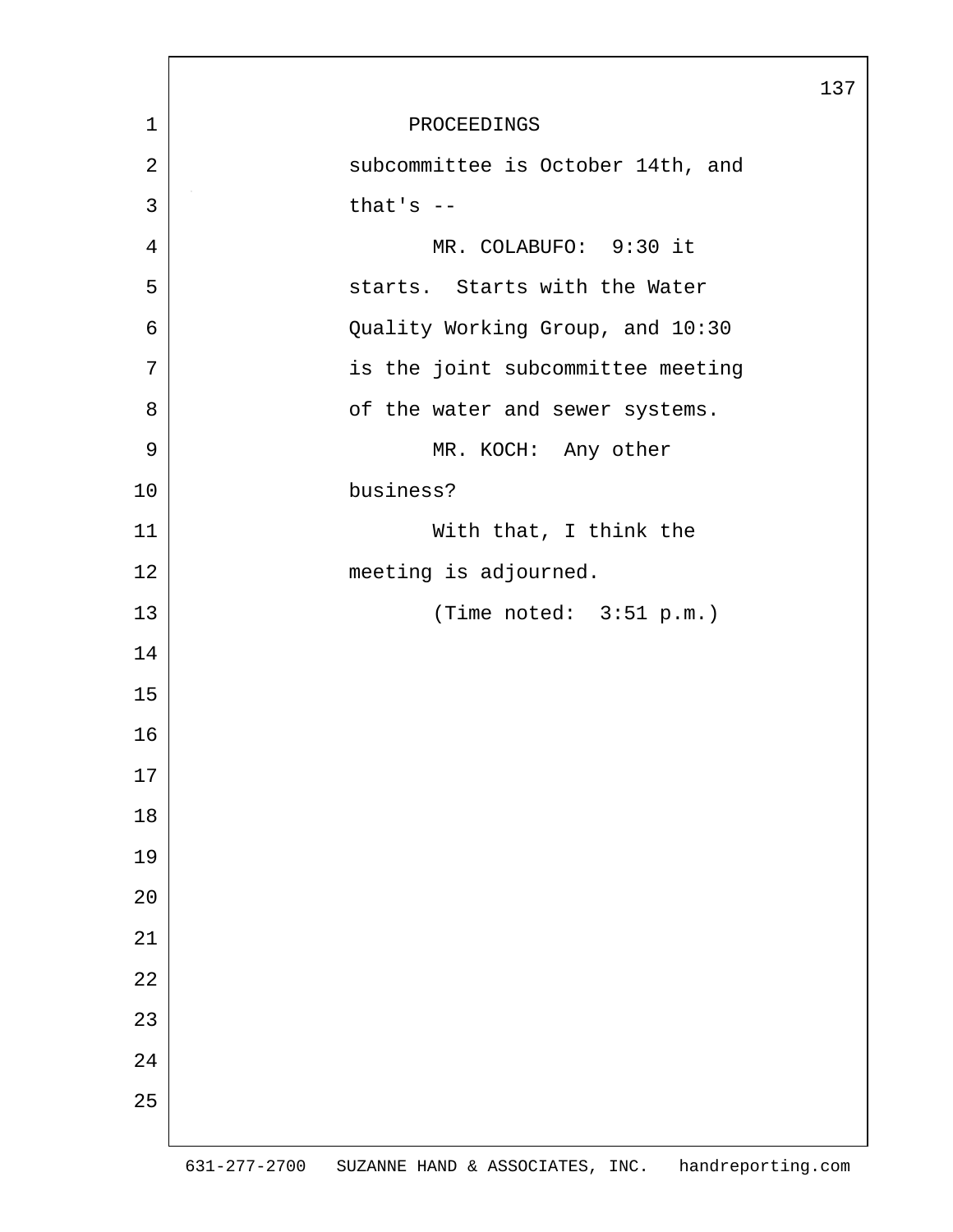2 CERTIFICATION 5 I, KRISTI CRUZ, a Notary Public in 6 and for the State of New York, do hereby certify: 8 THAT the foregoing is a true and 9 accurate transcript of my stenographic notes. 10 IN WITNESS WHEREOF, I have hereunto 11 set my hand this 6th day of October 2015. 16 \_\_\_\_\_\_\_\_\_\_\_\_\_\_\_\_\_\_\_\_\_ 17 | KRISTI CRUZ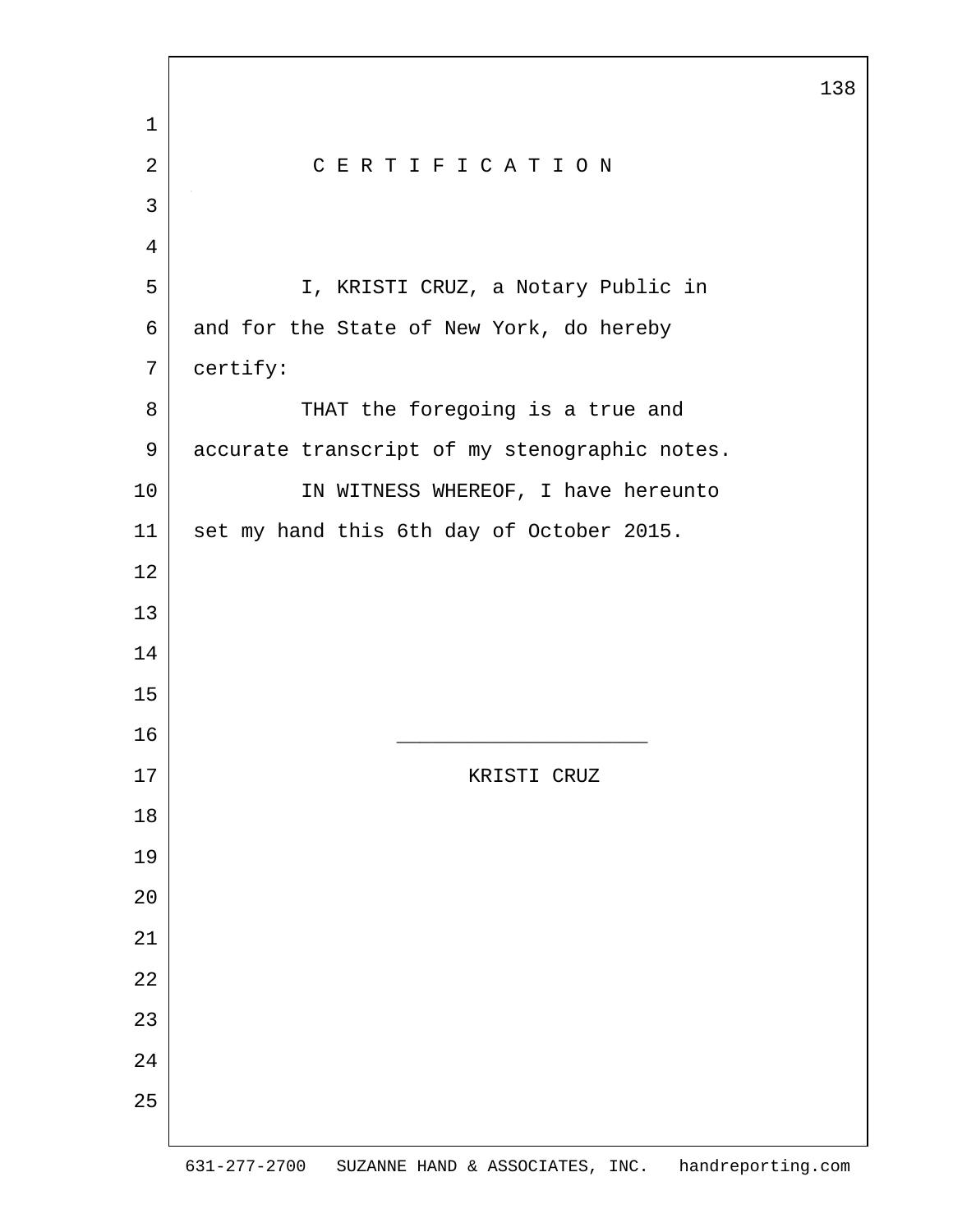| A                      | 98:17 102:25           | apparent 109:19             | areas 42:19 48:19           |
|------------------------|------------------------|-----------------------------|-----------------------------|
| abatements 42:20       | 104:18,21 105:3        | apparently 60:4             | 69:17 72:10,16              |
| abeyance 38:5          | 107:21,22 108:14       | <b>Applause</b> 65:3 133:6  | 76:11 79:22 82:16           |
| able 10:11 20:3,7      | 109:18,20,20 110:5     | applicable 61:25            | 83:2 84:2,8 123:17          |
| 50:25 74:13 78:2       | 110:10 111:3,12,13     | application 63:20           | 124:12,21 127:7             |
| 79:4 80:7 85:3,7,19    | 111:16,17,18 112:3     | 77:11 98:12 136:16          | 134:11                      |
| 97:4 114:13,20         | 113:6, 14, 17, 19      | applied 56:13               | arrival 107:16,17           |
| 115:12 119:24          | 114:14 115:8 118:4     | apply 78:23                 | 108:17                      |
| 120:24 121:7,12        | 121:12 130:14          | appoint 6:19                | arsenic 70:25 80:19         |
| 127:18 131:7           | 136:6                  | appreciate 133:17,21        | 81:3,5,16 91:15,16          |
| acceptable 38:8        | agenda 6:19            | appreciation 133:14         | 120:14,18,21                |
| access 135:2,4         | ages 44:20 50:22       | approach 18:8 97:25         | article 56:12               |
| account 70:15 123:22   | 75:16 95:3 98:20,22    | appropriately 87:6          | artists 60:2                |
| 126:16                 | 98:25 103:9 104:15     | approve 7:23                | ascertains 109:14           |
| accounts 20:16         | 104:25 105:7           | <b>Approved 8:7</b>         | asked 4:18 5:4 15:12        |
| accurate 48:17 138:9   | 108:11,16 111:11       | aquifer 1:10 16:4           | asking 82:2                 |
| accurately 121:8       | 112:13 116:3           | 18:13,22 20:20 21:6         | <b>Assateague 54:17</b>     |
| accustomed 45:22       | 135:20 136:7           | 22:4 35:3 36:10             | 55:2 58:12 60:18            |
| actionable 12:15,19    | ago 68:6 72:4 76:5     | 37:10,15 41:16              | 61:4                        |
| 13:8,15,20             | 106:9 107:2,5,9        | 47:24 52:23 70:8            | assess 44:18 49:19          |
| activity 93:20         | agree 13:17 122:5      | 72:18 73:6,13 76:19         | 69:10                       |
| actual 12:25 49:6      | agricultural 47:10     | 78:12 80:6 82:7,21          | assessing 69:18 70:9        |
| acute 127:15,19        | 72:9                   | 86:21 88:3 89:15            | assessment 15:22            |
| add 23:11 62:18        | agriculture 47:14      | 92:6,25 94:21               | 18:17 50:21 94:12           |
| 95:18                  | 118:21,23              | 101:17,21 104:5             | 101:17                      |
| added 73:4 75:15       | albeit 94:23           | 105:7,16,25 106:14          | Assoc 2:4                   |
| adding 22:14 83:11     | Albuquerque 120:13     | 106:20 113:2,4              | associated 86:12            |
| 97:6,8 101:7           | alkalinity 119:2       | 115:19 118:15,20            | <b>Association 4:6 5:2</b>  |
| addition 74:7 76:20    | allow 19:24 122:23     | 119:4,15,24 120:24          | 57:11                       |
| 93:12                  | allows 80:8            | 126:14 130:16               | assuming 27:24              |
| additional 19:2 81:24  | <b>altered</b> 124:16  | 132:11 134:9                | <b>Atlantic 14:15 16:22</b> |
| 99:15 101:8,10,18      | amazed 59:23           | <b>aquifers</b> 17:22 50:14 | 81:22 82:9 94:10            |
| address 6:15 38:17     | ambitious 11:6         | 70:13,15 74:3 75:25         | atop 55:11                  |
| 44:13 97:4 122:11      | amount 38:10 46:12     | 81:21 84:7 85:12            | attempt 48:23 124:13        |
| addressed 129:24       | 53:21 75:25            | 91:18 95:6 107:7            | attend 4:10                 |
| adjourned 137:12       | <b>Amphogenic 39:3</b> | 113:18 116:24               | attracted 134:23            |
| adjust 20:25 21:4      | analyses 20:7 51:19    | 134:12                      | attributed 32:17            |
| adjusts 22:20 23:13    | analysis 48:9,24 61:3  | area 17:12 33:10 35:8       | <b>AUDIENCE 23:4</b>        |
| affect 26:4 44:6 54:14 | analyze 109:25         | 36:18 38:24 41:3            | 100:22 116:8 123:2          |
| 63:12 88:8,15,24       | analyzing 75:11        | 42:7 44:2 46:18             | 125:11,17 126:17            |
| 89:6,16 107:18         | annotation 18:18       | 47:2 50:8 52:17             | 126:24 127:22               |
| 108:16 126:2           | answer 128:13          | 56:4 57:17,20 62:8          | 128:6,23 136:11             |
| 128:20 129:6           | anticipate 78:17       | 67:23 80:20 81:4            | <b>August</b> 9:13,16,17,18 |
| afternoon 4:13         | 83:25                  | 94:2,22 95:8,25             | <b>Authority 2:19 9:19</b>  |
| age 75:13,18 76:15     | antivergenic 93:17     | 96:5 100:5 105:20           | 101:6,19                    |
| 76:18,22 83:17         | anybody 8:21           | 117:3 118:10                | authors 10:5,9,16           |
| 90:17 91:21 92:5,14    | anymore 59:11          | 120:19 122:8                | automatically 6:25          |
| 92:24 93:3,6 95:13     | anyway 61:12 124:16    | 123:10                      | availability 83:6,10        |
|                        |                        |                             |                             |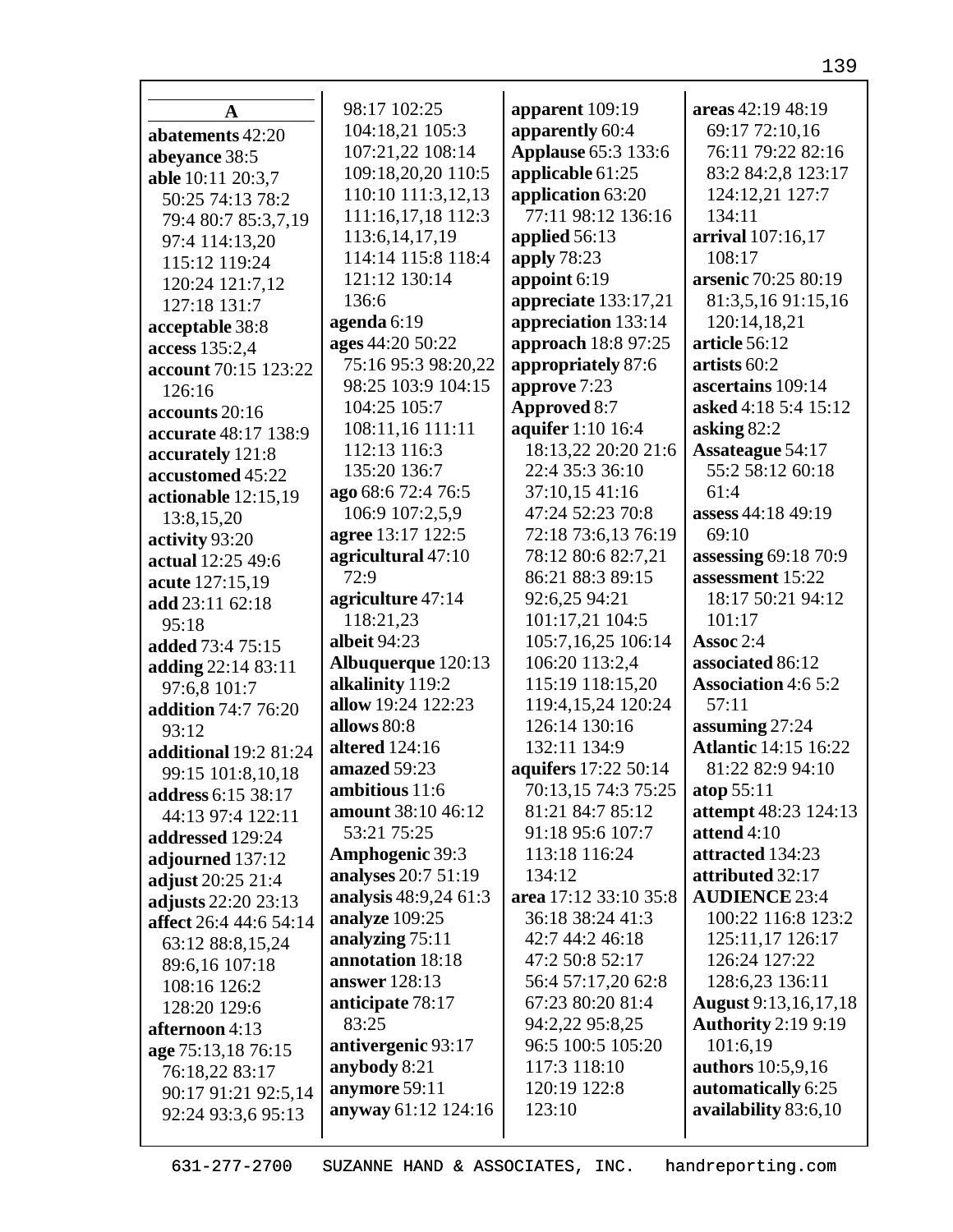| 94:11                        | best 69:24 76:8 91:9                    | brief $8:17$                    | 57:8, 12, 15, 19 64: 17                   |
|------------------------------|-----------------------------------------|---------------------------------|-------------------------------------------|
| available 47:6 129:15        | 103:19                                  | bring 7:19 8:20 9:2             | 64:18 65:9,14                             |
| average 105:3 113:17         | <b>Bethpage 8:24</b>                    | 122:17 133:3                    | 123:25 124:5                              |
| 113:19                       | <b>better</b> 19:9 24:6,13              | bringing $117:10$               | 125:20                                    |
| aware 39:11                  | 24:18 30:2 44:23                        | brings $8:89:5$                 | captured 18:25                            |
| awfully 56:5                 | 74:13 75:9 80:4                         | <b>broken</b> 16:19             | capturing 26:25                           |
|                              | 96:18 97:19,20,22                       | <b>Brooklyn</b> 61:25 62:3      | 30:11 95:16                               |
| B                            | 110:17 112:7                            | <b>Brooklyn/Queens</b>          | carbon 109:23                             |
| back 8:20 9:3 13:12          | 128:13 134:13                           | 64:8                            | 110:18                                    |
| 22:13,14 23:3 27:6           | beyond 76:25 80:10                      | brought 50:16 85:17             | cards 32:3,6                              |
| 27:10 31:3,5,6 34:4          | 112:18                                  | 92:20 134:20                    | Carey 2:4 4:2,4,24                        |
| 34:9 42:4 43:5               | big 17:7 25:12 29:7                     | browns $58:25,25$               | 6:12 7:11,20 8:3                          |
| 60:25 79:12 94:18            | 35:10 41:19 92:18                       | bubble $55:10$                  | 11:20,24 13:16                            |
| 100:10 104:22                | 102:3                                   | budget 21:3                     | Carolina 17:13 25:2                       |
| 111:5 119:17 120:5           | bigger 14:23 25:4,24                    | <b>build</b> 19:15 85:5 97:9    | 29:2,4 46:19 49:22                        |
| back-of-the-envelope         | biggest $64:5,25$                       | 131:7                           | 53:15 80:14 84:4                          |
| 33:4                         | <b>Bill</b> 10:8                        | <b>building 76:24 92:11</b>     | 116:20                                    |
| background 67:25             | <b>billion</b> 20:13 27:10              | 94:13,19 95:8 96:8              | cartoon 51:7 53:9                         |
| <b>bad</b> 60:7 128:5        | 27:13,17,20 28:4                        | 97:3 101:6 114:12               | 59:25                                     |
| balance 97:25                | 33:7                                    | 122:7                           | cascading 118:16                          |
| <b>band</b> 48:22            | binning 36:4                            | buildings 61:19                 | case 32:8 36:24 37:7                      |
| bands $44:5$                 | bit 10:22 11:6 25:20                    |                                 | cases $62:10$                             |
| bar 21:17 30:21              | 27:4 104:4                              | 62:12,17<br>built 19:17 53:14   |                                           |
| 125:2                        |                                         |                                 | categories 88:10 90:3                     |
| <b>barrier</b> 55:2 58:14    | black-and-white                         | 94:11 112:23                    | caveat 124:10                             |
| 125:2 126:7                  | 104:24                                  | 114:25 128:3                    | center 54:2 102:4                         |
| based 26:21 27:23            | blank $42:2$                            | 130:18                          | <b>Central</b> 16:23 32:9                 |
| 47:19 74:19 84:24            | blending 103:9                          | bunch $41:5$<br>bush $60:3$     | 78:8 82:6                                 |
| 87:14 98:19 111:14           | blowup $41:23$<br>blue 22:6 26:11 31:6  |                                 | centuries 107:4                           |
| 122:16                       |                                         | business 4:15,18 14:6<br>137:10 | certain 38:9 60:9                         |
| <b>basements</b> 52:2 61:21  | 31:19,19,20 59:14<br>blues $59:2$       |                                 | certainly 12:11<br>certify 138:7          |
| 64:9,13,15                   | bluffs 127:23 128:2                     | bylaws 6:24                     |                                           |
| <b>basically</b> 28:12 59:16 | <b>Board</b> 6:16 8:21 14:6             | $\mathbf C$                     | cesspools 52:2 64:12<br><b>CFC</b> 111:15 |
| 129:2                        | <b>boiled</b> 23:22                     | $C$ 2:2 3:2 4:1 138:2,2         | <b>CFCs</b> 109:23                        |
| basin $107:7$                |                                         | calculate 63:4                  | chairman $4:89:10$                        |
| <b>Bay</b> 102:7             | <b>bordering</b> 102:5<br>boron $81:17$ | calculation 33:5                | chairs $11:14$                            |
| <b>Beach</b> 38:24           |                                         | calibrate 110:9                 |                                           |
| beaches $127:25$             | borrowing 28:25<br>30:14                | 111:11,12                       | challenges 131:25<br>132:19               |
| bear 92:20 117:11            | <b>Boston</b> 55:16                     | calibrating 98:21               |                                           |
| becoming $117:16$            |                                         | California 117:12               | change 6:20 16:9                          |
| <b>beginning</b> 35:4 37:4   | <b>bottom</b> 44:21 50:16               | call 4:3 72:18 93:17            | 32:4 34:11 36:6,7                         |
| behalf 9:4                   | <b>bound</b> 17:13,25                   | 112:21                          | 38:10 49:18 53:16                         |
| <b>believe</b> 6:22 10:10    | <b>boundaries</b> 124:9                 | called 15:2 17:14               | 54:3 58:21 59:6                           |
| 11:12 13:25                  | 125:25                                  | 73:5 85:15                      | 61:19 74:12,17,18                         |
| <b>beneath 52:12 61:19</b>   | boundary 17:25                          | calling 19:4                    | 74:19 120:2,25                            |
| 105:3,4                      | boy 80:17                               | capabilities 19:23              | 125:24 128:25                             |
| benefit 77:24                | breach 124:2                            | Cape 54:16,20,21                | changed 16:7 46:22                        |
| benefits 77:5                | <b>Brian</b> $2:17$ 5:8 8:3             | 55:5,7 56:14,16,21              | 118:24,25                                 |
|                              | 46:2,4                                  |                                 | changes 34:15,18                          |
|                              |                                         |                                 |                                           |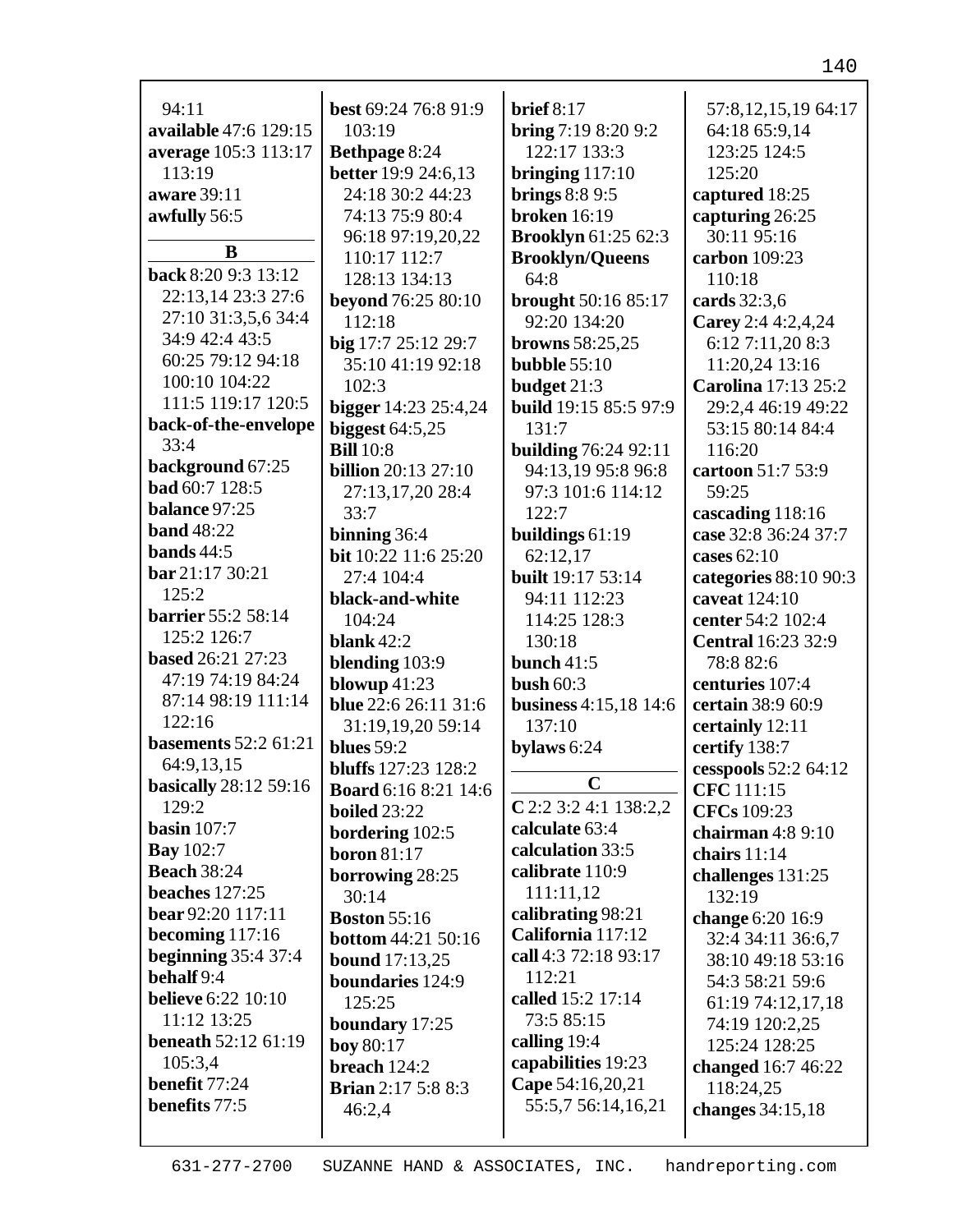| 41:20 48:3,7 69:19   | cod 56:16,21 57:12         | 111:19                | confining 17:22      |
|----------------------|----------------------------|-----------------------|----------------------|
| 125:8                | 57:15,19 64:17,18          | comparisons 87:7      | 31:10,23,25 32:2,5   |
| changing 48:13 50:17 | 123:25 124:6               | complain 133:11       | 32:19,24 45:6        |
| 66:7 123:23          | 125:20                     | complete 83:9 123:9   | connect 79:9 80:8    |
| characterize 90:18   | <b>Colabufo</b> 2:19 9:7,9 | completed 124:4       | Connecticut 61:16    |
| 102:25               | 11:22 137:4                | completely 131:12,14  | connecting 78:19     |
| characterized 92:5   | collapse 88:9              | complexes 35:11       | connection 45:3      |
| 102:14               | collapses 32:6,7           | complicate 53:8       | Connetquot 43:23     |
| characterizing 95:12 | collapsing $32:11,20$      | complicated 112:16    | 44:7 54:6            |
| 97:11                | colleagues $61:15$         | component 69:22       | conservation 5:18    |
| chart 26:12          | collect 99:5               | 110:14 115:10         | 46:8,14              |
| chasing $121:18$     | collecting 75:4 85:4       | 128:22                | consider 38:16 40:15 |
| Chatham 124:2        | 86:6 98:5 100:8            | components 20:25      | 66:13                |
| chemical 98:19       | color 31:12 44:5           | comprehensive 71:14   | consideration 38:15  |
| chemically 93:19     | combination 110:6          | computer 135:9        | 40:18                |
| Chesapeake 32:15     | combine 91:12              | computing 19:23       | considered 63:11     |
| choose 131:17 134:15 | combined 33:22             | concentration 107:24  | considering 46:6     |
| chosen 117:19        | come 10:22 31:6            | 108:12,17 113:8       | consistent 71:16     |
| Chris 2:11 3:9 6:10  | 33:16 34:17 36:3           | 118:19 120:10         | constituent 110:14   |
| 60:21,23 136:13      | 68:14 77:4 83:21           | concentrations 76:10  | constituents 70:22   |
| circular $85:15,22$  | 91:14 92:13 110:6          | 78:13 79:17,23        | 71:4,7,12,19 74:6    |
| 87:8 114:4           | 110:24 111:3 128:7         | 86:19 91:16 105:18    | 74:11 81:19 86:20    |
| circulars 87:12      | 134:15                     | 108:7,9,23 109:6,8    | 99:9,12,16,19,21     |
| city $54:25$         | comes 18:20 81:8           | 110:7 111:6,9,19      | 101:8                |
| clarification 12:2   | 112:6 121:16               | 117:3 118:24          | constrain 102:11     |
| clay 32:3            | coming 24:8 41:9           | 120:15,18             | constraint 40:16     |
| clear 12:4,6         | 67:22 76:4 77:16           | concept 55:23 79:11   | constraints 39:13,23 |
| climate 88:6,23      | 78:21 94:12 108:3,5        | concepts 117:22       | construct 12:8       |
| close 40:4,7 56:6    | 120:8                      | conceptual 18:9,19    | construction 98:8    |
| 128:3                | comment 6:16               | 19:14,16 87:17        | consult 44:9         |
| closely 32:13 130:6  | <b>Commission</b> 1:9 7:6  | concern 51:25 58:16   | Cont'd 3:2           |
| 134:11               | <b>Commissioner</b> 2:9,10 | 64:25 129:3           | contact 17:15 85:20  |
| closer 128:4         | 2:18,21,22                 | concerned 64:13       | contaminant 39:6     |
| clustered 73:24      | <b>Commissioners</b> 2:4   | concerns 41:13 45:8   | 88:4,16 89:4 107:12  |
| CO2 118:24           | 4:6,25                     | 45:9 58:5 64:5,21     | 107:16,19 112:14     |
| coast 18:24 19:9     | communicates               | 66:17 122:12          | 113:16 121:9,17      |
| 22:22 26:24 27:3     | 134:19                     | 124:20                | contaminants 50:15   |
| 28:16 30:12 32:16    | communities 61:11          | condition $21:15,24$  | 50:18 69:15 81:10    |
| 37:24 38:22 51:11    | community 81:2             | 26:21 38:8 46:17      | 86:3,25 88:12 99:22  |
| 51:12 52:17 55:13    | 122:17 129:16              | 60:6 74:20            | 108:2,22             |
| 58:13 125:5,6,21,24  | Company 6:9                | conditions 49:10      | contamination 39:4   |
| 127:18               | compare 15:6 16:17         | 88:14 89:6 102:16     | 41:13 45:8 50:23     |
| coastal 14:15 16:23  | 16:21 25:2 30:7            | 118:6                 | 85:17                |
| 17:17 22:7,8 24:9    | 36:13 111:8,17             | cones 43:25           | contend $62:22$      |
| 24:18 26:14 51:6     | compared 15:11             | conference 2:6,7 6:21 | continue 121:21      |
| 81:22 82:9 94:10     | 31:15 36:8 95:14           | 7:3,4 8:13,16         | 131:16               |
| 123:5,5,9 128:10,15  | 110:15                     | confident 98:24       | continues 29:20      |
| 128:19               | comparing 95:9             | confined 17:21        | continuing 29:11     |
|                      |                            |                       |                      |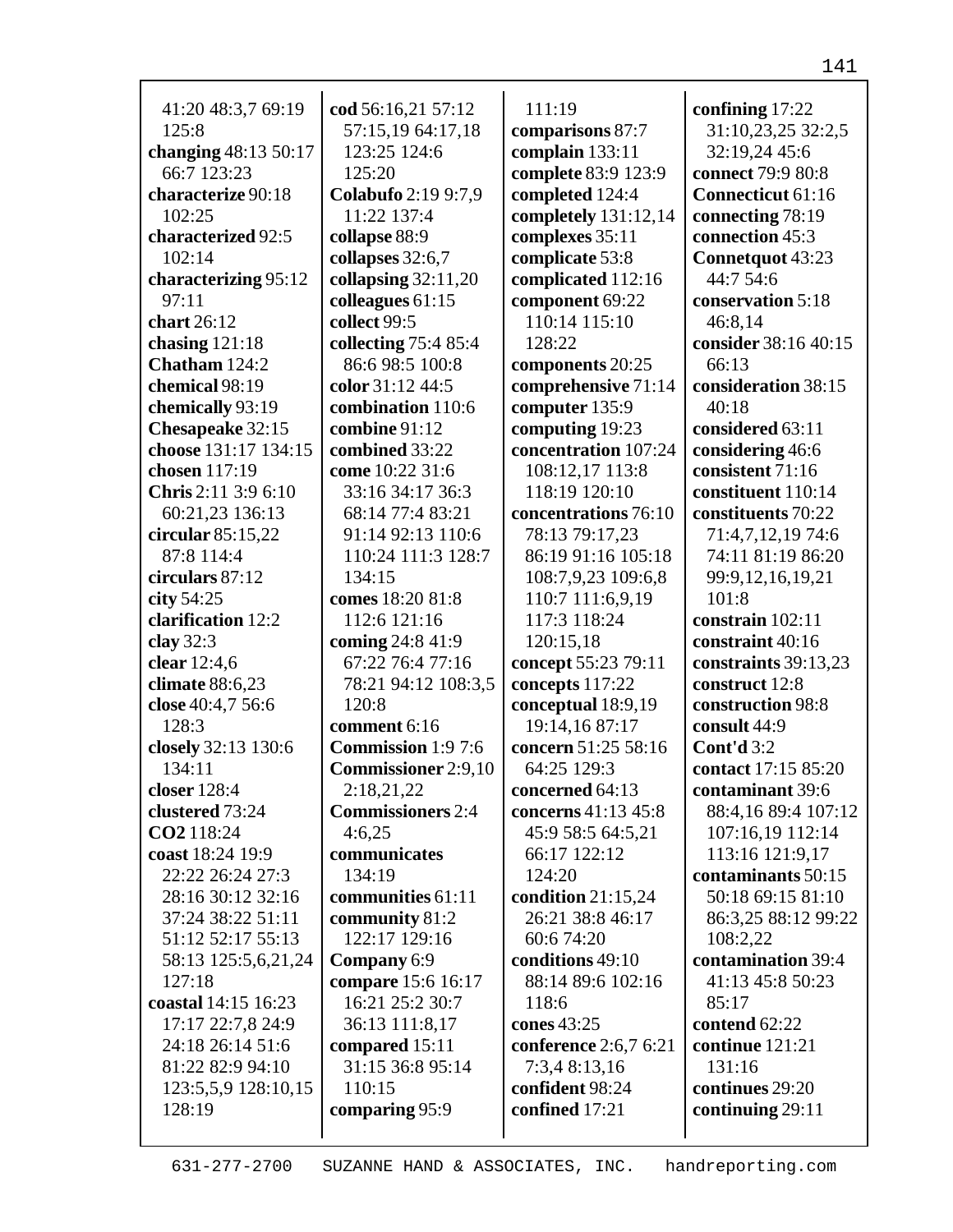| 35:17 36:3,22            | cross-section 17:19   | decided 33:3         | detections 108:21            |
|--------------------------|-----------------------|----------------------|------------------------------|
| continuous 36:10         | 40:20 59:12           | decision 13:24 14:3  | 109:3                        |
|                          |                       |                      |                              |
| 75:4 81:6                | Cruz 1:24 138:5,17    | decline 33:17 43:7   | determine 42:22              |
| contrast 15:7 16:18      | cumulative 30:18      | deep 72:6,22 98:16   | 123:3,15 127:6               |
| 16:21 25:2 30:8          | current 24:16 26:22   | 102:2 115:19         | develop 16:7 18:9            |
| 36:14                    | 28:9 29:8 32:22       | deeper 73:10,13,21   | 20:22 83:9 87:20             |
| contribute 10:12         | 59:2,22 60:5 98:2     | 75:20 78:6,15 80:2   | 122:15,18                    |
| 87:25 88:11              | currently 69:9        | 101:13 103:5         | developed 55:22              |
| contributing 41:3        | 100:15                | define 88:25         | 60:24 63:19 85:8             |
| 42:19                    | curve 136:3           | degrades 88:20       | 87:23 98:23 112:20           |
| controlled 58:14         | cusp $85:2$           | 107:20               | 116:23 136:15                |
| conversations 134:5      | cut 31:4              | degree 125:9         | developers $80:21,25$        |
| cooperative 101:4        | cycled 118:13         | Delmarva 24:24       | developing 63:9              |
| coordinate 100:24        | D                     | demand 47:20         | 68:10 82:13,25               |
| copies 85:18,21          | D4:1                  | demonstration 46:24  | 116:20 129:21                |
| copy 7:5                 |                       | densely 20:11        | development 99:7,24          |
| Coram $40:2$             | daily $42:21$         | <b>DEP</b> 135:14    | dewatering 31:24             |
| corresponding 22:3       | Dale 5:14,14 109:10   | Department 5:13,20   | dialogue 129:17              |
| cost 63:6                | 109:12 110:12         | 100:25 101:5         | difference 24:15             |
| costing $131:2$          | dark 31:12,20 53:20   | dependent 58:17      | 102:3                        |
| costs 80:22              | data 74:14 75:3,5,10  | 64:23                | differences 65:7             |
| counties 133:25          | 77:2 79:3 85:5        | depending 56:24      | 84:19 87:4                   |
| country 16:5 17:2        | 90:10 91:4,9,12       | deplete 36:22        | <b>different</b> 24:23 28:19 |
| 20:12 67:21 68:25        | 98:6,20 99:5 100:11   | depleting 21:11      | 31:18 37:16 45:21            |
| 69:14 70:14,19           | 102:10 103:3 104:8    | 30:13 36:2           | 65:9,11,13 66:10             |
| 71:17 73:8 74:8          | 122:22 129:13         | depletion 19:5 21:9  | 72:15 74:5,23 75:19          |
| 75:22 79:16 82:4,8       | 130:13                | 23:16,25 24:3,8      | 86:21 87:2,3,7,15            |
| 84:6 86:22 87:16         | dated 51:8            | 27:7,8 28:6 29:20    | 90:3 93:21,21 103:9          |
| 108:19                   | Dawydiak 2:8,20       | 37:5                 | 105:11 106:22,23             |
| county 2:9, 10, 12, 13   | 5:11,12 37:8,18       | depletion's 24:17    | 109:21 110:5 112:9           |
| 2:15, 16, 18, 19, 21, 22 | 47:8,15,21 48:2,10    | depressed 62:9       | 129:23                       |
| 2:24 5:9,12,15,17        | 49:3                  | depth 35:14 52:24,25 | differently 56:24            |
| 5:20,25 6:5,7,11         | day $20:13\,22:18$    | 53:5 57:17,21 66:17  | 105:16 116:24                |
| 12:17 43:18 49:23        | 138:11                | 69:12 70:11 79:20    | differs $16:25$              |
| 102:6 123:7 125:12       | deadlines 8:19        | 84:2 93:16,18,24     | difficult 77:9 132:17        |
| 126:3                    | deal 42:25 84:24 85:9 | 113:20 114:15,16     | diluted 108:7                |
| couple 130:22            | 124:7                 | 120:22               | dimensions 97:12             |
| couple-of-page           | dealing $40:14$       | depths 73:20 74:4    | direction 116:14             |
| 135:23                   | DEC 123:8 127:4       | 79:24 82:14,16       | directives 12:7              |
| course 40:17 90:11       | decadal 74:18 75:3    | 105:11 115:18        | directly 92:15 116:5         |
| 94:25                    | decadally 75:2        | 121:13,15            | 132:12                       |
| <b>Court</b> 1:24        | decade 73:2 74:16     | describe 102:18,20   | disappearing $127:25$        |
| cover $41:4$             | 85:12 116:10          | describing $87:13$   | discharge 18:24 22:7         |
| create 58:5              | decades 72:4 76:3     | design 84:10 100:16  | 22:9 24:9 38:4               |
| criteria 100:2           | 85:4 106:9 130:22     | designed 73:23       | discharged 26:24             |
| critical 115:9           | December 136:23       | detail 96:17         | 27:2                         |
| crop $47:19$             | decide 45:14 86:17    | detailed 56:18 63:9  | discharging $37:24,25$       |
| cross 41:20              | 134:10                | 81:20                | 104:21                       |
|                          |                       |                      |                              |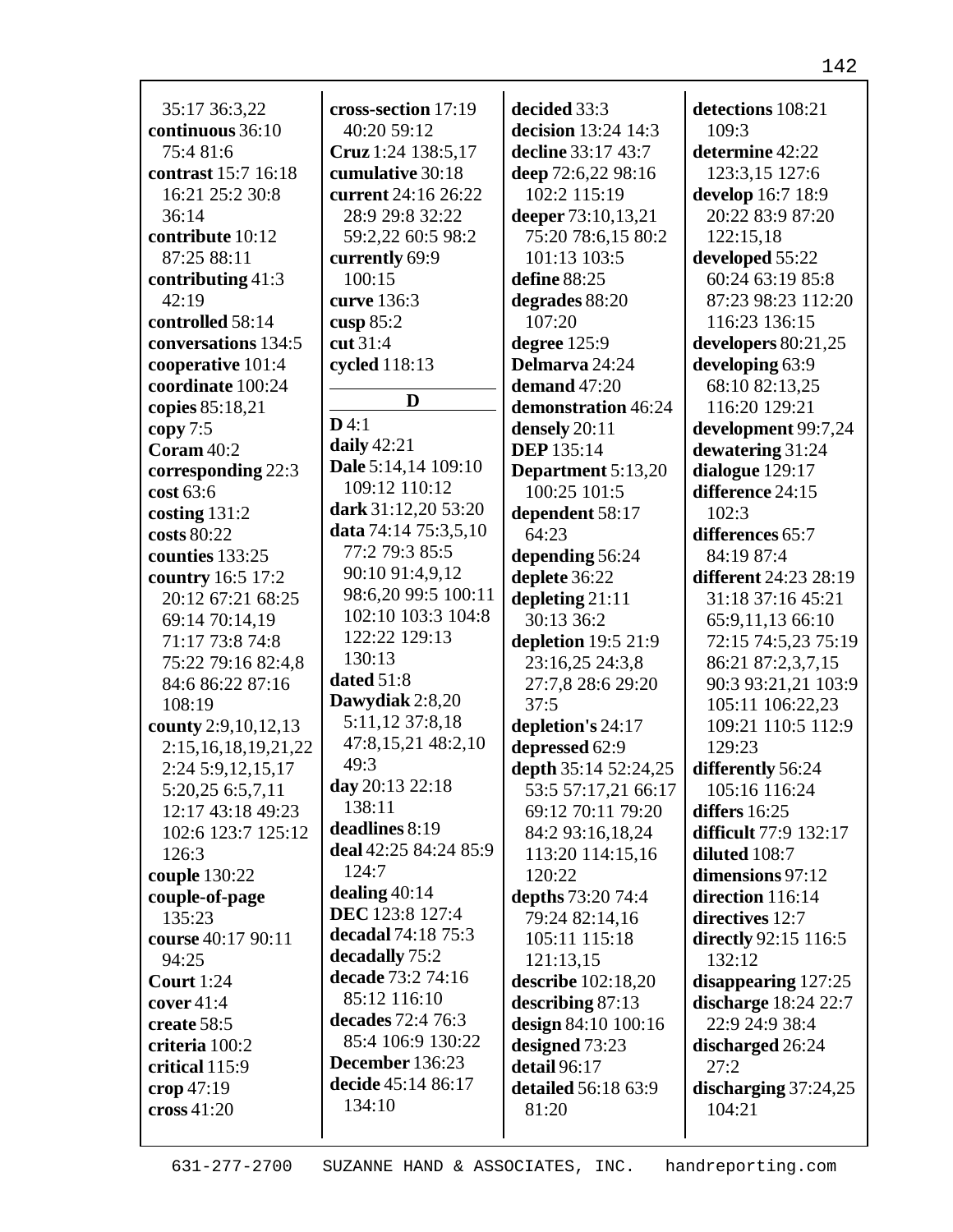| dropped 35:13 43:14<br>everybody 6:13 46:21<br>104:10 106:12<br>99:11<br>112:17<br>elevated 126:15<br>discuss 10:18 14:7<br>80:22<br>evidence 13:14<br>discussion $8:12$ 18:5<br>drought 34:16,17<br>elevation 90:24<br>dry 62:17,18<br>42:24 45:25 48:6<br>eliminate 42:17<br>evolved 9:25 85:7<br>due 11:12<br>disparity 49:6<br>embayment 42:15<br>exact 100:18<br>disposal 68:12<br>82:11<br>exactly 112:9<br>E<br>dissolved 71:8<br>emergency 4:9<br>example 78:7 91:15<br>$E$ 2:2,2 3:2,2 4:1,1<br>emphasis 21:21 23:11<br>110:13 116:11<br>distributed 74:2<br>138:2<br>35:23<br>district 5:18 123:11<br>117:11<br>early 62:7 130:20<br>127:7<br>examples 116:18<br>encourage 123:8<br>ease 89:2,9 90:5 92:4<br>127:3<br>documentation<br>121:4<br>easel 16:19<br>135:23<br>encroaches 52:18<br>exceeded 117:15<br>easily 57:9 62:24<br>documented 56:9<br>encroachment 52:16<br>excellent 122:6<br>east 17:25 32:16<br>doing 4:19 17:7 30:2<br>ends 74:23<br><b>Exec's</b> 5:15<br>51:11,12<br>40:12 56:22 61:3<br>engaged 134:18,22<br><b>Executive's 5:10</b><br>Eastham 55:8<br>68:4 71:14 92:19<br>engineers 63:2<br>expect 10:25 48:7<br>easy 48:24<br>113:13<br>51:10,21 53:7 54:19<br>93:11 95:5 102:19<br><b>Eberts</b> 3:6 15:18<br>116:9 122:20 129:9<br>England 39:15<br>66:6<br>66:22 67:7,9 77:13<br>133:23<br>entering 106:8 107:3<br>expedite 127:4<br>77:23 100:4 101:11<br>dollars 68:9 131:3<br>107:8<br>expense 24:9<br>101:22 102:9,23<br><b>Dom</b> 123:24<br>expert 128:16<br>enterococci 71:11<br>103:7,12 109:11,17<br>domestic 69:13 70:12<br>enters 18:12 107:15<br>experts 128:10<br>110:18 116:15<br>70:18 72:20 73:20<br>entire 20:19 34:24<br>explain 86:8 89:22<br>121:11 122:13<br>79:19,24 82:15<br>40:11 41:21<br>91:10<br>123:18 128:14<br>84:21 94:3 105:13<br>explore 113:4 114:8<br><b>EPA</b> 76:6<br>129:7 131:13,22<br>105:19,19 106:3<br>equal 100:4<br>117:21 118:2,7<br>134:4 135:3,8,17<br>114:16<br>equation 49:11<br>135:20<br>136:13<br>dominates 107:11<br>equilibrated 29:23<br>exploring 95:21<br>ecological 39:13,23<br>equilibrium 21:7<br>extension 63:8<br><b>Don</b> 2:10,22 3:7<br>ecology 68:20<br>27:15 28:13,18<br>42:12 56:14,19 69:4<br>extent 31:11 42:10<br>ecosystem 60:13 61:6<br>Donald 5:19<br>29:11 37:22<br>126:8<br>61:7,12<br>door 7:15<br>eroding $69:15$<br>extrapolating 76:25<br>ecosystems 59:21<br>erosion 123:5,6,9<br>extreme 32:8<br>Dorian 5:14<br>64:24<br>dots 78:19 79:9 80:8<br>127:9,17 128:10,16<br>F<br>educational 112:21<br>128:20<br>draft $11:3$<br>F 138:2<br>136:17<br>drainage 33:13<br>especially 38:23<br>effect 36:4 49:19 57:5<br>face 124:14 127:20<br>dramatic 127:14<br>essence 95:17<br>91:24<br>facing $12:16$<br>draw 40:8 106:19<br>essentially 124:10<br>effective 33:12,13<br>fact 106:24 107:6<br>125:19 127:15<br>drawdown 35:6<br>effects 20:3 51:5<br>108:9<br>estimate $47:19$<br>43:20,25<br>83:17 130:4<br>factors 85:15 88:7<br>drawing 106:5<br>estimates 97:24<br>effort 16:15 17:4<br>89:19 91:6 134:20<br>119:19<br>estuaries 89:16<br>60:23 82:11,12<br>factory $47:10$<br>drawn 113:25<br>evaluate 74:12<br>92:23 99:18 114:7<br>fairly 85:14 94:22<br>evaluated 84:13<br>draws $47:13$<br>fall 17:15<br>117:8 121:3<br><b>drill</b> 96:3<br>evaluating 69:15<br>familiar 134:2<br>either 8:25 39:4<br>drinking $75:2481:3$<br>evapotranspiration<br>far 41:21 47:23<br>88:12 134:16<br>drives 136:5<br>48:15 |                   |            |                             |                   |
|--------------------------------------------------------------------------------------------------------------------------------------------------------------------------------------------------------------------------------------------------------------------------------------------------------------------------------------------------------------------------------------------------------------------------------------------------------------------------------------------------------------------------------------------------------------------------------------------------------------------------------------------------------------------------------------------------------------------------------------------------------------------------------------------------------------------------------------------------------------------------------------------------------------------------------------------------------------------------------------------------------------------------------------------------------------------------------------------------------------------------------------------------------------------------------------------------------------------------------------------------------------------------------------------------------------------------------------------------------------------------------------------------------------------------------------------------------------------------------------------------------------------------------------------------------------------------------------------------------------------------------------------------------------------------------------------------------------------------------------------------------------------------------------------------------------------------------------------------------------------------------------------------------------------------------------------------------------------------------------------------------------------------------------------------------------------------------------------------------------------------------------------------------------------------------------------------------------------------------------------------------------------------------------------------------------------------------------------------------------------------------------------------------------------------------------------------------------------------------------------------------------------------------------------------------------------------------------------------------------------------------------------------------------------------------------------------------------------------------------------------------------------------------------------------------------------------------------------------------------------------------------------------------------------------------------------------------------------------------------------------------------------------------------------------------------------------------------------------------------------------------------------------------------------------------------------------------------------------------------------------------------------------------------------------------------------------------------------------------------------------------------------------------------------------------------------------|-------------------|------------|-----------------------------|-------------------|
|                                                                                                                                                                                                                                                                                                                                                                                                                                                                                                                                                                                                                                                                                                                                                                                                                                                                                                                                                                                                                                                                                                                                                                                                                                                                                                                                                                                                                                                                                                                                                                                                                                                                                                                                                                                                                                                                                                                                                                                                                                                                                                                                                                                                                                                                                                                                                                                                                                                                                                                                                                                                                                                                                                                                                                                                                                                                                                                                                                                                                                                                                                                                                                                                                                                                                                                                                                                                                                                  | discrete $103:20$ | drop 35:17 | <b>elements</b> 70:25 81:16 | eventually 126:13 |
|                                                                                                                                                                                                                                                                                                                                                                                                                                                                                                                                                                                                                                                                                                                                                                                                                                                                                                                                                                                                                                                                                                                                                                                                                                                                                                                                                                                                                                                                                                                                                                                                                                                                                                                                                                                                                                                                                                                                                                                                                                                                                                                                                                                                                                                                                                                                                                                                                                                                                                                                                                                                                                                                                                                                                                                                                                                                                                                                                                                                                                                                                                                                                                                                                                                                                                                                                                                                                                                  |                   |            |                             |                   |
|                                                                                                                                                                                                                                                                                                                                                                                                                                                                                                                                                                                                                                                                                                                                                                                                                                                                                                                                                                                                                                                                                                                                                                                                                                                                                                                                                                                                                                                                                                                                                                                                                                                                                                                                                                                                                                                                                                                                                                                                                                                                                                                                                                                                                                                                                                                                                                                                                                                                                                                                                                                                                                                                                                                                                                                                                                                                                                                                                                                                                                                                                                                                                                                                                                                                                                                                                                                                                                                  |                   |            |                             |                   |
|                                                                                                                                                                                                                                                                                                                                                                                                                                                                                                                                                                                                                                                                                                                                                                                                                                                                                                                                                                                                                                                                                                                                                                                                                                                                                                                                                                                                                                                                                                                                                                                                                                                                                                                                                                                                                                                                                                                                                                                                                                                                                                                                                                                                                                                                                                                                                                                                                                                                                                                                                                                                                                                                                                                                                                                                                                                                                                                                                                                                                                                                                                                                                                                                                                                                                                                                                                                                                                                  |                   |            |                             |                   |
|                                                                                                                                                                                                                                                                                                                                                                                                                                                                                                                                                                                                                                                                                                                                                                                                                                                                                                                                                                                                                                                                                                                                                                                                                                                                                                                                                                                                                                                                                                                                                                                                                                                                                                                                                                                                                                                                                                                                                                                                                                                                                                                                                                                                                                                                                                                                                                                                                                                                                                                                                                                                                                                                                                                                                                                                                                                                                                                                                                                                                                                                                                                                                                                                                                                                                                                                                                                                                                                  |                   |            |                             |                   |
|                                                                                                                                                                                                                                                                                                                                                                                                                                                                                                                                                                                                                                                                                                                                                                                                                                                                                                                                                                                                                                                                                                                                                                                                                                                                                                                                                                                                                                                                                                                                                                                                                                                                                                                                                                                                                                                                                                                                                                                                                                                                                                                                                                                                                                                                                                                                                                                                                                                                                                                                                                                                                                                                                                                                                                                                                                                                                                                                                                                                                                                                                                                                                                                                                                                                                                                                                                                                                                                  |                   |            |                             |                   |
|                                                                                                                                                                                                                                                                                                                                                                                                                                                                                                                                                                                                                                                                                                                                                                                                                                                                                                                                                                                                                                                                                                                                                                                                                                                                                                                                                                                                                                                                                                                                                                                                                                                                                                                                                                                                                                                                                                                                                                                                                                                                                                                                                                                                                                                                                                                                                                                                                                                                                                                                                                                                                                                                                                                                                                                                                                                                                                                                                                                                                                                                                                                                                                                                                                                                                                                                                                                                                                                  |                   |            |                             |                   |
|                                                                                                                                                                                                                                                                                                                                                                                                                                                                                                                                                                                                                                                                                                                                                                                                                                                                                                                                                                                                                                                                                                                                                                                                                                                                                                                                                                                                                                                                                                                                                                                                                                                                                                                                                                                                                                                                                                                                                                                                                                                                                                                                                                                                                                                                                                                                                                                                                                                                                                                                                                                                                                                                                                                                                                                                                                                                                                                                                                                                                                                                                                                                                                                                                                                                                                                                                                                                                                                  |                   |            |                             |                   |
|                                                                                                                                                                                                                                                                                                                                                                                                                                                                                                                                                                                                                                                                                                                                                                                                                                                                                                                                                                                                                                                                                                                                                                                                                                                                                                                                                                                                                                                                                                                                                                                                                                                                                                                                                                                                                                                                                                                                                                                                                                                                                                                                                                                                                                                                                                                                                                                                                                                                                                                                                                                                                                                                                                                                                                                                                                                                                                                                                                                                                                                                                                                                                                                                                                                                                                                                                                                                                                                  |                   |            |                             |                   |
|                                                                                                                                                                                                                                                                                                                                                                                                                                                                                                                                                                                                                                                                                                                                                                                                                                                                                                                                                                                                                                                                                                                                                                                                                                                                                                                                                                                                                                                                                                                                                                                                                                                                                                                                                                                                                                                                                                                                                                                                                                                                                                                                                                                                                                                                                                                                                                                                                                                                                                                                                                                                                                                                                                                                                                                                                                                                                                                                                                                                                                                                                                                                                                                                                                                                                                                                                                                                                                                  |                   |            |                             |                   |
|                                                                                                                                                                                                                                                                                                                                                                                                                                                                                                                                                                                                                                                                                                                                                                                                                                                                                                                                                                                                                                                                                                                                                                                                                                                                                                                                                                                                                                                                                                                                                                                                                                                                                                                                                                                                                                                                                                                                                                                                                                                                                                                                                                                                                                                                                                                                                                                                                                                                                                                                                                                                                                                                                                                                                                                                                                                                                                                                                                                                                                                                                                                                                                                                                                                                                                                                                                                                                                                  |                   |            |                             |                   |
|                                                                                                                                                                                                                                                                                                                                                                                                                                                                                                                                                                                                                                                                                                                                                                                                                                                                                                                                                                                                                                                                                                                                                                                                                                                                                                                                                                                                                                                                                                                                                                                                                                                                                                                                                                                                                                                                                                                                                                                                                                                                                                                                                                                                                                                                                                                                                                                                                                                                                                                                                                                                                                                                                                                                                                                                                                                                                                                                                                                                                                                                                                                                                                                                                                                                                                                                                                                                                                                  |                   |            |                             |                   |
|                                                                                                                                                                                                                                                                                                                                                                                                                                                                                                                                                                                                                                                                                                                                                                                                                                                                                                                                                                                                                                                                                                                                                                                                                                                                                                                                                                                                                                                                                                                                                                                                                                                                                                                                                                                                                                                                                                                                                                                                                                                                                                                                                                                                                                                                                                                                                                                                                                                                                                                                                                                                                                                                                                                                                                                                                                                                                                                                                                                                                                                                                                                                                                                                                                                                                                                                                                                                                                                  |                   |            |                             |                   |
|                                                                                                                                                                                                                                                                                                                                                                                                                                                                                                                                                                                                                                                                                                                                                                                                                                                                                                                                                                                                                                                                                                                                                                                                                                                                                                                                                                                                                                                                                                                                                                                                                                                                                                                                                                                                                                                                                                                                                                                                                                                                                                                                                                                                                                                                                                                                                                                                                                                                                                                                                                                                                                                                                                                                                                                                                                                                                                                                                                                                                                                                                                                                                                                                                                                                                                                                                                                                                                                  |                   |            |                             |                   |
|                                                                                                                                                                                                                                                                                                                                                                                                                                                                                                                                                                                                                                                                                                                                                                                                                                                                                                                                                                                                                                                                                                                                                                                                                                                                                                                                                                                                                                                                                                                                                                                                                                                                                                                                                                                                                                                                                                                                                                                                                                                                                                                                                                                                                                                                                                                                                                                                                                                                                                                                                                                                                                                                                                                                                                                                                                                                                                                                                                                                                                                                                                                                                                                                                                                                                                                                                                                                                                                  |                   |            |                             |                   |
|                                                                                                                                                                                                                                                                                                                                                                                                                                                                                                                                                                                                                                                                                                                                                                                                                                                                                                                                                                                                                                                                                                                                                                                                                                                                                                                                                                                                                                                                                                                                                                                                                                                                                                                                                                                                                                                                                                                                                                                                                                                                                                                                                                                                                                                                                                                                                                                                                                                                                                                                                                                                                                                                                                                                                                                                                                                                                                                                                                                                                                                                                                                                                                                                                                                                                                                                                                                                                                                  |                   |            |                             |                   |
|                                                                                                                                                                                                                                                                                                                                                                                                                                                                                                                                                                                                                                                                                                                                                                                                                                                                                                                                                                                                                                                                                                                                                                                                                                                                                                                                                                                                                                                                                                                                                                                                                                                                                                                                                                                                                                                                                                                                                                                                                                                                                                                                                                                                                                                                                                                                                                                                                                                                                                                                                                                                                                                                                                                                                                                                                                                                                                                                                                                                                                                                                                                                                                                                                                                                                                                                                                                                                                                  |                   |            |                             |                   |
|                                                                                                                                                                                                                                                                                                                                                                                                                                                                                                                                                                                                                                                                                                                                                                                                                                                                                                                                                                                                                                                                                                                                                                                                                                                                                                                                                                                                                                                                                                                                                                                                                                                                                                                                                                                                                                                                                                                                                                                                                                                                                                                                                                                                                                                                                                                                                                                                                                                                                                                                                                                                                                                                                                                                                                                                                                                                                                                                                                                                                                                                                                                                                                                                                                                                                                                                                                                                                                                  |                   |            |                             |                   |
|                                                                                                                                                                                                                                                                                                                                                                                                                                                                                                                                                                                                                                                                                                                                                                                                                                                                                                                                                                                                                                                                                                                                                                                                                                                                                                                                                                                                                                                                                                                                                                                                                                                                                                                                                                                                                                                                                                                                                                                                                                                                                                                                                                                                                                                                                                                                                                                                                                                                                                                                                                                                                                                                                                                                                                                                                                                                                                                                                                                                                                                                                                                                                                                                                                                                                                                                                                                                                                                  |                   |            |                             |                   |
|                                                                                                                                                                                                                                                                                                                                                                                                                                                                                                                                                                                                                                                                                                                                                                                                                                                                                                                                                                                                                                                                                                                                                                                                                                                                                                                                                                                                                                                                                                                                                                                                                                                                                                                                                                                                                                                                                                                                                                                                                                                                                                                                                                                                                                                                                                                                                                                                                                                                                                                                                                                                                                                                                                                                                                                                                                                                                                                                                                                                                                                                                                                                                                                                                                                                                                                                                                                                                                                  |                   |            |                             |                   |
|                                                                                                                                                                                                                                                                                                                                                                                                                                                                                                                                                                                                                                                                                                                                                                                                                                                                                                                                                                                                                                                                                                                                                                                                                                                                                                                                                                                                                                                                                                                                                                                                                                                                                                                                                                                                                                                                                                                                                                                                                                                                                                                                                                                                                                                                                                                                                                                                                                                                                                                                                                                                                                                                                                                                                                                                                                                                                                                                                                                                                                                                                                                                                                                                                                                                                                                                                                                                                                                  |                   |            |                             |                   |
|                                                                                                                                                                                                                                                                                                                                                                                                                                                                                                                                                                                                                                                                                                                                                                                                                                                                                                                                                                                                                                                                                                                                                                                                                                                                                                                                                                                                                                                                                                                                                                                                                                                                                                                                                                                                                                                                                                                                                                                                                                                                                                                                                                                                                                                                                                                                                                                                                                                                                                                                                                                                                                                                                                                                                                                                                                                                                                                                                                                                                                                                                                                                                                                                                                                                                                                                                                                                                                                  |                   |            |                             |                   |
|                                                                                                                                                                                                                                                                                                                                                                                                                                                                                                                                                                                                                                                                                                                                                                                                                                                                                                                                                                                                                                                                                                                                                                                                                                                                                                                                                                                                                                                                                                                                                                                                                                                                                                                                                                                                                                                                                                                                                                                                                                                                                                                                                                                                                                                                                                                                                                                                                                                                                                                                                                                                                                                                                                                                                                                                                                                                                                                                                                                                                                                                                                                                                                                                                                                                                                                                                                                                                                                  |                   |            |                             |                   |
|                                                                                                                                                                                                                                                                                                                                                                                                                                                                                                                                                                                                                                                                                                                                                                                                                                                                                                                                                                                                                                                                                                                                                                                                                                                                                                                                                                                                                                                                                                                                                                                                                                                                                                                                                                                                                                                                                                                                                                                                                                                                                                                                                                                                                                                                                                                                                                                                                                                                                                                                                                                                                                                                                                                                                                                                                                                                                                                                                                                                                                                                                                                                                                                                                                                                                                                                                                                                                                                  |                   |            |                             |                   |
|                                                                                                                                                                                                                                                                                                                                                                                                                                                                                                                                                                                                                                                                                                                                                                                                                                                                                                                                                                                                                                                                                                                                                                                                                                                                                                                                                                                                                                                                                                                                                                                                                                                                                                                                                                                                                                                                                                                                                                                                                                                                                                                                                                                                                                                                                                                                                                                                                                                                                                                                                                                                                                                                                                                                                                                                                                                                                                                                                                                                                                                                                                                                                                                                                                                                                                                                                                                                                                                  |                   |            |                             |                   |
|                                                                                                                                                                                                                                                                                                                                                                                                                                                                                                                                                                                                                                                                                                                                                                                                                                                                                                                                                                                                                                                                                                                                                                                                                                                                                                                                                                                                                                                                                                                                                                                                                                                                                                                                                                                                                                                                                                                                                                                                                                                                                                                                                                                                                                                                                                                                                                                                                                                                                                                                                                                                                                                                                                                                                                                                                                                                                                                                                                                                                                                                                                                                                                                                                                                                                                                                                                                                                                                  |                   |            |                             |                   |
|                                                                                                                                                                                                                                                                                                                                                                                                                                                                                                                                                                                                                                                                                                                                                                                                                                                                                                                                                                                                                                                                                                                                                                                                                                                                                                                                                                                                                                                                                                                                                                                                                                                                                                                                                                                                                                                                                                                                                                                                                                                                                                                                                                                                                                                                                                                                                                                                                                                                                                                                                                                                                                                                                                                                                                                                                                                                                                                                                                                                                                                                                                                                                                                                                                                                                                                                                                                                                                                  |                   |            |                             |                   |
|                                                                                                                                                                                                                                                                                                                                                                                                                                                                                                                                                                                                                                                                                                                                                                                                                                                                                                                                                                                                                                                                                                                                                                                                                                                                                                                                                                                                                                                                                                                                                                                                                                                                                                                                                                                                                                                                                                                                                                                                                                                                                                                                                                                                                                                                                                                                                                                                                                                                                                                                                                                                                                                                                                                                                                                                                                                                                                                                                                                                                                                                                                                                                                                                                                                                                                                                                                                                                                                  |                   |            |                             |                   |
|                                                                                                                                                                                                                                                                                                                                                                                                                                                                                                                                                                                                                                                                                                                                                                                                                                                                                                                                                                                                                                                                                                                                                                                                                                                                                                                                                                                                                                                                                                                                                                                                                                                                                                                                                                                                                                                                                                                                                                                                                                                                                                                                                                                                                                                                                                                                                                                                                                                                                                                                                                                                                                                                                                                                                                                                                                                                                                                                                                                                                                                                                                                                                                                                                                                                                                                                                                                                                                                  |                   |            |                             |                   |
|                                                                                                                                                                                                                                                                                                                                                                                                                                                                                                                                                                                                                                                                                                                                                                                                                                                                                                                                                                                                                                                                                                                                                                                                                                                                                                                                                                                                                                                                                                                                                                                                                                                                                                                                                                                                                                                                                                                                                                                                                                                                                                                                                                                                                                                                                                                                                                                                                                                                                                                                                                                                                                                                                                                                                                                                                                                                                                                                                                                                                                                                                                                                                                                                                                                                                                                                                                                                                                                  |                   |            |                             |                   |
|                                                                                                                                                                                                                                                                                                                                                                                                                                                                                                                                                                                                                                                                                                                                                                                                                                                                                                                                                                                                                                                                                                                                                                                                                                                                                                                                                                                                                                                                                                                                                                                                                                                                                                                                                                                                                                                                                                                                                                                                                                                                                                                                                                                                                                                                                                                                                                                                                                                                                                                                                                                                                                                                                                                                                                                                                                                                                                                                                                                                                                                                                                                                                                                                                                                                                                                                                                                                                                                  |                   |            |                             |                   |
|                                                                                                                                                                                                                                                                                                                                                                                                                                                                                                                                                                                                                                                                                                                                                                                                                                                                                                                                                                                                                                                                                                                                                                                                                                                                                                                                                                                                                                                                                                                                                                                                                                                                                                                                                                                                                                                                                                                                                                                                                                                                                                                                                                                                                                                                                                                                                                                                                                                                                                                                                                                                                                                                                                                                                                                                                                                                                                                                                                                                                                                                                                                                                                                                                                                                                                                                                                                                                                                  |                   |            |                             |                   |
|                                                                                                                                                                                                                                                                                                                                                                                                                                                                                                                                                                                                                                                                                                                                                                                                                                                                                                                                                                                                                                                                                                                                                                                                                                                                                                                                                                                                                                                                                                                                                                                                                                                                                                                                                                                                                                                                                                                                                                                                                                                                                                                                                                                                                                                                                                                                                                                                                                                                                                                                                                                                                                                                                                                                                                                                                                                                                                                                                                                                                                                                                                                                                                                                                                                                                                                                                                                                                                                  |                   |            |                             |                   |
|                                                                                                                                                                                                                                                                                                                                                                                                                                                                                                                                                                                                                                                                                                                                                                                                                                                                                                                                                                                                                                                                                                                                                                                                                                                                                                                                                                                                                                                                                                                                                                                                                                                                                                                                                                                                                                                                                                                                                                                                                                                                                                                                                                                                                                                                                                                                                                                                                                                                                                                                                                                                                                                                                                                                                                                                                                                                                                                                                                                                                                                                                                                                                                                                                                                                                                                                                                                                                                                  |                   |            |                             |                   |
|                                                                                                                                                                                                                                                                                                                                                                                                                                                                                                                                                                                                                                                                                                                                                                                                                                                                                                                                                                                                                                                                                                                                                                                                                                                                                                                                                                                                                                                                                                                                                                                                                                                                                                                                                                                                                                                                                                                                                                                                                                                                                                                                                                                                                                                                                                                                                                                                                                                                                                                                                                                                                                                                                                                                                                                                                                                                                                                                                                                                                                                                                                                                                                                                                                                                                                                                                                                                                                                  |                   |            |                             |                   |
|                                                                                                                                                                                                                                                                                                                                                                                                                                                                                                                                                                                                                                                                                                                                                                                                                                                                                                                                                                                                                                                                                                                                                                                                                                                                                                                                                                                                                                                                                                                                                                                                                                                                                                                                                                                                                                                                                                                                                                                                                                                                                                                                                                                                                                                                                                                                                                                                                                                                                                                                                                                                                                                                                                                                                                                                                                                                                                                                                                                                                                                                                                                                                                                                                                                                                                                                                                                                                                                  |                   |            |                             |                   |
|                                                                                                                                                                                                                                                                                                                                                                                                                                                                                                                                                                                                                                                                                                                                                                                                                                                                                                                                                                                                                                                                                                                                                                                                                                                                                                                                                                                                                                                                                                                                                                                                                                                                                                                                                                                                                                                                                                                                                                                                                                                                                                                                                                                                                                                                                                                                                                                                                                                                                                                                                                                                                                                                                                                                                                                                                                                                                                                                                                                                                                                                                                                                                                                                                                                                                                                                                                                                                                                  |                   |            |                             |                   |
|                                                                                                                                                                                                                                                                                                                                                                                                                                                                                                                                                                                                                                                                                                                                                                                                                                                                                                                                                                                                                                                                                                                                                                                                                                                                                                                                                                                                                                                                                                                                                                                                                                                                                                                                                                                                                                                                                                                                                                                                                                                                                                                                                                                                                                                                                                                                                                                                                                                                                                                                                                                                                                                                                                                                                                                                                                                                                                                                                                                                                                                                                                                                                                                                                                                                                                                                                                                                                                                  |                   |            |                             |                   |
|                                                                                                                                                                                                                                                                                                                                                                                                                                                                                                                                                                                                                                                                                                                                                                                                                                                                                                                                                                                                                                                                                                                                                                                                                                                                                                                                                                                                                                                                                                                                                                                                                                                                                                                                                                                                                                                                                                                                                                                                                                                                                                                                                                                                                                                                                                                                                                                                                                                                                                                                                                                                                                                                                                                                                                                                                                                                                                                                                                                                                                                                                                                                                                                                                                                                                                                                                                                                                                                  |                   |            |                             |                   |
|                                                                                                                                                                                                                                                                                                                                                                                                                                                                                                                                                                                                                                                                                                                                                                                                                                                                                                                                                                                                                                                                                                                                                                                                                                                                                                                                                                                                                                                                                                                                                                                                                                                                                                                                                                                                                                                                                                                                                                                                                                                                                                                                                                                                                                                                                                                                                                                                                                                                                                                                                                                                                                                                                                                                                                                                                                                                                                                                                                                                                                                                                                                                                                                                                                                                                                                                                                                                                                                  |                   |            |                             |                   |
|                                                                                                                                                                                                                                                                                                                                                                                                                                                                                                                                                                                                                                                                                                                                                                                                                                                                                                                                                                                                                                                                                                                                                                                                                                                                                                                                                                                                                                                                                                                                                                                                                                                                                                                                                                                                                                                                                                                                                                                                                                                                                                                                                                                                                                                                                                                                                                                                                                                                                                                                                                                                                                                                                                                                                                                                                                                                                                                                                                                                                                                                                                                                                                                                                                                                                                                                                                                                                                                  |                   |            |                             |                   |
|                                                                                                                                                                                                                                                                                                                                                                                                                                                                                                                                                                                                                                                                                                                                                                                                                                                                                                                                                                                                                                                                                                                                                                                                                                                                                                                                                                                                                                                                                                                                                                                                                                                                                                                                                                                                                                                                                                                                                                                                                                                                                                                                                                                                                                                                                                                                                                                                                                                                                                                                                                                                                                                                                                                                                                                                                                                                                                                                                                                                                                                                                                                                                                                                                                                                                                                                                                                                                                                  |                   |            |                             |                   |
|                                                                                                                                                                                                                                                                                                                                                                                                                                                                                                                                                                                                                                                                                                                                                                                                                                                                                                                                                                                                                                                                                                                                                                                                                                                                                                                                                                                                                                                                                                                                                                                                                                                                                                                                                                                                                                                                                                                                                                                                                                                                                                                                                                                                                                                                                                                                                                                                                                                                                                                                                                                                                                                                                                                                                                                                                                                                                                                                                                                                                                                                                                                                                                                                                                                                                                                                                                                                                                                  |                   |            |                             |                   |
|                                                                                                                                                                                                                                                                                                                                                                                                                                                                                                                                                                                                                                                                                                                                                                                                                                                                                                                                                                                                                                                                                                                                                                                                                                                                                                                                                                                                                                                                                                                                                                                                                                                                                                                                                                                                                                                                                                                                                                                                                                                                                                                                                                                                                                                                                                                                                                                                                                                                                                                                                                                                                                                                                                                                                                                                                                                                                                                                                                                                                                                                                                                                                                                                                                                                                                                                                                                                                                                  |                   |            |                             |                   |
|                                                                                                                                                                                                                                                                                                                                                                                                                                                                                                                                                                                                                                                                                                                                                                                                                                                                                                                                                                                                                                                                                                                                                                                                                                                                                                                                                                                                                                                                                                                                                                                                                                                                                                                                                                                                                                                                                                                                                                                                                                                                                                                                                                                                                                                                                                                                                                                                                                                                                                                                                                                                                                                                                                                                                                                                                                                                                                                                                                                                                                                                                                                                                                                                                                                                                                                                                                                                                                                  |                   |            |                             |                   |
|                                                                                                                                                                                                                                                                                                                                                                                                                                                                                                                                                                                                                                                                                                                                                                                                                                                                                                                                                                                                                                                                                                                                                                                                                                                                                                                                                                                                                                                                                                                                                                                                                                                                                                                                                                                                                                                                                                                                                                                                                                                                                                                                                                                                                                                                                                                                                                                                                                                                                                                                                                                                                                                                                                                                                                                                                                                                                                                                                                                                                                                                                                                                                                                                                                                                                                                                                                                                                                                  |                   |            |                             |                   |
|                                                                                                                                                                                                                                                                                                                                                                                                                                                                                                                                                                                                                                                                                                                                                                                                                                                                                                                                                                                                                                                                                                                                                                                                                                                                                                                                                                                                                                                                                                                                                                                                                                                                                                                                                                                                                                                                                                                                                                                                                                                                                                                                                                                                                                                                                                                                                                                                                                                                                                                                                                                                                                                                                                                                                                                                                                                                                                                                                                                                                                                                                                                                                                                                                                                                                                                                                                                                                                                  |                   |            |                             |                   |
|                                                                                                                                                                                                                                                                                                                                                                                                                                                                                                                                                                                                                                                                                                                                                                                                                                                                                                                                                                                                                                                                                                                                                                                                                                                                                                                                                                                                                                                                                                                                                                                                                                                                                                                                                                                                                                                                                                                                                                                                                                                                                                                                                                                                                                                                                                                                                                                                                                                                                                                                                                                                                                                                                                                                                                                                                                                                                                                                                                                                                                                                                                                                                                                                                                                                                                                                                                                                                                                  |                   |            |                             |                   |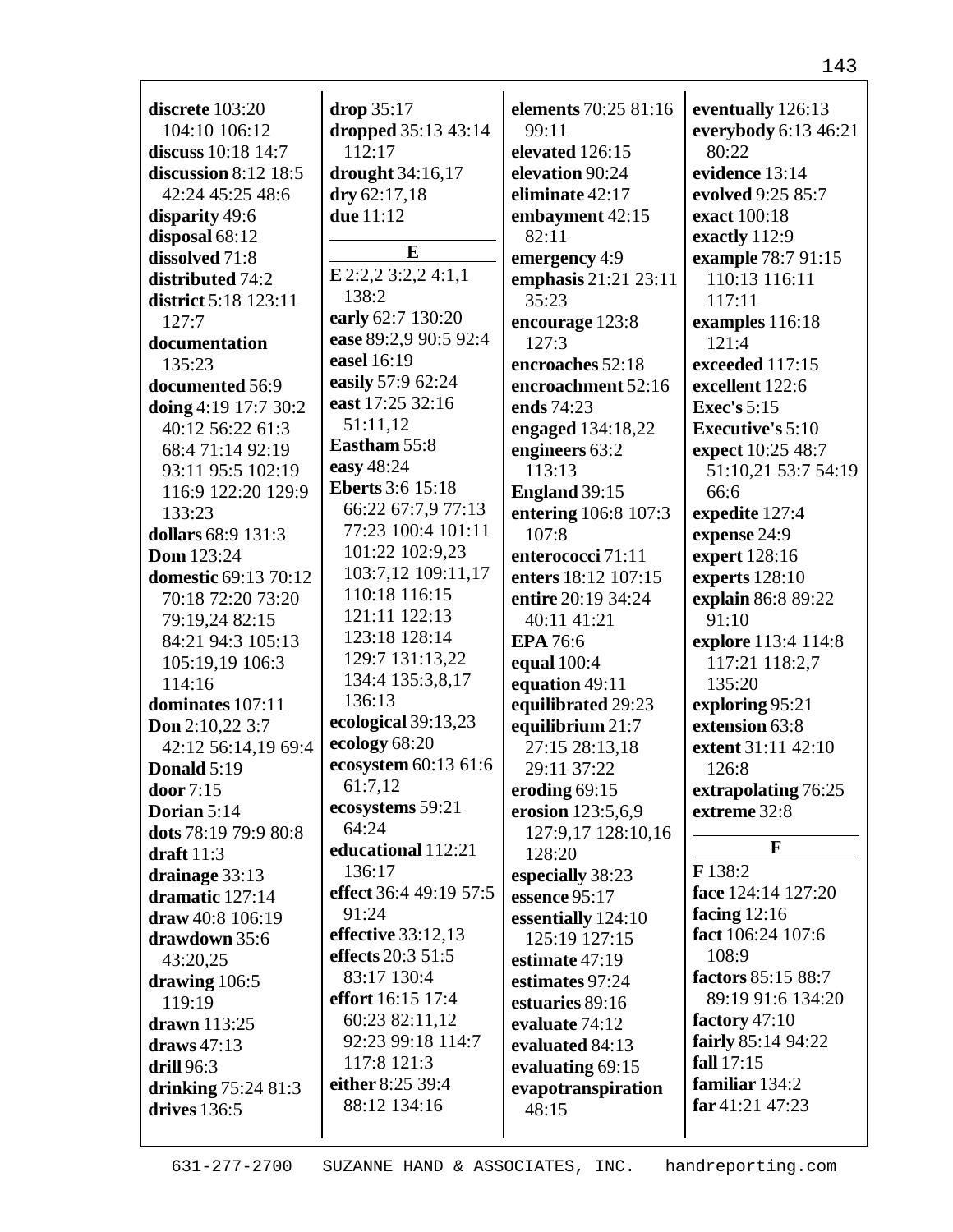| 127:14,14 128:11             | fits $14:16$ 25:3          | <b>Frank</b> 2:5 6:8 7:7,9 | 27:9 35:25 51:8       |
|------------------------------|----------------------------|----------------------------|-----------------------|
| 129:2 130:21                 | five 8:9 34:10 57:18       | 7:178:25                   | 81:25 96:16 99:2      |
| farthest 124:20              | 57:21 87:24                | <b>Fred 38:25 40:2</b>     | 132:19 133:12,13      |
| fashion 71:16                | five-82:11                 | frequently 76:14           | give 8:17,22 14:21    |
| favor $8:6$                  | flooding 64:9              | 120:4                      | 15:5 54:18 103:19     |
| <b>feature</b> 52:7 88:20    | Florida 16:24              | fresh $18:2$               | 110:19,21 112:22      |
| 125:3                        | flow $18:22,23$ 22:10      | freshwater 52:13           | 116:10 132:9          |
| features 52:6 56:2,25        | 24:10 39:19 42:6           | 55:11 59:14,15             | 136:12                |
| 89:17 92:8 114:19            | 52:10 53:10 62:24          | 64:19 125:3,4              | <b>Given 49:5</b>     |
| 121:16                       | 74:14 76:24 82:25          | <b>fronts</b> 90:23        | gives 44:16 54:13     |
| federal 133:16               | 83:14 92:11,12,21          | fruit $63:12$              | 93:6 96:17            |
| feed 92:15                   | 96:19 97:19,19 98:8        | full 37:10 73:15           | giving 14:12 77:14    |
| feeds 129:10                 | 98:23 99:7 100:14          | 136:24                     | 116:13                |
| feet 32:10 33:18,22          | 102:11 106:3,11            | fun 136:4                  | Glacial 17:23 25:16   |
| 34:10,13,14,20               | 110:9,23 111:2             | funded 14:25 60:23         | 25:20 26:11 31:8,16   |
| 35:13 36:6 43:7,20           | 114:10 115:5               | 61:17 131:12,14            | 33:21 45:5 82:7       |
| 44:4 51:13,15,18             | 125:10 128:17              | funding $133:18$           | global $51:13$        |
| 53:2,3,5 57:18,22            | flowing 29:3 126:12        | further 94:16              | go 19:9 21:22 29:20   |
| 57:23,24 58:2,3              | flows 45:13 88:18          | future 16:9 21:23          | 31:2 45:16 51:22,23   |
| 62:10,19 72:6,22             | fluctuation 75:8           | 23:17 24:17 26:20          | 55:24 58:25 59:2      |
| 96:15 115:25                 | flush 107:19               | 27:13,22 28:10 29:9        | 60:10 69:6 93:8       |
| 123:12                       | focus 19:6 21:2 69:7       | 35:23 46:17 86:9           | 103:13 104:12         |
| felt 103:18,25               | focuses $114:5$            | 121:6                      | 108:19 112:25         |
| fewer 69:18                  | folks 122:3 136:18         | G                          | goal 61:5             |
| field 20:5 99:18             | follow 9:13 32:13          |                            | goals 13:19 15:4      |
|                              |                            |                            |                       |
| <b>figure</b> 16:8 41:12     | following 83:4,5           | G4:1                       | goes 17:12 21:20,21   |
| 42:20 49:22                  | foot $51:14,15$            | gaining $34:21$            | 34:9 53:14 57:23,25   |
| figures $41:17$              | force 123:6                | gallons 20:13 22:18        | 58:2 59:16 135:24     |
| fill 39:16                   | forecast 86:9 97:21        | 22:21 23:7,9 26:15         | going 8:9 13:10 14:19 |
| filling 4:7 100:11           | 104:16 112:14              | 27:10 28:2 33:6,7          | 14:24 15:6,9,14,17    |
| final $10:3,4$               | forecasting 69:19,21       | gaps 111:21                | 15:23 16:8,18 19:4    |
| finalize 14:4                | 83:19 89:13 112:6,8        | gauge 55:16,20             | 19:5 20:2,6 22:2,22   |
| finalized 130:20             | 114:21 131:8               | general 18:3 125:14        | 22:23 26:2,3 28:12    |
| finalizing $11:11$           | 135:21                     | generating 92:23           | 32:20 37:5 38:25      |
| find 71:19 136:19            | foregoing 138:8            | genesis 68:3 77:15         | 40:8 43:10,17 44:6    |
| finding $132:8$              | forks 52:14 54:21          | 115:3                      | 45:6,18,21 47:22      |
| fine $4:2190:11$             | 64:16                      | gentleman 82:2             | 49:12 50:21 52:8      |
| <b>finished</b> 11:9 56:15   | form $27:1784:11$          | geochemical 118:5          | 54:11 55:14 58:8      |
| 68:12 80:3 82:24             | formed 8:19                | geochemistry 88:5          | 61:18 62:21 63:5,8    |
| finishing $82:24$            | formulas 123:4             | geographic 36:18           | 63:17,25 64:5 66:24   |
| <b>Fire</b> 55:3 60:19,19,24 | forth 60:11                | geologic 70:24 88:13       | 67:4 68:4,10 73:21    |
| 64:22                        | <b>forward</b> 10:22 28:12 | 92:2                       | 76:11 78:18 81:20     |
| first $6:257:12,15$          | 37:5 43:17                 | Geological 5:23            | 86:18 87:9 91:19      |
| 14:24 73:11 92:19            | found 86:13,18 113:9       | 67:10                      | 93:2,20 96:2,12       |
| 107:16                       | foundational 117:9         | geology 18:11 65:7         | 100:7 102:3 103:19    |
| fiscal 130:19                | four 57:24 81:21           | 88:4 128:12                | 104:5 105:21 106:4    |
| fish $39:19,20$              | 82:20                      | getting 4:14 10:8          | 112:15 113:23         |
| fit 14:22 94:7               | framework 85:11            | 11:15 24:6,7,17            | 118:3 123:23          |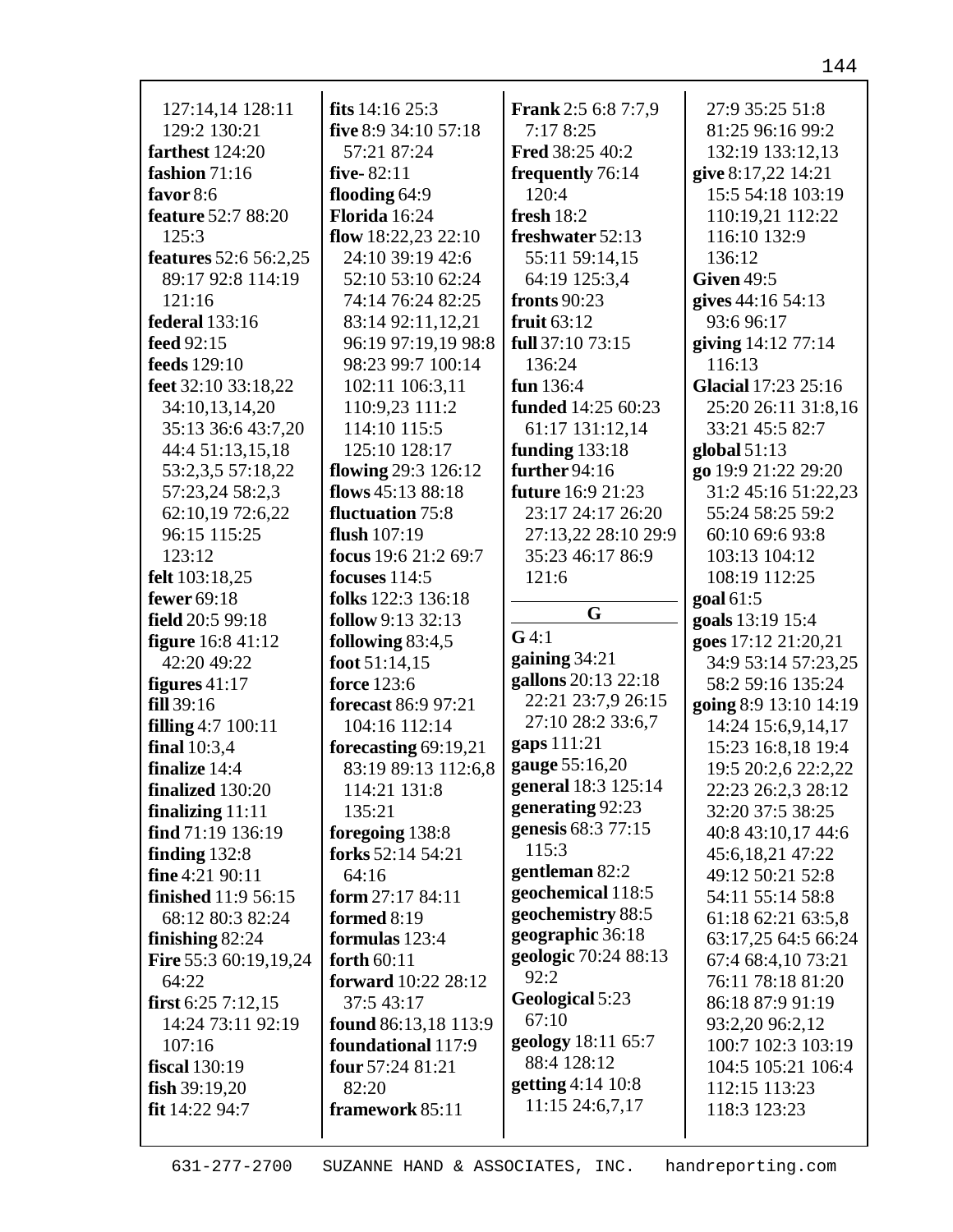| 124:15,19 126:2     | 59:21                 | helps 81:10 112:5     | hundreds 76:5               |
|---------------------|-----------------------|-----------------------|-----------------------------|
| 129:4 133:22        | group 15:19 46:25     | hereunto 138:10       | hydraulic 50:17             |
| 136:12,22           | 99:14 132:21          | Hershkowitz 2:16 6:6  | hydrogeologists             |
| good 13:18 15:11    | 133:20 137:6          | 6:7 11:25 50:12       | 85:25                       |
| 34:25 54:25 77:18   | groups $89:19$        | 121:5 134:25 135:5    | hydrogeology 88:5           |
| 103:13 115:20       | Grumman 39:8          | heterogeneity 97:17   | 88:23                       |
| government 133:17   | guess 12:10 29:2      | 102:13                | hydrograph 34:4             |
| grade $61:21$       | 63:14 101:23          | hexafluoride 109:24   | 35:9 43:8 55:12             |
| gradient 118:14     | guys 114:12 133:3     | hi9:9                 | hydrologic 45:10            |
| 120:20              |                       | high 16:24 79:23      | 74:19                       |
| grading 106:7       | $\bf H$               | 81:3,5 105:17         | hypothetical 113:3          |
| grain $90:11$       | half 51:14,14 68:6    | 106:17 108:12,23      |                             |
| graphs $112:17$     | hand 122:9 138:11     | 117:3 118:8,19        | I                           |
| grasping 113:14     | handful 91:12 128:8   | 119:12,18,19          | idea 54:18 72:10            |
| grasses $60:10$     | handing $11:16$       | 120:14,18,21          | ideas 14:21 70:4            |
| great 84:24 85:9    | handle 8:25           | 126:16,19             | identify 90:12              |
| 102:7 122:9 133:8   | hanging $63:11$       | higher 48:16 65:12    | <b>imagine</b> 129:19,25    |
| 133:13 134:7        | happen 43:16 46:9     | highest $32:15$       | <b>impacted</b> 43:11,12    |
| greater 78:13       | 52:5 54:12 60:8       | histograms 57:16      | implement 13:22             |
| green 22:6 23:5,14  | 63:25 122:24          | historical 21:19      | implications 59:19          |
| 28:23 29:7 72:8     | happened $30:22,24$   | 22:17 23:24 24:16     | implicit 12:13              |
| greens $30:10$      | 80:23                 | 28:9 30:20            | important 16:13             |
| grid 96:14 100:3    | happening 78:5        | historically 23:9     | 71:20 93:7 95:17            |
| 102:4               | 106:13 115:23,24      | 47:16 73:16           | 104:17 113:14               |
| gridded 98:13       | 132:10                | histories 109:22      | 132:15 136:5                |
| grids 98:15 100:5   | happens 32:2 59:12    | 111:8                 | <b>improve</b> 44:8 92:16   |
| 101:25              | <b>Harbor</b> 55:16   | history 9:20 106:23   | 97:8 98:3 121:2             |
| groundwater 15:2    | hard $47:16$          | 106:25 132:9          | improved 42:8               |
| 16:3 19:5,17 21:9   | Hauppauge 1:17        | home 7:19 136:5       | including 101:18            |
| 21:12 23:16 27:8    | <b>Haven</b> 54:17,24 | <b>homes</b> 127:9,10 | 123:4                       |
| 28:5 43:10 44:10,20 | 61:24                 | 128:3                 | incorporate 116:4           |
| 56:12 58:17 64:23   | hazard 123:10 127:4   | Hook 60:18            | incorporating 115:5         |
| 67:18 68:21,22      | <b>head</b> 35:22     | hope 11:3 16:20       | 132:3                       |
| 69:11,16,20 70:10   | headed $68:16$        | 134:21 135:15         | increase 50:15 53:19        |
| 73:17 75:13,16,18   | health 2:9,10,21,22   | 136:18                | 55:19                       |
| 76:18,24 78:3,23    | 5:12,21 84:16         | Hopefully 10:20       | increases 29:7,9            |
| 79:15,22 81:5 82:22 | 100:24 101:5          | hopes $46:24$         | increasing 117:14           |
| 82:25 83:17 88:17   | 116:25                | hoping $134:3$        | increasingly 126:16         |
| 88:18 90:17 91:16   | hear 12:21 24:20      | horizontally 93:13    | indicating 19:13            |
| 91:21 92:14,24 93:3 | 38:20 44:16 50:24     | 105:12                | 43:22                       |
| 93:6 95:3,12 96:21  | held 9:16 10:14 18:5  | <b>hotel 85:18</b>    | indicators 71:7             |
| 98:22 102:25        | 136:23                | <b>house</b> 32:3,6   | individual 117:7            |
| 104:15,21,25 105:7  | <b>helium</b> 109:23  | <b>Hubert 60:21</b>   | 121:17,25                   |
| 111:13 112:3,13     | help 44:18 87:9 91:7  | <b>huge</b> 19:19     | industrial 25:11            |
| 114:18 115:8        | 92:16 98:9 102:10     | human 71:4 88:13      | <b>industry</b> 25:13 35:11 |
| 124:12,17 127:16    | 102:21 103:21         | 93:19,24 94:2         | <b>influence</b> 93:25 94:2 |
| 128:16 129:5        | 116:12                | hundred 68:9 115:25   | <b>inform</b> 18:15 98:9    |
| groundwater-depe    | helped $40:3$         | 131:3                 | 103:21                      |
|                     |                       |                       |                             |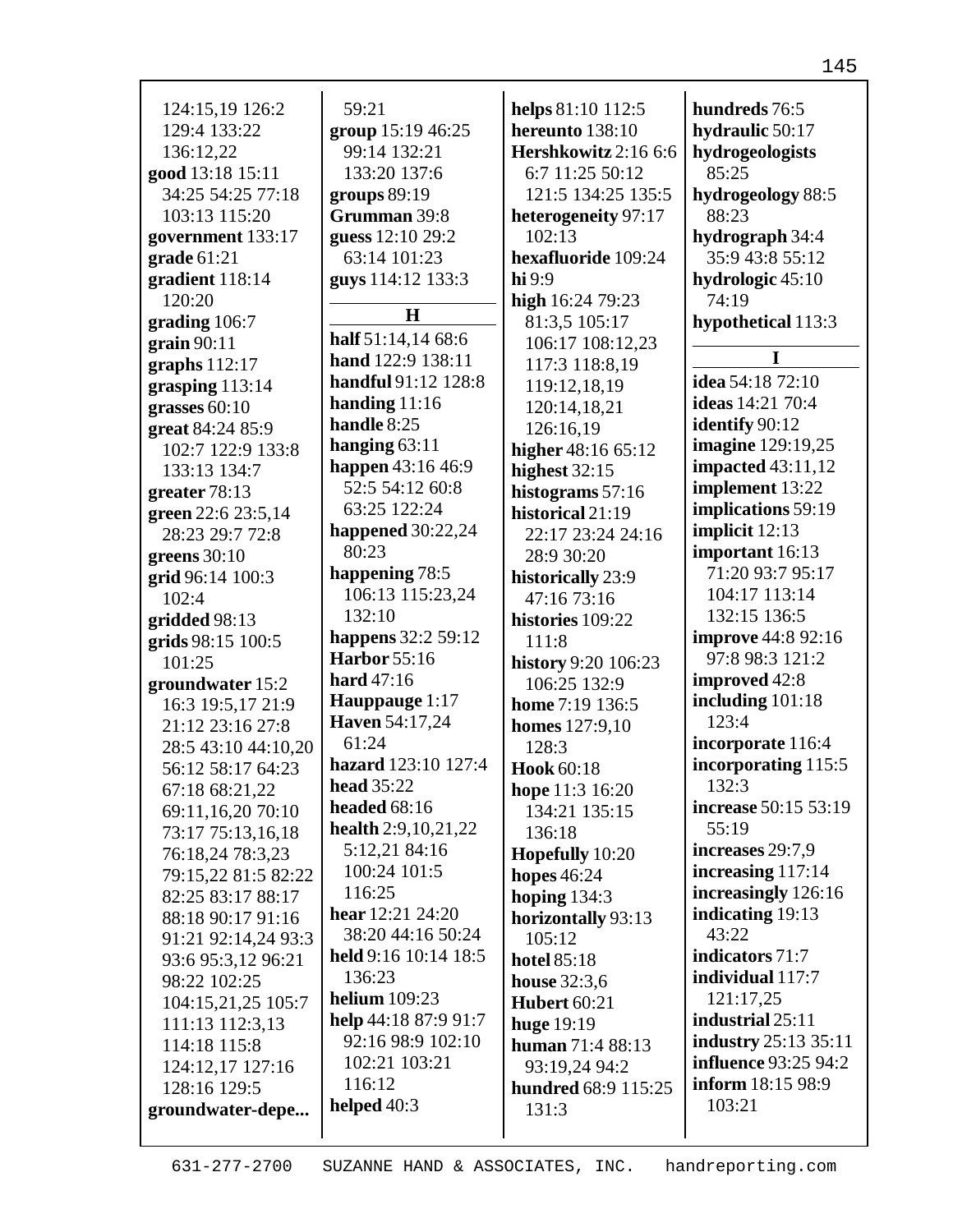| information $11:16$         | invasion $124:18$           | Joaquin 78:9                 | 132:4                  |
|-----------------------------|-----------------------------|------------------------------|------------------------|
| 18:14 46:20 76:22           | investigation 103:15        | John 3:4 4:18 14:9           | known 116:22 117:2     |
| 80:9 83:13 84:9,15          | investing 68:8              | 46:5 66:20 67:8              | Koch 2:5 6:8,8 7:7,10  |
| 86:5 87:19 88:22            | inviting $14:18$            | 69:4 77:3 82:23              | 7:18 65:4 66:20        |
| 90:8,16 92:14,24            | involved 63:3 67:19         | 94:8 96:22 100:17            | 128:18 136:20          |
| 93:4 95:18 97:7,14          | 85:23                       | 123:19 130:3                 | 137:9                  |
| 97:20 98:3 103:20           | <b>Irene</b> 126:8          | 136:21                       | Kristi 1:24 138:5,17   |
| 104:3,14 112:2,3            | iron 71:8 81:8              | joint 9:15 137:7             |                        |
| 114:14 119:25               | irrigated 118:23            | journals 97:15               | L                      |
| 121:12 122:22               | Irwin 2:10,22 5:19,19       | <b>July 7:21</b>             | lady $5:4$             |
| 129:14                      | <b>island</b> 1:9 2:6,7 6:9 |                              | land $32:7,1040:25$    |
| infrastructure 9:8          | 6:21 7:3 8:13 9:21          | $\bf K$                      | 41:2,8 56:6 59:10      |
| 62:11 64:6 80:21            | 14:16,22 15:8,10,25         | keep 28:14 62:17             | 59:17 72:2,9,11        |
| inherent 12:13              | 17:9, 12, 18 19:11, 12      | 80:21                        | 73:18 106:6,7 116:2    |
| inherently 103:10           | 19:20 20:4,14,16            | keeping 26:22                | 123:12 128:25          |
| initially 122:20            | 24:21,24 25:5,9,15          | keeps 30:4                   | landform 123:21        |
| inland 52:18 125:22         | 26:7 28:24 29:15            | kicked 119:17                | landscape 105:5        |
| input 88:12 100:20          | 30:2,9,25 32:22             | kicks 34:8                   | large 14:13 94:22      |
| 111:7                       | 33:3,10,20 36:19            | $\mathbf{kind}\,9:23\,27:14$ | 95:14 106:20 108:4     |
| inputs $118:6$              | 37:3 40:5,11 41:22          | 72:14 77:15 87:21            | larger $94:15$         |
| <b>instance</b> 80:12,18    | 43:17 46:19 47:3            | 88:9 97:7 108:10             | late 9:22 19:18 39:8   |
| 90:4                        | 51:20 52:21 53:15           | 110:19,24 115:3              | lateral $52:15$        |
| integrate 104:4             | 53:25 54:2,12,20,23         | 117:8,24 125:8               | lay $76:17$            |
| integrates 91:24            | 55:2,3,3 56:18              | 129:8 130:23                 | layered 17:21          |
| <b>intend</b> 131:23        | 58:12,14 60:19,20           | kinds 121:4                  | layering 96:14         |
| intense 48:14               | 60:24 63:10,13 64:4         | knew 55:16 119:5             | <b>lead</b> 38:18      |
| <b>interest</b> 95:25 122:9 | 64:22 65:9 67:6,23          | know 13:8,18 18:19           | Leader $2:15$          |
| interested 77:21            | 69:25 70:5 77:10            | 24:20 32:13 34:2             | leading 67:17          |
| 99:14,17 105:10             | 81:24 90:16 94:8,13         | 36:16 38:8,12,12,21          | learned 87:23 118:12   |
| 112:19 134:19               | 95:23 96:10 98:6,13         | 40:4,6 41:9,18               | learning 136:3         |
| interesting 9:23            | 98:21 99:5 101:17           | 46:15 57:14 58:7             | lease 126:12           |
| 41:22 60:12 62:5            | 114:10 121:10               | 62:5 66:9 68:15              | leave 49:16            |
| 103:14                      | 133:10 134:21,23            | 70:3 74:21 75:24             | led 60:14,15 103:14    |
| interface 40:4,7 56:8       | island-wide 20:6            | 81:4,8,11 84:18              | left 85:18 100:13      |
| 125:22                      | <b>issue</b> 40:10 41:19    | 87:4,14 92:7 93:22           | 135:8                  |
| intern $9:19$               | 42:13 126:19                | 94:24,25 95:24               | legacy $130:11$        |
| interpreted 111:16          | issues 12:16 38:16          | 99:17 103:17,23              | <b>Legislation 6:2</b> |
| interpreting 76:21          | 46:8 83:3 94:17             | 104:17 105:3,21,24           | Legislature $2:12,13$  |
| intervals 106:19            | 97:5 117:23 124:7           | 106:6 111:14,17,21           | 2:156:11               |
| intervening 45:5            | 127:20 129:23               | 113:3 115:24,25              | legislatures $12:6,12$ |
| intimately 10:23            | 134:17                      | 116:18,25 118:22             | 12:21 13:22            |
| <b>introduce</b> 14:9 15:17 | item 6:18 13:8,15           | 121:18 125:18,19             | lens $52:13,1459:14$   |
| 66:22 67:3                  | items $12:15,20$ $13:20$    | 126:23 127:11                | 59:16 64:20            |
| introductions 4:23          |                             | 129:12, 17, 22 131:5         | lesser $31:11$ $42:10$ |
| <b>intrusion</b> 39:3 52:19 | ${\bf J}$                   | 132:5 134:5,8                | let's $46:25$ 124:14   |
| 123:16 129:4                | <b>Jared</b> 2:16 6:6       | knowing 87:3 89:14           | 127:20                 |
| <b>inundated 60:7 124:8</b> | Jeff 4:8                    | knowledge 83:7               | letter 7:4 127:3       |
| inundation 127:16           | <b>Jersey</b> 17:20 24:24   | 89:18 104:9 129:14           | level 13:23 15:13,16   |
|                             |                             |                              |                        |
|                             |                             |                              |                        |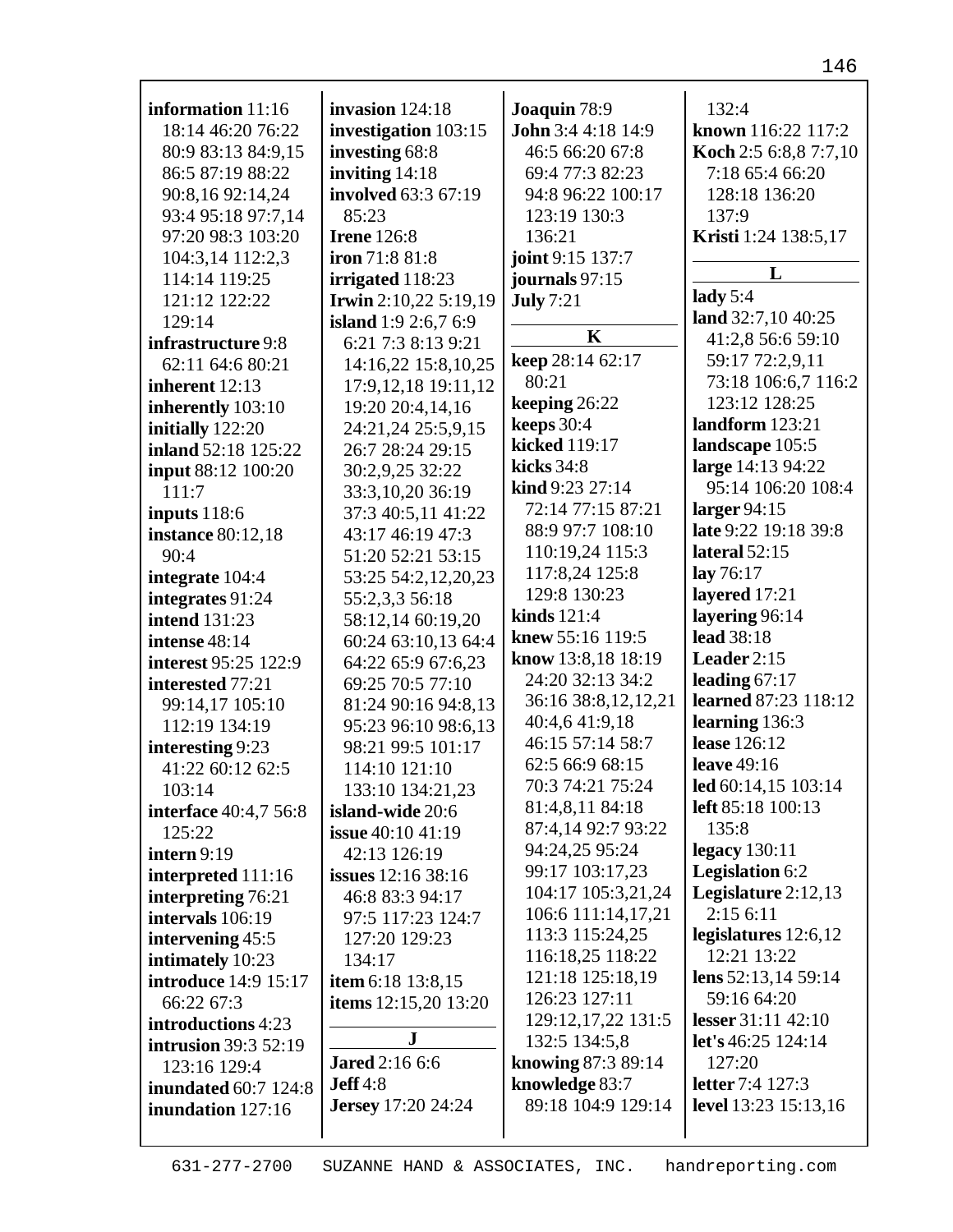| 32:14,16 33:17           | 122:9, 14, 15, 18           | 80:2 90:11,24 94:16       | <b>Magothy</b> 25:17 26:8  |
|--------------------------|-----------------------------|---------------------------|----------------------------|
| 34:11 41:10 45:25        | 129:9, 18, 23 134: 6        | 96:10 102:4 105:13        | 31:13 33:21 44:22          |
| 47:23 48:5 50:14         | localized 106:14            | 105:14 106:2 130:5        | 45:4,20                    |
| 51:3,5,11,21,24          | <b>locally</b> 40:11,17     | 134:8,10                  | main 54:22 128:21          |
| 52:18 53:3,17,22         | 90:15 97:10 112:8           | looked 36:17 41:19        | major 72:18 111:9          |
| 54:4 55:19 56:16         | 116:13 125:25               | 44:11 50:20 53:16         | making 83:7 87:5           |
| 57:22 58:4 59:3,6        | 129:13 131:6                | 55:21 73:13 86:2          | 133:9                      |
| 61:8 62:19 63:13,18      | locate $84:12$              | 115:14                    | management 9:21            |
| 63:21 64:3,21 65:2       | <b>located</b> 43:21 126:4  | <b>looking</b> 10:8 30:19 | 10:4 76:9 131:9            |
| 65:17 66:8 124:5,8       | <b>locations</b> 69:18 75:6 | 51:4,16 55:6,8            | manganese 71:8 81:9        |
| 124:22 127:24            | 80:10 134:16                | 57:13 68:25 71:3,4        | manner 100:2               |
| levels 31:5 34:19        | logical 63:7                | 71:10,23 73:17            | map 41:2,12,16 52:23       |
| 35:12 36:2 43:6,14       | $\log s 97:15$              | 75:17 83:3 84:22          | 89:24 105:4 112:5          |
| 44:3 45:11 55:14         | long 1:9 2:6,7 6:9,21       | 90:15 93:5 95:7           | 124:5                      |
| 59:3                     | 7:3,168:139:21              | 98:16 99:10,11            | <b>mapping</b> 15:18 69:3  |
| Levy 2:7 103:4,8         | 14:16,22 15:7,10,25         | 104:19,25 109:19          | 69:5 71:21 78:21           |
| LICAP 6:16,20 8:17       | 17:9, 12, 18 19:10, 11      | 115:4,17,19,22            | 80:16 81:14 89:13          |
| 9:4 14:2 17:6 127:2      | 19:20 20:4,14,16            | 117:4 120:10 121:6        | 91:19 93:13 112:4          |
| 135:14                   | 24:21,23 25:5,9,15          | 124:17                    | 116:16 123:10              |
| <b>LICAP's</b> 128:18    | 26:7 28:24 29:15            | looks 15:10 47:4          | 127:5                      |
| life 39:20 116:11        | 30:2,9,25 32:22             | 127:13                    | maps 35:22 82:13           |
| light 28:22 31:19        | 33:3,10,19 36:19            | lose 29:12 128:24         | 83:22,24 84:24             |
| Likewise 128:14          | 37:2 38:24 40:5             | losing 28:3 30:4          | 91:14 93:3                 |
| limitation 125:6         | 41:21 43:16 46:19           | 34:21 127:9,10            | march 99:4 104:7           |
| limited 39:17            | 47:3 51:20 52:21            | loss 27:14 28:3,10        | marching 67:21 74:8        |
| line $34:3,544:21$       | 53:15,25 54:12,20           | 29:6,22 30:17 31:7        | 82:3                       |
| 49:23 129:2              | 56:18 63:13 64:4            | 31:9,13,22 32:23          | marry $41:11$              |
| lineal $24:14$           | 65:8 67:6,22 69:25          | 33:8 34:13                | marshes 60:7               |
| <b>lines</b> 126:7       | 70:4 77:10 81:24            | lost 23:8 27:9,17         | Maryland 58:13             |
| link 135:18              | 90:15 94:8,13,17            | 28:16,17 34:23            | <b>Massachusetts</b> 42:13 |
| linkages 133:21          | 95:22 96:10 98:6            | 123:12                    | 95:23                      |
| <b>liter</b> 78:14 79:18 | 101:17 106:18,24            | lot 17:5 23:18 30:9,10    | <b>Masterson</b> 3:4 14:10 |
| <b>little</b> 10:22 11:5 | 107:18 108:8                | 41:24 63:20 86:11         | 14:11 18:7 23:5            |
| 25:19 27:4 31:15         | 114:10 121:10               | 90:22 96:12,17 97:4       | 37:13,20 46:15             |
| 33:4 51:8 56:20          | 133:10 134:21,23            | 103:9 104:9 109:5         | 47:12,18,25 48:4,18        |
| 60:3 121:3               | long-term $57:14$           | 114:11 116:18             | 49:4,14 50:2,9,19          |
| live $21:13,1445:2$      | 58:10                       | 118:16 130:7              | 65:16,20 66:3,12,21        |
| living $58:6$            | longer 21:11 114:2          | 131:15                    | 123:20 131:19              |
| Lloyd 25:18,22,24        | 119:20 132:9                | low $52:1763:11$          | 135:11                     |
| 26:5 28:22 31:14         | look 20:23 23:10            | 80:22 86:18 109:7         | Masute 60:21               |
| 35:3 36:4,6,7 45:16      | 24:11,13,22 28:7            | 118:9                     | match 102:15               |
| <b>Lloyd's</b> $45:17$   | 29:24 35:20 36:25           | lower 32:14 38:3 44:3     | matching 98:22             |
| loading $42:14$          | 41:25 43:16 48:6,23         | 50:13 65:11               | materials 92:2 135:6       |
| loads $42:21$            | 49:17 50:13,21              | lowering $45:11$          | math 33:16                 |
| local 20:4 69:24 84:8    | 53:12,24 56:22 58:8         | lowers $47:15$            | matter 40:21 125:23        |
| 84:18 85:20 94:14        | 61:5,17 68:19,20            | lump 31:12                | maximum 42:21              |
| 95:10,21,25 96:9         | 71:17 72:12 74:2            |                           | 107:23                     |
| 97:2,5 98:12 117:22      | 75:15,22 78:3,5,8           | M                         | <b>MCL</b> 117:16          |
|                          |                             |                           |                            |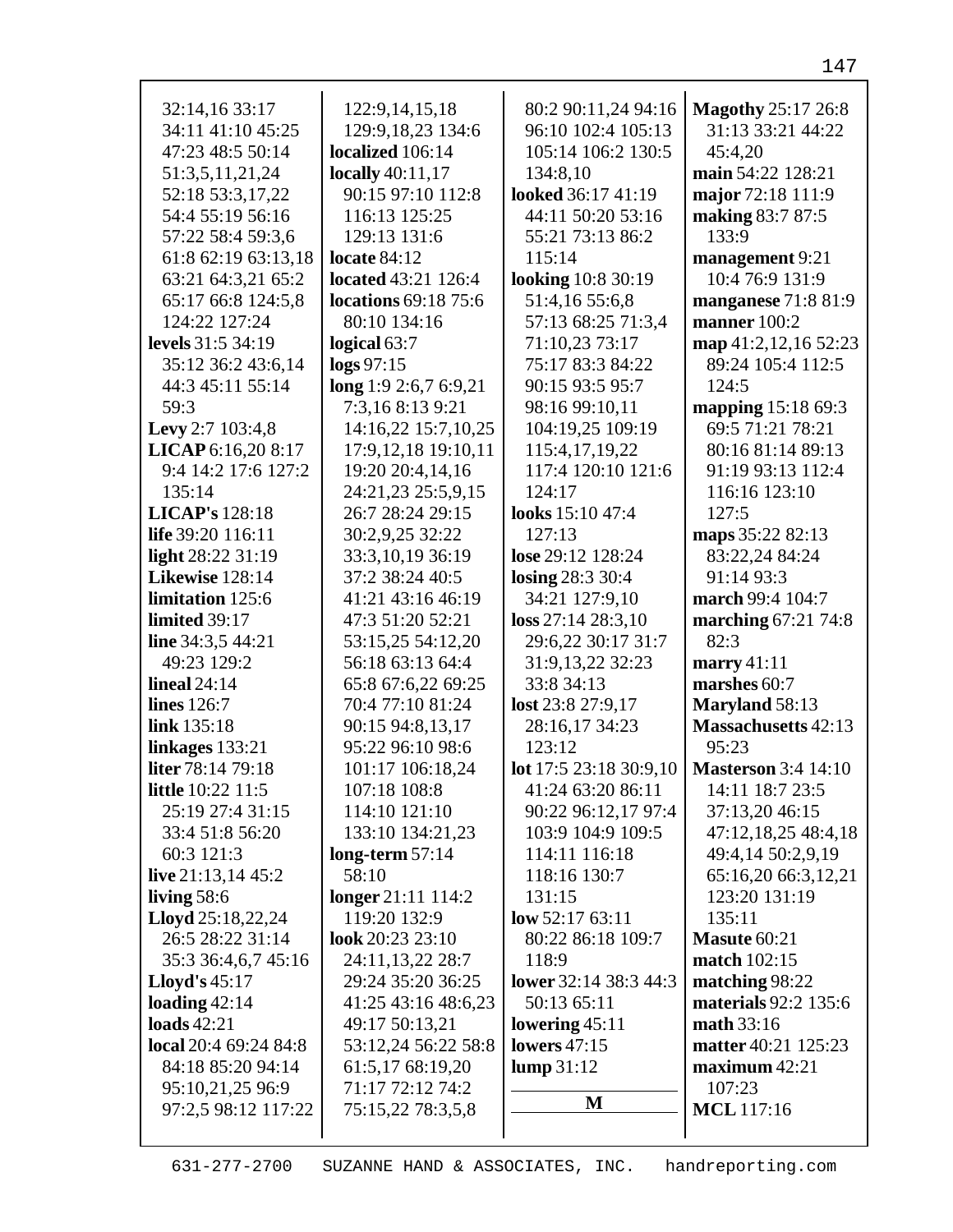| Meadowbrook 43:11          | 79:18                       | 92:11,12,16 94:23          | 66:23,24 67:11,17    |
|----------------------------|-----------------------------|----------------------------|----------------------|
| mean 13:17 17:4 37:9       | mimicking $55:18$           | 95:9,10,11,14 96:9         | 68:2,17 69:8,23      |
| 62:3 77:20 126:22          | mid 4:19                    | 98:4,14 110:4,9,23         | 70:2,671:18,22       |
| 133:22                     | minerals $32:11$            | 111:2,11 124:9             | 73:3,12 75:10 78:22  |
| means 30:18 53:20          | <b>Minority</b> 2:15 6:5    | <b>Modesto</b> 117:12,19   | 79:21 81:13 82:19    |
| 135:21                     | minute 4:9                  | moment 83:20               | 90:7,10 113:10       |
| meant 12:24 13:2           | minutes 4:12 5:7 7:20       | money 59:24 100:6          | 117:21 121:23        |
| 37:18                      | missing $45:7$              | monitoring 72:5            | 122:16 129:10,11     |
| measure 91:22              | mission 128:19              | 84:10 94:5 103:18          | 130:10 131:2         |
| mechanics 56:11            | Mississippi 82:10           | 106:10 126:11              | nationally 71:15     |
| meet 11:2                  | mix 76:14 108:24            | 132:6                      | 115:4 134:14         |
| meeting 1:9 4:3 7:12       | mixing 106:21 107:11        | <b>month</b> 10:21         | nationwide 73:9      |
|                            | 110:3 114:3                 | months $11:19$             | natural 120:20       |
| 7:14,21 9:13 10:13         |                             |                            |                      |
| 10:17,19 11:21 17:6        | mixture 110:5,11            | morning 42:12,24           | naturally 120:21     |
| 80:14 136:22,24            | 111:4 118:5 136:7           | 56:15                      | nature 48:12         |
| 137:7,12                   | mixtures 113:15             | mosaic 41:5 42:18          | <b>NAWQA</b> 15:20   |
| meetings 9:15              | 114:14 121:13               | motion 7:22,25 8:4         | 101:7                |
| Melville 102:8             | 135:20                      | Motor $1:16$               | near 38:22 55:13     |
| <b>MEMBER 100:22</b>       | mobile 88:16                | mountain 90:23             | 72:13 73:19 90:23    |
| 116:8 123:2 125:11         | mobilizing 119:3            | move 78:18 112:25          | 125:5,21 126:4       |
| 125:17 126:17,24           | model 18:3, 10, 15, 16      | moved 12:8                 | necessarily 101:12   |
| 127:22 128:6,23            | 18:19 19:14,16,17           | movement 89:3,9            | 136:15               |
| 136:11                     | 19:19,21,22 20:22           | 90:6 92:4 118:17           | necessary 6:23 11:17 |
| <b>members</b> 14:2 23:4   | 35:21 43:15 46:10           | movements 121:9            | need 7:5 38:15 39:10 |
| <b>mention</b> 126:25      | 47:14 49:18 50:6            | moves 18:12,22             | 42:22 53:10 57:15    |
| <b>mentioned</b> 35:4 84:3 | 53:10,14 55:22              | moving 49:23 119:9         | 86:5 89:18 90:9      |
| 84:25 91:20 96:23          | 56:21 60:24 61:2            | 119:12,14 120:22           | 105:20 112:7,12      |
| 118:4 130:25 132:7         | 62:25 63:2,9,24             | 135:25                     | 125:9                |
| 135:19                     | 66:5,7 94:10,14,15          | <b>MPL 79:19</b>           | needed 36:15,16      |
| meter 51:17 53:18          | 94:15 96:25 97:3,9          | myriad 89:25               | needs 13:24          |
| meters 59:4,4              | 97:19 98:8,23 99:3          | N                          | negligible $21:10$   |
| methodology 109:13         | 99:7,24 102:11,20           | $N$ 2:2 3:2 4:1 138:2      | neighbors 30:15      |
| metric 50:22               | 102:23 114:10,25            | <b>NACP</b> 15:5 17:10     | nested 77:25 94:14   |
| metrics 44:18              | 124:12 125:10               | 20:19 36:24 41:21          | network 71:25 73:5,6 |
| <b>Meyland</b> 2:14 6:3,4  | 129:24 130:7,9,18           | <b>name</b> 4:4 5:5        | 76:23                |
| 49:5,24 50:7,11            | Modelers 67:18              | narrower 108:13            | networks 72:2,3,7,11 |
| <b>Michael 2:13 5:24</b>   | modeling 15:19 66:23        | Nassau 2:12,13,15,18       | 72:11,17,18,19,23    |
| 8:5                        | 78:20 87:15                 | 2:22 5:9,20 6:4,11         | 73:22,25 74:10,16    |
| microbiological 71:6       | modelled 111:17,18          | 12:16 20:17 34:6           | 78:2 79:7            |
| mid 54:21                  | <b>modelling 69:3 71:21</b> | 42:2,4,7 43:4,13           | never 108:11 109:8   |
| middle 39:17               | 81:15 82:5 83:8             | 49:8,13,16,20 64:10        | new 1:17 9:10 15:23  |
| <b>Mike 2:7</b>            | 91:19 96:5 97:25            | <b>Nassau-Suffolk 2:4</b>  | 17:20 24:24 39:14    |
| mile 19:24,25 96:15        | 116:3 121:22                | 4:5                        | 53:7 54:17,23 61:23  |
| 96:16                      | 129:20                      | <b>Nassau/Suffolk</b> 4:25 | 69:22 71:7 73:4,22   |
| miles 19:22,23 33:11       | models 41:2 76:24           | 34:5                       | 84:12 98:23 99:3     |
| mill 25:12 35:10           | 78:24,24 79:10 80:7         | <b>national</b> 15:4,20,21 | 123:8 138:6          |
| <b>Miller</b> 123:11       | 82:25 83:14,15 85:5         | 16:17 17:4 36:15           | news 34:25           |
| milligrams 78:14           | 87:20 89:21,23 91:7         |                            | nice 94:23 131:6     |
|                            |                             |                            |                      |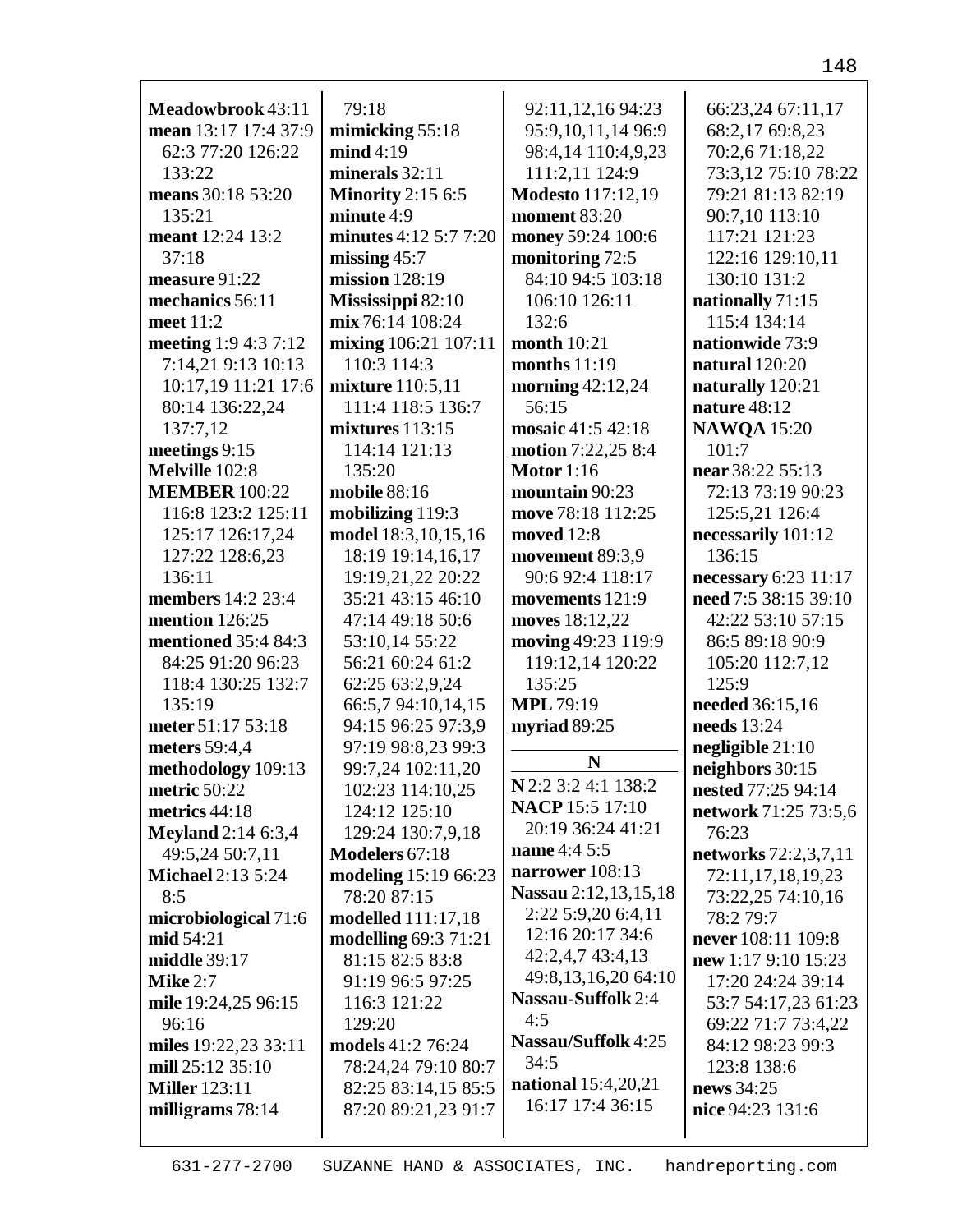| nine 87:12                     |                              | outfit 95:10                          | 116:25 121:20        |
|--------------------------------|------------------------------|---------------------------------------|----------------------|
|                                | occurring 30:17 35:6<br>42:6 | outline 10:5,19 94:9                  | 128:17 129:18        |
| Nissequogue 43:23<br>44:7 54:6 | <b>occurs</b> 90:22          |                                       | 133:24 135:19        |
| nitrate 76:11 78:9             | <b>October 8:15,23 9:2</b>   | outlines 10:3,17 11:2<br>output 83:13 | percent 20:18 23:25  |
| 79:13,17 81:18                 | 11:2,23 137:2                | outset 103:17                         | 24:4 25:6 27:3,17    |
| 105:18                         | 138:11                       | over-pump 38:23                       | 27:21 28:6,11 29:6   |
| <b>Nolan 79:12</b>             | offers 10:21 11:16           |                                       | 29:8 33:8,23,24      |
| nominal 46:7                   | office 5:10,15 39:2          | over-pumping 32:18<br>overall 10:4    | 36:20 37:10 57:20    |
| non-point 39:5,9               | 40:3 61:16 122:15            | overshadows 49:12                     | 57:23,25 58:3 70:16  |
| 108:2                          | 134:7                        | overusing 36:12                       | 70:17 78:10          |
| north 14:14 16:22              | <b>Officer</b> 2:12,13,16    | overview 15:5                         | period 21:19,20,21   |
| 17:13 24:25 28:25              | 6:2                          | owned 101:12                          | 22:17 23:10,24 30:3  |
| 29:4 46:19 49:21               | official 7:8                 |                                       | 30:20 34:24 35:22    |
| 53:15 65:8 66:14               | offline 117:13,18            | $\mathbf{P}$                          | 35:23 37:2 114:2     |
| 80:14 81:22 82:9               | 119:11                       | P 2:2,2 3:2,2 4:1                     | periods 24:12 28:8   |
| 84:3 94:9 116:19               | offset 113:21                | p.m 1:13 137:13                       | 29:25                |
| 127:8,24                       | offshore 40:5                | package 12:11                         | permeability 65:11   |
| northern 82:8                  | okay 6:17 12:10              | panel 58:23                           | permissions 131:20   |
| notably 78:15                  | 13:16 14:9 23:21             | paper 25:12 35:10                     | 132:20               |
| <b>Notary 138:5</b>            | 48:2 50:11 66:11             | 48:11 60:15                           | persist 89:7         |
| noted 137:13                   | 133:4                        | park 8:24 60:16                       | persistent 74:21     |
| notes 138:9                    | old 93:14 107:10             | parks 58:15 60:22                     | 88:17                |
| notice 29:14                   | 109:14,16                    | Parkway 1:16                          | person 10:11         |
| nuclei 71:3                    | older 109:5 110:20           | part 10:7 12:11 17:3                  | perspective 44:23    |
| nudge 132:22                   | oldest 107:17,23             | 30:17 32:17 35:5,7                    | 71:18 129:10         |
| nuisance 81:19                 | olds 109:16                  | 38:14 41:14 42:15                     | pervasive 90:13      |
| number 8:9,12 9:5              | once 43:12 63:21             | 42:23 44:10 52:22                     | pharmaceutical       |
| 36:17 117:14                   | 119:22                       | 54:22 60:22 64:18                     | 71:10                |
| numbers 23:3,22                | one's 94:4                   | 69:4 78:12 82:8                       | phonetic 24:25 60:22 |
| 29:17                          | ongoing 129:17               | 92:18 96:19 113:18                    | phosphorus 81:18     |
| numerical 18:15                | <b>online</b> 120:5          | 130:9                                 | picked 100:19        |
| nutrient 42:14                 | operate 103:11               | participate 101:20                    | picture 14:23 17:8   |
| nutrients 71:5 81:17           | opportunity 9:12             | particle 98:25                        | 40:14 71:24 73:15    |
| 99:10                          | 14:13 99:13 100:20           | particular 20:5                       | 79:21 80:5 81:6      |
|                                | 122:6 131:6                  | particularly 40:5                     | 106:13 110:17        |
| $\bf{0}$                       | opposed 96:15                | 94:3 126:10                           | 112:7 132:16         |
| O 4:1 138:2                    | orange 22:5,7 30:9           | parts 54:16 78:4,6,16                 | pie 23:14,17 26:12   |
| objectives 13:19               | oranges 53:23                | 112:10                                | 28:23 29:5,7         |
| obligation 4:13                | order 4:3 34:19              | pass 123:24                           | piece 41:7 69:11     |
| observations 86:24             | organics 71:6                | path 97:20 100:14                     | 132:16               |
| observe 86:8 88:2              | organized 70:7               | 106:11                                | piedmont 17:16       |
| 89:22 91:10                    | Orient 55:7                  | <b>paths</b> 106:4                    | pig 40:14            |
| observed 102:15                | original 73:25               | Paul 2:23 5:16 60:21                  | piggyback 99:18      |
| 120:17                         | <b>Ostuni</b> 2:11 6:10,10   | <b>PDFs</b> 135:12                    | pine 60:8            |
| observing 108:25               | ought 97:4                   | <b>people 51:10 77:19</b>             | pink 26:9            |
| obviously 58:4<br>occur 105:23 | outcome 123:3                | 80:10 81:2 84:20                      | pinning 102:19 103:2 |
| occurred 43:13                 | outer 54:20 55:4             | 85:21 112:19,24<br>113:13 116:12,21   | pivot 45:24          |
|                                | 64:18                        |                                       | <b>pixel</b> 105:4   |
|                                |                              |                                       |                      |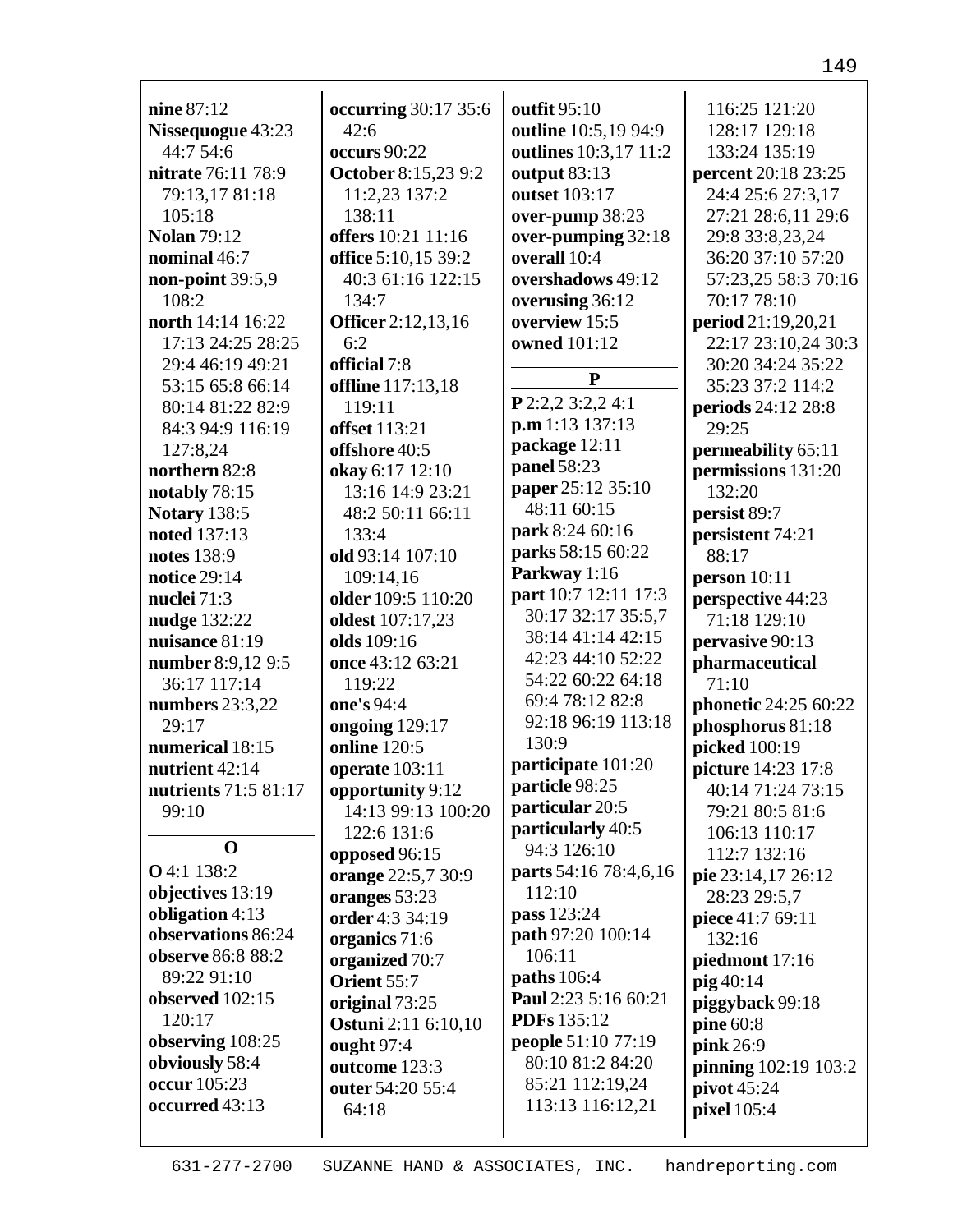| place 64:16 72:3 76:8        | predict 121:8               | 75:1 76:1 77:1 78:1  | proof 79:11              |
|------------------------------|-----------------------------|----------------------|--------------------------|
| 123:12 134:6                 | predominantly 72:20         | 79:1 80:1 81:1 82:1  | properly 5:7             |
| plain 14:15 16:23            | 99:6,23                     | 83:1 84:1 85:1 86:1  | proportion 74:3          |
| 26:14 81:22 82:9             | preparing 13:5              | 87:1 88:1 89:1 90:1  | 107:10                   |
| 94:10                        | presentation 4:20           | 91:1 92:1 93:1 94:1  | propose $12:15$          |
| plains 16:24 17:17           | 8:10,23 9:18 14:8           | 95:1 96:1 97:1 98:1  | prospective 10:15        |
| plan 4:14 10:4,7 11:8        | 44:17 133:9 135:6           | 99:1 100:1 101:1     | 84:5                     |
| 11:11 24:19 58:10            | <b>Preservation 57:12</b>   | 102:1 103:1 104:1    | protection 1:10 84:11    |
| 81:11 84:12                  | <b>Presiding</b> 2:12,13,16 | 105:1 106:1 107:1    | provide 67:24 80:9       |
| planning 57:14               | 6:2                         | 108:1 109:1 110:1    | 82:19 104:2 114:13       |
| plans 9:21 131:17            | pressure 32:5               | 111:1 112:1 113:1    | 119:25 121:12            |
| plant 101:9                  | pretend 19:11               | 114:1 115:1 116:1    | providing 121:20         |
| plot 30:18 31:18             | pretty 15:11 20:15          | 117:1 118:1 119:1    | 122:21                   |
| plume 121:9,18               | 33:14 47:16 60:12           | 120:1 121:1 122:1    | <b>Provincetown 55:9</b> |
| plumes 39:6,10               | 98:24                       | 123:1 124:1 125:1    | proxy 90:25              |
| 121:17,25                    | prevent 87:5                | 126:1 127:1 128:1    | public 2:18 6:15 25:8    |
| point 15:10 21:10            | primarily 72:5              | 129:1 130:1 131:1    | 58:18 69:13 70:12        |
| 22:24 38:7,13,18             | primary 62:6                | 132:1 133:1 134:1    | 70:17 73:7 74:4          |
| 46:23 57:6 77:18             | principal 16:4 70:8         | 135:1 136:1 137:1    | 75:21,23 82:15           |
| 78:18 79:2 83:23             | 70:13 73:6 81:21            | process 11:10,15,18  | 84:16 85:16 86:3,20      |
| 92:6 101:24 104:10           | 84:7 85:11 91:17            | 74:15                | 101:14 103:5,15,25       |
| 105:5 106:14                 | 101:16,20 134:9             | procuring 98:2       | 105:14,22 106:16         |
| 111:25 131:23                | priority 127:6              | produce 75:23        | 108:20 114:4,15          |
| pointer 16:19                | probably 7:17 36:23         | 132:13               | 116:24 117:7             |
| points 77:2 106:22           | 50:3 100:12 124:15          | produced 75:19       | 118:18 119:7             |
| polonium 71:11               | 129:19 130:19               | 76:15 78:11 113:7    | 120:16 131:20            |
| pond 56:3                    | problem 32:21 64:3          | produces 108:10,13   | 132:3,15 138:5           |
| populated 20:11              | 66:15 80:19 105:22          | producing 109:4      | published 79:12          |
| population 20:10             | 117:17 119:6                | product 93:12        | 87:11 130:20             |
| 39:20                        | problems 116:13             | professionals 84:17  | publishing 93:3          |
| porosities 102:12            | <b>PROCEEDINGS 5:1</b>      | profiles 113:8       | pull 91:4                |
| porosity 33:13,14            | 6:1 7:1 8:1 9:1 10:1        | program $14:25$ 15:3 | pulling 97:13 109:2      |
| position 40:8 53:17          | 11:1 12:1 13:1 14:1         | 15:4,20,21,22 16:3   | pulp 25:12               |
| 56:8 59:3,7 66:8             | 15:1 16:1 17:1 18:1         | 36:15 66:24 67:3,12  | pump 20:12,22 21:4       |
| 79:6 113:5 125:23            | 19:1 20:1 21:1 22:1         | 67:13,20 68:2,7,18   | 21:25 22:2 23:8          |
| <b>possible</b> 110:4 135:16 | 23:1 24:1 25:1 26:1         | 68:19,22 69:8,23     | 27:18 40:7,21 63:6       |
| <b>possibly</b> 34:10 125:7  | 27:1 28:1 29:1 30:1         | 70:7 73:4,12 78:22   | 120:3                    |
| Post 6:5                     | 31:1 32:1 33:1 34:1         | 82:22 83:5,6 113:11  | pumpage 37:12 46:7       |
| <b>Potomac</b> 25:21,23      | 35:1 36:1 37:1 38:1         | 115:7,16 116:21      | 46:11,13 47:10           |
| 28:21 31:21 32:18            | 39:1 40:1 41:1 42:1         | 117:21 121:23        | pumped 22:17 23:23       |
| 35:2 36:12 44:24             | 43:1 44:1 45:1 46:1         | 122:15,16 130:11     | 24:3 26:14 27:22         |
| 45:19 54:7                   | 47:1 48:1 49:1 50:1         | 130:12 131:2         | 29:19 33:6               |
| practices 76:9 84:11         | 51:1 52:1 53:1 54:1         | 132:23               | pumping 18:25 20:4       |
| precipitates 88:21           | 55:1 56:1 57:1 58:1         | programs $84:10$     | 21:2,8,17,18,19          |
| precipitation 34:22          | 59:1 60:1 61:1 62:1         | 101:4                | 23:12 25:7,11 26:4       |
| 48:3,12                      | 63:1 64:1 65:1 66:1         | progress 9:14        | 26:8,10,22 27:24         |
| predevelopment               | 67:1 68:1 69:1 70:1         | project 63:12 122:18 | 28:14,20 29:15 30:5      |
| 107:5 108:6 109:5            | 71:1 72:1 73:1 74:1         | 123:10               | 31:4 32:22 33:25         |
|                              |                             |                      |                          |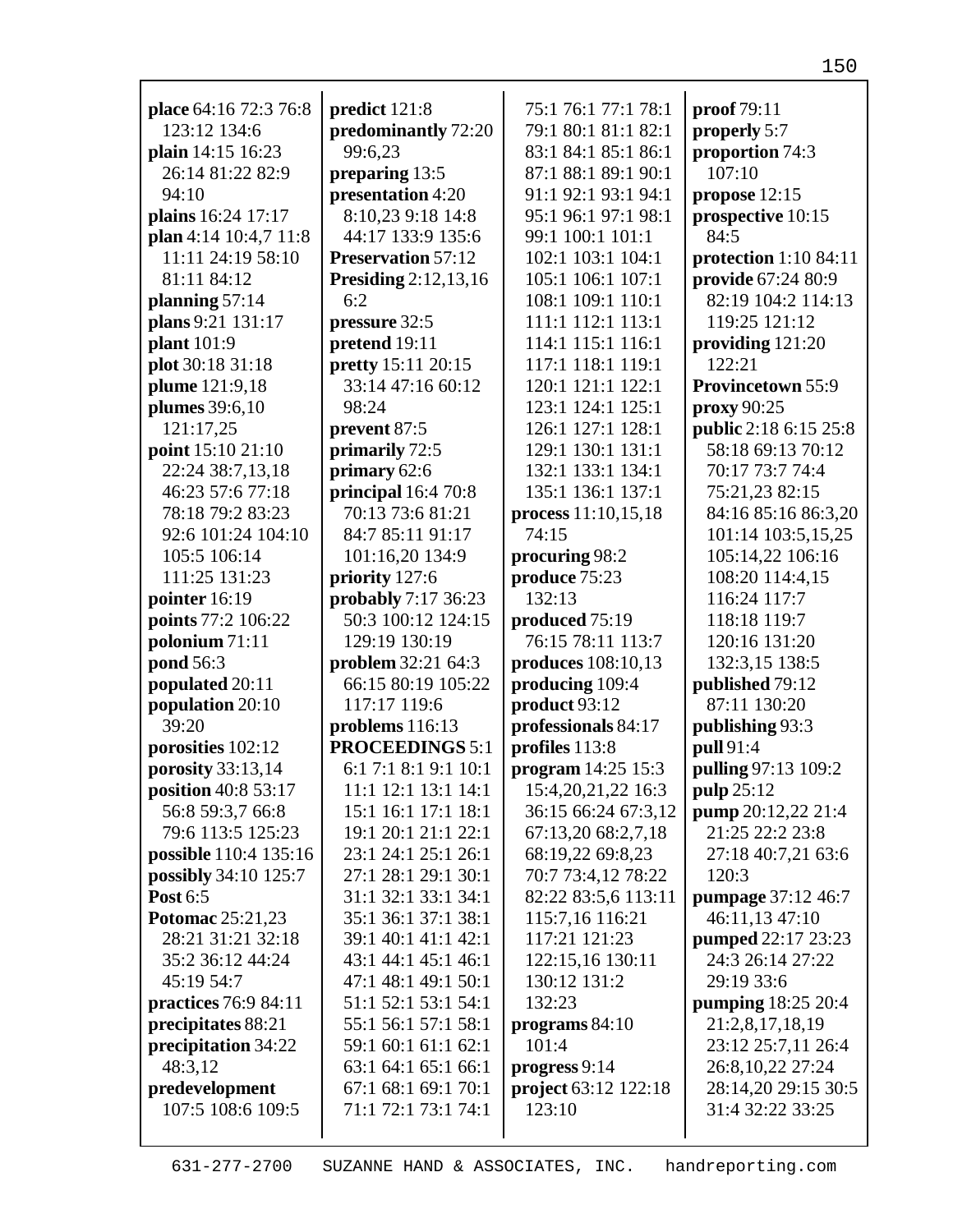| 34:13,23 38:22<br>39:17 41:6 45:11    | quantifying 115:7                       | 86:16,16 87:21,24                        | regionally 40:17<br>71:20 134:15       |
|---------------------------------------|-----------------------------------------|------------------------------------------|----------------------------------------|
|                                       | quantity 16:11,12                       | 88:9,24 89:9 91:23                       |                                        |
| 47:2 49:15 61:9                       | 38:14 44:6,12,15,22<br>49:7 50:20 65:22 | 92:3,20 93:22 94:5<br>95:2,20 96:3 97:13 | regions 36:19 48:15                    |
| 62:13,16 70:16,18<br>92:2 98:3 106:17 | 83:3                                    | 97:15 102:24 104:8                       | regulated 70:23<br>relate 13:12 123:14 |
|                                       |                                         |                                          |                                        |
| 120:2,25                              | quarters 80:13                          | 104:13 105:9,24                          | relates 17:9 47:23                     |
| pumps 20:18 25:5,9                    | <b>Queens</b> 62:2,4                    | 114:7,23 115:20                          | relation 19:20                         |
| 25:10                                 | question 37:9 47:9                      | 121:2,24 124:11                          | relationship 96:20                     |
| purple 22:6 27:6                      | 63:16 77:9 109:10                       | 128:5 130:5,21                           | 114:17                                 |
| purpose 89:12 121:23                  | questioned 133:15                       | 131:5,5 132:5 134:3                      | relative 12:15                         |
| pursue 99:21                          | questions 45:24 65:2                    | 136:3,5,9,17                             | release 19:3 20:24                     |
| push 59:17                            | 65:4 76:7 131:18                        | reason 57:10 104:4                       | releases 18:23                         |
| pushed 59:10                          | quite 104:4                             | 111:13                                   | relevant 97:10 98:12                   |
| put 29:3 40:22 41:6                   | quorum $4:16$                           | <b>reasons</b> 86:23 87:3                | rely 43:9                              |
| 48:11 72:3 74:13                      | $\bf{R}$                                | receptors 114:22                         | remain 108:7                           |
| 76:7 131:4                            | <b>R</b> 2:2 3:2 4:1 138:2              | 136:8                                    | remaining $10:9,25$                    |
| putting 22:12 27:5                    |                                         | recharge 18:21 21:8                      | remains $88:16$                        |
| 31:3 43:5 83:14                       | radium $71:2,3$                         | 28:15 34:12,15                           | remember 29:16,25                      |
| 120:4                                 | raise 51:21 53:3                        | 35:16 48:8,16 72:16                      | 34:12                                  |
| puzzle 41:7                           | 57:22,24 58:2                           | 76:2,4 90:13,22                          | renewing 35:18                         |
|                                       | raised 124:8                            | 91:25 97:23 102:13                       | rep 93:4                               |
| Q                                     | ramping 68:6                            | 106:23,25 109:22                         | report 8:17 13:6,10                    |
| quality 8:14 16:15                    | ran 26:17 46:9                          | recharged 106:9                          | 56:10                                  |
| 18:17 38:17 40:20                     | range 51:9,16 107:22                    | 107:2,4,8                                | Reporter 1:24                          |
| 41:10,11 42:8 44:13                   | 108:11,13,15                            | recommendation                           | <b>reports</b> 10:20,24 11:4           |
|                                       |                                         |                                          |                                        |
| 44:15,19 45:15 67:2                   | 111:20 112:13                           | 13:7                                     | 11:9 12:9,18 13:4                      |
| 67:12,19 68:18 69:2                   | <b>Raritan</b> 25:18,21                 | recommendations                          | 13:13,14,19 14:4                       |
| 69:5,8,10,12,20,22                    | 31:11                                   | 13:9,12                                  | <b>represent</b> 54:7 72:8             |
| 69:23 70:7,9,10,22                    | rate 27:24 32:15                        | record 5:7 18:6                          | 90:2,8 91:5 109:21                     |
| 72:12,14 73:3,12,16                   | 51:24 55:15 91:25                       | red 35:25 43:19                          | 115:15                                 |
| 73:19 74:14,22 75:5                   | rates 48:16 102:13                      | 52:24 53:20 72:8                         | representation                         |
| 75:8 78:22,25 80:5                    | 106:18                                  | 79:16                                    | 115:21                                 |
| 81:7 82:14 83:5,11                    | reach 21:10 109:8                       | reds 53:18                               | representative 4:7                     |
| 83:15, 18, 22, 25 84: 5               | reached 21:7 27:15                      | <b>reduce</b> 39:18                      | 7:2                                    |
| 84:15,19,23 85:10                     | 28:13 37:22 125:2                       | reduced 38:4 46:6,12                     | represented 20:16                      |
| 86:7,9,10 87:13,25                    | reacting $120:11$                       | reduction $22:8,9,11$                    | 47:13 56:19 111:23                     |
| 88:8 89:12,15,22                      | read 12:5 110:19,21                     | referred 68:23                           | 118:11                                 |
| 91:11 92:18,22 93:9                   | Ready $51:3$                            | refine 95:15 97:18                       | representing 5:25 6:4                  |
| 94:17,20 95:3 96:4                    | real 12:4 40:15 52:16                   | <b>refined</b> 82:4,5,17                 | 21:18                                  |
| 97:22 98:11 99:9,15                   | 58:16 59:18 116:11                      | 87:20 100:17 130:7                       | represents 86:16                       |
| 104:16 105:10                         | <b>reality</b> 54:24 113:22             | 130:9                                    | 112:12 120:9                           |
| 112:5,7 113:10                        | 135:24                                  | refinement 96:13                         | <b>requested</b> 8:16 10:15            |
| 115:7,11,18 116:5                     | realize 45:17                           | 114:11                                   | require 60:9                           |
| 116:17 118:7 121:2                    | really 19:6 32:24 35:6                  | refining $97:16$                         | required 80:24                         |
| 128:17 130:10                         | 36:5 45:3 50:8                          | regarding 10:20                          | requires 38:9                          |
| 134:17 135:22                         | 51:17 53:10 54:5                        | regional 14:20 40:13                     | resampling 74:25                       |
| 136:10 137:6                          | 57:5 58:19,24 61:24                     | 84:18 95:7,11,20                         | reservoir 62:14                        |
| quantify 16:6 83:16                   | 78:23 84:22 86:13                       | 96:24 98:10 125:10                       | resolution 12:5 13:2                   |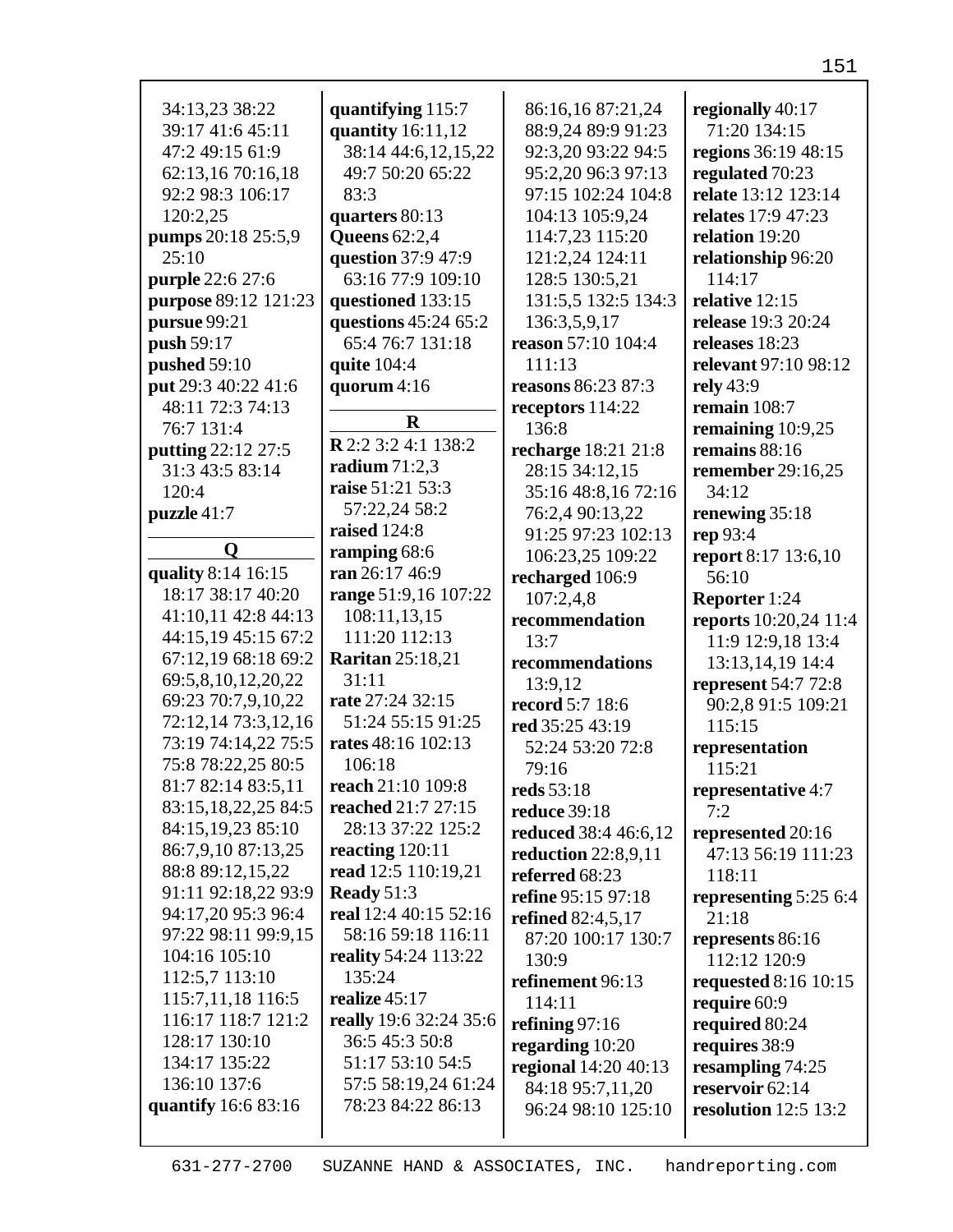| resolutions 12:14            | 66:23                                         | schedule 120:25             | 126:7 130:2                |
|------------------------------|-----------------------------------------------|-----------------------------|----------------------------|
| <b>resource</b> 9:7 16:6,25  |                                               | schedules 120:3             | seeing 36:8 48:19          |
| 35:19 82:22                  | S                                             | schematic 104:13            | 56:7 103:22                |
| <b>resources</b> 15:3 16:3,7 | S 2:2 3:2 4:1                                 | <b>Schneider</b> 2:17 5:8,9 | seen 113:23                |
| 44:11 49:7 81:12             | salinity 38:10                                | 7:24 8:4 46:3,4             | segue 103:13               |
| 96:3                         | salt 18:2 60:6                                | 131:11                      | selected 69:17 75:5        |
| respect 21:7                 | saltwater 39:3,25                             | <b>Schubert 3:9 122:4</b>   | send 7:4 135:12,18         |
| respond 45:18 61:7           | 40:9 52:12,19 55:11                           | 126:6 135:13                | 136:14                     |
| 63:17                        | 59:15 64:20 123:15                            | scientists 85:24            | sense 13:4 54:13           |
| responded 56:23              | 125:4,16 129:3                                | 113:12 136:16               | 136:9                      |
| responding 35:16             | sample 74:16 77:2                             | screen 16:20 113:2,5        | separate 29:25 49:9        |
| responds 61:6                | 86:15 105:15,25                               | 136:2                       | <b>September</b> 1:12 9:17 |
| <b>response</b> 22:3 24:14   | 109:18,20,24 110:3                            | screened 106:18             | 10:13                      |
| 37:15 45:10 53:11            | 116:3 120:8 132:18                            | sea 15:13,15 32:14          | septic 41:24 64:11,14      |
| 56:11 60:13 61:13            | sampled 72:24 80:11                           | 45:24 47:22 48:5            | 80:23                      |
| 65:10,13,18,23 66:2          | 99:19 100:10                                  | 51:3,5,11,21,24             | series 57:16 87:12         |
| 66:9                         | samples $100:8,9$                             | 52:18 53:3,16,22            | served 132:14              |
| rest 19:21 77:21             | 101:18 132:5,7                                | 54:4 55:19 56:16            | server 56:9                |
| result 13:6 108:24           | sampling 68:24 70:20                          | 57:22 58:4 59:3,6           | service 58:15 60:16        |
| results 89:23 99:2           | 70:21 71:13,25 73:8                           | 61:7 62:19 63:13,18         | 60:23                      |
| 115:2                        | 74:9,23 76:20 79:8                            | 63:20 64:3,21 65:2          | session 50:24              |
| return 18:21 42:6            | 82:6 87:14 98:15,16                           | 65:17 66:8 124:5,8          | set 75:10 90:10            |
|                              | 99:8,23 100:7,14                              | 124:21 127:24               | 138:11                     |
| right $30:1943:24$           | 101:2,7,10 102:17                             |                             |                            |
| 58:24 60:4,25 77:18          | 103:20 106:11                                 | seasonal 75:7               | sets 91:4,9,12 103:3       |
| 101:22 102:9                 | 112:11 119:23                                 | second 8:2 38:7             | 130:13                     |
| 122:13,14 125:12             | 131:20 132:2                                  | seconded 8:5                | setting 54:24              |
| 126:4 134:6                  | San 78:9                                      | section 119:20              | settled 50:18              |
| rise 15:13,16 32:14          | Sandra 3:6                                    | sections 13:9               | settlements 65:12          |
| 32:16 45:25 47:23            | Sandy 15:17 44:16                             | sediment 97:11 119:4        | seven 9:6 19:22,22         |
| 51:3,5,11,24 52:3            | 60:18 66:22,22 67:2                           | sediments 97:17             | severe 127:8               |
| 52:11 53:22 54:4             | 67:9 126:9 136:20                             | see 8:21 9:23 16:6,24       | severely 43:12             |
| 55:15,19 56:16 58:4          |                                               | 19:19 20:15,23,24           | sewer 42:23 44:2           |
| 59:11 61:8 62:19             | <b>Sandy's 15:22</b>                          | 21:16 22:5,10,19            | 57:13,15 137:8             |
| 63:13,18,21 64:4,22          | <b>Sara's</b> 127:23<br><b>Sarah 2:14 6:3</b> | 23:2,12,21 24:15            | sewered 43:18 64:10        |
| 65:2 124:5,22                |                                               | 25:3 26:23 28:23            | sewering 43:13 130:4       |
| 127:21,24                    | save 100:25                                   | 30:8,25 31:14,19            | 130:5                      |
| rises 48:5                   | saw 55:15,18 65:14                            | 32:16,23 34:3,9             | sewers 42:3 126:18         |
| rising $124:18$ $127:16$     | saying 18:8 24:19                             | 35:5,24 36:11,19,20         | 126:20                     |
| risk 39:2                    | 63:15 95:24 102:16                            | 37:2 41:23,24 43:6          | shallow 73:17 79:14        |
| river 39:16                  | 124:10 129:8                                  | 43:24 46:21 47:3            | 79:22 96:19 98:17          |
| <b>Riverhead 55:6</b>        | 134:14                                        | 51:10 52:23 53:7,25         | 113:18 115:18              |
| <b>road</b> 131:16           | scale 20:2 54:9 56:19                         | 54:19 56:23 60:6,17         | 118:20 119:4,5,12          |
| <b>Ron</b> 9:19              | 69:25 70:2 71:22                              | 61:18 64:24 66:4            | 121:15                     |
| <b>room</b> 85:19            | 81:13 82:19 86:10                             | 74:17 75:22 76:10           | shallower $78:4,12$        |
| run 27:21 39:2 46:5          | 90:7 94:14,21 95:4                            | 77:10 78:10 79:20           | shape 101:25 128:5         |
| 111:2 125:9 130:16           | 95:14,20,21 117:6                             | 87:18,18 96:11              | share 83:21 112:20         |
| running 7:13 63:22           | scales 74:12                                  | 105:6 108:18 109:3          | 114:24 115:2               |
| runs 15:18 46:6              | scenario 36:24                                | 109:9 114:9 119:7           | 135:15                     |
|                              |                                               |                             |                            |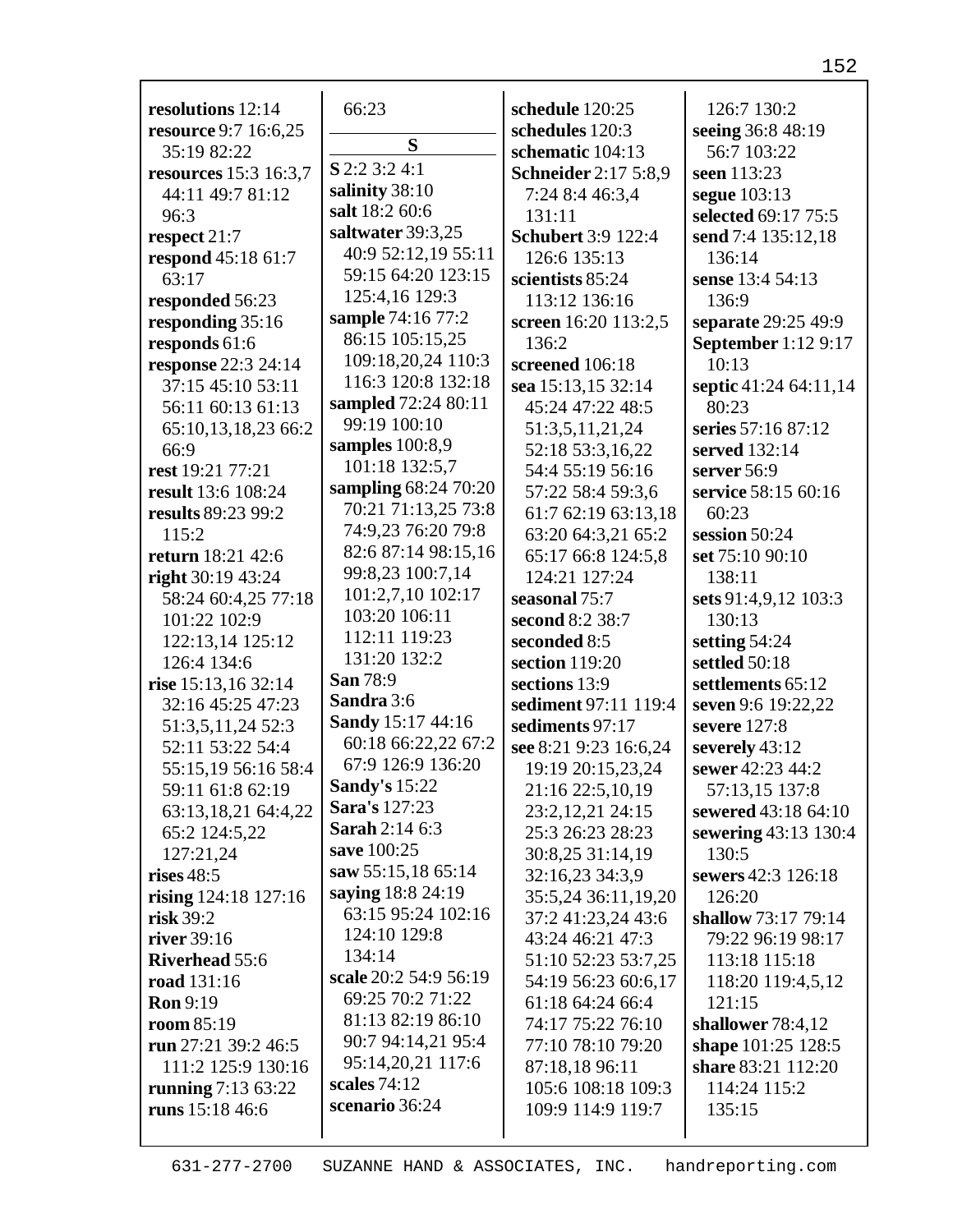| shared 116:19                             | 100:5                 | spikes 119:18            | 32:23 33:8 36:2,16      |
|-------------------------------------------|-----------------------|--------------------------|-------------------------|
| she'll 101:16                             | slide 57:6 63:15      | spoke 56:14              | 36:23                   |
| shellfish 38:9 39:22                      | 104:24                | sponsored 133:16         | storm 123:13 127:10     |
| shifted $62:14$                           | slides 46:2 68:14     | sporadically 75:16       | storms $48:14$          |
| shore 31:9 40:6 65:8                      | 77:14 104:23          | spring 11:13 50:17       | story 24:5 25:4 28:20   |
| 66:14,19 126:5                            | small 23:15 32:25     | square $33:11$           | 32:14 40:2 41:23        |
| 127:8,24                                  | 50:8 106:7            | <b>Stan</b> 2:4 4:4,24   | 43:3 62:2 63:21         |
| show 20:6 26:2,6                          | smaller 23:18 95:7    | stand 77:11 125:12       | 64:8 67:2 83:10         |
| 101:16                                    | smash $16:20$         | standard 33:15           | 124:2                   |
| showed 53:9 86:25                         | soil 5:17 90:7 97:24  | standing 55:6            | strategy 77:25          |
| 94:8 104:23 124:4                         | soils 90:12 115:14,23 | standpoint 16:13         | stream 18:23 22:10      |
| showing 26:13 28:8                        | solids $71:9$         | 44:20 65:22              | 24:10 27:5 39:18,22     |
| 106:12 130:3                              | solve 116:12 117:23   | start 4:22 16:2 17:10    | 45:12 52:9,9 56:4       |
| shown 26:9,11 44:4                        | somebody 135:10       | 20:9 23:13 56:6          | 56:20                   |
| shows 36:5 40:20                          | somewhat 94:24        | 63:4 78:17 90:15         | streams 22:24 28:17     |
| 43:8 56:17 57:17                          | soon 135:16           | 118:6 135:25             | 37:25 38:6 43:9         |
| 59:13                                     | sophisticated 113:12  | started 31:2 56:7        | 53:8 54:8,14 69:16      |
| shrinks $27:12$                           | sort 48:25 49:18 51:9 | 68:5,6 116:16 118:2      | structure 32:4          |
| shrubs $60:10$                            | 55:17 91:7 127:19     | starting 15:24 23:14     | struggled $46:16$       |
| shy $72:23$                               | <b>Sound 19:12</b>    | 31:6 46:23 98:6          | studies $15:14$         |
| side 27:5 44:12 49:11                     | source 19:2 39:5,10   | starts 119:9 137:5,5     | study 14:14,20 15:6     |
| 128:12                                    | 40:22 62:7 88:4       | state 6:24 8:24 41:15    | 17:11,11 35:7 36:18     |
|                                           | 89:5 108:2            | 52:22 80:13 133:25       | 38:17 40:12,13          |
| significantly 38:5<br>similar 15:16 49:20 | sources 70:24 71:5    |                          | 44:11 46:18 56:16       |
|                                           |                       | 138:6                    |                         |
| 51:20 55:3 61:3                           | 88:11,13              | states $19:10$           | 58:11 60:12,16          |
| 64:17 95:8                                | south 31:9 40:6 42:3  | static 123:21            | 61:23 85:23 101:21      |
| similarities 9:24                         | 42:7 43:4 66:19       | statistical 78:24        | stuff $77:12$           |
| simple $33:15$                            | 102:7                 | 79:10 80:7 81:15         | <b>Stumm</b> 38:25 40:2 |
| simplest 53:4                             | southern 35:7         | 85:6 89:21 91:6          | subcommittee 9:6,8      |
| simply 89:2 120:10                        | southwest 91:17       | 92:16                    | 9:11,15 11:14,21        |
| simulate 125:8                            | spacings $96:14$      | statistics 91:13         | 137:2,7                 |
| simulating $93:16$                        | span 107:21           | status 68:23,25          | subcommittees 10:2      |
| simultaneously 107:3                      | spatially 120:17      | stay 7:16 134:22         | 12:9                    |
| 109:4                                     | speak 5:4,6 9:3       | stenographic 138:9       | submerged 124:15        |
| single 13:6 106:6                         | 121:24 132:11         | step 133:19              | submit 10:16 12:12      |
| 109:19 110:2                              | speaker $8:16$        | <b>Stephen 5:22 65:6</b> | submitting 13:11        |
| site 39:9 58:24                           | speaking 12:20 80:12  | stepping 93:7            | subregional 50:6        |
| site-specific 122:11                      | 104:14                | steps 86:17 87:6         | subsidence 32:8,10      |
| sitting 17:5 24:19                        | speaks $42:25$        | Steve 2:19 9:7 11:21     | subsurface 88:15        |
| 25:17 55:11                               | species $58:17$       | 136:25                   | 89:4,10 90:18 91:25     |
| situation 120:12                          | specific 10:24 15:25  | stone 93:7               | 107:21                  |
| situations 87:8                           | 33:11                 | stop $43:4$              | subtopic $10:9,16$      |
| $\sin 8:12$ 11:18 25:23                   | specifically 67:4     | stopped $62:13$          | subtopics 10:6          |
| 51:13,15 58:2,3                           | 75:20 93:5            | storage 19:3 20:24       | subtract 53:5           |
| six-foot 124:21                           | spectrum $74:24$      | 22:12,25 23:6,7,25       | subway 62:17 64:9       |
| 127:21                                    | spend 83:20 96:2      | 24:7 27:7,14 28:10       | subways $62:12$         |
| $\sin$ -year 68:7 82:12                   | 100:7                 | 29:5,22 30:14,16         | success $76:13$         |
| size 46:18 49:6 100:2                     | spent 59:24 85:4      | 31:3,7,9,12,22           | sudden 119:7            |
|                                           |                       |                          |                         |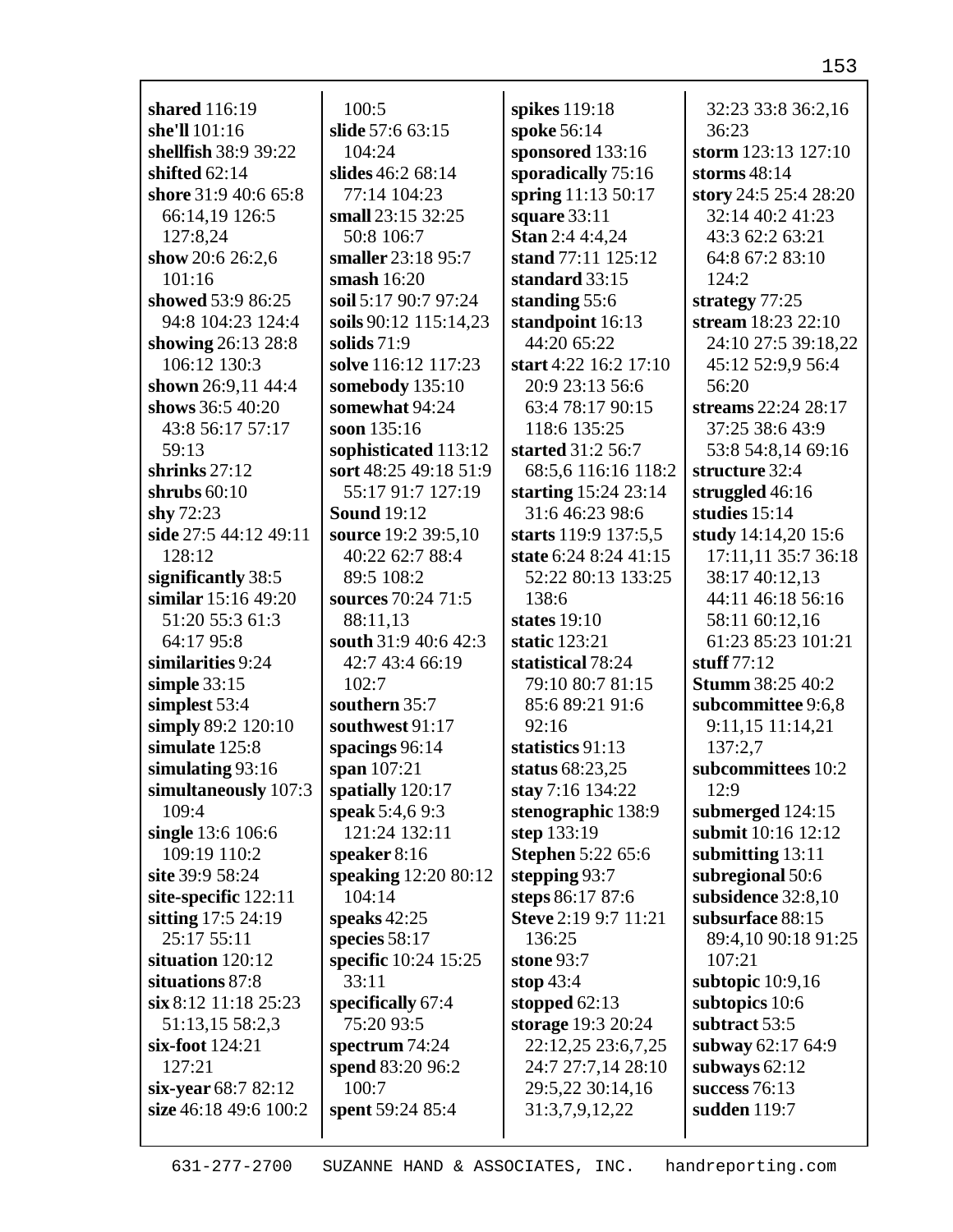| sufficient 79:3,4              | susceptibility 88:25 | 62:9,15 66:2 72:13   | texture 97:12,18       |
|--------------------------------|----------------------|----------------------|------------------------|
| sufficiently 126:15            | 89:2 90:5,9,19       | 73:19 108:3 109:9    | thank $6:127:10$       |
| <b>Suffolk</b> 2:9, 10, 16, 19 | 91:21,23 93:11       | 115:17 124:19        | 11:24 14:11 49:3       |
| 2:21,24 5:12,15,17             | 115:10,15,21         | 133:24               | 67:7 77:17 133:4,8     |
| 5:25 6:7 12:17                 | susceptible 89:8     | tables 65:12 127:17  | 134:24                 |
| 20:17 34:8 41:25               | sustainability 15:9  | take 9:12 18:13 33:5 | thankfully 23:20       |
| 43:18 49:8,11,17,19            | 16:12 21:6 40:10,16  | 33:9 45:23 86:14     | <b>thanks</b> 14:12,18 |
| 64:14 102:6 123:6              | 42:10 44:14 47:24    | 117:20 119:10        | 66:20 136:20,21,21     |
| 125:12 126:3                   | 49:25 64:3 84:14     | 123:19,22 134:5      | Theofeld 9:20          |
| suggest $80:24$                | <b>SWCD</b> 2:24     | takes 107:18         | they'd 46:21           |
| suggestions 126:20             | Symposium 8:14       | talk 10:22 14:13,16  | thickness 33:20        |
| sulfate 81:9                   | system 17:21,24 18:4 | 14:19,24 15:3,8,12   | thin 59:8              |
| sulfur 109:24                  | 18:10 19:18 20:11    | 15:14,23 17:8 38:19  | thing $40:1993:10$     |
| sum 13:18 22:15                | 20:14,20 21:4,12,25  | 42:11 66:25 67:4     | 120:13 124:20          |
| summary 87:22                  | 22:4,14,20 23:13     | 88:7                 | 130:6 135:2            |
| summation $30:21,23$           | 25:3,7,15 28:17      | talked 21:5 77:4     | things 60:8 87:24      |
| summer 98:7                    | 29:21,23 34:22       | talking 16:10,14     | 95:16 96:23,25         |
| supplementing 101:9            | 36:10 37:21 41:14    | 47:22 59:5 65:17,21  | 115:14 124:24          |
| supplies 131:21 132:3          | 43:6 46:22 51:6      | 65:23 80:15 82:23    | 128:12 129:6 130:8     |
| supply 25:8 58:18              | 52:14 54:8,14 56:23  | 125:16 127:23        | 135:15 136:2           |
| 64:2 69:14 70:13,17            | 58:14 59:23 62:6,15  | task 123:6           | think 13:11 24:12      |
| 70:18 73:7 74:4                | 63:17 74:15 78:4,6   | team 66:23 67:18     | 26:5 33:12 50:5        |
| 75:21 82:15 85:16              | 78:16 82:7 92:7      | 69:3 95:22,22 97:13  | 54:18 61:24 62:10      |
| 86:4,20 93:23                  | 96:20 102:18,21      | 103:24               | 62:20 63:25 64:4,7     |
| 101:14 103:6,16,22             | 104:6,11 106:15      | tease 110:4,10       | 87:9 100:18 103:24     |
| 103:25 105:14,22               | 112:10 113:3,4       | technology 122:7     | 119:8 121:7 126:3      |
| 106:16 108:20                  | 115:5 118:15 131:9   | tell 7:13 13:21 20:3 | 128:18,21,25           |
| 113:24 114:4,15,17             | system's 26:3 58:8   | 41:7 107:13          | 133:18 134:3,17        |
| 117:8 118:18 119:8             | systematically 75:17 | telling 80:20 104:8  | 136:13 137:11          |
| 120:16 121:14                  | 76:17 78:25 79:25    | ten 51:6 103:16,23   | thinking 49:24         |
| 125:20 126:2,4,9,10            | 104:6                | 113:23               | 112:18                 |
| support 98:7 99:6,23           | systems 15:16 16:4   | tend 48:13           | third 6:18 25:9 73:2   |
| suppose $135:9$                | 16:22 24:23 39:16    | tens $32:10$         | thought 63:24 67:23    |
| sure 13:21 49:4 50:3           | 51:19 62:18 64:12    | tentative 11:8       | thousand 68:9 72:23    |
| 51:12 65:21 66:4,5             | 64:14 73:14 76:19    | TeNyenhuis 2:23      | 131:3                  |
| 101:16 102:12                  | 80:6 82:21 86:21     | 5:16,17              | thousands 59:25        |
| 134:12                         | 87:2,15 92:22,25     | term 33:15 39:14     | 107:9                  |
| surface 40:25 41:3,8           | 93:21 115:20 137:8   | terms 21:3 28:8      | three 34:10 51:18      |
| 52:6,7 56:2,6,25               | <b>Szabo</b> 4:8,9   | 39:22 49:25 51:10    | 62:19 67:16 88:10      |
| 59:10,18 68:19                 | T                    | 64:2 83:10 84:14     | 97:12                  |
| 88:19 89:17 92:7               |                      | 93:8 96:13 101:24    | three-dimensional      |
| 96:21 102:2 104:20             | T138:2,2             | 113:15 121:22        | 73:15                  |
| 114:19 116:2                   | table 23:23 27:16    | 132:9                | three-foot 54:4        |
| 121:15                         | 29:13 33:19 38:3     | Terracino 5:22,23    | three-story 61:20      |
| surrogate 90:25                | 40:24 51:22 52:4,10  | 65:5,6,19,25 66:11   | <b>throw</b> 39:14     |
| surrounding 119:15             | 53:8, 19, 20 55: 17  | 101:3,15             | tie 39:21              |
| 120:23                         | 56:5 57:3 58:22      | test 109:14          | tied 76:14             |
| <b>Survey 5:23 67:11</b>       | 59:9,17 61:18,22     | testing $70:3$       | time 6:17 7:15 9:14    |
|                                |                      |                      |                        |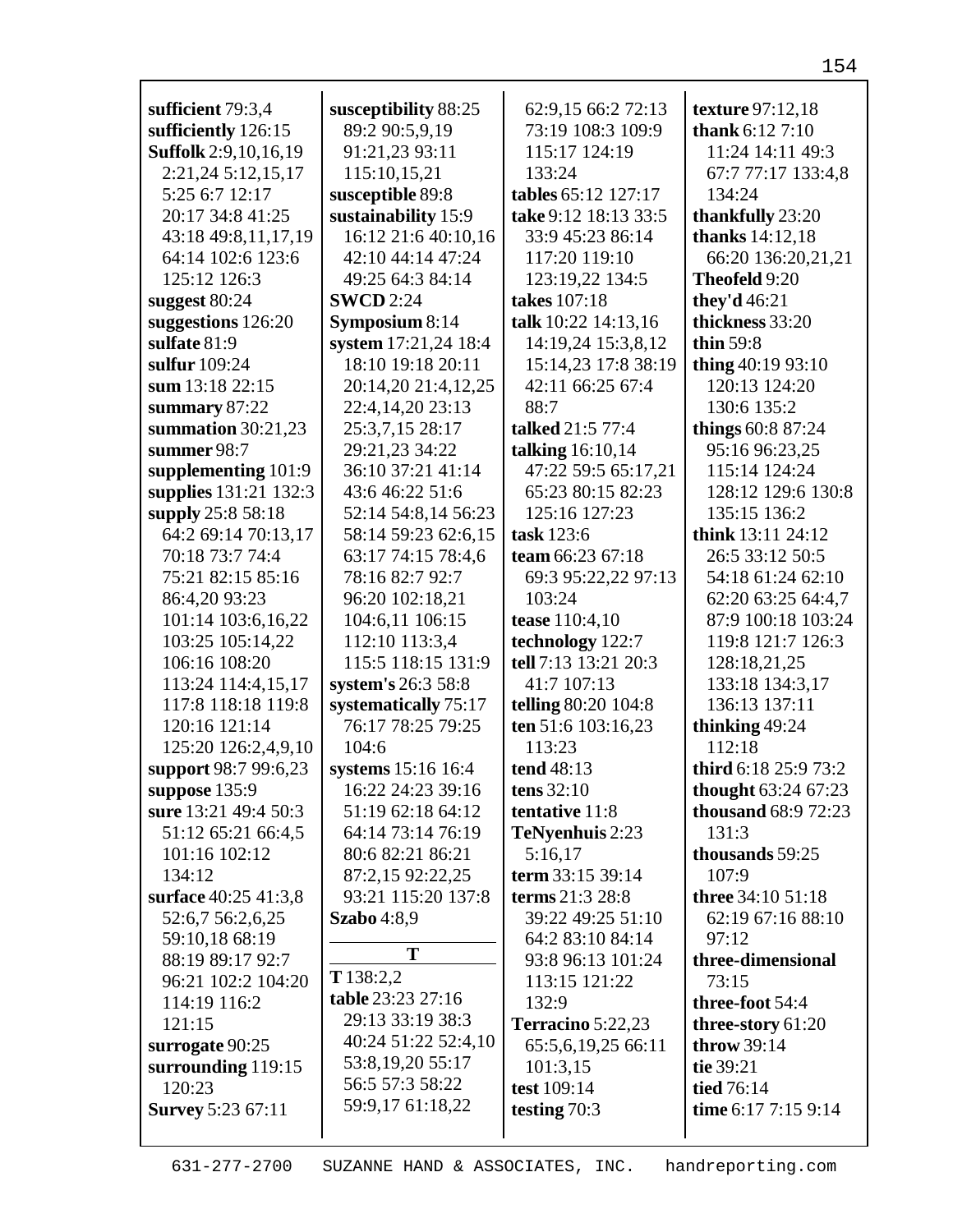| 19:16 24:6 48:8                    | treatment 84:12                       | uncertainty 48:22                       | 46:22 47:24 54:10    |
|------------------------------------|---------------------------------------|-----------------------------------------|----------------------|
| 59:24 73:11 74:12                  | tree $60:3$                           | 82:18 95:19                             | 72:2,9,11 73:18      |
| 86:14 92:20 98:11                  | trees $60:8$                          | undercut 128:2                          | 80:7 81:11 83:7      |
| 106:22 108:8                       | trend 107:12 113:23                   | underlying 25:18                        | 89:20 90:7,21 91:11  |
| 111:22 114:2                       | 113:25                                | understand 18:11,11                     | 100:10 106:6,7       |
| 117:24 123:23                      | trends 68:24 112:15                   | 75:3,7,9 86:6,15                        | 110:3,23 111:20      |
| 137:13                             | 113:16                                | 89:11 95:2 96:4                         | 114:15,20 121:21     |
| times 12:3 25:24                   | trillion 22:18,21,23                  | 133:20 134:13                           | 123:21 124:11        |
| 72:25 95:13 97:21                  | 23:7,8,19,23,24                       | 136:6                                   | 136:4                |
| 130:15 132:18                      | 24:3 26:15,16,20                      | understanding 83:12                     | useful 80:18 84:16   |
| title 55:20                        | 27:19,25 29:16,17                     | 84:25 85:9 87:17,22                     | 93:22 132:6,8,23     |
| today 4:8 14:7 19:7                | 29:18 33:6                            | 92:17,21 93:9 94:20                     | 136:19               |
| 135:7                              | tritium $109:22$                      | 96:18 97:16 98:10                       | USGS 3:5,6,8,9 14:10 |
| <b>Tom 79:12</b>                   | 110:21                                | 98:19 115:6,9 116:6                     | 15:2 41:15 67:14     |
| tomorrow 10:10                     | true 65:15 79:25                      | 117:10 120:6                            | 85:20 95:22 100:23   |
| tool 20:8 47:6 50:4,10             | 138:8                                 | 122:23 129:11                           | 101:12 122:3         |
| 63:18 89:21 112:21                 | truly 118:10                          | 130:14 131:8                            | 128:11 131:12,14     |
| 112:22,23 114:7,20                 | try 7:18 11:6 19:6                    | 134:18                                  | 133:8                |
| 121:20 122:8                       | 49:9                                  | understood 119:22                       | usually $108:22$     |
| 129:20 130:13,24                   | trying 50:5 69:9                      | underway 67:6                           | utility 83:24 129:19 |
| 131:4,10 135:18                    | 73:14 74:11 76:17                     | <b>Unfortunately 4:11</b>               | V                    |
| 136:17                             | 117:25 123:7                          | unique $103:3$                          | valley 16:23 32:9    |
| tools 16:8 68:11 70:4              | turn 47:2 49:15 113:7                 | unison 51:23 55:25                      | 39:15 78:8,10 82:6   |
| 79:4 81:15 83:8,8                  | turned 119:14                         | 57:4                                    | variabilities 91:8   |
| 85:6 86:11 93:4                    | turning $42:16$                       | unit 31:10 32:5                         | variables $90:2,21$  |
| 96:5 114:6 122:21                  | turnover 130:15                       | units 17:22 31:23,25                    | 91:2                 |
| 129:13                             | two 6:25 30:8 34:5                    | 32:2,24                                 | variety 108:21       |
| top 17:24 25:17                    | 35:22 36:6 43:25                      | University 61:17                        | various 74:10 75:12  |
| 33:24 71:25 79:15                  | 49:10,17 51:17                        | unregulated 70:23                       | 76:8,19              |
| 96:11                              | 57:22 62:16 72:4                      | unsampled 84:2,2<br>unsaturated 60:9    | vary 74:22           |
| topic 38:19                        | 83:21 105:15                          |                                         | varying 105:6        |
| total 24:2,4 25:6                  | 116:11                                | unsaturation 59:8                       | vato 59:7            |
| 26:13 27:4,18,23                   | two-foot 54:3 59:6                    | up-coning 56:7                          | vegetation 58:20     |
| 33:9,9,19 34:12<br>42:21 57:20     | type 46:5 85:3 109:13                 | upcoming $52:12$                        | vice-chair $2:66:19$ |
|                                    | types 72:15 86:4<br>90:20 91:3 105:15 | updates 9:6                             | 7:8                  |
| totally 31:17<br>trace 70:25 81:16 | 114:22                                | updating 61:2 97:23                     | Virginia $15:7,11$   |
| 99:11                              |                                       | <b>Upper 17:23 25:16</b>                | 24:25 25:8,19,25     |
| tracer $110:7$                     | typically $73:10$<br>106:21 109:7     | 25:20 26:10 31:7,15<br>33:21 45:4       | 26:3 29:4,10,14,19   |
|                                    | 111:10 115:13                         |                                         | 29:21 30:4,10,13     |
| tracers 76:21 98:17                | 121:14                                | upstate $62:14$                         | 31:17,20 32:12 35:2  |
| 109:18,21 111:7,12                 |                                       | upward $120:19$<br>uranium 71:2 81:17   | 35:24 36:9,11,21,21  |
| 111:21,23<br>traces $75:13$        | U                                     | 117:15 118:9,9,19                       | 37:6 44:24 45:19     |
|                                    | <b>U.S</b> 5:23 67:10                 |                                         | 49:21                |
| tracking 98:25                     | ultimate 11:11 91:22                  | 119:3,6,9,12,18,19                      | Virginia's 28:19     |
| transcript 138:9<br>transfer 122:7 | ultimately 40:24                      | urban $72:9$<br>URL 112:23 136:12       | volume 106:20 108:4  |
|                                    | 132:14                                |                                         | volunteer 8:22       |
| travel 95:13 97:20                 | unable $4:10$                         | use 16:18 18:14,16<br>20:19 25:14 45:16 | voting 14:2          |
| treated $132:14$                   |                                       |                                         |                      |
|                                    |                                       |                                         |                      |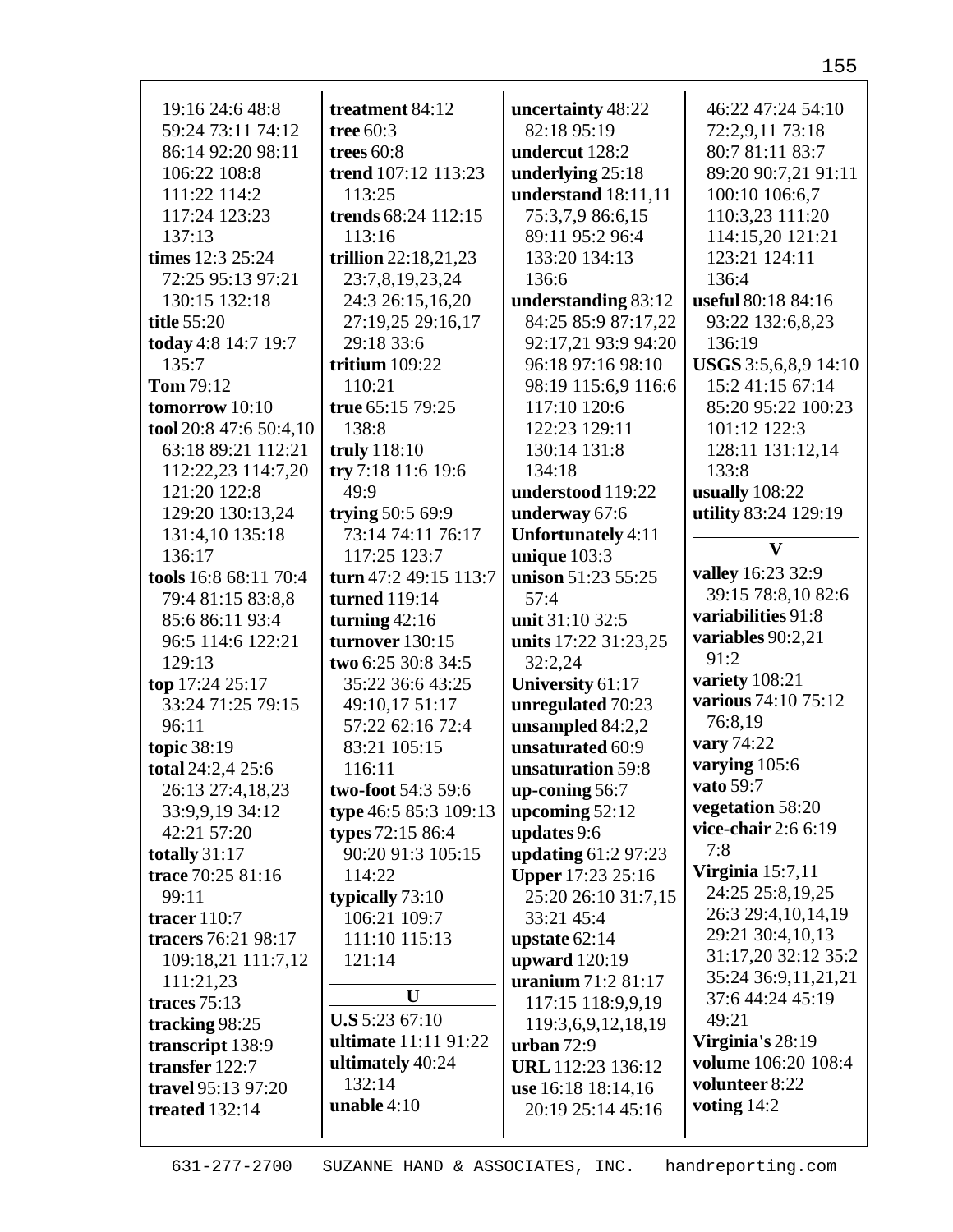| vulnerability 44:19      | 44:6,8 45:11 46:8                     | <b>Water-Quality 15:21</b>            | 115:13 116:16,21          |
|--------------------------|---------------------------------------|---------------------------------------|---------------------------|
| 50:23 52:3 85:16         | 46:13 50:13 51:22                     | waters 93:14 106:21                   | 118:23,25 119:10          |
| 103:16                   | 52:4,6,7,10,24,25                     | 107:7 108:24                          | 127:13 128:7 132:2        |
|                          | 53:6,7,19,20 55:13                    | watershed 93:15                       | web 112:22 114:7          |
| W                        | 55:17 56:2,5,25                       | 105:8                                 | 135:18                    |
| wait 8:9                 | 57:3,18,21 58:22                      | way 23:3 24:13 29:2                   | website 41:17             |
| waiting 4:15 127:5       |                                       | 47:11,19 52:20 53:4                   | Welcome 7:9               |
| walked 7:14              | 59:9,17 61:18,22<br>62:7,8,15,21 63:5 | 53:24 88:25 103:10                    | well's 86:15              |
| wall 92:13,13 102:25     | 64:2 65:12,22,25                      | 127:2                                 | wellbore 119:13,16        |
| 103:2 105:2,2            | 66:17,25 67:12,19                     |                                       | 119:21 126:13             |
| wall-to-wall 112:2       | 68:17,19 69:2,5,8                     | ways 62:16<br>we'll 4:17 7:6 11:6     | wellbores 118:18          |
| <b>Walter</b> 2:8,20 3:7 | 69:10,11,21,23 70:6                   | 50:24 70:2 82:13                      | 120:22                    |
| 5:11 42:12 56:14         | 70:9,21 72:13,13,14                   | 100:10,12 114:12                      | wells 20:23 34:5          |
| 124:3 125:15,18          | 73:3,16,18,19 74:14                   | 121:11,19,19                          | 35:15 41:5 70:12          |
| 126:22 127:12            | 74:22 75:5,8,12,24                    | we're 8:9 13:5,10                     | 72:5,7,19,21,24           |
| 128:9                    | 76:3,15 78:11,22,25                   | 16:10,14 17:7 18:8                    | 73:7,9,10,21 74:4,9       |
| want 7:12,15 12:22       | 80:5 81:3,7,12                        | 20:2,7 26:13 33:2                     | 75:2,12,19,21 76:16       |
| 12:23 14:3 16:5,21       | 82:14 83:3,5,6,11                     | 37:4 40:12,13 43:20                   | 76:22 84:13,21 86:4       |
| 17:8 20:21 22:19,24      | 83:15, 18, 22, 25 84: 5               | 50:21 51:16,18 59:5                   | 86:21 92:8 93:23          |
| 24:20 38:18 42:17        | 84:14,20,23 85:10                     | 63:8 66:24 67:21,22                   | 94:4 98:18 100:9,13       |
| 42:25 57:13 68:14        | 86:6,8,10 87:13,25                    | 68:3,8,10,12,15,24                    | 100:18,23 101:10          |
| 90:16 94:25 111:16       | 88:8,19 89:3,11,15                    | 69:5,9,14,18 70:20                    | 101:11,13,14              |
| 115:24 123:18            | 89:17,22 91:10 92:4                   | 70:21 71:2,3,13,23                    | 102:17 103:5,6,18         |
| 133:7 134:10             | 92:6,8,17,22 93:9                     | 73:7,21 74:22,25                      | 103:23,25 104:19          |
| wanted 8:20,22 9:2       | 93:17,18 94:11,16                     | 76:16,23 77:20 80:6                   | 104:20 105:15,20          |
| 9:11 24:22 43:15         | 94:19 95:2 96:4,22                    |                                       | 105:25 106:17             |
| 58:7 60:16 83:23         |                                       | 81:14 82:3 85:2,7<br>87:18 90:6 91:18 | 107:8 108:20 111:4        |
| 99:20 126:25 129:7       | 97:22,24 98:10 99:9<br>99:15 101:6,19 | 92:11,19 93:2,10,15                   | 112:9 114:5 117:7         |
| 133:3                    | 103:10 104:16,18                      | 94:13,19 95:5,6,8,9                   | 117:13,15,18 118:8        |
| wastewater 18:21         | 104:20 105:10                         | 96:6,8,16 97:3 98:2                   | 118:10,13 119:10          |
| 22:13 39:5 41:18,20      | 106:5,8,19 107:2,4                    | 98:21,24 99:2,8,9                     | 119:13,16 120:5,16        |
| 42:6,16 43:2 99:21       | 107:10,14,17 108:3                    | 99:10 100:7,11                        | 121:14 125:13,20          |
| watching 94:5            | 108:5, 11, 14, 15, 16                 | 102:10,17,24 103:2                    | 126:2,4,10,11,11          |
| water 2:4,6,7,19 4:5     | 109:2,5,9,15,20                       | 110:8 112:4,8 115:3                   | 132:18                    |
| 4:25 5:18 6:9,21 7:3     | 110:2,5,11,15,16,20                   | 115:4,5,7,19 116:2                    | went 53:21 57:3           |
| 8:13,14,15 9:7,19        | 110:22 111:4 112:5                    | 117:10,24 122:20                      | 62:11                     |
| 9:20 10:3 16:14          | 112:6,11 113:6,10                     | 122:21 123:7                          | weren't 50:25 113:14      |
| 18:2, 12, 16, 20 19:2    | 113:17 114:3,19                       | 124:17 127:5,9,10                     | 126:15.18                 |
| 20:13,19 22:12,19        | 115:6, 11, 17, 17                     | 127:18 128:16                         | west 17:14 90:22          |
| 25:14 26:2,15,25         | 116:5,17 118:7,16                     | 129:9,20 132:7                        | western 41:25 102:5       |
| 27:5,11 28:24 29:12      | 118:17,20,25                          | 133:12,12 134:3,14                    | 107:6                     |
| 30:4,6,11,14,15          | 119:12,20 120:7,21                    | we've 12:3 15:15 23:6                 | wetland $56:3,20$         |
| 31:3,5 33:6,17,19        | 121:2, 13, 16 124: 18                 | 35:21 38:24 43:22                     | whatnot 89:17             |
| 34:11,18,21 35:12        | 126:12 127:17                         | 54:15 55:10 57:7                      | <b>WHEREOF 138:10</b>     |
| 35:15,15 36:2 37:23      | 130:10,15 132:12                      | 61:4 68:23 70:7                       | <b>White 2:13 5:24,24</b> |
| 37:25 38:2,11 40:19      | 134:17 135:22                         | 73:4 75:14 76:6,7                     | 8:2,5 77:8,20 99:25       |
| 40:23,23 41:10,11        | 136:7,8,10 137:5,8                    | 79:8 85:8 92:20                       | 101:23 102:22             |
| 42:8 43:5,6,14 44:3      | water's 29:3 41:8                     | 97:22 98:13 106:2,3                   | 133:7 134:24              |
|                          |                                       |                                       |                           |
|                          |                                       |                                       |                           |

631-277-2700 SUZANNE HAND & ASSOCIATES, INC. handreporting.com